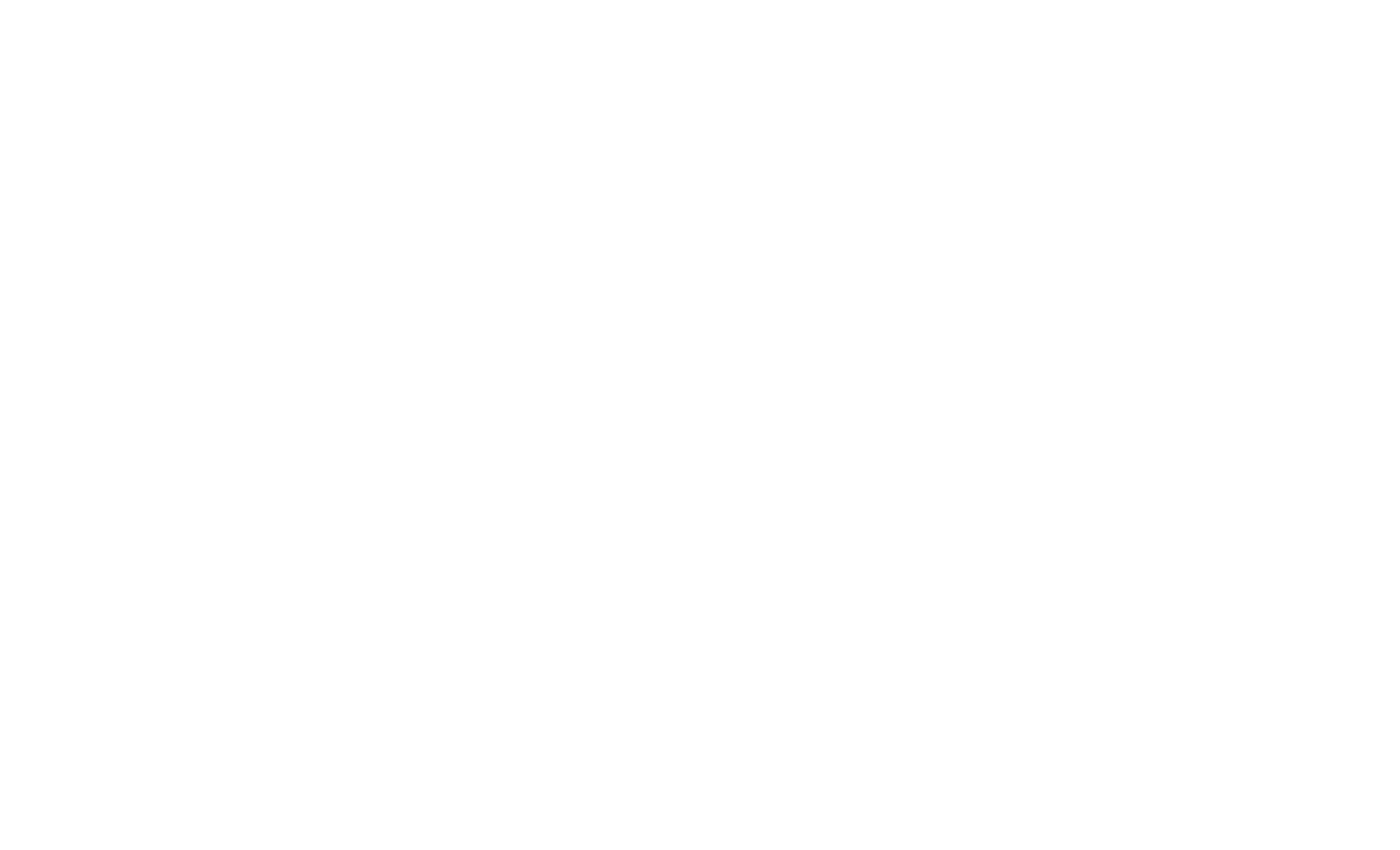| STATE OF NEW YORK<br>COUNTY - Herkimer<br>- Winfield<br>TOWN<br>VILLAGE - W Winfield<br>$-215601$<br>SWIS | 2 0 1 7                                                                                                                                                     | <b>VILLAGE</b>             | TAX ROLL<br>TAXABLE SECTION OF THE ROLL - 1<br>OWNERS NAME SEQUENCE<br>UNIFORM PERCENT OF VALUE IS 090.00 | VALUATION DATE-JAN 01, 2016<br>TAXABLE STATUS DATE-MAR 01, 2016 | PAGE<br>1                               |
|-----------------------------------------------------------------------------------------------------------|-------------------------------------------------------------------------------------------------------------------------------------------------------------|----------------------------|-----------------------------------------------------------------------------------------------------------|-----------------------------------------------------------------|-----------------------------------------|
| TAX MAP PARCEL NUMBER<br>CURRENT OWNERS NAME<br>CURRENT OWNERS ADDRESS                                    | PROPERTY LOCATION & CLASS ASSESSMENT<br>SCHOOL DISTRICT<br>PARCEL SIZE/GRID COORD                                                                           | LAND<br>TOTAL              | EXEMPTION CODE------------------VILLAGE------<br>TAX DESCRIPTION<br>SPECIAL DISTRICTS                     | TAXABLE VALUE                                                   |                                         |
|                                                                                                           |                                                                                                                                                             |                            |                                                                                                           |                                                                 | TAX AMOUNT                              |
|                                                                                                           | 517 Fairground Rd                                                                                                                                           |                            |                                                                                                           | ACCT 181622                                                     | BILL<br>1                               |
| $137.31 - 1 - 13$                                                                                         | 210 1 Family Res                                                                                                                                            |                            | Village Tax                                                                                               | 88,300                                                          | 595.14                                  |
| AJH Irrevocable Trust<br>MBH Irrevocable Trust<br>517 Fairground Rd<br>West Winfield, NY 13491            | Mount Markham 215601<br>FRNT 120.00 DPTH 137.00<br>0.38<br>ACRES<br>EAST-0308986 NRTH-1478127<br>DEED BOOK 1508<br><b>PG-885</b>                            | 8,800<br>88,300            |                                                                                                           |                                                                 |                                         |
|                                                                                                           | FULL MARKET VALUE                                                                                                                                           | 98,111                     |                                                                                                           |                                                                 |                                         |
|                                                                                                           |                                                                                                                                                             |                            | TOTAL TAX ---                                                                                             | DATE #1<br>AMT DUE                                              | 595.14**<br>07/03/17<br>595.14          |
|                                                                                                           |                                                                                                                                                             |                            |                                                                                                           |                                                                 |                                         |
|                                                                                                           | Taylor Ave                                                                                                                                                  |                            |                                                                                                           | ACCT 175526                                                     | 2<br>BILL                               |
| $137.38 - 1 - 8.3$<br>Akins Alicia<br>170 Taylor Ave<br>West Winfield, NY 13491                           | 311 Res vac land<br>Mount Markham<br>215601<br>ACRES<br>4.00<br>EAST-0305116 NRTH-1475739                                                                   | 10,300<br>10,300           | Village Tax                                                                                               | 10,300                                                          | 69.42                                   |
|                                                                                                           | DEED BOOK 1563<br>PG-618                                                                                                                                    |                            |                                                                                                           |                                                                 |                                         |
|                                                                                                           | FULL MARKET VALUE                                                                                                                                           | 11,444                     | TOTAL TAX ---                                                                                             | DATE #1<br>AMT DUE                                              | $69.42**$<br>07/03/17<br>69.42          |
|                                                                                                           |                                                                                                                                                             |                            |                                                                                                           |                                                                 |                                         |
|                                                                                                           | 170 Taylor Ave                                                                                                                                              |                            |                                                                                                           | ACCT 191266                                                     | 3<br><b>BILL</b>                        |
| $137.38 - 1 - 18$<br>Akins Alicia<br>170 Taylor Ave<br>West Winfield, NY 13491                            | 210 1 Family Res<br>Mount Markham<br>215601<br>FRNT 120.00 DPTH 240.00<br>EAST-0305151 NRTH-1476132<br>DEED BOOK 1563<br><b>PG-618</b><br>FULL MARKET VALUE | 11,600<br>65,900<br>73,222 | Village Tax                                                                                               | 65,900                                                          | 444.17                                  |
|                                                                                                           |                                                                                                                                                             |                            | TOTAL TAX ---                                                                                             |                                                                 | 444.17**                                |
|                                                                                                           |                                                                                                                                                             |                            |                                                                                                           | DATE #1<br>AMT DUE                                              | 07/03/17<br>444.17                      |
|                                                                                                           |                                                                                                                                                             |                            |                                                                                                           |                                                                 |                                         |
| $137.38 - 2 - 3$                                                                                          | 420 Church St                                                                                                                                               |                            | Village Tax                                                                                               | ACCT 172008820<br>102,200                                       | <b>BILL</b><br>$\overline{4}$<br>688.83 |
| Allen Neal H<br>Allen Tracy W<br>420 Church St<br>West Winfield, NY 13491                                 | 210 1 Family Res<br>Mount Markham<br>215601<br>FRNT 149.00 DPTH 217.00<br>EAST-0307154 NRTH-1476494<br>DEED BOOK 827<br><b>PG-318</b>                       | 12,400<br>102,200          |                                                                                                           |                                                                 |                                         |
|                                                                                                           | FULL MARKET VALUE                                                                                                                                           | 113,556                    | TOTAL TAX ---                                                                                             |                                                                 | 688.83**                                |
|                                                                                                           |                                                                                                                                                             |                            |                                                                                                           | DATE #1<br>AMT DUE                                              | 07/03/17<br>688.83                      |
|                                                                                                           |                                                                                                                                                             |                            |                                                                                                           |                                                                 |                                         |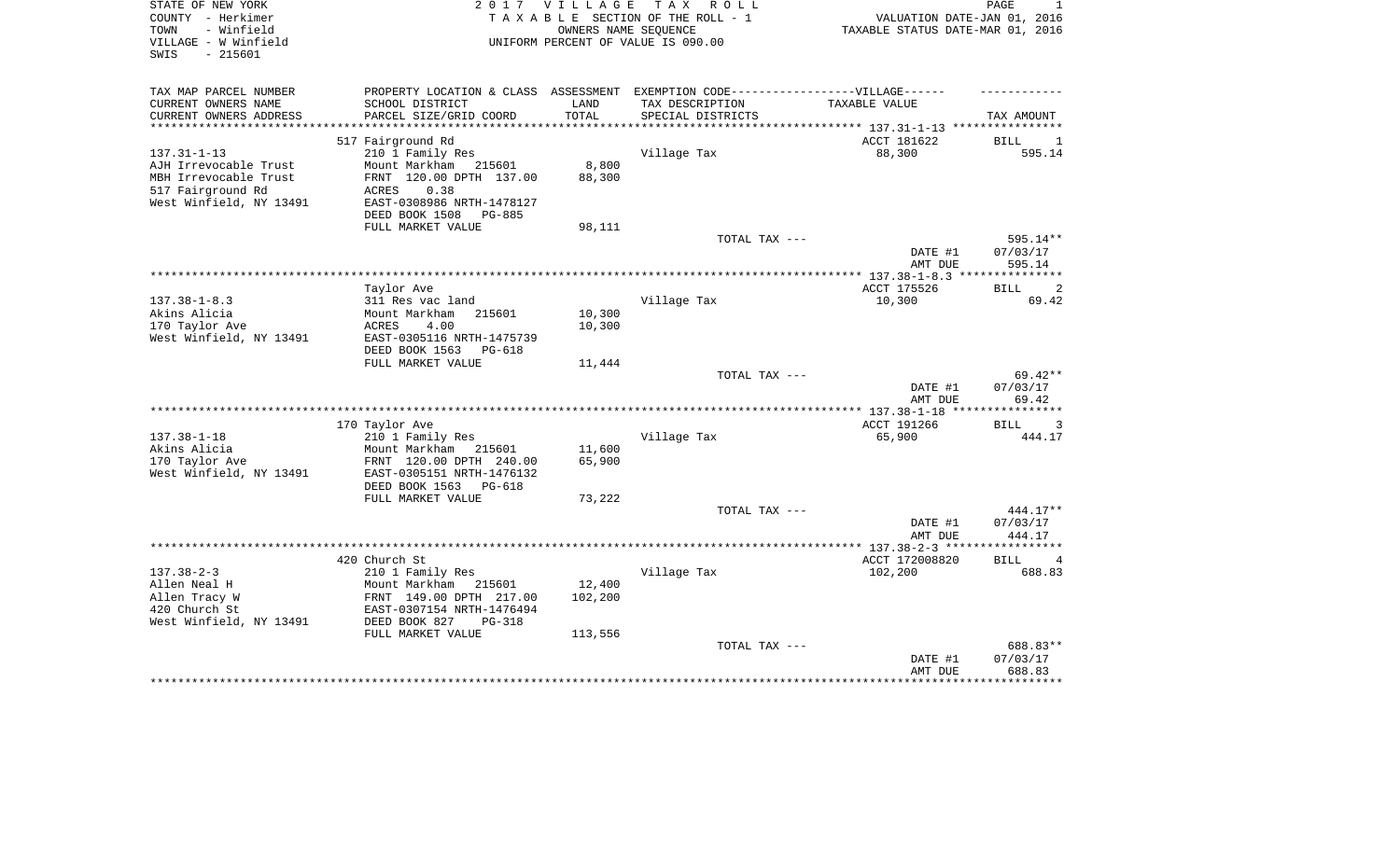| STATE OF NEW YORK            |                                                                                   |        | 2017 VILLAGE TAX ROLL              |                                  | PAGE              |
|------------------------------|-----------------------------------------------------------------------------------|--------|------------------------------------|----------------------------------|-------------------|
| COUNTY - Herkimer            |                                                                                   |        | TAXABLE SECTION OF THE ROLL - 1    | VALUATION DATE-JAN 01, 2016      |                   |
| TOWN<br>- Winfield           |                                                                                   |        | OWNERS NAME SEQUENCE               | TAXABLE STATUS DATE-MAR 01, 2016 |                   |
| VILLAGE - W Winfield         |                                                                                   |        | UNIFORM PERCENT OF VALUE IS 090.00 |                                  |                   |
| $-215601$<br>SWIS            |                                                                                   |        |                                    |                                  |                   |
|                              |                                                                                   |        |                                    |                                  |                   |
| TAX MAP PARCEL NUMBER        | PROPERTY LOCATION & CLASS ASSESSMENT EXEMPTION CODE-----------------VILLAGE------ |        |                                    |                                  |                   |
| CURRENT OWNERS NAME          | SCHOOL DISTRICT                                                                   | LAND   | TAX DESCRIPTION                    | TAXABLE VALUE                    |                   |
| CURRENT OWNERS ADDRESS       | PARCEL SIZE/GRID COORD                                                            | TOTAL  | SPECIAL DISTRICTS                  |                                  | TAX AMOUNT        |
| ************************     |                                                                                   |        |                                    |                                  |                   |
|                              | Mill St                                                                           |        |                                    | ACCT 178016                      | BILL<br>5         |
| $137.38 - 1 - 52$            | 105 Vac farmland                                                                  |        | Village Tax                        | 5,200                            | 35.05             |
| Allen Robert D               | Mount Markham<br>215601                                                           | 5,200  |                                    |                                  |                   |
| Allen Brian D                | ACRES<br>24.00                                                                    | 5,200  |                                    |                                  |                   |
| 189 Burrows Road             | EAST-0305370 NRTH-1474649                                                         |        |                                    |                                  |                   |
| West Winfield, NY 13491      | DEED BOOK 1482<br>PG-412                                                          |        |                                    |                                  |                   |
|                              | FULL MARKET VALUE                                                                 | 5,778  |                                    |                                  |                   |
|                              |                                                                                   |        | TOTAL TAX ---                      |                                  | $35.05**$         |
|                              |                                                                                   |        |                                    | DATE #1                          | 07/03/17          |
|                              |                                                                                   |        |                                    | AMT DUE                          | 35.05             |
|                              |                                                                                   |        |                                    |                                  |                   |
|                              | 189 Burrows Rd                                                                    |        |                                    | ACCT 172005431                   | BILL<br>6         |
| $137.39 - 1 - 9$             | 210 1 Family Res                                                                  |        | Village Tax                        | 65,600                           | 442.14            |
| Allen Robert D               | Mount Markham<br>215601                                                           | 11,700 |                                    |                                  |                   |
| Allen Anne M                 | FRNT 184.00 DPTH 158.00                                                           | 65,600 |                                    |                                  |                   |
| 189 Burrows Rd               | ACRES<br>$0.67$ BANK<br>023                                                       |        |                                    |                                  |                   |
| West Winfield, NY 13491-9397 | EAST-0308319 NRTH-1475127                                                         |        |                                    |                                  |                   |
|                              | DEED BOOK 845<br>PG-117                                                           |        |                                    |                                  |                   |
|                              | FULL MARKET VALUE                                                                 | 72,889 |                                    |                                  |                   |
|                              |                                                                                   |        | TOTAL TAX ---                      |                                  | 442.14**          |
|                              |                                                                                   |        |                                    | DATE #1                          | 07/03/17          |
|                              |                                                                                   |        |                                    | AMT DUE                          | 442.14            |
|                              |                                                                                   |        |                                    |                                  |                   |
|                              | Mill St                                                                           |        |                                    | ACCT 172000210                   | BILL<br>7         |
| $137.46 - 1 - 4$             | 105 Vac farmland                                                                  |        | Village Tax                        | 5,200                            | 35.05             |
| Allen Robert D               | 215601<br>Mount Markham                                                           | 5,200  |                                    |                                  |                   |
| Allen Brian D                | 6.80<br>ACRES                                                                     | 5,200  |                                    |                                  |                   |
| 189 Burrows Road             | EAST-0305863 NRTH-1473993                                                         |        |                                    |                                  |                   |
| West Winfield, NY 13491      | DEED BOOK 1482<br>PG-400                                                          |        |                                    |                                  |                   |
|                              | FULL MARKET VALUE                                                                 | 5,778  |                                    |                                  |                   |
|                              |                                                                                   |        | TOTAL TAX ---                      |                                  | 35.05**           |
|                              |                                                                                   |        |                                    | DATE #1                          | 07/03/17          |
|                              |                                                                                   |        |                                    | AMT DUE                          | 35.05             |
|                              |                                                                                   |        |                                    | ******** 137.46-1-1 *****        | *******           |
|                              | South St                                                                          |        |                                    | ACCT 172000030                   | <b>BILL</b><br>8  |
| $137.46 - 1 - 1$             | 105 Vac farmland                                                                  |        | Village Tax                        | 3,100                            | 20.89             |
|                              |                                                                                   |        |                                    |                                  |                   |
| Allen Robert M               | Mount Markham<br>215601                                                           | 3,100  |                                    |                                  |                   |
| Allen Robert D               | 13.30<br>ACRES                                                                    | 3,100  |                                    |                                  |                   |
| 8911 State Route 51          | EAST-0304534 NRTH-1473996                                                         |        |                                    |                                  |                   |
| West Winfield, NY 13491      | DEED BOOK 1482<br>PG-396                                                          |        |                                    |                                  |                   |
|                              | FULL MARKET VALUE                                                                 | 3,444  |                                    |                                  |                   |
|                              |                                                                                   |        | TOTAL TAX ---                      |                                  | 20.89**           |
|                              |                                                                                   |        |                                    |                                  |                   |
|                              |                                                                                   |        |                                    | DATE #1<br>AMT DUE               | 07/03/17<br>20.89 |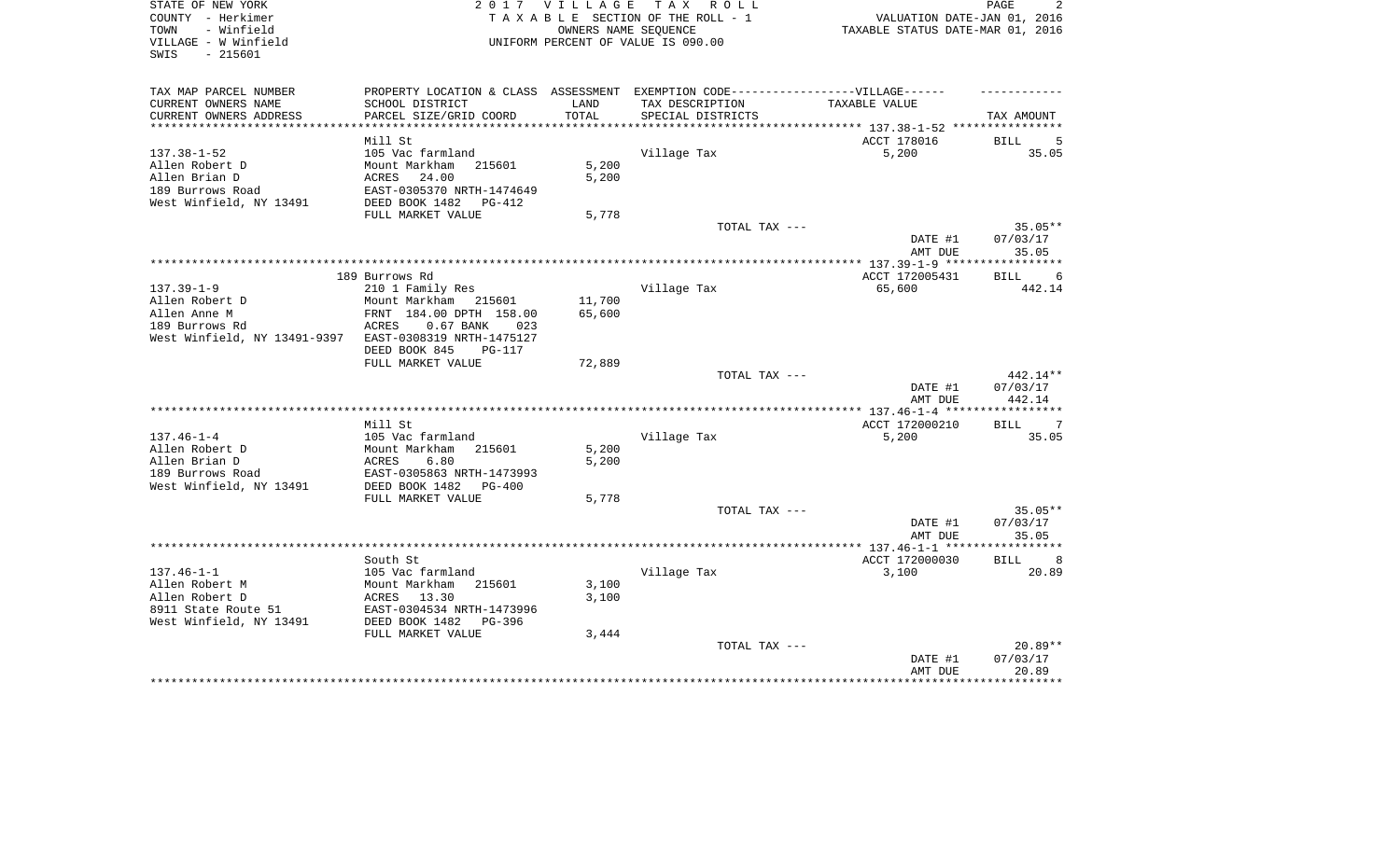| STATE OF NEW YORK<br>COUNTY - Herkimer<br>- Winfield<br>TOWN<br>VILLAGE - W Winfield | 2 0 1 7                                                                           | <b>VILLAGE</b> | T A X<br>R O L L<br>TAXABLE SECTION OF THE ROLL - 1<br>OWNERS NAME SEQUENCE<br>UNIFORM PERCENT OF VALUE IS 090.00 | VALUATION DATE-JAN 01, 2016<br>TAXABLE STATUS DATE-MAR 01, 2016 | PAGE<br>3          |
|--------------------------------------------------------------------------------------|-----------------------------------------------------------------------------------|----------------|-------------------------------------------------------------------------------------------------------------------|-----------------------------------------------------------------|--------------------|
| $-215601$<br>SWIS                                                                    |                                                                                   |                |                                                                                                                   |                                                                 |                    |
| TAX MAP PARCEL NUMBER                                                                | PROPERTY LOCATION & CLASS ASSESSMENT EXEMPTION CODE-----------------VILLAGE------ |                |                                                                                                                   |                                                                 |                    |
| CURRENT OWNERS NAME                                                                  | SCHOOL DISTRICT                                                                   | LAND           | TAX DESCRIPTION                                                                                                   | TAXABLE VALUE                                                   |                    |
| CURRENT OWNERS ADDRESS                                                               | PARCEL SIZE/GRID COORD                                                            | TOTAL          | SPECIAL DISTRICTS                                                                                                 |                                                                 | TAX AMOUNT         |
|                                                                                      |                                                                                   |                |                                                                                                                   |                                                                 |                    |
|                                                                                      | 410 Curtis Ave                                                                    |                |                                                                                                                   | ACCT 172000120                                                  | <b>BILL</b><br>9   |
| $137.38 - 2 - 12$                                                                    | 210 1 Family Res                                                                  |                | Village Tax                                                                                                       | 35,600                                                          | 239.94             |
| Angell La Roy                                                                        | Mount Markham<br>215601                                                           | 8,500          |                                                                                                                   |                                                                 |                    |
| PO Box 275                                                                           | FRNT 101.75 DPTH 150.66                                                           | 35,600         |                                                                                                                   |                                                                 |                    |
| West Winfield, NY 13491-0275                                                         | EAST-0306829 NRTH-1476235<br>DEED BOOK 833<br>PG-496                              |                |                                                                                                                   |                                                                 |                    |
|                                                                                      | FULL MARKET VALUE                                                                 | 39,556         |                                                                                                                   |                                                                 |                    |
|                                                                                      |                                                                                   |                | TOTAL TAX ---                                                                                                     |                                                                 | 239.94**           |
|                                                                                      |                                                                                   |                |                                                                                                                   | DATE #1                                                         | 07/03/17           |
|                                                                                      |                                                                                   |                |                                                                                                                   | AMT DUE                                                         | 239.94             |
|                                                                                      |                                                                                   |                |                                                                                                                   |                                                                 |                    |
|                                                                                      | 509 Fairview Rd                                                                   |                |                                                                                                                   | ACCT 172003090                                                  | <b>BILL</b><br>10  |
| $137.31 - 1 - 35$                                                                    | 311 Res vac land                                                                  |                | Village Tax                                                                                                       | 8,200                                                           | 55.27              |
| Applegate Robert W                                                                   | Mount Markham<br>215601                                                           | 8,200          |                                                                                                                   |                                                                 |                    |
| Applegate Kathleen<br>PO Box 8                                                       | Lot $#15$<br>90.00 DPTH 120.00<br>FRNT                                            | 8,200          |                                                                                                                   |                                                                 |                    |
| West Winfield, NY 13491-0130                                                         | EAST-0308424 NRTH-1477930                                                         |                |                                                                                                                   |                                                                 |                    |
|                                                                                      | DEED BOOK 707<br>PG-894                                                           |                |                                                                                                                   |                                                                 |                    |
|                                                                                      | FULL MARKET VALUE                                                                 | 9,111          |                                                                                                                   |                                                                 |                    |
|                                                                                      |                                                                                   |                | TOTAL TAX ---                                                                                                     |                                                                 | $55.27**$          |
|                                                                                      |                                                                                   |                |                                                                                                                   | DATE #1                                                         | 07/03/17           |
|                                                                                      |                                                                                   |                |                                                                                                                   | AMT DUE                                                         | 55.27              |
|                                                                                      | 509 Fairground Rd                                                                 |                |                                                                                                                   | ACCT 172003030                                                  | 11<br>BILL         |
| $137.31 - 1 - 36$                                                                    | 210 1 Family Res                                                                  |                | Village Tax                                                                                                       | 114,400                                                         | 771.06             |
| Applegate Robert W                                                                   | Mount Markham<br>215601                                                           | 10,500         |                                                                                                                   |                                                                 |                    |
| Applegate Kathleen                                                                   | FRNT<br>85.00 DPTH 283.30                                                         | 114,400        |                                                                                                                   |                                                                 |                    |
| PO Box 8                                                                             | EAST-0308598 NRTH-1477821                                                         |                |                                                                                                                   |                                                                 |                    |
| West Winfield, NY 13491                                                              | DEED BOOK 707<br><b>PG-894</b>                                                    |                |                                                                                                                   |                                                                 |                    |
|                                                                                      | FULL MARKET VALUE                                                                 | 127,111        |                                                                                                                   |                                                                 |                    |
|                                                                                      |                                                                                   |                | TOTAL TAX ---                                                                                                     |                                                                 | $771.06**$         |
|                                                                                      |                                                                                   |                |                                                                                                                   | DATE #1<br>AMT DUE                                              | 07/03/17<br>771.06 |
|                                                                                      |                                                                                   |                | ************************                                                                                          | ** $137.31 - 1 - 37.1$                                          |                    |
|                                                                                      | Fairground (Off) Rd                                                               |                |                                                                                                                   | ACCT 190699                                                     | <b>BILL</b><br>12  |
| $137.31 - 1 - 37.1$                                                                  | 312 Vac w/imprv                                                                   |                | Village Tax                                                                                                       | 10,300                                                          | 69.42              |
| Armstrong Frederick Myers II                                                         | Mount Markham<br>215601                                                           | 8,000          |                                                                                                                   |                                                                 |                    |
| 503 Fairground Rd                                                                    | FRNT 126.00 DPTH 145.00                                                           | 10,300         |                                                                                                                   |                                                                 |                    |
| West Winfield, NY 13491                                                              | <b>ACRES</b><br>0.44                                                              |                |                                                                                                                   |                                                                 |                    |
|                                                                                      | EAST-0308386 NRTH-1477836                                                         |                |                                                                                                                   |                                                                 |                    |
|                                                                                      | DEED BOOK 1559<br>PG-972<br>FULL MARKET VALUE                                     | 11,444         |                                                                                                                   |                                                                 |                    |
|                                                                                      |                                                                                   |                | TOTAL TAX ---                                                                                                     |                                                                 | $69.42**$          |
|                                                                                      |                                                                                   |                |                                                                                                                   | DATE #1                                                         | 07/03/17           |
|                                                                                      |                                                                                   |                |                                                                                                                   | AMT DUE                                                         | 69.42              |
|                                                                                      |                                                                                   |                |                                                                                                                   |                                                                 | ******             |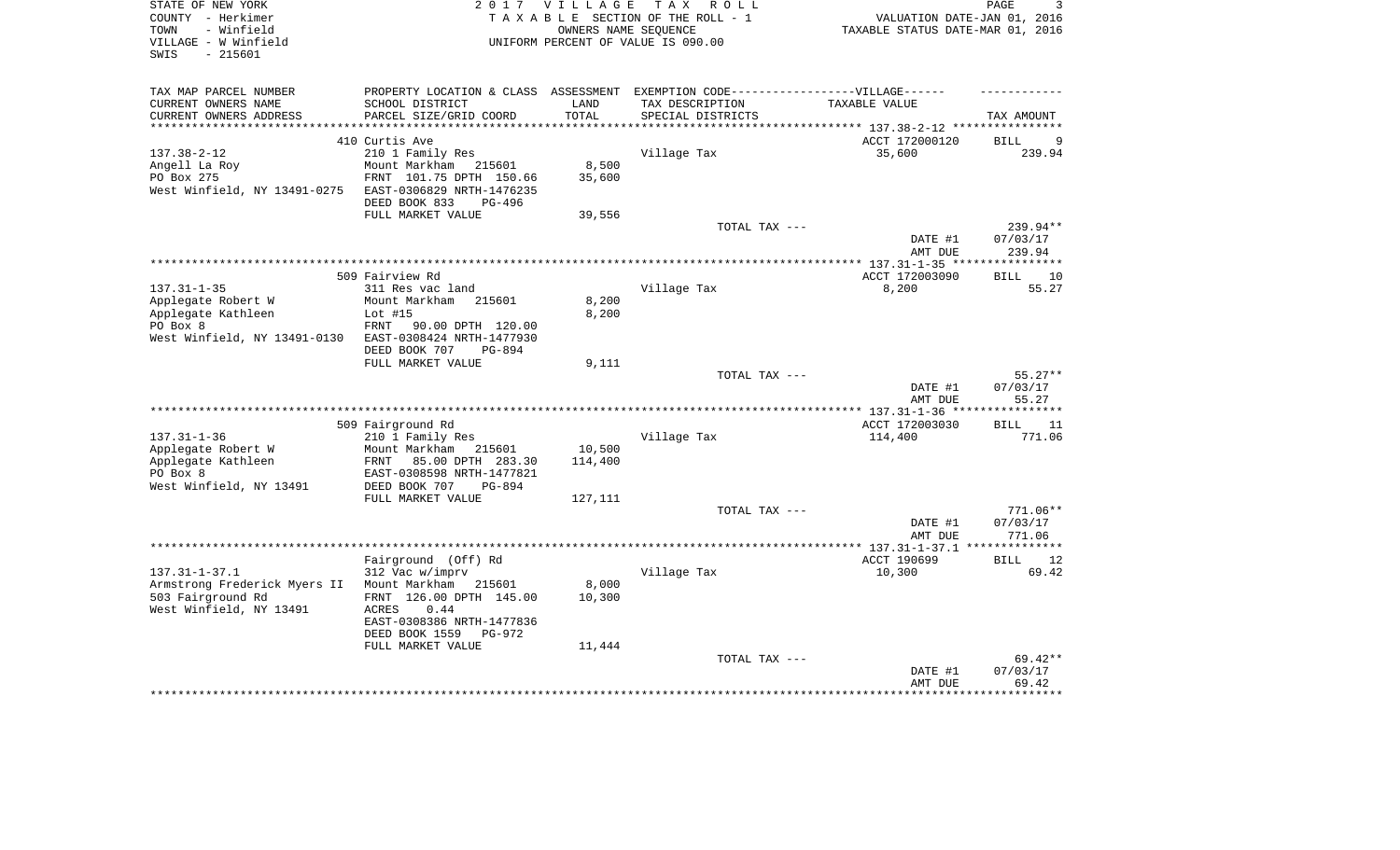| STATE OF NEW YORK<br>COUNTY - Herkimer<br>- Winfield<br>TOWN<br>VILLAGE - W Winfield<br>$-215601$<br>SWIS                         | 2017 VILLAGE<br>TAX ROLL<br>TAXABLE SECTION OF THE ROLL - 1<br>OWNERS NAME SEOUENCE<br>UNIFORM PERCENT OF VALUE IS 090.00                                                                            |                            |                                                                                                                          | PAGE<br>VALUATION DATE-JAN 01, 2016<br>TAXABLE STATUS DATE-MAR 01, 2016 |                                       |  |
|-----------------------------------------------------------------------------------------------------------------------------------|------------------------------------------------------------------------------------------------------------------------------------------------------------------------------------------------------|----------------------------|--------------------------------------------------------------------------------------------------------------------------|-------------------------------------------------------------------------|---------------------------------------|--|
| TAX MAP PARCEL NUMBER<br>CURRENT OWNERS NAME<br>CURRENT OWNERS ADDRESS                                                            | SCHOOL DISTRICT<br>PARCEL SIZE/GRID COORD                                                                                                                                                            | LAND<br>TOTAL              | PROPERTY LOCATION & CLASS ASSESSMENT EXEMPTION CODE----------------VILLAGE------<br>TAX DESCRIPTION<br>SPECIAL DISTRICTS | TAXABLE VALUE                                                           | TAX AMOUNT                            |  |
| *******************                                                                                                               |                                                                                                                                                                                                      |                            |                                                                                                                          | *************************** 137.31-1-45.2 **************                |                                       |  |
| $137.31 - 1 - 45.2$<br>Armstrong Frederick Myers II<br>503 Fairground Rd<br>West Winfield, NY 13491                               | Fairground Rd<br>311 Res vac land<br>Mount Markham<br>215601<br>7.00<br><b>ACRES</b><br>EAST-0308145 NRTH-1477618<br>DEED BOOK 1559<br>PG-972                                                        | 12,400<br>12,400           | Village Tax                                                                                                              | ACCT 172000031<br>12,400                                                | <b>BILL</b><br>13<br>83.58            |  |
|                                                                                                                                   | FULL MARKET VALUE                                                                                                                                                                                    | 13,778                     |                                                                                                                          |                                                                         |                                       |  |
|                                                                                                                                   |                                                                                                                                                                                                      |                            | TOTAL TAX ---                                                                                                            | DATE #1<br>AMT DUE                                                      | 83.58**<br>07/03/17<br>83.58          |  |
|                                                                                                                                   |                                                                                                                                                                                                      |                            |                                                                                                                          |                                                                         | ************                          |  |
|                                                                                                                                   | 503 Fairground Rd                                                                                                                                                                                    |                            |                                                                                                                          | ACCT 190700                                                             | 14<br>BILL                            |  |
| $137.31 - 1 - 47$<br>Armstrong Frederick Myers II<br>503 Fairground Rd<br>West Winfield, NY 13491                                 | 210 1 Family Res<br>Mount Markham<br>215601<br>FRNT 141.70 DPTH 188.00<br>EAST-0308450 NRTH-1477489<br>DEED BOOK 1559<br>PG-972                                                                      | 6,200<br>97,600            | Village Tax                                                                                                              | 97,600                                                                  | 657.82                                |  |
|                                                                                                                                   | FULL MARKET VALUE                                                                                                                                                                                    | 108,444                    |                                                                                                                          |                                                                         |                                       |  |
|                                                                                                                                   |                                                                                                                                                                                                      |                            | TOTAL TAX ---                                                                                                            | DATE #1<br>AMT DUE                                                      | 657.82**<br>07/03/17<br>657.82        |  |
|                                                                                                                                   |                                                                                                                                                                                                      |                            |                                                                                                                          |                                                                         | * * * * * * * * * * *                 |  |
| $137.30 - 3 - 11$<br>Armstrong Jennifer Lee<br>Lee Armstrong<br>PO Box 480<br>West Winfield, NY 13491<br>PRIOR OWNER ON 3/01/2016 | W Main St<br>485 >luse sm bld<br>Mount Markham<br>215601<br>FRNT<br>24.00 DPTH<br>67.71<br>EAST-0306199 NRTH-1476795<br>DEED BOOK 1172<br>PG-407<br>FULL MARKET VALUE                                | 10,000<br>41,200<br>45,778 | Village Tax                                                                                                              | ACCT 172004980<br>41,200                                                | 15<br>BILL<br>277.69                  |  |
| Armstrong Jennifer Lee                                                                                                            |                                                                                                                                                                                                      |                            | TOTAL TAX ---                                                                                                            |                                                                         | $277.69**$                            |  |
|                                                                                                                                   |                                                                                                                                                                                                      |                            |                                                                                                                          | DATE #1<br>AMT DUE                                                      | 07/03/17<br>277.69                    |  |
|                                                                                                                                   |                                                                                                                                                                                                      |                            |                                                                                                                          |                                                                         |                                       |  |
| $137.22 - 1 - 3.2$<br>Bailey Anthony O Jr.<br>353 North St<br>West Winfield, NY 13491                                             | 353 North St<br>210 1 Family Res<br>Mount Markham<br>215601<br>FRNT 203.00 DPTH 244.00<br>ACRES<br>$0.69$ BANK<br>135<br>EAST-0269672 NRTH-1054464<br>DEED BOOK 948<br>$PG-337$<br>FULL MARKET VALUE | 10,000<br>73,400<br>81,556 | Village Tax<br>XC991 Water relevy                                                                                        | ACCT 172004170<br>73,400<br>455.80 MT M                                 | <b>BILL</b><br>16<br>494.72<br>455.80 |  |
|                                                                                                                                   |                                                                                                                                                                                                      |                            | TOTAL TAX ---                                                                                                            | DATE #1<br>AMT DUE                                                      | 950.52**<br>07/03/17<br>950.52        |  |
|                                                                                                                                   |                                                                                                                                                                                                      |                            |                                                                                                                          |                                                                         |                                       |  |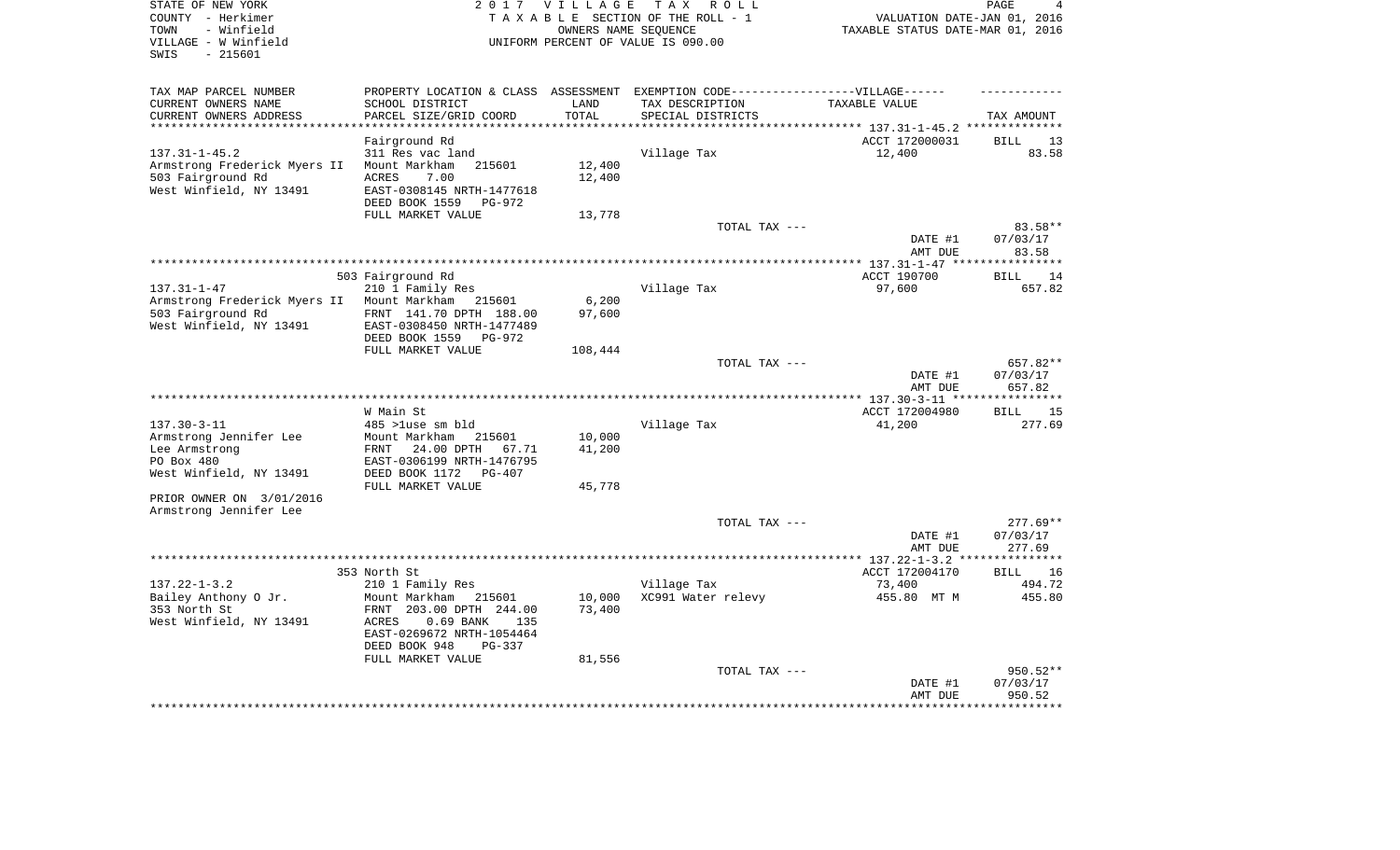| STATE OF NEW YORK                         | 2017                                                                              | VILLAGE             | T A X<br>R O L L                   |                                  | PAGE                |
|-------------------------------------------|-----------------------------------------------------------------------------------|---------------------|------------------------------------|----------------------------------|---------------------|
| COUNTY - Herkimer                         |                                                                                   |                     | TAXABLE SECTION OF THE ROLL - 1    | VALUATION DATE-JAN 01, 2016      |                     |
| TOWN<br>- Winfield                        |                                                                                   |                     | OWNERS NAME SEQUENCE               | TAXABLE STATUS DATE-MAR 01, 2016 |                     |
| VILLAGE - W Winfield                      |                                                                                   |                     | UNIFORM PERCENT OF VALUE IS 090.00 |                                  |                     |
| $-215601$<br>SWIS                         |                                                                                   |                     |                                    |                                  |                     |
|                                           |                                                                                   |                     |                                    |                                  |                     |
| TAX MAP PARCEL NUMBER                     | PROPERTY LOCATION & CLASS ASSESSMENT EXEMPTION CODE-----------------VILLAGE------ |                     |                                    |                                  |                     |
| CURRENT OWNERS NAME                       | SCHOOL DISTRICT                                                                   | LAND                | TAX DESCRIPTION                    | TAXABLE VALUE                    |                     |
| CURRENT OWNERS ADDRESS                    | PARCEL SIZE/GRID COORD                                                            | TOTAL               | SPECIAL DISTRICTS                  |                                  | TAX AMOUNT          |
| *********************                     | * * * * * * * * * * * * * * * * *                                                 | * * * * * * * * * * |                                    |                                  |                     |
|                                           | 365 Mill St                                                                       |                     |                                    | ACCT 172000990                   | <b>BILL</b><br>17   |
| $137.38 - 1 - 50$                         | 210 1 Family Res                                                                  |                     | Village Tax                        | 52,900                           | 356.55              |
| Bailey Margaret                           | Mount Markham 215601                                                              | 9,700               |                                    |                                  |                     |
| Bailey Clyde                              | FRNT 127.00 DPTH 162.00                                                           | 52,900              |                                    |                                  |                     |
| PO Box 211                                | EAST-0305653 NRTH-1474305                                                         |                     |                                    |                                  |                     |
| West Winfield, NY 13491-0211              | DEED BOOK 00599 PG-00014                                                          |                     |                                    |                                  |                     |
|                                           | FULL MARKET VALUE                                                                 | 58,778              |                                    |                                  |                     |
|                                           |                                                                                   |                     | TOTAL TAX ---                      |                                  | 356.55**            |
|                                           |                                                                                   |                     |                                    | DATE #1                          | 07/03/17            |
|                                           |                                                                                   |                     |                                    | AMT DUE                          | 356.55<br>********* |
|                                           |                                                                                   |                     |                                    |                                  |                     |
|                                           | 487 Fairview Dr                                                                   |                     |                                    | ACCT 187634                      | 18<br>BILL          |
| $137.31 - 1 - 7$                          | 210 1 Family Res                                                                  |                     | Village Tax                        | 98,000                           | 660.52              |
| Baldwin Arnold N Jr                       | Mount Markham<br>215601                                                           | 8,300               |                                    |                                  |                     |
| Baldwin Roxane<br>7818 Camden Hollow Lane | FRNT<br>90.00 DPTH 159.00<br>EAST-0308384 NRTH-1478460                            | 98,000              |                                    |                                  |                     |
| Humble, TX 77396                          | DEED BOOK 1541<br>PG-752                                                          |                     |                                    |                                  |                     |
|                                           | FULL MARKET VALUE                                                                 | 108,889             |                                    |                                  |                     |
|                                           |                                                                                   |                     | TOTAL TAX ---                      |                                  | 660.52**            |
|                                           |                                                                                   |                     |                                    | DATE #1                          | 07/03/17            |
|                                           |                                                                                   |                     |                                    | AMT DUE                          | 660.52              |
|                                           |                                                                                   |                     |                                    |                                  | ************        |
|                                           | 233 Academy St                                                                    |                     |                                    | ACCT 163267                      | <b>BILL</b><br>19   |
| $137.30 - 2 - 48$                         | 210 1 Family Res                                                                  |                     | Village Tax                        | 48,200                           | 324.87              |
| Barletta Dan M                            | Mount Markham<br>215601                                                           | 6,100               |                                    |                                  |                     |
| PO Box 184                                | FRNT<br>49.70 DPTH<br>92.00                                                       | 48,200              |                                    |                                  |                     |
| West Winfield, NY 13491                   | <b>ACRES</b><br>0.11                                                              |                     |                                    |                                  |                     |
|                                           | EAST-0306859 NRTH-1477072                                                         |                     |                                    |                                  |                     |
|                                           | DEED BOOK 1386<br>PG-845                                                          |                     |                                    |                                  |                     |
|                                           | FULL MARKET VALUE                                                                 | 53,556              |                                    |                                  |                     |
|                                           |                                                                                   |                     | TOTAL TAX ---                      |                                  | 324.87**            |
|                                           |                                                                                   |                     |                                    | DATE #1                          | 07/03/17            |
|                                           |                                                                                   |                     |                                    | AMT DUE                          | 324.87              |
|                                           |                                                                                   |                     | ************************           | ** 137.46-1-2                    |                     |
|                                           | Mill St                                                                           |                     |                                    | ACCT 153238                      | <b>BILL</b><br>20   |
| $137.46 - 1 - 2$                          | 311 Res vac land                                                                  |                     | Village Tax                        | 5,000                            | 33.70               |
| Barletta Dan M                            | Mount Markham<br>215601                                                           | 5,000               |                                    |                                  |                     |
| PO Box 85                                 | FRNT 170.00 DPTH<br>86.00                                                         | 5,000               |                                    |                                  |                     |
| West Winfield, NY 13491                   | ACRES<br>0.35                                                                     |                     |                                    |                                  |                     |
|                                           | EAST-0305418 NRTH-1474134                                                         |                     |                                    |                                  |                     |
|                                           | DEED BOOK 1325<br>$PG-47$                                                         |                     |                                    |                                  |                     |
|                                           | FULL MARKET VALUE                                                                 | 5,556               |                                    |                                  |                     |
|                                           |                                                                                   |                     | TOTAL TAX ---                      |                                  | 33.70**             |
|                                           |                                                                                   |                     |                                    | DATE #1                          | 07/03/17            |
|                                           |                                                                                   |                     |                                    | AMT DUE                          | 33.70               |
|                                           |                                                                                   |                     |                                    |                                  | ******              |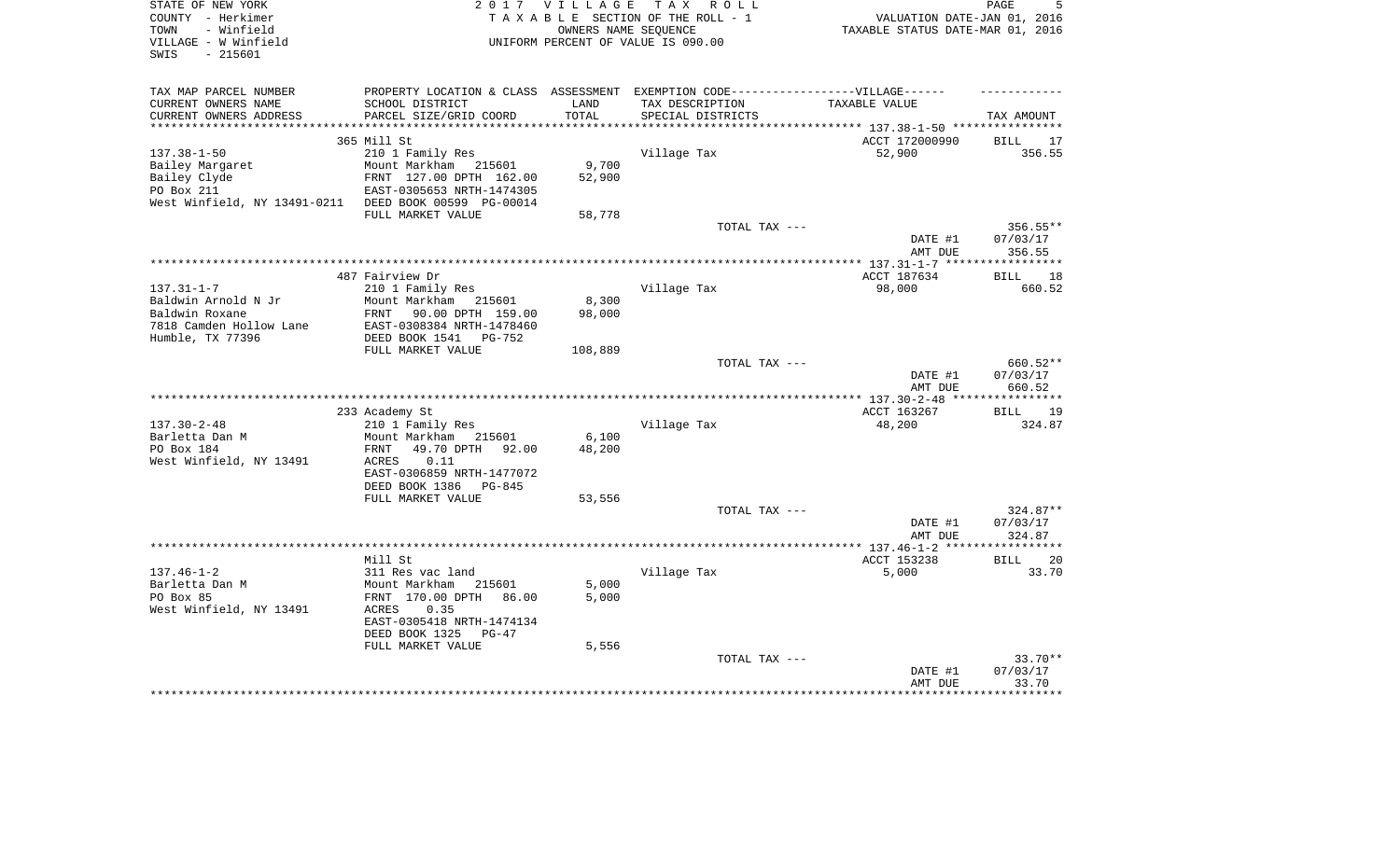| TAXABLE SECTION OF THE ROLL - 1<br>COUNTY - Herkimer                                                                                 | VALUATION DATE-JAN 01, 2016      |
|--------------------------------------------------------------------------------------------------------------------------------------|----------------------------------|
|                                                                                                                                      |                                  |
| OWNERS NAME SEQUENCE<br>TOWN<br>- Winfield                                                                                           | TAXABLE STATUS DATE-MAR 01, 2016 |
| VILLAGE - W Winfield<br>UNIFORM PERCENT OF VALUE IS 090.00                                                                           |                                  |
| SWIS<br>$-215601$                                                                                                                    |                                  |
|                                                                                                                                      |                                  |
| TAX MAP PARCEL NUMBER<br>PROPERTY LOCATION & CLASS ASSESSMENT EXEMPTION CODE----------------VILLAGE------                            |                                  |
| CURRENT OWNERS NAME<br>SCHOOL DISTRICT<br>LAND<br>TAX DESCRIPTION                                                                    | TAXABLE VALUE                    |
| CURRENT OWNERS ADDRESS<br>PARCEL SIZE/GRID COORD<br>TOTAL<br>SPECIAL DISTRICTS<br>**********************<br>************************ | TAX AMOUNT                       |
| Mill St                                                                                                                              | ACCT 153238<br><b>BILL</b>       |
| 105 Vac farmland<br>Village Tax<br>$137.46 - 1 - 3$                                                                                  | 5,100<br>34.37                   |
| 5,100<br>Barletta Dan M<br>Mount Markham 215601                                                                                      |                                  |
| 353 Mill St<br>FRNT 117.00 DPTH 82.00<br>5,100                                                                                       |                                  |
|                                                                                                                                      |                                  |
| PO Box 85<br>0.22<br>ACRES                                                                                                           |                                  |
| West Winfield, NY 13491<br>EAST-0305554 NRTH-1474129                                                                                 |                                  |
| DEED BOOK 1325<br>PG-47                                                                                                              |                                  |
| FULL MARKET VALUE<br>5,667                                                                                                           | TOTAL TAX ---<br>$34.37**$       |
|                                                                                                                                      | 07/03/17<br>DATE #1              |
|                                                                                                                                      | AMT DUE<br>34.37                 |
|                                                                                                                                      | ***********                      |
| 353 Mill St                                                                                                                          | BILL 22<br>ACCT 154272           |
| $137.38 - 1 - 51$<br>Village Tax<br>210 1 Family Res                                                                                 | 293.86<br>43,600                 |
| Barletta Wanita<br>8,900<br>XC991 Water relevy<br>Mount Markham 215601                                                               | 97.38<br>97.38 MT M              |
| 353 Mill St<br>FRNT 100.00 DPTH 170.00<br>43,600                                                                                     |                                  |
| West Winfield, NY 13491<br>ACRES<br>0.39                                                                                             |                                  |
| EAST-0305531 NRTH-1474287                                                                                                            |                                  |
| DEED BOOK 1331 PG-528                                                                                                                |                                  |
| FULL MARKET VALUE<br>48,444                                                                                                          |                                  |
|                                                                                                                                      | TOTAL TAX ---<br>391.24**        |
|                                                                                                                                      | DATE #1<br>07/03/17              |
|                                                                                                                                      | 391.24<br>AMT DUE                |
|                                                                                                                                      |                                  |
| 549 E Main St                                                                                                                        | ACCT 172004860<br><b>BILL</b>    |
| $137.31 - 2 - 4$<br>Village Tax<br>210 1 Family Res                                                                                  | 110,000<br>741.40                |
| 15,600<br>Barrett Jeffrey R<br>Mount Markham 215601                                                                                  |                                  |
| 110,000<br>Barrett Susan K<br>ACRES<br>1.40                                                                                          |                                  |
| 549 E Main St<br>EAST-0309222 NRTH-1477295                                                                                           |                                  |
| West Winfield, NY 13491-9728 DEED BOOK 791<br>$PG-203$                                                                               |                                  |
| FULL MARKET VALUE<br>122,222                                                                                                         |                                  |
|                                                                                                                                      | TOTAL TAX ---<br>741.40**        |
|                                                                                                                                      | DATE #1<br>07/03/17              |
|                                                                                                                                      | 741.40<br>AMT DUE                |
|                                                                                                                                      |                                  |
| 264 North St                                                                                                                         | ACCT 172009340<br>BILL 24        |
| $137.30 - 2 - 21$<br>Village Tax<br>210 1 Family Res                                                                                 | 39,100<br>263.53                 |
| 6,900<br>Bastow Kenneth C<br>Mount Markham 215601                                                                                    |                                  |
| 264 North St<br>60.00 DPTH 335.00<br>39,100<br>FRNT                                                                                  |                                  |
| West Winfield, NY 13491-0285 ACRES<br>0.48                                                                                           |                                  |
| EAST-0306468 NRTH-1477474                                                                                                            |                                  |
| DEED BOOK 832<br><b>PG-293</b>                                                                                                       |                                  |
| FULL MARKET VALUE<br>43,444                                                                                                          |                                  |
|                                                                                                                                      | 263.53**<br>TOTAL TAX ---        |
|                                                                                                                                      |                                  |
|                                                                                                                                      | 07/03/17<br>DATE #1              |
|                                                                                                                                      | 263.53<br>AMT DUE                |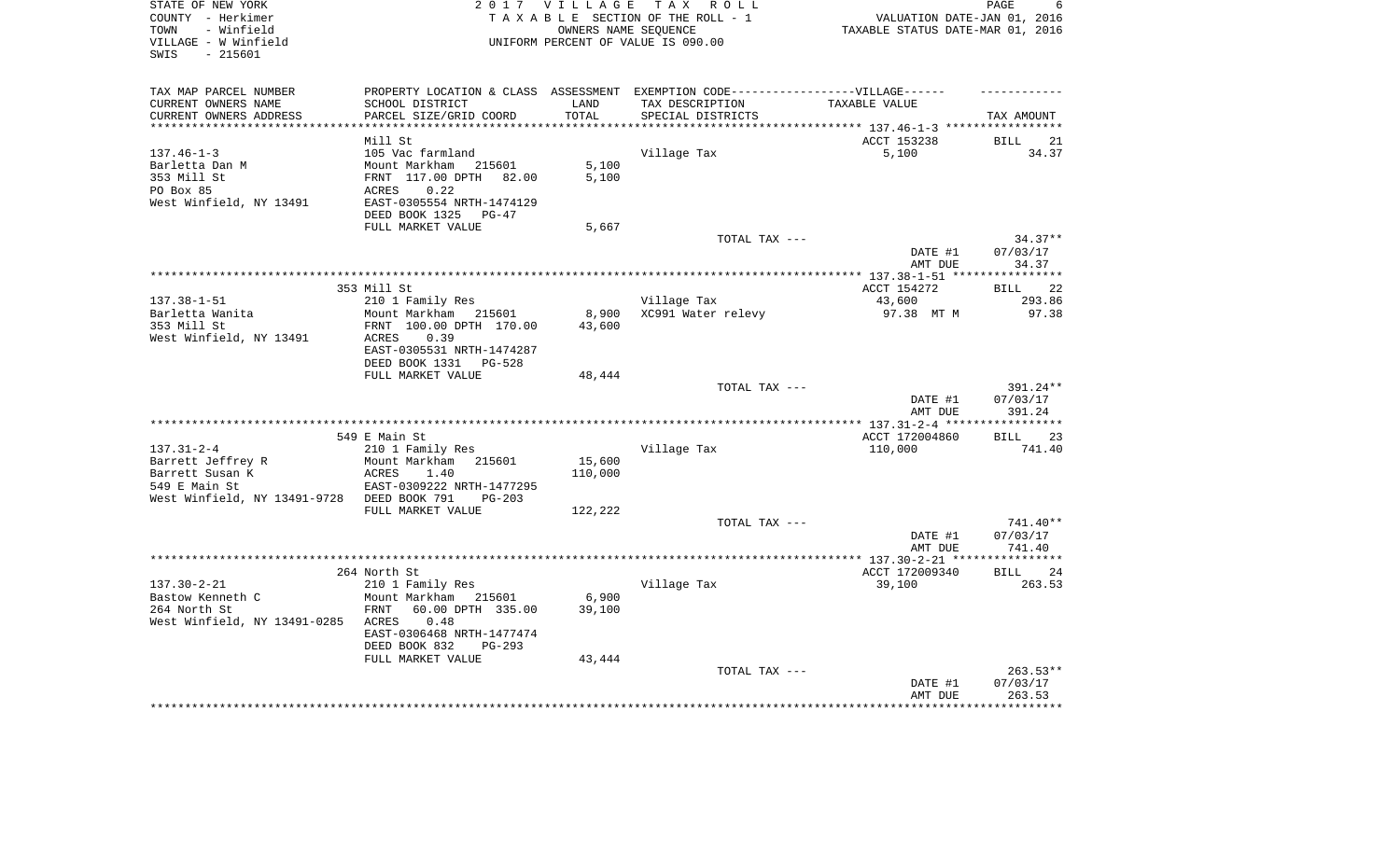| STATE OF NEW YORK<br>COUNTY - Herkimer<br>TOWN<br>- Winfield<br>VILLAGE - W Winfield<br>SWIS<br>$-215601$ |                                                                                                      | 2017 VILLAGE<br>OWNERS NAME SEQUENCE | T A X<br>R O L L<br>TAXABLE SECTION OF THE ROLL - 1<br>UNIFORM PERCENT OF VALUE IS 090.00 | VALUATION DATE-JAN 01, 2016<br>TAXABLE STATUS DATE-MAR 01, 2016 | PAGE<br>7            |
|-----------------------------------------------------------------------------------------------------------|------------------------------------------------------------------------------------------------------|--------------------------------------|-------------------------------------------------------------------------------------------|-----------------------------------------------------------------|----------------------|
| TAX MAP PARCEL NUMBER<br>CURRENT OWNERS NAME                                                              | PROPERTY LOCATION & CLASS ASSESSMENT EXEMPTION CODE-----------------VILLAGE------<br>SCHOOL DISTRICT | LAND                                 | TAX DESCRIPTION                                                                           | TAXABLE VALUE                                                   |                      |
| CURRENT OWNERS ADDRESS                                                                                    | PARCEL SIZE/GRID COORD                                                                               | TOTAL                                | SPECIAL DISTRICTS                                                                         |                                                                 | TAX AMOUNT           |
| **********************                                                                                    | *****************                                                                                    | * * * * * * * * * * *                | *********************************** 137.30-1-6 *****************                          |                                                                 |                      |
|                                                                                                           | 269 North St                                                                                         |                                      |                                                                                           | ACCT 154868                                                     | 25<br>BILL           |
| $137.30 - 1 - 6$                                                                                          | 210 1 Family Res                                                                                     |                                      | Village Tax                                                                               | 124,200                                                         | 837.11               |
| Bellows Irrevocable Trust<br>Bellows Kenneth & Kathie                                                     | Mount Markham<br>215601                                                                              | 8,600                                |                                                                                           |                                                                 |                      |
| 269 North St                                                                                              | JJ30A32--SURVEY<br>FRNT 117.00 DPTH 135.63                                                           | 124,200                              |                                                                                           |                                                                 |                      |
| West Winfield, NY 13491                                                                                   | 0.37<br>ACRES                                                                                        |                                      |                                                                                           |                                                                 |                      |
|                                                                                                           | EAST-0306163 NRTH-1477580                                                                            |                                      |                                                                                           |                                                                 |                      |
|                                                                                                           | DEED BOOK 1334<br>PG-892                                                                             |                                      |                                                                                           |                                                                 |                      |
|                                                                                                           | FULL MARKET VALUE                                                                                    | 138,000                              |                                                                                           |                                                                 |                      |
|                                                                                                           |                                                                                                      |                                      | TOTAL TAX ---                                                                             |                                                                 | 837.11**             |
|                                                                                                           |                                                                                                      |                                      |                                                                                           | DATE #1                                                         | 07/03/17             |
|                                                                                                           |                                                                                                      |                                      |                                                                                           | AMT DUE                                                         | 837.11               |
|                                                                                                           |                                                                                                      |                                      |                                                                                           |                                                                 |                      |
| $137.30 - 2 - 7$                                                                                          | 415 Pleasant St<br>210 1 Family Res                                                                  |                                      | Village Tax                                                                               | ACCT 172002610<br>48,100                                        | BILL<br>26<br>324.19 |
| Benjamin David R                                                                                          | Mount Markham<br>215601                                                                              | 7,500                                |                                                                                           |                                                                 |                      |
| Benjamin Tina M                                                                                           | 82.50 DPTH 132.00<br>FRNT                                                                            | 48,100                               |                                                                                           |                                                                 |                      |
| PO Box 196                                                                                                | 135<br>BANK                                                                                          |                                      |                                                                                           |                                                                 |                      |
| W Winfield, NY 13491                                                                                      | EAST-0306472 NRTH-1477829                                                                            |                                      |                                                                                           |                                                                 |                      |
|                                                                                                           | DEED BOOK 1250<br>PG-842                                                                             |                                      |                                                                                           |                                                                 |                      |
|                                                                                                           | FULL MARKET VALUE                                                                                    | 53,444                               |                                                                                           |                                                                 |                      |
|                                                                                                           |                                                                                                      |                                      | TOTAL TAX ---                                                                             |                                                                 | 324.19**             |
|                                                                                                           |                                                                                                      |                                      |                                                                                           | DATE #1                                                         | 07/03/17             |
|                                                                                                           |                                                                                                      |                                      |                                                                                           | AMT DUE<br>************* 137.30-1-16 *****************          | 324.19               |
|                                                                                                           | 381 W Main St                                                                                        |                                      |                                                                                           | ACCT 183762                                                     | BILL<br>27           |
| $137.30 - 1 - 16$                                                                                         | 461 Bank                                                                                             |                                      | Village Tax                                                                               | 412,300                                                         | 2,778.90             |
| Berkshire Bank                                                                                            | Mount Markham<br>215601                                                                              | 10,000                               |                                                                                           |                                                                 |                      |
| 24 North Street                                                                                           | includes deed-b659-p164                                                                              | 412,300                              |                                                                                           |                                                                 |                      |
| PO Box 1308                                                                                               | FRNT 166.30 DPTH                                                                                     |                                      |                                                                                           |                                                                 |                      |
| Pittsfield, MA 01202                                                                                      | ACRES<br>0.43                                                                                        |                                      |                                                                                           |                                                                 |                      |
|                                                                                                           | EAST-0306184 NRTH-1476992                                                                            |                                      |                                                                                           |                                                                 |                      |
|                                                                                                           | DEED BOOK 1518<br>PG-892<br>FULL MARKET VALUE                                                        | 458,111                              |                                                                                           |                                                                 |                      |
|                                                                                                           |                                                                                                      |                                      | TOTAL TAX ---                                                                             |                                                                 | $2,778.90**$         |
|                                                                                                           |                                                                                                      |                                      |                                                                                           | DATE #1                                                         | 07/03/17             |
|                                                                                                           |                                                                                                      |                                      |                                                                                           | AMT DUE                                                         | 2,778.90             |
|                                                                                                           |                                                                                                      |                                      |                                                                                           |                                                                 | ***********          |
|                                                                                                           | E Main St                                                                                            |                                      |                                                                                           | ACCT 175663                                                     | 28<br>BILL           |
| $137.30 - 3 - 26$                                                                                         | 486 Mini-mart                                                                                        |                                      | Village Tax                                                                               | 334,800                                                         | 2,256.55             |
| BFS Holding, LLC                                                                                          | Mount Markham<br>215601                                                                              | 70,000                               |                                                                                           |                                                                 |                      |
| PO Box 5306                                                                                               | Red Barrell                                                                                          | 334,800                              |                                                                                           |                                                                 |                      |
| Binghamton, NY 13902                                                                                      | FRNT 139.18 DPTH 233.70                                                                              |                                      |                                                                                           |                                                                 |                      |
| PRIOR OWNER ON 3/01/2016                                                                                  | EAST-0306453 NRTH-1476751<br>DEED BOOK 1466<br>PG-778                                                |                                      |                                                                                           |                                                                 |                      |
| BFS Holding, LLC                                                                                          | FULL MARKET VALUE                                                                                    | 372,000                              |                                                                                           |                                                                 |                      |
|                                                                                                           |                                                                                                      |                                      | TOTAL TAX ---                                                                             |                                                                 | $2,256.55**$         |
|                                                                                                           |                                                                                                      |                                      |                                                                                           | DATE #1                                                         | 07/03/17             |
|                                                                                                           |                                                                                                      |                                      |                                                                                           | AMT DUE                                                         | 2,256.55             |
|                                                                                                           |                                                                                                      |                                      |                                                                                           |                                                                 |                      |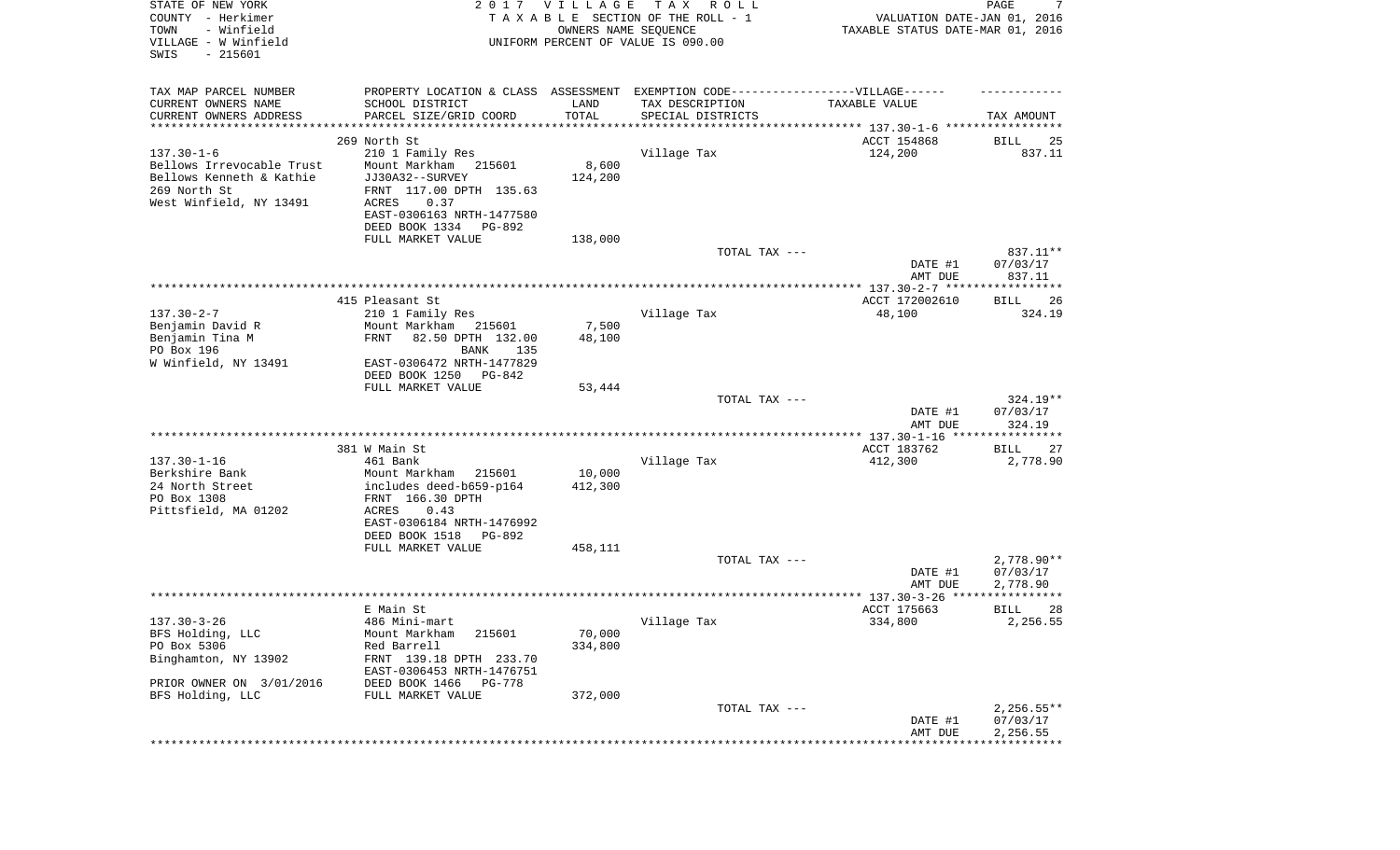| STATE OF NEW YORK                                      |                           |            | 2017 VILLAGE TAX ROLL                                                             |                                  | PAGE<br>8               |
|--------------------------------------------------------|---------------------------|------------|-----------------------------------------------------------------------------------|----------------------------------|-------------------------|
| COUNTY - Herkimer                                      |                           |            | TAXABLE SECTION OF THE ROLL - 1                                                   | VALUATION DATE-JAN 01, 2016      |                         |
| - Winfield<br>TOWN                                     |                           |            | OWNERS NAME SEOUENCE                                                              | TAXABLE STATUS DATE-MAR 01, 2016 |                         |
| VILLAGE - W Winfield                                   |                           |            | UNIFORM PERCENT OF VALUE IS 090.00                                                |                                  |                         |
| SWIS<br>$-215601$                                      |                           |            |                                                                                   |                                  |                         |
|                                                        |                           |            |                                                                                   |                                  |                         |
| TAX MAP PARCEL NUMBER                                  |                           |            | PROPERTY LOCATION & CLASS ASSESSMENT EXEMPTION CODE-----------------VILLAGE------ |                                  |                         |
| CURRENT OWNERS NAME                                    | SCHOOL DISTRICT           | LAND       | TAX DESCRIPTION                                                                   | TAXABLE VALUE                    |                         |
| CURRENT OWNERS ADDRESS                                 | PARCEL SIZE/GRID COORD    | TOTAL      | SPECIAL DISTRICTS                                                                 |                                  | TAX AMOUNT              |
|                                                        |                           | ********** | ************************************** 137.30-1-45 *****************              |                                  |                         |
|                                                        | 300 W Main St             |            |                                                                                   | ACCT 172001560                   | 29<br>BILL              |
| $137.30 - 1 - 45$                                      | 210 1 Family Res          |            | Village Tax                                                                       | 67,000                           | 451.58                  |
| Bouck Debbie R                                         | Mount Markham 215601      | 10,800     | XC991 Water relevy                                                                | 191.44 MT M                      | 191.44                  |
| 300 West Main St                                       | FRNT<br>85.00 DPTH        | 67,000     |                                                                                   |                                  |                         |
| W Winfield, NY 13491                                   | ACRES<br>0.56             |            |                                                                                   |                                  |                         |
|                                                        | EAST-0304765 NRTH-1476548 |            |                                                                                   |                                  |                         |
|                                                        | DEED BOOK 1183 PG-593     |            |                                                                                   |                                  |                         |
|                                                        | FULL MARKET VALUE         | 74,444     |                                                                                   |                                  |                         |
|                                                        |                           |            | TOTAL TAX ---                                                                     |                                  | 643.02**                |
|                                                        |                           |            |                                                                                   | DATE #1                          | 07/03/17                |
|                                                        |                           |            |                                                                                   | AMT DUE                          | 643.02                  |
|                                                        |                           |            |                                                                                   |                                  |                         |
|                                                        | 447 E Main St             |            |                                                                                   | ACCT 157854                      | 30<br><b>BILL</b>       |
| $137.31 - 1 - 62$                                      | 220 2 Family Res          |            | VETFUND T 41107                                                                   | 5,000                            |                         |
| Brockett Irrevocable Living Tr Mount Markham 215601    |                           |            | 8,800 Village Tax                                                                 | 79,200                           | 533.81                  |
| 447 East Main St                                       | FRNT 70.90 DPTH 212.00    | 84,200     |                                                                                   |                                  |                         |
| PO Box 236                                             | ACRES<br>0.38             |            |                                                                                   |                                  |                         |
| West Winfield, NY 13491                                | EAST-0307129 NRTH-1477088 |            |                                                                                   |                                  |                         |
|                                                        | DEED BOOK 1352 PG-207     |            |                                                                                   |                                  |                         |
|                                                        | FULL MARKET VALUE         | 93,556     |                                                                                   |                                  |                         |
|                                                        |                           |            | TOTAL TAX ---                                                                     |                                  | 533.81**                |
|                                                        |                           |            |                                                                                   | DATE #1                          | 07/03/17                |
|                                                        |                           |            |                                                                                   | AMT DUE                          | 533.81                  |
|                                                        | South St                  |            |                                                                                   | ACCT 172005760                   | BILL<br>31              |
| $137.30 - 3 - 14$                                      | 484 1 use sm bld          |            | Village Tax                                                                       | 30,900                           | 208.27                  |
| Brooks Karate Inc                                      | Mount Markham 215601      | 10,000     |                                                                                   |                                  |                         |
| PO Box 144                                             | FRNT 48.50 DPTH 191.70    | 30,900     |                                                                                   |                                  |                         |
| West Winfield, NY 13491                                | EAST-0306207 NRTH-1476715 |            |                                                                                   |                                  |                         |
|                                                        | DEED BOOK 876<br>PG-652   |            |                                                                                   |                                  |                         |
|                                                        | FULL MARKET VALUE         | 34,333     |                                                                                   |                                  |                         |
|                                                        |                           |            | TOTAL TAX ---                                                                     |                                  | 208.27**                |
|                                                        |                           |            |                                                                                   | DATE #1                          | 07/03/17                |
|                                                        |                           |            |                                                                                   | AMT DUE                          | 208.27                  |
|                                                        |                           |            |                                                                                   |                                  | * * * * * * * * * * * * |
|                                                        | 441 E Main St             |            |                                                                                   | ACCT 172006490                   | <b>BILL</b><br>32       |
|                                                        | 210 1 Family Res          |            | Village Tax                                                                       | 67,000                           | 451.58                  |
| 137.31-1-64<br>Brown Wallace<br>Anna                   | Mount Markham 215601      | 7,600      |                                                                                   |                                  |                         |
|                                                        | FRNT 75.00 DPTH 150.00    | 67,000     |                                                                                   |                                  |                         |
| PO Box 456                                             | BANK<br>740               |            |                                                                                   |                                  |                         |
| West Winfield, NY 13491-0456 EAST-0306984 NRTH-1477046 |                           |            |                                                                                   |                                  |                         |
|                                                        | DEED BOOK 00650 PG-00665  |            |                                                                                   |                                  |                         |
|                                                        | FULL MARKET VALUE         | 74,444     |                                                                                   |                                  |                         |
|                                                        |                           |            | TOTAL TAX ---                                                                     |                                  | 451.58**                |
|                                                        |                           |            |                                                                                   | DATE #1                          | 07/03/17                |
|                                                        |                           |            |                                                                                   | AMT DUE                          | 451.58                  |
|                                                        |                           |            |                                                                                   |                                  |                         |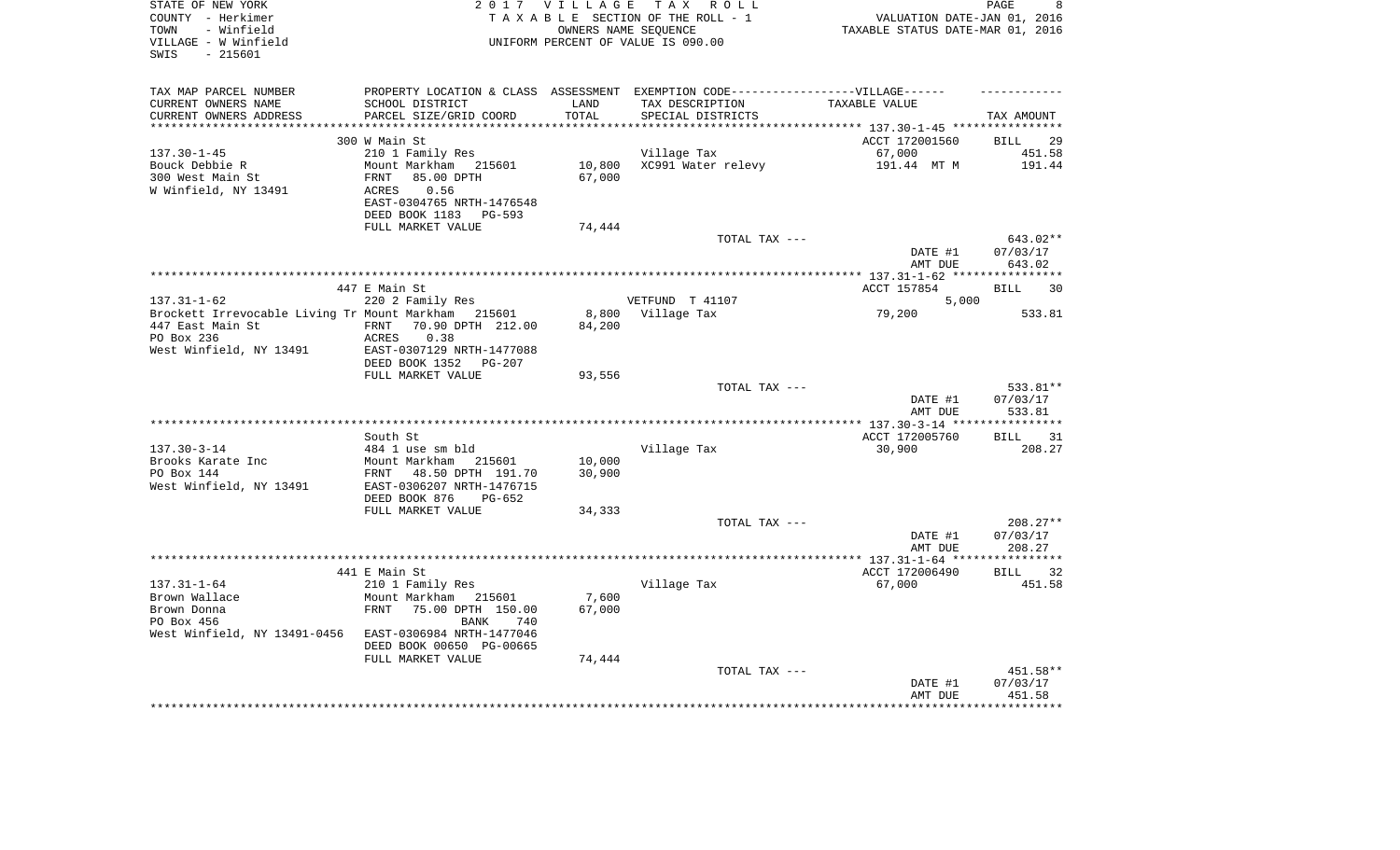| STATE OF NEW YORK<br>COUNTY - Herkimer<br>- Winfield<br>TOWN<br>VILLAGE - W Winfield<br>SWIS<br>- 215601 |                                                                                   | 2017 VILLAGE<br>OWNERS NAME SEOUENCE | TAX ROLL<br>TAXABLE SECTION OF THE ROLL - 1<br>UNIFORM PERCENT OF VALUE IS 090.00 | VALUATION DATE-JAN 01, 2016<br>TAXABLE STATUS DATE-MAR 01, 2016 | PAGE<br>9                 |
|----------------------------------------------------------------------------------------------------------|-----------------------------------------------------------------------------------|--------------------------------------|-----------------------------------------------------------------------------------|-----------------------------------------------------------------|---------------------------|
| TAX MAP PARCEL NUMBER                                                                                    | PROPERTY LOCATION & CLASS ASSESSMENT EXEMPTION CODE-----------------VILLAGE------ |                                      |                                                                                   |                                                                 |                           |
| CURRENT OWNERS NAME<br>CURRENT OWNERS ADDRESS                                                            | SCHOOL DISTRICT<br>PARCEL SIZE/GRID COORD                                         | LAND<br>TOTAL                        | TAX DESCRIPTION<br>SPECIAL DISTRICTS                                              | TAXABLE VALUE                                                   | TAX AMOUNT                |
| *************************                                                                                |                                                                                   |                                      |                                                                                   |                                                                 |                           |
| $137.30 - 2 - 15$                                                                                        | 422 Pleasant St<br>210 1 Family Res                                               |                                      | VETFUND T 41107                                                                   | ACCT 200366<br>1,594                                            | BILL<br>33                |
| Bryce Andrew                                                                                             | Mount Markham 215601                                                              | 6,900                                | Village Tax                                                                       | 64,906                                                          | 437.47                    |
| 427 Pleasant St                                                                                          | FRNT 100.00 DPTH<br>83.01                                                         | 66,500                               |                                                                                   |                                                                 |                           |
| West Winfield, NY 13491                                                                                  | ACRES<br>0.19<br>EAST-0306613 NRTH-1477662                                        |                                      |                                                                                   |                                                                 |                           |
| PRIOR OWNER ON 3/01/2016<br>Brown Anna                                                                   | DEED BOOK 1621<br>PG-78<br>FULL MARKET VALUE                                      | 73,889                               |                                                                                   |                                                                 |                           |
|                                                                                                          |                                                                                   |                                      | TOTAL TAX ---                                                                     |                                                                 | $437.47**$                |
|                                                                                                          |                                                                                   |                                      |                                                                                   | DATE #1<br>AMT DUE                                              | 07/03/17<br>437.47        |
|                                                                                                          |                                                                                   |                                      |                                                                                   |                                                                 |                           |
|                                                                                                          | North St                                                                          |                                      |                                                                                   | ACCT 193087                                                     | <b>BILL</b><br>34         |
| $137.22 - 1 - 7.3$                                                                                       | 311 Res vac land                                                                  |                                      | Village Tax                                                                       | 8,200                                                           | 55.27                     |
| Bryce Andrew D                                                                                           | Mount Markham<br>215601<br>95.30 DPTH 217.00<br>FRNT                              | 8,200<br>8,200                       |                                                                                   |                                                                 |                           |
| Bryce Christine H<br>PO Box 252                                                                          | ACRES<br>0.47                                                                     |                                      |                                                                                   |                                                                 |                           |
| West Winfield, NY 13491                                                                                  | EAST-0306332 NRTH-1478282                                                         |                                      |                                                                                   |                                                                 |                           |
|                                                                                                          | DEED BOOK 1574<br>PG-666                                                          |                                      |                                                                                   |                                                                 |                           |
|                                                                                                          | FULL MARKET VALUE                                                                 | 9,111                                |                                                                                   |                                                                 |                           |
|                                                                                                          |                                                                                   |                                      | TOTAL TAX ---                                                                     |                                                                 | $55.27**$                 |
|                                                                                                          |                                                                                   |                                      |                                                                                   | DATE #1<br>AMT DUE                                              | 07/03/17<br>55.27         |
|                                                                                                          |                                                                                   |                                      |                                                                                   |                                                                 |                           |
| $137.22 - 1 - 14.2$                                                                                      | North St<br>314 Rural vac<10                                                      |                                      | Village Tax                                                                       | 1,000                                                           | <b>BILL</b><br>35<br>6.74 |
| Bryce Andrew D                                                                                           | Mount Markham 215601                                                              | 1,000                                |                                                                                   |                                                                 |                           |
| Bryce Christine                                                                                          | FRNT 115.00 DPTH 300.00                                                           | 1,000                                |                                                                                   |                                                                 |                           |
| PO Box 252                                                                                               | EAST-0307030 NRTH-1478450                                                         |                                      |                                                                                   |                                                                 |                           |
| W Winfield, NY 13491                                                                                     | DEED BOOK 1287<br>PG-688                                                          |                                      |                                                                                   |                                                                 |                           |
|                                                                                                          | FULL MARKET VALUE                                                                 | 1,111                                |                                                                                   |                                                                 |                           |
|                                                                                                          |                                                                                   |                                      | TOTAL TAX ---                                                                     |                                                                 | $6.74**$                  |
|                                                                                                          |                                                                                   |                                      |                                                                                   | DATE #1<br>AMT DUE                                              | 07/03/17<br>6.74          |
|                                                                                                          |                                                                                   |                                      |                                                                                   |                                                                 | ******                    |
|                                                                                                          | 300 North St                                                                      |                                      |                                                                                   | ACCT 188874                                                     | 36<br>BILL                |
| $137.30 - 2 - 1$                                                                                         | 210 1 Family Res                                                                  |                                      | Village Tax                                                                       | 80,000                                                          | 539.20                    |
| Bryce Andrew D                                                                                           | Mount Markham 215601                                                              | 9,500                                |                                                                                   |                                                                 |                           |
| Bryce Christine H                                                                                        | FRNT 144.50 DPTH 192.39                                                           | 80,000                               |                                                                                   |                                                                 |                           |
| PO Box 252                                                                                               | EAST-0306338 NRTH-1478163                                                         |                                      |                                                                                   |                                                                 |                           |
| West Winfield, NY 13491                                                                                  | DEED BOOK 1549<br>$PG-87$<br>FULL MARKET VALUE                                    | 88,889                               |                                                                                   |                                                                 |                           |
|                                                                                                          |                                                                                   |                                      | TOTAL TAX ---                                                                     |                                                                 | 539.20**                  |
|                                                                                                          |                                                                                   |                                      |                                                                                   | DATE #1                                                         | 07/03/17                  |
|                                                                                                          |                                                                                   |                                      |                                                                                   | AMT DUE                                                         | 539.20                    |
|                                                                                                          |                                                                                   |                                      |                                                                                   |                                                                 |                           |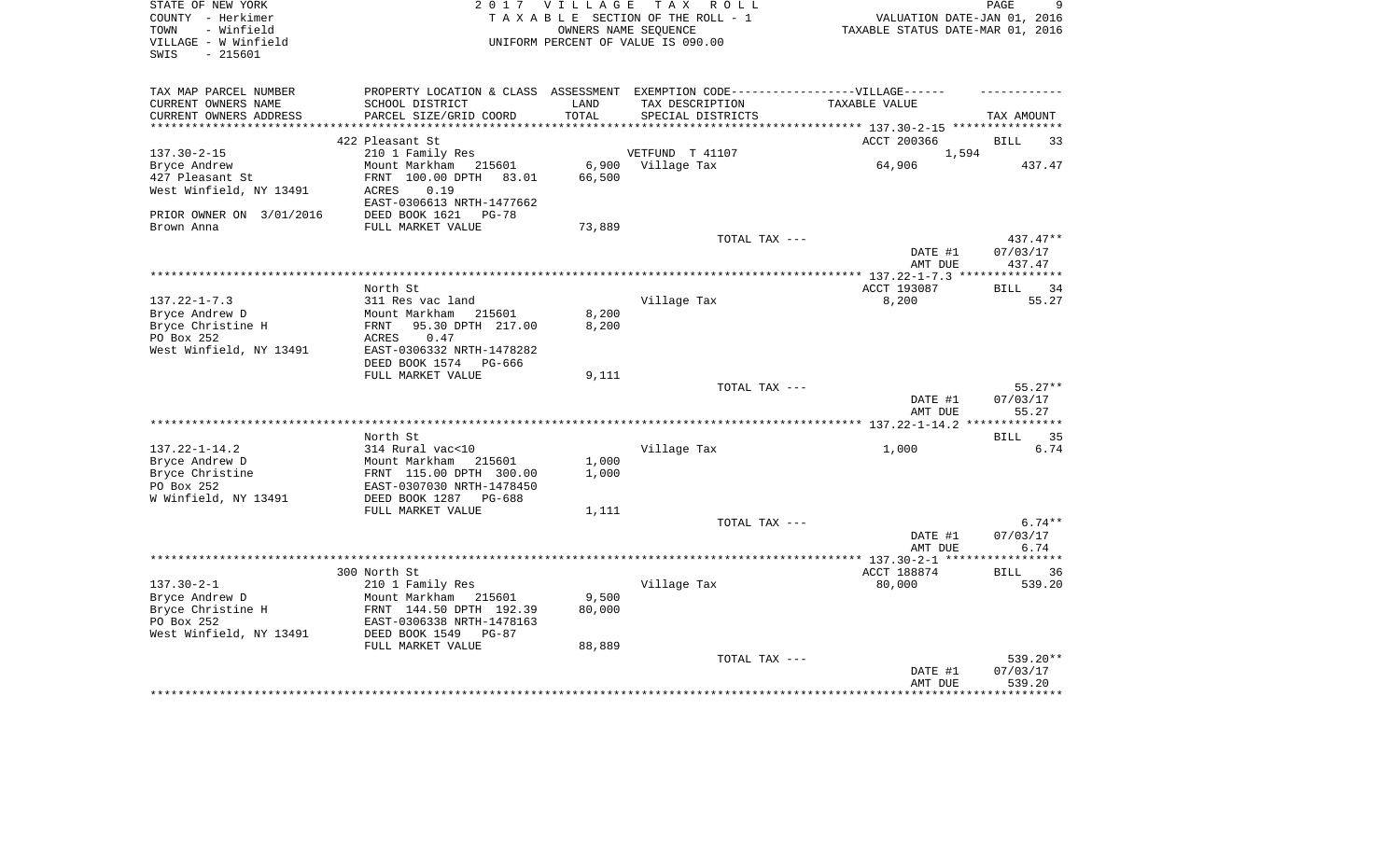| STATE OF NEW YORK<br>COUNTY - Herkimer<br>TOWN<br>- Winfield<br>VILLAGE - W Winfield<br>SWIS<br>$-215601$ | 2 0 1 7                                                                                                                                                 | <b>VILLAGE</b>              | TAX ROLL<br>TAXABLE SECTION OF THE ROLL - 1<br>OWNERS NAME SEQUENCE<br>UNIFORM PERCENT OF VALUE IS 090.00 | VALUATION DATE-JAN 01, 2016<br>TAXABLE STATUS DATE-MAR 01, 2016 | PAGE<br>10                     |
|-----------------------------------------------------------------------------------------------------------|---------------------------------------------------------------------------------------------------------------------------------------------------------|-----------------------------|-----------------------------------------------------------------------------------------------------------|-----------------------------------------------------------------|--------------------------------|
| TAX MAP PARCEL NUMBER<br>CURRENT OWNERS NAME<br>CURRENT OWNERS ADDRESS                                    | PROPERTY LOCATION & CLASS ASSESSMENT EXEMPTION CODE-----------------VILLAGE------<br>SCHOOL DISTRICT<br>PARCEL SIZE/GRID COORD                          | LAND<br>TOTAL               | TAX DESCRIPTION<br>SPECIAL DISTRICTS                                                                      | TAXABLE VALUE                                                   | TAX AMOUNT                     |
| *************************                                                                                 |                                                                                                                                                         |                             |                                                                                                           |                                                                 |                                |
| $137.31 - 1 - 43.3$<br>Bryce Andrew D<br>Bryce Christine<br>PO Box 252<br>W Winfield, NY 13491            | North St<br>322 Rural vac>10<br>Mount Markham<br>215601<br>ACRES<br>18.00<br>EAST-0307314 NRTH-1478192<br>DEED BOOK 1287<br>PG-688<br>FULL MARKET VALUE | 10,000<br>10,000<br>11,111  | Village Tax                                                                                               | 10,000                                                          | 37<br>BILL<br>67.40            |
|                                                                                                           |                                                                                                                                                         |                             | TOTAL TAX ---                                                                                             |                                                                 | $67.40**$                      |
|                                                                                                           |                                                                                                                                                         |                             |                                                                                                           | DATE #1<br>AMT DUE                                              | 07/03/17<br>67.40              |
|                                                                                                           |                                                                                                                                                         |                             |                                                                                                           | ACCT 196692                                                     |                                |
| $137.39 - 1 - 29$<br>Bryce Andrew D<br>Bryce Alexis R<br>234 Burrows Rd<br>West Winfield, NY 13491        | 234 Burrows Rd<br>210 1 Family Res<br>Mount Markham<br>215601<br>FRNT 100.00 DPTH 150.00<br>EAST-0309165 NRTH-1474730<br>DEED BOOK 1597<br>PG-218       | 8,400<br>93,300             | Village Tax                                                                                               | 93,300                                                          | BILL<br>38<br>628.84           |
|                                                                                                           | FULL MARKET VALUE                                                                                                                                       | 103,667                     |                                                                                                           |                                                                 |                                |
|                                                                                                           |                                                                                                                                                         |                             | TOTAL TAX ---                                                                                             | DATE #1<br>AMT DUE                                              | 628.84**<br>07/03/17<br>628.84 |
|                                                                                                           |                                                                                                                                                         |                             |                                                                                                           | **************** 137.30-2-10 ****                               |                                |
|                                                                                                           | 427 Pleasant St                                                                                                                                         |                             |                                                                                                           | ACCT 172008730                                                  | <b>BILL</b><br>39              |
| $137.30 - 2 - 10$<br>Bryce Christine H<br>PO Box 252<br>West Winfield, NY 13491                           | 210 1 Family Res<br>Mount Markham 215601<br>FRNT 195.00 DPTH 190.00<br>ACRES<br>0.67<br>EAST-0306768 NRTH-1477846<br>DEED BOOK 856<br>$PG-544$          | 11,700<br>121,000           | Village Tax                                                                                               | 121,000                                                         | 815.54                         |
|                                                                                                           | FULL MARKET VALUE                                                                                                                                       | 134,444                     |                                                                                                           |                                                                 |                                |
|                                                                                                           |                                                                                                                                                         |                             | TOTAL TAX ---                                                                                             | DATE #1<br>AMT DUE                                              | 815.54**<br>07/03/17<br>815.54 |
|                                                                                                           |                                                                                                                                                         |                             |                                                                                                           |                                                                 |                                |
|                                                                                                           | 508 E Main St                                                                                                                                           |                             |                                                                                                           | ACCT 172000630                                                  | <b>BILL</b><br>40              |
| $137.31 - 2 - 17$<br>Bunce Arthur<br>PO Box 23<br>West Winfield, NY 13491-0023                            | 210 1 Family Res<br>Mount Markham 215601<br>71.28 DPTH 475.00<br>FRNT<br>EAST-0308396 NRTH-1476889<br>DEED BOOK 00636 PG-00425<br>FULL MARKET VALUE     | 12,800<br>98,300<br>109,222 | Village Tax                                                                                               | 98,300                                                          | 662.54                         |
|                                                                                                           |                                                                                                                                                         |                             | TOTAL TAX ---                                                                                             | DATE #1<br>AMT DUE                                              | 662.54**<br>07/03/17<br>662.54 |
|                                                                                                           |                                                                                                                                                         |                             |                                                                                                           |                                                                 | *********                      |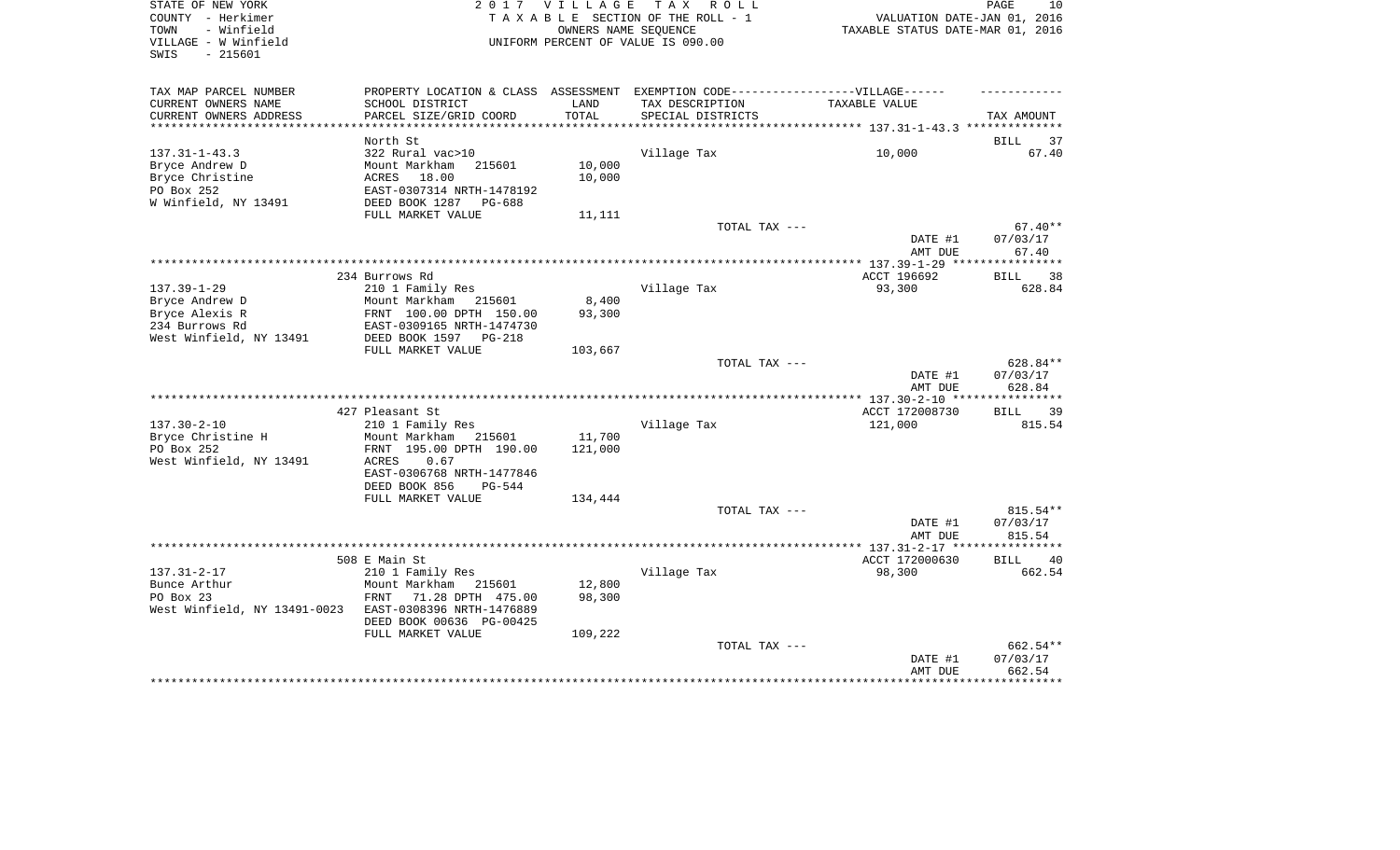| STATE OF NEW YORK<br>COUNTY - Herkimer<br>- Winfield<br>TOWN<br>VILLAGE - W Winfield<br>SWIS<br>$-215601$ | 2 0 1 7                                     | VILLAGE<br>OWNERS NAME SEOUENCE | T A X<br>R O L L<br>TAXABLE SECTION OF THE ROLL - 1<br>UNIFORM PERCENT OF VALUE IS 090.00 | VALUATION DATE-JAN 01, 2016<br>TAXABLE STATUS DATE-MAR 01, 2016 | PAGE<br>11           |
|-----------------------------------------------------------------------------------------------------------|---------------------------------------------|---------------------------------|-------------------------------------------------------------------------------------------|-----------------------------------------------------------------|----------------------|
| TAX MAP PARCEL NUMBER                                                                                     | PROPERTY LOCATION & CLASS                   |                                 | ASSESSMENT EXEMPTION CODE------------------VILLAGE------                                  |                                                                 |                      |
| CURRENT OWNERS NAME                                                                                       | SCHOOL DISTRICT                             | LAND                            | TAX DESCRIPTION                                                                           | TAXABLE VALUE                                                   |                      |
| CURRENT OWNERS ADDRESS<br>***********************                                                         | PARCEL SIZE/GRID COORD                      | TOTAL                           | SPECIAL DISTRICTS                                                                         |                                                                 | TAX AMOUNT           |
|                                                                                                           | 129 South St                                |                                 |                                                                                           | ********************************* 137.38-1-28 ****************  |                      |
| $137.38 - 1 - 28$                                                                                         | 210 1 Family Res                            |                                 | Village Tax                                                                               | ACCT 172001020<br>67,000                                        | 41<br>BILL<br>451.58 |
| Burdick William                                                                                           | Mount Markham<br>215601                     | 10,100                          |                                                                                           |                                                                 |                      |
| Burdick Ellen                                                                                             | <b>FRNT</b><br>87.00 DPTH 258.00            | 67,000                          |                                                                                           |                                                                 |                      |
| 129 South St                                                                                              | ACRES<br>0.51                               |                                 |                                                                                           |                                                                 |                      |
| West Winfield, NY 13491-9102                                                                              | EAST-0306341 NRTH-1475786                   |                                 |                                                                                           |                                                                 |                      |
|                                                                                                           | DEED BOOK 00574 PG-00854                    |                                 |                                                                                           |                                                                 |                      |
|                                                                                                           | FULL MARKET VALUE                           | 74,444                          |                                                                                           |                                                                 |                      |
|                                                                                                           |                                             |                                 | TOTAL TAX ---                                                                             |                                                                 | 451.58**             |
|                                                                                                           |                                             |                                 |                                                                                           | DATE #1<br>AMT DUE                                              | 07/03/17<br>451.58   |
|                                                                                                           |                                             |                                 |                                                                                           | *************** 137.22-1-2 ****                                 |                      |
|                                                                                                           | 357 North St                                |                                 |                                                                                           | ACCT 188793                                                     | 42<br><b>BILL</b>    |
| $137.22 - 1 - 2$<br>Cahill Lori & Michael                                                                 | 210 1 Family Res<br>Mount Markham<br>215601 | 15,400                          | Village Tax                                                                               | 82,100                                                          | 553.35               |
| Pritchard Craig                                                                                           | <b>ACRES</b><br>1.20                        | 82,100                          |                                                                                           |                                                                 |                      |
| 878 Broadway Road                                                                                         | EAST-0306750 NRTH-1479119                   |                                 |                                                                                           |                                                                 |                      |
| Dracut, MA 01826                                                                                          | DEED BOOK 1548<br>$PG-603$                  |                                 |                                                                                           |                                                                 |                      |
|                                                                                                           | FULL MARKET VALUE                           | 91,222                          |                                                                                           |                                                                 |                      |
|                                                                                                           |                                             |                                 | TOTAL TAX ---                                                                             |                                                                 | 553.35**             |
|                                                                                                           |                                             |                                 |                                                                                           | DATE #1                                                         | 07/03/17             |
|                                                                                                           |                                             |                                 |                                                                                           | AMT DUE                                                         | 553.35               |
|                                                                                                           |                                             |                                 |                                                                                           |                                                                 |                      |
| $137.38 - 2 - 4$                                                                                          | 510 Clapson Park<br>210 1 Family Res        |                                 | Village Tax                                                                               | ACCT 172006690<br>51,300                                        | 43<br>BILL<br>345.76 |
| Camenga - Feldman Alesia                                                                                  | Mount Markham<br>215601                     | 6,700                           |                                                                                           |                                                                 |                      |
| 510 Clapson Road                                                                                          | 58.00 DPTH 124.00<br>FRNT                   | 51,300                          |                                                                                           |                                                                 |                      |
| PO Box 416                                                                                                | EAST-0307110 NRTH-1476390                   |                                 |                                                                                           |                                                                 |                      |
| West Winfield, NY 13491                                                                                   | DEED BOOK 943<br>$PG-408$                   |                                 |                                                                                           |                                                                 |                      |
|                                                                                                           | FULL MARKET VALUE                           | 57,000                          |                                                                                           |                                                                 |                      |
|                                                                                                           |                                             |                                 | TOTAL TAX ---                                                                             |                                                                 | 345.76**             |
|                                                                                                           |                                             |                                 |                                                                                           | DATE #1                                                         | 07/03/17             |
|                                                                                                           |                                             |                                 |                                                                                           | AMT DUE                                                         | 345.76               |
|                                                                                                           |                                             |                                 |                                                                                           |                                                                 | *********            |
| $137.30 - 2 - 4.1$                                                                                        | North St                                    |                                 |                                                                                           | ACCT 172000660<br>97,700                                        | <b>BILL</b><br>44    |
| Capraro Douglas A                                                                                         | 411 Apartment<br>Mount Markham<br>215601    | 10,100                          | Village Tax                                                                               |                                                                 | 658.50               |
| Capraro Anthony J                                                                                         | 83.50 DPTH 165.00<br>FRNT                   | 97,700                          |                                                                                           |                                                                 |                      |
| PO Box 335                                                                                                | <b>ACRES</b><br>0.31                        |                                 |                                                                                           |                                                                 |                      |
| West Winfield, NY 13491                                                                                   | EAST-0306333 NRTH-1477990                   |                                 |                                                                                           |                                                                 |                      |
|                                                                                                           | DEED BOOK 1138<br><b>PG-729</b>             |                                 |                                                                                           |                                                                 |                      |
|                                                                                                           | FULL MARKET VALUE                           | 108,556                         |                                                                                           |                                                                 |                      |
|                                                                                                           |                                             |                                 | TOTAL TAX ---                                                                             |                                                                 | 658.50**             |
|                                                                                                           |                                             |                                 |                                                                                           | DATE #1                                                         | 07/03/17             |
|                                                                                                           |                                             |                                 |                                                                                           | AMT DUE                                                         | 658.50               |
|                                                                                                           |                                             |                                 |                                                                                           |                                                                 |                      |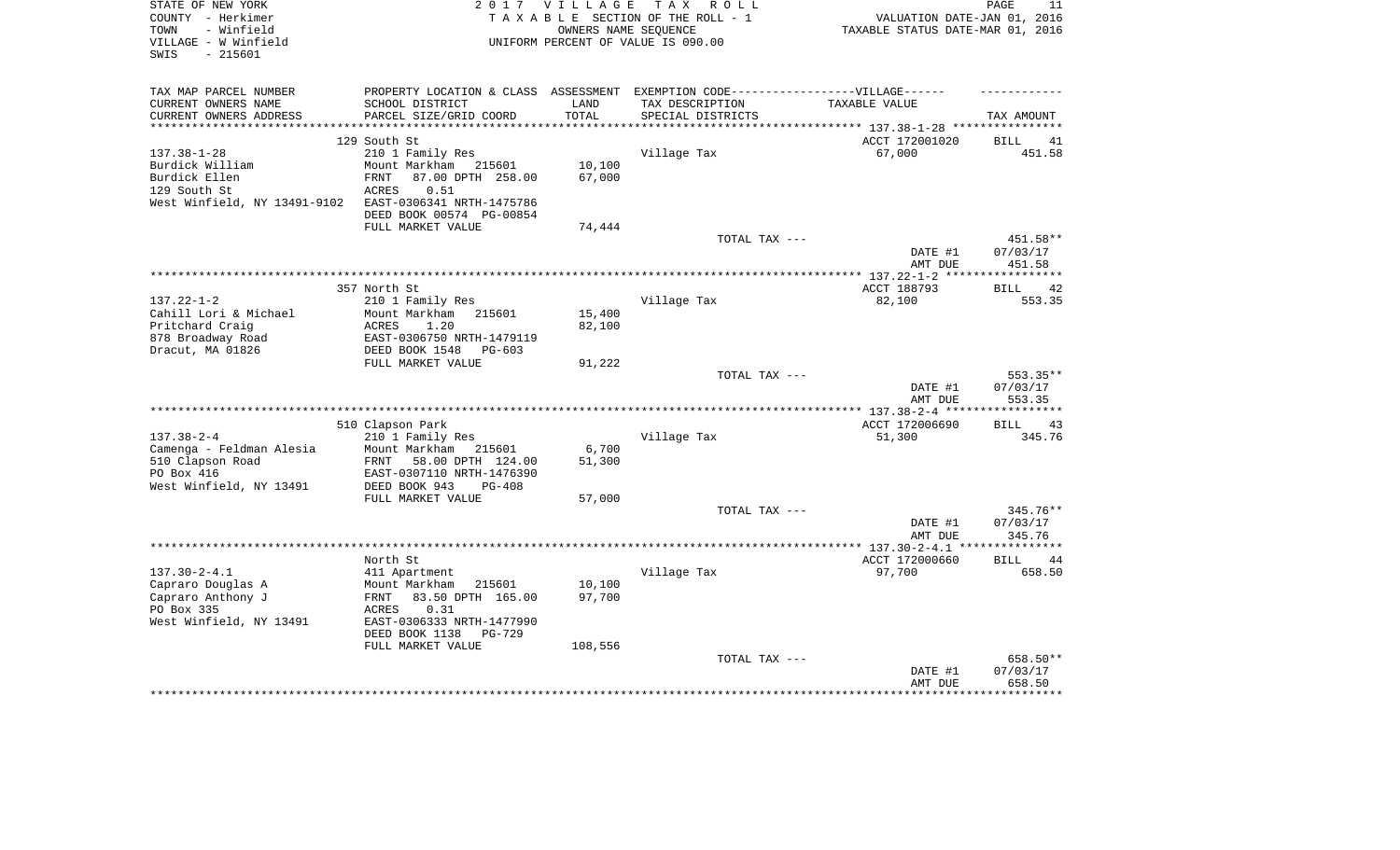| STATE OF NEW YORK<br>COUNTY - Herkimer<br>- Winfield<br>TOWN<br>VILLAGE - W Winfield<br>$-215601$<br>SWIS |                                                                                                                              | 2017 VILLAGE<br>OWNERS NAME SEQUENCE | TAX ROLL<br>TAXABLE SECTION OF THE ROLL - 1<br>UNIFORM PERCENT OF VALUE IS 090.00 | VALUATION DATE-JAN 01, 2016<br>TAXABLE STATUS DATE-MAR 01, 2016 | PAGE<br>12           |
|-----------------------------------------------------------------------------------------------------------|------------------------------------------------------------------------------------------------------------------------------|--------------------------------------|-----------------------------------------------------------------------------------|-----------------------------------------------------------------|----------------------|
| TAX MAP PARCEL NUMBER<br>CURRENT OWNERS NAME<br>CURRENT OWNERS ADDRESS                                    | PROPERTY LOCATION & CLASS ASSESSMENT EXEMPTION CODE----------------VILLAGE------<br>SCHOOL DISTRICT                          | LAND<br>TOTAL                        | TAX DESCRIPTION<br>SPECIAL DISTRICTS                                              | TAXABLE VALUE                                                   |                      |
| ********************                                                                                      | PARCEL SIZE/GRID COORD                                                                                                       | *************                        |                                                                                   | ********************************* 137.31-2-19.1 **************  | TAX AMOUNT           |
|                                                                                                           | 496 E Main St                                                                                                                |                                      |                                                                                   | ACCT 172005730                                                  | 45<br>BILL           |
| $137.31 - 2 - 19.1$<br>Capraro Joann M<br>PO Box 335<br>West Winfield, NY 13491                           | 210 1 Family Res<br>Mount Markham<br>215601<br><b>ACRES</b><br>4.00<br>EAST-0308191 NRTH-1476760<br>DEED BOOK 1108<br>PG-328 | 18,600<br>122,000                    | Village Tax                                                                       | 122,000                                                         | 822.28               |
|                                                                                                           | FULL MARKET VALUE                                                                                                            | 135,556                              |                                                                                   |                                                                 |                      |
|                                                                                                           |                                                                                                                              |                                      | TOTAL TAX ---                                                                     |                                                                 | 822.28**             |
|                                                                                                           |                                                                                                                              |                                      |                                                                                   | DATE #1                                                         | 07/03/17<br>822.28   |
|                                                                                                           |                                                                                                                              |                                      |                                                                                   | AMT DUE                                                         |                      |
|                                                                                                           | 507 Fairground Rd                                                                                                            |                                      |                                                                                   | ACCT 172008700                                                  | 46<br>BILL           |
| $137.31 - 1 - 37.2$                                                                                       | 210 1 Family Res                                                                                                             |                                      | Village Tax                                                                       | 102,400                                                         | 690.18               |
| Carney Patrick J                                                                                          | Mount Markham<br>215601                                                                                                      | 11,700                               |                                                                                   |                                                                 |                      |
| Carney Susan                                                                                              | FRNT 117.00 DPTH 283.00                                                                                                      | 102,400                              |                                                                                   |                                                                 |                      |
| PO Box 449                                                                                                | 0.67<br>ACRES                                                                                                                |                                      |                                                                                   |                                                                 |                      |
| West Winfield, NY 13491                                                                                   | EAST-0308561 NRTH-1477727                                                                                                    |                                      |                                                                                   |                                                                 |                      |
|                                                                                                           | DEED BOOK 772<br><b>PG-211</b>                                                                                               |                                      |                                                                                   |                                                                 |                      |
|                                                                                                           | FULL MARKET VALUE                                                                                                            | 113,778                              | TOTAL TAX ---                                                                     |                                                                 | 690.18**             |
|                                                                                                           |                                                                                                                              |                                      |                                                                                   | DATE #1<br>AMT DUE                                              | 07/03/17<br>690.18   |
|                                                                                                           |                                                                                                                              |                                      |                                                                                   |                                                                 |                      |
| $137.38 - 1 - 17$                                                                                         | 172 Taylor Ave                                                                                                               |                                      |                                                                                   | ACCT 185534                                                     | BILL<br>47           |
| Case Kristofer S                                                                                          | 210 1 Family Res<br>Mount Markham<br>215601                                                                                  | 7,000                                | Village Tax<br>XC991 Water relevy                                                 | 41,600<br>217.81 MT M                                           | 280.38<br>217.81     |
| 172 Taylor Ave<br>West Winfield, NY 13491                                                                 | FRNT<br>60.00 DPTH 142.00<br>EAST-0305112 NRTH-1476229<br>DEED BOOK 1529<br>$PG-543$                                         | 41,600                               |                                                                                   |                                                                 |                      |
|                                                                                                           | FULL MARKET VALUE                                                                                                            | 46,222                               |                                                                                   |                                                                 |                      |
|                                                                                                           |                                                                                                                              |                                      | TOTAL TAX ---                                                                     | DATE #1                                                         | 498.19**<br>07/03/17 |
|                                                                                                           |                                                                                                                              |                                      |                                                                                   | AMT DUE                                                         | 498.19               |
|                                                                                                           |                                                                                                                              |                                      |                                                                                   |                                                                 |                      |
|                                                                                                           | Taylor Ave                                                                                                                   |                                      |                                                                                   | ACCT 172000540                                                  | <b>BILL</b><br>48    |
| $137.38 - 1 - 15$                                                                                         | 311 Res vac land                                                                                                             |                                      | Village Tax                                                                       | 8,200                                                           | 55.27                |
| Case Scott                                                                                                | Mount Markham<br>215601                                                                                                      | 8,200                                |                                                                                   |                                                                 |                      |
| Case Sharon                                                                                               | 60.00 DPTH 145.00<br>FRNT                                                                                                    | 8,200                                |                                                                                   |                                                                 |                      |
| 174 Taylor Avenue                                                                                         | EAST-0305114 NRTH-1476344                                                                                                    |                                      |                                                                                   |                                                                 |                      |
| West Winfield, NY 13491-0261                                                                              | DEED BOOK 765<br>$PG-693$<br>FULL MARKET VALUE                                                                               | 9,111                                |                                                                                   |                                                                 |                      |
|                                                                                                           |                                                                                                                              |                                      | TOTAL TAX ---                                                                     |                                                                 | $55.27**$            |
|                                                                                                           |                                                                                                                              |                                      |                                                                                   | DATE #1                                                         | 07/03/17             |
|                                                                                                           |                                                                                                                              |                                      |                                                                                   | AMT DUE                                                         | 55.27                |
|                                                                                                           |                                                                                                                              |                                      |                                                                                   |                                                                 |                      |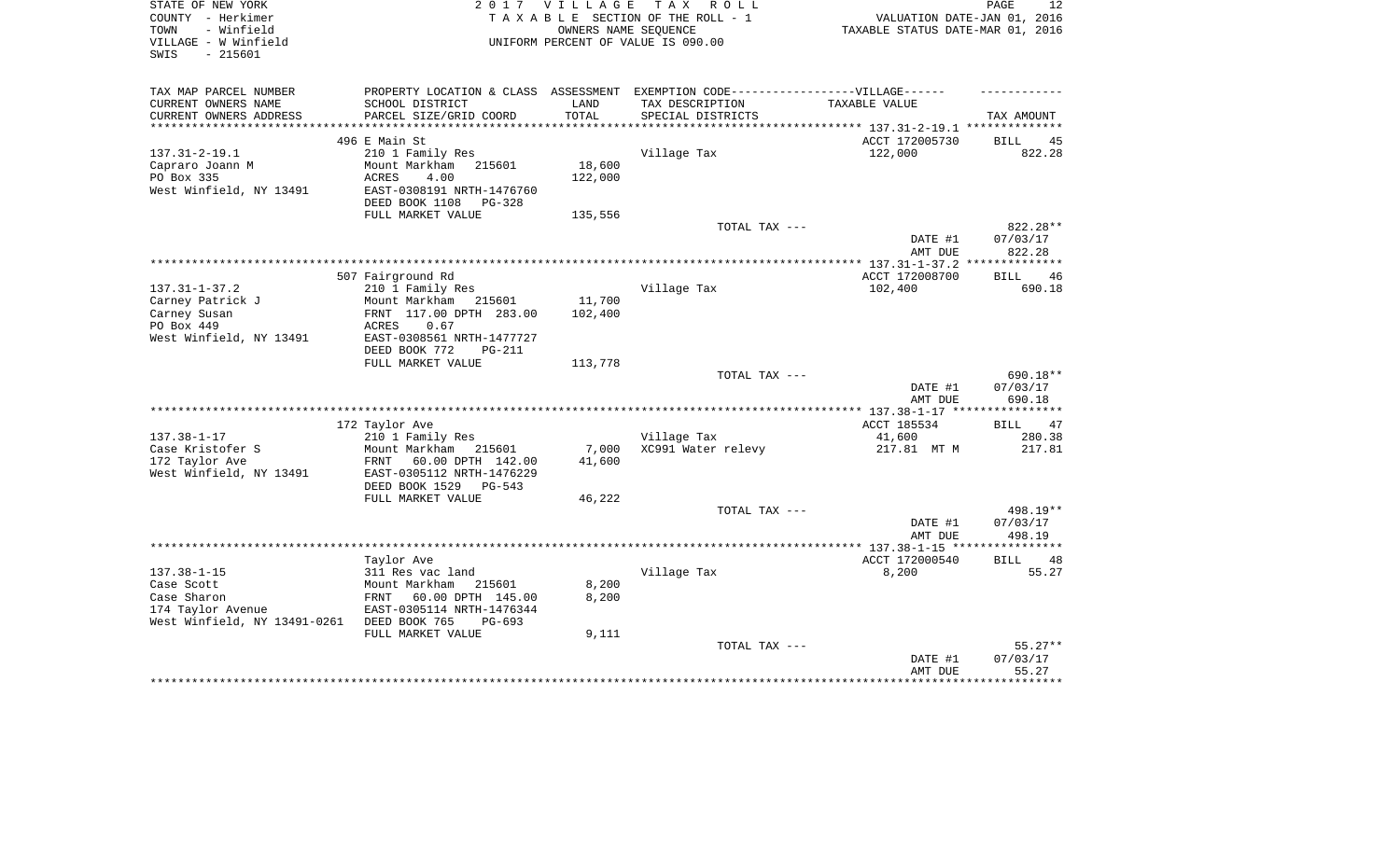| STATE OF NEW YORK<br>COUNTY - Herkimer<br>- Winfield<br>TOWN<br>VILLAGE - W Winfield<br>- 215601<br>SWIS                                    |                                                                                                                                                                      | 2017 VILLAGE<br>OWNERS NAME SEQUENCE | TAX ROLL<br>TAXABLE SECTION OF THE ROLL - 1<br>UNIFORM PERCENT OF VALUE IS 090.00 | VALUATION DATE-JAN 01, 2016<br>TAXABLE STATUS DATE-MAR 01, 2016 | PAGE<br>13                       |
|---------------------------------------------------------------------------------------------------------------------------------------------|----------------------------------------------------------------------------------------------------------------------------------------------------------------------|--------------------------------------|-----------------------------------------------------------------------------------|-----------------------------------------------------------------|----------------------------------|
| TAX MAP PARCEL NUMBER<br>CURRENT OWNERS NAME<br>CURRENT OWNERS ADDRESS                                                                      | PROPERTY LOCATION & CLASS ASSESSMENT EXEMPTION CODE-----------------VILLAGE------<br>SCHOOL DISTRICT<br>PARCEL SIZE/GRID COORD                                       | LAND<br>TOTAL                        | TAX DESCRIPTION<br>SPECIAL DISTRICTS                                              | TAXABLE VALUE                                                   | TAX AMOUNT                       |
| ***********************                                                                                                                     |                                                                                                                                                                      |                                      |                                                                                   |                                                                 |                                  |
| $137.38 - 1 - 16$<br>Case Scott<br>Case Sharon<br>174 Taylor Ave<br>West Winfield, NY 13491                                                 | 174 Taylor Ave<br>210 1 Family Res<br>Mount Markham 215601<br>FRNT<br>60.00 DPTH 144.00<br>EAST-0305112 NRTH-1476293<br>DEED BOOK 765<br>PG-693<br>FULL MARKET VALUE | 7,000<br>37,400<br>41,556            | Village Tax                                                                       | ACCT 172000960<br>37,400                                        | BILL<br>49<br>252.08             |
|                                                                                                                                             |                                                                                                                                                                      |                                      | TOTAL TAX ---                                                                     |                                                                 | 252.08**                         |
|                                                                                                                                             |                                                                                                                                                                      |                                      |                                                                                   | DATE #1<br>AMT DUE                                              | 07/03/17<br>252.08               |
|                                                                                                                                             | 412 Curtis Ave                                                                                                                                                       |                                      |                                                                                   | ACCT 172010090                                                  | <b>BILL</b><br>50                |
| $137.38 - 2 - 14$<br>Case Stephen P<br>412 Curtis Ave<br>West Winfield, NY 13491                                                            | 210 1 Family Res<br>Mount Markham<br>215601<br>FRNT 61.00 DPTH 108.00<br>EAST-0306799 NRTH-1476344<br>DEED BOOK 1223 PG-922<br>FULL MARKET VALUE                     | 6,500<br>35,700                      | Village Tax                                                                       | 35,700                                                          | 240.62                           |
|                                                                                                                                             |                                                                                                                                                                      | 39,667                               | TOTAL TAX ---                                                                     | DATE #1<br>AMT DUE                                              | 240.62**<br>07/03/17<br>240.62   |
|                                                                                                                                             |                                                                                                                                                                      |                                      |                                                                                   |                                                                 |                                  |
| $137.30 - 2 - 12$<br>Casscells David<br>Casscells Elizabeth<br>PO Box 157<br>West Winfield, NY 13491-0337 DEED BOOK 00655 PG-00253          | 440 Academy St<br>210 1 Family Res<br>Mount Markham 215601<br>FRNT 220.00 DPTH 131.00<br>EAST-0306870 NRTH-0014755                                                   | 9,600<br>136,000                     | Village Tax                                                                       | ACCT 172009250<br>136,000                                       | <b>BILL</b><br>51<br>916.64      |
|                                                                                                                                             | FULL MARKET VALUE                                                                                                                                                    | 151,111                              |                                                                                   |                                                                 |                                  |
|                                                                                                                                             |                                                                                                                                                                      |                                      | TOTAL TAX ---                                                                     | DATE #1<br>AMT DUE                                              | $916.64**$<br>07/03/17<br>916.64 |
|                                                                                                                                             |                                                                                                                                                                      |                                      |                                                                                   |                                                                 |                                  |
| $137.30 - 1 - 42.1$<br>Castle 2016 LLC<br>333 Westchester Ave<br>White Plains, NY 10604<br>PRIOR OWNER ON 3/01/2016<br>Wells Fargo Bank, NA | 299 W Main St<br>220 2 Family Res<br>Mount Markham<br>215601<br>ACRES<br>1.00<br>EAST-0304597 NRTH-1476821<br>DEED BOOK 1630<br>$PG-368$<br>FULL MARKET VALUE        | 15,000<br>63,700<br>70,778           | Village Tax                                                                       | ACCT 201772<br>63,700                                           | 52<br><b>BILL</b><br>429.34      |
|                                                                                                                                             |                                                                                                                                                                      |                                      | TOTAL TAX ---                                                                     | DATE #1<br>AMT DUE                                              | 429.34**<br>07/03/17<br>429.34   |
|                                                                                                                                             |                                                                                                                                                                      |                                      |                                                                                   |                                                                 |                                  |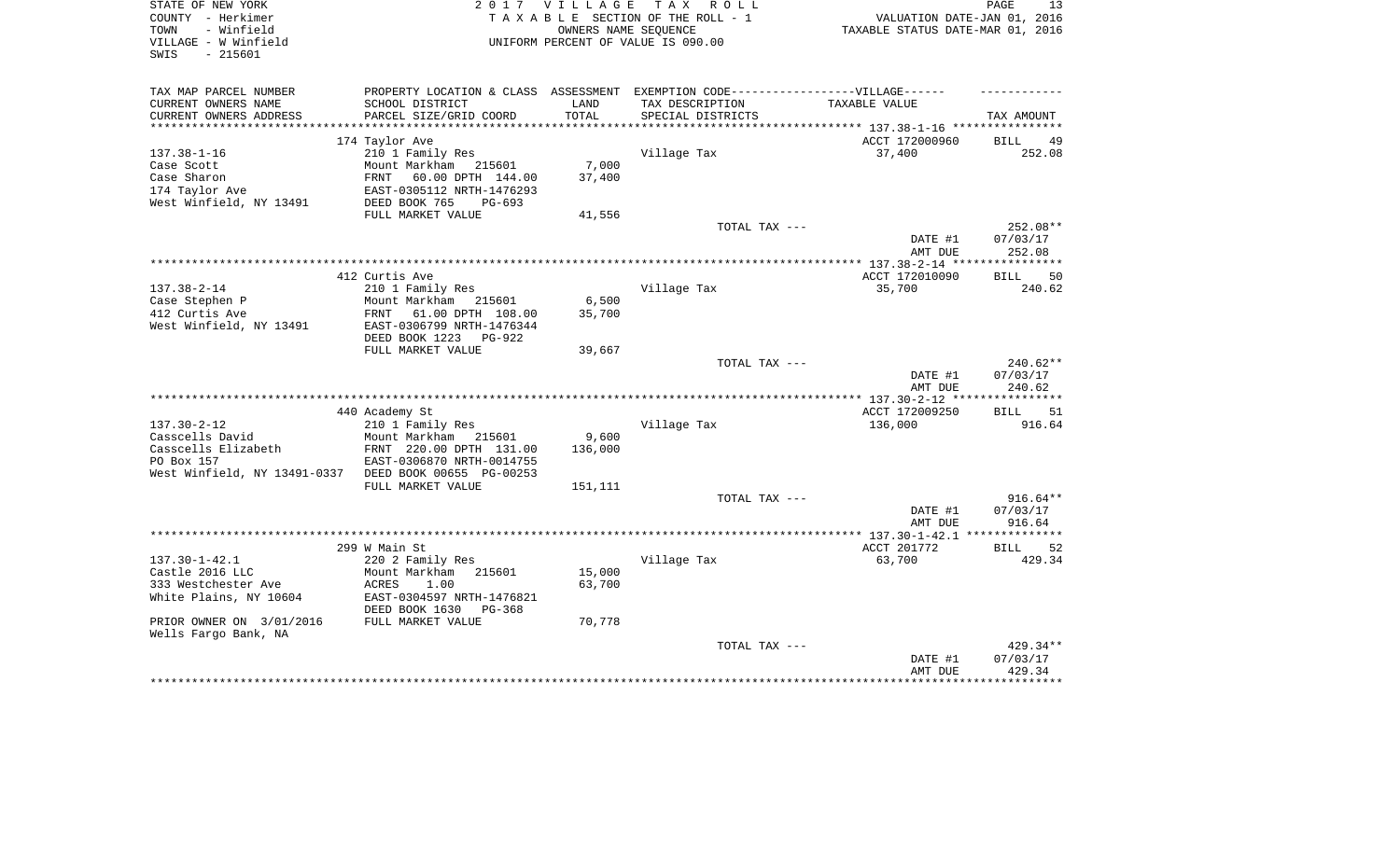| STATE OF NEW YORK<br>COUNTY - Herkimer<br>- Winfield<br>TOWN<br>VILLAGE - W Winfield<br>$-215601$<br>SWIS | 2017                                                                                                                                                                      | VILLAGE<br>OWNERS NAME SEQUENCE | TAX ROLL<br>TAXABLE SECTION OF THE ROLL - 1<br>UNIFORM PERCENT OF VALUE IS 090.00                                         | VALUATION DATE-JAN 01, 2016<br>TAXABLE STATUS DATE-MAR 01, 2016 | 14<br>PAGE                     |
|-----------------------------------------------------------------------------------------------------------|---------------------------------------------------------------------------------------------------------------------------------------------------------------------------|---------------------------------|---------------------------------------------------------------------------------------------------------------------------|-----------------------------------------------------------------|--------------------------------|
| TAX MAP PARCEL NUMBER<br>CURRENT OWNERS NAME<br>CURRENT OWNERS ADDRESS<br>*********************           | SCHOOL DISTRICT<br>PARCEL SIZE/GRID COORD                                                                                                                                 | LAND<br>TOTAL                   | PROPERTY LOCATION & CLASS ASSESSMENT EXEMPTION CODE-----------------VILLAGE------<br>TAX DESCRIPTION<br>SPECIAL DISTRICTS | TAXABLE VALUE                                                   | TAX AMOUNT                     |
|                                                                                                           | W Main St                                                                                                                                                                 |                                 |                                                                                                                           |                                                                 | 53<br>BILL                     |
| $137.30 - 3 - 6$<br>Center State Development<br>428 Brace Road<br>West Winfield, NY 13491                 | 482 Det row bldg<br>Mount Markham 215601<br>Pharmacy<br>50.00 DPTH 255.00<br>FRNT<br>EAST-0305975 NRTH-1476693<br>DEED BOOK 1255 PG-855                                   | 10,000<br>57,700                | Village Tax                                                                                                               | 57,700                                                          | 388.90                         |
|                                                                                                           | FULL MARKET VALUE                                                                                                                                                         | 64,111                          |                                                                                                                           |                                                                 |                                |
|                                                                                                           |                                                                                                                                                                           |                                 | TOTAL TAX ---                                                                                                             | DATE #1<br>AMT DUE                                              | 388.90**<br>07/03/17<br>388.90 |
|                                                                                                           |                                                                                                                                                                           |                                 |                                                                                                                           |                                                                 |                                |
| $137.38 - 1 - 47$<br>Chase Robert<br>Chase Marjorie<br>PO Box 447<br>West Winfield, NY 13491              | 395 Mill St<br>210 1 Family Res<br>Mount Markham 215601<br>FRNT 164.00 DPTH 213.00<br>EAST-0306194 NRTH-1474310<br>DEED BOOK 00574 PG-00146                               | 13,000<br>89,500                | Village Tax                                                                                                               | ACCT 172001770<br>89,500                                        | 54<br><b>BILL</b><br>603.23    |
|                                                                                                           | FULL MARKET VALUE                                                                                                                                                         | 99,444                          |                                                                                                                           |                                                                 |                                |
|                                                                                                           |                                                                                                                                                                           |                                 | TOTAL TAX ---                                                                                                             | DATE #1<br>AMT DUE                                              | 603.23**<br>07/03/17<br>603.23 |
|                                                                                                           |                                                                                                                                                                           |                                 |                                                                                                                           |                                                                 |                                |
| $137.31 - 1 - 50$<br>Christensen Andrew<br>Christensen Maureen<br>2642 Remington Road<br>Utica, NY 13501  | 485 E Main St<br>283 Res w/Comuse<br>Mount Markham<br>215601<br>FRNT<br>55.00 DPTH 198.00<br>EAST-0308067 NRTH-1477195<br>DEED BOOK 00434 PG-00084<br>FULL MARKET VALUE   | 7,500<br>135,000<br>150,000     | Village Tax                                                                                                               | ACCT 172000600<br>135,000                                       | <b>BILL</b><br>55<br>909.90    |
|                                                                                                           |                                                                                                                                                                           |                                 | TOTAL TAX ---                                                                                                             |                                                                 | 909.90**                       |
|                                                                                                           |                                                                                                                                                                           |                                 |                                                                                                                           | DATE #1<br>AMT DUE                                              | 07/03/17<br>909.90             |
|                                                                                                           |                                                                                                                                                                           |                                 |                                                                                                                           | ************ 137.38-1-3 ****                                    | * * * * * * * * *              |
| $137.38 - 1 - 3$<br>Christian Jamie E<br>122 South St<br>West Winfield, NY 13491                          | 276 W Main St<br>220 2 Family Res<br>Mount Markham<br>215601<br>1.80<br><b>ACRES</b><br>EAST-0304362 NRTH-1476448<br>DEED BOOK 1214<br><b>PG-380</b><br>FULL MARKET VALUE | 16,600<br>57,600<br>64,000      | Village Tax                                                                                                               | ACCT 172001950<br>57,600                                        | <b>BILL</b><br>56<br>388.22    |
|                                                                                                           |                                                                                                                                                                           |                                 | TOTAL TAX ---                                                                                                             | DATE #1<br>AMT DUE                                              | 388.22**<br>07/03/17<br>388.22 |
|                                                                                                           |                                                                                                                                                                           |                                 |                                                                                                                           |                                                                 |                                |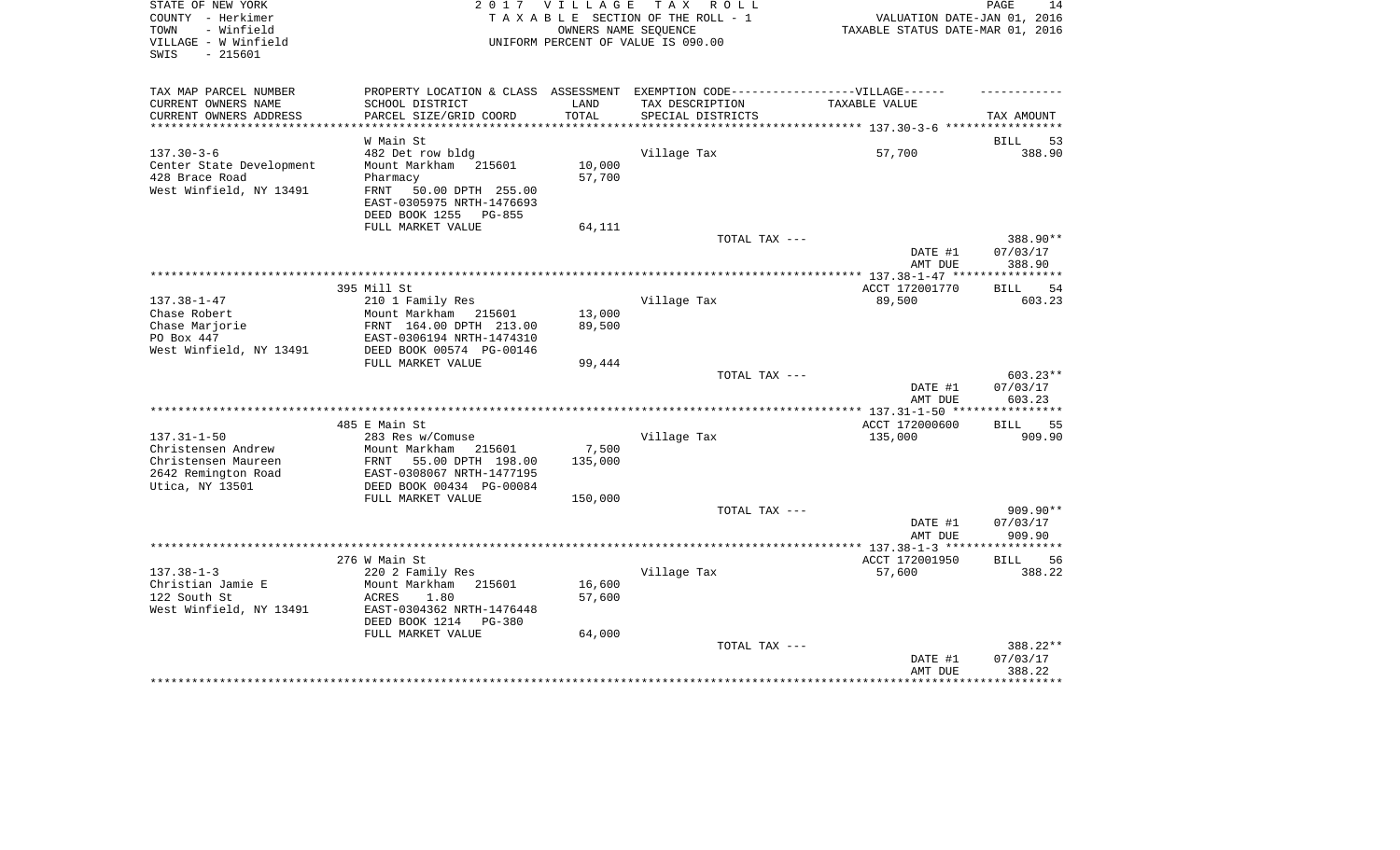| STATE OF NEW YORK<br>COUNTY - Herkimer<br>- Winfield<br>TOWN<br>VILLAGE - W Winfield<br>$-215601$<br>SWIS |                                                                                                                                                                      | 2017 VILLAGE<br>OWNERS NAME SEQUENCE | TAX ROLL<br>TAXABLE SECTION OF THE ROLL - 1<br>UNIFORM PERCENT OF VALUE IS 090.00                    | VALUATION DATE-JAN 01, 2016<br>TAXABLE STATUS DATE-MAR 01, 2016 | PAGE<br>15                           |
|-----------------------------------------------------------------------------------------------------------|----------------------------------------------------------------------------------------------------------------------------------------------------------------------|--------------------------------------|------------------------------------------------------------------------------------------------------|-----------------------------------------------------------------|--------------------------------------|
| TAX MAP PARCEL NUMBER<br>CURRENT OWNERS NAME                                                              | SCHOOL DISTRICT                                                                                                                                                      | LAND                                 | PROPERTY LOCATION & CLASS ASSESSMENT EXEMPTION CODE-----------------VILLAGE------<br>TAX DESCRIPTION | TAXABLE VALUE                                                   |                                      |
| CURRENT OWNERS ADDRESS<br>**********************                                                          | PARCEL SIZE/GRID COORD<br>*****************************                                                                                                              | TOTAL                                | SPECIAL DISTRICTS                                                                                    |                                                                 | TAX AMOUNT                           |
|                                                                                                           | 122 South St                                                                                                                                                         |                                      |                                                                                                      | ACCT 172003930                                                  | <b>BILL</b><br>57                    |
| $137.39 - 1 - 3$<br>Christian Jamie E<br>122 South St<br>West Winfield, NY 13491                          | 449 Other Storag<br>Mount Markham 215601<br>Merge-Four Parcels<br>FRNT 265.43 DPTH<br>ACRES<br>5.00<br>EAST-0307082 NRTH-1475549<br>DEED BOOK 892<br>$PG-233$        | 26,000<br>172,500                    | Village Tax                                                                                          | 172,500                                                         | 1,162.65                             |
|                                                                                                           | FULL MARKET VALUE                                                                                                                                                    | 191,667                              |                                                                                                      |                                                                 |                                      |
|                                                                                                           |                                                                                                                                                                      |                                      | TOTAL TAX ---                                                                                        | DATE #1<br>AMT DUE                                              | 1,162.65**<br>07/03/17<br>1,162.65   |
|                                                                                                           |                                                                                                                                                                      |                                      |                                                                                                      |                                                                 | ***********                          |
|                                                                                                           | 556 E Main St                                                                                                                                                        |                                      |                                                                                                      | ACCT 193408                                                     | 58<br><b>BILL</b>                    |
| $137.31 - 2 - 10$<br>Christian Jerry E                                                                    | 210 1 Family Res<br>Mount Markham 215601                                                                                                                             | 12,400                               | Village Tax                                                                                          | 98,300                                                          | 662.54                               |
| 556 East Main St                                                                                          | FRNT 120.00 DPTH 267.00                                                                                                                                              | 98,300                               |                                                                                                      |                                                                 |                                      |
| West Winfield, NY 13491                                                                                   | 0.74<br>ACRES<br>EAST-0309328 NRTH-1476968<br>DEED BOOK 1576 PG-538                                                                                                  |                                      |                                                                                                      |                                                                 |                                      |
|                                                                                                           | FULL MARKET VALUE                                                                                                                                                    | 109,222                              |                                                                                                      |                                                                 |                                      |
|                                                                                                           |                                                                                                                                                                      |                                      | TOTAL TAX ---                                                                                        |                                                                 | 662.54**                             |
|                                                                                                           |                                                                                                                                                                      |                                      |                                                                                                      | DATE #1<br>AMT DUE                                              | 07/03/17<br>662.54                   |
|                                                                                                           |                                                                                                                                                                      |                                      |                                                                                                      |                                                                 |                                      |
|                                                                                                           | 422 Church St                                                                                                                                                        |                                      |                                                                                                      | ACCT 172007980                                                  | BILL<br>59                           |
| $137.38 - 2 - 2$                                                                                          | 210 1 Family Res                                                                                                                                                     |                                      | Village Tax                                                                                          | 89,300                                                          | 601.88                               |
| Chryst Carolyn F<br>PO Box 201<br>New Berlin, NY 13411                                                    | Mount Markham 215601<br>81.00 DPTH 195.00<br>FRNT<br>EAST-0307146 NRTH-1476608<br>DEED BOOK 928<br>$PG-59$                                                           | 8,600<br>89,300                      | XC991 Water relevy                                                                                   | 864.32 MT M                                                     | 864.32                               |
|                                                                                                           | FULL MARKET VALUE                                                                                                                                                    | 99,222                               |                                                                                                      |                                                                 |                                      |
|                                                                                                           |                                                                                                                                                                      |                                      | TOTAL TAX ---                                                                                        | DATE #1<br>AMT DUE                                              | $1,466.20**$<br>07/03/17<br>1,466.20 |
|                                                                                                           |                                                                                                                                                                      |                                      |                                                                                                      |                                                                 |                                      |
|                                                                                                           | 494 Fairview Dr                                                                                                                                                      |                                      |                                                                                                      | ACCT 172002220                                                  | <b>BILL</b><br>60                    |
| $137.31 - 1 - 20$<br>Clark Corrie J<br>494 Fairview Dr<br>West Winfield, NY 13491                         | 210 1 Family Res<br>Mount Markham 215601<br>90.00 DPTH 240.00<br>FRNT<br>ACRES<br>0.50<br>EAST-0308512 NRTH-1478051<br>DEED BOOK 1441<br>PG-302<br>FULL MARKET VALUE | 10,000<br>91,600<br>101,778          | Village Tax                                                                                          | 91,600                                                          | 617.38                               |
|                                                                                                           |                                                                                                                                                                      |                                      | TOTAL TAX ---                                                                                        |                                                                 | 617.38**                             |
|                                                                                                           |                                                                                                                                                                      |                                      |                                                                                                      | DATE #1<br>AMT DUE<br>******************************            | 07/03/17<br>617.38                   |
|                                                                                                           |                                                                                                                                                                      |                                      |                                                                                                      |                                                                 |                                      |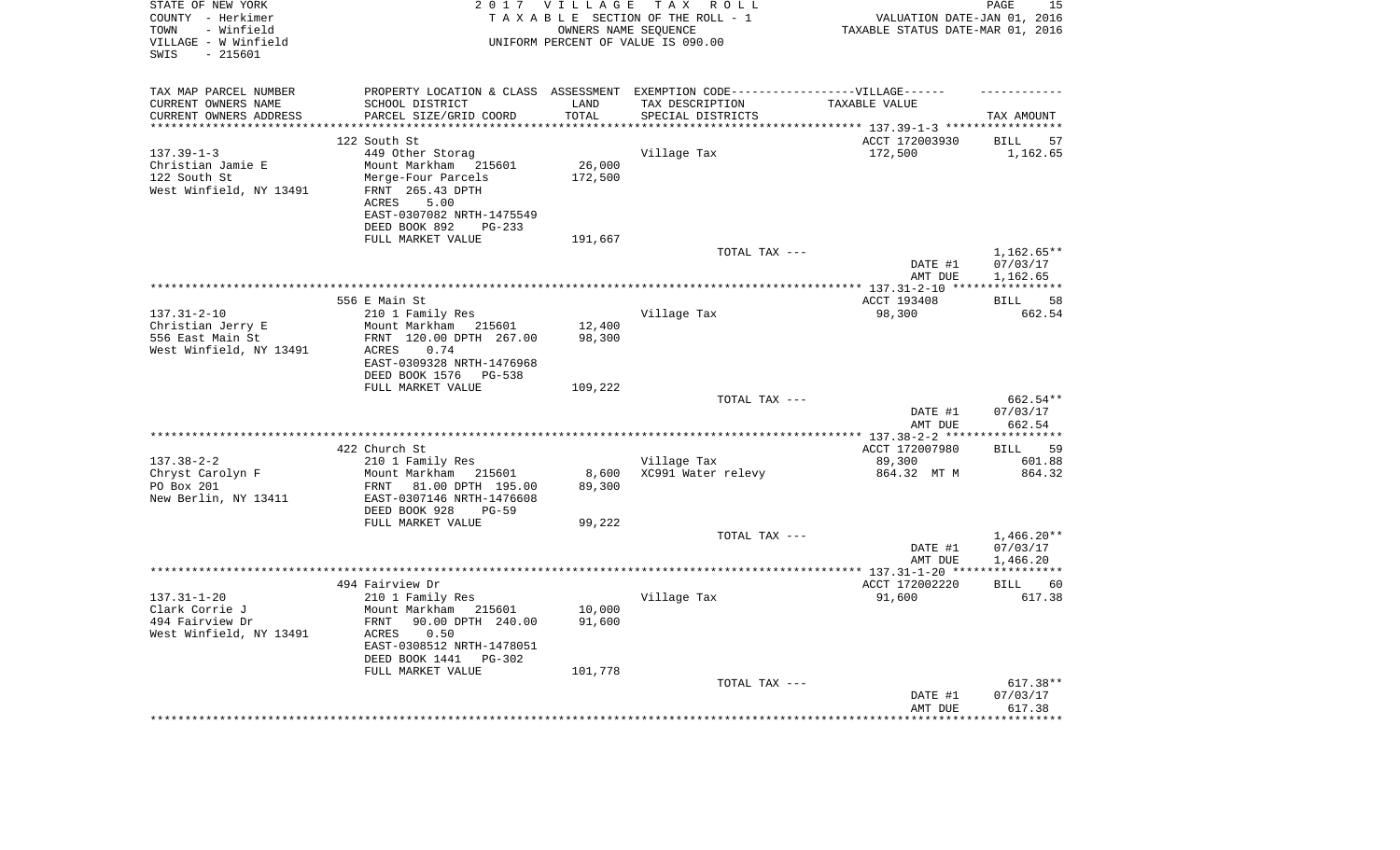| STATE OF NEW YORK            |                                                                                  | 2017 VILLAGE         | T A X<br>R O L L                   |                                        | PAGE<br>16           |
|------------------------------|----------------------------------------------------------------------------------|----------------------|------------------------------------|----------------------------------------|----------------------|
| COUNTY - Herkimer            |                                                                                  |                      | TAXABLE SECTION OF THE ROLL - 1    | VALUATION DATE-JAN 01, 2016            |                      |
| - Winfield<br>TOWN           |                                                                                  | OWNERS NAME SEOUENCE |                                    | TAXABLE STATUS DATE-MAR 01, 2016       |                      |
| VILLAGE - W Winfield         |                                                                                  |                      | UNIFORM PERCENT OF VALUE IS 090.00 |                                        |                      |
| $-215601$<br>SWIS            |                                                                                  |                      |                                    |                                        |                      |
|                              |                                                                                  |                      |                                    |                                        |                      |
| TAX MAP PARCEL NUMBER        | PROPERTY LOCATION & CLASS ASSESSMENT EXEMPTION CODE----------------VILLAGE------ |                      |                                    |                                        |                      |
| CURRENT OWNERS NAME          | SCHOOL DISTRICT                                                                  | LAND                 | TAX DESCRIPTION                    | TAXABLE VALUE                          |                      |
| CURRENT OWNERS ADDRESS       | PARCEL SIZE/GRID COORD                                                           | TOTAL                | SPECIAL DISTRICTS                  |                                        | TAX AMOUNT           |
|                              |                                                                                  |                      |                                    | ********* 137.39-1-27 ****             |                      |
|                              | 224 Burrows Rd                                                                   |                      |                                    | ACCT 172332                            | <b>BILL</b><br>61    |
| $137.39 - 1 - 27$            | 210 1 Family Res                                                                 |                      | Village Tax                        | 74,500                                 | 502.13               |
| Clark Daniel William         | Mount Markham<br>215601                                                          | 8,400                |                                    |                                        |                      |
| Clark Brianne Lee            |                                                                                  | 74,500               |                                    |                                        |                      |
| 224 Burrows Rd               | FRNT 100.00 DPTH 150.00                                                          |                      |                                    |                                        |                      |
| West Winfield, NY 13491      | <b>ACRES</b><br>0.34<br>EAST-0308965 NRTH-1474773                                |                      |                                    |                                        |                      |
|                              | DEED BOOK 1444<br>PG-609                                                         |                      |                                    |                                        |                      |
|                              | FULL MARKET VALUE                                                                |                      |                                    |                                        |                      |
|                              |                                                                                  | 82,778               | TOTAL TAX ---                      |                                        | 502.13**             |
|                              |                                                                                  |                      |                                    | DATE #1                                | 07/03/17             |
|                              |                                                                                  |                      |                                    | AMT DUE                                | 502.13               |
|                              |                                                                                  |                      |                                    |                                        | **********           |
|                              | 481 Fairview Dr                                                                  |                      |                                    | ACCT 172002130                         | <b>BILL</b><br>62    |
| $137.31 - 1 - 4$             | 210 1 Family Res                                                                 |                      | Village Tax                        | 81,400                                 | 548.64               |
| Clark Edward                 | Mount Markham 215601                                                             | 8,000                |                                    |                                        |                      |
| Sanzo Karie A                | FRNT<br>90.00 DPTH 143.00                                                        | 81,400               |                                    |                                        |                      |
| 481 Fairview Dr              | EAST-0308155 NRTH-1478601                                                        |                      |                                    |                                        |                      |
| West Winfield, NY 13491-9379 | DEED BOOK 1211<br>PG-595                                                         |                      |                                    |                                        |                      |
|                              | FULL MARKET VALUE                                                                | 90,444               |                                    |                                        |                      |
|                              |                                                                                  |                      | TOTAL TAX ---                      |                                        | 548.64**             |
|                              |                                                                                  |                      |                                    | DATE #1                                | 07/03/17             |
|                              |                                                                                  |                      |                                    | AMT DUE                                | 548.64               |
|                              |                                                                                  |                      |                                    | *********** 137.38-2-1 ***             | *********            |
|                              | 424 Church St                                                                    |                      |                                    | ACCT 172005370                         | <b>BILL</b><br>63    |
| $137.38 - 2 - 1$             | 210 1 Family Res                                                                 |                      | Village Tax                        | 78,200                                 | 527.07               |
| Clark Michael J              | Mount Markham<br>215601                                                          | 7,100                | XC991 Water relevy                 | 272.00 MT M                            | 272.00               |
| Clark Elizabeth M            | FRNT<br>94.00 DPTH<br>95.00                                                      | 78,200               |                                    |                                        |                      |
| PO Box 386                   | EAST-0307080 NRTH-1476696                                                        |                      |                                    |                                        |                      |
| West Winfield, NY 13491-0386 | DEED BOOK 798<br>$PG-295$                                                        |                      |                                    |                                        |                      |
|                              | FULL MARKET VALUE                                                                | 86,889               |                                    |                                        |                      |
|                              |                                                                                  |                      | TOTAL TAX ---                      |                                        | 799.07**             |
|                              |                                                                                  |                      |                                    | DATE #1                                | 07/03/17             |
|                              |                                                                                  |                      | **********************             | AMT DUE                                | 799.07<br>********** |
|                              |                                                                                  |                      |                                    | ** $137.31 - 1 - 11$ **<br>ACCT 190597 | <b>BILL</b><br>64    |
| $137.31 - 1 - 11$            | 495 Fairview Dr<br>210 1 Family Res                                              |                      | Village Tax                        | 85,800                                 | 578.29               |
| Coffin Justin M              | Mount Markham<br>215601                                                          | 8,900                | XC991 Water relevy                 | 148.72 MT M                            | 148.72               |
| Coffin Stephanie             | 90.00 DPTH 187.00<br>FRNT                                                        | 85,800               |                                    |                                        |                      |
| 495 Fairview Dr              | ACRES<br>0.39                                                                    |                      |                                    |                                        |                      |
| West Winfield, NY 13491      | EAST-0308759 NRTH-1478208                                                        |                      |                                    |                                        |                      |
|                              | DEED BOOK 1559<br>PG-426                                                         |                      |                                    |                                        |                      |
|                              | FULL MARKET VALUE                                                                | 95,333               |                                    |                                        |                      |
|                              |                                                                                  |                      | TOTAL TAX ---                      |                                        | 727.01**             |
|                              |                                                                                  |                      |                                    | DATE #1                                | 07/03/17             |
|                              |                                                                                  |                      |                                    | AMT DUE                                | 727.01               |
|                              |                                                                                  |                      |                                    |                                        |                      |
|                              |                                                                                  |                      |                                    |                                        |                      |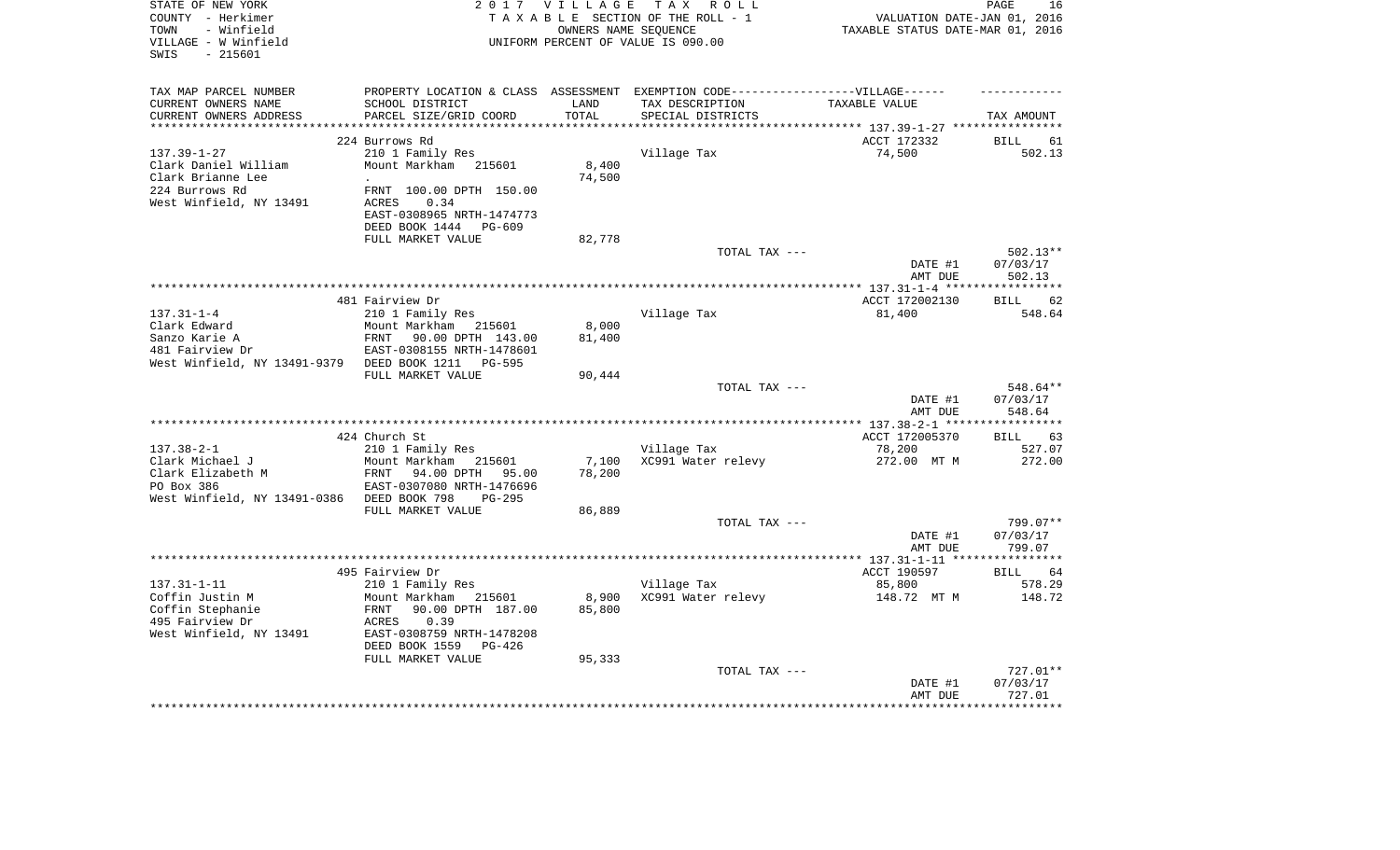| STATE OF NEW YORK<br>COUNTY - Herkimer<br>TOWN<br>- Winfield<br>VILLAGE - W Winfield<br>SWIS<br>$-215601$ | 2 0 1 7                                                                                              | OWNERS NAME SEQUENCE | VILLAGE TAX ROLL<br>TAXABLE SECTION OF THE ROLL - 1<br>UNIFORM PERCENT OF VALUE IS 090.00 | VALUATION DATE-JAN 01, 2016<br>TAXABLE STATUS DATE-MAR 01, 2016 | PAGE<br>17 |
|-----------------------------------------------------------------------------------------------------------|------------------------------------------------------------------------------------------------------|----------------------|-------------------------------------------------------------------------------------------|-----------------------------------------------------------------|------------|
| TAX MAP PARCEL NUMBER<br>CURRENT OWNERS NAME                                                              | PROPERTY LOCATION & CLASS ASSESSMENT EXEMPTION CODE-----------------VILLAGE------<br>SCHOOL DISTRICT | LAND                 | TAX DESCRIPTION                                                                           | TAXABLE VALUE                                                   |            |
| CURRENT OWNERS ADDRESS                                                                                    | PARCEL SIZE/GRID COORD                                                                               | TOTAL                | SPECIAL DISTRICTS                                                                         |                                                                 | TAX AMOUNT |
| ***********************                                                                                   |                                                                                                      |                      |                                                                                           |                                                                 |            |
|                                                                                                           | 220 Burrows Rd                                                                                       |                      |                                                                                           | ACCT 156848                                                     | BILL<br>65 |
| $137.39 - 1 - 7.2$                                                                                        | 210 1 Family Res                                                                                     |                      | Village Tax                                                                               | 82,100                                                          | 553.35     |
| Conklin Terrence & Michelle                                                                               | Mount Markham 215601                                                                                 | 8,400                |                                                                                           |                                                                 |            |
| Powell Shannon Lee                                                                                        | FRNT 100.00 DPTH 150.00                                                                              | 82,100               |                                                                                           |                                                                 |            |
| 220 Burrows Rd<br>PO Box 372                                                                              | EAST-0308869 NRTH-1474795<br>DEED BOOK 1346<br>$PG-464$                                              |                      |                                                                                           |                                                                 |            |
| West Winfield, NY 13491                                                                                   | FULL MARKET VALUE                                                                                    | 91,222               |                                                                                           |                                                                 |            |
|                                                                                                           |                                                                                                      |                      | TOTAL TAX ---                                                                             |                                                                 | 553.35**   |
|                                                                                                           |                                                                                                      |                      |                                                                                           | DATE #1                                                         | 07/03/17   |
|                                                                                                           |                                                                                                      |                      |                                                                                           | AMT DUE                                                         | 553.35     |
|                                                                                                           |                                                                                                      |                      |                                                                                           |                                                                 |            |
|                                                                                                           | 261 North St                                                                                         |                      |                                                                                           | ACCT 172006390                                                  | BILL<br>66 |
| $137.30 - 1 - 8$                                                                                          | 210 1 Family Res                                                                                     |                      | Village Tax                                                                               | 43,300                                                          | 291.84     |
| Cook Gerald A<br>Cook Doris M                                                                             | Mount Markham 215601<br>65.00 DPTH 185.05<br>FRNT                                                    | 7,900<br>43,300      |                                                                                           |                                                                 |            |
| 257 North St                                                                                              | 0.29<br>ACRES                                                                                        |                      |                                                                                           |                                                                 |            |
| West Winfield, NY 13491                                                                                   | EAST-0306154 NRTH-1477417                                                                            |                      |                                                                                           |                                                                 |            |
|                                                                                                           | DEED BOOK 846<br>$PG-238$                                                                            |                      |                                                                                           |                                                                 |            |
|                                                                                                           | FULL MARKET VALUE                                                                                    | 48,111               |                                                                                           |                                                                 |            |
|                                                                                                           |                                                                                                      |                      | TOTAL TAX ---                                                                             |                                                                 | 291.84**   |
|                                                                                                           |                                                                                                      |                      |                                                                                           | DATE #1                                                         | 07/03/17   |
|                                                                                                           |                                                                                                      |                      |                                                                                           | AMT DUE                                                         | 291.84     |
|                                                                                                           | 257 North St                                                                                         |                      |                                                                                           | ACCT 172003870                                                  | 67<br>BILL |
| $137.30 - 1 - 9$                                                                                          | 210 1 Family Res                                                                                     |                      | Village Tax                                                                               | 101,600                                                         | 684.78     |
| Cook Gerald A                                                                                             | Mount Markham<br>215601                                                                              | 21,200               |                                                                                           |                                                                 |            |
| Cook Doris M                                                                                              | ACRES<br>4.10                                                                                        | 101,600              |                                                                                           |                                                                 |            |
| 257 North St                                                                                              | EAST-0305920 NRTH-1477413                                                                            |                      |                                                                                           |                                                                 |            |
| West Winfield, NY 13491                                                                                   | DEED BOOK 846<br>$PG-35$                                                                             |                      |                                                                                           |                                                                 |            |
|                                                                                                           | FULL MARKET VALUE                                                                                    | 112,889              | TOTAL TAX ---                                                                             |                                                                 | 684.78**   |
|                                                                                                           |                                                                                                      |                      |                                                                                           | DATE #1                                                         | 07/03/17   |
|                                                                                                           |                                                                                                      |                      |                                                                                           | AMT DUE                                                         | 684.78     |
|                                                                                                           |                                                                                                      |                      |                                                                                           |                                                                 |            |
|                                                                                                           | North St                                                                                             |                      |                                                                                           |                                                                 | BILL<br>68 |
| $137.30 - 1 - 54$                                                                                         | 311 Res vac land                                                                                     |                      | Village Tax                                                                               | 4,100                                                           | 27.63      |
| Cook Gerald A                                                                                             | Mount Markham<br>215601                                                                              | 4,100                |                                                                                           |                                                                 |            |
| Cook Doris M                                                                                              | ACRES<br>0.01                                                                                        | 4,100                |                                                                                           |                                                                 |            |
| 257 North St<br>West Winfield, NY 13491                                                                   | EAST-0306077 NRTH-1477548<br>DEED BOOK 846<br>$PG-238$                                               |                      |                                                                                           |                                                                 |            |
|                                                                                                           | FULL MARKET VALUE                                                                                    | 4,556                |                                                                                           |                                                                 |            |
|                                                                                                           |                                                                                                      |                      | TOTAL TAX ---                                                                             |                                                                 | $27.63**$  |
|                                                                                                           |                                                                                                      |                      |                                                                                           | DATE #1                                                         | 07/03/17   |
|                                                                                                           |                                                                                                      |                      |                                                                                           | AMT DUE                                                         | 27.63      |
|                                                                                                           |                                                                                                      |                      |                                                                                           |                                                                 | *********  |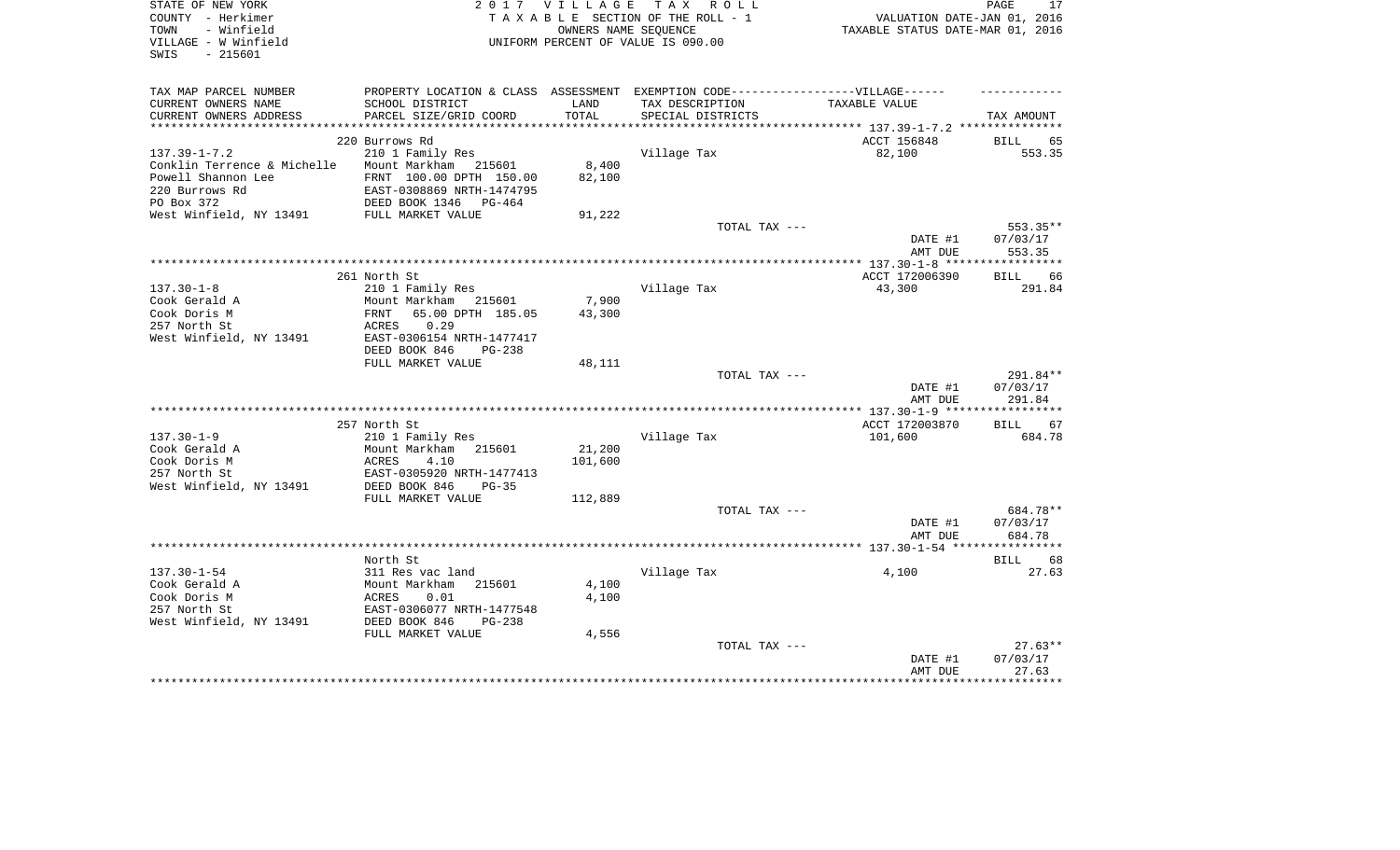| STATE OF NEW YORK<br>COUNTY - Herkimer<br>TOWN<br>- Winfield<br>VILLAGE - W Winfield<br>SWIS<br>$-215601$ | 2 0 1 7                                                 | <b>VILLAGE</b><br>OWNERS NAME SEQUENCE | T A X<br>R O L L<br>TAXABLE SECTION OF THE ROLL - 1<br>UNIFORM PERCENT OF VALUE IS 090.00 | VALUATION DATE-JAN 01, 2016<br>TAXABLE STATUS DATE-MAR 01, 2016 | PAGE<br>18            |
|-----------------------------------------------------------------------------------------------------------|---------------------------------------------------------|----------------------------------------|-------------------------------------------------------------------------------------------|-----------------------------------------------------------------|-----------------------|
| TAX MAP PARCEL NUMBER<br>CURRENT OWNERS NAME                                                              | PROPERTY LOCATION & CLASS ASSESSMENT<br>SCHOOL DISTRICT | LAND                                   | EXEMPTION CODE-----------------VILLAGE------<br>TAX DESCRIPTION                           | TAXABLE VALUE                                                   |                       |
| CURRENT OWNERS ADDRESS                                                                                    | PARCEL SIZE/GRID COORD                                  | TOTAL                                  | SPECIAL DISTRICTS                                                                         |                                                                 | TAX AMOUNT            |
| ***********************                                                                                   |                                                         |                                        |                                                                                           |                                                                 |                       |
|                                                                                                           | 498 Fairview Dr                                         |                                        |                                                                                           | ACCT 200990                                                     | 69<br>BILL            |
| $137.31 - 1 - 18$<br>Cope Linda A                                                                         | 210 1 Family Res<br>Mount Markham 215601                | 6,600                                  | Village Tax                                                                               | 77,400                                                          | 521.68                |
| 498 Fairview Dr                                                                                           | FRNT 100.00 DPTH 153.00                                 | 77,400                                 |                                                                                           |                                                                 |                       |
| West Winfield, NY 13491                                                                                   | 0.35<br>ACRES                                           |                                        |                                                                                           |                                                                 |                       |
|                                                                                                           | EAST-0308697 NRTH-1477999                               |                                        |                                                                                           |                                                                 |                       |
| PRIOR OWNER ON 3/01/2016                                                                                  | DEED BOOK 1625<br>PG-186                                |                                        |                                                                                           |                                                                 |                       |
| Cope Linda<br>Irrevocable A                                                                               | FULL MARKET VALUE                                       | 86,000                                 |                                                                                           |                                                                 |                       |
|                                                                                                           |                                                         |                                        | TOTAL TAX ---                                                                             |                                                                 | 521.68**              |
|                                                                                                           |                                                         |                                        |                                                                                           | DATE #1                                                         | 07/03/17              |
|                                                                                                           |                                                         |                                        |                                                                                           | AMT DUE                                                         | 521.68                |
|                                                                                                           | W Main St                                               |                                        |                                                                                           | ACCT 172001650                                                  | 70<br><b>BILL</b>     |
| $137.38 - 1 - 6$                                                                                          | 311 Res vac land                                        |                                        | Village Tax                                                                               | 2,100                                                           | 14.15                 |
| Cramer Cynthia                                                                                            | Mount Markham<br>215601                                 | 2,100                                  |                                                                                           |                                                                 |                       |
| Crumb Park Drive                                                                                          | 60.00 DPTH 150.00<br>FRNT                               | 2,100                                  |                                                                                           |                                                                 |                       |
| Wes Winfield, NY 13491                                                                                    | EAST-0304795 NRTH-1476383                               |                                        |                                                                                           |                                                                 |                       |
|                                                                                                           | DEED BOOK 1408<br>PG-782                                |                                        |                                                                                           |                                                                 |                       |
|                                                                                                           | FULL MARKET VALUE                                       | 2,333                                  | TOTAL TAX ---                                                                             |                                                                 | 14.15**               |
|                                                                                                           |                                                         |                                        |                                                                                           | DATE #1                                                         | 07/03/17              |
|                                                                                                           |                                                         |                                        |                                                                                           | AMT DUE                                                         | 14.15                 |
|                                                                                                           |                                                         |                                        |                                                                                           |                                                                 |                       |
|                                                                                                           | 482 Fairview Dr                                         |                                        |                                                                                           | ACCT 172001200                                                  | 71<br>BILL            |
| $137.31 - 1 - 25$                                                                                         | 210 1 Family Res                                        |                                        | Village Tax                                                                               | 90,000                                                          | 606.60                |
| Crewell William                                                                                           | Mount Markham<br>215601                                 | 8,100                                  |                                                                                           |                                                                 |                       |
| Crewell Reba<br>482 Fairview Dr                                                                           | 90.00 DPTH 150.00<br>FRNT<br>EAST-0308102 NRTH-1478406  | 90,000                                 |                                                                                           |                                                                 |                       |
| West Winfield, NY 13491                                                                                   | DEED BOOK 00539 PG-00097                                |                                        |                                                                                           |                                                                 |                       |
|                                                                                                           | FULL MARKET VALUE                                       | 100,000                                |                                                                                           |                                                                 |                       |
|                                                                                                           |                                                         |                                        | TOTAL TAX ---                                                                             |                                                                 | 606.60**              |
|                                                                                                           |                                                         |                                        |                                                                                           | DATE #1                                                         | 07/03/17              |
|                                                                                                           |                                                         |                                        |                                                                                           | AMT DUE                                                         | 606.60                |
|                                                                                                           |                                                         |                                        |                                                                                           |                                                                 | 72                    |
| $137.30 - 2 - 23$                                                                                         | 256 North St<br>210 1 Family Res                        |                                        | Village Tax                                                                               | ACCT 172006990<br>126,900                                       | <b>BILL</b><br>855.31 |
| Cross Robert R III                                                                                        | Mount Markham 215601                                    | 6,800                                  | XC991 Water relevy                                                                        | 57.77 MT M                                                      | 57.77                 |
| 256 North St                                                                                              | 42.00 DPTH 182.00<br>FRNT                               | 126,900                                |                                                                                           |                                                                 |                       |
| West Winfield, NY 13491                                                                                   | EAST-0306382 NRTH-1477356                               |                                        |                                                                                           |                                                                 |                       |
|                                                                                                           | DEED BOOK 1402<br>$PG-257$                              |                                        |                                                                                           |                                                                 |                       |
|                                                                                                           | FULL MARKET VALUE                                       | 141,000                                |                                                                                           |                                                                 |                       |
|                                                                                                           |                                                         |                                        | TOTAL TAX ---                                                                             |                                                                 | 913.08**              |
|                                                                                                           |                                                         |                                        |                                                                                           | DATE #1<br>AMT DUE                                              | 07/03/17<br>913.08    |
|                                                                                                           |                                                         |                                        |                                                                                           |                                                                 | *********             |
|                                                                                                           |                                                         |                                        |                                                                                           |                                                                 |                       |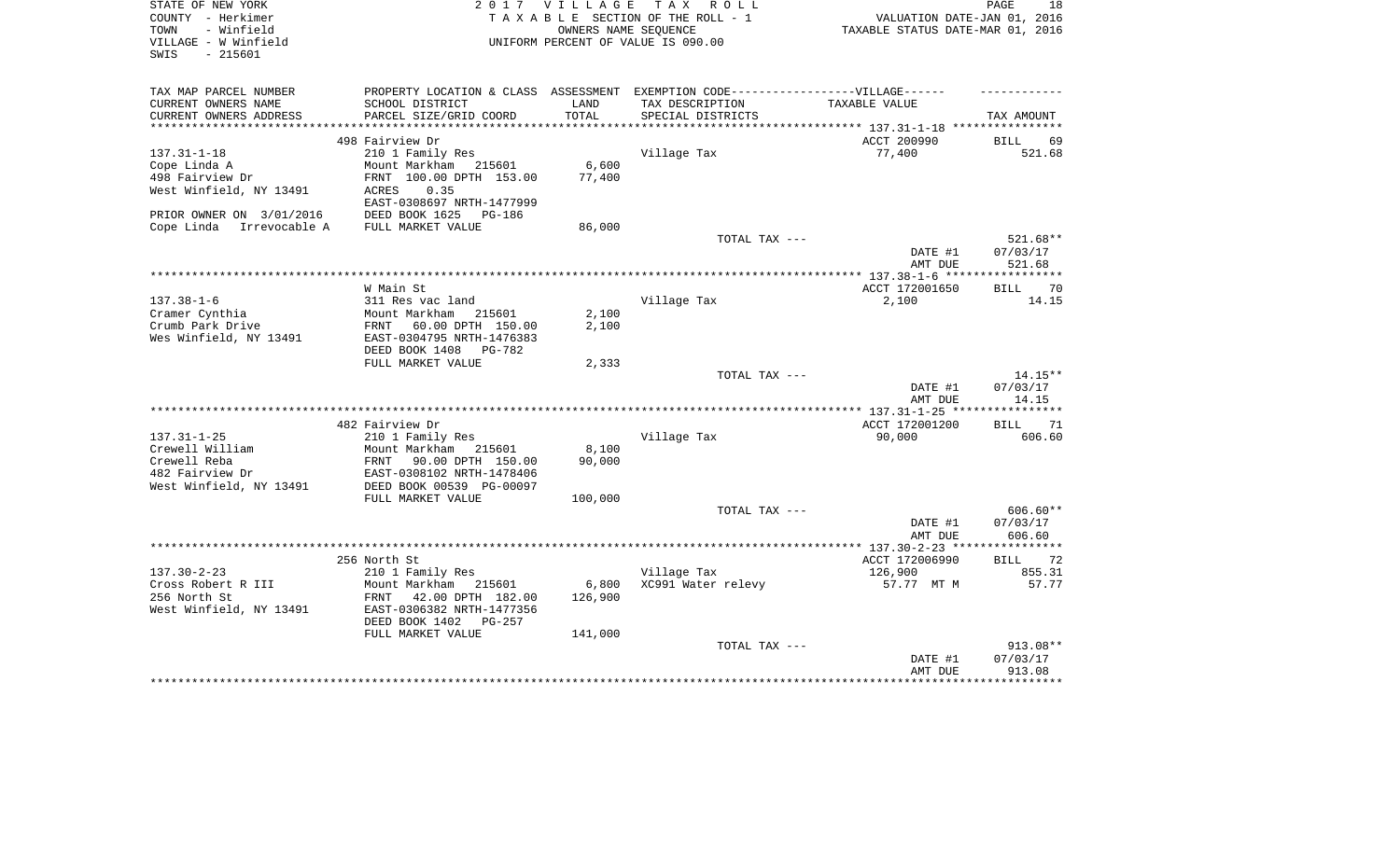| STATE OF NEW YORK<br>COUNTY - Herkimer<br>TOWN<br>- Winfield<br>VILLAGE - W Winfield<br>SWIS<br>$-215601$ |                                                     | 2017 VILLAGE<br>OWNERS NAME SEQUENCE | TAX ROLL<br>TAXABLE SECTION OF THE ROLL - 1<br>UNIFORM PERCENT OF VALUE IS 090.00 | VALUATION DATE-JAN 01, 2016<br>TAXABLE STATUS DATE-MAR 01, 2016 | PAGE<br>19             |
|-----------------------------------------------------------------------------------------------------------|-----------------------------------------------------|--------------------------------------|-----------------------------------------------------------------------------------|-----------------------------------------------------------------|------------------------|
| TAX MAP PARCEL NUMBER                                                                                     |                                                     |                                      | PROPERTY LOCATION & CLASS ASSESSMENT EXEMPTION CODE----------------VILLAGE------  |                                                                 |                        |
| CURRENT OWNERS NAME                                                                                       | SCHOOL DISTRICT                                     | LAND                                 | TAX DESCRIPTION                                                                   | TAXABLE VALUE                                                   |                        |
| CURRENT OWNERS ADDRESS<br>************************                                                        | PARCEL SIZE/GRID COORD                              | TOTAL                                | SPECIAL DISTRICTS                                                                 |                                                                 | TAX AMOUNT             |
|                                                                                                           | 174 Burrows Rd                                      |                                      |                                                                                   | ACCT 172001470                                                  | BILL<br>73             |
| $137.39 - 1 - 12$                                                                                         | 416 Mfg hsing pk                                    |                                      | Village Tax                                                                       | 111,800                                                         | 753.53                 |
| Crumb's Trailer Park LLC                                                                                  | Mount Markham<br>215601                             | 25,000                               |                                                                                   |                                                                 |                        |
| PO Box 488                                                                                                | GRIEVANCE 2004                                      | 111,800                              |                                                                                   |                                                                 |                        |
| West Winfield, NY 13491                                                                                   | court order $1/13/2005 - 108$<br>FRNT 344.00 DPTH   |                                      |                                                                                   |                                                                 |                        |
|                                                                                                           | ACRES<br>8.00                                       |                                      |                                                                                   |                                                                 |                        |
|                                                                                                           | EAST-0308264 NRTH-1475403                           |                                      |                                                                                   |                                                                 |                        |
|                                                                                                           | DEED BOOK 935<br>PG-462                             |                                      |                                                                                   |                                                                 |                        |
|                                                                                                           | FULL MARKET VALUE                                   | 124,222                              |                                                                                   |                                                                 |                        |
|                                                                                                           |                                                     |                                      | TOTAL TAX ---                                                                     | DATE #1                                                         | $753.53**$<br>07/03/17 |
|                                                                                                           |                                                     |                                      |                                                                                   | AMT DUE                                                         | 753.53                 |
|                                                                                                           |                                                     |                                      |                                                                                   |                                                                 |                        |
|                                                                                                           | 340 North St                                        |                                      |                                                                                   | ACCT 172007710                                                  | 74<br>BILL             |
| $137.22 - 1 - 9$<br>Culver Andrew J                                                                       | 210 1 Family Res<br>Mount Markham<br>215601         | 15,000                               | Village Tax<br>XC991 Water relevy                                                 | 69,100<br>258.91 MT M                                           | 465.73<br>258.91       |
| Culver Suzanne P                                                                                          | FRNT 120.00 DPTH                                    | 69,100                               |                                                                                   |                                                                 |                        |
| 340 North St                                                                                              | ACRES<br>1.00 BANK<br>135                           |                                      |                                                                                   |                                                                 |                        |
| W Winfield, NY 13491                                                                                      | EAST-0306804 NRTH-1478746                           |                                      |                                                                                   |                                                                 |                        |
|                                                                                                           | DEED BOOK 929<br><b>PG-519</b><br>FULL MARKET VALUE | 76,778                               |                                                                                   |                                                                 |                        |
|                                                                                                           |                                                     |                                      | TOTAL TAX ---                                                                     |                                                                 | 724.64**               |
|                                                                                                           |                                                     |                                      |                                                                                   | DATE #1                                                         | 07/03/17               |
|                                                                                                           |                                                     |                                      |                                                                                   | AMT DUE                                                         | 724.64                 |
|                                                                                                           | 64 South St                                         |                                      |                                                                                   | ACCT 172009940                                                  | 75<br>BILL             |
| $137.38 - 2 - 40$                                                                                         | 210 1 Family Res                                    |                                      | Village Tax                                                                       | 102,600                                                         | 691.52                 |
| Curtis-Siega M. L.                                                                                        | Mount Markham<br>215601                             | 13,600                               | XC991 Water relevy                                                                | 117.83 MT M                                                     | 117.83                 |
| 64 South St                                                                                               | FRNT 108.00 DPTH 334.00                             | 102,600                              |                                                                                   |                                                                 |                        |
| West Winfield, NY 13491                                                                                   | ACRES<br>0.86                                       |                                      |                                                                                   |                                                                 |                        |
| PRIOR OWNER ON 3/01/2016                                                                                  | EAST-0306699 NRTH-1474617<br>DEED BOOK 2017 PG-554  |                                      |                                                                                   |                                                                 |                        |
| Curtis Melissa                                                                                            | FULL MARKET VALUE                                   | 114,000                              |                                                                                   |                                                                 |                        |
|                                                                                                           |                                                     |                                      | TOTAL TAX ---                                                                     |                                                                 | $809.35**$             |
|                                                                                                           |                                                     |                                      |                                                                                   | DATE #1                                                         | 07/03/17               |
|                                                                                                           |                                                     |                                      |                                                                                   | AMT DUE                                                         | 809.35                 |
|                                                                                                           | W Main St                                           |                                      |                                                                                   | ACCT 172001380                                                  | 76<br>BILL             |
| $137.38 - 1 - 4$                                                                                          | 433 Auto body                                       |                                      | Village Tax                                                                       | 77,300                                                          | 521.00                 |
| Daley Mark                                                                                                | Mount Markham<br>215601                             | 10,000                               |                                                                                   |                                                                 |                        |
| Roberts James<br>286 W Main St                                                                            | FRNT 207.00 DPTH<br>80.00<br>ACRES<br>0.16          | 77,300                               |                                                                                   |                                                                 |                        |
| West Winfield, NY 13491-9701                                                                              | EAST-0304535 NRTH-1476596                           |                                      |                                                                                   |                                                                 |                        |
|                                                                                                           | DEED BOOK 744<br>PG-158                             |                                      |                                                                                   |                                                                 |                        |
|                                                                                                           | FULL MARKET VALUE                                   | 85,889                               |                                                                                   |                                                                 |                        |
|                                                                                                           |                                                     |                                      | TOTAL TAX ---                                                                     |                                                                 | 521.00**               |
|                                                                                                           |                                                     |                                      |                                                                                   | DATE #1<br>AMT DUE                                              | 07/03/17<br>521.00     |
|                                                                                                           |                                                     |                                      |                                                                                   |                                                                 | ***********            |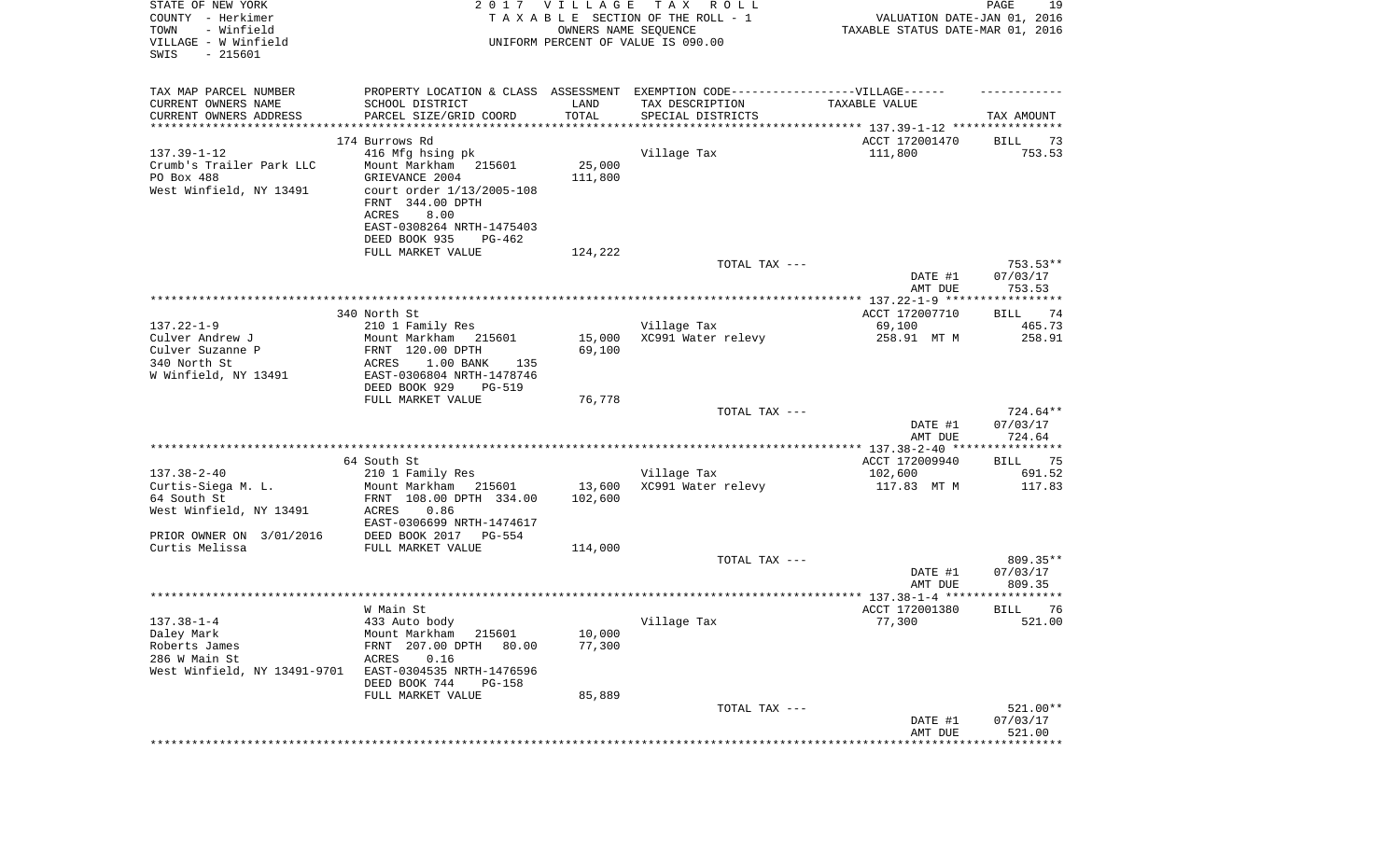| STATE OF NEW YORK<br>COUNTY - Herkimer<br>- Winfield<br>TOWN<br>VILLAGE - W Winfield<br>SWIS<br>$-215601$ | T A X<br>2017 VILLAGE<br>R O L L<br>TAXABLE SECTION OF THE ROLL - 1<br>OWNERS NAME SEOUENCE<br>UNIFORM PERCENT OF VALUE IS 090.00 |         |                                                                                     | PAGE<br>20<br>VALUATION DATE-JAN 01, 2016<br>TAXABLE STATUS DATE-MAR 01, 2016 |                                   |  |
|-----------------------------------------------------------------------------------------------------------|-----------------------------------------------------------------------------------------------------------------------------------|---------|-------------------------------------------------------------------------------------|-------------------------------------------------------------------------------|-----------------------------------|--|
| TAX MAP PARCEL NUMBER                                                                                     | PROPERTY LOCATION & CLASS ASSESSMENT EXEMPTION CODE-----------------VILLAGE------                                                 |         |                                                                                     |                                                                               |                                   |  |
| CURRENT OWNERS NAME                                                                                       | SCHOOL DISTRICT                                                                                                                   | LAND    | TAX DESCRIPTION                                                                     | TAXABLE VALUE                                                                 |                                   |  |
| CURRENT OWNERS ADDRESS<br>***********************                                                         | PARCEL SIZE/GRID COORD                                                                                                            | TOTAL   | SPECIAL DISTRICTS<br>********************************* 137.38-1-8.1 *************** |                                                                               | TAX AMOUNT                        |  |
|                                                                                                           | 165 Taylor Ave                                                                                                                    |         |                                                                                     | ACCT 172003960                                                                | 77<br>BILL                        |  |
| $137.38 - 1 - 8.1$                                                                                        | 283 Res w/Comuse                                                                                                                  |         | Village Tax                                                                         | 171,700                                                                       | 1,157.26                          |  |
| Daley Mark E                                                                                              | Mount Markham<br>215601                                                                                                           | 27,500  |                                                                                     |                                                                               |                                   |  |
| Daley Renee J                                                                                             | ACRES<br>35.00                                                                                                                    | 171,700 |                                                                                     |                                                                               |                                   |  |
| 165 Taylor Ave                                                                                            | EAST-0304733 NRTH-1475557                                                                                                         |         |                                                                                     |                                                                               |                                   |  |
| West Winfield, NY 13491-9701                                                                              | DEED BOOK 823<br>$PG-543$                                                                                                         |         |                                                                                     |                                                                               |                                   |  |
|                                                                                                           | FULL MARKET VALUE                                                                                                                 | 190,778 |                                                                                     |                                                                               |                                   |  |
|                                                                                                           |                                                                                                                                   |         | TOTAL TAX ---                                                                       | DATE #1                                                                       | $1,157.26**$<br>07/03/17          |  |
|                                                                                                           |                                                                                                                                   |         |                                                                                     | AMT DUE                                                                       | 1,157.26<br>* * * * * * * * * * * |  |
|                                                                                                           | 150 South St                                                                                                                      |         |                                                                                     | ACCT 172001980                                                                | 78<br><b>BILL</b>                 |  |
| $137.38 - 2 - 30$                                                                                         | 210 1 Family Res                                                                                                                  |         | Village Tax                                                                         | 46,400                                                                        | 312.74                            |  |
| Davis Heidi J                                                                                             | Mount Markham<br>215601                                                                                                           | 7,100   |                                                                                     |                                                                               |                                   |  |
| PO Box 311                                                                                                | FRNT 152.00 DPTH<br>75.00                                                                                                         | 46,400  |                                                                                     |                                                                               |                                   |  |
| West Winfield, NY 13491                                                                                   | ACRES<br>$0.21$ BANK<br>813                                                                                                       |         |                                                                                     |                                                                               |                                   |  |
|                                                                                                           | EAST-0306528 NRTH-1476031                                                                                                         |         |                                                                                     |                                                                               |                                   |  |
|                                                                                                           | DEED BOOK 939<br>$PG-64$                                                                                                          |         |                                                                                     |                                                                               |                                   |  |
|                                                                                                           | FULL MARKET VALUE                                                                                                                 | 51,556  | TOTAL TAX ---                                                                       |                                                                               | 312.74**                          |  |
|                                                                                                           |                                                                                                                                   |         |                                                                                     | DATE #1                                                                       | 07/03/17                          |  |
|                                                                                                           |                                                                                                                                   |         |                                                                                     | AMT DUE                                                                       | 312.74                            |  |
|                                                                                                           |                                                                                                                                   |         |                                                                                     |                                                                               | **********                        |  |
|                                                                                                           | 535 E Main St                                                                                                                     |         |                                                                                     | ACCT 172002520                                                                | 79<br>BILL                        |  |
| $137.31 - 2 - 13$                                                                                         | 210 1 Family Res                                                                                                                  |         | Village Tax                                                                         | 78,400                                                                        | 528.42                            |  |
| Davis Living Trust                                                                                        | Mount Markham<br>215601                                                                                                           | 11,600  |                                                                                     |                                                                               |                                   |  |
| Davis Gerald W                                                                                            | 99.00 DPTH 294.00<br>FRNT                                                                                                         | 78,400  |                                                                                     |                                                                               |                                   |  |
| 538 East Main St<br>PO Box 355                                                                            | <b>ACRES</b><br>0.66<br>EAST-0309019 NRTH-1476934                                                                                 |         |                                                                                     |                                                                               |                                   |  |
| West Winfield, NY 13491                                                                                   | DEED BOOK 928<br>PG-171                                                                                                           |         |                                                                                     |                                                                               |                                   |  |
|                                                                                                           | FULL MARKET VALUE                                                                                                                 | 87,111  |                                                                                     |                                                                               |                                   |  |
|                                                                                                           |                                                                                                                                   |         | TOTAL TAX ---                                                                       |                                                                               | 528.42**                          |  |
|                                                                                                           |                                                                                                                                   |         |                                                                                     | DATE #1                                                                       | 07/03/17                          |  |
|                                                                                                           |                                                                                                                                   |         |                                                                                     | AMT DUE                                                                       | 528.42                            |  |
|                                                                                                           |                                                                                                                                   |         |                                                                                     |                                                                               | ********                          |  |
|                                                                                                           | 311 North St                                                                                                                      |         |                                                                                     | ACCT 172002190                                                                | 80<br><b>BILL</b>                 |  |
| $137.22 - 1 - 5$<br>Davis Pablo                                                                           | 210 1 Family Res<br>Mount Markham                                                                                                 | 15,000  | Village Tax                                                                         | 106,700                                                                       | 719.16                            |  |
| Davis Brenda                                                                                              | 215601<br>FRNT 242.00 DPTH 190.00                                                                                                 | 106,700 |                                                                                     |                                                                               |                                   |  |
| 311 North St                                                                                              | EAST-0306156 NRTH-1478499                                                                                                         |         |                                                                                     |                                                                               |                                   |  |
| W Winfield, NY 13491                                                                                      | DEED BOOK 1150<br>PG-582                                                                                                          |         |                                                                                     |                                                                               |                                   |  |
|                                                                                                           | FULL MARKET VALUE                                                                                                                 | 118,556 |                                                                                     |                                                                               |                                   |  |
|                                                                                                           |                                                                                                                                   |         | TOTAL TAX ---                                                                       |                                                                               | 719.16**                          |  |
|                                                                                                           |                                                                                                                                   |         |                                                                                     | DATE #1                                                                       | 07/03/17                          |  |
|                                                                                                           |                                                                                                                                   |         |                                                                                     | AMT DUE                                                                       | 719.16                            |  |
|                                                                                                           |                                                                                                                                   |         |                                                                                     |                                                                               |                                   |  |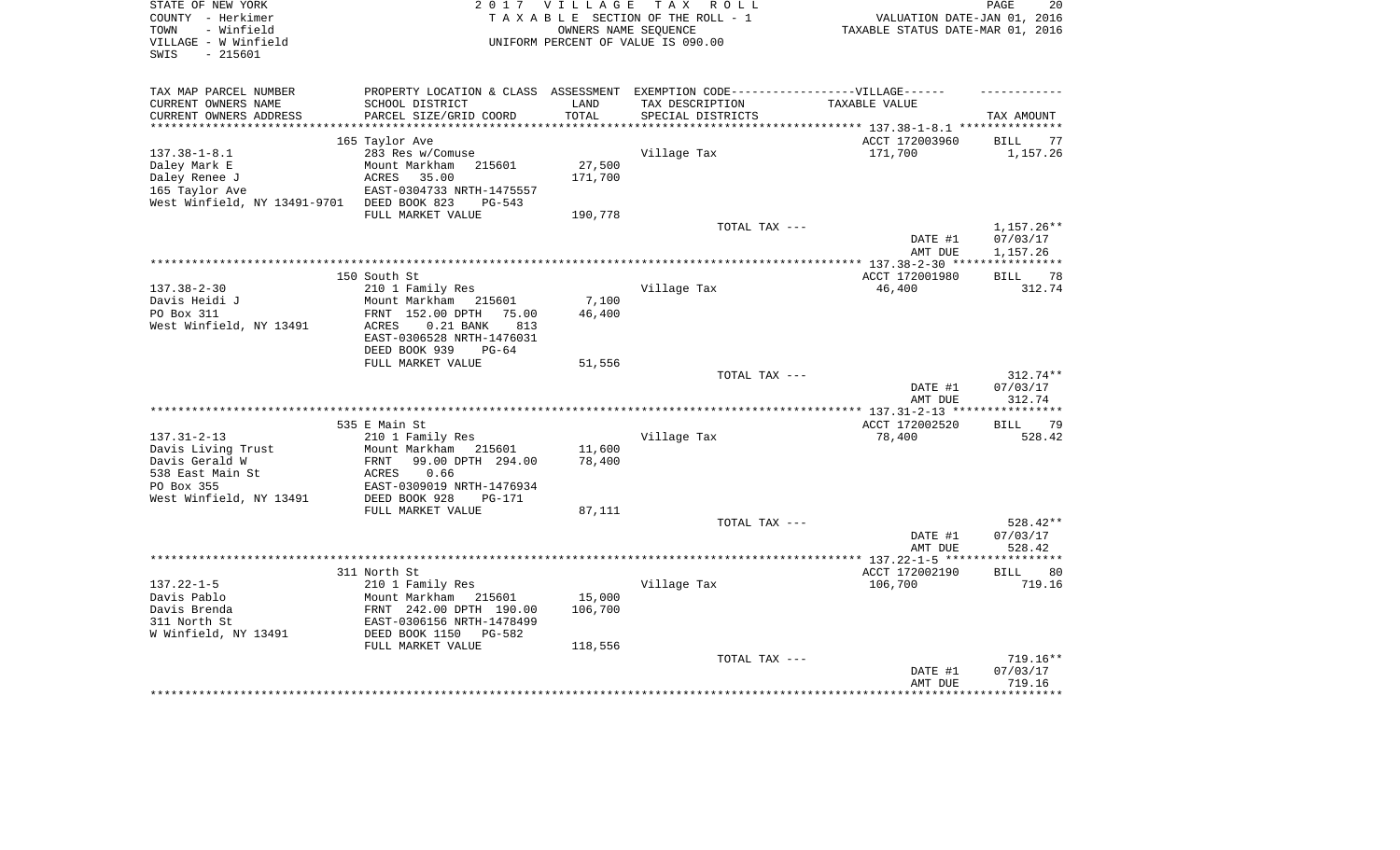| STATE OF NEW YORK<br>COUNTY - Herkimer<br>- Winfield<br>TOWN<br>VILLAGE - W Winfield<br>$-215601$<br>SWIS | 2 0 1 7                                                                             | VILLAGE<br>OWNERS NAME SEQUENCE | TAX ROLL<br>TAXABLE SECTION OF THE ROLL - 1<br>UNIFORM PERCENT OF VALUE IS 090.00 | VALUATION DATE-JAN 01, 2016<br>TAXABLE STATUS DATE-MAR 01, 2016 | PAGE<br>21                       |
|-----------------------------------------------------------------------------------------------------------|-------------------------------------------------------------------------------------|---------------------------------|-----------------------------------------------------------------------------------|-----------------------------------------------------------------|----------------------------------|
| TAX MAP PARCEL NUMBER                                                                                     | PROPERTY LOCATION & CLASS ASSESSMENT EXEMPTION CODE-----------------VILLAGE------   |                                 |                                                                                   |                                                                 |                                  |
| CURRENT OWNERS NAME                                                                                       | SCHOOL DISTRICT                                                                     | LAND                            | TAX DESCRIPTION                                                                   | TAXABLE VALUE                                                   |                                  |
| CURRENT OWNERS ADDRESS                                                                                    | PARCEL SIZE/GRID COORD<br>************************                                  | TOTAL<br>**************         | SPECIAL DISTRICTS                                                                 |                                                                 | TAX AMOUNT                       |
| **********************                                                                                    |                                                                                     |                                 | ************************************** 137.30-3-22 *****************              |                                                                 |                                  |
| $137.30 - 3 - 22$                                                                                         | South St<br>481 Att row bldg                                                        |                                 | Village Tax                                                                       | ACCT 172003120<br>46,400                                        | <b>BILL</b><br>81<br>312.74      |
| Davis Richard L                                                                                           | Mount Markham<br>215601                                                             | 10,000                          |                                                                                   |                                                                 |                                  |
| PO Box 238                                                                                                | GRIEVANCE 2004                                                                      | 46,400                          |                                                                                   |                                                                 |                                  |
| West Winfield, NY 13491-0238                                                                              | COURT ORDER-1/13/05-10,00<br>48.00 DPTH 219.00<br>FRNT<br>EAST-0306443 NRTH-1476629 |                                 |                                                                                   |                                                                 |                                  |
|                                                                                                           | DEED BOOK 707<br>$PG-405$                                                           |                                 |                                                                                   |                                                                 |                                  |
|                                                                                                           | FULL MARKET VALUE                                                                   | 51,556                          | TOTAL TAX ---                                                                     |                                                                 |                                  |
|                                                                                                           |                                                                                     |                                 |                                                                                   | DATE #1<br>AMT DUE                                              | $312.74**$<br>07/03/17<br>312.74 |
|                                                                                                           |                                                                                     |                                 |                                                                                   |                                                                 | **********                       |
|                                                                                                           | US Highway 20                                                                       |                                 |                                                                                   | ACCT 172008256                                                  | 82<br>BILL                       |
| $137.39 - 1 - 6$                                                                                          | 105 Vac farmland                                                                    |                                 | Village Tax                                                                       | 19,600                                                          | 132.10                           |
| Davis Steven<br>Davis Sally                                                                               | Mount Markham<br>215601<br>29.30                                                    | 19,600<br>19,600                |                                                                                   |                                                                 |                                  |
| 654 US Highway 20                                                                                         | ACRES<br>EAST-0308912 NRTH-1476072                                                  |                                 |                                                                                   |                                                                 |                                  |
| West Winfield, NY 13491                                                                                   | DEED BOOK 735<br>$PG-75$                                                            |                                 |                                                                                   |                                                                 |                                  |
|                                                                                                           | FULL MARKET VALUE                                                                   | 21,778                          |                                                                                   |                                                                 |                                  |
|                                                                                                           |                                                                                     |                                 | TOTAL TAX ---                                                                     |                                                                 | 132.10**                         |
|                                                                                                           |                                                                                     |                                 |                                                                                   | DATE #1                                                         | 07/03/17                         |
|                                                                                                           |                                                                                     |                                 |                                                                                   | AMT DUE                                                         | 132.10<br>***********            |
|                                                                                                           | 369 W Main St                                                                       |                                 |                                                                                   | ACCT 199789                                                     | 83<br><b>BILL</b>                |
| $137.30 - 1 - 22$                                                                                         | 283 Res w/Comuse                                                                    |                                 | Village Tax                                                                       | 125,000                                                         | 842.50                           |
| Davis-Brown Jaynee                                                                                        | Mount Markham<br>215601                                                             | 8,900                           |                                                                                   |                                                                 |                                  |
| Brown Daniel J                                                                                            | FRNT<br>81.00 DPTH 214.00                                                           | 125,000                         |                                                                                   |                                                                 |                                  |
| 1917 US Highway 20<br>Richfield Springs, NY 13439                                                         | 0.39<br>ACRES<br>EAST-0305836 NRTH-1476958                                          |                                 |                                                                                   |                                                                 |                                  |
|                                                                                                           | DEED BOOK 1616<br><b>PG-960</b>                                                     |                                 |                                                                                   |                                                                 |                                  |
| PRIOR OWNER ON 3/01/2016                                                                                  | FULL MARKET VALUE                                                                   | 138,889                         |                                                                                   |                                                                 |                                  |
| Beneficial Homeowner Service                                                                              |                                                                                     |                                 |                                                                                   |                                                                 |                                  |
|                                                                                                           |                                                                                     |                                 | TOTAL TAX ---                                                                     | DATE #1<br>AMT DUE                                              | $842.50**$<br>07/03/17<br>842.50 |
|                                                                                                           |                                                                                     |                                 |                                                                                   | *** 137.22-1-11 **                                              | ********                         |
|                                                                                                           | 352 North St                                                                        |                                 |                                                                                   | ACCT 172001860                                                  | <b>BILL</b><br>84                |
| $137.22 - 1 - 11$                                                                                         | 210 1 Family Res                                                                    |                                 | Village Tax                                                                       | 78,400                                                          | 528.42                           |
| Delia Gaetano<br>PO Box 87                                                                                | Mount Markham<br>215601<br><b>ACRES</b><br>1.00                                     | 15,000<br>78,400                |                                                                                   |                                                                 |                                  |
| West Winfield, NY 13491-9303                                                                              | EAST-0306977 NRTH-1478980                                                           |                                 |                                                                                   |                                                                 |                                  |
|                                                                                                           | DEED BOOK 1171<br>PG-207                                                            |                                 |                                                                                   |                                                                 |                                  |
|                                                                                                           | FULL MARKET VALUE                                                                   | 87,111                          |                                                                                   |                                                                 |                                  |
|                                                                                                           |                                                                                     |                                 | TOTAL TAX ---                                                                     | DATE #1<br>AMT DUE                                              | 528.42**<br>07/03/17<br>528.42   |
|                                                                                                           |                                                                                     |                                 |                                                                                   |                                                                 | ***********                      |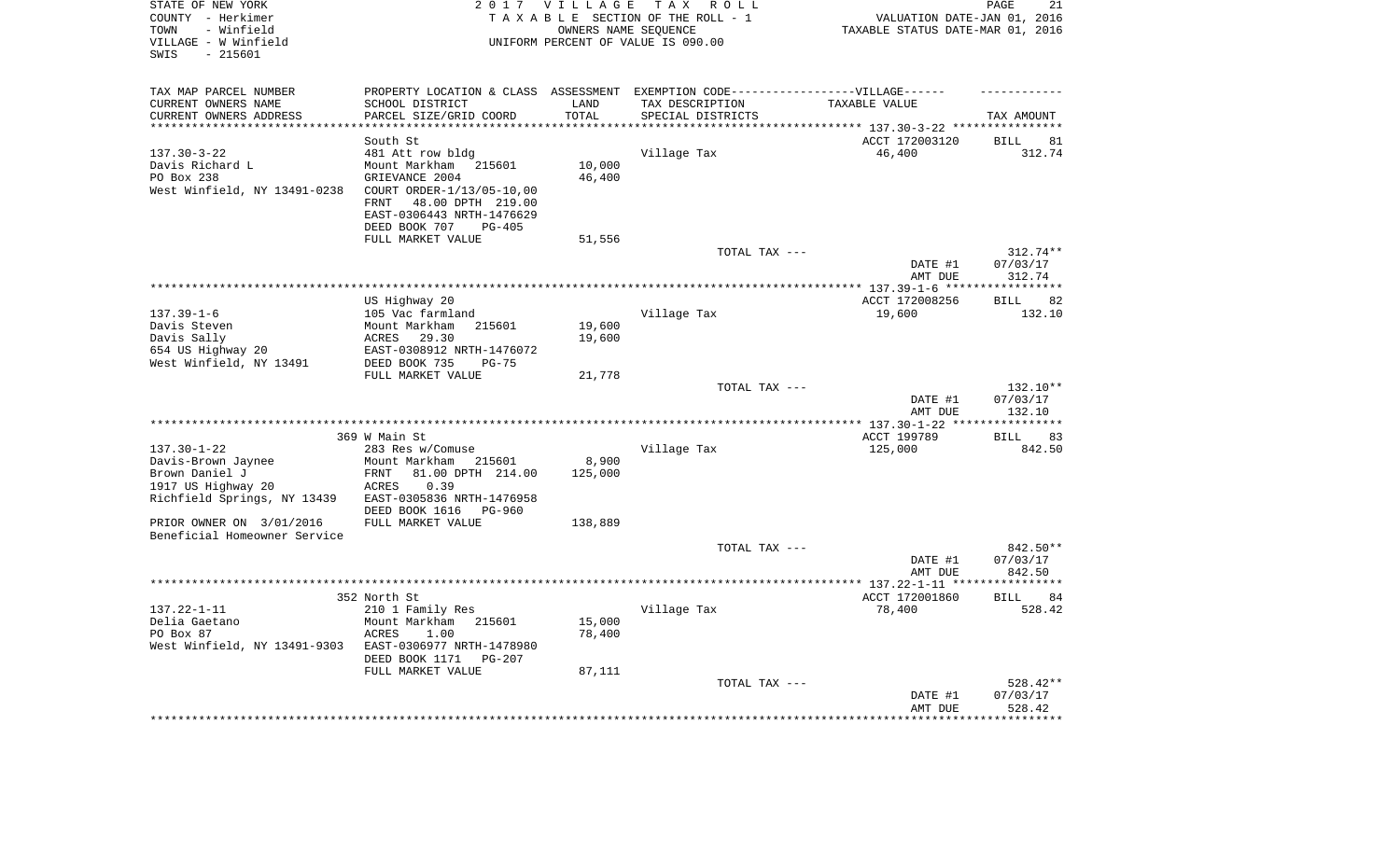| STATE OF NEW YORK<br>COUNTY - Herkimer<br>TOWN<br>- Winfield<br>VILLAGE - W Winfield<br>SWIS<br>$-215601$  | 2017 VILLAGE<br>T A X<br>R O L L<br>TAXABLE SECTION OF THE ROLL - 1<br>OWNERS NAME SEQUENCE<br>UNIFORM PERCENT OF VALUE IS 090.00                        |                  |                                               | 22<br>PAGE<br>VALUATION DATE-JAN 01, 2016<br>TAXABLE STATUS DATE-MAR 01, 2016 |                                  |  |
|------------------------------------------------------------------------------------------------------------|----------------------------------------------------------------------------------------------------------------------------------------------------------|------------------|-----------------------------------------------|-------------------------------------------------------------------------------|----------------------------------|--|
| TAX MAP PARCEL NUMBER                                                                                      | PROPERTY LOCATION & CLASS ASSESSMENT                                                                                                                     |                  | EXEMPTION CODE------------------VILLAGE------ |                                                                               |                                  |  |
| CURRENT OWNERS NAME<br>CURRENT OWNERS ADDRESS                                                              | SCHOOL DISTRICT<br>PARCEL SIZE/GRID COORD                                                                                                                | LAND<br>TOTAL    | TAX DESCRIPTION<br>SPECIAL DISTRICTS          | TAXABLE VALUE                                                                 | TAX AMOUNT                       |  |
| **********************                                                                                     |                                                                                                                                                          |                  |                                               |                                                                               |                                  |  |
|                                                                                                            | W Main St                                                                                                                                                |                  |                                               | ACCT 172007050                                                                | <b>BILL</b><br>85                |  |
| $137.30 - 1 - 14$<br>Delia Gaetano<br>Francesca/lomedico/gius<br>PO Box 87<br>West Winfield, NY 13491-0087 | 312 Vac w/imprv<br>Mount Markham<br>215601<br>FRNT<br>60.00 DPTH<br>70.00<br>EAST-0306245 NRTH-1476943<br>DEED BOOK 806<br>PG-642                        | 10,000<br>60,000 | Village Tax                                   | 60,000                                                                        | 404.40                           |  |
|                                                                                                            | FULL MARKET VALUE                                                                                                                                        | 66,667           |                                               |                                                                               |                                  |  |
|                                                                                                            |                                                                                                                                                          |                  | TOTAL TAX ---                                 | DATE #1<br>AMT DUE                                                            | 404.40**<br>07/03/17<br>404.40   |  |
|                                                                                                            |                                                                                                                                                          |                  |                                               |                                                                               |                                  |  |
|                                                                                                            | 385 W Main St                                                                                                                                            |                  |                                               | ACCT 172007920                                                                | 86<br><b>BILL</b>                |  |
| $137.30 - 1 - 15$<br>Delia Gaitano<br>Delia Francesca<br>PO Box 87<br>West Winfield, NY 13491              | 422 Diner/lunch<br>Mount Markham<br>215601<br>New York Pizzeria<br>FRNT<br>22.50 DPTH<br>70.00<br>EAST-0306207 NRTH-1476933<br>DEED BOOK 767<br>$PG-446$ | 10,000<br>61,800 | Village Tax                                   | 61,800                                                                        | 416.53                           |  |
|                                                                                                            | FULL MARKET VALUE                                                                                                                                        | 68,667           |                                               |                                                                               |                                  |  |
|                                                                                                            |                                                                                                                                                          |                  | TOTAL TAX ---                                 | DATE #1<br>AMT DUE                                                            | $416.53**$<br>07/03/17<br>416.53 |  |
|                                                                                                            |                                                                                                                                                          |                  |                                               |                                                                               |                                  |  |
| $137.38 - 2 - 32$<br>Delong-Diehl Joshua<br>Diehl Barry<br>364 County Route 18A<br>West Winfield, NY 13491 | 134 South St<br>210 1 Family Res<br>Mount Markham<br>215601<br>FRNT 204.00 DPTH 106.00<br>EAST-0306570 NRTH-1475757<br>DEED BOOK 1626<br>PG-417          | 8,500<br>78,000  | Village Tax                                   | ACCT 201199<br>78,000                                                         | <b>BILL</b><br>87<br>525.72      |  |
|                                                                                                            | FULL MARKET VALUE                                                                                                                                        | 86,667           |                                               |                                                                               |                                  |  |
| PRIOR OWNER ON 3/01/2016<br>Williams Jonathan D                                                            |                                                                                                                                                          |                  | TOTAL TAX ---                                 |                                                                               | 525.72**                         |  |
|                                                                                                            |                                                                                                                                                          |                  |                                               | DATE #1<br>AMT DUE                                                            | 07/03/17<br>525.72               |  |
|                                                                                                            |                                                                                                                                                          |                  |                                               |                                                                               | *********                        |  |
| $137.30 - 1 - 28$<br>Denton Justin Ryan<br>353 West Main St<br>West Winfield, NY 13491                     | 353 W Main St<br>210 1 Family Res<br>Mount Markham<br>215601<br>FRNT<br>70.00 DPTH 170.00<br>EAST-0305487 NRTH-1476916<br>DEED BOOK 1396<br>PG-519       | 7,700<br>91,900  | Village Tax                                   | ACCT 164793<br>91,900                                                         | 88<br><b>BILL</b><br>619.41      |  |
|                                                                                                            | FULL MARKET VALUE                                                                                                                                        | 102,111          | TOTAL TAX ---                                 | DATE #1<br>AMT DUE                                                            | 619.41**<br>07/03/17<br>619.41   |  |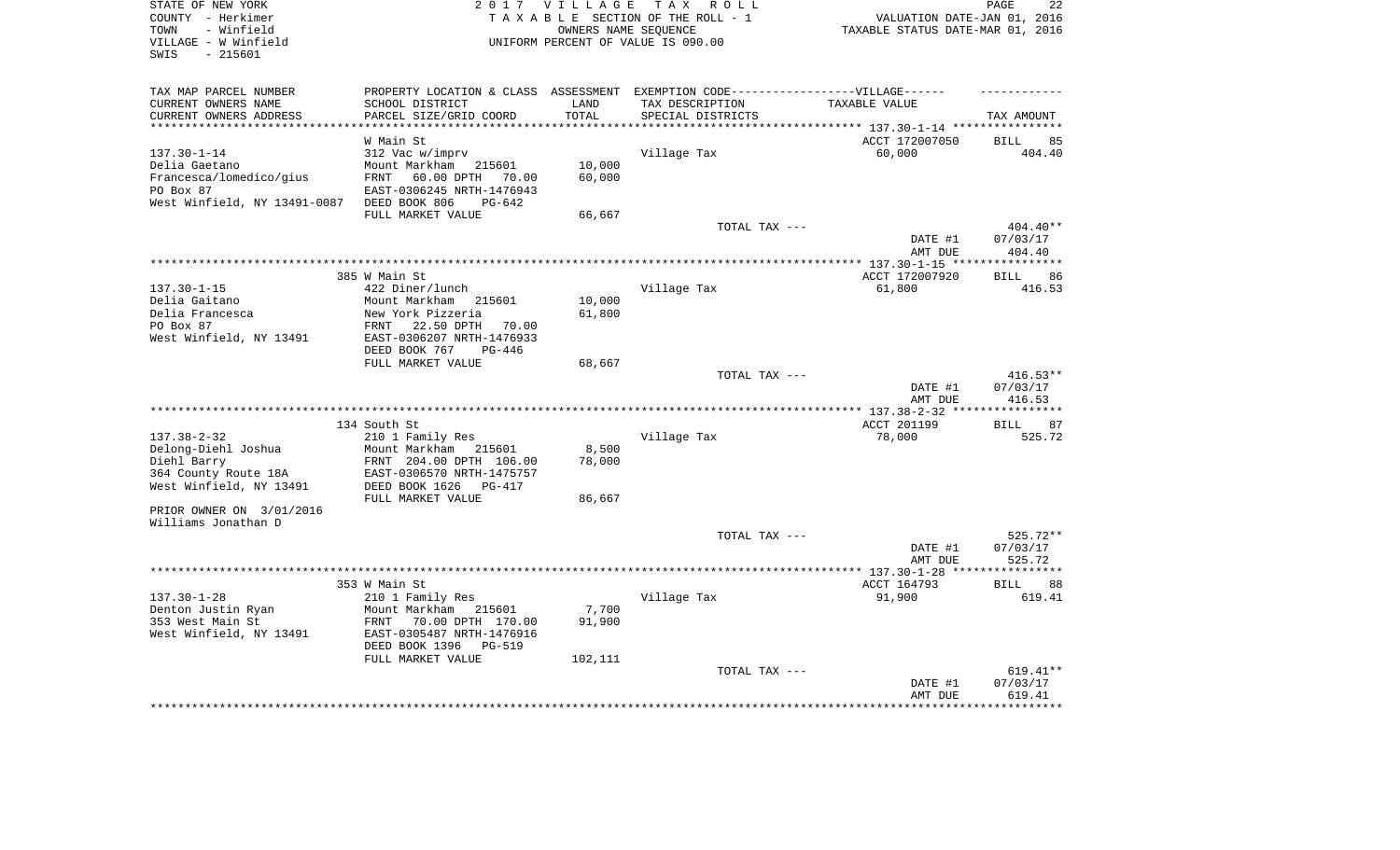| STATE OF NEW YORK<br>COUNTY - Herkimer<br>- Winfield<br>TOWN<br>VILLAGE - W Winfield<br>$-215601$<br>SWIS |                                                                                                      |                  | 2017 VILLAGE TAX ROLL<br>TAXABLE SECTION OF THE ROLL - 1<br>OWNERS NAME SEQUENCE<br>UNIFORM PERCENT OF VALUE IS 090.00 | VALUATION DATE-JAN 01, 2016<br>TAXABLE STATUS DATE-MAR 01, 2016 | 23<br>PAGE                     |
|-----------------------------------------------------------------------------------------------------------|------------------------------------------------------------------------------------------------------|------------------|------------------------------------------------------------------------------------------------------------------------|-----------------------------------------------------------------|--------------------------------|
| TAX MAP PARCEL NUMBER<br>CURRENT OWNERS NAME<br>CURRENT OWNERS ADDRESS                                    | PROPERTY LOCATION & CLASS ASSESSMENT EXEMPTION CODE-----------------VILLAGE------<br>SCHOOL DISTRICT | LAND<br>TOTAL    | TAX DESCRIPTION<br>SPECIAL DISTRICTS                                                                                   | TAXABLE VALUE                                                   |                                |
|                                                                                                           | PARCEL SIZE/GRID COORD                                                                               |                  |                                                                                                                        |                                                                 | TAX AMOUNT                     |
|                                                                                                           | 475 E Main St                                                                                        |                  |                                                                                                                        | ACCT 172006120                                                  | 89<br>BILL                     |
| $137.31 - 1 - 52$<br>Dey Biswa N<br>475 East Main Street                                                  | 210 1 Family Res<br>Mount Markham 215601<br>75.00 DPTH 198.00<br><b>FRNT</b>                         | 8,400<br>104,900 | Village Tax                                                                                                            | 104,900                                                         | 707.03                         |
| West Winfield, NY 13491                                                                                   | BANK<br>135<br>EAST-0307885 NRTH-1477195<br>DEED BOOK 1174 PG-405                                    |                  |                                                                                                                        |                                                                 |                                |
|                                                                                                           | FULL MARKET VALUE                                                                                    | 116,556          |                                                                                                                        |                                                                 |                                |
|                                                                                                           |                                                                                                      |                  | TOTAL TAX ---                                                                                                          | DATE #1                                                         | $707.03**$<br>07/03/17         |
|                                                                                                           |                                                                                                      |                  |                                                                                                                        | AMT DUE                                                         | 707.03                         |
|                                                                                                           |                                                                                                      |                  |                                                                                                                        |                                                                 | 90                             |
| $137.30 - 1 - 44$<br>Dibble Richard S                                                                     | W Main St<br>105 Vac farmland<br>Mount Markham 215601                                                | 1,100            | Village Tax                                                                                                            | 1,100                                                           | BILL<br>7.41                   |
| Dibble Caroline M                                                                                         | ACRES<br>1.90                                                                                        | 1,100            |                                                                                                                        |                                                                 |                                |
| 10265 US Highway 20<br>West Winfield, NY 13491                                                            | FULL MARKET VALUE                                                                                    | 1,222            |                                                                                                                        |                                                                 |                                |
|                                                                                                           |                                                                                                      |                  | TOTAL TAX ---                                                                                                          | DATE #1                                                         | $7.41**$<br>07/03/17           |
|                                                                                                           |                                                                                                      |                  |                                                                                                                        | AMT DUE                                                         | 7.41<br>*******                |
|                                                                                                           | Off W Main St                                                                                        |                  |                                                                                                                        |                                                                 | 91<br><b>BILL</b>              |
| $137.38 - 1 - 2$                                                                                          | 311 Res vac land                                                                                     |                  | Village Tax                                                                                                            | 1,500                                                           | 10.11                          |
| Dibble Richard S                                                                                          | Mount Markham<br>215601                                                                              | 1,500            |                                                                                                                        |                                                                 |                                |
| Dibble Caroline M<br>10265 US Highway 20                                                                  | ACRES<br>6.10<br>EAST-0304197 NRTH-1475509                                                           | 1,500            |                                                                                                                        |                                                                 |                                |
| West Winfield, NY 13491                                                                                   | FULL MARKET VALUE                                                                                    | 1,667            |                                                                                                                        |                                                                 |                                |
|                                                                                                           |                                                                                                      |                  | TOTAL TAX ---                                                                                                          | DATE #1                                                         | $10.11**$<br>07/03/17          |
|                                                                                                           |                                                                                                      |                  |                                                                                                                        | AMT DUE                                                         | 10.11                          |
|                                                                                                           | 240 North St                                                                                         |                  |                                                                                                                        | ACCT 201642                                                     | 92<br>BILL                     |
| $137.30 - 2 - 34$                                                                                         | 210 1 Family Res                                                                                     |                  | Village Tax                                                                                                            | 81,100                                                          | 546.61                         |
| Diehl Barry                                                                                               | Mount Markham 215601                                                                                 | 6,600            |                                                                                                                        |                                                                 |                                |
| Delong-Diehl Joshua<br>364 County Highway 18A<br>West Winfield, NY 13491                                  | FRNT 49.00 DPTH 145.00<br>EAST-0306389 NRTH-1477108<br>DEED BOOK 2017 PG-384                         | 81,100           |                                                                                                                        |                                                                 |                                |
| PRIOR OWNER ON 3/01/2016                                                                                  | FULL MARKET VALUE                                                                                    | 90,111           |                                                                                                                        |                                                                 |                                |
| Shipp Glenn                                                                                               |                                                                                                      |                  |                                                                                                                        |                                                                 |                                |
|                                                                                                           |                                                                                                      |                  | TOTAL TAX ---                                                                                                          | DATE #1<br>AMT DUE                                              | 546.61**<br>07/03/17<br>546.61 |
|                                                                                                           |                                                                                                      |                  |                                                                                                                        |                                                                 | ***********                    |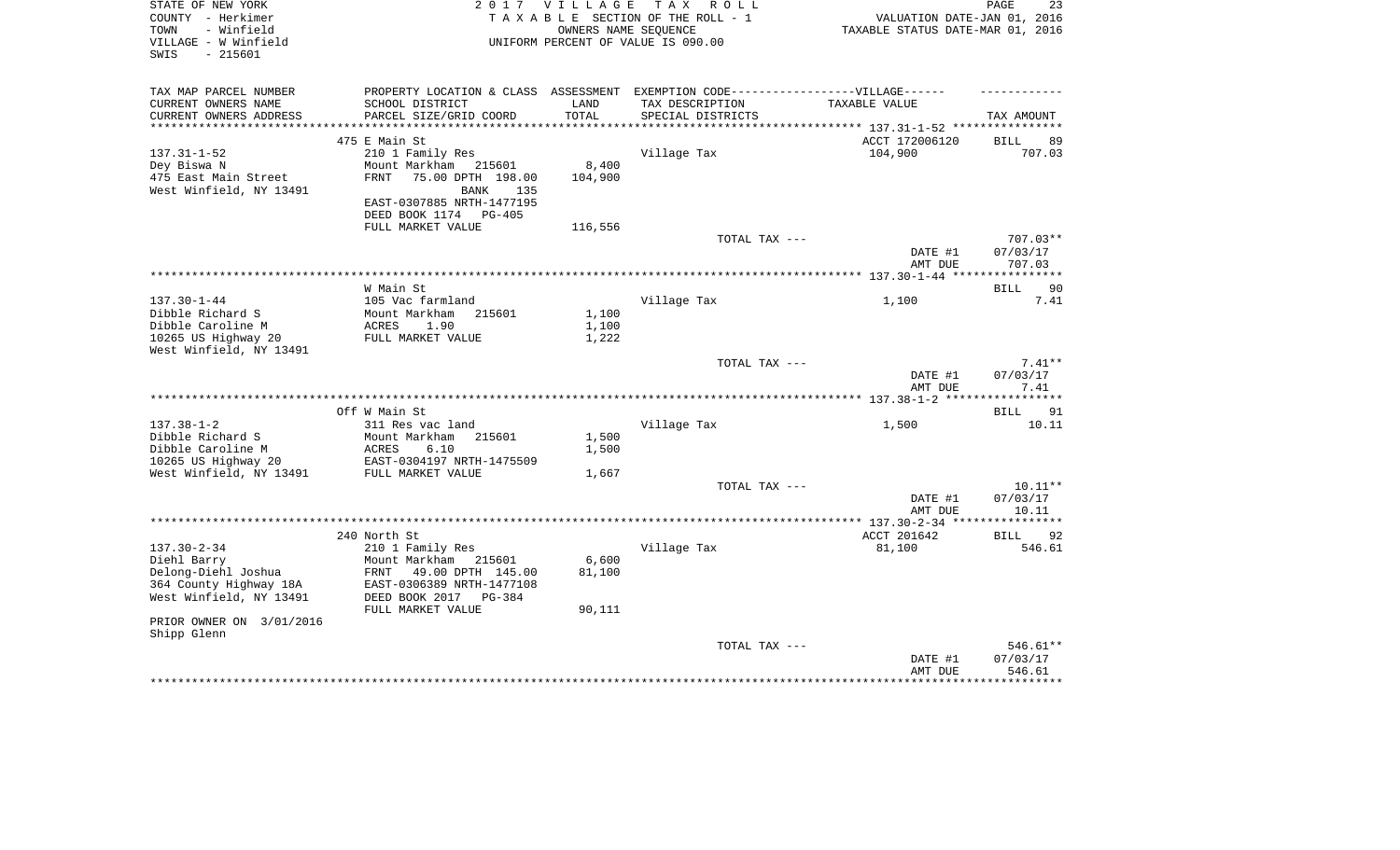| STATE OF NEW YORK<br>COUNTY - Herkimer<br>- Winfield<br>TOWN<br>VILLAGE - W Winfield<br>$-215601$<br>SWIS |                                                                                   | 2017 VILLAGE       | TAX ROLL<br>TAXABLE SECTION OF THE ROLL - 1<br>OWNERS NAME SEOUENCE<br>UNIFORM PERCENT OF VALUE IS 090.00 | VALUATION DATE-JAN 01, 2016<br>TAXABLE STATUS DATE-MAR 01, 2016 | 24<br>PAGE           |
|-----------------------------------------------------------------------------------------------------------|-----------------------------------------------------------------------------------|--------------------|-----------------------------------------------------------------------------------------------------------|-----------------------------------------------------------------|----------------------|
| TAX MAP PARCEL NUMBER                                                                                     | PROPERTY LOCATION & CLASS ASSESSMENT EXEMPTION CODE-----------------VILLAGE------ |                    |                                                                                                           |                                                                 |                      |
| CURRENT OWNERS NAME                                                                                       | SCHOOL DISTRICT                                                                   | LAND               | TAX DESCRIPTION                                                                                           | TAXABLE VALUE                                                   |                      |
| CURRENT OWNERS ADDRESS                                                                                    | PARCEL SIZE/GRID COORD                                                            | TOTAL<br>********* | SPECIAL DISTRICTS                                                                                         |                                                                 | TAX AMOUNT           |
|                                                                                                           | 411 E Main St                                                                     |                    |                                                                                                           |                                                                 | BILL<br>93           |
| $137.30 - 2 - 40.2$                                                                                       | 230 3 Family Res                                                                  |                    | Village Tax                                                                                               | 25,000                                                          | 168.50               |
| Diehl Barry                                                                                               | Mount Markham 215601                                                              | 10,000             |                                                                                                           |                                                                 |                      |
| 364 County Highway 18a                                                                                    | 66.00 DPTH 214.00<br>FRNT                                                         | 25,000             |                                                                                                           |                                                                 |                      |
| West Winfield, NY 13491                                                                                   | 0.32<br>ACRES                                                                     |                    |                                                                                                           |                                                                 |                      |
|                                                                                                           | EAST-0306472 NRTH-1477025<br>DEED BOOK 889<br>$PG-433$                            |                    |                                                                                                           |                                                                 |                      |
|                                                                                                           | FULL MARKET VALUE                                                                 | 27,778             |                                                                                                           |                                                                 |                      |
|                                                                                                           |                                                                                   |                    | TOTAL TAX ---                                                                                             |                                                                 | 168.50**             |
|                                                                                                           |                                                                                   |                    |                                                                                                           | DATE #1                                                         | 07/03/17             |
|                                                                                                           |                                                                                   |                    |                                                                                                           | AMT DUE                                                         | 168.50               |
|                                                                                                           | 429 E Main St                                                                     |                    |                                                                                                           | ACCT 172007440                                                  | 94<br>BILL           |
| $137.30 - 2 - 44$                                                                                         | 220 2 Family Res                                                                  |                    | Village Tax                                                                                               | 24,000                                                          | 161.76               |
| Diehl Barry                                                                                               | Mount Markham 215601                                                              | 8,600              |                                                                                                           |                                                                 |                      |
| 364 County Highway 18A                                                                                    | FRNT<br>45.00 DPTH 210.00                                                         | 24,000             |                                                                                                           |                                                                 |                      |
| W Winfield, NY 13491                                                                                      | 0.36<br>ACRES<br>EAST-0306673 NRTH-1477049                                        |                    |                                                                                                           |                                                                 |                      |
|                                                                                                           | DEED BOOK 1161 PG-540                                                             |                    |                                                                                                           |                                                                 |                      |
|                                                                                                           | FULL MARKET VALUE                                                                 | 26,667             |                                                                                                           |                                                                 |                      |
|                                                                                                           |                                                                                   |                    | TOTAL TAX ---                                                                                             |                                                                 | 161.76**             |
|                                                                                                           |                                                                                   |                    |                                                                                                           | DATE #1                                                         | 07/03/17             |
|                                                                                                           |                                                                                   |                    |                                                                                                           | AMT DUE<br>****** 137.30-1-50 ***                               | 161.76<br>********** |
|                                                                                                           | 310 W Main St                                                                     |                    |                                                                                                           | ACCT 187258                                                     | <b>BILL</b><br>95    |
| $137.30 - 1 - 50$                                                                                         | 230 3 Family Res                                                                  |                    | Village Tax                                                                                               | 59,800                                                          | 403.05               |
| Diehl Barry S                                                                                             | Mount Markham<br>215601                                                           | 7,800              |                                                                                                           |                                                                 |                      |
| Delong-Diehl Joshua S                                                                                     | FRNT 53.40 DPTH 230.00                                                            | 59,800             |                                                                                                           |                                                                 |                      |
| 364 County Highway 18A<br>West Winfield, NY 13491                                                         | EAST-0305180 NRTH-1476618<br>DEED BOOK 1539 PG-255                                |                    |                                                                                                           |                                                                 |                      |
|                                                                                                           | FULL MARKET VALUE                                                                 | 66,444             |                                                                                                           |                                                                 |                      |
|                                                                                                           |                                                                                   |                    | TOTAL TAX ---                                                                                             |                                                                 | 403.05**             |
|                                                                                                           |                                                                                   |                    |                                                                                                           | DATE #1                                                         | 07/03/17             |
|                                                                                                           |                                                                                   |                    |                                                                                                           | AMT DUE                                                         | 403.05               |
|                                                                                                           | E Main St                                                                         |                    |                                                                                                           |                                                                 | 96<br>BILL           |
| $137.30 - 2 - 40.1$                                                                                       | 311 Res vac land                                                                  |                    | Village Tax                                                                                               | 1,000                                                           | 6.74                 |
| Diehl Barry S                                                                                             | Mount Markham 215601                                                              | 1,000              |                                                                                                           |                                                                 |                      |
| 364 County Highway 18A                                                                                    | 19.00 DPTH 214.00<br>FRNT                                                         | 1,000              |                                                                                                           |                                                                 |                      |
| West Winfield, NY 13491                                                                                   | 0.09<br>ACRES                                                                     |                    |                                                                                                           |                                                                 |                      |
|                                                                                                           | EAST-0306515 NRTH-1477028<br>DEED BOOK 1360<br>PG-858                             |                    |                                                                                                           |                                                                 |                      |
|                                                                                                           | FULL MARKET VALUE                                                                 | 1,111              |                                                                                                           |                                                                 |                      |
|                                                                                                           |                                                                                   |                    | TOTAL TAX ---                                                                                             |                                                                 | $6.74**$             |
|                                                                                                           |                                                                                   |                    |                                                                                                           | DATE #1                                                         | 07/03/17             |
|                                                                                                           |                                                                                   |                    |                                                                                                           | AMT DUE                                                         | 6.74                 |
|                                                                                                           |                                                                                   |                    |                                                                                                           |                                                                 |                      |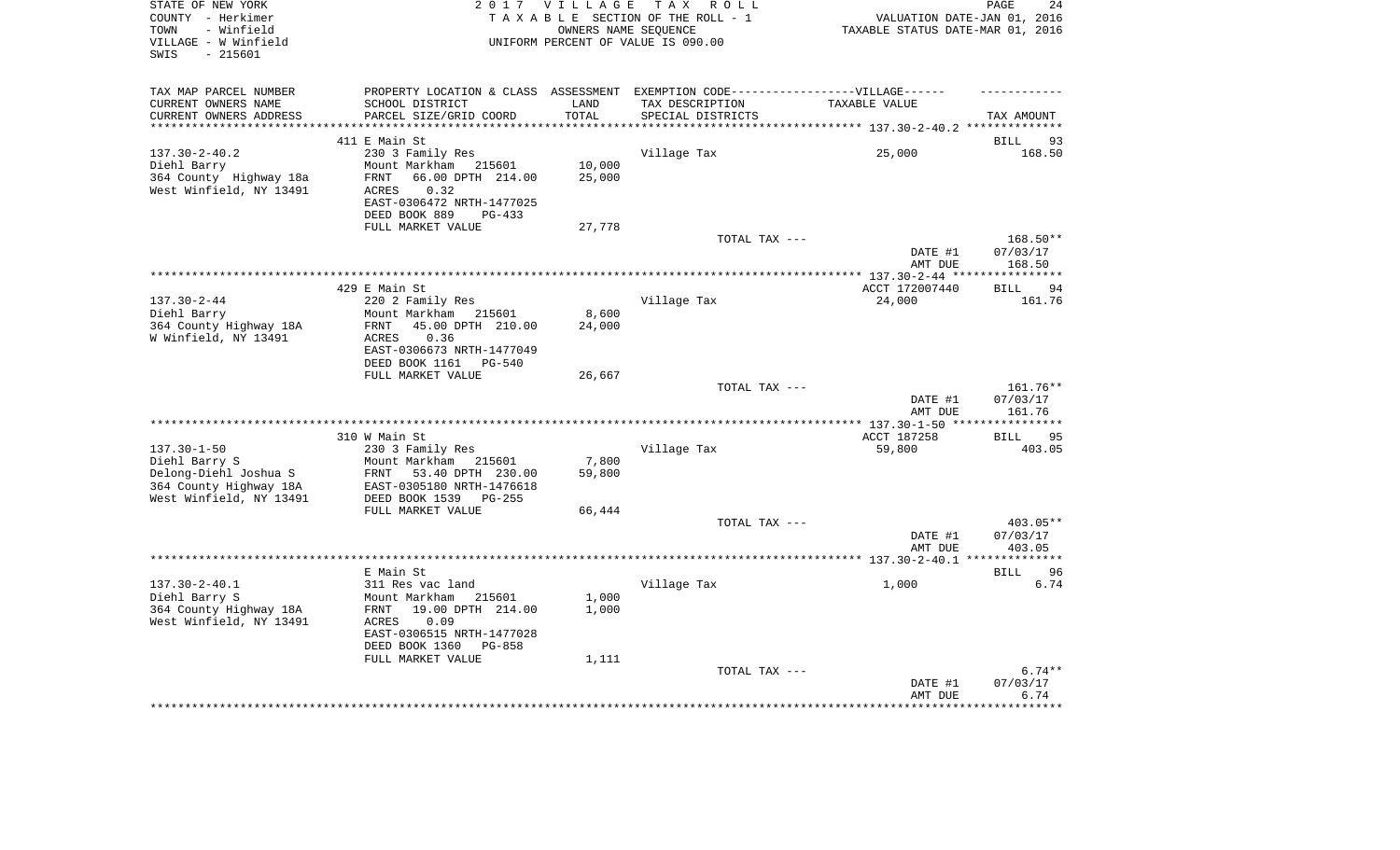| STATE OF NEW YORK<br>COUNTY - Herkimer<br>- Winfield<br>TOWN<br>VILLAGE - W Winfield<br>$-215601$<br>SWIS | 2017 VILLAGE<br>TAX ROLL<br>TAXABLE SECTION OF THE ROLL - 1<br>OWNERS NAME SEOUENCE<br>UNIFORM PERCENT OF VALUE IS 090.00 |                 |                   | PAGE<br>25<br>VALUATION DATE-JAN 01, 2016<br>TAXABLE STATUS DATE-MAR 01, 2016 |                             |  |
|-----------------------------------------------------------------------------------------------------------|---------------------------------------------------------------------------------------------------------------------------|-----------------|-------------------|-------------------------------------------------------------------------------|-----------------------------|--|
| TAX MAP PARCEL NUMBER<br>CURRENT OWNERS NAME                                                              | PROPERTY LOCATION & CLASS ASSESSMENT EXEMPTION CODE-----------------VILLAGE------<br>SCHOOL DISTRICT                      | LAND            | TAX DESCRIPTION   | TAXABLE VALUE                                                                 |                             |  |
| CURRENT OWNERS ADDRESS                                                                                    | PARCEL SIZE/GRID COORD                                                                                                    | TOTAL           | SPECIAL DISTRICTS |                                                                               | TAX AMOUNT                  |  |
| ***********************                                                                                   |                                                                                                                           |                 |                   | ************************************** 137.30-2-41 *****************          |                             |  |
| $137.30 - 2 - 41$                                                                                         | 419 E Main St<br>411 Apartment                                                                                            |                 | Village Tax       | ACCT 159274<br>61,800                                                         | <b>BILL</b><br>97<br>416.53 |  |
| Diehl Barry S                                                                                             | Mount Markham<br>215601                                                                                                   | 10,000          |                   |                                                                               |                             |  |
| 364 County Highway 18A                                                                                    | 84.12 DPTH 210.00<br>FRNT                                                                                                 | 61,800          |                   |                                                                               |                             |  |
| West Winfield, NY 13491                                                                                   | <b>ACRES</b><br>0.40                                                                                                      |                 |                   |                                                                               |                             |  |
|                                                                                                           | EAST-0306568 NRTH-1477034                                                                                                 |                 |                   |                                                                               |                             |  |
|                                                                                                           | DEED BOOK 1360<br>PG-858<br>FULL MARKET VALUE                                                                             | 68,667          |                   |                                                                               |                             |  |
|                                                                                                           |                                                                                                                           |                 | TOTAL TAX ---     |                                                                               | $416.53**$                  |  |
|                                                                                                           |                                                                                                                           |                 |                   | DATE #1<br>AMT DUE                                                            | 07/03/17<br>416.53          |  |
|                                                                                                           |                                                                                                                           |                 |                   | ******* 137.30-3-32.1 ***                                                     | *********                   |  |
| $137.30 - 3 - 32.1$                                                                                       | 434 E Main St<br>230 3 Family Res                                                                                         |                 | Village Tax       | ACCT 172005790<br>37,500                                                      | <b>BILL</b><br>98<br>252.75 |  |
| Diehl Barry S                                                                                             | Mount Markham<br>215601                                                                                                   | 10,400          |                   |                                                                               |                             |  |
| 364 Highway County 18A                                                                                    | FRNT 106.00 DPTH 176.00                                                                                                   | 37,500          |                   |                                                                               |                             |  |
| West Winfield, NY 13491                                                                                   | EAST-0306861 NRTH-1476801                                                                                                 |                 |                   |                                                                               |                             |  |
|                                                                                                           | DEED BOOK 898<br>$PG-65$                                                                                                  |                 |                   |                                                                               |                             |  |
|                                                                                                           | FULL MARKET VALUE                                                                                                         | 41,667          | TOTAL TAX ---     |                                                                               | 252.75**                    |  |
|                                                                                                           |                                                                                                                           |                 |                   | DATE #1                                                                       | 07/03/17                    |  |
|                                                                                                           |                                                                                                                           |                 |                   | AMT DUE                                                                       | 252.75                      |  |
|                                                                                                           |                                                                                                                           |                 |                   |                                                                               |                             |  |
|                                                                                                           | 360 North St                                                                                                              |                 |                   | ACCT 172004290                                                                | <b>BILL</b><br>99           |  |
| $137.23 - 1 - 1$<br>Dincik John                                                                           | 210 1 Family Res<br>Mount Markham 215601                                                                                  | 16,800          | Village Tax       | 79,900                                                                        | 538.53                      |  |
| Dincik Ellen                                                                                              | <b>ACRES</b><br>1.90                                                                                                      | 79,900          |                   |                                                                               |                             |  |
| 360 North St                                                                                              | EAST-0307340 NRTH-1479100                                                                                                 |                 |                   |                                                                               |                             |  |
| West Winfield, NY 13491-9303                                                                              | DEED BOOK 00629 PG-00411                                                                                                  |                 |                   |                                                                               |                             |  |
|                                                                                                           | FULL MARKET VALUE                                                                                                         | 88,778          |                   |                                                                               |                             |  |
|                                                                                                           |                                                                                                                           |                 | TOTAL TAX ---     | DATE #1                                                                       | 538.53**<br>07/03/17        |  |
|                                                                                                           |                                                                                                                           |                 |                   | AMT DUE                                                                       | 538.53                      |  |
|                                                                                                           |                                                                                                                           |                 |                   |                                                                               |                             |  |
|                                                                                                           | 214 Burrows Rd                                                                                                            |                 |                   | ACCT 172001830                                                                | BILL 100                    |  |
| $137.39 - 1 - 26$                                                                                         | 210 1 Family Res                                                                                                          |                 | Village Tax       | 78,400                                                                        | 528.42                      |  |
| Dixon Kevin J<br>Dixon Laura A                                                                            | Mount Markham<br>215601<br>FRNT 100.00 DPTH 150.00                                                                        | 8,400<br>78,400 |                   |                                                                               |                             |  |
| 214 Burrows Rd                                                                                            | 0.34<br>ACRES                                                                                                             |                 |                   |                                                                               |                             |  |
| West Winfield, NY 13491                                                                                   | EAST-0308769 NRTH-1474815                                                                                                 |                 |                   |                                                                               |                             |  |
|                                                                                                           | DEED BOOK 889<br>PG-616                                                                                                   |                 |                   |                                                                               |                             |  |
|                                                                                                           | FULL MARKET VALUE                                                                                                         | 87,111          |                   |                                                                               |                             |  |
|                                                                                                           |                                                                                                                           |                 | TOTAL TAX ---     | DATE #1                                                                       | 528.42**<br>07/03/17        |  |
|                                                                                                           |                                                                                                                           |                 |                   | AMT DUE                                                                       | 528.42                      |  |
|                                                                                                           |                                                                                                                           |                 |                   |                                                                               |                             |  |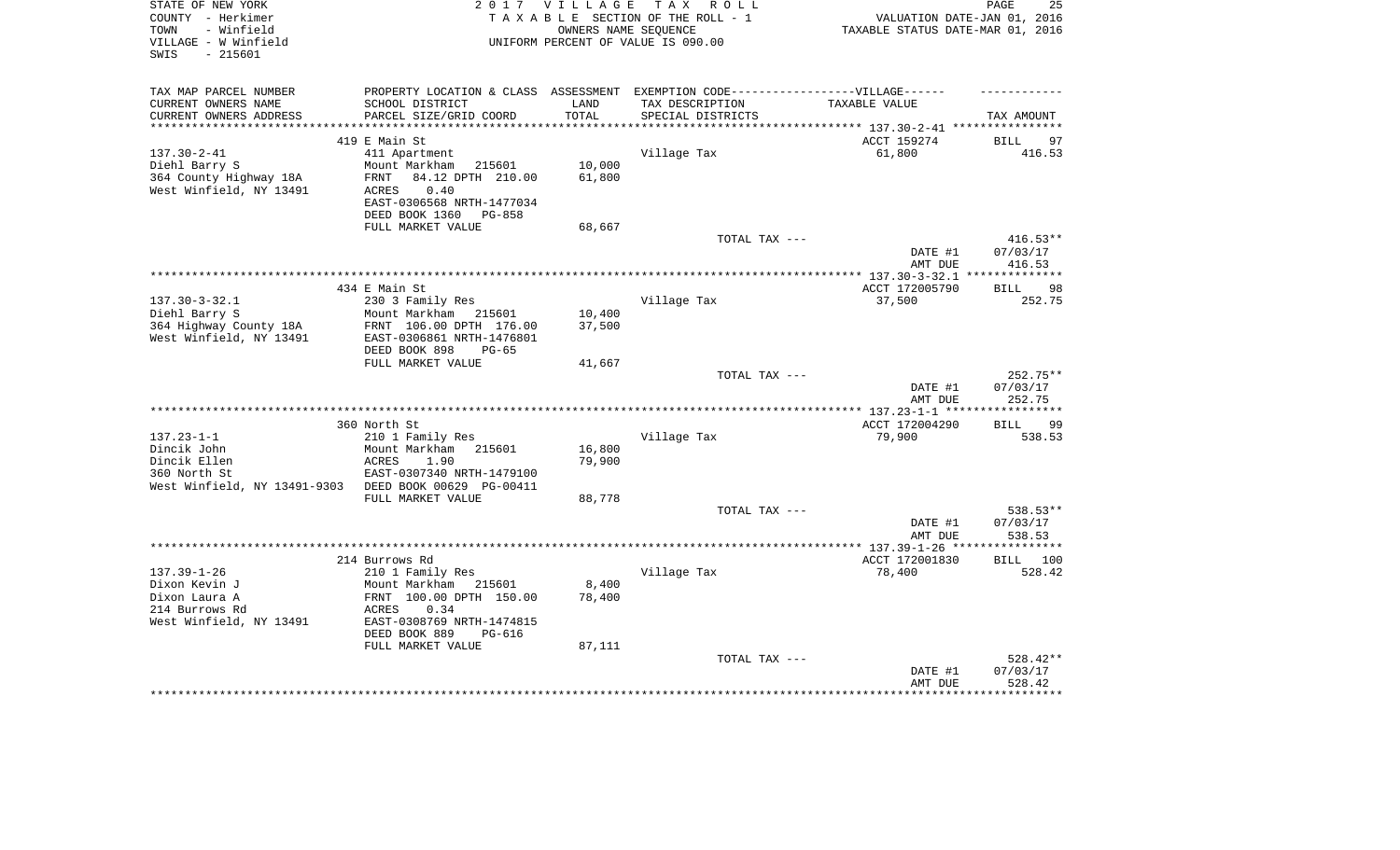| STATE OF NEW YORK<br>COUNTY - Herkimer<br>- Winfield<br>TOWN<br>VILLAGE - W Winfield<br>$-215601$<br>SWIS |                                                        | 2017 VILLAGE<br>OWNERS NAME SEQUENCE | T A X<br>R O L L<br>TAXABLE SECTION OF THE ROLL - 1<br>UNIFORM PERCENT OF VALUE IS 090.00 | VALUATION DATE-JAN 01, 2016<br>TAXABLE STATUS DATE-MAR 01, 2016 | PAGE<br>26             |
|-----------------------------------------------------------------------------------------------------------|--------------------------------------------------------|--------------------------------------|-------------------------------------------------------------------------------------------|-----------------------------------------------------------------|------------------------|
| TAX MAP PARCEL NUMBER                                                                                     |                                                        |                                      | PROPERTY LOCATION & CLASS ASSESSMENT EXEMPTION CODE----------------VILLAGE------          |                                                                 |                        |
| CURRENT OWNERS NAME                                                                                       | SCHOOL DISTRICT                                        | LAND                                 | TAX DESCRIPTION                                                                           | TAXABLE VALUE                                                   |                        |
| CURRENT OWNERS ADDRESS<br>**********************                                                          | PARCEL SIZE/GRID COORD                                 | TOTAL                                | SPECIAL DISTRICTS                                                                         |                                                                 | TAX AMOUNT             |
|                                                                                                           | 501 Clapson Park                                       |                                      |                                                                                           | ACCT 172006810                                                  | BILL<br>101            |
| $137.38 - 2 - 11$                                                                                         | 210 1 Family Res                                       |                                      | Village Tax                                                                               | 30,600                                                          | 206.24                 |
| Donnelly Willliam G                                                                                       | Mount Markham<br>215601                                | 5,700                                |                                                                                           |                                                                 |                        |
| Donnelly William J                                                                                        | 52.50 DPTH<br>62.50<br>FRNT                            | 30,600                               |                                                                                           |                                                                 |                        |
| PO Box 503                                                                                                | 0.07 BANK<br>740<br>ACRES                              |                                      |                                                                                           |                                                                 |                        |
| Caroga Lake, NY 12032                                                                                     | EAST-0306879 NRTH-1476346<br>DEED BOOK 849<br>$PG-682$ |                                      |                                                                                           |                                                                 |                        |
|                                                                                                           | FULL MARKET VALUE                                      | 34,000                               |                                                                                           |                                                                 |                        |
|                                                                                                           |                                                        |                                      | TOTAL TAX ---                                                                             |                                                                 | 206.24**               |
|                                                                                                           |                                                        |                                      |                                                                                           | DATE #1                                                         | 07/03/17               |
|                                                                                                           |                                                        |                                      |                                                                                           | AMT DUE                                                         | 206.24                 |
|                                                                                                           | 497 Fairview Dr                                        |                                      |                                                                                           | ACCT 172002490                                                  | <b>BILL</b><br>102     |
| $137.31 - 1 - 12$                                                                                         | 210 1 Family Res                                       |                                      | VETFUND T 41107                                                                           | 3,000                                                           |                        |
| Doyle Patrick J                                                                                           | Mount Markham<br>215601                                | 9,900                                | Village Tax                                                                               | 76,100                                                          | 512.91                 |
| Doyle Linda M                                                                                             | 90.00 DPTH 187.00<br>FRNT                              | 79,100                               |                                                                                           |                                                                 |                        |
| 497 Fairview Dr                                                                                           | <b>ACRES</b><br>0.49                                   |                                      |                                                                                           |                                                                 |                        |
| West Winfield, NY 13491-9378                                                                              | EAST-0308844 NRTH-1478155<br>DEED BOOK 760<br>PG-339   |                                      |                                                                                           |                                                                 |                        |
|                                                                                                           | FULL MARKET VALUE                                      | 87,889                               |                                                                                           |                                                                 |                        |
|                                                                                                           |                                                        |                                      | TOTAL TAX ---                                                                             |                                                                 | 512.91**               |
|                                                                                                           |                                                        |                                      |                                                                                           | DATE #1                                                         | 07/03/17               |
|                                                                                                           |                                                        |                                      |                                                                                           | AMT DUE                                                         | 512.91                 |
|                                                                                                           | 221 Burrows Rd                                         |                                      |                                                                                           |                                                                 | 103<br>BILL            |
| $137.39 - 1 - 7.4$                                                                                        | 210 1 Family Res                                       |                                      | Village Tax                                                                               | 135,000                                                         | 909.90                 |
| Doyle Ross E                                                                                              | Mount Markham<br>215601                                | 13,000                               |                                                                                           |                                                                 |                        |
| Doyle Heather H                                                                                           | .64 calc acres                                         | 135,000                              |                                                                                           |                                                                 |                        |
| 221 Burrows Rd                                                                                            | FRNT 200.00 DPTH 140.00                                |                                      |                                                                                           |                                                                 |                        |
| West Winfield, NY 13491                                                                                   | <b>ACRES</b><br>0.80<br>EAST-0308930 NRTH-1474987      |                                      |                                                                                           |                                                                 |                        |
|                                                                                                           | DEED BOOK 885<br>PG-342                                |                                      |                                                                                           |                                                                 |                        |
|                                                                                                           | FULL MARKET VALUE                                      | 150,000                              |                                                                                           |                                                                 |                        |
|                                                                                                           |                                                        |                                      | TOTAL TAX ---                                                                             |                                                                 | $909.90**$             |
|                                                                                                           |                                                        |                                      |                                                                                           | DATE #1                                                         | 07/03/17               |
|                                                                                                           |                                                        |                                      |                                                                                           | AMT DUE                                                         | 909.90<br>*********    |
|                                                                                                           | 243 Academy St                                         |                                      |                                                                                           | ACCT 152229                                                     | BILL 104               |
| $137.30 - 2 - 29$                                                                                         | 210 1 Family Res                                       |                                      | Village Tax                                                                               | 54,000                                                          | 363.96                 |
| Drake Matthew J                                                                                           | Mount Markham<br>215601                                | 7,300                                | XC991 Water relevy                                                                        | 113.95 MT M                                                     | 113.95                 |
| PO Box 42                                                                                                 | FRNT<br>49.70 DPTH 205.50                              | 54,000                               |                                                                                           |                                                                 |                        |
| West Winfield, NY 13491                                                                                   | EAST-0306757 NRTH-1477240<br>DEED BOOK 1318<br>PG-680  |                                      |                                                                                           |                                                                 |                        |
|                                                                                                           | FULL MARKET VALUE                                      | 60,000                               |                                                                                           |                                                                 |                        |
|                                                                                                           |                                                        |                                      | TOTAL TAX ---                                                                             |                                                                 | 477.91**               |
|                                                                                                           |                                                        |                                      |                                                                                           | DATE #1                                                         | 07/03/17               |
|                                                                                                           |                                                        |                                      |                                                                                           | AMT DUE<br>* * * * * * * * * * * * * * *                        | 477.91<br>************ |
|                                                                                                           |                                                        |                                      |                                                                                           |                                                                 |                        |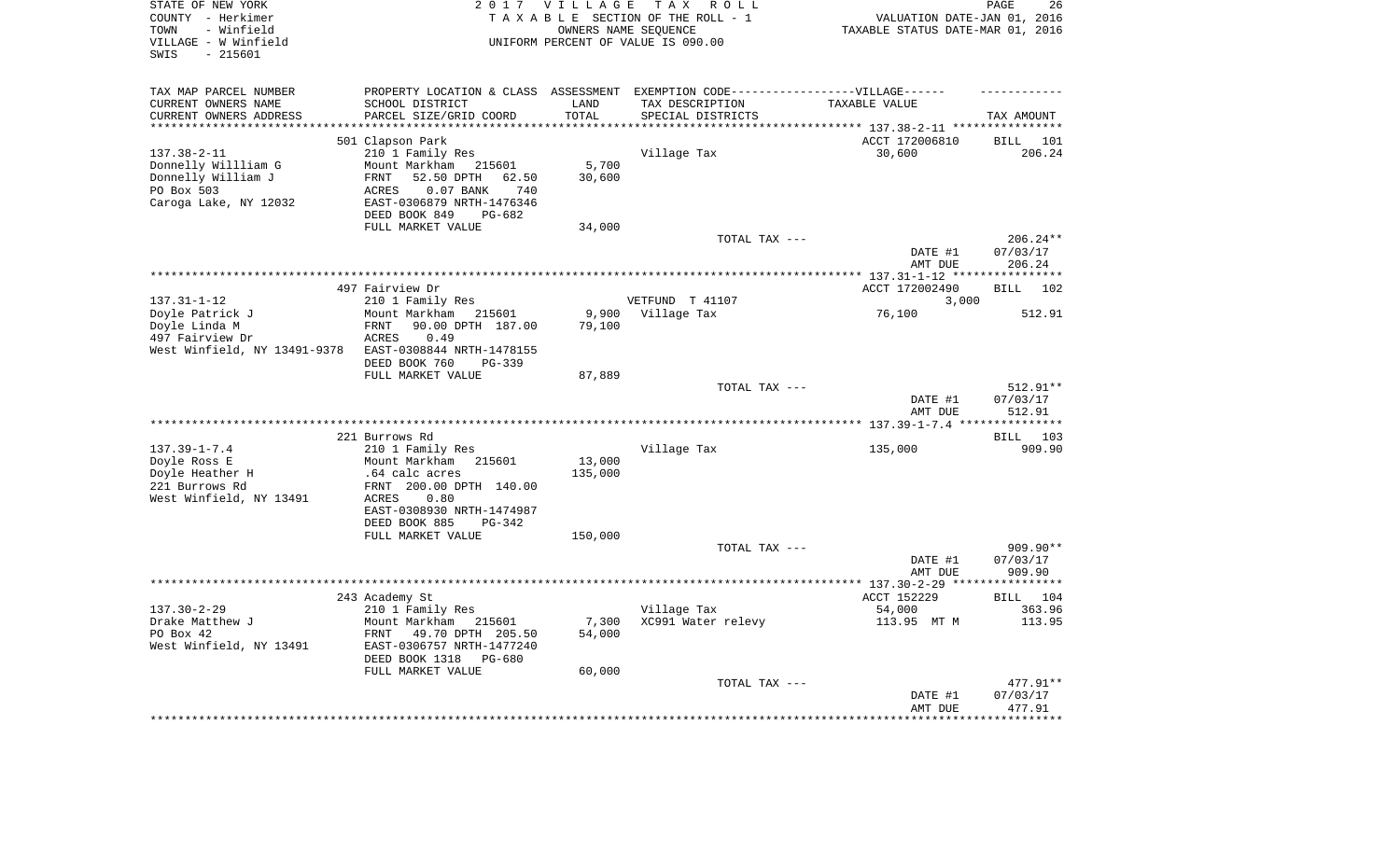| STATE OF NEW YORK<br>COUNTY - Herkimer<br>- Winfield<br>TOWN<br>VILLAGE - W Winfield<br>- 215601<br>SWIS |                                                                                   | 2017 VILLAGE  | T A X<br>R O L L<br>TAXABLE SECTION OF THE ROLL - 1<br>OWNERS NAME SEQUENCE<br>UNIFORM PERCENT OF VALUE IS 090.00 | VALUATION DATE-JAN 01, 2016<br>TAXABLE STATUS DATE-MAR 01, 2016 | 27<br>PAGE            |
|----------------------------------------------------------------------------------------------------------|-----------------------------------------------------------------------------------|---------------|-------------------------------------------------------------------------------------------------------------------|-----------------------------------------------------------------|-----------------------|
| TAX MAP PARCEL NUMBER                                                                                    | PROPERTY LOCATION & CLASS ASSESSMENT EXEMPTION CODE-----------------VILLAGE------ |               |                                                                                                                   |                                                                 |                       |
| CURRENT OWNERS NAME<br>CURRENT OWNERS ADDRESS                                                            | SCHOOL DISTRICT<br>PARCEL SIZE/GRID COORD                                         | LAND<br>TOTAL | TAX DESCRIPTION<br>SPECIAL DISTRICTS                                                                              | TAXABLE VALUE                                                   | TAX AMOUNT            |
|                                                                                                          |                                                                                   |               |                                                                                                                   |                                                                 |                       |
|                                                                                                          | 435 E Main St                                                                     |               |                                                                                                                   | ACCT 172006420                                                  | <b>BILL</b><br>105    |
| $137.30 - 2 - 49$                                                                                        | 220 2 Family Res                                                                  |               | Village Tax                                                                                                       | 55,600                                                          | 374.74                |
| Duda Brian                                                                                               | Mount Markham 215601                                                              | 6,900         |                                                                                                                   |                                                                 |                       |
| Duda Renee                                                                                               | <b>FRNT</b><br>92.00 DPTH<br>89.00                                                | 55,600        |                                                                                                                   |                                                                 |                       |
| 435 East Main St                                                                                         | EAST-0306864 NRTH-1477014                                                         |               |                                                                                                                   |                                                                 |                       |
| W Winfield, NY 13491                                                                                     | DEED BOOK 1286<br>$PG-3$                                                          |               |                                                                                                                   |                                                                 |                       |
|                                                                                                          | FULL MARKET VALUE                                                                 | 61,778        |                                                                                                                   |                                                                 |                       |
|                                                                                                          |                                                                                   |               | TOTAL TAX ---                                                                                                     |                                                                 | 374.74**              |
|                                                                                                          |                                                                                   |               |                                                                                                                   | DATE #1                                                         | 07/03/17              |
|                                                                                                          |                                                                                   |               |                                                                                                                   | AMT DUE                                                         | 374.74                |
|                                                                                                          | 248 North St                                                                      |               |                                                                                                                   | ACCT 172008950                                                  | 106<br><b>BILL</b>    |
| $137.30 - 2 - 32$                                                                                        | 283 Res w/Comuse                                                                  |               | Village Tax                                                                                                       | 129,600                                                         | 873.50                |
| Dugan Renee                                                                                              | Mount Markham<br>215601                                                           | 8,700         | XC991 Water relevy                                                                                                | 265.06 MT M                                                     | 265.06                |
| 248 North Street                                                                                         | FRNT<br>90.00 DPTH 180.00                                                         | 129,600       |                                                                                                                   |                                                                 |                       |
| PO Box 458                                                                                               | EAST-0306385 NRTH-1477253                                                         |               |                                                                                                                   |                                                                 |                       |
| W Winfield, NY 13491                                                                                     | DEED BOOK 1250<br>$PG-476$                                                        |               |                                                                                                                   |                                                                 |                       |
|                                                                                                          | FULL MARKET VALUE                                                                 | 144,000       |                                                                                                                   |                                                                 |                       |
|                                                                                                          |                                                                                   |               | TOTAL TAX ---                                                                                                     |                                                                 | 1,138.56**            |
|                                                                                                          |                                                                                   |               |                                                                                                                   | DATE #1                                                         | 07/03/17              |
|                                                                                                          |                                                                                   |               |                                                                                                                   | AMT DUE                                                         | 1,138.56              |
|                                                                                                          |                                                                                   |               |                                                                                                                   | ************* 137.30-1-3 *****                                  | * * * * * * * * * * * |
|                                                                                                          | 283 North St                                                                      |               |                                                                                                                   | ACCT 172002580                                                  | 107<br><b>BILL</b>    |
| $137.30 - 1 - 3$                                                                                         | 210 1 Family Res                                                                  |               | Village Tax                                                                                                       | 78,800                                                          | 531.11                |
| Dugan Robert L                                                                                           | Mount Markham<br>215601                                                           | 15,000        |                                                                                                                   |                                                                 |                       |
| Dugan John P                                                                                             | FRNT 139.26 DPTH 316.00                                                           | 78,800        |                                                                                                                   |                                                                 |                       |
| Claudia Dugan                                                                                            | 1.01<br>ACRES                                                                     |               |                                                                                                                   |                                                                 |                       |
| PO Box 72                                                                                                | EAST-0306077 NRTH-1477912                                                         |               |                                                                                                                   |                                                                 |                       |
| West Winfield, NY 13491                                                                                  | DEED BOOK 933<br>$PG-372$<br>FULL MARKET VALUE                                    |               |                                                                                                                   |                                                                 |                       |
|                                                                                                          |                                                                                   | 87,556        | TOTAL TAX ---                                                                                                     |                                                                 | 531.11**              |
|                                                                                                          |                                                                                   |               |                                                                                                                   | DATE #1                                                         | 07/03/17              |
|                                                                                                          |                                                                                   |               |                                                                                                                   | AMT DUE                                                         | 531.11                |
|                                                                                                          |                                                                                   |               | ***********************                                                                                           | ** $137.30 - 3 - 19$ **                                         |                       |
|                                                                                                          | 177 South St                                                                      |               |                                                                                                                   | ACCT 150788                                                     | 108<br><b>BILL</b>    |
| $137.30 - 3 - 19$                                                                                        | 210 1 Family Res                                                                  |               | Village Tax                                                                                                       | 56,500                                                          | 380.81                |
| Edwards Dorothy M                                                                                        | Mount Markham<br>215601                                                           | 7,600         |                                                                                                                   |                                                                 |                       |
| 177 South St                                                                                             | 58.00 DPTH 198.00<br>FRNT                                                         | 56,500        |                                                                                                                   |                                                                 |                       |
| PO Box 375                                                                                               | <b>ACRES</b><br>0.26                                                              |               |                                                                                                                   |                                                                 |                       |
| West Winfield, NY 13491                                                                                  | EAST-0306243 NRTH-1476447                                                         |               |                                                                                                                   |                                                                 |                       |
|                                                                                                          | DEED BOOK 1310<br>$PG-21$                                                         |               |                                                                                                                   |                                                                 |                       |
|                                                                                                          | FULL MARKET VALUE                                                                 | 62,778        |                                                                                                                   |                                                                 |                       |
|                                                                                                          |                                                                                   |               | TOTAL TAX ---                                                                                                     |                                                                 | 380.81**              |
|                                                                                                          |                                                                                   |               |                                                                                                                   | DATE #1                                                         | 07/03/17              |
|                                                                                                          |                                                                                   |               |                                                                                                                   | AMT DUE                                                         | 380.81                |
|                                                                                                          |                                                                                   |               |                                                                                                                   |                                                                 | ********              |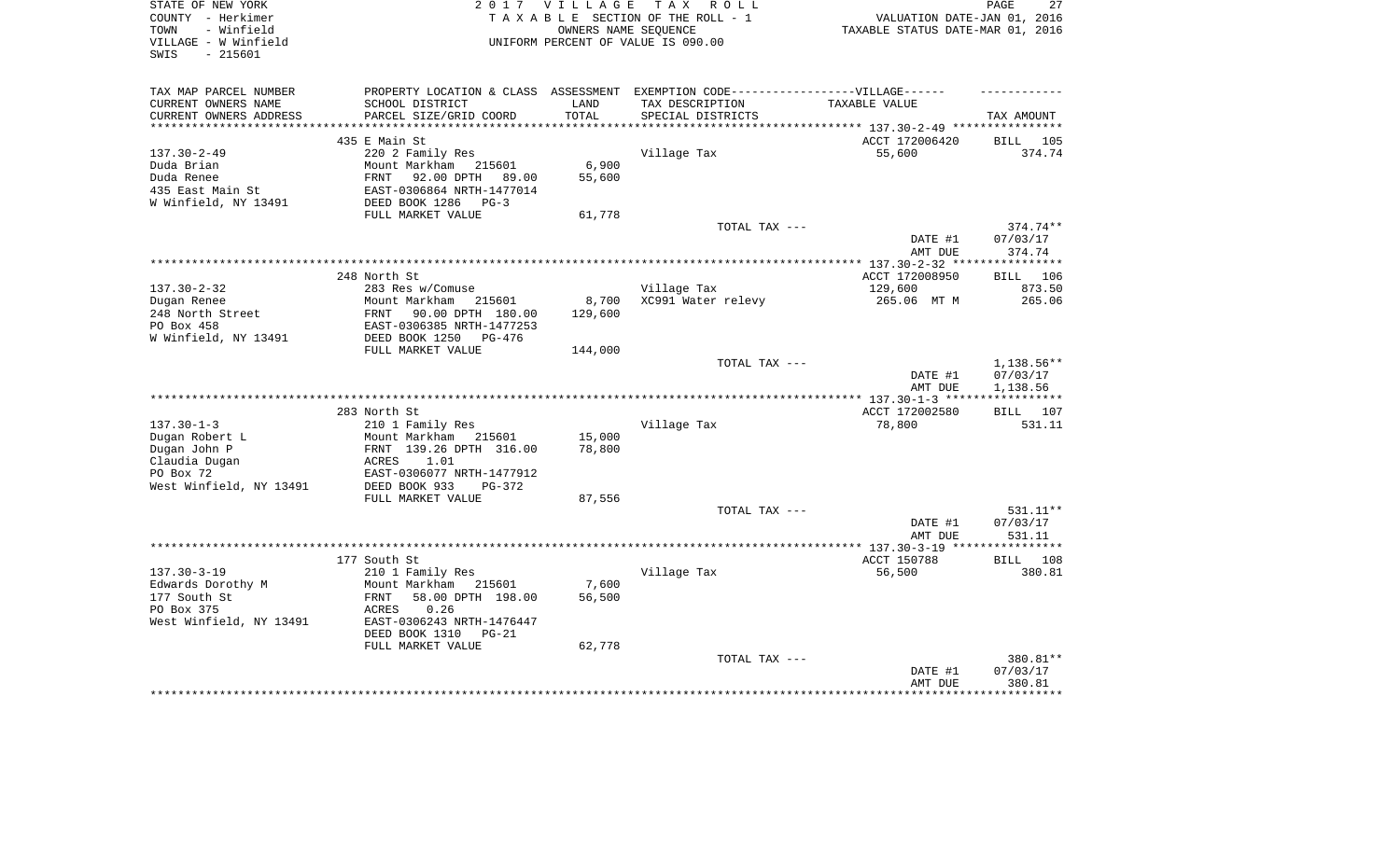| STATE OF NEW YORK                   | 2 0 1 7                                                                           | <b>VILLAGE</b> | T A X<br>R O L L                       |                                  | 28<br>PAGE           |
|-------------------------------------|-----------------------------------------------------------------------------------|----------------|----------------------------------------|----------------------------------|----------------------|
| COUNTY - Herkimer                   |                                                                                   |                | TAXABLE SECTION OF THE ROLL - 1        | VALUATION DATE-JAN 01, 2016      |                      |
| - Winfield<br>TOWN                  |                                                                                   |                | OWNERS NAME SEQUENCE                   | TAXABLE STATUS DATE-MAR 01, 2016 |                      |
| VILLAGE - W Winfield                |                                                                                   |                | UNIFORM PERCENT OF VALUE IS 090.00     |                                  |                      |
| $-215601$<br>SWIS                   |                                                                                   |                |                                        |                                  |                      |
|                                     |                                                                                   |                |                                        |                                  |                      |
| TAX MAP PARCEL NUMBER               | PROPERTY LOCATION & CLASS ASSESSMENT EXEMPTION CODE-----------------VILLAGE------ |                |                                        |                                  |                      |
| CURRENT OWNERS NAME                 | SCHOOL DISTRICT                                                                   | LAND           | TAX DESCRIPTION                        | TAXABLE VALUE                    |                      |
| CURRENT OWNERS ADDRESS              | PARCEL SIZE/GRID COORD                                                            | TOTAL          | SPECIAL DISTRICTS                      |                                  | TAX AMOUNT           |
|                                     | 274 W Main St                                                                     |                |                                        |                                  |                      |
|                                     |                                                                                   |                |                                        | ACCT 202424                      | 109<br>BILL          |
| $137.38 - 1 - 1$<br>Ephraim Richard | 483 Converted Re<br>Mount Markham<br>215601                                       | 10,500         | Village Tax                            | 69,100                           | 465.73               |
| PO Box 400                          | FRNT 115.00 DPTH 208.00                                                           | 69,100         |                                        |                                  |                      |
| Bridgewater, NY 13313               | EAST-0304122 NRTH-1476404                                                         |                |                                        |                                  |                      |
|                                     | DEED BOOK 2016<br><b>PG-2424</b>                                                  |                |                                        |                                  |                      |
| PRIOR OWNER ON 3/01/2016            | FULL MARKET VALUE                                                                 | 76,778         |                                        |                                  |                      |
| Christian Jamie E                   |                                                                                   |                |                                        |                                  |                      |
|                                     |                                                                                   |                | TOTAL TAX ---                          | DATE #1                          | 465.73**<br>07/03/17 |
|                                     |                                                                                   |                |                                        | AMT DUE                          | 465.73               |
|                                     |                                                                                   |                |                                        |                                  |                      |
|                                     | 443 North St                                                                      |                |                                        | ACCT 192736                      | 110<br><b>BILL</b>   |
| $137.30 - 2 - 3$                    | 210 1 Family Res                                                                  |                | Village Tax                            | 47,500                           | 320.15               |
| Evans Helen                         | Mount Markham<br>215601                                                           | 6,200          |                                        |                                  |                      |
| Pavlik Fay                          | FRNT 100.00 DPTH<br>60.00                                                         | 47,500         |                                        |                                  |                      |
| 443 North St                        | EAST-0306442 NRTH-1478071                                                         |                |                                        |                                  |                      |
| West Winfield, NY 13491             | DEED BOOK 1572<br>$PG-439$                                                        |                |                                        |                                  |                      |
|                                     | FULL MARKET VALUE                                                                 | 52,778         |                                        |                                  |                      |
|                                     |                                                                                   |                | TOTAL TAX ---                          |                                  | $320.15**$           |
|                                     |                                                                                   |                |                                        | DATE #1                          | 07/03/17             |
|                                     |                                                                                   |                |                                        | AMT DUE                          | 320.15               |
|                                     |                                                                                   |                |                                        |                                  |                      |
|                                     | 341 W Main St                                                                     |                |                                        | ACCT 172379                      | 111<br>BILL          |
| $137.30 - 1 - 29$                   | 210 1 Family Res                                                                  |                | VETFUND T 41107                        | 160                              |                      |
| Evans Stephen C                     | Mount Markham 215601                                                              | 7,700          | Village Tax                            | 97,040                           | 654.05               |
| Evans Joan M                        | FRNT<br>70.00 DPTH 170.00                                                         | 97,200         |                                        |                                  |                      |
| 341 West Main St                    | EAST-0305417 NRTH-1476910                                                         |                |                                        |                                  |                      |
| PO Box 209                          | DEED BOOK 1444<br>PG-830                                                          |                |                                        |                                  |                      |
| West Winfield, NY 13491             | FULL MARKET VALUE                                                                 | 108,000        |                                        |                                  | 654.05**             |
|                                     |                                                                                   |                | TOTAL TAX ---                          | DATE #1                          | 07/03/17             |
|                                     |                                                                                   |                |                                        | AMT DUE                          | 654.05               |
|                                     |                                                                                   |                | ************************************** | ************* 137.22-1-13 **     | **********           |
|                                     | North St                                                                          |                |                                        | ACCT 172003000                   | 112<br>BILL          |
| $137.22 - 1 - 13$                   | 311 Res vac land                                                                  |                | Village Tax                            | 2,000                            | 13.48                |
| Evans William                       | Mount Markham<br>215601                                                           | 2,000          |                                        |                                  |                      |
| Evans Jane                          | FRNT<br>45.00 DPTH<br>72.00                                                       | 2,000          |                                        |                                  |                      |
| 360 North St                        | ACRES<br>0.07                                                                     |                |                                        |                                  |                      |
| West Winfield, NY 13491-9304        | EAST-0307171 NRTH-1479280                                                         |                |                                        |                                  |                      |
|                                     | DEED BOOK 00534 PG-00098                                                          |                |                                        |                                  |                      |
|                                     | FULL MARKET VALUE                                                                 | 2,222          |                                        |                                  |                      |
|                                     |                                                                                   |                | TOTAL TAX ---                          |                                  | $13.48**$            |
|                                     |                                                                                   |                |                                        | DATE #1                          | 07/03/17             |
|                                     |                                                                                   |                |                                        | AMT DUE                          | 13.48                |
|                                     |                                                                                   |                |                                        |                                  | ********             |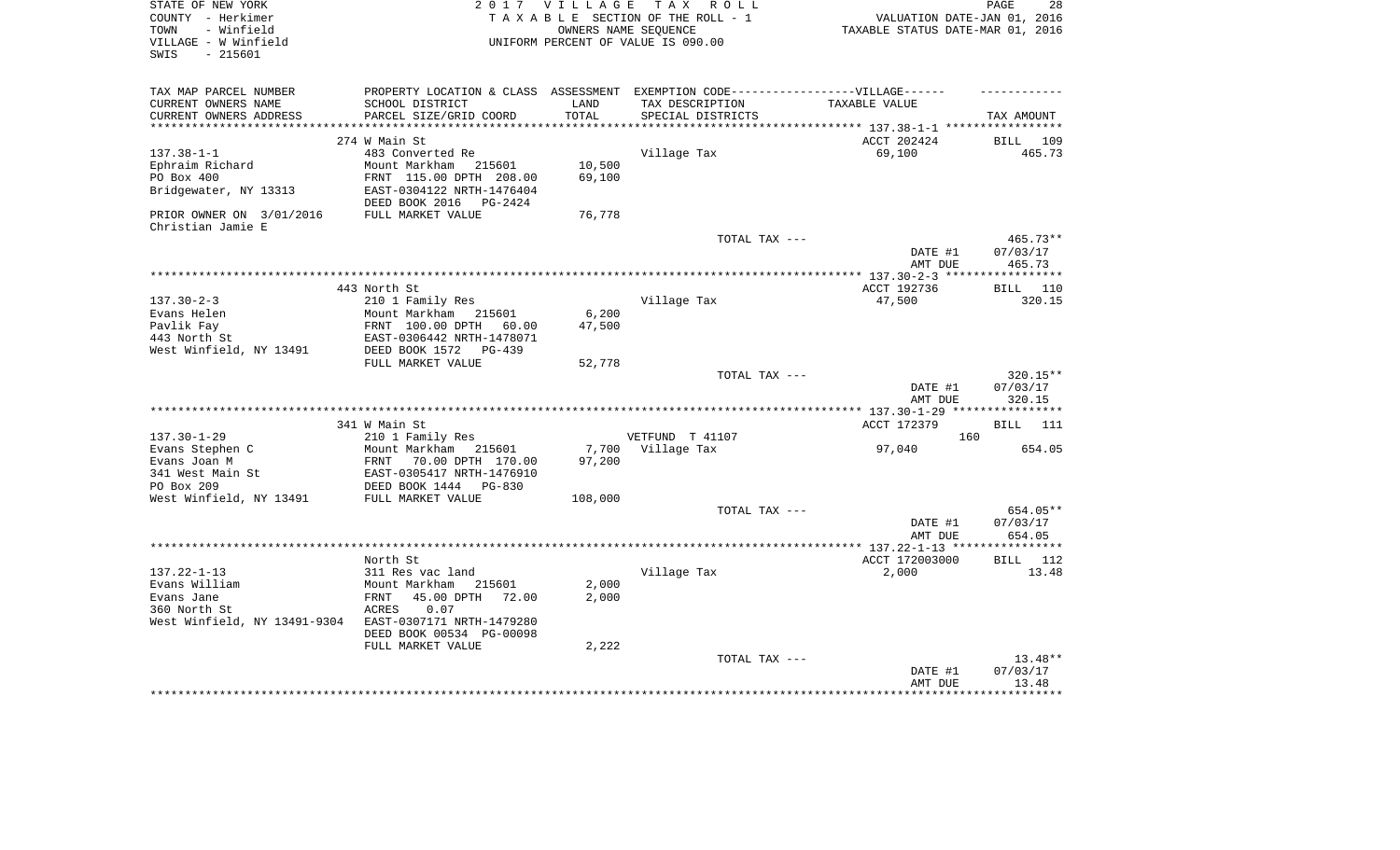| STATE OF NEW YORK<br>COUNTY - Herkimer<br>- Winfield<br>TOWN<br>VILLAGE - W Winfield<br>SWIS<br>$-215601$ | T A X<br>2 0 1 7<br><b>VILLAGE</b><br>R O L L<br>TAXABLE SECTION OF THE ROLL - 1<br>OWNERS NAME SEQUENCE<br>UNIFORM PERCENT OF VALUE IS 090.00 |        |                                               | 29<br>PAGE<br>VALUATION DATE-JAN 01, 2016<br>TAXABLE STATUS DATE-MAR 01, 2016 |                    |  |
|-----------------------------------------------------------------------------------------------------------|------------------------------------------------------------------------------------------------------------------------------------------------|--------|-----------------------------------------------|-------------------------------------------------------------------------------|--------------------|--|
| TAX MAP PARCEL NUMBER                                                                                     | PROPERTY LOCATION & CLASS ASSESSMENT                                                                                                           |        | EXEMPTION CODE------------------VILLAGE------ |                                                                               |                    |  |
| CURRENT OWNERS NAME                                                                                       | SCHOOL DISTRICT                                                                                                                                | LAND   | TAX DESCRIPTION                               | TAXABLE VALUE                                                                 |                    |  |
| CURRENT OWNERS ADDRESS<br>**********************                                                          | PARCEL SIZE/GRID COORD<br>***************************                                                                                          | TOTAL  | SPECIAL DISTRICTS                             |                                                                               | TAX AMOUNT         |  |
|                                                                                                           | North St                                                                                                                                       |        |                                               | ACCT 170004954                                                                | 113                |  |
| $137.22 - 1 - 1.2$                                                                                        | 314 Rural vac<10                                                                                                                               |        | Village Tax                                   | 4,000                                                                         | BILL<br>26.96      |  |
| Evans William J                                                                                           | Mount Markham<br>215601                                                                                                                        | 4,000  |                                               |                                                                               |                    |  |
| Evans Loretta                                                                                             | <b>ACRES</b><br>1.00                                                                                                                           | 4,000  |                                               |                                                                               |                    |  |
| 370 North St                                                                                              | EAST-0306909 NRTH-1479319                                                                                                                      |        |                                               |                                                                               |                    |  |
| W Winfield, NY 13491                                                                                      | DEED BOOK 1234<br>$PG-200$                                                                                                                     |        |                                               |                                                                               |                    |  |
|                                                                                                           | FULL MARKET VALUE                                                                                                                              | 4,444  |                                               |                                                                               |                    |  |
|                                                                                                           |                                                                                                                                                |        | TOTAL TAX ---                                 |                                                                               | 26.96**            |  |
|                                                                                                           |                                                                                                                                                |        |                                               | DATE #1                                                                       | 07/03/17           |  |
|                                                                                                           |                                                                                                                                                |        |                                               | AMT DUE<br>*********** 137.31-2-3 ***                                         | 26.96<br>*******   |  |
|                                                                                                           | 545 E Main St                                                                                                                                  |        |                                               | ACCT 172007770                                                                | 114<br>BILL        |  |
| $137.31 - 2 - 3$                                                                                          | 230 3 Family Res                                                                                                                               |        | Village Tax                                   | 60,800                                                                        | 409.79             |  |
| Fabozzi Richard                                                                                           | Mount Markham<br>215601                                                                                                                        | 10,100 |                                               |                                                                               |                    |  |
| Fabozzi Rita J                                                                                            | FRNT 150.00 DPTH<br>72.00                                                                                                                      | 60,800 |                                               |                                                                               |                    |  |
| 59 South St                                                                                               | 0.24<br>ACRES                                                                                                                                  |        |                                               |                                                                               |                    |  |
| West Winfield, NY 13491                                                                                   | EAST-0309055 NRTH-1477185                                                                                                                      |        |                                               |                                                                               |                    |  |
|                                                                                                           | DEED BOOK 718<br>PG-302                                                                                                                        |        |                                               |                                                                               |                    |  |
|                                                                                                           | FULL MARKET VALUE                                                                                                                              | 67,556 | TOTAL TAX ---                                 |                                                                               | 409.79**           |  |
|                                                                                                           |                                                                                                                                                |        |                                               | DATE #1                                                                       | 07/03/17           |  |
|                                                                                                           |                                                                                                                                                |        |                                               | AMT DUE                                                                       | 409.79             |  |
|                                                                                                           |                                                                                                                                                |        | *************************                     | ******* 137.38-1-35.3                                                         | **********         |  |
|                                                                                                           | 79 South St                                                                                                                                    |        |                                               | ACCT 172009008                                                                | 115<br>BILL        |  |
| $137.38 - 1 - 35.3$                                                                                       | 220 2 Family Res                                                                                                                               |        | Village Tax                                   | 62,600                                                                        | 421.92             |  |
| Fabozzi Richard                                                                                           | Mount Markham<br>215601                                                                                                                        | 10,500 |                                               |                                                                               |                    |  |
| 59 South St<br>West Winfield, NY 13491                                                                    | FRNT 139.00 DPTH 172.40<br>EAST-0306450 NRTH-1475194                                                                                           | 62,600 |                                               |                                                                               |                    |  |
|                                                                                                           | DEED BOOK 773<br>$PG-184$                                                                                                                      |        |                                               |                                                                               |                    |  |
|                                                                                                           | FULL MARKET VALUE                                                                                                                              | 69,556 |                                               |                                                                               |                    |  |
|                                                                                                           |                                                                                                                                                |        | TOTAL TAX ---                                 |                                                                               | 421.92**           |  |
|                                                                                                           |                                                                                                                                                |        |                                               | DATE #1                                                                       | 07/03/17           |  |
|                                                                                                           |                                                                                                                                                |        |                                               | AMT DUE                                                                       | 421.92             |  |
|                                                                                                           |                                                                                                                                                |        |                                               |                                                                               | **********         |  |
|                                                                                                           | 59 South St                                                                                                                                    |        |                                               | ACCT 172003150                                                                | <b>BILL</b><br>116 |  |
| $137.38 - 1 - 45$<br>Fabozzi Richard                                                                      | 210 1 Family Res<br>Mount Markham<br>215601                                                                                                    | 7,500  | Village Tax                                   | 74,800                                                                        | 504.15             |  |
| 59 South St                                                                                               | FRNT<br>58.90 DPTH 182.24                                                                                                                      | 74,800 |                                               |                                                                               |                    |  |
| West Winfield, NY 13491                                                                                   | ACRES<br>0.25                                                                                                                                  |        |                                               |                                                                               |                    |  |
|                                                                                                           | EAST-0306366 NRTH-1474374                                                                                                                      |        |                                               |                                                                               |                    |  |
|                                                                                                           | DEED BOOK 537<br>PG-437                                                                                                                        |        |                                               |                                                                               |                    |  |
|                                                                                                           | FULL MARKET VALUE                                                                                                                              | 83,111 |                                               |                                                                               |                    |  |
|                                                                                                           |                                                                                                                                                |        | TOTAL TAX ---                                 |                                                                               | $504.15**$         |  |
|                                                                                                           |                                                                                                                                                |        |                                               | DATE #1                                                                       | 07/03/17           |  |
|                                                                                                           |                                                                                                                                                |        |                                               | AMT DUE                                                                       | 504.15             |  |
|                                                                                                           |                                                                                                                                                |        |                                               |                                                                               |                    |  |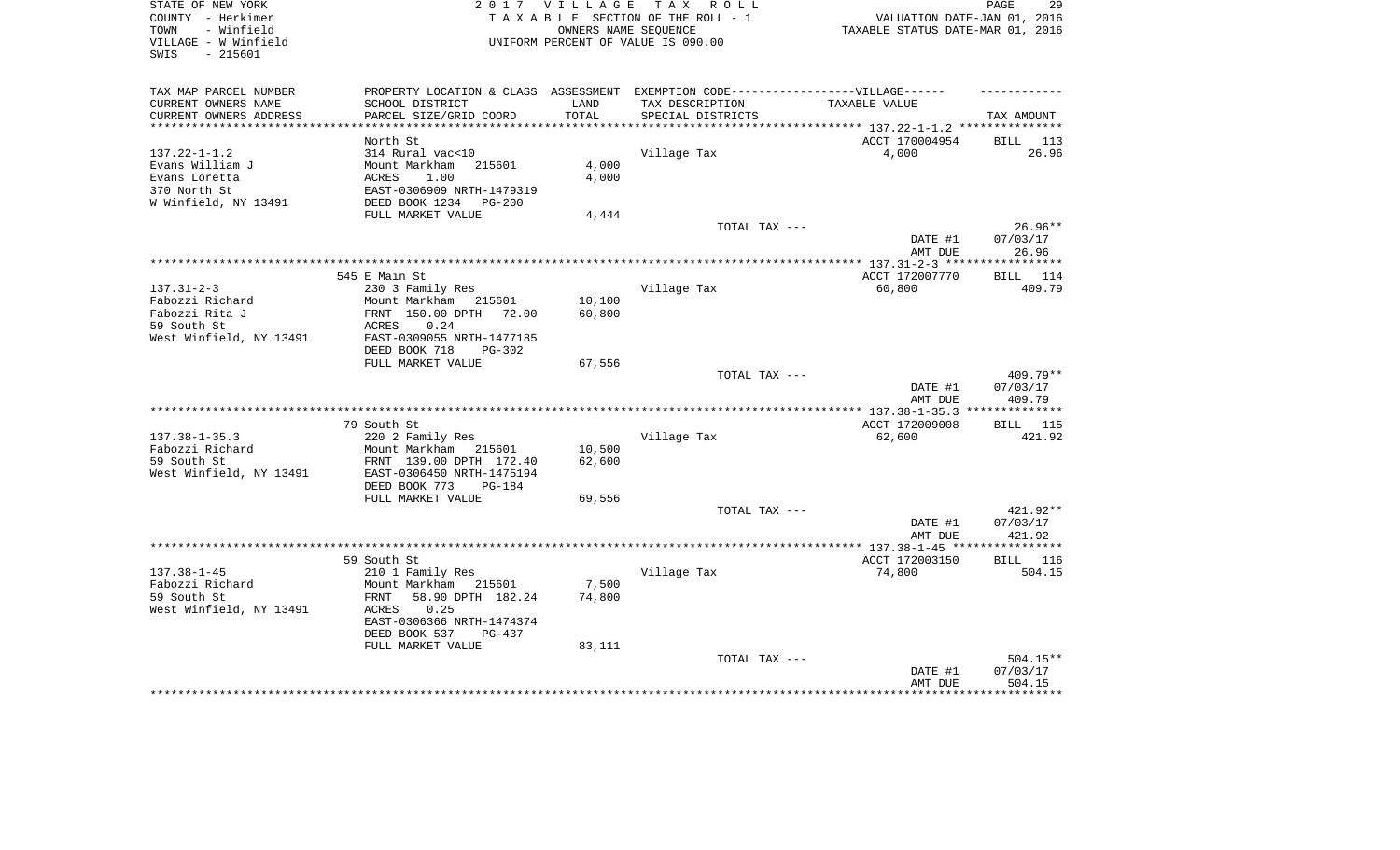| STATE OF NEW YORK<br>COUNTY - Herkimer<br>- Winfield<br>TOWN<br>VILLAGE - W Winfield<br>$-215601$<br>SWIS |                                                        | 2017 VILLAGE<br>OWNERS NAME SEQUENCE | TAX ROLL<br>TAXABLE SECTION OF THE ROLL - 1<br>UNIFORM PERCENT OF VALUE IS 090.00 | VALUATION DATE-JAN 01, 2016<br>TAXABLE STATUS DATE-MAR 01, 2016 | 30<br>PAGE         |
|-----------------------------------------------------------------------------------------------------------|--------------------------------------------------------|--------------------------------------|-----------------------------------------------------------------------------------|-----------------------------------------------------------------|--------------------|
| TAX MAP PARCEL NUMBER                                                                                     |                                                        |                                      | PROPERTY LOCATION & CLASS ASSESSMENT EXEMPTION CODE----------------VILLAGE------  |                                                                 |                    |
| CURRENT OWNERS NAME                                                                                       | SCHOOL DISTRICT                                        | LAND                                 | TAX DESCRIPTION                                                                   | TAXABLE VALUE                                                   |                    |
| CURRENT OWNERS ADDRESS<br>**********************                                                          | PARCEL SIZE/GRID COORD<br>***********************      | TOTAL<br>***************             | SPECIAL DISTRICTS                                                                 |                                                                 | TAX AMOUNT         |
|                                                                                                           | W Main St                                              |                                      |                                                                                   | ACCT 172009820                                                  | BILL 117           |
| $137.30 - 1 - 43$                                                                                         | 311 Res vac land                                       |                                      | Village Tax                                                                       | 7,200                                                           | 48.53              |
| Fabozzi Richard J                                                                                         | Mount Markham<br>215601                                | 7,200                                |                                                                                   |                                                                 |                    |
| Fabozzi Rita J                                                                                            | 66.00 DPTH 217.00<br>FRNT                              | 7,200                                |                                                                                   |                                                                 |                    |
| 59 South St                                                                                               | 0.33<br><b>ACRES</b>                                   |                                      |                                                                                   |                                                                 |                    |
| West Winfield, NY 13491                                                                                   | EAST-0304242 NRTH-1476732                              |                                      |                                                                                   |                                                                 |                    |
|                                                                                                           | DEED BOOK 693<br><b>PG-760</b>                         |                                      |                                                                                   |                                                                 |                    |
|                                                                                                           | FULL MARKET VALUE                                      | 8,000                                | TOTAL TAX ---                                                                     |                                                                 | 48.53**            |
|                                                                                                           |                                                        |                                      |                                                                                   | DATE #1                                                         | 07/03/17           |
|                                                                                                           |                                                        |                                      |                                                                                   | AMT DUE                                                         | 48.53              |
|                                                                                                           |                                                        |                                      |                                                                                   |                                                                 |                    |
|                                                                                                           | 426 E Main St                                          |                                      |                                                                                   | ACCT 172000450                                                  | 118<br>BILL        |
| $137.30 - 3 - 30$                                                                                         | 210 1 Family Res                                       |                                      | Village Tax                                                                       | 28,000                                                          | 188.72             |
| Fabozzi Richard J<br>Fabozzi Rita J                                                                       | Mount Markham 215601<br>97.00 DPTH 246.84<br>FRNT      | 8,300<br>28,000                      | XC991 Water relevy                                                                | 119.25 MT M                                                     | 119.25             |
| 59 South St                                                                                               | 0.33<br>ACRES                                          |                                      |                                                                                   |                                                                 |                    |
| W Winfield, NY 13491                                                                                      | EAST-0306675 NRTH-1476793                              |                                      |                                                                                   |                                                                 |                    |
|                                                                                                           | DEED BOOK 1148<br>PG-614                               |                                      |                                                                                   |                                                                 |                    |
|                                                                                                           | FULL MARKET VALUE                                      | 31,111                               |                                                                                   |                                                                 |                    |
|                                                                                                           |                                                        |                                      | TOTAL TAX ---                                                                     |                                                                 | $307.97**$         |
|                                                                                                           |                                                        |                                      |                                                                                   | DATE #1<br>AMT DUE                                              | 07/03/17<br>307.97 |
|                                                                                                           |                                                        |                                      |                                                                                   |                                                                 | ***********        |
|                                                                                                           | 430 E Main St                                          |                                      |                                                                                   | ACCT 172003060                                                  | BILL 119           |
| $137.30 - 3 - 31.2$                                                                                       | 220 2 Family Res                                       |                                      | Village Tax                                                                       | 65,000                                                          | 438.10             |
| Fabozzi Richard J                                                                                         | Mount Markham 215601                                   | 9,800                                | XC991 Water relevy                                                                | 245.60 MT M                                                     | 245.60             |
| Fabozzi Rita J                                                                                            | 82.50 DPTH 295.00<br>FRNT                              | 65,000                               |                                                                                   |                                                                 |                    |
| 59 South St<br>W Winfield, NY 13491                                                                       | 0.48<br>ACRES                                          |                                      |                                                                                   |                                                                 |                    |
|                                                                                                           | EAST-0306765 NRTH-1476762<br>DEED BOOK 916<br>$PG-126$ |                                      |                                                                                   |                                                                 |                    |
|                                                                                                           | FULL MARKET VALUE                                      | 72,222                               |                                                                                   |                                                                 |                    |
|                                                                                                           |                                                        |                                      | TOTAL TAX ---                                                                     |                                                                 | 683.70**           |
|                                                                                                           |                                                        |                                      |                                                                                   | DATE #1                                                         | 07/03/17           |
|                                                                                                           |                                                        |                                      |                                                                                   | AMT DUE                                                         | 683.70             |
|                                                                                                           |                                                        |                                      |                                                                                   |                                                                 |                    |
| $137.30 - 2 - 5$                                                                                          | 288 North St<br>210 1 Family Res                       |                                      | Village Tax                                                                       | ACCT 172008010<br>75,900                                        | BILL 120<br>511.57 |
| Feldman Steven J                                                                                          | Mount Markham 215601                                   | 7,300                                | XC991 Water relevy                                                                | 84.91 MT M                                                      | 84.91              |
| Feldman Holly J                                                                                           | FRNT<br>70.83 DPTH 174.24                              | 75,900                               |                                                                                   |                                                                 |                    |
| PO Box 485                                                                                                | BANK<br>184                                            |                                      |                                                                                   |                                                                 |                    |
| West Winfield, NY 13491                                                                                   | EAST-0306340 NRTH-1477922                              |                                      |                                                                                   |                                                                 |                    |
|                                                                                                           | DEED BOOK 723<br>$PG-295$                              |                                      |                                                                                   |                                                                 |                    |
|                                                                                                           | FULL MARKET VALUE                                      | 84,333                               | TOTAL TAX ---                                                                     |                                                                 | 596.48**           |
|                                                                                                           |                                                        |                                      |                                                                                   | DATE #1                                                         | 07/03/17           |
|                                                                                                           |                                                        |                                      |                                                                                   | AMT DUE                                                         | 596.48             |
|                                                                                                           |                                                        |                                      |                                                                                   |                                                                 | ************       |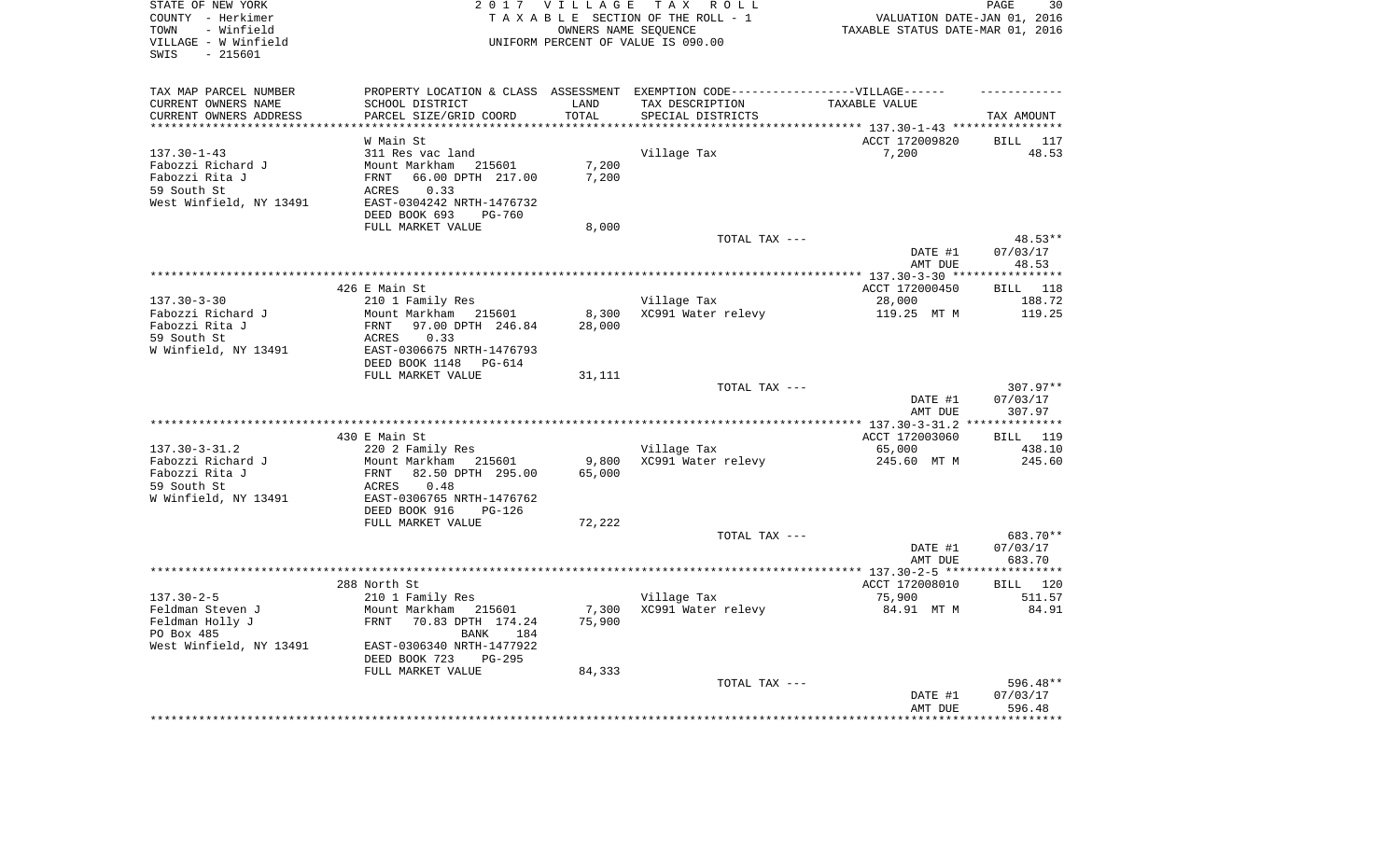| STATE OF NEW YORK<br>COUNTY - Herkimer<br>TOWN          | 2017 VILLAGE<br>T A X<br>R O L L<br>TAXABLE SECTION OF THE ROLL - 1<br>OWNERS NAME SEQUENCE |                     |                                    | 31<br>PAGE<br>VALUATION DATE-JAN 01, 2016<br>TAXABLE STATUS DATE-MAR 01, 2016 |                              |  |
|---------------------------------------------------------|---------------------------------------------------------------------------------------------|---------------------|------------------------------------|-------------------------------------------------------------------------------|------------------------------|--|
| - Winfield<br>VILLAGE - W Winfield<br>$-215601$<br>SWIS |                                                                                             |                     | UNIFORM PERCENT OF VALUE IS 090.00 |                                                                               |                              |  |
| TAX MAP PARCEL NUMBER                                   | PROPERTY LOCATION & CLASS ASSESSMENT EXEMPTION CODE-----------------VILLAGE------           |                     |                                    |                                                                               |                              |  |
| CURRENT OWNERS NAME                                     | SCHOOL DISTRICT                                                                             | LAND                | TAX DESCRIPTION                    | TAXABLE VALUE                                                                 |                              |  |
| CURRENT OWNERS ADDRESS<br>**************                | PARCEL SIZE/GRID COORD<br>**********************                                            | TOTAL<br>********** | SPECIAL DISTRICTS                  |                                                                               | TAX AMOUNT                   |  |
|                                                         | 508 Clapson Park                                                                            |                     |                                    | ACCT 192275                                                                   | BILL 121                     |  |
| $137.38 - 2 - 6$                                        | 310 Res Vac                                                                                 |                     | Village Tax                        | 3,500                                                                         | 23.59                        |  |
| Feldman Tom                                             | Mount Markham<br>215601                                                                     | 3,500               |                                    |                                                                               |                              |  |
| Feldman Alesia                                          | FRNT 106.00 DPTH                                                                            | 3,500               |                                    |                                                                               |                              |  |
| 510 Clapson Road                                        | 0.21<br>ACRES                                                                               |                     |                                    |                                                                               |                              |  |
| West Winfield, NY 13491                                 | EAST-0306956 NRTH-1476350                                                                   |                     |                                    |                                                                               |                              |  |
|                                                         | DEED BOOK 1569<br>PG-787                                                                    |                     |                                    |                                                                               |                              |  |
|                                                         | FULL MARKET VALUE                                                                           | 3,889               | TOTAL TAX ---                      |                                                                               | $23.59**$                    |  |
|                                                         |                                                                                             |                     |                                    | DATE #1                                                                       | 07/03/17                     |  |
|                                                         |                                                                                             |                     |                                    | AMT DUE                                                                       | 23.59                        |  |
|                                                         |                                                                                             |                     |                                    |                                                                               | **********                   |  |
| $137.39 - 1 - 14$                                       | Burrows Rd<br>441 Fuel Store&D                                                              |                     | Village Tax                        | ACCT 172008520<br>46,500                                                      | <b>BILL</b><br>122<br>313.41 |  |
| Ferguson Fuels & Service                                | Mount Markham<br>215601                                                                     | 10,600              |                                    |                                                                               |                              |  |
| PO Box 488                                              | FRNT 387.00 DPTH 134.00                                                                     | 46,500              |                                    |                                                                               |                              |  |
| West Winfield, NY 13491                                 | ACRES<br>0.80                                                                               |                     |                                    |                                                                               |                              |  |
|                                                         | EAST-0307219 NRTH-1475322                                                                   |                     |                                    |                                                                               |                              |  |
|                                                         | DEED BOOK 894<br>$PG-52$                                                                    |                     |                                    |                                                                               |                              |  |
|                                                         | FULL MARKET VALUE                                                                           | 51,667              |                                    |                                                                               |                              |  |
|                                                         |                                                                                             |                     | TOTAL TAX ---                      | DATE #1                                                                       | $313.41**$<br>07/03/17       |  |
|                                                         |                                                                                             |                     |                                    | AMT DUE                                                                       | 313.41                       |  |
|                                                         |                                                                                             |                     |                                    |                                                                               | **************               |  |
|                                                         | Burrows Rd                                                                                  |                     |                                    | ACCT 172008509                                                                | <b>BILL</b> 123              |  |
| $137.39 - 1 - 17.1$                                     | 441 Fuel Store&D                                                                            |                     | Village Tax                        | 28,800                                                                        | 194.11                       |  |
| Ferguson Fuels & Services                               | Mount Markham<br>215601                                                                     | 10,000              |                                    |                                                                               |                              |  |
| 134 Burrows Rd<br>West Winfield, NY 13491               | 95.00 DPTH<br>FRNT<br>93.00<br>ACRES<br>0.23                                                | 28,800              |                                    |                                                                               |                              |  |
|                                                         | EAST-0307134 NRTH-1475210                                                                   |                     |                                    |                                                                               |                              |  |
| PRIOR OWNER ON 3/01/2016                                | DEED BOOK 2017<br>PG-270                                                                    |                     |                                    |                                                                               |                              |  |
| Ferguson Willard H Sr                                   | FULL MARKET VALUE                                                                           | 32,000              |                                    |                                                                               |                              |  |
|                                                         |                                                                                             |                     | TOTAL TAX ---                      |                                                                               | 194.11**                     |  |
|                                                         |                                                                                             |                     |                                    | DATE #1                                                                       | 07/03/17                     |  |
|                                                         | *********************                                                                       |                     | ********************************** | AMT DUE<br>**************** 137.39-1-17.2 ****                                | 194.11<br>**********         |  |
|                                                         | Burrows Rd                                                                                  |                     |                                    | ACCT 202375                                                                   | <b>BILL</b> 124              |  |
| $137.39 - 1 - 17.2$                                     | 441 Fuel Store&D                                                                            |                     | Village Tax                        | 33,000                                                                        | 222.42                       |  |
| Ferguson Fuels & Services                               | Mount Markham<br>215601                                                                     | 6,200               |                                    |                                                                               |                              |  |
| 134 Burrows Rd                                          | FRNT 103.62 DPTH<br>97.00                                                                   | 33,000              |                                    |                                                                               |                              |  |
| West Winfield, NY 13491                                 | ACRES<br>0.22                                                                               |                     |                                    |                                                                               |                              |  |
|                                                         | EAST-0307229 NRTH-1475190                                                                   |                     |                                    |                                                                               |                              |  |
| PRIOR OWNER ON 3/01/2016<br>Ferguson Darryl R           | DEED BOOK 2016<br>PG-2375<br>FULL MARKET VALUE                                              | 36,667              |                                    |                                                                               |                              |  |
|                                                         |                                                                                             |                     | TOTAL TAX ---                      |                                                                               | 222.42**                     |  |
|                                                         |                                                                                             |                     |                                    | DATE #1                                                                       | 07/03/17                     |  |
|                                                         |                                                                                             |                     |                                    | AMT DUE                                                                       | 222.42                       |  |
|                                                         |                                                                                             |                     |                                    |                                                                               | ********                     |  |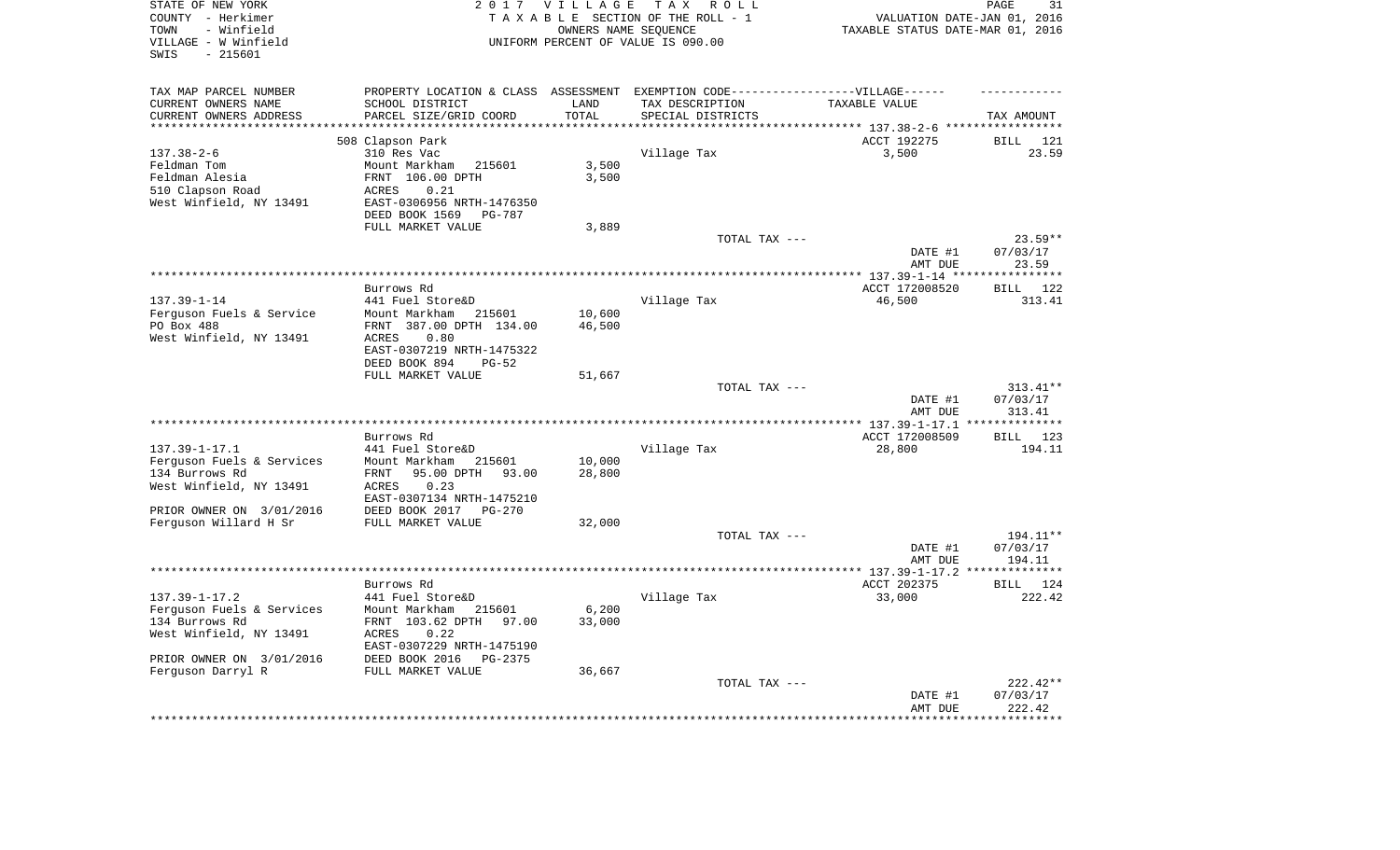| STATE OF NEW YORK<br>COUNTY - Herkimer<br>- Winfield<br>TOWN<br>VILLAGE - W Winfield<br>$-215601$<br>SWIS | 2017 VILLAGE<br>TAX ROLL<br>TAXABLE SECTION OF THE ROLL - 1<br>OWNERS NAME SEOUENCE<br>UNIFORM PERCENT OF VALUE IS 090.00 |                 |                                   | PAGE<br>32<br>VALUATION DATE-JAN 01, 2016<br>TAXABLE STATUS DATE-MAR 01, 2016 |                          |  |
|-----------------------------------------------------------------------------------------------------------|---------------------------------------------------------------------------------------------------------------------------|-----------------|-----------------------------------|-------------------------------------------------------------------------------|--------------------------|--|
| TAX MAP PARCEL NUMBER                                                                                     | PROPERTY LOCATION & CLASS ASSESSMENT EXEMPTION CODE-----------------VILLAGE------                                         |                 |                                   |                                                                               |                          |  |
| CURRENT OWNERS NAME                                                                                       | SCHOOL DISTRICT                                                                                                           | LAND            | TAX DESCRIPTION                   | TAXABLE VALUE                                                                 |                          |  |
| CURRENT OWNERS ADDRESS<br>***********************                                                         | PARCEL SIZE/GRID COORD                                                                                                    | TOTAL           | SPECIAL DISTRICTS                 |                                                                               | TAX AMOUNT               |  |
|                                                                                                           | 69 South St                                                                                                               |                 |                                   | ACCT 172004770                                                                | 125<br>BILL              |  |
| $137.38 - 1 - 40$                                                                                         | 210 1 Family Res                                                                                                          |                 | Village Tax                       | 99,400                                                                        | 669.96                   |  |
| Ford Irrevocable Trust William Mount Markham 215601                                                       |                                                                                                                           | 11,000          |                                   |                                                                               |                          |  |
| PO Box 33                                                                                                 | FRNT 120.12 DPTH 240.00                                                                                                   | 99,400          |                                   |                                                                               |                          |  |
| West Winfield, NY 13491-0181                                                                              | 0.60<br>ACRES                                                                                                             |                 |                                   |                                                                               |                          |  |
|                                                                                                           | EAST-0306332 NRTH-1474783                                                                                                 |                 |                                   |                                                                               |                          |  |
|                                                                                                           | DEED BOOK 1281<br><b>PG-320</b><br>FULL MARKET VALUE                                                                      | 110,444         |                                   |                                                                               |                          |  |
|                                                                                                           |                                                                                                                           |                 | TOTAL TAX ---                     |                                                                               | $669.96**$               |  |
|                                                                                                           |                                                                                                                           |                 |                                   | DATE #1                                                                       | 07/03/17                 |  |
|                                                                                                           |                                                                                                                           |                 |                                   | AMT DUE                                                                       | 669.96                   |  |
|                                                                                                           | 321 W Main St                                                                                                             |                 |                                   | ******************** 137.30-1-31 *****************<br>ACCT 172000420          | <b>BILL</b><br>126       |  |
| $137.30 - 1 - 31$                                                                                         | 210 1 Family Res                                                                                                          |                 | Village Tax                       | 85,000                                                                        | 572.90                   |  |
| Fralick Marguerite                                                                                        | Mount Markham<br>215601                                                                                                   | 12,800          |                                   |                                                                               |                          |  |
| Denham Helena                                                                                             | FRNT 110.00 DPTH 306.50                                                                                                   | 85,000          |                                   |                                                                               |                          |  |
| 321 W Main St                                                                                             | EAST-0305278 NRTH-1476908                                                                                                 |                 |                                   |                                                                               |                          |  |
| West Winfield, NY 13491                                                                                   | DEED BOOK 1274<br>PG-784                                                                                                  |                 |                                   |                                                                               |                          |  |
|                                                                                                           | FULL MARKET VALUE                                                                                                         | 94,444          | TOTAL TAX ---                     |                                                                               | 572.90**                 |  |
|                                                                                                           |                                                                                                                           |                 |                                   | DATE #1                                                                       | 07/03/17                 |  |
|                                                                                                           |                                                                                                                           |                 |                                   | AMT DUE                                                                       | 572.90                   |  |
|                                                                                                           |                                                                                                                           |                 |                                   |                                                                               | **********               |  |
|                                                                                                           | South St                                                                                                                  |                 |                                   | ACCT 174664                                                                   | 127<br>BILL              |  |
| $137.38 - 1 - 39$<br>Galler James D                                                                       | 710 Manufacture<br>Mount Markham 215601                                                                                   | 10,000          | Village Tax<br>XC991 Water relevy | 150,900<br>389.07 MT M                                                        | 1,017.07<br>389.07       |  |
| 124 Pine Lane                                                                                             | 88.00 DPTH 200.00<br>FRNT                                                                                                 | 150,900         |                                   |                                                                               |                          |  |
| Boonville, NY 13309                                                                                       | 0.40<br>ACRES                                                                                                             |                 |                                   |                                                                               |                          |  |
|                                                                                                           | EAST-0306411 NRTH-1474883                                                                                                 |                 |                                   |                                                                               |                          |  |
|                                                                                                           | DEED BOOK 1459<br>PG-741                                                                                                  |                 |                                   |                                                                               |                          |  |
|                                                                                                           | FULL MARKET VALUE                                                                                                         | 167,667         |                                   |                                                                               |                          |  |
|                                                                                                           |                                                                                                                           |                 | TOTAL TAX ---                     | DATE #1                                                                       | $1,406.14**$<br>07/03/17 |  |
|                                                                                                           |                                                                                                                           |                 |                                   | AMT DUE                                                                       | 1,406.14                 |  |
|                                                                                                           |                                                                                                                           |                 |                                   |                                                                               |                          |  |
|                                                                                                           | 366 W Main St                                                                                                             |                 |                                   | ACCT 172004620                                                                | 128<br><b>BILL</b>       |  |
| $137.30 - 3 - 2$                                                                                          | 210 1 Family Res                                                                                                          |                 | Village Tax                       | 51,600                                                                        | 347.78                   |  |
| Gardner Stephen C<br>Gardner Donald W                                                                     | Mount Markham 215601<br>FRNT<br>45.00 DPTH 248.16                                                                         | 7,600<br>51,600 | XC991 Water relevy                | 45.58 MT M                                                                    | 45.58                    |  |
| 366 West Main Street                                                                                      | EAST-0305743 NRTH-1476668                                                                                                 |                 |                                   |                                                                               |                          |  |
| West Winfield, NY 13491                                                                                   | DEED BOOK 1100<br>PG-619                                                                                                  |                 |                                   |                                                                               |                          |  |
|                                                                                                           | FULL MARKET VALUE                                                                                                         | 57,333          |                                   |                                                                               |                          |  |
|                                                                                                           |                                                                                                                           |                 | TOTAL TAX ---                     |                                                                               | 393.36**                 |  |
|                                                                                                           |                                                                                                                           |                 |                                   | DATE #1                                                                       | 07/03/17                 |  |
|                                                                                                           |                                                                                                                           |                 |                                   | AMT DUE                                                                       | 393.36                   |  |
|                                                                                                           |                                                                                                                           |                 |                                   |                                                                               |                          |  |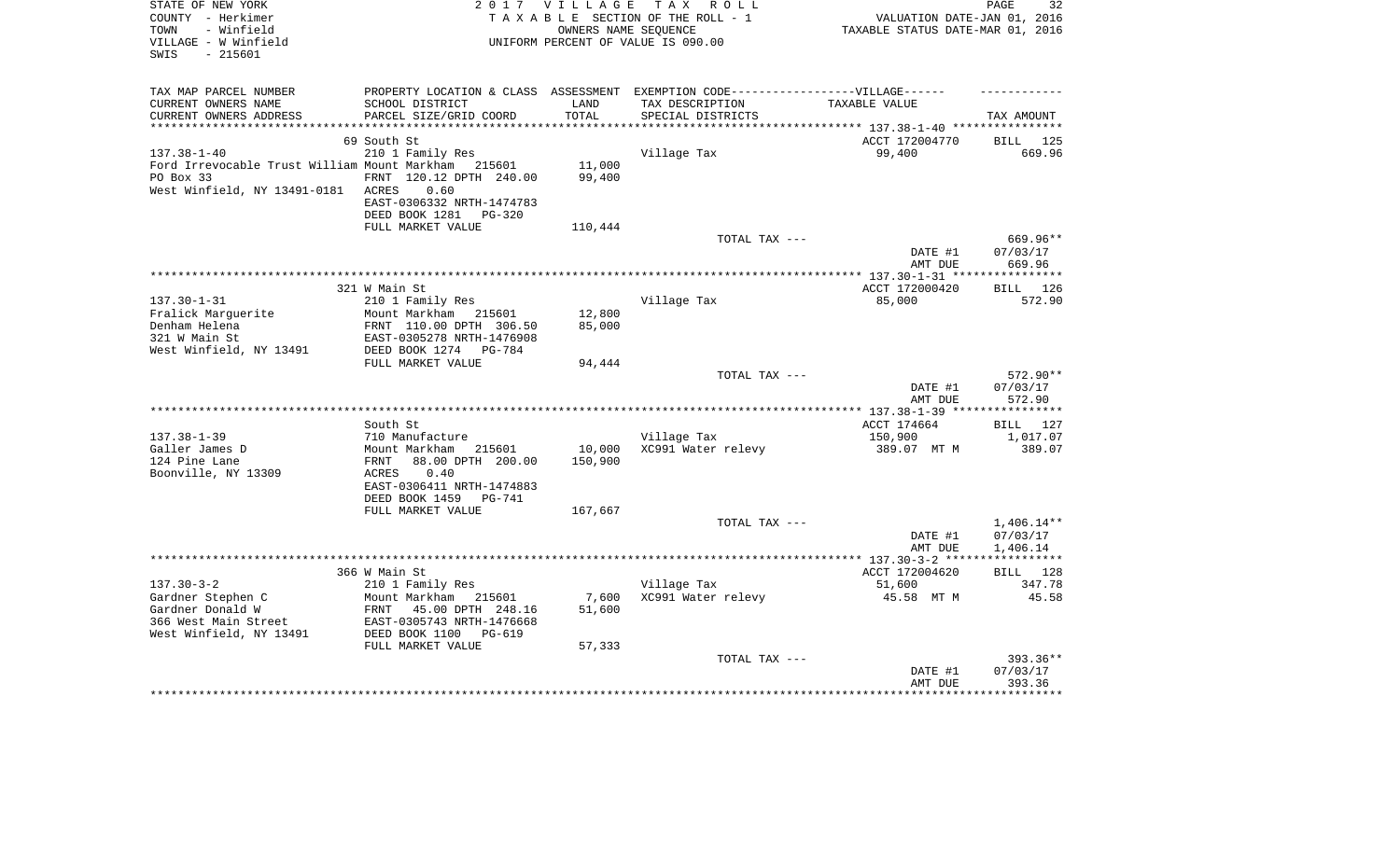| STATE OF NEW YORK<br>COUNTY - Herkimer<br>- Winfield<br>TOWN<br>VILLAGE - W Winfield<br>SWIS<br>- 215601 |                                                | 2017 VILLAGE     | TAX ROLL<br>TAXABLE SECTION OF THE ROLL - 1<br>OWNERS NAME SEQUENCE<br>UNIFORM PERCENT OF VALUE IS 090.00 | VALUATION DATE-JAN 01, 2016<br>TAXABLE STATUS DATE-MAR 01, 2016 | PAGE<br>33            |
|----------------------------------------------------------------------------------------------------------|------------------------------------------------|------------------|-----------------------------------------------------------------------------------------------------------|-----------------------------------------------------------------|-----------------------|
| TAX MAP PARCEL NUMBER                                                                                    |                                                |                  | PROPERTY LOCATION & CLASS ASSESSMENT EXEMPTION CODE----------------VILLAGE------                          |                                                                 |                       |
| CURRENT OWNERS NAME                                                                                      | SCHOOL DISTRICT                                | LAND             | TAX DESCRIPTION                                                                                           | TAXABLE VALUE                                                   |                       |
| CURRENT OWNERS ADDRESS                                                                                   | PARCEL SIZE/GRID COORD                         | TOTAL<br>******* | SPECIAL DISTRICTS                                                                                         | ******* 137.31-2-11 ***                                         | TAX AMOUNT            |
|                                                                                                          | 550 E Main St                                  |                  |                                                                                                           | ACCT 156909                                                     | 129<br>BILL           |
| $137.31 - 2 - 11$                                                                                        | 210 1 Family Res                               |                  | Village Tax                                                                                               | 122,000                                                         | 822.28                |
| Gates Revocable Trust Barbara Mount Markham                                                              | 215601                                         | 11,800           |                                                                                                           |                                                                 |                       |
| PO Box 479                                                                                               | 99.00 DPTH 297.00<br><b>FRNT</b>               | 122,000          |                                                                                                           |                                                                 |                       |
| West Winfield, NY 13491                                                                                  | 0.67<br>ACRES                                  |                  |                                                                                                           |                                                                 |                       |
|                                                                                                          | EAST-0309217 NRTH-1476964                      |                  |                                                                                                           |                                                                 |                       |
|                                                                                                          | DEED BOOK 1346<br><b>PG-821</b>                |                  |                                                                                                           |                                                                 |                       |
|                                                                                                          | FULL MARKET VALUE                              | 135,556          | TOTAL TAX $---$                                                                                           |                                                                 | 822.28**              |
|                                                                                                          |                                                |                  |                                                                                                           | DATE #1                                                         | 07/03/17              |
|                                                                                                          |                                                |                  |                                                                                                           | AMT DUE                                                         | 822.28                |
|                                                                                                          |                                                |                  |                                                                                                           |                                                                 |                       |
|                                                                                                          | 433 E Main St                                  |                  |                                                                                                           | ACCT 172002070                                                  | BILL 130              |
| $137.30 - 2 - 46$                                                                                        | 220 2 Family Res                               |                  | Village Tax                                                                                               | 75,600                                                          | 509.54                |
| Gibson William<br>Gibson Donna L                                                                         | Mount Markham 215601<br>STP.                   | 7,400<br>75,600  | XC991 Water relevy                                                                                        | 378.27 MT M                                                     | 378.27                |
| 77 South St                                                                                              | FRNT<br>49.50 DPTH 210.00                      |                  |                                                                                                           |                                                                 |                       |
| West Winfield, NY 13491                                                                                  | EAST-0306784 NRTH-1477062                      |                  |                                                                                                           |                                                                 |                       |
|                                                                                                          | DEED BOOK 878<br>$PG-74$                       |                  |                                                                                                           |                                                                 |                       |
|                                                                                                          | FULL MARKET VALUE                              | 84,000           |                                                                                                           |                                                                 |                       |
|                                                                                                          |                                                |                  | TOTAL TAX ---                                                                                             |                                                                 | 887.81**              |
|                                                                                                          |                                                |                  |                                                                                                           | DATE #1                                                         | 07/03/17              |
|                                                                                                          |                                                |                  |                                                                                                           | AMT DUE                                                         | 887.81                |
|                                                                                                          | 77 South St                                    |                  |                                                                                                           | ACCT 172003450                                                  | BILL 131              |
| $137.38 - 1 - 37$                                                                                        | 210 1 Family Res                               |                  | Village Tax                                                                                               | 64,800                                                          | 436.75                |
| Gibson William                                                                                           | Mount Markham 215601                           | 13,100           | XC991 Water relevy                                                                                        | 81.04 MT M                                                      | 81.04                 |
| Gibson Donna                                                                                             | FRNT 154.40 DPTH 227.70                        | 64,800           |                                                                                                           |                                                                 |                       |
| 77 South St                                                                                              | $0.81$ BANK<br>ACRES<br>740                    |                  |                                                                                                           |                                                                 |                       |
| West Winfield, NY 13491                                                                                  | EAST-0306412 NRTH-1475020                      |                  |                                                                                                           |                                                                 |                       |
|                                                                                                          | DEED BOOK 714<br>$PG-214$<br>FULL MARKET VALUE | 72,000           |                                                                                                           |                                                                 |                       |
|                                                                                                          |                                                |                  | TOTAL TAX ---                                                                                             |                                                                 | 517.79**              |
|                                                                                                          |                                                |                  |                                                                                                           | DATE #1                                                         | 07/03/17              |
|                                                                                                          |                                                |                  |                                                                                                           | AMT DUE                                                         | 517.79                |
|                                                                                                          |                                                |                  |                                                                                                           |                                                                 | ***********           |
| $137.31 - 1 - 54.2$                                                                                      | 240 Water St                                   |                  |                                                                                                           |                                                                 | BILL 132              |
| Giordano Ryan A                                                                                          | 311 Res vac land<br>Mount Markham<br>215601    | 2,100            | Village Tax                                                                                               | 2,100                                                           | 14.15                 |
| 729 Fish and Game Club Rd                                                                                | EAST-0307442 NRTH-1477184                      | 2,100            |                                                                                                           |                                                                 |                       |
| West Edmeston, NY 13315                                                                                  | DEED BOOK 2017<br>$PG-41$                      |                  |                                                                                                           |                                                                 |                       |
|                                                                                                          | FULL MARKET VALUE                              | 2,333            |                                                                                                           |                                                                 |                       |
| PRIOR OWNER ON 3/01/2016                                                                                 |                                                |                  |                                                                                                           |                                                                 |                       |
| Holliday Timothy D                                                                                       |                                                |                  |                                                                                                           |                                                                 |                       |
|                                                                                                          |                                                |                  | TOTAL TAX ---                                                                                             | DATE #1                                                         | $14.15**$<br>07/03/17 |
|                                                                                                          |                                                |                  |                                                                                                           | AMT DUE                                                         | 14.15                 |
|                                                                                                          |                                                |                  |                                                                                                           |                                                                 | * * * * * * * *       |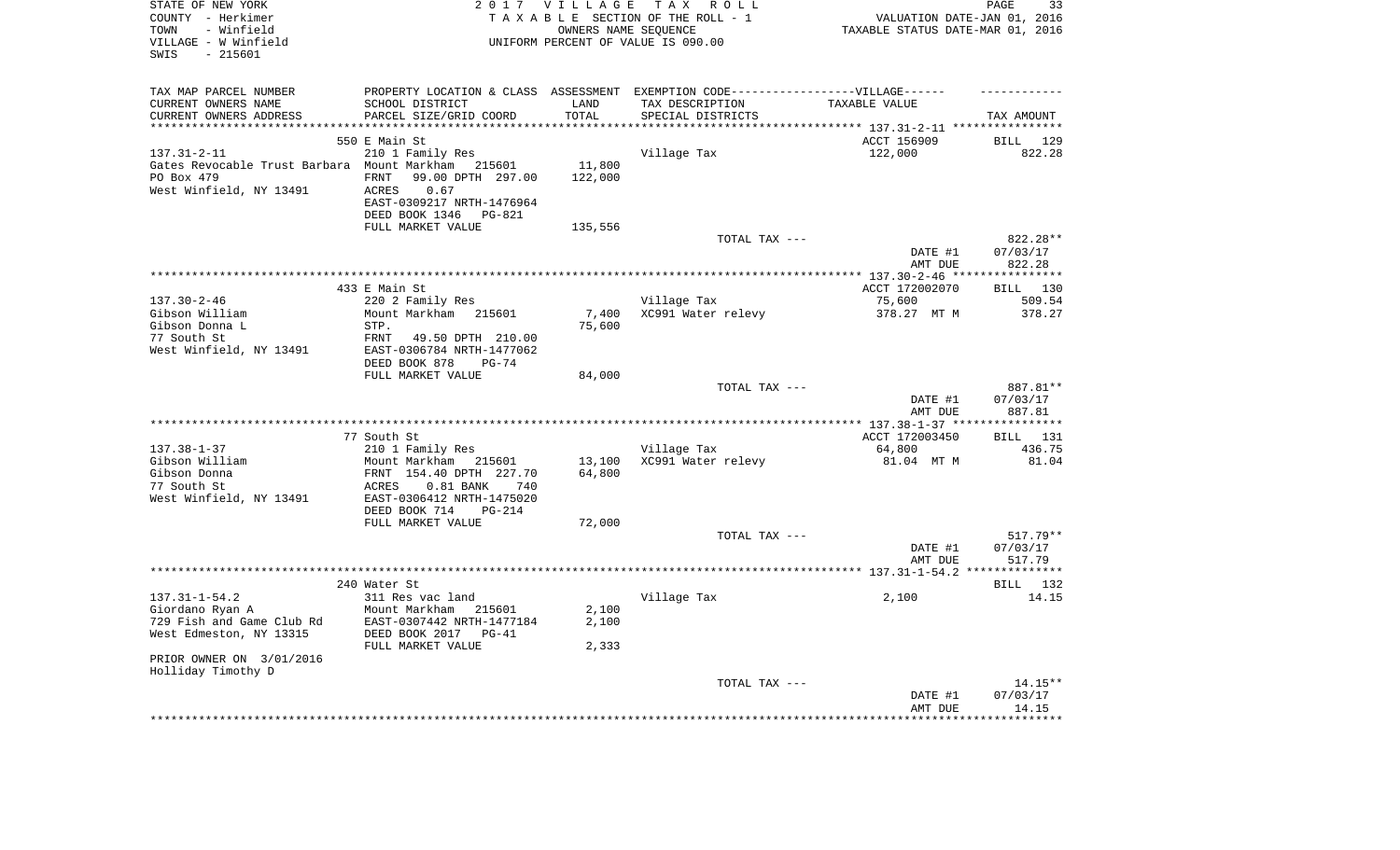| STATE OF NEW YORK<br>COUNTY - Herkimer<br>TOWN<br>- Winfield<br>VILLAGE - W Winfield<br>SWIS<br>$-215601$ |                                                                                   | 2017 VILLAGE      | TAX ROLL<br>TAXABLE SECTION OF THE ROLL - 1<br>OWNERS NAME SEQUENCE<br>UNIFORM PERCENT OF VALUE IS 090.00 | VALUATION DATE-JAN 01, 2016<br>TAXABLE STATUS DATE-MAR 01, 2016 | PAGE<br>34                     |
|-----------------------------------------------------------------------------------------------------------|-----------------------------------------------------------------------------------|-------------------|-----------------------------------------------------------------------------------------------------------|-----------------------------------------------------------------|--------------------------------|
| TAX MAP PARCEL NUMBER                                                                                     | PROPERTY LOCATION & CLASS ASSESSMENT EXEMPTION CODE-----------------VILLAGE------ |                   |                                                                                                           |                                                                 |                                |
| CURRENT OWNERS NAME                                                                                       | SCHOOL DISTRICT                                                                   | LAND              | TAX DESCRIPTION                                                                                           | TAXABLE VALUE                                                   |                                |
| CURRENT OWNERS ADDRESS                                                                                    | PARCEL SIZE/GRID COORD                                                            | TOTAL             | SPECIAL DISTRICTS                                                                                         |                                                                 | TAX AMOUNT                     |
|                                                                                                           | 240 Water St                                                                      |                   |                                                                                                           | ACCT 172003510                                                  | BILL 133                       |
| $137.31 - 1 - 56$                                                                                         | 210 1 Family Res                                                                  |                   | Village Tax                                                                                               | 82,100                                                          | 553.35                         |
| Giordano Ryan A                                                                                           | Mount Markham 215601                                                              | 8,600             |                                                                                                           |                                                                 |                                |
| 729 Fish and Game Club Rd                                                                                 | FRNT<br>92.80 DPTH 168.00                                                         | 82,100            |                                                                                                           |                                                                 |                                |
| West Edmeston, NY 13315                                                                                   | 0.28<br>ACRES                                                                     |                   |                                                                                                           |                                                                 |                                |
|                                                                                                           | EAST-0307365 NRTH-1477221                                                         |                   |                                                                                                           |                                                                 |                                |
| PRIOR OWNER ON 3/01/2016                                                                                  | DEED BOOK 2017<br>PG-41                                                           |                   |                                                                                                           |                                                                 |                                |
| Holliday Timothy D                                                                                        | FULL MARKET VALUE                                                                 | 91,222            |                                                                                                           |                                                                 |                                |
|                                                                                                           |                                                                                   |                   | TOTAL TAX ---                                                                                             | DATE #1<br>AMT DUE                                              | 553.35**<br>07/03/17<br>553.35 |
|                                                                                                           |                                                                                   |                   |                                                                                                           |                                                                 |                                |
|                                                                                                           | Water St                                                                          |                   |                                                                                                           | ACCT 172003570                                                  | <b>BILL</b><br>134             |
| $137.31 - 1 - 59$                                                                                         | 311 Res vac land                                                                  |                   | Village Tax                                                                                               | 6,000                                                           | 40.44                          |
| Giordano Ryan A                                                                                           | Mount Markham<br>215601                                                           | 6,000             |                                                                                                           |                                                                 |                                |
| 729 Fish and Game Club Rd                                                                                 | 79.00 DPTH<br>52.00<br>FRNT                                                       | 6,000             |                                                                                                           |                                                                 |                                |
| West Edmeston, NY 13315                                                                                   | 0.08<br>ACRES                                                                     |                   |                                                                                                           |                                                                 |                                |
| PRIOR OWNER ON 3/01/2016                                                                                  | EAST-0307257 NRTH-1477166<br>DEED BOOK 2017 PG-41                                 |                   |                                                                                                           |                                                                 |                                |
| Holliday Timothy D                                                                                        | FULL MARKET VALUE                                                                 | 6,667             |                                                                                                           |                                                                 |                                |
|                                                                                                           |                                                                                   |                   | TOTAL TAX ---                                                                                             |                                                                 | $40.44**$                      |
|                                                                                                           |                                                                                   |                   |                                                                                                           | DATE #1                                                         | 07/03/17                       |
|                                                                                                           |                                                                                   |                   |                                                                                                           | AMT DUE                                                         | 40.44                          |
|                                                                                                           |                                                                                   |                   |                                                                                                           |                                                                 |                                |
|                                                                                                           | 560 E Main St                                                                     |                   |                                                                                                           | ACCT 197870                                                     | BILL 135                       |
| $137.31 - 2 - 9$                                                                                          | 210 1 Family Res                                                                  |                   | Village Tax                                                                                               | 149,100                                                         | 1,004.93                       |
| Grace William J Jr<br>Grace Joan M                                                                        | Mount Markham<br>215601<br>ACRES<br>3.80                                          | 20,600<br>149,100 |                                                                                                           |                                                                 |                                |
| PO Box 217                                                                                                | EAST-0309496 NRTH-1476842                                                         |                   |                                                                                                           |                                                                 |                                |
| West Winfield, NY 13491                                                                                   | DEED BOOK 1604<br>PG-713                                                          |                   |                                                                                                           |                                                                 |                                |
|                                                                                                           | FULL MARKET VALUE                                                                 | 165,667           |                                                                                                           |                                                                 |                                |
| PRIOR OWNER ON 3/01/2016<br>Grace Family                                                                  |                                                                                   |                   |                                                                                                           |                                                                 |                                |
|                                                                                                           |                                                                                   |                   | TOTAL TAX ---                                                                                             |                                                                 | 1,004.93**                     |
|                                                                                                           |                                                                                   |                   |                                                                                                           | DATE #1                                                         | 07/03/17                       |
|                                                                                                           |                                                                                   |                   |                                                                                                           | AMT DUE                                                         | 1,004.93                       |
|                                                                                                           | 491 Fairview Dr                                                                   |                   |                                                                                                           | ACCT 169885                                                     | 136<br>BILL                    |
| $137.31 - 1 - 9$                                                                                          | 210 1 Family Res                                                                  |                   | Village Tax                                                                                               | 67,900                                                          | 457.65                         |
| Gregory Matthew K                                                                                         | Mount Markham 215601                                                              | 8,600             |                                                                                                           |                                                                 |                                |
| Gregory Sarah M                                                                                           | 90.00 DPTH 176.00<br>FRNT                                                         | 67,900            |                                                                                                           |                                                                 |                                |
| 491 Fairview Dr                                                                                           | ACRES<br>0.36                                                                     |                   |                                                                                                           |                                                                 |                                |
| W Winfield, NY 13491                                                                                      | EAST-0308613 NRTH-1478316                                                         |                   |                                                                                                           |                                                                 |                                |
|                                                                                                           | DEED BOOK 1429<br>PG-192                                                          |                   |                                                                                                           |                                                                 |                                |
|                                                                                                           | FULL MARKET VALUE                                                                 | 75,444            |                                                                                                           |                                                                 |                                |
|                                                                                                           |                                                                                   |                   | TOTAL TAX ---                                                                                             |                                                                 | 457.65**                       |
|                                                                                                           |                                                                                   |                   |                                                                                                           | DATE #1<br>AMT DUE                                              | 07/03/17<br>457.65             |
|                                                                                                           |                                                                                   |                   |                                                                                                           |                                                                 |                                |
|                                                                                                           |                                                                                   |                   |                                                                                                           |                                                                 |                                |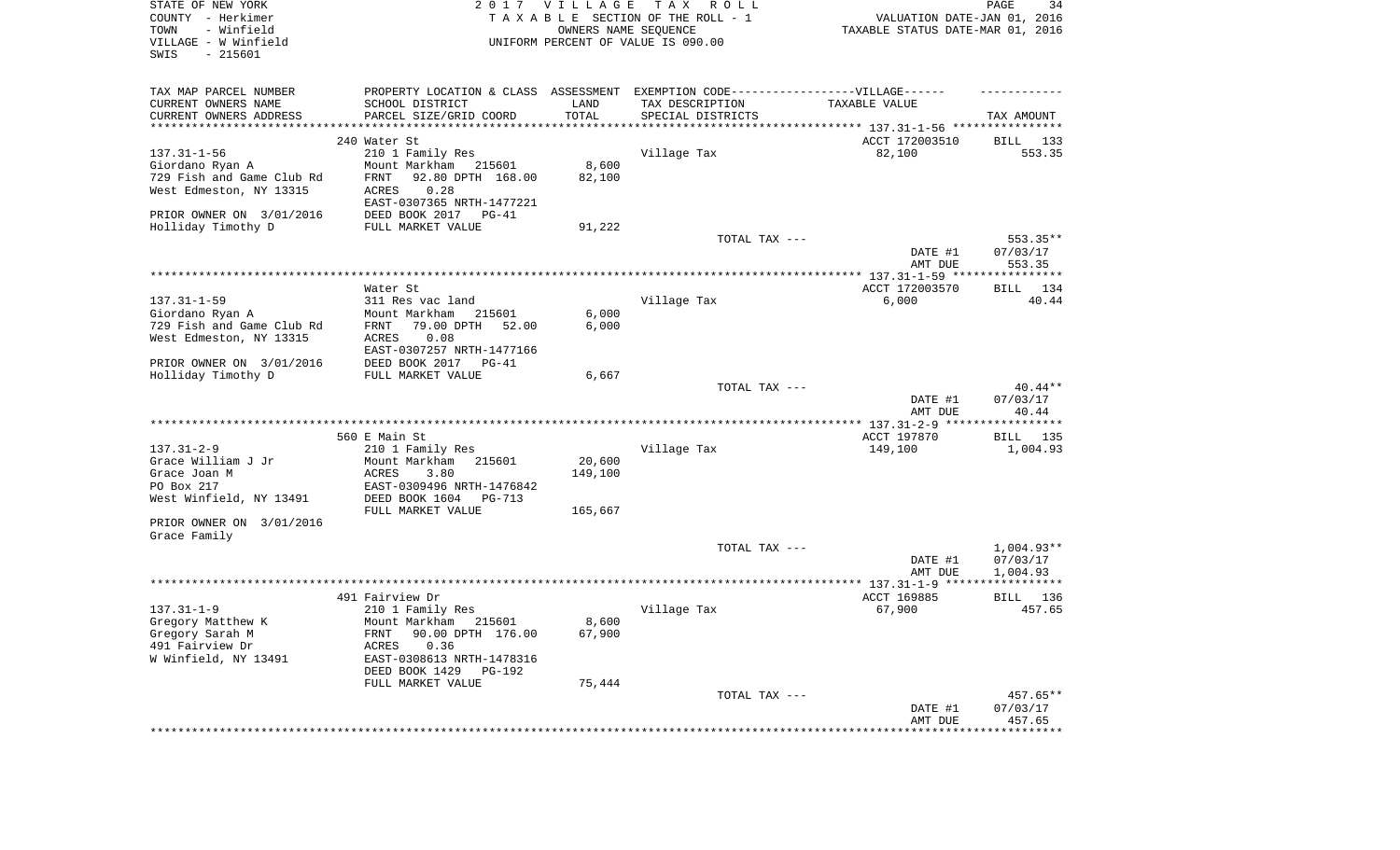| STATE OF NEW YORK<br>COUNTY - Herkimer<br>- Winfield<br>TOWN<br>VILLAGE - W Winfield<br>- 215601<br>SWIS |                                                                                                     | 2017 VILLAGE    | TAX ROLL<br>TAXABLE SECTION OF THE ROLL - 1<br>OWNERS NAME SEOUENCE<br>UNIFORM PERCENT OF VALUE IS 090.00 | VALUATION DATE-JAN 01, 2016<br>TAXABLE STATUS DATE-MAR 01, 2016 | 35<br>PAGE            |
|----------------------------------------------------------------------------------------------------------|-----------------------------------------------------------------------------------------------------|-----------------|-----------------------------------------------------------------------------------------------------------|-----------------------------------------------------------------|-----------------------|
|                                                                                                          |                                                                                                     |                 |                                                                                                           |                                                                 |                       |
| TAX MAP PARCEL NUMBER<br>CURRENT OWNERS NAME                                                             | PROPERTY LOCATION & CLASS ASSESSMENT EXEMPTION CODE----------------VILLAGE------<br>SCHOOL DISTRICT | LAND            | TAX DESCRIPTION                                                                                           | TAXABLE VALUE                                                   |                       |
| CURRENT OWNERS ADDRESS                                                                                   | PARCEL SIZE/GRID COORD                                                                              | TOTAL           | SPECIAL DISTRICTS                                                                                         |                                                                 | TAX AMOUNT            |
| *****************                                                                                        |                                                                                                     |                 |                                                                                                           | *************************** 137.39-1-7.3 ***************        |                       |
|                                                                                                          | 211 Burrows Rd                                                                                      |                 |                                                                                                           | ACCT 172009312                                                  | BILL<br>137           |
| $137.39 - 1 - 7.3$                                                                                       | 210 1 Family Res                                                                                    |                 | Village Tax                                                                                               | 115,300                                                         | 777.12                |
| Gribanoff Mark                                                                                           | Mount Markham 215601                                                                                | 10,500          |                                                                                                           |                                                                 |                       |
| Gribanoff Denise                                                                                         | FRNT 170.00 DPTH 140.00                                                                             | 115,300         |                                                                                                           |                                                                 |                       |
| 211 Burrows Rd<br>W Winfield, NY 13491                                                                   | $0.55$ BANK<br>ACRES<br>135<br>EAST-0308737 NRTH-1475026                                            |                 |                                                                                                           |                                                                 |                       |
|                                                                                                          | DEED BOOK 1249 PG-886                                                                               |                 |                                                                                                           |                                                                 |                       |
|                                                                                                          | FULL MARKET VALUE                                                                                   | 128,111         |                                                                                                           |                                                                 |                       |
|                                                                                                          |                                                                                                     |                 | TOTAL TAX ---                                                                                             |                                                                 | $777.12**$            |
|                                                                                                          |                                                                                                     |                 |                                                                                                           | DATE #1<br>AMT DUE                                              | 07/03/17<br>777.12    |
|                                                                                                          |                                                                                                     |                 |                                                                                                           | ***************** 137.30-2-2 ****                               | * * * * * * * * * * * |
|                                                                                                          | 296 North St                                                                                        |                 |                                                                                                           | ACCT 172000090                                                  | BILL 138              |
| $137.30 - 2 - 2$                                                                                         | 210 1 Family Res<br>Mount Markham                                                                   |                 | Village Tax                                                                                               | 77,400                                                          | 521.68                |
| Hagadorn Don<br>296 North St                                                                             | 215601<br>FRNT 58.00 DPTH 139.00                                                                    | 6,300<br>77,400 |                                                                                                           |                                                                 |                       |
| West Winfield, NY 13491                                                                                  | EAST-0306333 NRTH-1478063                                                                           |                 |                                                                                                           |                                                                 |                       |
|                                                                                                          | DEED BOOK 727<br>$PG-258$                                                                           |                 |                                                                                                           |                                                                 |                       |
|                                                                                                          | FULL MARKET VALUE                                                                                   | 86,000          |                                                                                                           |                                                                 |                       |
|                                                                                                          |                                                                                                     |                 | TOTAL TAX ---                                                                                             |                                                                 | $521.68**$            |
|                                                                                                          |                                                                                                     |                 |                                                                                                           | DATE #1<br>AMT DUE                                              | 07/03/17<br>521.68    |
|                                                                                                          |                                                                                                     |                 |                                                                                                           |                                                                 |                       |
|                                                                                                          | 483 Fairview Dr                                                                                     |                 |                                                                                                           | ACCT 172003810                                                  | BILL 139              |
| $137.31 - 1 - 5$                                                                                         | 210 1 Family Res                                                                                    |                 | Village Tax                                                                                               | 86,400                                                          | 582.34                |
| Haggerty Dennis A                                                                                        | Mount Markham 215601                                                                                | 8,100           |                                                                                                           |                                                                 |                       |
| Haggerty Patricia A                                                                                      | FRNT<br>90.00 DPTH 148.00                                                                           | 86,400          |                                                                                                           |                                                                 |                       |
| 483 Fairview Dr<br>West Winfield, NY 13491                                                               | EAST-0308228 NRTH-1478556<br>DEED BOOK 701<br>$PG-593$                                              |                 |                                                                                                           |                                                                 |                       |
|                                                                                                          | FULL MARKET VALUE                                                                                   | 96,000          |                                                                                                           |                                                                 |                       |
|                                                                                                          |                                                                                                     |                 | TOTAL TAX ---                                                                                             |                                                                 | 582.34**              |
|                                                                                                          |                                                                                                     |                 |                                                                                                           | DATE #1                                                         | 07/03/17              |
|                                                                                                          |                                                                                                     |                 |                                                                                                           | AMT DUE                                                         | 582.34                |
|                                                                                                          |                                                                                                     |                 |                                                                                                           |                                                                 |                       |
| $137.31 - 1 - 23$                                                                                        | 486 Fairview Dr                                                                                     |                 |                                                                                                           | ACCT 201249                                                     | BILL 140              |
| Hailston David                                                                                           | 210 1 Family Res<br>Mount Markham 215601                                                            | 8,100           | Village Tax                                                                                               | 72,900                                                          | 491.35                |
| Shipman Donald                                                                                           | FRNT<br>90.00 DPTH 150.00                                                                           | 72,900          |                                                                                                           |                                                                 |                       |
| 486 Fairview Dr                                                                                          | EAST-0308247 NRTH-1478301                                                                           |                 |                                                                                                           |                                                                 |                       |
| West Winfield, NY 13491-9379                                                                             | DEED BOOK 1626<br>PG-814<br>FULL MARKET VALUE                                                       | 81,000          |                                                                                                           |                                                                 |                       |
| PRIOR OWNER ON 3/01/2016                                                                                 |                                                                                                     |                 |                                                                                                           |                                                                 |                       |
| Shipman Donna A                                                                                          |                                                                                                     |                 |                                                                                                           |                                                                 |                       |
|                                                                                                          |                                                                                                     |                 | TOTAL TAX ---                                                                                             |                                                                 | 491.35**              |
|                                                                                                          |                                                                                                     |                 |                                                                                                           | DATE #1<br>AMT DUE                                              | 07/03/17<br>491.35    |
|                                                                                                          |                                                                                                     |                 |                                                                                                           |                                                                 |                       |
|                                                                                                          |                                                                                                     |                 |                                                                                                           |                                                                 |                       |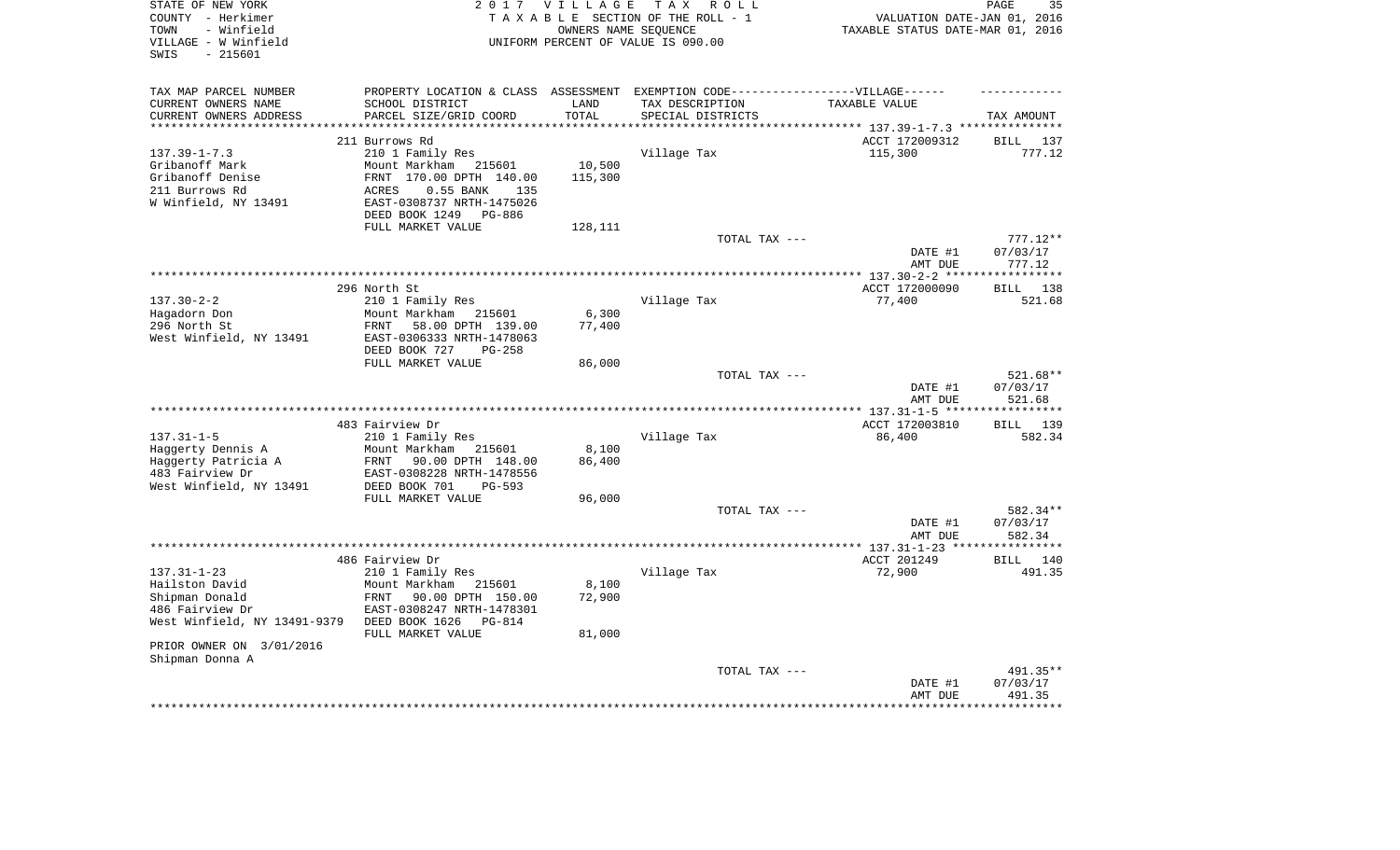| STATE OF NEW YORK<br>COUNTY - Herkimer     |                                                                                   |                 | 2017 VILLAGE TAX ROLL<br>TAXABLE SECTION OF THE ROLL - 1   | VALUATION DATE-JAN 01, 2016               | PAGE<br>36               |
|--------------------------------------------|-----------------------------------------------------------------------------------|-----------------|------------------------------------------------------------|-------------------------------------------|--------------------------|
| - Winfield<br>TOWN<br>VILLAGE - W Winfield |                                                                                   |                 | OWNERS NAME SEOUENCE<br>UNIFORM PERCENT OF VALUE IS 090.00 | TAXABLE STATUS DATE-MAR 01, 2016          |                          |
| $-215601$<br>SWIS                          |                                                                                   |                 |                                                            |                                           |                          |
| TAX MAP PARCEL NUMBER                      | PROPERTY LOCATION & CLASS ASSESSMENT EXEMPTION CODE-----------------VILLAGE------ |                 |                                                            |                                           |                          |
| CURRENT OWNERS NAME                        | SCHOOL DISTRICT                                                                   | LAND            | TAX DESCRIPTION                                            | TAXABLE VALUE                             |                          |
| CURRENT OWNERS ADDRESS                     | PARCEL SIZE/GRID COORD                                                            | TOTAL           | SPECIAL DISTRICTS                                          |                                           | TAX AMOUNT               |
|                                            | 332 North St                                                                      |                 |                                                            | *********** 137.22-1-8 ****************** |                          |
| $137.22 - 1 - 8$                           | 210 1 Family Res                                                                  |                 | Village Tax                                                | ACCT 172009400<br>73,400                  | BILL 141<br>494.72       |
| Hartman Richard                            | Mount Markham 215601                                                              | 9,600           |                                                            |                                           |                          |
| Pope Janel                                 | FRNT 108.00 DPTH 184.00                                                           | 73,400          |                                                            |                                           |                          |
| 332 North Street                           | BANK<br>135                                                                       |                 |                                                            |                                           |                          |
| West Winfield, NY 13491                    | EAST-0306553 NRTH-1478650                                                         |                 |                                                            |                                           |                          |
|                                            | DEED BOOK 1180 PG-690                                                             |                 |                                                            |                                           |                          |
|                                            | FULL MARKET VALUE                                                                 | 81,556          |                                                            |                                           |                          |
|                                            |                                                                                   |                 | TOTAL TAX ---                                              |                                           | 494.72**                 |
|                                            |                                                                                   |                 |                                                            | DATE #1<br>AMT DUE                        | 07/03/17<br>494.72       |
|                                            |                                                                                   |                 |                                                            | ***************** 137.31-1-28 ****        | ************             |
|                                            | 476 Fairview Dr                                                                   |                 |                                                            | ACCT 172000330                            | BILL 142                 |
| $137.31 - 1 - 28$                          | 210 1 Family Res                                                                  |                 | Village Tax                                                | 89,000                                    | 599.86                   |
| Havens Terrence T<br>Havens Christina B    | Mount Markham<br>215601<br>FRNT 134.00 DPTH 150.00                                | 9,600<br>89,000 |                                                            |                                           |                          |
| PO Box 248                                 | EAST-0307824 NRTH-1478598                                                         |                 |                                                            |                                           |                          |
| West Winfield, NY 13491                    | DEED BOOK 917<br>$PG-428$                                                         |                 |                                                            |                                           |                          |
|                                            | FULL MARKET VALUE                                                                 | 98,889          |                                                            |                                           |                          |
|                                            |                                                                                   |                 | TOTAL TAX ---                                              |                                           | 599.86**                 |
|                                            |                                                                                   |                 |                                                            | DATE #1                                   | 07/03/17                 |
|                                            |                                                                                   |                 |                                                            | AMT DUE                                   | 599.86                   |
|                                            |                                                                                   |                 |                                                            |                                           |                          |
| $137.31 - 1 - 80$                          | Fairview Cir<br>311 Res vac land                                                  |                 | Village Tax                                                | ACCT 172008506<br>3,100                   | BILL 143<br>20.89        |
| Havens Terrence T                          | Mount Markham 215601                                                              | 3,100           |                                                            |                                           |                          |
| Havens Christina B                         | 80.00 DPTH 165.00<br>FRNT                                                         | 3,100           |                                                            |                                           |                          |
| PO Box 248                                 | 0.51<br>ACRES                                                                     |                 |                                                            |                                           |                          |
| West Winfield, NY 13491                    | EAST-0307747 NRTH-1478479                                                         |                 |                                                            |                                           |                          |
|                                            | DEED BOOK 917<br>PG-428                                                           |                 |                                                            |                                           |                          |
|                                            | FULL MARKET VALUE                                                                 | 3,444           |                                                            |                                           |                          |
|                                            |                                                                                   |                 | TOTAL TAX ---                                              |                                           | $20.89**$                |
|                                            |                                                                                   |                 |                                                            | DATE #1                                   | 07/03/17                 |
|                                            |                                                                                   |                 |                                                            | AMT DUE<br>*************** 137.39-1-8 *** | 20.89<br>* * * * * * * * |
|                                            | 203 Burrows Rd                                                                    |                 |                                                            | ACCT 172005590                            | BILL 144                 |
| $137.39 - 1 - 8$                           | 210 1 Family Res                                                                  |                 | Village Tax                                                | 74,000                                    | 498.76                   |
| Heitz Deboarh E                            | Mount Markham 215601                                                              | 13,500          |                                                            |                                           |                          |
| 203 Burrows Rd                             | FRNT 207.00 DPTH 219.00                                                           | 74,000          |                                                            |                                           |                          |
| West Winfield, NY 13491                    | ACRES<br>0.85                                                                     |                 |                                                            |                                           |                          |
|                                            | EAST-0308563 NRTH-1475085                                                         |                 |                                                            |                                           |                          |
|                                            | DEED BOOK 818<br>PG-332                                                           |                 |                                                            |                                           |                          |
|                                            | FULL MARKET VALUE                                                                 | 82,222          |                                                            |                                           |                          |
|                                            |                                                                                   |                 | TOTAL TAX ---                                              | DATE #1                                   | 498.76**<br>07/03/17     |
|                                            |                                                                                   |                 |                                                            | AMT DUE                                   | 498.76                   |
|                                            |                                                                                   |                 |                                                            |                                           |                          |
|                                            |                                                                                   |                 |                                                            |                                           |                          |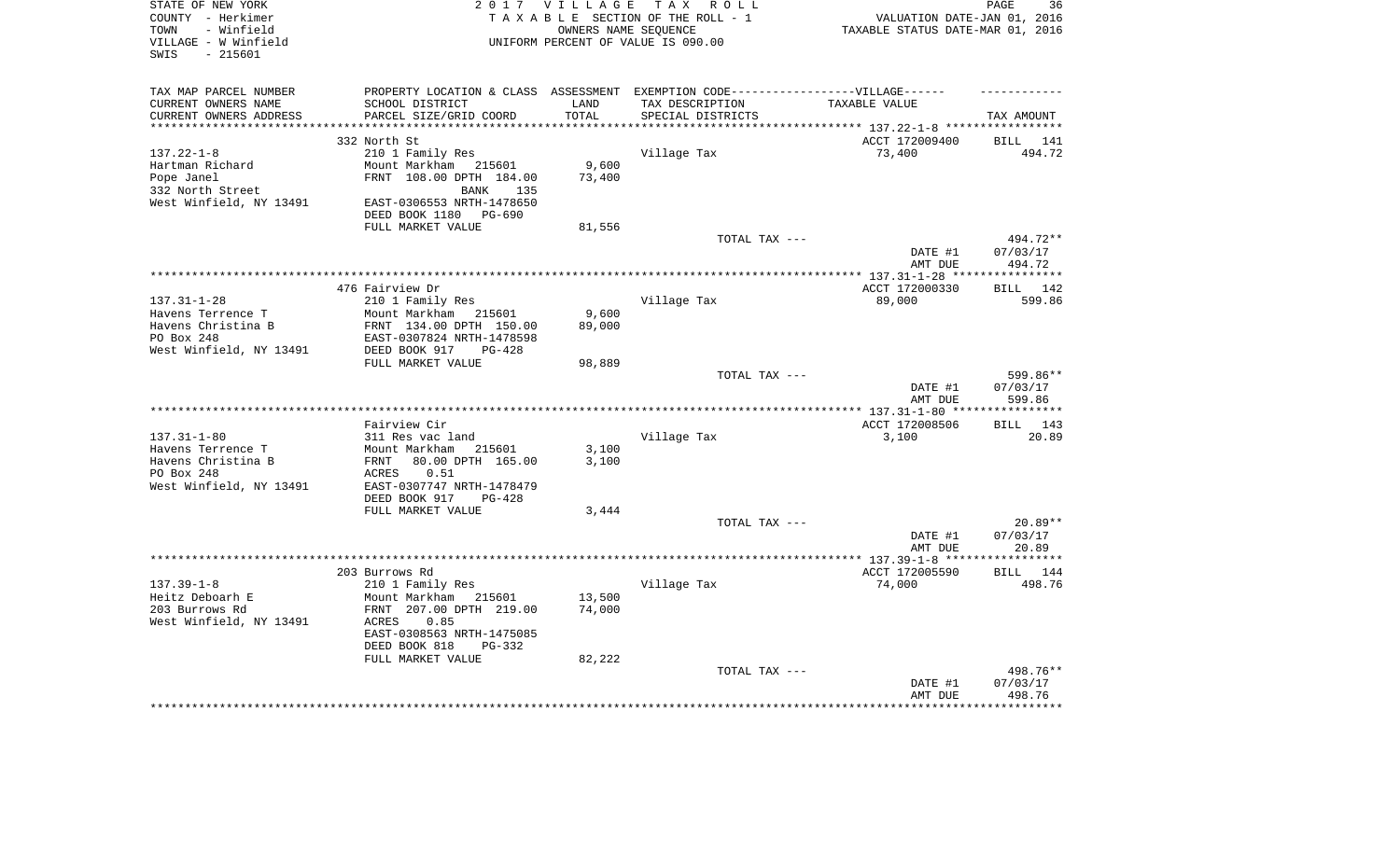| STATE OF NEW YORK<br>COUNTY - Herkimer       |                                   | 2017 VILLAGE | TAX ROLL<br>TAXABLE SECTION OF THE ROLL - 1                                                          | VALUATION DATE-JAN 01, 2016        | 37<br>PAGE            |
|----------------------------------------------|-----------------------------------|--------------|------------------------------------------------------------------------------------------------------|------------------------------------|-----------------------|
| - Winfield<br>TOWN                           |                                   |              | OWNERS NAME SEOUENCE                                                                                 | TAXABLE STATUS DATE-MAR 01, 2016   |                       |
| VILLAGE - W Winfield                         |                                   |              | UNIFORM PERCENT OF VALUE IS 090.00                                                                   |                                    |                       |
| $-215601$<br>SWIS                            |                                   |              |                                                                                                      |                                    |                       |
|                                              |                                   |              |                                                                                                      |                                    |                       |
| TAX MAP PARCEL NUMBER<br>CURRENT OWNERS NAME | SCHOOL DISTRICT                   | LAND         | PROPERTY LOCATION & CLASS ASSESSMENT EXEMPTION CODE-----------------VILLAGE------<br>TAX DESCRIPTION | TAXABLE VALUE                      |                       |
| CURRENT OWNERS ADDRESS                       | PARCEL SIZE/GRID COORD            | TOTAL        | SPECIAL DISTRICTS                                                                                    |                                    | TAX AMOUNT            |
| *******************                          |                                   | **********   |                                                                                                      |                                    |                       |
|                                              | 415 Curtis Ave                    |              |                                                                                                      | ACCT 172003840                     | BILL 145              |
| $137.38 - 2 - 19$                            | 210 1 Family Res                  |              | Village Tax                                                                                          | 40,200                             | 270.95                |
| Hibbard James W                              | Mount Markham 215601              | 10,300       |                                                                                                      |                                    |                       |
| PO Box 294                                   | 64.00 DPTH 126.00<br>FRNT         | 40,200       |                                                                                                      |                                    |                       |
| West Winfield, NY 13491-0294                 | 0.53<br>ACRES                     |              |                                                                                                      |                                    |                       |
|                                              | EAST-0306650 NRTH-1476572         |              |                                                                                                      |                                    |                       |
|                                              | DEED BOOK 866<br><b>PG-291</b>    |              |                                                                                                      |                                    |                       |
|                                              | FULL MARKET VALUE                 | 44,667       |                                                                                                      |                                    |                       |
|                                              |                                   |              | TOTAL TAX ---                                                                                        |                                    | 270.95**              |
|                                              |                                   |              |                                                                                                      | DATE #1                            | 07/03/17              |
|                                              |                                   |              |                                                                                                      | AMT DUE                            | 270.95                |
|                                              | *****************                 |              |                                                                                                      | ***************** 137.30-1-40 **** | ***********           |
|                                              | 277 W Main St                     |              |                                                                                                      | ACCT 187889                        | BILL 146              |
| $137.30 - 1 - 40$                            | 210 1 Family Res                  |              | Village Tax                                                                                          | 119,600                            | 806.10                |
| Homer Justin W                               | Mount Markham 215601              | 25,500       |                                                                                                      |                                    |                       |
| Homer Taylor C<br>277 West Main St           | FRNT 240.00 DPTH<br>7.50<br>ACRES | 119,600      |                                                                                                      |                                    |                       |
| West Winfield, NY 13491                      | EAST-0304437 NRTH-1477095         |              |                                                                                                      |                                    |                       |
|                                              | DEED BOOK 1543<br>PG-307          |              |                                                                                                      |                                    |                       |
|                                              | FULL MARKET VALUE                 | 132,889      |                                                                                                      |                                    |                       |
|                                              |                                   |              | TOTAL TAX ---                                                                                        |                                    | 806.10**              |
|                                              |                                   |              |                                                                                                      | DATE #1                            | 07/03/17              |
|                                              |                                   |              |                                                                                                      | AMT DUE                            | 806.10                |
|                                              |                                   |              |                                                                                                      | ****** 137.38-2-41 ***             | **********            |
|                                              | 62 South St                       |              |                                                                                                      | ACCT 175981                        | BILL 147              |
| $137.38 - 2 - 41$                            | 210 1 Family Res                  |              | Village Tax                                                                                          | 73,400                             | 494.72                |
| Ivery Mary M                                 | Mount Markham 215601              | 11,600       |                                                                                                      |                                    |                       |
| Ivery Matthew                                | FRNT<br>82.50 DPTH 350.00         | 73,400       |                                                                                                      |                                    |                       |
| 2510 E Sunset Road 5-140                     | ACRES<br>0.66                     |              |                                                                                                      |                                    |                       |
| LasVegas, NV 89120                           | EAST-0306698 NRTH-1474519         |              |                                                                                                      |                                    |                       |
|                                              | DEED BOOK 1468<br><b>PG-718</b>   |              |                                                                                                      |                                    |                       |
|                                              | FULL MARKET VALUE                 | 81,556       |                                                                                                      |                                    |                       |
|                                              |                                   |              | TOTAL TAX ---                                                                                        | DATE #1                            | 494.72**<br>07/03/17  |
|                                              |                                   |              |                                                                                                      | AMT DUE                            | 494.72                |
|                                              |                                   |              |                                                                                                      |                                    | * * * * * * * * * * * |
|                                              | 166 South St                      |              |                                                                                                      | ACCT 157936                        | BILL 148              |
| $137.38 - 2 - 24$                            | 454 Supermarket                   |              | Village Tax                                                                                          | 265,000                            | 1,786.10              |
| Jathan Realty, LLC                           | Mount Markham<br>215601           | 25,000       |                                                                                                      |                                    |                       |
| 99 Borden Avenue                             | 1.50<br><b>ACRES</b>              | 265,000      |                                                                                                      |                                    |                       |
| Norwich, NY 13815                            | EAST-0306567 NRTH-1476294         |              |                                                                                                      |                                    |                       |
|                                              | DEED BOOK 1352<br>PG-764          |              |                                                                                                      |                                    |                       |
|                                              | FULL MARKET VALUE                 | 294,444      |                                                                                                      |                                    |                       |
|                                              |                                   |              | TOTAL TAX ---                                                                                        |                                    | $1,786.10**$          |
|                                              |                                   |              |                                                                                                      | DATE #1                            | 07/03/17              |
|                                              |                                   |              |                                                                                                      | AMT DUE                            | 1,786.10              |
|                                              |                                   |              |                                                                                                      |                                    |                       |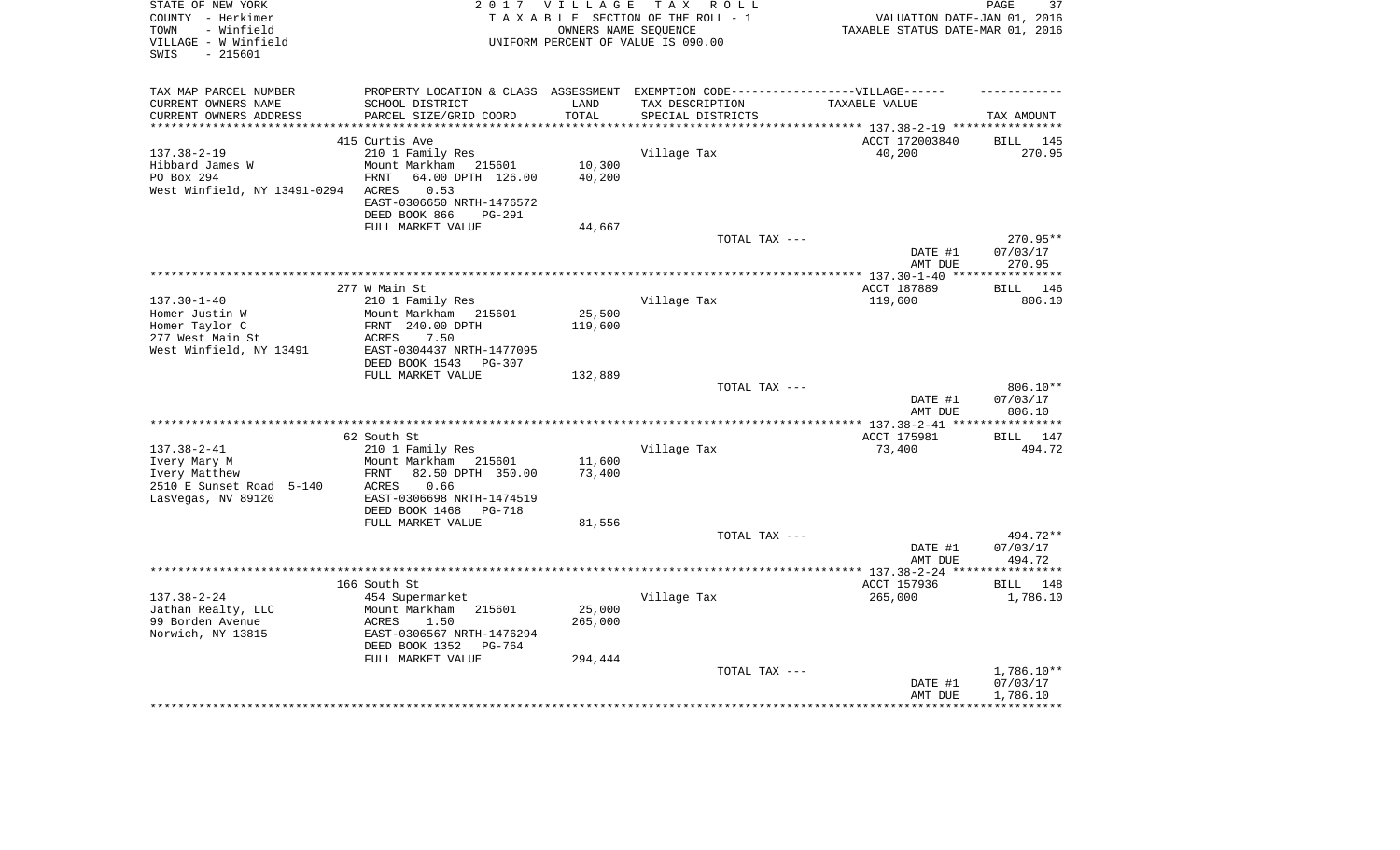| STATE OF NEW YORK<br>COUNTY - Herkimer<br>- Winfield<br>TOWN | 2 0 1 7<br><b>VILLAGE</b><br>TAXABLE SECTION OF THE ROLL - 1                      | PAGE<br>38<br>VALUATION DATE-JAN 01, 2016<br>TAXABLE STATUS DATE-MAR 01, 2016 |                                                            |                    |                    |
|--------------------------------------------------------------|-----------------------------------------------------------------------------------|-------------------------------------------------------------------------------|------------------------------------------------------------|--------------------|--------------------|
| VILLAGE - W Winfield<br>$-215601$<br>SWIS                    |                                                                                   |                                                                               | OWNERS NAME SEQUENCE<br>UNIFORM PERCENT OF VALUE IS 090.00 |                    |                    |
| TAX MAP PARCEL NUMBER                                        | PROPERTY LOCATION & CLASS ASSESSMENT EXEMPTION CODE-----------------VILLAGE------ |                                                                               |                                                            |                    |                    |
| CURRENT OWNERS NAME                                          | SCHOOL DISTRICT                                                                   | LAND                                                                          | TAX DESCRIPTION                                            | TAXABLE VALUE      |                    |
| CURRENT OWNERS ADDRESS                                       | PARCEL SIZE/GRID COORD                                                            | TOTAL                                                                         | SPECIAL DISTRICTS                                          |                    | TAX AMOUNT         |
| *************************                                    |                                                                                   |                                                                               |                                                            |                    |                    |
|                                                              | Curtis Ave                                                                        |                                                                               |                                                            | ACCT 157936        | BILL 149           |
| $137.38 - 2 - 28$<br>Jathan Realty, LLC                      | 330 Vacant comm<br>215601<br>Mount Markham                                        | 2,100                                                                         | Village Tax                                                | 2,100              | 14.15              |
| 99 Borden Avenue                                             | 57.50 DPTH 120.00<br>FRNT                                                         | 2,100                                                                         |                                                            |                    |                    |
| Norwich, NY 13815                                            | EAST-0306591 NRTH-1476137<br>DEED BOOK 1352<br>PG-764                             |                                                                               |                                                            |                    |                    |
|                                                              | FULL MARKET VALUE                                                                 | 2,333                                                                         |                                                            |                    |                    |
|                                                              |                                                                                   |                                                                               | TOTAL TAX ---                                              |                    | $14.15**$          |
|                                                              |                                                                                   |                                                                               |                                                            | DATE #1<br>AMT DUE | 07/03/17<br>14.15  |
|                                                              |                                                                                   |                                                                               |                                                            |                    |                    |
|                                                              | 506 Clapson Park                                                                  |                                                                               |                                                            | ACCT 172004200     | <b>BILL</b><br>150 |
| $137.38 - 2 - 5$                                             | 210 1 Family Res                                                                  |                                                                               | WDRL/FORCL 29700                                           | 49,700             |                    |
| Jennison-Southard Theresa                                    | Mount Markham<br>215601                                                           | 7,300                                                                         | Village Tax                                                | 0.00               | 0.00               |
| PO Box 314                                                   | RPTL1138 - 10/11                                                                  | 49,700                                                                        |                                                            |                    |                    |
| W Winfield, NY 13491                                         | FRNT 100.00 DPTH                                                                  |                                                                               |                                                            |                    |                    |
|                                                              | <b>ACRES</b><br>0.21<br>EAST-0306958 NRTH-1476439                                 |                                                                               |                                                            |                    |                    |
|                                                              | DEED BOOK 1227<br>PG-458                                                          |                                                                               |                                                            |                    |                    |
|                                                              | FULL MARKET VALUE                                                                 | 55,222                                                                        |                                                            |                    |                    |
|                                                              |                                                                                   |                                                                               | TOTAL TAX ---                                              |                    | $0.00**$           |
|                                                              |                                                                                   |                                                                               |                                                            |                    |                    |
|                                                              | North St                                                                          |                                                                               |                                                            | ACCT 172007470     | <b>BILL</b> 151    |
| $137.30 - 1 - 5$                                             | 210 1 Family Res                                                                  |                                                                               | Village Tax                                                | 62,600             | 421.92             |
| Jones Christie H                                             | Mount Markham<br>215601                                                           | 7,700                                                                         |                                                            |                    |                    |
| Jones Katherine A                                            | FRNT 109.56 DPTH 409.86                                                           | 62,600                                                                        |                                                            |                    |                    |
| 7375 Co Hwy 18<br>West Winfield, NY 13491-0387               | EAST-0306057 NRTH-1477701<br>DEED BOOK 860<br>$PG-235$                            |                                                                               |                                                            |                    |                    |
|                                                              | FULL MARKET VALUE                                                                 | 69,556                                                                        |                                                            |                    |                    |
|                                                              |                                                                                   |                                                                               | TOTAL TAX ---                                              |                    | 421.92**           |
|                                                              |                                                                                   |                                                                               |                                                            | DATE #1            | 07/03/17           |
|                                                              |                                                                                   |                                                                               |                                                            | AMT DUE            | 421.92             |
|                                                              |                                                                                   |                                                                               |                                                            |                    |                    |
|                                                              | 265 North St                                                                      |                                                                               |                                                            | ACCT 199311        | <b>BILL</b><br>152 |
| $137.30 - 1 - 7$                                             | 210 1 Family Res                                                                  |                                                                               | Village Tax                                                | 95,700             | 645.02             |
| Jones Darrin<br>Jones Jennifer                               | Mount Markham<br>215601<br>70.00 DPTH 132.00<br>FRNT                              | 7,100<br>95,700                                                               |                                                            |                    |                    |
| 79 Wall St                                                   | EAST-0306170 NRTH-1477487                                                         |                                                                               |                                                            |                    |                    |
| West Winfield, NY 13491                                      | DEED BOOK 1613<br><b>PG-938</b>                                                   |                                                                               |                                                            |                    |                    |
|                                                              | FULL MARKET VALUE                                                                 | 106,333                                                                       |                                                            |                    |                    |
| PRIOR OWNER ON 3/01/2016                                     |                                                                                   |                                                                               |                                                            |                    |                    |
| Household Finance Realty Corp                                |                                                                                   |                                                                               |                                                            |                    |                    |
|                                                              |                                                                                   |                                                                               | TOTAL TAX ---                                              |                    | 645.02**           |
|                                                              |                                                                                   |                                                                               |                                                            | DATE #1            | 07/03/17           |
|                                                              |                                                                                   |                                                                               |                                                            | AMT DUE            | 645.02             |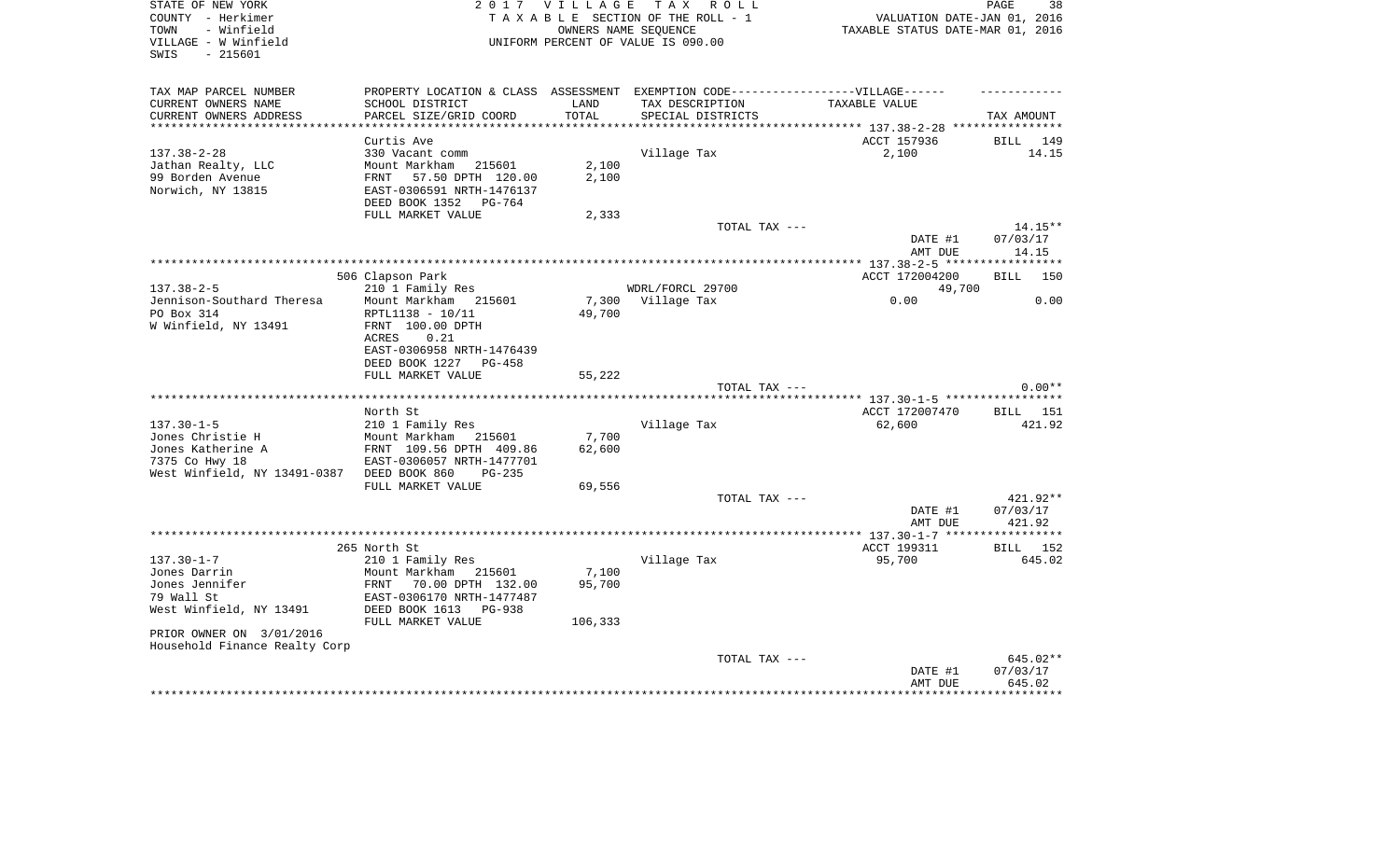| STATE OF NEW YORK<br>COUNTY - Herkimer<br>- Winfield<br>TOWN | 2 0 1 7                                                | <b>VILLAGE</b>   | TAX ROLL<br>TAXABLE SECTION OF THE ROLL - 1<br>OWNERS NAME SEQUENCE | VALUATION DATE-JAN 01, 2016<br>TAXABLE STATUS DATE-MAR 01, 2016 | PAGE<br>39            |
|--------------------------------------------------------------|--------------------------------------------------------|------------------|---------------------------------------------------------------------|-----------------------------------------------------------------|-----------------------|
| VILLAGE - W Winfield<br>SWIS<br>$-215601$                    |                                                        |                  | UNIFORM PERCENT OF VALUE IS 090.00                                  |                                                                 |                       |
| TAX MAP PARCEL NUMBER                                        | PROPERTY LOCATION & CLASS ASSESSMENT                   |                  | EXEMPTION CODE------------------VILLAGE------                       |                                                                 |                       |
| CURRENT OWNERS NAME                                          | SCHOOL DISTRICT                                        | LAND             | TAX DESCRIPTION                                                     | TAXABLE VALUE                                                   |                       |
| CURRENT OWNERS ADDRESS<br>***********************            | PARCEL SIZE/GRID COORD                                 | TOTAL            | SPECIAL DISTRICTS                                                   |                                                                 | TAX AMOUNT            |
|                                                              |                                                        |                  |                                                                     |                                                                 |                       |
| $137.30 - 3 - 20$                                            | South St<br>485 >luse sm bld                           |                  | Village Tax                                                         | ACCT 172005850<br>52,500                                        | BILL<br>153<br>353.85 |
| Jones Darrin                                                 | Mount Markham<br>215601                                | 12,000           |                                                                     |                                                                 |                       |
| PO Box 7                                                     | 52.10 DPTH 206.00<br>FRNT                              | 52,500           |                                                                     |                                                                 |                       |
| W Winfield, NY 13491                                         | ACRES<br>0.39                                          |                  |                                                                     |                                                                 |                       |
|                                                              | EAST-0306475 NRTH-1476545                              |                  |                                                                     |                                                                 |                       |
|                                                              | DEED BOOK 1183<br>PG-486                               |                  |                                                                     |                                                                 |                       |
|                                                              | FULL MARKET VALUE                                      | 58,333           |                                                                     |                                                                 |                       |
|                                                              |                                                        |                  | TOTAL TAX ---                                                       |                                                                 | 353.85**              |
|                                                              |                                                        |                  |                                                                     | DATE #1<br>AMT DUE                                              | 07/03/17<br>353.85    |
|                                                              |                                                        |                  |                                                                     |                                                                 |                       |
|                                                              | South St                                               |                  |                                                                     | ACCT 159054                                                     | <b>BILL</b><br>154    |
| $137.38 - 2 - 20$<br>Jones Darrin H                          | 311 Res vac land                                       |                  | Village Tax                                                         | 7,000                                                           | 47.18                 |
| Jones Jennifer R                                             | Mount Markham<br>215601<br>62.00 DPTH 208.00<br>FRNT   | 7,000<br>7,000   |                                                                     |                                                                 |                       |
| PO Box 7                                                     | 0.26<br>ACRES                                          |                  |                                                                     |                                                                 |                       |
| West Winfield, NY 13491                                      | EAST-0306468 NRTH-1476483                              |                  |                                                                     |                                                                 |                       |
|                                                              | DEED BOOK 1359<br><b>PG-521</b>                        |                  |                                                                     |                                                                 |                       |
|                                                              | FULL MARKET VALUE                                      | 7,778            |                                                                     |                                                                 |                       |
|                                                              |                                                        |                  | TOTAL TAX ---                                                       |                                                                 | 47.18**               |
|                                                              |                                                        |                  |                                                                     | DATE #1<br>AMT DUE                                              | 07/03/17<br>47.18     |
|                                                              |                                                        |                  |                                                                     |                                                                 |                       |
|                                                              | 104 Cramer Dr                                          |                  |                                                                     | ACCT 171803                                                     | BILL 155              |
| $137.38 - 1 - 5$                                             | 271 Mfg housings                                       |                  | Village Tax                                                         | 53,700                                                          | 361.94                |
| Jones Douglas Paul<br>221 Swamp Road                         | Mount Markham<br>215601<br>1.10                        | 12,200<br>53,700 |                                                                     |                                                                 |                       |
| W Winfield, NY 13491                                         | ACRES<br>EAST-0304618 NRTH-1476518                     |                  |                                                                     |                                                                 |                       |
|                                                              | DEED BOOK 1441<br>PG-577                               |                  |                                                                     |                                                                 |                       |
|                                                              | FULL MARKET VALUE                                      | 59,667           |                                                                     |                                                                 |                       |
|                                                              |                                                        |                  | TOTAL TAX ---                                                       |                                                                 | 361.94**              |
|                                                              |                                                        |                  |                                                                     | DATE #1                                                         | 07/03/17              |
|                                                              |                                                        |                  |                                                                     | AMT DUE                                                         | 361.94                |
|                                                              |                                                        |                  |                                                                     | *************** 137.30-3-9 *****                                | * * * * * * * *       |
|                                                              | 378 W Main St                                          |                  |                                                                     | ACCT 187024                                                     | BILL<br>156           |
| $137.30 - 3 - 9$                                             | 482 Det row bldg                                       |                  | Village Tax                                                         | 92,700                                                          | 624.80                |
| Jones Michael D<br>9866 US Highway 20                        | Mount Markham<br>215601<br>FRNT<br>44.00 DPTH<br>87.50 | 10,000<br>92,700 |                                                                     |                                                                 |                       |
| West Winfield, NY 13491                                      | EAST-0306140 NRTH-1476785                              |                  |                                                                     |                                                                 |                       |
|                                                              | DEED BOOK 1537<br><b>PG-959</b>                        |                  |                                                                     |                                                                 |                       |
|                                                              | FULL MARKET VALUE                                      | 103,000          |                                                                     |                                                                 |                       |
|                                                              |                                                        |                  | TOTAL TAX ---                                                       |                                                                 | 624.80**              |
|                                                              |                                                        |                  |                                                                     | DATE #1                                                         | 07/03/17              |
|                                                              |                                                        |                  |                                                                     | AMT DUE                                                         | 624.80                |
|                                                              |                                                        |                  |                                                                     |                                                                 |                       |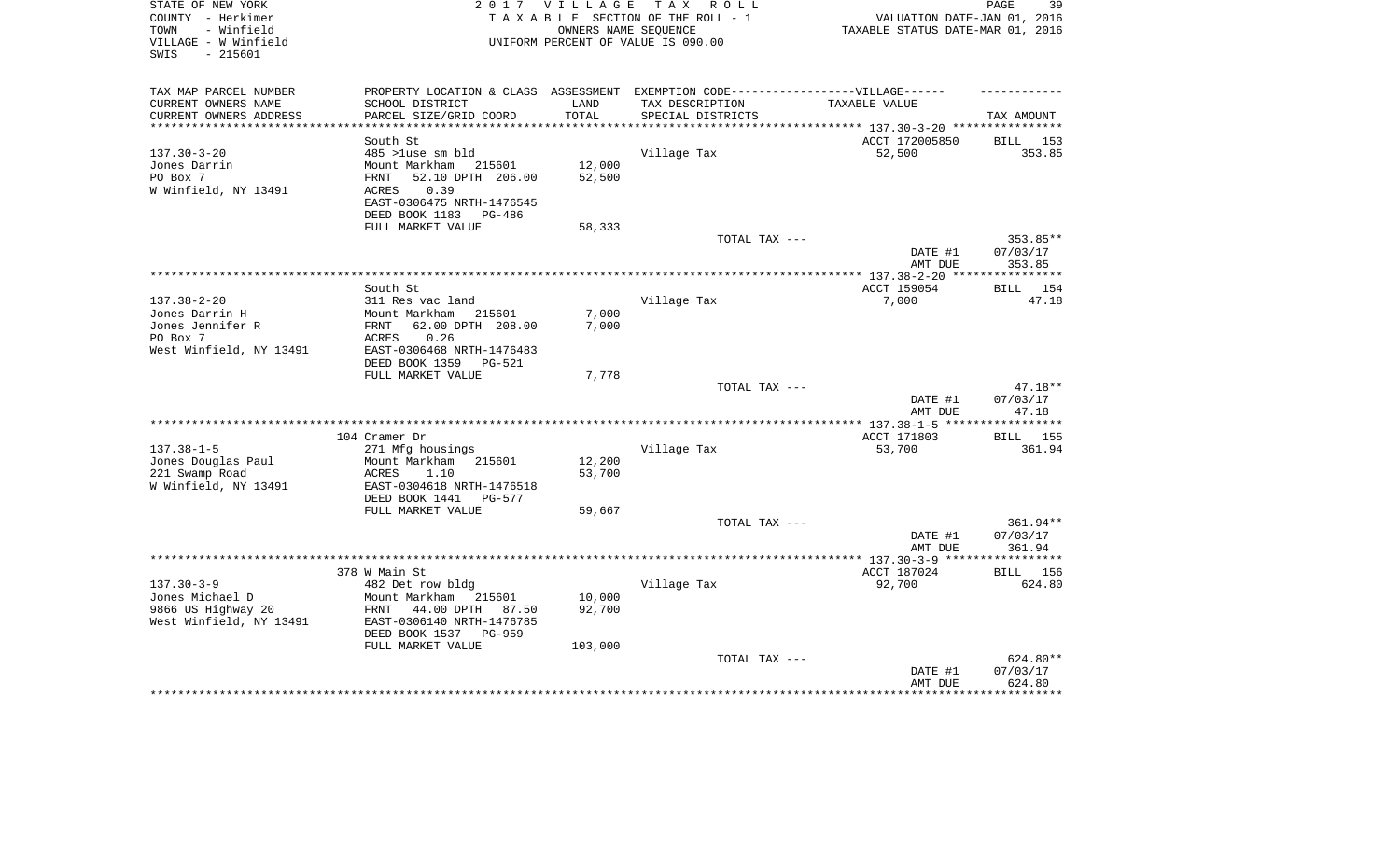| STATE OF NEW YORK<br>COUNTY - Herkimer<br>- Winfield<br>TOWN<br>VILLAGE - W Winfield<br>$-215601$<br>SWIS |                                                     | 2017 VILLAGE      | TAX ROLL<br>TAXABLE SECTION OF THE ROLL - 1<br>OWNERS NAME SEQUENCE<br>UNIFORM PERCENT OF VALUE IS 090.00 | VALUATION DATE-JAN 01, 2016<br>TAXABLE STATUS DATE-MAR 01, 2016 | PAGE<br>40             |
|-----------------------------------------------------------------------------------------------------------|-----------------------------------------------------|-------------------|-----------------------------------------------------------------------------------------------------------|-----------------------------------------------------------------|------------------------|
| TAX MAP PARCEL NUMBER<br>CURRENT OWNERS NAME                                                              | SCHOOL DISTRICT                                     | LAND              | PROPERTY LOCATION & CLASS ASSESSMENT EXEMPTION CODE-----------------VILLAGE------<br>TAX DESCRIPTION      | TAXABLE VALUE                                                   |                        |
| CURRENT OWNERS ADDRESS                                                                                    | PARCEL SIZE/GRID COORD                              | TOTAL             | SPECIAL DISTRICTS                                                                                         |                                                                 | TAX AMOUNT             |
| **********************                                                                                    | ****************************                        | **************    | ************************************** 137.30-1-2 *****************                                       |                                                                 |                        |
|                                                                                                           | 289 North St                                        |                   |                                                                                                           | ACCT 172004440                                                  | BILL<br>157            |
| $137.30 - 1 - 2$<br>Jones Thomas J                                                                        | 210 1 Family Res<br>Mount Markham<br>215601         | 10,000            | Village Tax                                                                                               | 87,500                                                          | 589.75                 |
| 506 Lansing Station Road                                                                                  | FRNT 107.50 DPTH 238.00                             | 87,500            |                                                                                                           |                                                                 |                        |
| Lansing, NY 14882                                                                                         | EAST-0306092 NRTH-1478036                           |                   |                                                                                                           |                                                                 |                        |
|                                                                                                           | DEED BOOK 922<br>PG-191                             |                   |                                                                                                           |                                                                 |                        |
|                                                                                                           | FULL MARKET VALUE                                   | 97,222            |                                                                                                           |                                                                 |                        |
|                                                                                                           |                                                     |                   | TOTAL TAX ---                                                                                             | DATE #1                                                         | 589.75**<br>07/03/17   |
|                                                                                                           |                                                     |                   |                                                                                                           | AMT DUE                                                         | 589.75                 |
|                                                                                                           |                                                     |                   |                                                                                                           |                                                                 |                        |
|                                                                                                           | 502 E Main St                                       |                   |                                                                                                           | ACCT 172009700                                                  | <b>BILL</b><br>158     |
| $137.31 - 2 - 18$                                                                                         | 210 1 Family Res                                    |                   | Village Tax                                                                                               | 115,600                                                         | 779.14                 |
| Joseph Lorraine L<br>502 E Main St                                                                        | Mount Markham<br>215601<br>80.00 DPTH 310.00        | 14,300<br>115,600 | XC991 Water relevy                                                                                        | 303.85 MT M                                                     | 303.85                 |
| West Winfield, NY 13491                                                                                   | FRNT<br>0.69<br>ACRES                               |                   |                                                                                                           |                                                                 |                        |
|                                                                                                           | EAST-0308329 NRTH-1476877                           |                   |                                                                                                           |                                                                 |                        |
| PRIOR OWNER ON 3/01/2016                                                                                  | DEED BOOK 2017<br>PG-2154                           |                   |                                                                                                           |                                                                 |                        |
| Joseph Anthony E Jr                                                                                       | FULL MARKET VALUE                                   | 128,444           |                                                                                                           |                                                                 |                        |
|                                                                                                           |                                                     |                   | TOTAL TAX ---                                                                                             | DATE #1                                                         | 1,082.99**<br>07/03/17 |
|                                                                                                           |                                                     |                   |                                                                                                           | AMT DUE                                                         | 1,082.99               |
|                                                                                                           |                                                     |                   |                                                                                                           |                                                                 |                        |
|                                                                                                           | 246 Water St                                        |                   |                                                                                                           | ACCT 172007620                                                  | BILL 159               |
| $137.31 - 1 - 70$                                                                                         | 210 1 Family Res                                    |                   | Village Tax                                                                                               | 88,600                                                          | 597.16                 |
| Kane Carrie L<br>PO Box 436                                                                               | Mount Markham<br>215601<br>Life Estate: Sue Steeves | 9,300<br>88,600   | XC991 Water relevy                                                                                        | 178.14 MT M                                                     | 178.14                 |
| West Winfield, NY 13491                                                                                   | FRNT 108.00 DPTH 175.00                             |                   |                                                                                                           |                                                                 |                        |
|                                                                                                           | ACRES<br>0.43                                       |                   |                                                                                                           |                                                                 |                        |
|                                                                                                           | EAST-0307393 NRTH-1477369                           |                   |                                                                                                           |                                                                 |                        |
|                                                                                                           | DEED BOOK 930<br><b>PG-598</b>                      |                   |                                                                                                           |                                                                 |                        |
|                                                                                                           | FULL MARKET VALUE                                   | 98,444            | TOTAL TAX ---                                                                                             |                                                                 | $775.30**$             |
|                                                                                                           |                                                     |                   |                                                                                                           | DATE #1                                                         | 07/03/17               |
|                                                                                                           |                                                     |                   |                                                                                                           | AMT DUE                                                         | 775.30                 |
|                                                                                                           |                                                     |                   |                                                                                                           |                                                                 |                        |
| $137.39 - 1 - 30$                                                                                         | 244 Burrows Rd                                      |                   |                                                                                                           | ACCT 172005280                                                  | <b>BILL</b> 160        |
| Kantor Michael                                                                                            | 210 1 Family Res<br>Mount Markham<br>215601         | 11,900            | Village Tax                                                                                               | 98,000                                                          | 660.52                 |
| Kantor Ann                                                                                                | FRNT 200.00 DPTH 150.00                             | 98,000            |                                                                                                           |                                                                 |                        |
| 244 Burrows Rd                                                                                            | <b>BANK</b><br>740                                  |                   |                                                                                                           |                                                                 |                        |
| West Winfield, NY 13491                                                                                   | EAST-0309310 NRTH-1474701                           |                   |                                                                                                           |                                                                 |                        |
|                                                                                                           | DEED BOOK 00581 PG-00597                            |                   |                                                                                                           |                                                                 |                        |
|                                                                                                           | FULL MARKET VALUE                                   | 108,889           | TOTAL TAX ---                                                                                             |                                                                 | 660.52**               |
|                                                                                                           |                                                     |                   |                                                                                                           | DATE #1                                                         | 07/03/17               |
|                                                                                                           |                                                     |                   |                                                                                                           | AMT DUE                                                         | 660.52                 |
|                                                                                                           |                                                     |                   |                                                                                                           |                                                                 | * * * * * * * * *      |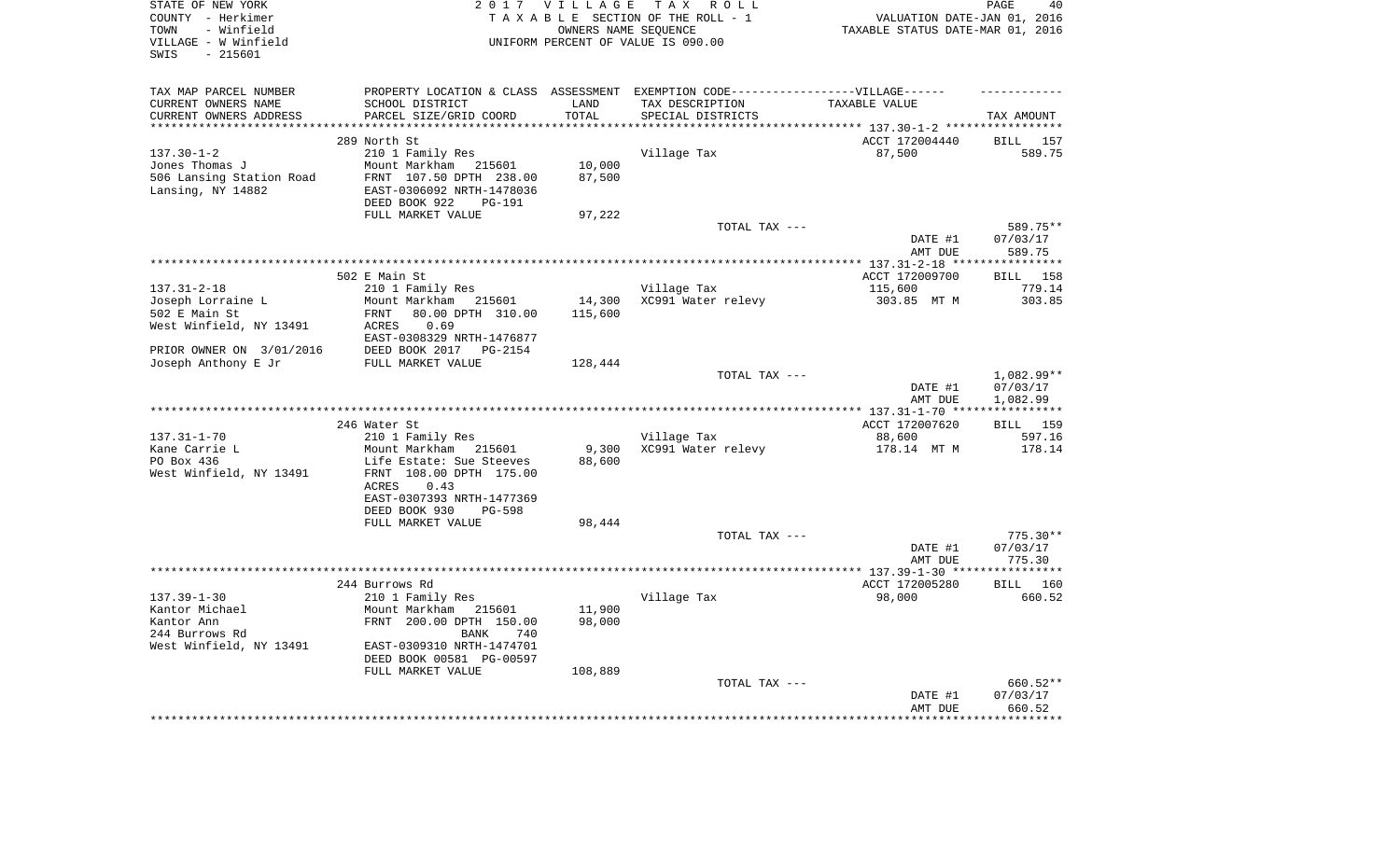| STATE OF NEW YORK<br>COUNTY - Herkimer<br>- Winfield<br>TOWN<br>VILLAGE - W Winfield<br>$-215601$<br>SWIS |                                                                                   | 2017 VILLAGE    | TAX ROLL<br>TAXABLE SECTION OF THE ROLL - 1<br>OWNERS NAME SEOUENCE<br>UNIFORM PERCENT OF VALUE IS 090.00 | VALUATION DATE-JAN 01, 2016<br>TAXABLE STATUS DATE-MAR 01, 2016 | PAGE<br>41            |
|-----------------------------------------------------------------------------------------------------------|-----------------------------------------------------------------------------------|-----------------|-----------------------------------------------------------------------------------------------------------|-----------------------------------------------------------------|-----------------------|
| TAX MAP PARCEL NUMBER                                                                                     | PROPERTY LOCATION & CLASS ASSESSMENT EXEMPTION CODE-----------------VILLAGE------ |                 |                                                                                                           |                                                                 |                       |
| CURRENT OWNERS NAME                                                                                       | SCHOOL DISTRICT                                                                   | LAND            | TAX DESCRIPTION                                                                                           | TAXABLE VALUE                                                   |                       |
| CURRENT OWNERS ADDRESS<br>***********************                                                         | PARCEL SIZE/GRID COORD                                                            | TOTAL           | SPECIAL DISTRICTS                                                                                         |                                                                 | TAX AMOUNT            |
|                                                                                                           | 496 Fairview Dr                                                                   |                 |                                                                                                           | ACCT 172005100                                                  | <b>BILL</b><br>161    |
| $137.31 - 1 - 19$                                                                                         | 210 1 Family Res                                                                  |                 | VETFUND T 41107                                                                                           | 650                                                             |                       |
| Kehoe Barbara                                                                                             | Mount Markham<br>215601                                                           | 8,100           | Village Tax                                                                                               | 82,850                                                          | 558.41                |
| Kehoe Joseph P                                                                                            | FRNT<br>90.00 DPTH 150.00                                                         | 83,500          |                                                                                                           |                                                                 |                       |
| 496 Fairview Dr                                                                                           | 0.31<br>ACRES                                                                     |                 |                                                                                                           |                                                                 |                       |
| West Winfield, NY 13491                                                                                   | EAST-0308620 NRTH-1478045                                                         |                 |                                                                                                           |                                                                 |                       |
|                                                                                                           | DEED BOOK 850<br>$PG-14$<br>FULL MARKET VALUE                                     | 92,778          |                                                                                                           |                                                                 |                       |
|                                                                                                           |                                                                                   |                 | TOTAL TAX ---                                                                                             |                                                                 | 558.41**              |
|                                                                                                           |                                                                                   |                 |                                                                                                           | DATE #1<br>AMT DUE                                              | 07/03/17<br>558.41    |
|                                                                                                           |                                                                                   |                 |                                                                                                           | **************** 137.22-1-7.2 ****************                  |                       |
| $137.22 - 1 - 7.2$                                                                                        | 314 North St<br>210 1 Family Res                                                  |                 | Village Tax                                                                                               | ACCT 150727<br>91,000                                           | BILL<br>162<br>613.34 |
| Kelly Irrevocable Trust                                                                                   | Mount Markham<br>215601                                                           | 12,000          |                                                                                                           |                                                                 |                       |
| Smith Kelvin & Kathle                                                                                     | FRNT 144.40 DPTH 213.60                                                           | 91,000          |                                                                                                           |                                                                 |                       |
| 314 North St                                                                                              | 0.70<br>ACRES                                                                     |                 |                                                                                                           |                                                                 |                       |
| West Winfield, NY 13491                                                                                   | EAST-0306375 NRTH-1478378                                                         |                 |                                                                                                           |                                                                 |                       |
|                                                                                                           | DEED BOOK 1309<br><b>PG-620</b>                                                   |                 |                                                                                                           |                                                                 |                       |
|                                                                                                           | FULL MARKET VALUE                                                                 | 101,111         | TOTAL TAX ---                                                                                             |                                                                 | 613.34**              |
|                                                                                                           |                                                                                   |                 |                                                                                                           | DATE #1                                                         | 07/03/17              |
|                                                                                                           |                                                                                   |                 |                                                                                                           | AMT DUE                                                         | 613.34                |
|                                                                                                           |                                                                                   |                 |                                                                                                           |                                                                 |                       |
|                                                                                                           | 389 Fairview Cir                                                                  |                 |                                                                                                           | ACCT 172005190                                                  | BILL 163              |
| $137.31 - 1 - 34$                                                                                         | 210 1 Family Res                                                                  |                 | Village Tax                                                                                               | 86,300                                                          | 581.66                |
| Kilty Jack<br>Kilty Edith                                                                                 | Mount Markham<br>215601<br>FRNT 105.00 DPTH 138.00                                | 8,300<br>86,300 |                                                                                                           |                                                                 |                       |
| 389 Fairview Cir                                                                                          | EAST-0308328 NRTH-1478078                                                         |                 |                                                                                                           |                                                                 |                       |
| West Winfield, NY 13491-9382                                                                              | DEED BOOK 00549 PG-00698                                                          |                 |                                                                                                           |                                                                 |                       |
|                                                                                                           | FULL MARKET VALUE                                                                 | 95,889          |                                                                                                           |                                                                 |                       |
|                                                                                                           |                                                                                   |                 | TOTAL TAX ---                                                                                             |                                                                 | 581.66**              |
|                                                                                                           |                                                                                   |                 |                                                                                                           | DATE #1<br>AMT DUE                                              | 07/03/17<br>581.66    |
|                                                                                                           |                                                                                   |                 |                                                                                                           |                                                                 |                       |
|                                                                                                           | 392 W Main St                                                                     |                 |                                                                                                           | ACCT 172004710                                                  | <b>BILL</b><br>164    |
| $137.30 - 3 - 12$                                                                                         | 482 Det row bldg                                                                  |                 | Village Tax                                                                                               | 72,100                                                          | 485.95                |
| Knapp Donald B                                                                                            | Mount Markham<br>215601                                                           | 10,000          |                                                                                                           |                                                                 |                       |
| PO Box 307                                                                                                | FRNT<br>39.00 DPTH<br>88.00                                                       | 72,100          |                                                                                                           |                                                                 |                       |
| West Winfield, NY 13491-0307                                                                              | EAST-0306236 NRTH-1476788<br>DEED BOOK 683<br>PG-395                              |                 |                                                                                                           |                                                                 |                       |
|                                                                                                           | FULL MARKET VALUE                                                                 | 80,111          |                                                                                                           |                                                                 |                       |
|                                                                                                           |                                                                                   |                 | TOTAL TAX ---                                                                                             |                                                                 | 485.95**              |
|                                                                                                           |                                                                                   |                 |                                                                                                           | DATE #1                                                         | 07/03/17              |
|                                                                                                           |                                                                                   |                 |                                                                                                           | AMT DUE                                                         | 485.95                |
|                                                                                                           |                                                                                   |                 |                                                                                                           |                                                                 |                       |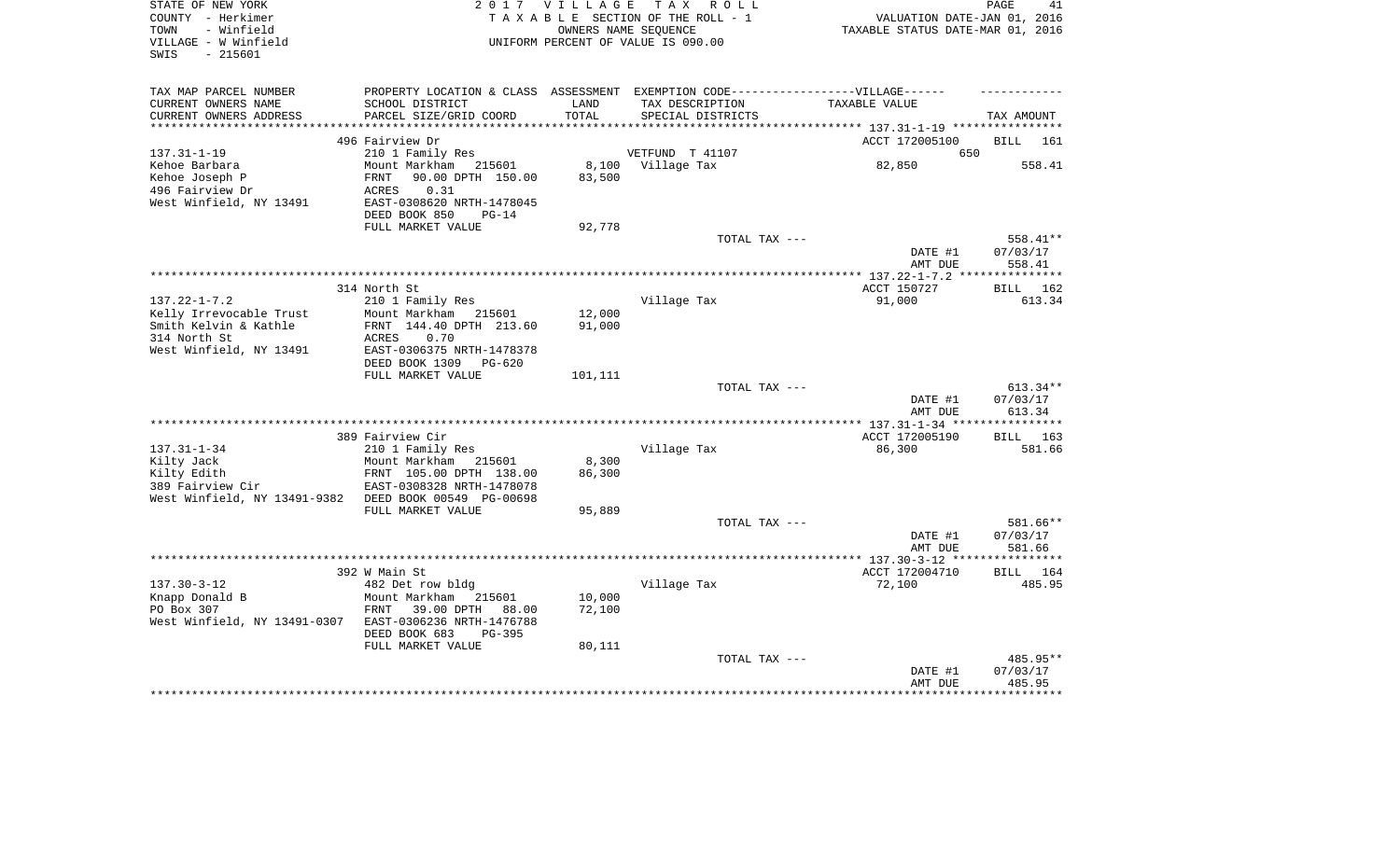| STATE OF NEW YORK<br>COUNTY - Herkimer<br>- Winfield<br>TOWN | 2 0 1 7                                                                          | VILLAGE<br>OWNERS NAME SEQUENCE | TAX ROLL<br>TAXABLE SECTION OF THE ROLL - 1 | VALUATION DATE-JAN 01, 2016<br>TAXABLE STATUS DATE-MAR 01, 2016 | PAGE<br>42         |
|--------------------------------------------------------------|----------------------------------------------------------------------------------|---------------------------------|---------------------------------------------|-----------------------------------------------------------------|--------------------|
| VILLAGE - W Winfield<br>$-215601$<br>SWIS                    |                                                                                  |                                 | UNIFORM PERCENT OF VALUE IS 090.00          |                                                                 |                    |
| TAX MAP PARCEL NUMBER                                        | PROPERTY LOCATION & CLASS ASSESSMENT EXEMPTION CODE----------------VILLAGE------ |                                 |                                             |                                                                 |                    |
| CURRENT OWNERS NAME                                          | SCHOOL DISTRICT                                                                  | LAND                            | TAX DESCRIPTION                             | TAXABLE VALUE                                                   |                    |
| CURRENT OWNERS ADDRESS                                       | PARCEL SIZE/GRID COORD                                                           | TOTAL                           | SPECIAL DISTRICTS                           |                                                                 | TAX AMOUNT         |
|                                                              | 241 Water St                                                                     |                                 |                                             | ACCT 152780                                                     | BILL 165           |
| $137.31 - 1 - 58$                                            | 210 1 Family Res                                                                 |                                 | Village Tax                                 | 74,500                                                          | 502.13             |
| Kneller Elsie L                                              | Mount Markham 215601                                                             | 6,600                           |                                             |                                                                 |                    |
| Barclay Richard T                                            | FRNT<br>68.00 DPTH 100.00                                                        | 74,500                          |                                             |                                                                 |                    |
| 241 Water St                                                 | EAST-0307227 NRTH-1477240                                                        |                                 |                                             |                                                                 |                    |
| PO Box 344                                                   | DEED BOOK 1322<br>PG-243                                                         |                                 |                                             |                                                                 |                    |
| Wset Winfield, NY 13491                                      | FULL MARKET VALUE                                                                | 82,778                          |                                             |                                                                 |                    |
|                                                              |                                                                                  |                                 | TOTAL TAX ---                               |                                                                 | 502.13**           |
|                                                              |                                                                                  |                                 |                                             | DATE #1                                                         | 07/03/17           |
|                                                              |                                                                                  |                                 |                                             | AMT DUE                                                         | 502.13             |
|                                                              |                                                                                  |                                 |                                             |                                                                 |                    |
| $137.31 - 1 - 6$                                             | 485 Fairview Dr<br>210 1 Family Res                                              |                                 | Village Tax                                 | ACCT 162928<br>86,900                                           | BILL 166<br>585.71 |
| Korosec Karen M                                              | Mount Markham 215601                                                             | 8,200                           |                                             |                                                                 |                    |
| 485 Fairview Dr                                              | 90.00 DPTH 153.00<br>FRNT                                                        | 86,900                          |                                             |                                                                 |                    |
| West Winfield, NY 13491-9379                                 | ACRES<br>0.32                                                                    |                                 |                                             |                                                                 |                    |
|                                                              | EAST-0308310 NRTH-1478507                                                        |                                 |                                             |                                                                 |                    |
|                                                              | DEED BOOK 1384<br>PG-633                                                         |                                 |                                             |                                                                 |                    |
|                                                              | FULL MARKET VALUE                                                                | 96,556                          |                                             |                                                                 |                    |
|                                                              |                                                                                  |                                 | TOTAL TAX ---                               |                                                                 | 585.71**           |
|                                                              |                                                                                  |                                 |                                             | DATE #1                                                         | 07/03/17           |
|                                                              |                                                                                  |                                 |                                             | AMT DUE                                                         | 585.71             |
|                                                              |                                                                                  |                                 |                                             |                                                                 |                    |
| $137.30 - 1 - 47$                                            | 302 W Main St<br>220 2 Family Res                                                |                                 | Village Tax                                 | ACCT 172000810<br>57,200                                        | BILL 167<br>385.53 |
| Korosec Susan A                                              | Mount Markham 215601                                                             | 7,100                           |                                             |                                                                 |                    |
| Marsh Irevvocable Trust                                      | FRNT 64.00 DPTH 144.00                                                           | 57,200                          |                                             |                                                                 |                    |
| 238 Satfford Rd                                              | EAST-0304841 NRTH-1476615                                                        |                                 |                                             |                                                                 |                    |
| West Winfield, NY 13491                                      | DEED BOOK 929<br>$PG-187$                                                        |                                 |                                             |                                                                 |                    |
|                                                              | FULL MARKET VALUE                                                                | 63,556                          |                                             |                                                                 |                    |
|                                                              |                                                                                  |                                 | TOTAL TAX ---                               |                                                                 | 385.53**           |
|                                                              |                                                                                  |                                 |                                             | DATE #1                                                         | 07/03/17           |
|                                                              |                                                                                  |                                 |                                             | AMT DUE                                                         | 385.53             |
|                                                              |                                                                                  |                                 |                                             |                                                                 | **********         |
|                                                              | 423 E Main St                                                                    |                                 |                                             | ACCT 172004830                                                  | BILL 168           |
| $137.30 - 2 - 42$<br>Korosec Susan A                         | 220 2 Family Res<br>Mount Markham 215601                                         | 6,800                           | Village Tax                                 | 64,800                                                          | 436.75             |
| Marsh Irrevocable Trust                                      | FRNT<br>39.60 DPTH 207.57                                                        | 64,800                          |                                             |                                                                 |                    |
| 238 Stafford Rd                                              | EAST-0306622 NRTH-1477041                                                        |                                 |                                             |                                                                 |                    |
| West Winfield, NY 13491                                      | DEED BOOK 929<br>$PG-184$                                                        |                                 |                                             |                                                                 |                    |
|                                                              | FULL MARKET VALUE                                                                | 72,000                          |                                             |                                                                 |                    |
|                                                              |                                                                                  |                                 | TOTAL TAX ---                               |                                                                 | 436.75**           |
|                                                              |                                                                                  |                                 |                                             | DATE #1                                                         | 07/03/17           |
|                                                              |                                                                                  |                                 |                                             | AMT DUE                                                         | 436.75             |
|                                                              |                                                                                  |                                 |                                             |                                                                 |                    |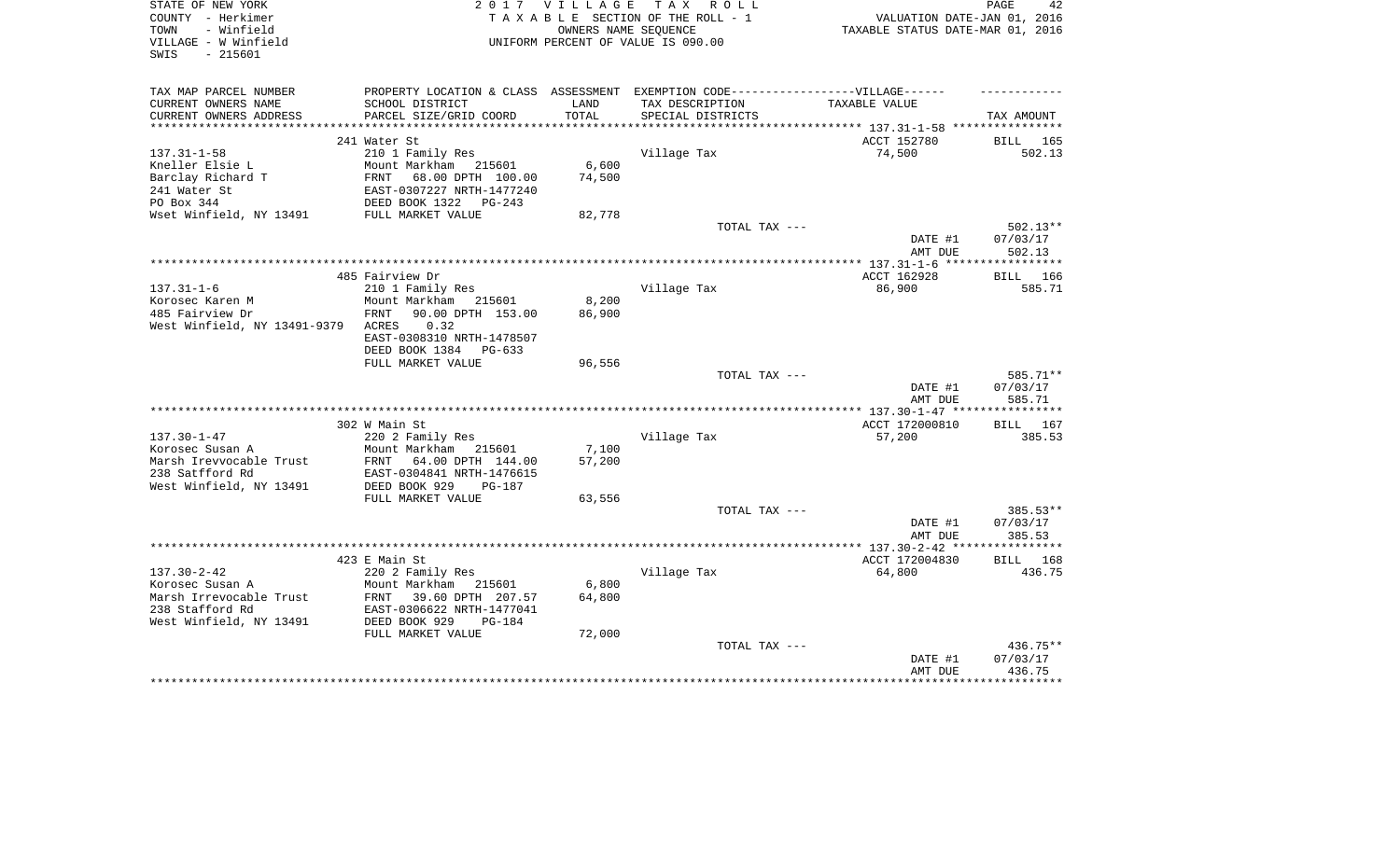| STATE OF NEW YORK                           |                                                        | 2017 VILLAGE      | TAX ROLL                                                                          |                                             | PAGE<br>43            |
|---------------------------------------------|--------------------------------------------------------|-------------------|-----------------------------------------------------------------------------------|---------------------------------------------|-----------------------|
| COUNTY - Herkimer                           |                                                        |                   | TAXABLE SECTION OF THE ROLL - 1                                                   | VALUATION DATE-JAN 01, 2016                 |                       |
| - Winfield<br>TOWN<br>VILLAGE - W Winfield  |                                                        |                   | OWNERS NAME SEOUENCE<br>UNIFORM PERCENT OF VALUE IS 090.00                        | TAXABLE STATUS DATE-MAR 01, 2016            |                       |
| $-215601$<br>SWIS                           |                                                        |                   |                                                                                   |                                             |                       |
|                                             |                                                        |                   |                                                                                   |                                             |                       |
|                                             |                                                        |                   |                                                                                   |                                             |                       |
| TAX MAP PARCEL NUMBER                       |                                                        |                   | PROPERTY LOCATION & CLASS ASSESSMENT EXEMPTION CODE-----------------VILLAGE------ |                                             |                       |
| CURRENT OWNERS NAME                         | SCHOOL DISTRICT                                        | LAND              | TAX DESCRIPTION                                                                   | TAXABLE VALUE                               |                       |
| CURRENT OWNERS ADDRESS                      | PARCEL SIZE/GRID COORD                                 | TOTAL<br>******** | SPECIAL DISTRICTS                                                                 |                                             | TAX AMOUNT            |
|                                             | 188 Burrows Rd                                         |                   |                                                                                   | *********** 137.39-1-22 ****<br>ACCT 161724 | 169<br>BILL           |
| $137.39 - 1 - 22$                           | 210 1 Family Res                                       |                   | Village Tax                                                                       | 55,100                                      | 371.37                |
| Krouse Brenda                               | Mount Markham 215601                                   | 7,500             |                                                                                   |                                             |                       |
| 188 Burrows Rd                              | FRNT 100.00 DPTH 150.00                                | 55,100            |                                                                                   |                                             |                       |
| West Winfield, NY 13491-9397                | ACRES<br>0.34                                          |                   |                                                                                   |                                             |                       |
|                                             | EAST-0308281 NRTH-1474927                              |                   |                                                                                   |                                             |                       |
|                                             | DEED BOOK 1376 PG-319                                  |                   |                                                                                   |                                             |                       |
|                                             | FULL MARKET VALUE                                      | 61,222            |                                                                                   |                                             |                       |
|                                             |                                                        |                   | TOTAL TAX ---                                                                     |                                             | $371.37**$            |
|                                             |                                                        |                   |                                                                                   | DATE #1                                     | 07/03/17              |
|                                             |                                                        |                   |                                                                                   | AMT DUE                                     | 371.37                |
|                                             |                                                        |                   |                                                                                   |                                             | ************          |
|                                             | 501 Fairground Rd                                      |                   |                                                                                   | ACCT 172003180                              | BILL 170              |
| $137.31 - 1 - 45.1$                         | 210 1 Family Res                                       |                   | Village Tax                                                                       | 98,400                                      | 663.22                |
| Kwasniewski Kathleen J<br>501 Fairground Rd | Mount Markham<br>215601<br>FRNT 88.40 DPTH 184.00      | 10,100<br>98,400  | XC991 Water relevy                                                                | 83.10 MT M                                  | 83.10                 |
| West Winfield, NY 13491                     | <b>BANK</b><br>074                                     |                   |                                                                                   |                                             |                       |
|                                             | EAST-0308356 NRTH-1477365                              |                   |                                                                                   |                                             |                       |
|                                             | DEED BOOK 816<br><b>PG-100</b>                         |                   |                                                                                   |                                             |                       |
|                                             | FULL MARKET VALUE                                      | 109,333           |                                                                                   |                                             |                       |
|                                             |                                                        |                   | TOTAL TAX ---                                                                     |                                             | 746.32**              |
|                                             |                                                        |                   |                                                                                   | DATE #1                                     | 07/03/17              |
|                                             |                                                        |                   |                                                                                   | AMT DUE                                     | 746.32                |
|                                             |                                                        |                   |                                                                                   |                                             |                       |
|                                             | 370 W Main St                                          |                   |                                                                                   | ACCT 191096                                 | BILL 171              |
| $137.30 - 3 - 4$                            | 210 1 Family Res                                       |                   | Village Tax                                                                       | 68,000                                      | 458.32                |
| Kylie's Diner, LLC<br>7265 State Route 51   | Mount Markham<br>215601                                | 10,000<br>68,000  |                                                                                   |                                             |                       |
| West Winfield, NY 13491                     | FRNT<br>55.00 DPTH 255.00<br>EAST-0305892 NRTH-1476669 |                   |                                                                                   |                                             |                       |
|                                             | DEED BOOK 1562<br>PG-552                               |                   |                                                                                   |                                             |                       |
|                                             | FULL MARKET VALUE                                      | 75,556            |                                                                                   |                                             |                       |
|                                             |                                                        |                   | TOTAL TAX ---                                                                     |                                             | 458.32**              |
|                                             |                                                        |                   |                                                                                   | DATE #1                                     | 07/03/17              |
|                                             |                                                        |                   |                                                                                   | AMT DUE                                     | 458.32                |
|                                             |                                                        |                   |                                                                                   | *********** 137.31-1-54.1 ***               | * * * * * * * * * * * |
|                                             | 459 E Main St                                          |                   |                                                                                   | ACCT 172145                                 | BILL 172              |
| $137.31 - 1 - 54.1$                         | 210 1 Family Res                                       |                   | Village Tax                                                                       | 56,200                                      | 378.79                |
| LaFountain Todd                             | Mount Markham 215601                                   | 9,400             |                                                                                   |                                             |                       |
| 1008 State Route 51                         | FRNT 153.00 DPTH 191.00                                | 56,200            |                                                                                   |                                             |                       |
| Ilion, NY 13357                             | ACRES<br>0.44<br>EAST-0307445 NRTH-1477104             |                   |                                                                                   |                                             |                       |
|                                             | DEED BOOK 1443<br><b>PG-520</b>                        |                   |                                                                                   |                                             |                       |
|                                             | FULL MARKET VALUE                                      | 62,444            |                                                                                   |                                             |                       |
|                                             |                                                        |                   | TOTAL TAX ---                                                                     |                                             | 378.79**              |
|                                             |                                                        |                   |                                                                                   | DATE #1                                     | 07/03/17              |
|                                             |                                                        |                   |                                                                                   | AMT DUE                                     | 378.79                |
|                                             |                                                        |                   |                                                                                   |                                             |                       |
|                                             |                                                        |                   |                                                                                   |                                             |                       |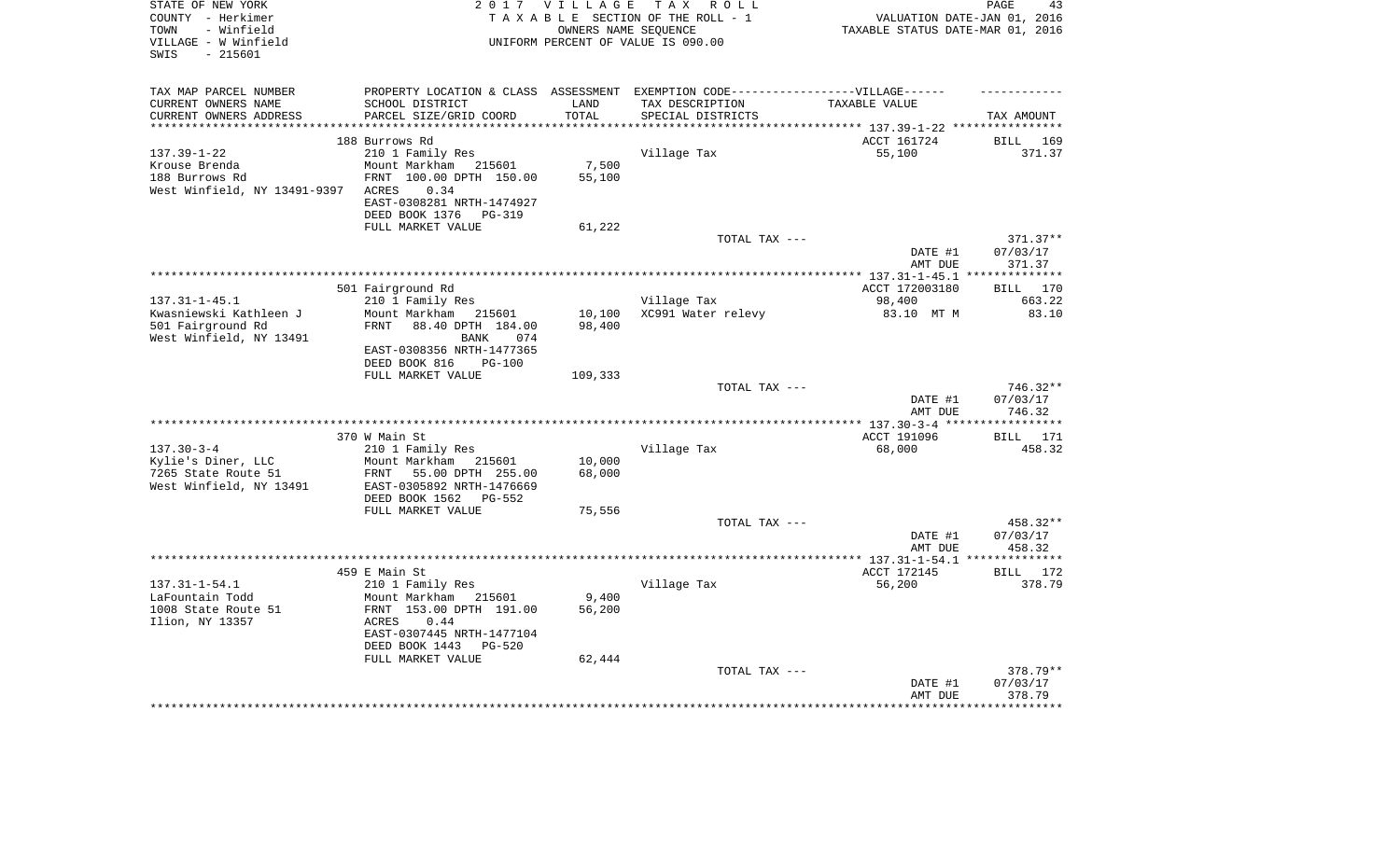| STATE OF NEW YORK<br>COUNTY - Herkimer<br>TOWN<br>- Winfield | 2 0 1 7                                     | V I L L A G E | TAX ROLL<br>TAXABLE SECTION OF THE ROLL - 1<br>OWNERS NAME SEOUENCE               | VALUATION DATE-JAN 01, 2016<br>TAXABLE STATUS DATE-MAR 01, 2016 | PAGE<br>44            |
|--------------------------------------------------------------|---------------------------------------------|---------------|-----------------------------------------------------------------------------------|-----------------------------------------------------------------|-----------------------|
| VILLAGE - W Winfield<br>SWIS<br>$-215601$                    |                                             |               | UNIFORM PERCENT OF VALUE IS 090.00                                                |                                                                 |                       |
| TAX MAP PARCEL NUMBER                                        |                                             |               | PROPERTY LOCATION & CLASS ASSESSMENT EXEMPTION CODE-----------------VILLAGE------ |                                                                 |                       |
| CURRENT OWNERS NAME                                          | SCHOOL DISTRICT                             | LAND          | TAX DESCRIPTION                                                                   | TAXABLE VALUE                                                   |                       |
| CURRENT OWNERS ADDRESS                                       | PARCEL SIZE/GRID COORD                      | TOTAL         | SPECIAL DISTRICTS                                                                 |                                                                 | TAX AMOUNT            |
|                                                              |                                             |               |                                                                                   |                                                                 |                       |
| $137.38 - 1 - 26$                                            | South St<br>311 Res vac land                |               |                                                                                   | ACCT 169016<br>2,100                                            | BILL 173<br>14.15     |
| Land Gary E                                                  | Mount Markham<br>215601                     | 2,100         | Village Tax                                                                       |                                                                 |                       |
| Land Caroline S                                              | ACRES<br>2.00                               | 2,100         |                                                                                   |                                                                 |                       |
| 123 South St                                                 | EAST-0305787 NRTH-1475934                   |               |                                                                                   |                                                                 |                       |
| West Winfield, NY 13491                                      | DEED BOOK 1423<br>PG-439                    |               |                                                                                   |                                                                 |                       |
|                                                              | FULL MARKET VALUE                           | 2,333         |                                                                                   |                                                                 |                       |
|                                                              |                                             |               | TOTAL TAX ---                                                                     |                                                                 | $14.15**$             |
|                                                              |                                             |               |                                                                                   | DATE #1                                                         | 07/03/17              |
|                                                              |                                             |               |                                                                                   | AMT DUE                                                         | 14.15                 |
|                                                              |                                             |               |                                                                                   |                                                                 |                       |
| $137.38 - 1 - 30$                                            | 123 South St                                |               | Village Tax                                                                       | ACCT 172011209                                                  | BILL 174<br>390.92    |
| Land Gary E                                                  | 210 1 Family Res<br>Mount Markham<br>215601 | 18,600        |                                                                                   | 58,000                                                          |                       |
| Land Caroline S                                              | 2.80<br>ACRES                               | 58,000        |                                                                                   |                                                                 |                       |
| 123 South St                                                 | EAST-0306224 NRTH-1475626                   |               |                                                                                   |                                                                 |                       |
| West Winfield, NY 13491                                      | DEED BOOK 1131<br>$PG-1$                    |               |                                                                                   |                                                                 |                       |
|                                                              | FULL MARKET VALUE                           | 64,444        |                                                                                   |                                                                 |                       |
|                                                              |                                             |               | TOTAL TAX ---                                                                     |                                                                 | 390.92**              |
|                                                              |                                             |               |                                                                                   | DATE #1                                                         | 07/03/17              |
|                                                              |                                             |               |                                                                                   | AMT DUE                                                         | 390.92                |
|                                                              |                                             |               |                                                                                   |                                                                 |                       |
| $137.30 - 2 - 45$                                            | 431 E Main St<br>210 1 Family Res           |               | Village Tax                                                                       | ACCT 172006450<br>45,400                                        | 175<br>BILL<br>306.00 |
| Land Jane                                                    | Mount Markham 215601                        | 7,400         | XC991 Water relevy                                                                | 57.77 MT M                                                      | 57.77                 |
| Land Morris                                                  | 49.50 DPTH 210.00<br>FRNT                   | 45,400        |                                                                                   |                                                                 |                       |
| PO Box 266                                                   | EAST-0306738 NRTH-1477056                   |               |                                                                                   |                                                                 |                       |
| West Winfield, NY 13491-0266 DEED BOOK 00635 PG-00624        |                                             |               |                                                                                   |                                                                 |                       |
|                                                              | FULL MARKET VALUE                           | 50,444        |                                                                                   |                                                                 |                       |
|                                                              |                                             |               | TOTAL TAX ---                                                                     |                                                                 | $363.77**$            |
|                                                              |                                             |               |                                                                                   | DATE #1                                                         | 07/03/17              |
|                                                              |                                             |               |                                                                                   | AMT DUE                                                         | 363.77                |
|                                                              |                                             |               |                                                                                   |                                                                 |                       |
| $137.22 - 1 - 12$                                            | 356 North St<br>220 2 Family Res            |               | Village Tax                                                                       | ACCT 172001320<br>75,500                                        | BILL 176<br>508.87    |
| Land Kathleen A                                              | Mount Markham 215601                        | 13,600        |                                                                                   |                                                                 |                       |
| Land Keith E                                                 | FRNT 109.00 DPTH 344.00                     | 75,500        |                                                                                   |                                                                 |                       |
| 356 North St                                                 | EAST-0307126 NRTH-1479067                   |               |                                                                                   |                                                                 |                       |
| West Winfield, NY 13491-0030 DEED BOOK 842                   | $PG-119$                                    |               |                                                                                   |                                                                 |                       |
|                                                              | FULL MARKET VALUE                           | 83,889        |                                                                                   |                                                                 |                       |
|                                                              |                                             |               | TOTAL TAX ---                                                                     |                                                                 | 508.87**              |
|                                                              |                                             |               |                                                                                   | DATE #1                                                         | 07/03/17              |
|                                                              |                                             |               |                                                                                   | AMT DUE                                                         | 508.87                |
|                                                              |                                             |               |                                                                                   |                                                                 |                       |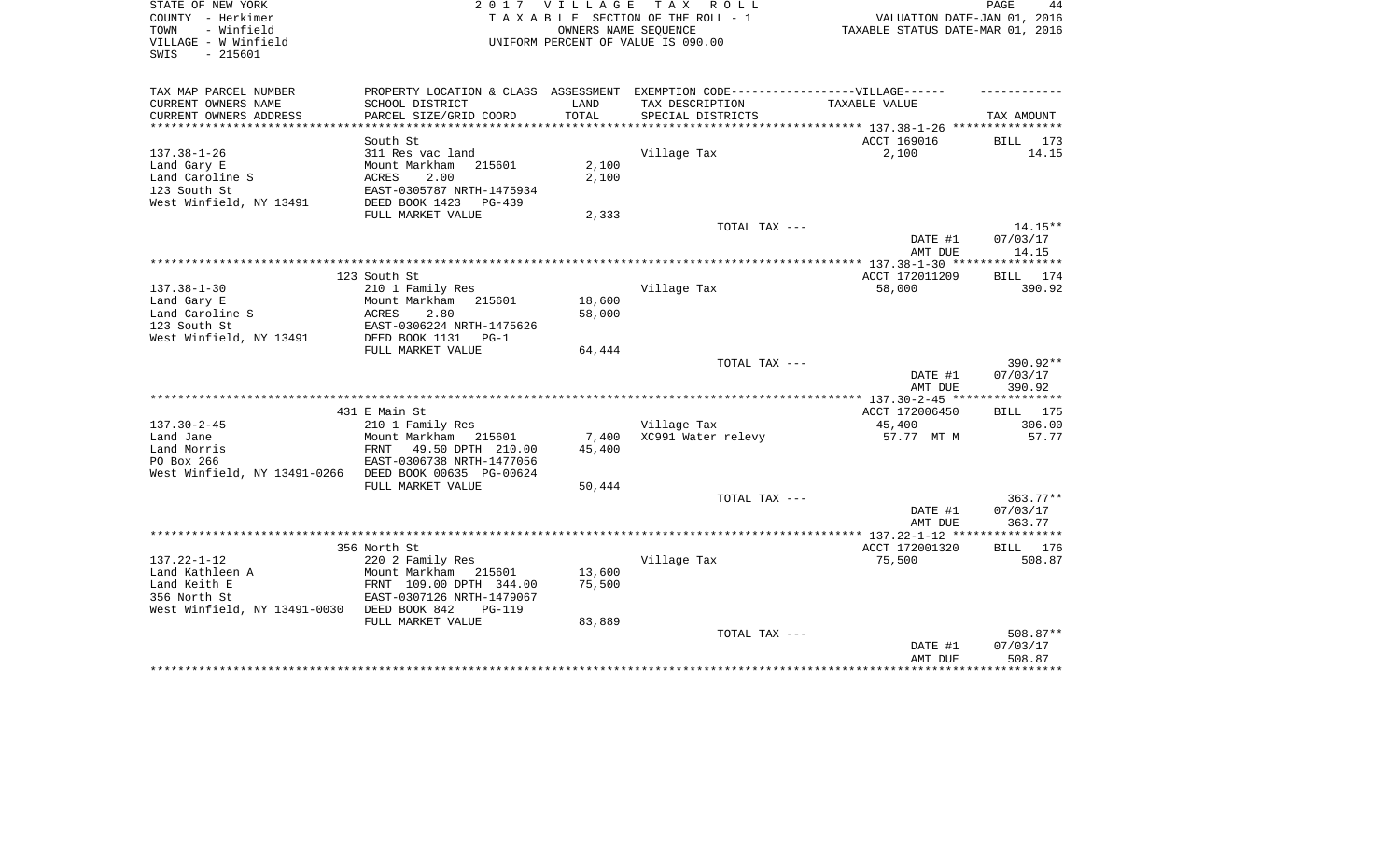| STATE OF NEW YORK<br>COUNTY - Herkimer<br>- Winfield<br>TOWN<br>VILLAGE - W Winfield<br>SWIS<br>$-215601$ |                                                                                                     | 2017 VILLAGE<br>OWNERS NAME SEQUENCE | T A X<br>R O L L<br>TAXABLE SECTION OF THE ROLL - 1<br>UNIFORM PERCENT OF VALUE IS 090.00 | VALUATION DATE-JAN 01, 2016<br>TAXABLE STATUS DATE-MAR 01, 2016 | PAGE<br>45        |
|-----------------------------------------------------------------------------------------------------------|-----------------------------------------------------------------------------------------------------|--------------------------------------|-------------------------------------------------------------------------------------------|-----------------------------------------------------------------|-------------------|
| TAX MAP PARCEL NUMBER                                                                                     |                                                                                                     |                                      |                                                                                           |                                                                 |                   |
| CURRENT OWNERS NAME                                                                                       | PROPERTY LOCATION & CLASS ASSESSMENT EXEMPTION CODE----------------VILLAGE------<br>SCHOOL DISTRICT | LAND                                 | TAX DESCRIPTION                                                                           | TAXABLE VALUE                                                   |                   |
| CURRENT OWNERS ADDRESS                                                                                    | PARCEL SIZE/GRID COORD                                                                              | TOTAL                                | SPECIAL DISTRICTS                                                                         |                                                                 | TAX AMOUNT        |
| ************************                                                                                  | ********************                                                                                |                                      |                                                                                           |                                                                 |                   |
|                                                                                                           | South St                                                                                            |                                      |                                                                                           | ACCT 201850                                                     | BILL<br>177       |
| $137.38 - 1 - 31$                                                                                         | 330 Vacant comm                                                                                     |                                      | Village Tax                                                                               | 10,300                                                          | 69.42             |
| Land Keith Kathleen<br>Crave Kevin                                                                        | Mount Markham<br>215601                                                                             | 10,300                               |                                                                                           |                                                                 |                   |
| 356 North St                                                                                              | 55.00 DPTH 500.00<br>FRNT<br>ACRES<br>1.00                                                          | 10,300                               |                                                                                           |                                                                 |                   |
| West Winfield, NY 13491                                                                                   | EAST-0306308 NRTH-1475462                                                                           |                                      |                                                                                           |                                                                 |                   |
|                                                                                                           | DEED BOOK 1630<br>PG-965                                                                            |                                      |                                                                                           |                                                                 |                   |
| PRIOR OWNER ON 3/01/2016                                                                                  | FULL MARKET VALUE                                                                                   | 11,444                               |                                                                                           |                                                                 |                   |
| Pustay Steven                                                                                             |                                                                                                     |                                      |                                                                                           |                                                                 |                   |
|                                                                                                           |                                                                                                     |                                      | TOTAL TAX ---                                                                             |                                                                 | $69.42**$         |
|                                                                                                           |                                                                                                     |                                      |                                                                                           | DATE #1<br>AMT DUE                                              | 07/03/17<br>69.42 |
|                                                                                                           |                                                                                                     |                                      |                                                                                           |                                                                 |                   |
|                                                                                                           | 121 South St                                                                                        |                                      |                                                                                           | ACCT 201850                                                     | BILL 178          |
| $137.38 - 1 - 32$                                                                                         | 421 Restaurant                                                                                      |                                      | Village Tax                                                                               | 115,000                                                         | 775.10            |
| Land Keith Kathleen                                                                                       | Mount Markham<br>215601                                                                             | 10,000                               |                                                                                           |                                                                 |                   |
| Crave Kevin                                                                                               | 78.00 DPTH 138.00<br>FRNT                                                                           | 115,000                              |                                                                                           |                                                                 |                   |
| 356 North St                                                                                              | ACRES<br>0.24                                                                                       |                                      |                                                                                           |                                                                 |                   |
| West Winfield, NY 13491                                                                                   | EAST-0306262 NRTH-1475441<br>DEED BOOK 1630<br>PG-965                                               |                                      |                                                                                           |                                                                 |                   |
| PRIOR OWNER ON 3/01/2016                                                                                  | FULL MARKET VALUE                                                                                   | 127,778                              |                                                                                           |                                                                 |                   |
| Pustay Steven                                                                                             |                                                                                                     |                                      |                                                                                           |                                                                 |                   |
|                                                                                                           |                                                                                                     |                                      | TOTAL TAX ---                                                                             |                                                                 | $775.10**$        |
|                                                                                                           |                                                                                                     |                                      |                                                                                           | DATE #1                                                         | 07/03/17          |
|                                                                                                           |                                                                                                     |                                      |                                                                                           | AMT DUE                                                         | 775.10            |
|                                                                                                           | South St                                                                                            |                                      |                                                                                           | ACCT 201850                                                     | BILL 179          |
| $137.38 - 1 - 34$                                                                                         | 330 Vacant comm                                                                                     |                                      | Village Tax                                                                               | 2,100                                                           | 14.15             |
| Land Keith Kathleen                                                                                       | Mount Markham<br>215601                                                                             | 2,100                                |                                                                                           |                                                                 |                   |
| Crave Kevin                                                                                               | FRNT 214.00 DPTH<br>47.00                                                                           | 2,100                                |                                                                                           |                                                                 |                   |
| 356 North St                                                                                              | ACRES<br>0.33                                                                                       |                                      |                                                                                           |                                                                 |                   |
| West Winfield, NY 13491                                                                                   | EAST-0306009 NRTH-1475291<br>DEED BOOK 1630<br>PG-965                                               |                                      |                                                                                           |                                                                 |                   |
| PRIOR OWNER ON 3/01/2016                                                                                  | FULL MARKET VALUE                                                                                   | 2,333                                |                                                                                           |                                                                 |                   |
| Pustay Steven                                                                                             |                                                                                                     |                                      |                                                                                           |                                                                 |                   |
|                                                                                                           |                                                                                                     |                                      | TOTAL TAX ---                                                                             |                                                                 | $14.15**$         |
|                                                                                                           |                                                                                                     |                                      |                                                                                           | DATE #1                                                         | 07/03/17          |
|                                                                                                           |                                                                                                     |                                      |                                                                                           | AMT DUE                                                         | 14.15             |
|                                                                                                           | 243 North St                                                                                        |                                      |                                                                                           | ACCT 172003390                                                  | BILL 180          |
| $137.30 - 1 - 12$                                                                                         | 283 Res w/Comuse                                                                                    |                                      | Village Tax                                                                               | 115,600                                                         | 779.14            |
| Land Ronnie                                                                                               | Mount Markham<br>215601                                                                             | 10,700                               |                                                                                           |                                                                 |                   |
| Land Nancy                                                                                                | FRNT 107.00 DPTH 231.00                                                                             | 115,600                              |                                                                                           |                                                                 |                   |
| PO Box 34                                                                                                 | 591<br>BANK                                                                                         |                                      |                                                                                           |                                                                 |                   |
| West Winfield, NY 13491-0034                                                                              | EAST-0306143 NRTH-1477135                                                                           |                                      |                                                                                           |                                                                 |                   |
|                                                                                                           | DEED BOOK 739<br>PG-162                                                                             |                                      |                                                                                           |                                                                 |                   |
|                                                                                                           | FULL MARKET VALUE                                                                                   | 128,444                              | TOTAL TAX ---                                                                             |                                                                 | $779.14**$        |
|                                                                                                           |                                                                                                     |                                      |                                                                                           | DATE #1                                                         | 07/03/17          |
|                                                                                                           |                                                                                                     |                                      |                                                                                           | AMT DUE                                                         | 779.14            |
|                                                                                                           |                                                                                                     |                                      |                                                                                           | *****************************                                   |                   |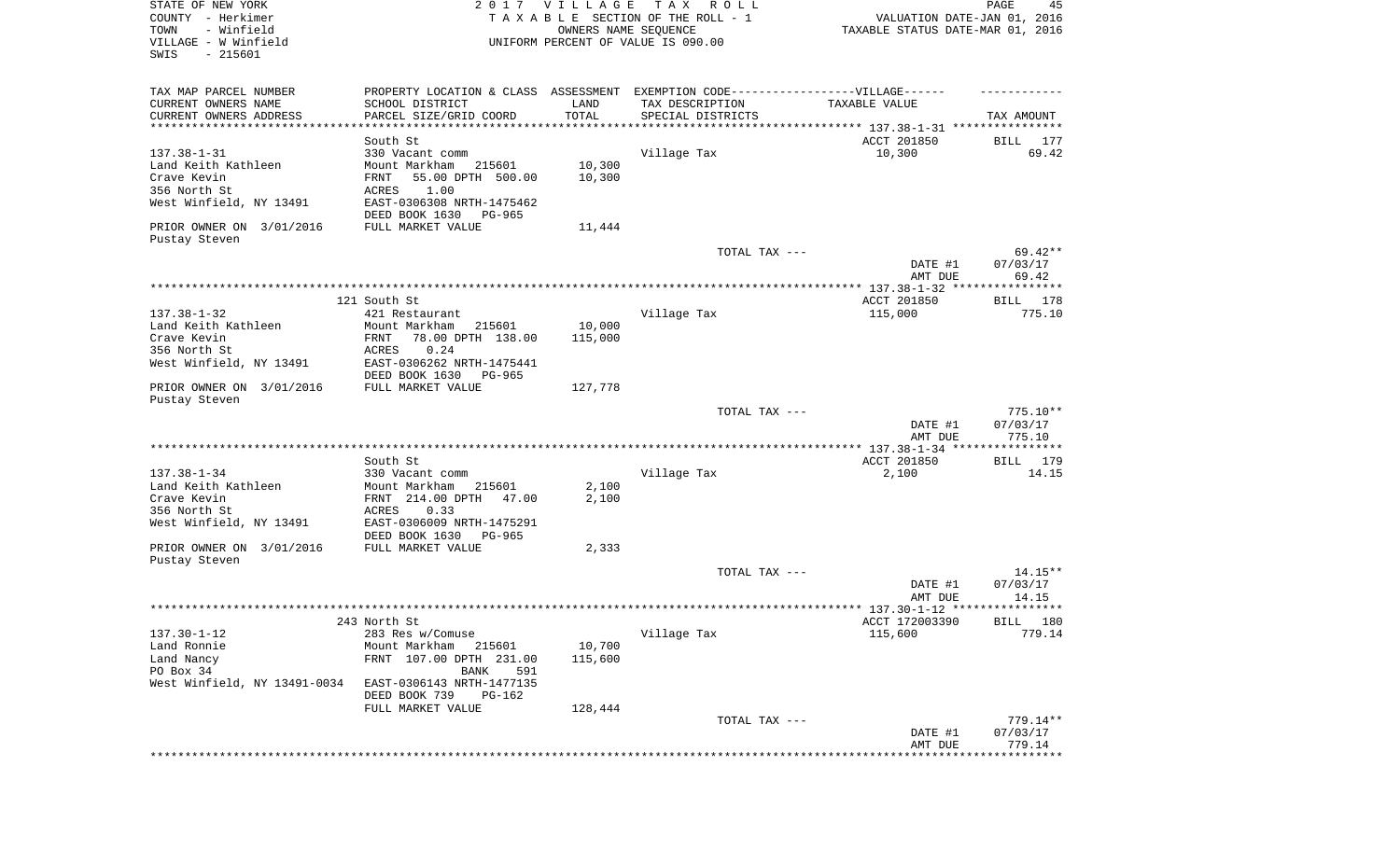| STATE OF NEW YORK<br>COUNTY - Herkimer                          | 2 0 1 7                    | <b>VILLAGE</b> | T A X<br>R O L L<br>TAXABLE SECTION OF THE ROLL - 1        | VALUATION DATE-JAN 01, 2016                                    | PAGE<br>46                     |
|-----------------------------------------------------------------|----------------------------|----------------|------------------------------------------------------------|----------------------------------------------------------------|--------------------------------|
| - Winfield<br>TOWN<br>VILLAGE - W Winfield<br>SWIS<br>$-215601$ |                            |                | OWNERS NAME SEQUENCE<br>UNIFORM PERCENT OF VALUE IS 090.00 | TAXABLE STATUS DATE-MAR 01, 2016                               |                                |
| TAX MAP PARCEL NUMBER                                           | PROPERTY LOCATION & CLASS  | ASSESSMENT     | EXEMPTION CODE------------------VILLAGE------              |                                                                |                                |
| CURRENT OWNERS NAME                                             | SCHOOL DISTRICT            | LAND           | TAX DESCRIPTION                                            | TAXABLE VALUE                                                  |                                |
| CURRENT OWNERS ADDRESS                                          | PARCEL SIZE/GRID COORD     | TOTAL          | SPECIAL DISTRICTS                                          |                                                                | TAX AMOUNT                     |
| **********************                                          |                            | ***********    |                                                            | ********************************* 137.30-1-11 **************** |                                |
|                                                                 | North St                   |                |                                                            | ACCT 172005400                                                 | BILL<br>181                    |
| $137.30 - 1 - 11$                                               | 210 1 Family Res           |                | Village Tax                                                | 41,300                                                         | 278.36                         |
| Land Ronnie B                                                   | Mount Markham<br>215601    | 6,500          |                                                            |                                                                |                                |
| Land Nancy E                                                    | FRNT<br>35.00 DPTH 192.00  | 41,300         |                                                            |                                                                |                                |
| PO Box 34                                                       | EAST-0306159 NRTH-1477209  |                |                                                            |                                                                |                                |
| West Winfield, NY 13491-0034                                    | DEED BOOK 751<br>$PG-284$  |                |                                                            |                                                                |                                |
|                                                                 | FULL MARKET VALUE          | 45,889         | TOTAL TAX ---                                              |                                                                | $278.36**$                     |
|                                                                 |                            |                |                                                            | DATE #1                                                        | 07/03/17                       |
|                                                                 |                            |                |                                                            | AMT DUE                                                        | 278.36                         |
|                                                                 |                            |                |                                                            | **** 137.31-1-31 ****                                          | * * * * * * * * *              |
|                                                                 | 383 Fairview Cir           |                |                                                            | ACCT 172008220                                                 | 182<br>BILL                    |
| $137.31 - 1 - 31$                                               | 210 1 Family Res           |                | Village Tax                                                | 87,500                                                         | 589.75                         |
| Lang Harvey                                                     | Mount Markham<br>215601    | 8,700          |                                                            |                                                                |                                |
| Lang Kathryn                                                    | FRNT 100.00 DPTH 160.00    | 87,500         |                                                            |                                                                |                                |
| 385 Fairview Circle                                             | 0.37 BANK<br>ACRES<br>042  |                |                                                            |                                                                |                                |
| PO Box 292                                                      | EAST-0308070 NRTH-1478242  |                |                                                            |                                                                |                                |
| West Winfield, NY 13491-0292                                    | DEED BOOK 755<br>PG-199    |                |                                                            |                                                                |                                |
|                                                                 | FULL MARKET VALUE          | 97,222         |                                                            |                                                                |                                |
|                                                                 |                            |                | TOTAL TAX ---                                              | DATE #1<br>AMT DUE                                             | 589.75**<br>07/03/17<br>589.75 |
|                                                                 |                            |                |                                                            | ** 137.31-1-32 **                                              | ********                       |
|                                                                 | 385 Fairview Cir           |                |                                                            | ACCT 186403                                                    | 183<br>BILL                    |
| $137.31 - 1 - 32$                                               | 210 1 Family Res           |                | Village Tax                                                | 68,500                                                         | 461.69                         |
| Lang Harvey R                                                   | Mount Markham<br>215601    | 8,400          |                                                            |                                                                |                                |
| Lang Kathryn W                                                  | FRNT 100.00 DPTH 153.00    | 68,500         |                                                            |                                                                |                                |
| 385 Fairview Cir                                                | 0.34<br>ACRES              |                |                                                            |                                                                |                                |
| PO Box 292                                                      | EAST-0308160 NRTH-1478187  |                |                                                            |                                                                |                                |
| West Winfield, NY 13491                                         | DEED BOOK 1534<br>$PG-279$ |                |                                                            |                                                                |                                |
|                                                                 | FULL MARKET VALUE          | 76,111         |                                                            |                                                                |                                |
|                                                                 |                            |                | TOTAL TAX ---                                              |                                                                | 461.69**                       |
|                                                                 |                            |                |                                                            | DATE #1                                                        | 07/03/17                       |
|                                                                 |                            |                |                                                            | AMT DUE                                                        | 461.69                         |
|                                                                 |                            |                |                                                            | ********** 137.31-1-21 ****                                    |                                |
|                                                                 | 490 Fairview Dr            |                |                                                            | ACCT 172008850                                                 | 184<br>BILL                    |
| $137.31 - 1 - 21$                                               | 210 1 Family Res           |                | Village Tax                                                | 87,600                                                         | 590.42                         |
| Lewis Paul F                                                    | Mount Markham<br>215601    | 8,100          |                                                            |                                                                |                                |
| Lewis Elizabeth N                                               | FRNT<br>90.00 DPTH 150.00  | 87,600         |                                                            |                                                                |                                |
| 490 Fairview Dr                                                 | EAST-0308398 NRTH-1478199  |                |                                                            |                                                                |                                |
| West Winfield, NY 13491                                         | DEED BOOK 704<br>$PG-100$  |                |                                                            |                                                                |                                |
|                                                                 | FULL MARKET VALUE          | 97,333         |                                                            |                                                                |                                |
|                                                                 |                            |                | TOTAL TAX ---                                              |                                                                | 590.42**                       |
|                                                                 |                            |                |                                                            | DATE #1<br>AMT DUE                                             | 07/03/17<br>590.42             |
|                                                                 |                            |                |                                                            |                                                                |                                |
|                                                                 |                            |                |                                                            |                                                                |                                |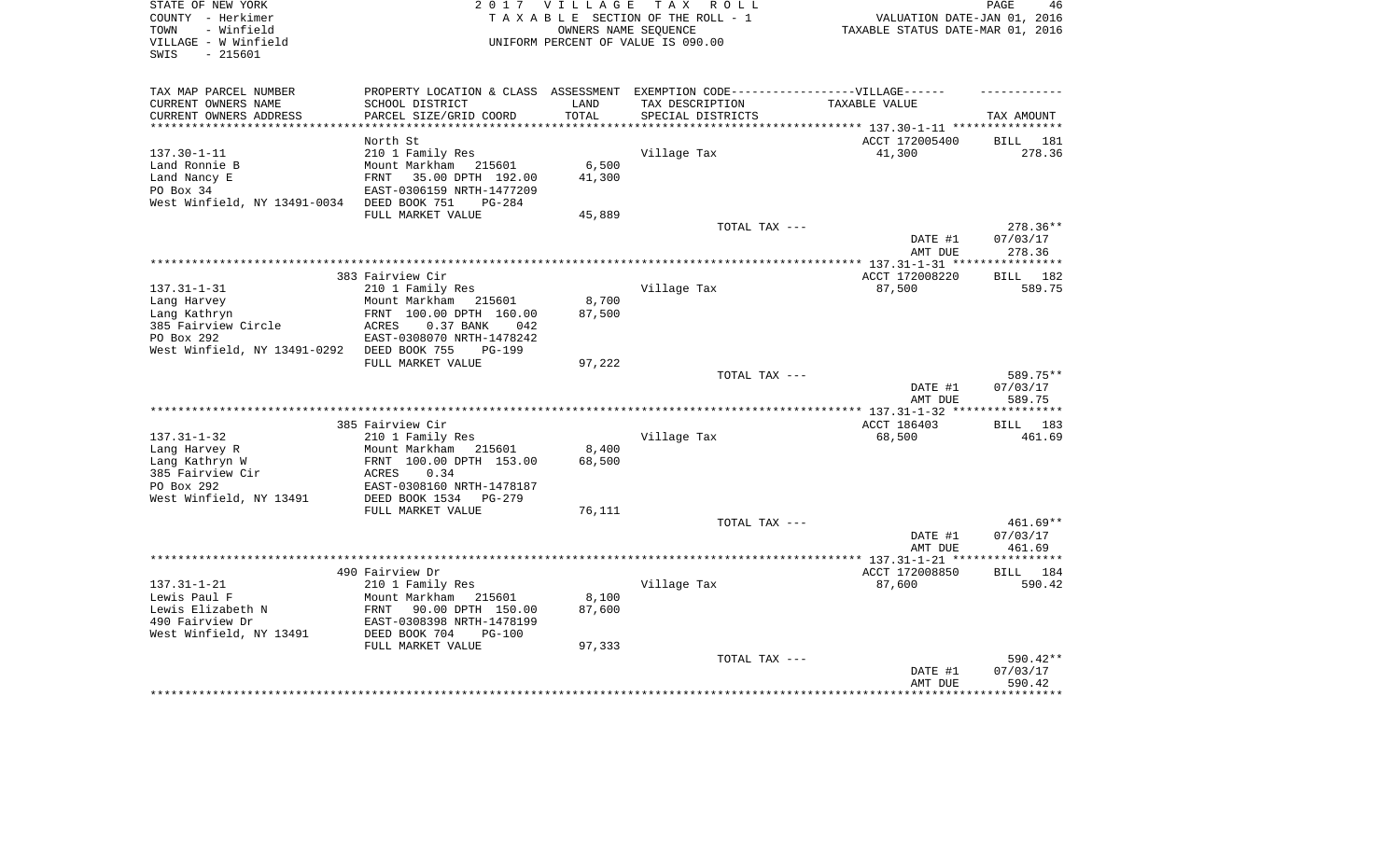| STATE OF NEW YORK<br>COUNTY - Herkimer<br>TOWN<br>- Winfield<br>VILLAGE - W Winfield<br>SWIS<br>$-215601$ | 2 0 1 7                                                                           | <b>VILLAGE</b> | T A X<br>R O L L<br>TAXABLE SECTION OF THE ROLL - 1<br>OWNERS NAME SEQUENCE<br>UNIFORM PERCENT OF VALUE IS 090.00 | VALUATION DATE-JAN 01, 2016<br>TAXABLE STATUS DATE-MAR 01, 2016 | 47<br>PAGE           |
|-----------------------------------------------------------------------------------------------------------|-----------------------------------------------------------------------------------|----------------|-------------------------------------------------------------------------------------------------------------------|-----------------------------------------------------------------|----------------------|
| TAX MAP PARCEL NUMBER                                                                                     | PROPERTY LOCATION & CLASS ASSESSMENT EXEMPTION CODE-----------------VILLAGE------ |                |                                                                                                                   |                                                                 |                      |
| CURRENT OWNERS NAME                                                                                       | SCHOOL DISTRICT                                                                   | LAND           | TAX DESCRIPTION                                                                                                   | TAXABLE VALUE                                                   |                      |
| CURRENT OWNERS ADDRESS                                                                                    | PARCEL SIZE/GRID COORD                                                            | TOTAL          | SPECIAL DISTRICTS                                                                                                 |                                                                 | TAX AMOUNT           |
| **********************                                                                                    |                                                                                   |                |                                                                                                                   |                                                                 |                      |
|                                                                                                           | 375 W Main St                                                                     |                |                                                                                                                   | ACCT 163835                                                     | BILL 185             |
| $137.30 - 3 - 7$<br>Liebert Family Postal Owner, LL Mount Markham                                         | 652 Govt bldgs<br>215601                                                          | 10,000         | Village Tax                                                                                                       | 139,100                                                         | 937.53               |
| Williow Liebert                                                                                           | Post Office Bldg                                                                  | 139,100        |                                                                                                                   |                                                                 |                      |
| PO Box 45086                                                                                              | FRNT<br>72.00 DPTH 190.00                                                         |                |                                                                                                                   |                                                                 |                      |
| Phoenix, AZ 85064                                                                                         | EAST-0306067 NRTH-1476718                                                         |                |                                                                                                                   |                                                                 |                      |
|                                                                                                           | DEED BOOK 1390<br>PG-776                                                          |                |                                                                                                                   |                                                                 |                      |
|                                                                                                           | FULL MARKET VALUE                                                                 | 154,556        | TOTAL TAX ---                                                                                                     |                                                                 | 937.53**             |
|                                                                                                           |                                                                                   |                |                                                                                                                   | DATE #1                                                         | 07/03/17             |
|                                                                                                           |                                                                                   |                |                                                                                                                   | AMT DUE                                                         | 937.53               |
|                                                                                                           |                                                                                   |                |                                                                                                                   |                                                                 |                      |
|                                                                                                           | 439 Pleasant St                                                                   |                |                                                                                                                   | ACCT 172005310                                                  | <b>BILL</b><br>186   |
| $137.31 - 1 - 76$<br>Litz Mark S                                                                          | 210 1 Family Res<br>Mount Markham<br>215601                                       | 7,800          | Village Tax                                                                                                       | 71,600                                                          | 482.58               |
| Weeks Ethel                                                                                               | FRNT<br>90.00 DPTH 134.00                                                         | 71,600         |                                                                                                                   |                                                                 |                      |
| PO Box 173                                                                                                | EAST-0307094 NRTH-1477625                                                         |                |                                                                                                                   |                                                                 |                      |
| West Winfield, NY 13491-0173                                                                              | DEED BOOK 769<br>$PG-632$                                                         |                |                                                                                                                   |                                                                 |                      |
|                                                                                                           | FULL MARKET VALUE                                                                 | 79,556         |                                                                                                                   |                                                                 |                      |
|                                                                                                           |                                                                                   |                | TOTAL TAX ---                                                                                                     | DATE #1                                                         | 482.58**<br>07/03/17 |
|                                                                                                           |                                                                                   |                |                                                                                                                   | AMT DUE                                                         | 482.58               |
|                                                                                                           |                                                                                   |                |                                                                                                                   |                                                                 |                      |
|                                                                                                           | W Main St                                                                         |                |                                                                                                                   | ACCT 172000240                                                  | BILL 187             |
| $137.30 - 1 - 25$                                                                                         | 322 Rural vac>10<br>Mount Markham<br>215601                                       |                | Village Tax                                                                                                       | 6,700                                                           | 45.16                |
| Lloyd Irrevocable Trust<br>PO Box 156                                                                     | ACRES<br>13.10                                                                    | 6,700<br>6,700 |                                                                                                                   |                                                                 |                      |
| West Winfield, NY 13491                                                                                   | EAST-0305663 NRTH-1477863                                                         |                |                                                                                                                   |                                                                 |                      |
|                                                                                                           | DEED BOOK 1587<br><b>PG-251</b>                                                   |                |                                                                                                                   |                                                                 |                      |
|                                                                                                           | FULL MARKET VALUE                                                                 | 7,444          |                                                                                                                   |                                                                 |                      |
|                                                                                                           |                                                                                   |                | TOTAL TAX ---                                                                                                     |                                                                 | $45.16**$            |
|                                                                                                           |                                                                                   |                |                                                                                                                   | DATE #1<br>AMT DUE                                              | 07/03/17<br>45.16    |
|                                                                                                           |                                                                                   |                |                                                                                                                   |                                                                 |                      |
|                                                                                                           | 357 W Main St                                                                     |                |                                                                                                                   | ACCT 195087                                                     | <b>BILL</b><br>188   |
| $137.30 - 1 - 27$                                                                                         | 210 1 Family Res                                                                  |                | Village Tax                                                                                                       | 101,000                                                         | 680.74               |
| Lloyd Irrevocable Trust                                                                                   | Mount Markham 215601                                                              | 8,400          |                                                                                                                   |                                                                 |                      |
| PO Box 156<br>West Winfield, NY 13491                                                                     | 55.00 DPTH 266.00<br>FRNT<br>EAST-0305548 NRTH-1476960                            | 101,000        |                                                                                                                   |                                                                 |                      |
|                                                                                                           | DEED BOOK 1587<br>$PG-251$                                                        |                |                                                                                                                   |                                                                 |                      |
|                                                                                                           | FULL MARKET VALUE                                                                 | 112,222        |                                                                                                                   |                                                                 |                      |
|                                                                                                           |                                                                                   |                | TOTAL TAX ---                                                                                                     |                                                                 | 680.74**             |
|                                                                                                           |                                                                                   |                |                                                                                                                   | DATE #1                                                         | 07/03/17             |
|                                                                                                           |                                                                                   |                |                                                                                                                   | AMT DUE                                                         | 680.74<br>*********  |
|                                                                                                           |                                                                                   |                |                                                                                                                   |                                                                 |                      |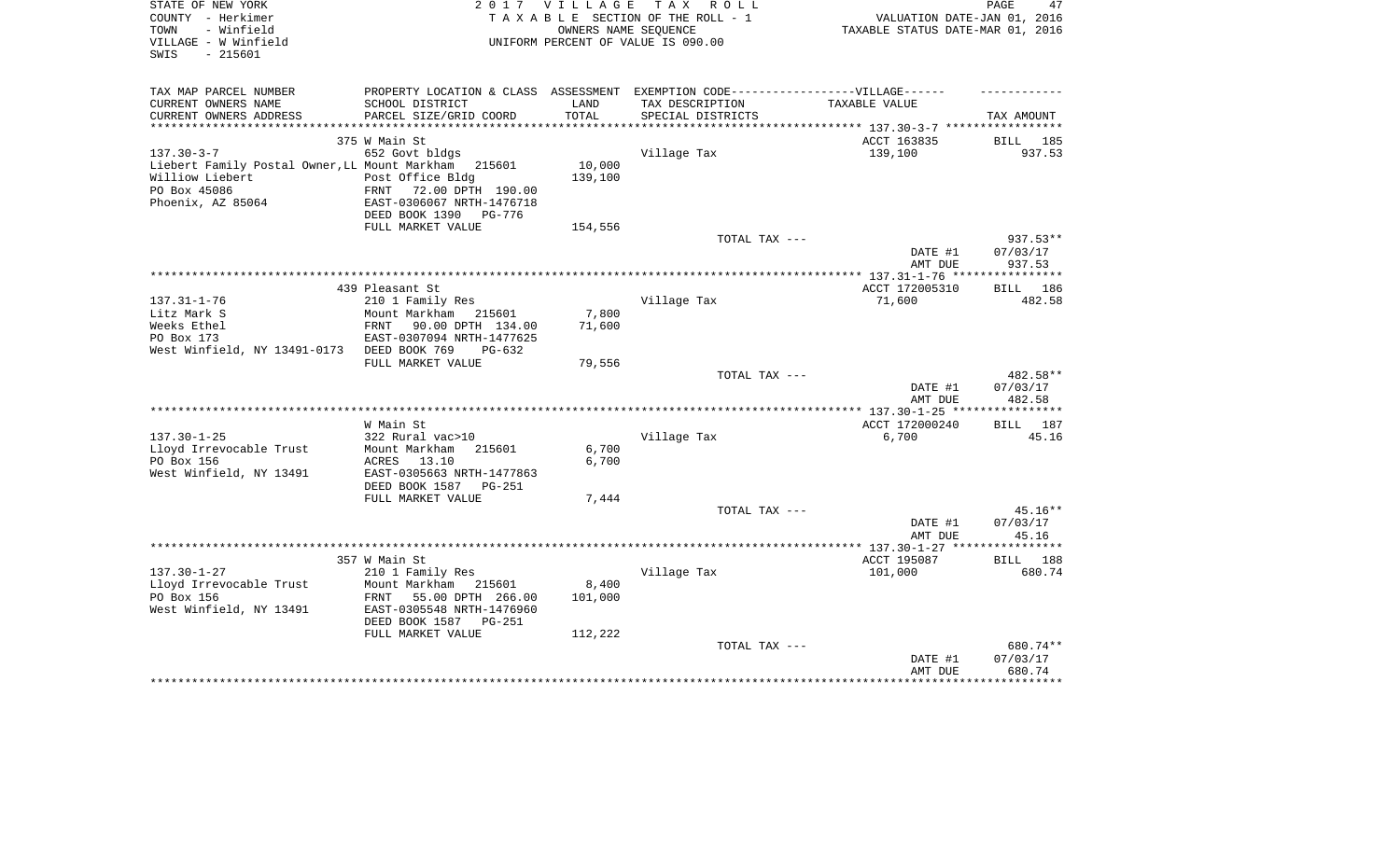| STATE OF NEW YORK<br>COUNTY - Herkimer<br>- Winfield<br>TOWN<br>VILLAGE - W Winfield<br>$-215601$<br>SWIS |                                                                                   | 2017 VILLAGE<br>OWNERS NAME SEOUENCE | TAX ROLL<br>TAXABLE SECTION OF THE ROLL - 1<br>UNIFORM PERCENT OF VALUE IS 090.00 | VALUATION DATE-JAN 01, 2016<br>TAXABLE STATUS DATE-MAR 01, 2016 | PAGE<br>48         |
|-----------------------------------------------------------------------------------------------------------|-----------------------------------------------------------------------------------|--------------------------------------|-----------------------------------------------------------------------------------|-----------------------------------------------------------------|--------------------|
| TAX MAP PARCEL NUMBER                                                                                     | PROPERTY LOCATION & CLASS ASSESSMENT EXEMPTION CODE-----------------VILLAGE------ |                                      |                                                                                   |                                                                 |                    |
| CURRENT OWNERS NAME                                                                                       | SCHOOL DISTRICT                                                                   | LAND<br>TOTAL                        | TAX DESCRIPTION                                                                   | TAXABLE VALUE                                                   |                    |
| CURRENT OWNERS ADDRESS<br>*************************                                                       | PARCEL SIZE/GRID COORD                                                            |                                      | SPECIAL DISTRICTS                                                                 |                                                                 | TAX AMOUNT         |
|                                                                                                           | 557 E Main St                                                                     |                                      |                                                                                   | ACCT 172005490                                                  | <b>BILL</b><br>189 |
| $137.31 - 2 - 5$                                                                                          | 210 1 Family Res                                                                  |                                      | VETFUND T 41107                                                                   | 3,100                                                           |                    |
| Lockwood Arthur & Beatrice                                                                                | Mount Markham 215601                                                              | 11,300                               | Village Tax                                                                       | 87,600                                                          | 590.42             |
| Gavett Barbara M                                                                                          | FRNT 100.00 DPTH 276.00                                                           | 90,700                               |                                                                                   |                                                                 |                    |
| PO Box 178                                                                                                | 0.62<br>ACRES                                                                     |                                      |                                                                                   |                                                                 |                    |
| West Winfield, NY 13491-9728                                                                              | EAST-0309363 NRTH-1477297                                                         |                                      |                                                                                   |                                                                 |                    |
|                                                                                                           | DEED BOOK 1087 PG-670<br>FULL MARKET VALUE                                        | 100,778                              |                                                                                   |                                                                 |                    |
|                                                                                                           |                                                                                   |                                      | TOTAL TAX ---                                                                     |                                                                 | 590.42**           |
|                                                                                                           |                                                                                   |                                      |                                                                                   | DATE #1<br>AMT DUE                                              | 07/03/17<br>590.42 |
|                                                                                                           |                                                                                   |                                      |                                                                                   |                                                                 |                    |
|                                                                                                           | 342 Fenn St                                                                       |                                      |                                                                                   | ACCT 172008812                                                  | <b>BILL</b><br>190 |
| $137.31 - 1 - 68.2$                                                                                       | 210 1 Family Res                                                                  |                                      | Village Tax                                                                       | 68,300                                                          | 460.34             |
| Lohnas Keith R                                                                                            | Mount Markham<br>215601                                                           | 8,000                                |                                                                                   |                                                                 |                    |
| 342 Fenn St                                                                                               | FRNT 100.00 DPTH 130.00                                                           | 68,300                               |                                                                                   |                                                                 |                    |
| PO Box 422                                                                                                | EAST-0307101 NRTH-1477378                                                         |                                      |                                                                                   |                                                                 |                    |
| West Winfield, NY 13491                                                                                   | DEED BOOK 925<br><b>PG-705</b><br>FULL MARKET VALUE                               | 75,889                               |                                                                                   |                                                                 |                    |
|                                                                                                           |                                                                                   |                                      | TOTAL TAX ---                                                                     |                                                                 | 460.34**           |
|                                                                                                           |                                                                                   |                                      |                                                                                   | DATE #1                                                         | 07/03/17           |
|                                                                                                           |                                                                                   |                                      |                                                                                   | AMT DUE                                                         | 460.34             |
|                                                                                                           |                                                                                   |                                      |                                                                                   |                                                                 |                    |
|                                                                                                           | 421 Pleasant St                                                                   |                                      |                                                                                   | ACCT 172008400                                                  | <b>BILL</b> 191    |
| $137.30 - 2 - 8$<br>Lonchek Ann L                                                                         | 220 2 Family Res<br>Mount Markham<br>215601                                       | 9,000                                | Village Tax<br>XC991 Water relevy                                                 | 63,700                                                          | 429.34<br>227.91   |
| PO Box 433                                                                                                | FRNT<br>82.50 DPTH 208.00                                                         | 63,700                               |                                                                                   | 227.91 MT M                                                     |                    |
| West Winfield, NY 13491-0433                                                                              | <b>BANK</b><br>740                                                                |                                      |                                                                                   |                                                                 |                    |
|                                                                                                           | EAST-0306546 NRTH-1477918                                                         |                                      |                                                                                   |                                                                 |                    |
|                                                                                                           | DEED BOOK 694<br><b>PG-718</b>                                                    |                                      |                                                                                   |                                                                 |                    |
|                                                                                                           | FULL MARKET VALUE                                                                 | 70,778                               |                                                                                   |                                                                 |                    |
|                                                                                                           |                                                                                   |                                      | TOTAL TAX ---                                                                     |                                                                 | 657.25**           |
|                                                                                                           |                                                                                   |                                      |                                                                                   | DATE #1<br>AMT DUE                                              | 07/03/17<br>657.25 |
|                                                                                                           |                                                                                   |                                      |                                                                                   |                                                                 |                    |
|                                                                                                           | 405 Curtis Ave                                                                    |                                      |                                                                                   | ACCT 172008610                                                  | BILL 192           |
| $137.38 - 2 - 26$                                                                                         | 210 1 Family Res                                                                  |                                      | Village Tax                                                                       | 38,900                                                          | 262.19             |
| Loomis George A                                                                                           | Mount Markham 215601                                                              | 6,400                                | XC991 Water relevy                                                                | 124.55 MT M                                                     | 124.55             |
| Loomis Danielle                                                                                           | 66.60 DPTH<br>92.40<br>FRNT                                                       | 38,900                               |                                                                                   |                                                                 |                    |
| 405 Curtis Ave                                                                                            | EAST-0306687 NRTH-1476128                                                         |                                      |                                                                                   |                                                                 |                    |
| West Winfield, NY 13491                                                                                   | DEED BOOK 1404<br>PG-467<br>FULL MARKET VALUE                                     | 43,222                               |                                                                                   |                                                                 |                    |
|                                                                                                           |                                                                                   |                                      | TOTAL TAX ---                                                                     |                                                                 | 386.74**           |
|                                                                                                           |                                                                                   |                                      |                                                                                   | DATE #1                                                         | 07/03/17           |
|                                                                                                           |                                                                                   |                                      |                                                                                   | AMT DUE                                                         | 386.74             |
|                                                                                                           |                                                                                   |                                      |                                                                                   |                                                                 |                    |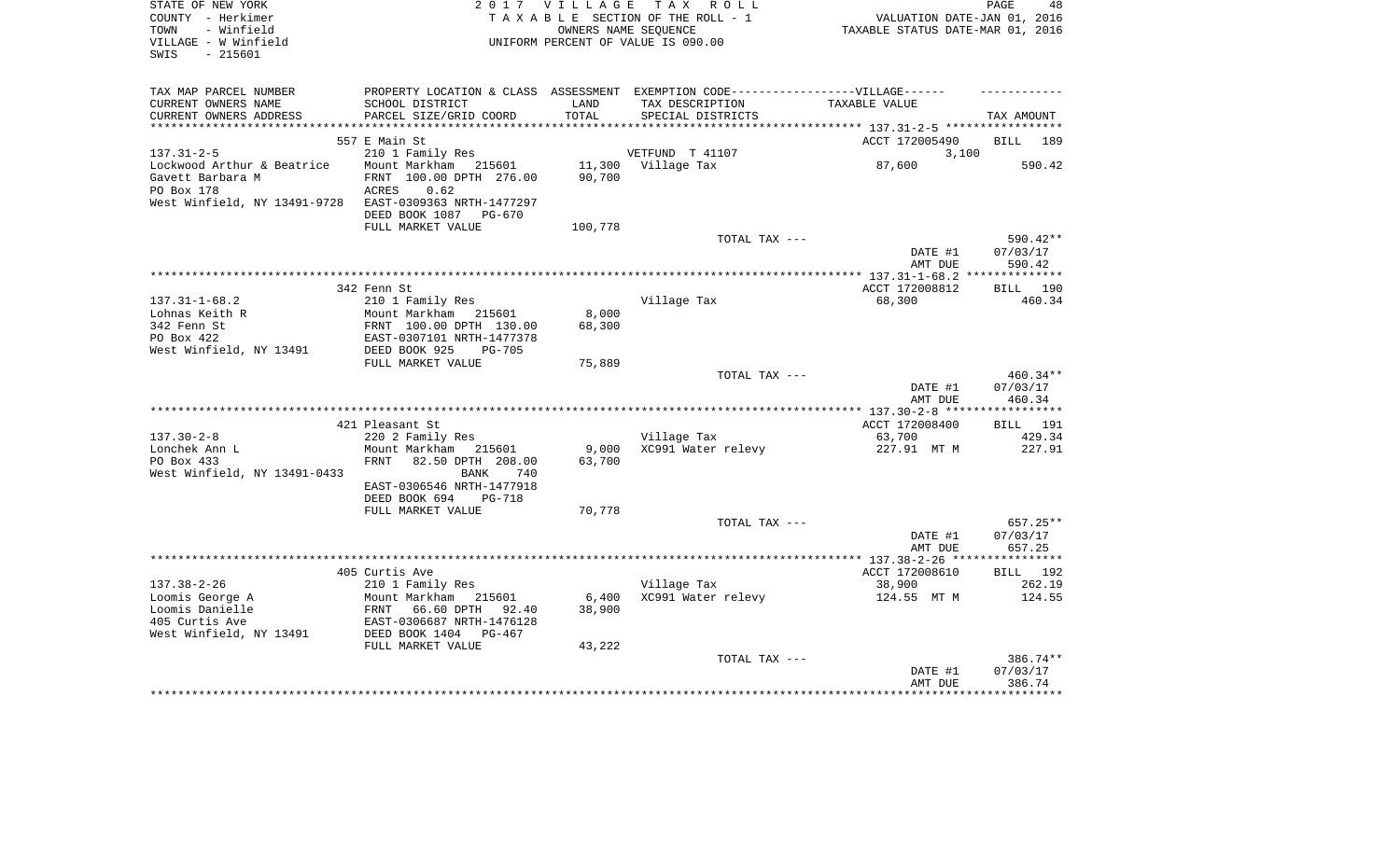| STATE OF NEW YORK<br>COUNTY - Herkimer    | 2 0 1 7                                    | <b>VILLAGE</b>  | T A X<br>R O L L<br>TAXABLE SECTION OF THE ROLL - 1 | VALUATION DATE-JAN 01, 2016       | 49<br>PAGE         |
|-------------------------------------------|--------------------------------------------|-----------------|-----------------------------------------------------|-----------------------------------|--------------------|
| - Winfield<br>TOWN                        |                                            |                 | OWNERS NAME SEQUENCE                                | TAXABLE STATUS DATE-MAR 01, 2016  |                    |
| VILLAGE - W Winfield<br>SWIS<br>$-215601$ |                                            |                 | UNIFORM PERCENT OF VALUE IS 090.00                  |                                   |                    |
| TAX MAP PARCEL NUMBER                     | PROPERTY LOCATION & CLASS ASSESSMENT       |                 | EXEMPTION CODE------------------VILLAGE------       |                                   |                    |
| CURRENT OWNERS NAME                       | SCHOOL DISTRICT                            | LAND            | TAX DESCRIPTION                                     | TAXABLE VALUE                     |                    |
| CURRENT OWNERS ADDRESS                    | PARCEL SIZE/GRID COORD                     | TOTAL           | SPECIAL DISTRICTS                                   |                                   | TAX AMOUNT         |
| ***********************                   |                                            |                 |                                                     |                                   |                    |
|                                           | Carrier St                                 |                 |                                                     | ACCT 191383                       | BILL<br>193        |
| $137.30 - 2 - 25$                         | 311 Res vac land                           |                 | Village Tax                                         | 8,200                             | 55.27              |
| Louch Christopher                         | Mount Markham<br>215601                    | 8,200           |                                                     |                                   |                    |
| Louch Jessica                             | 80.00 DPTH 171.70<br>FRNT                  | 8,200           |                                                     |                                   |                    |
| 319 Carrier St<br>West Winfield, NY 13491 | 0.31<br>ACRES<br>EAST-0306659 NRTH-1477434 |                 |                                                     |                                   |                    |
|                                           | DEED BOOK 1564<br>PG-417                   |                 |                                                     |                                   |                    |
|                                           | FULL MARKET VALUE                          | 9,111           |                                                     |                                   |                    |
|                                           |                                            |                 | TOTAL TAX ---                                       |                                   | $55.27**$          |
|                                           |                                            |                 |                                                     | DATE #1                           | 07/03/17           |
|                                           |                                            |                 |                                                     | AMT DUE                           | 55.27              |
|                                           |                                            |                 |                                                     |                                   | ********           |
|                                           | 319 Carrier St                             |                 |                                                     | ACCT 191382                       | BILL<br>194        |
| $137.30 - 2 - 26$                         | 210 1 Family Res                           |                 | Village Tax                                         | 48,600                            | 327.56             |
| Louch Christopher<br>Louch Jessica        | Mount Markham<br>215601                    | 6,600<br>48,600 | XC991 Water relevy                                  | 226.84 MT M                       | 226.84             |
| 319 Carrier St                            | 40.00 DPTH 171.70<br>FRNT<br>ACRES<br>0.16 |                 |                                                     |                                   |                    |
| West Winfield, NY 13491                   | EAST-0306728 NRTH-1477441                  |                 |                                                     |                                   |                    |
|                                           | DEED BOOK 1564<br>PG-413                   |                 |                                                     |                                   |                    |
|                                           | FULL MARKET VALUE                          | 54,000          |                                                     |                                   |                    |
|                                           |                                            |                 | TOTAL TAX ---                                       |                                   | 554.40**           |
|                                           |                                            |                 |                                                     | DATE #1                           | 07/03/17           |
|                                           |                                            |                 |                                                     | AMT DUE                           | 554.40             |
|                                           | South St                                   |                 |                                                     | ACCT 192274                       | <b>BILL</b><br>195 |
| $137.38 - 1 - 43.2$                       | 311 Res vac land                           |                 | Village Tax                                         | 300                               | 2.02               |
| Luck Matthew James                        | Mount Markham<br>215601                    | 300             |                                                     |                                   |                    |
| 22 Spruce St                              | EAST-0306207 NRTH-1474463                  | 300             |                                                     |                                   |                    |
| Ilion, NY 13357                           | DEED BOOK 1569<br>PG-785                   |                 |                                                     |                                   |                    |
|                                           | FULL MARKET VALUE                          | 333             |                                                     |                                   |                    |
|                                           |                                            |                 | TOTAL TAX ---                                       |                                   | $2.02**$           |
|                                           |                                            |                 |                                                     | DATE #1                           | 07/03/17           |
|                                           |                                            |                 | **********************                              | AMT DUE                           | 2.02<br>*******    |
|                                           | Burrows Rd                                 |                 |                                                     | ** 137.39-1-7.1<br>ACCT 172002640 | <b>BILL</b><br>196 |
| $137.39 - 1 - 7.1$                        | 105 Vac farmland                           |                 | Village Tax                                         | 20,500                            | 138.17             |
| Lundholm Ralph                            | Mount Markham<br>215601                    | 20,500          |                                                     |                                   |                    |
| 296 Burrows Rd                            | FRNT 410.00 DPTH                           | 20,500          |                                                     |                                   |                    |
| West Winfield, NY 13491-9397              | 31.20<br>ACRES                             |                 |                                                     |                                   |                    |
|                                           | EAST-0309059 NRTH-1475087                  |                 |                                                     |                                   |                    |
|                                           | DEED BOOK 680<br><b>PG-331</b>             |                 |                                                     |                                   |                    |
|                                           | FULL MARKET VALUE                          | 22,778          |                                                     |                                   |                    |
|                                           |                                            |                 | TOTAL TAX ---                                       |                                   | $138.17**$         |
|                                           |                                            |                 |                                                     | DATE #1                           | 07/03/17           |
|                                           |                                            |                 |                                                     | AMT DUE                           | 138.17             |
|                                           |                                            |                 |                                                     |                                   |                    |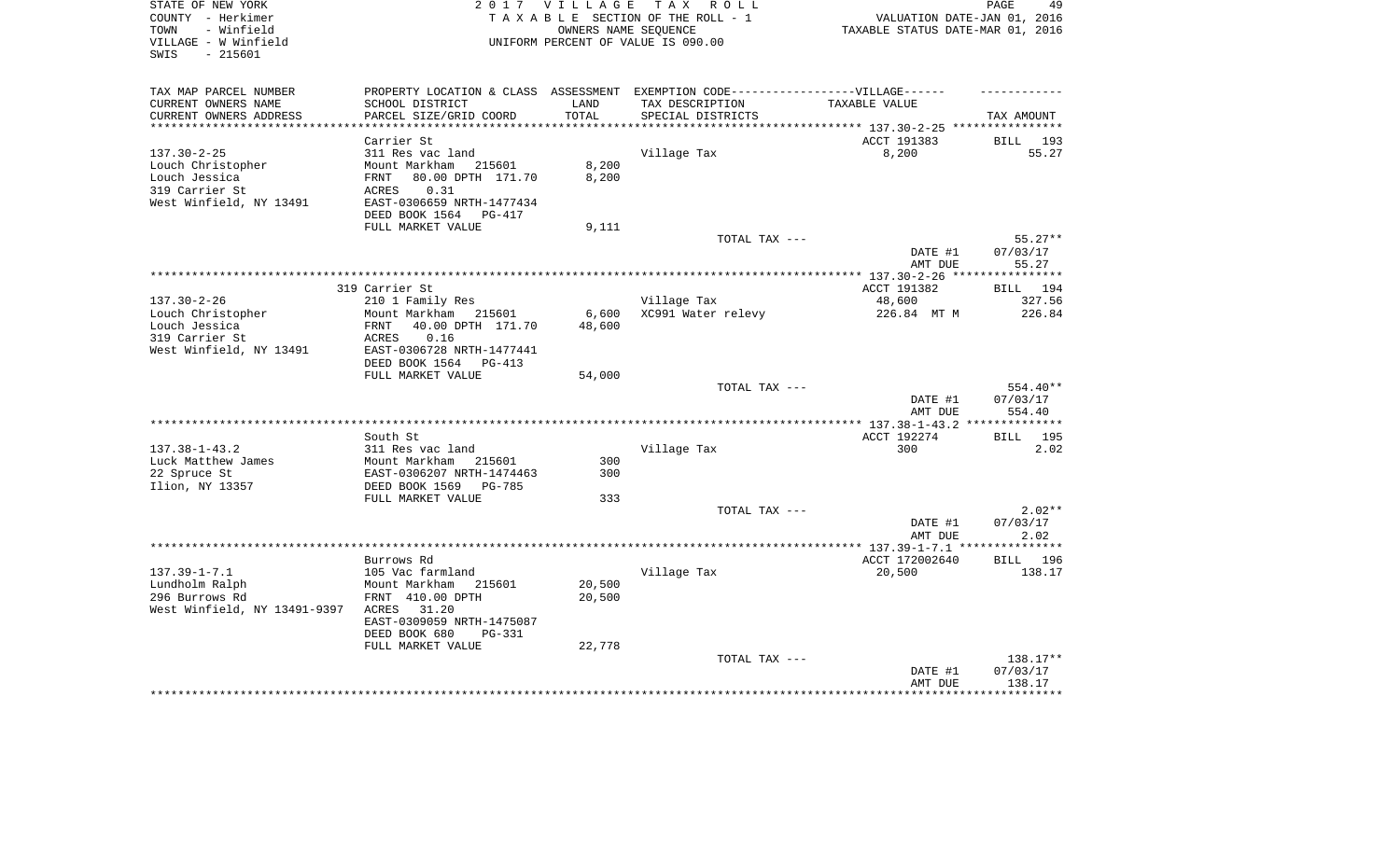| STATE OF NEW YORK        | 2 0 1 7                                                                          | <b>VILLAGE</b> | T A X<br>R O L L                   |                                  | 50<br>PAGE         |
|--------------------------|----------------------------------------------------------------------------------|----------------|------------------------------------|----------------------------------|--------------------|
| COUNTY - Herkimer        |                                                                                  |                | TAXABLE SECTION OF THE ROLL - 1    | VALUATION DATE-JAN 01, 2016      |                    |
| - Winfield<br>TOWN       |                                                                                  |                | OWNERS NAME SEOUENCE               | TAXABLE STATUS DATE-MAR 01, 2016 |                    |
| VILLAGE - W Winfield     |                                                                                  |                | UNIFORM PERCENT OF VALUE IS 090.00 |                                  |                    |
| $-215601$<br>SWIS        |                                                                                  |                |                                    |                                  |                    |
|                          |                                                                                  |                |                                    |                                  |                    |
|                          |                                                                                  |                |                                    |                                  |                    |
|                          |                                                                                  |                |                                    |                                  |                    |
| TAX MAP PARCEL NUMBER    | PROPERTY LOCATION & CLASS ASSESSMENT EXEMPTION CODE----------------VILLAGE------ |                |                                    |                                  |                    |
| CURRENT OWNERS NAME      | SCHOOL DISTRICT                                                                  | LAND           | TAX DESCRIPTION                    | TAXABLE VALUE                    |                    |
| CURRENT OWNERS ADDRESS   | PARCEL SIZE/GRID COORD                                                           | TOTAL          | SPECIAL DISTRICTS                  |                                  | TAX AMOUNT         |
|                          |                                                                                  |                |                                    | ********** 137.38-1-9 *****      |                    |
|                          | 171 Taylor Ave                                                                   |                |                                    | ACCT 172005610                   | <b>BILL</b><br>197 |
| $137.38 - 1 - 9$         | 210 1 Family Res                                                                 |                | Village Tax                        | 75,000                           | 505.50             |
| Lusby Andrew S           | Mount Markham 215601                                                             | 14,200         |                                    |                                  |                    |
| Lusby Melissa D          | 1 ac calc                                                                        | 75,000         |                                    |                                  |                    |
| 483 Fairview Dr          | FRNT 184.00 DPTH 140.00                                                          |                |                                    |                                  |                    |
| West Winfield, NY 13491  | 0.92<br>ACRES                                                                    |                |                                    |                                  |                    |
|                          | EAST-0304913 NRTH-1476176                                                        |                |                                    |                                  |                    |
|                          |                                                                                  |                |                                    |                                  |                    |
| PRIOR OWNER ON 3/01/2016 | DEED BOOK 2017<br>$PG-260$                                                       |                |                                    |                                  |                    |
| Kniseley Gary D          | FULL MARKET VALUE                                                                | 83,333         |                                    |                                  |                    |
|                          |                                                                                  |                | TOTAL TAX ---                      |                                  | 505.50**           |
|                          |                                                                                  |                |                                    | DATE #1                          | 07/03/17           |
|                          |                                                                                  |                |                                    | AMT DUE                          | 505.50             |
|                          |                                                                                  |                |                                    |                                  |                    |
|                          | 242 Water St                                                                     |                |                                    | ACCT 172005010                   | BILL<br>198        |
| $137.31 - 1 - 57$        | 210 1 Family Res                                                                 |                | Village Tax                        | 71,100                           | 479.21             |
| Macri Romana             | Mount Markham 215601                                                             | 7,800          |                                    |                                  |                    |
| Macri Francis L II       | FRNT<br>64.00 DPTH 182.00                                                        | 71,100         |                                    |                                  |                    |
| PO Box 493               | EAST-0307397 NRTH-1477292                                                        |                |                                    |                                  |                    |
|                          |                                                                                  |                |                                    |                                  |                    |
| West Winfield, NY 13491  | DEED BOOK 1257<br><b>PG-707</b>                                                  |                |                                    |                                  |                    |
|                          | FULL MARKET VALUE                                                                | 79,000         |                                    |                                  |                    |
|                          |                                                                                  |                | TOTAL TAX ---                      |                                  | 479.21**           |
|                          |                                                                                  |                |                                    | DATE #1                          | 07/03/17           |
|                          |                                                                                  |                |                                    | AMT DUE                          | 479.21             |
|                          |                                                                                  |                |                                    |                                  | **********         |
|                          | 191 South St                                                                     |                |                                    | ACCT 173147                      | BILL 199           |
| $137.30 - 3 - 16$        | 210 1 Family Res                                                                 |                | Village Tax                        | 48,600                           | 327.56             |
| Marriott Gregory D       | Mount Markham<br>215601                                                          | 6,300          |                                    |                                  |                    |
| 191 South St             | 51.81 DPTH 115.00<br>FRNT                                                        | 48,600         |                                    |                                  |                    |
| PO Box 94                | 0.13<br><b>ACRES</b>                                                             |                |                                    |                                  |                    |
|                          | EAST-0306269 NRTH-1476624                                                        |                |                                    |                                  |                    |
| West Winfield, NY 13491  |                                                                                  |                |                                    |                                  |                    |
|                          | DEED BOOK 1449<br>PG-835                                                         |                |                                    |                                  |                    |
|                          | FULL MARKET VALUE                                                                | 54,000         |                                    |                                  |                    |
|                          |                                                                                  |                | TOTAL TAX ---                      |                                  | 327.56**           |
|                          |                                                                                  |                |                                    | DATE #1                          | 07/03/17           |
|                          |                                                                                  |                |                                    | AMT DUE                          | 327.56             |
|                          |                                                                                  |                |                                    |                                  |                    |
|                          | 433 Pleasant St                                                                  |                |                                    | ACCT 172009070                   | 200<br>BILL        |
| $137.31 - 1 - 78$        | 210 1 Family Res                                                                 |                | Village Tax                        | 48,900                           | 329.59             |
| Marriott Maryellen       | Mount Markham<br>215601                                                          | 6,800          |                                    |                                  |                    |
| PO Box 83                | 58.00 DPTH 135.00<br>FRNT                                                        | 48,900         |                                    |                                  |                    |
| West Winfield, NY 13491  | EAST-0307012 NRTH-1477833                                                        |                |                                    |                                  |                    |
|                          |                                                                                  |                |                                    |                                  |                    |
|                          | DEED BOOK 918<br>PG-289                                                          |                |                                    |                                  |                    |
|                          | FULL MARKET VALUE                                                                | 54,333         |                                    |                                  |                    |
|                          |                                                                                  |                | TOTAL TAX ---                      |                                  | 329.59**           |
|                          |                                                                                  |                |                                    | DATE #1                          | 07/03/17           |
|                          |                                                                                  |                |                                    | AMT DUE                          | 329.59             |
|                          |                                                                                  |                |                                    |                                  |                    |
|                          |                                                                                  |                |                                    |                                  |                    |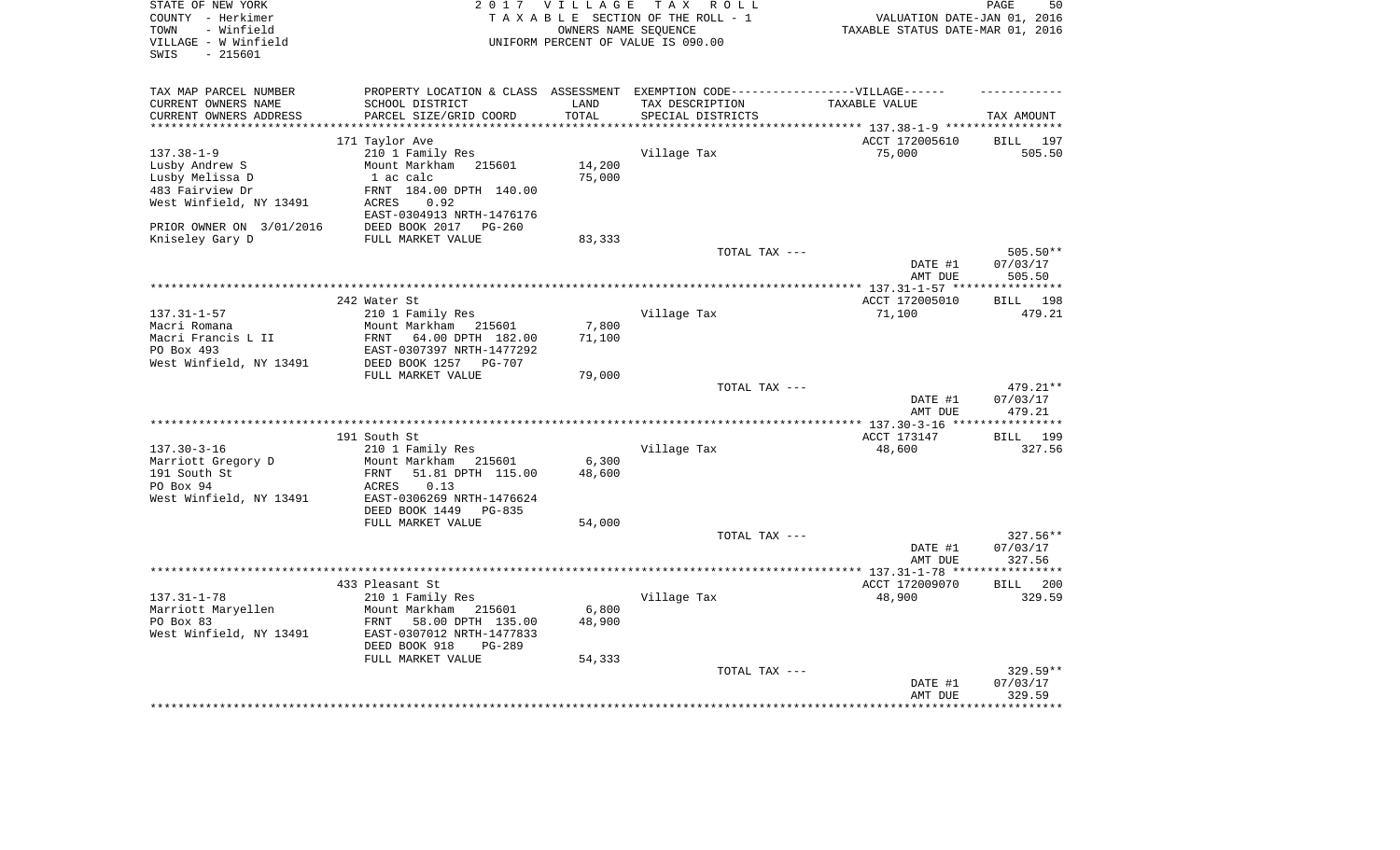| STATE OF NEW YORK<br>COUNTY - Herkimer<br>- Winfield<br>TOWN<br>VILLAGE - W Winfield<br>- 215601<br>SWIS | 2 0 1 7                                   | <b>VILLAGE</b> | T A X<br>R O L L<br>TAXABLE SECTION OF THE ROLL - 1<br>OWNERS NAME SEQUENCE<br>UNIFORM PERCENT OF VALUE IS 090.00 | VALUATION DATE-JAN 01, 2016<br>TAXABLE STATUS DATE-MAR 01, 2016 | 51<br>PAGE            |
|----------------------------------------------------------------------------------------------------------|-------------------------------------------|----------------|-------------------------------------------------------------------------------------------------------------------|-----------------------------------------------------------------|-----------------------|
| TAX MAP PARCEL NUMBER                                                                                    |                                           |                | PROPERTY LOCATION & CLASS ASSESSMENT EXEMPTION CODE-----------------VILLAGE------                                 |                                                                 |                       |
| CURRENT OWNERS NAME<br>CURRENT OWNERS ADDRESS                                                            | SCHOOL DISTRICT<br>PARCEL SIZE/GRID COORD | LAND<br>TOTAL  | TAX DESCRIPTION<br>SPECIAL DISTRICTS                                                                              | TAXABLE VALUE                                                   | TAX AMOUNT            |
|                                                                                                          |                                           |                |                                                                                                                   |                                                                 |                       |
|                                                                                                          | South St                                  |                |                                                                                                                   | ACCT 172006870                                                  | <b>BILL</b><br>201    |
| $137.30 - 3 - 15$                                                                                        | 482 Det row bldg                          |                | Village Tax                                                                                                       | 72,100                                                          | 485.95                |
| Marris William                                                                                           | Mount Markham 215601                      | 10,000         |                                                                                                                   |                                                                 |                       |
| Marris Colleen                                                                                           | <b>FRNT</b><br>45.00 DPTH 176.70          | 72,100         |                                                                                                                   |                                                                 |                       |
| PO Box 100                                                                                               | EAST-0306194 NRTH-1476660                 |                |                                                                                                                   |                                                                 |                       |
| West Winfield, NY 13491-0100                                                                             | DEED BOOK 805<br>$PG-281$                 |                |                                                                                                                   |                                                                 |                       |
|                                                                                                          | FULL MARKET VALUE                         | 80,111         |                                                                                                                   |                                                                 |                       |
|                                                                                                          |                                           |                | TOTAL TAX ---                                                                                                     |                                                                 | 485.95**              |
|                                                                                                          |                                           |                |                                                                                                                   | DATE #1                                                         | 07/03/17              |
|                                                                                                          |                                           |                |                                                                                                                   | AMT DUE                                                         | 485.95                |
|                                                                                                          |                                           |                |                                                                                                                   |                                                                 |                       |
|                                                                                                          | 388 Fairview Cir                          |                |                                                                                                                   | ACCT 172006150                                                  | 202<br><b>BILL</b>    |
| $137.31 - 1 - 39$                                                                                        | 210 1 Family Res                          |                | Village Tax                                                                                                       | 140,000                                                         | 943.60                |
| Marsh Dorothy                                                                                            | Mount Markham<br>215601                   | 10,000         |                                                                                                                   |                                                                 |                       |
| 388 Fairview Cir<br>West Winfield, NY 13491-9382                                                         | FRNT 180.00 DPTH 120.00<br>0.50<br>ACRES  | 140,000        |                                                                                                                   |                                                                 |                       |
|                                                                                                          | EAST-0308108 NRTH-1478000                 |                |                                                                                                                   |                                                                 |                       |
|                                                                                                          | DEED BOOK 00581 PG-00175                  |                |                                                                                                                   |                                                                 |                       |
|                                                                                                          | FULL MARKET VALUE                         | 155,556        |                                                                                                                   |                                                                 |                       |
|                                                                                                          |                                           |                | TOTAL TAX ---                                                                                                     |                                                                 | 943.60**              |
|                                                                                                          |                                           |                |                                                                                                                   | DATE #1                                                         | 07/03/17              |
|                                                                                                          |                                           |                |                                                                                                                   | AMT DUE                                                         | 943.60                |
|                                                                                                          |                                           |                |                                                                                                                   |                                                                 | * * * * * * * * * * * |
|                                                                                                          | 427 Church St                             |                |                                                                                                                   | ACCT 182424                                                     | BILL 203              |
| $137.30 - 3 - 33.1$                                                                                      | 210 1 Family Res                          |                | Village Tax                                                                                                       | 90,000                                                          | 606.60                |
| Marsh Irrevocable Trust Charle Mount Markham                                                             | 215601                                    | 9,300          |                                                                                                                   |                                                                 |                       |
| Marsh Irrevocable Trust Doris FRNT 200.00 DPTH                                                           | 93.00                                     | 90,000         |                                                                                                                   |                                                                 |                       |
| 427 Church St                                                                                            | EAST-0306951 NRTH-1476817                 |                |                                                                                                                   |                                                                 |                       |
| West Winfield, NY 13491                                                                                  | DEED BOOK 1510<br>$PG-475$                |                |                                                                                                                   |                                                                 |                       |
|                                                                                                          | FULL MARKET VALUE                         | 100,000        |                                                                                                                   |                                                                 |                       |
|                                                                                                          |                                           |                | TOTAL TAX ---                                                                                                     |                                                                 | $606.60**$            |
|                                                                                                          |                                           |                |                                                                                                                   | DATE #1                                                         | 07/03/17              |
|                                                                                                          |                                           |                |                                                                                                                   | AMT DUE                                                         | 606.60<br>********    |
|                                                                                                          |                                           |                |                                                                                                                   | *** 137.30-2-24 **                                              | 204                   |
| $137.30 - 2 - 24$                                                                                        | 315 Carrier St<br>210 1 Family Res        |                | Village Tax                                                                                                       | ACCT 172004020<br>56,400                                        | <b>BILL</b><br>380.14 |
| Martin Joseph                                                                                            | Mount Markham<br>215601                   | 8,800          | XC991 Water relevy                                                                                                | 113.95 MT M                                                     | 113.95                |
| Martin Rebecca L                                                                                         | FRNT 155.00 DPTH 107.00                   | 56,400         |                                                                                                                   |                                                                 |                       |
| PO Box 465                                                                                               | <b>ACRES</b><br>0.38                      |                |                                                                                                                   |                                                                 |                       |
| West Winfield, NY 13491                                                                                  | EAST-0306545 NRTH-1477393                 |                |                                                                                                                   |                                                                 |                       |
|                                                                                                          | DEED BOOK 1278<br>PG-616                  |                |                                                                                                                   |                                                                 |                       |
|                                                                                                          | FULL MARKET VALUE                         | 62,667         |                                                                                                                   |                                                                 |                       |
|                                                                                                          |                                           |                | TOTAL TAX ---                                                                                                     |                                                                 | 494.09**              |
|                                                                                                          |                                           |                |                                                                                                                   | DATE #1                                                         | 07/03/17              |
|                                                                                                          |                                           |                |                                                                                                                   | AMT DUE                                                         | 494.09                |
|                                                                                                          |                                           |                |                                                                                                                   |                                                                 | ********              |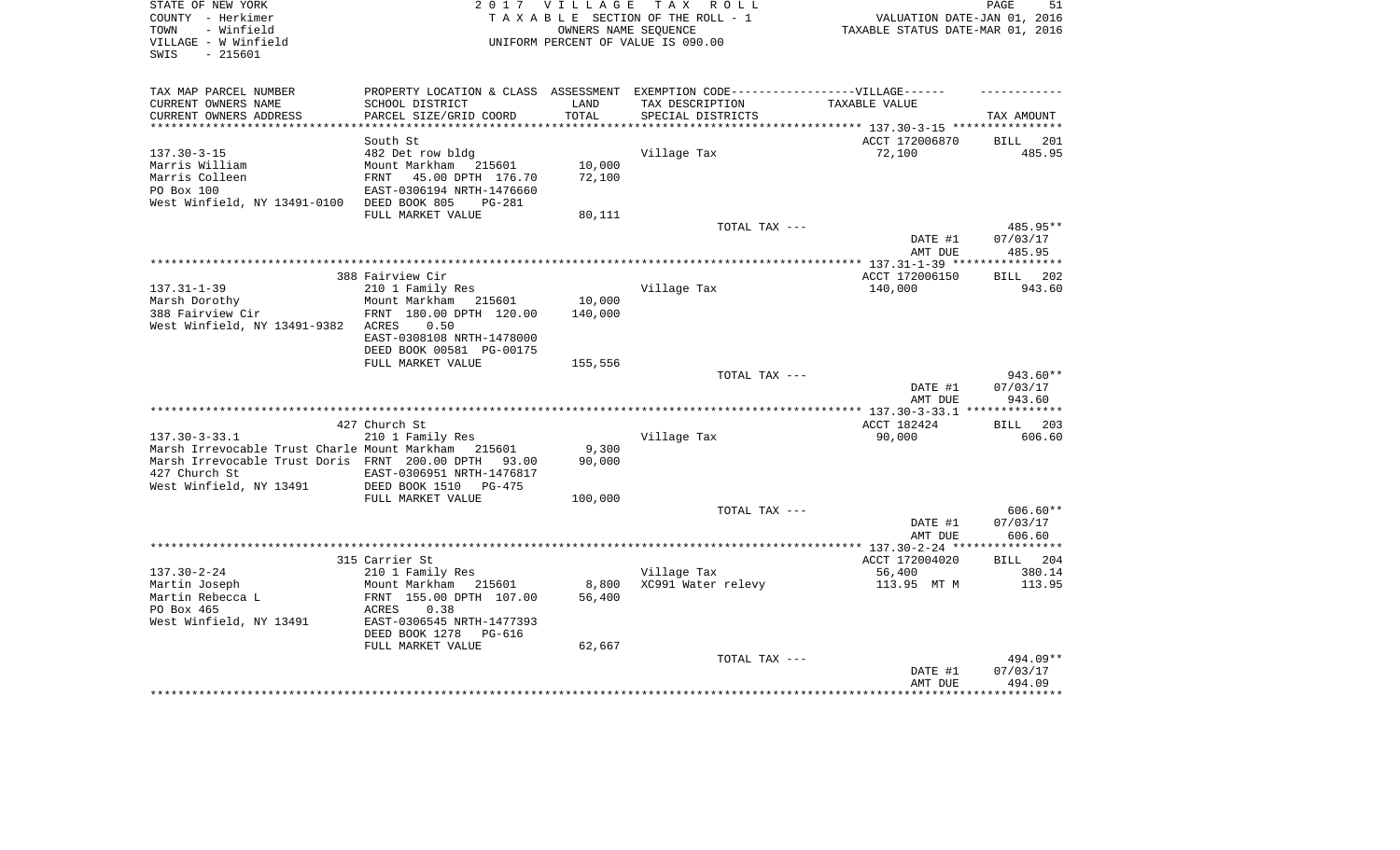| STATE OF NEW YORK<br>COUNTY - Herkimer<br>- Winfield<br>TOWN<br>VILLAGE - W Winfield<br>SWIS<br>- 215601 |                                                                                   | 2017 VILLAGE    | TAX ROLL<br>TAXABLE SECTION OF THE ROLL - 1<br>OWNERS NAME SEOUENCE<br>UNIFORM PERCENT OF VALUE IS 090.00 | VALUATION DATE-JAN 01, 2016<br>TAXABLE STATUS DATE-MAR 01, 2016 | PAGE<br>52                     |
|----------------------------------------------------------------------------------------------------------|-----------------------------------------------------------------------------------|-----------------|-----------------------------------------------------------------------------------------------------------|-----------------------------------------------------------------|--------------------------------|
| TAX MAP PARCEL NUMBER                                                                                    | PROPERTY LOCATION & CLASS ASSESSMENT EXEMPTION CODE-----------------VILLAGE------ |                 |                                                                                                           |                                                                 |                                |
| CURRENT OWNERS NAME                                                                                      | SCHOOL DISTRICT                                                                   | LAND            | TAX DESCRIPTION                                                                                           | TAXABLE VALUE                                                   |                                |
| CURRENT OWNERS ADDRESS<br>************************                                                       | PARCEL SIZE/GRID COORD                                                            | TOTAL           | SPECIAL DISTRICTS                                                                                         | ********************************* 137.31-1-48 ****************  | TAX AMOUNT                     |
|                                                                                                          | 499 E Main St                                                                     |                 |                                                                                                           | ACCT 187266                                                     | 205<br>BILL                    |
| $137.31 - 1 - 48$                                                                                        | 210 1 Family Res                                                                  |                 | Village Tax                                                                                               | 104,800                                                         | 706.35                         |
| Masel Patricia A                                                                                         | Mount Markham<br>215601                                                           | 14,600          |                                                                                                           |                                                                 |                                |
| Erickson Frederick L                                                                                     | FRNT 145.00 DPTH 198.00                                                           | 104,800         |                                                                                                           |                                                                 |                                |
| 200 Columbus Ave                                                                                         | ACRES<br>0.96                                                                     |                 |                                                                                                           |                                                                 |                                |
| W Babylon, NY 11704                                                                                      | EAST-0308274 NRTH-1477206<br>DEED BOOK 1539<br>PG-313                             |                 |                                                                                                           |                                                                 |                                |
|                                                                                                          | FULL MARKET VALUE                                                                 | 116,444         |                                                                                                           |                                                                 |                                |
|                                                                                                          |                                                                                   |                 | TOTAL TAX ---                                                                                             |                                                                 | $706.35**$                     |
|                                                                                                          |                                                                                   |                 |                                                                                                           | DATE #1<br>AMT DUE                                              | 07/03/17<br>706.35             |
|                                                                                                          |                                                                                   |                 |                                                                                                           |                                                                 |                                |
| $137.30 - 3 - 13$                                                                                        | W Main St<br>534 Social org.                                                      |                 | Village Tax                                                                                               | ACCT 172010930<br>25,800                                        | 206<br><b>BILL</b><br>173.89   |
| Masonic Temple                                                                                           | Mount Markham<br>215601                                                           | 10,000          |                                                                                                           |                                                                 |                                |
| PO Box 486                                                                                               | 52.00 DPTH<br>FRNT<br>88.00                                                       | 25,800          |                                                                                                           |                                                                 |                                |
| West Winfield, NY 13491                                                                                  | EAST-0306281 NRTH-1476793                                                         |                 |                                                                                                           |                                                                 |                                |
|                                                                                                          | FULL MARKET VALUE                                                                 | 28,667          |                                                                                                           |                                                                 |                                |
|                                                                                                          |                                                                                   |                 | TOTAL TAX ---                                                                                             | DATE #1<br>AMT DUE                                              | 173.89**<br>07/03/17<br>173.89 |
|                                                                                                          |                                                                                   |                 |                                                                                                           |                                                                 |                                |
|                                                                                                          | 194 Burrows Rd                                                                    |                 |                                                                                                           | ACCT 172000390                                                  | 207<br><b>BILL</b>             |
| $137.39 - 1 - 23$                                                                                        | 210 1 Family Res                                                                  |                 | Village Tax                                                                                               | 76,500                                                          | 515.61                         |
| Mccartney Robert<br>Mccartney Deborah                                                                    | Mount Markham<br>215601<br>FRNT 100.00 DPTH 150.00                                | 8,400<br>76,500 |                                                                                                           |                                                                 |                                |
| PO Box 329                                                                                               | <b>ACRES</b><br>0.34 BANK<br>184                                                  |                 |                                                                                                           |                                                                 |                                |
| West Winfield, NY 13491                                                                                  | EAST-0308381 NRTH-1474906                                                         |                 |                                                                                                           |                                                                 |                                |
|                                                                                                          | DEED BOOK 726<br>$PG-193$                                                         |                 |                                                                                                           |                                                                 |                                |
|                                                                                                          | FULL MARKET VALUE                                                                 | 85,000          |                                                                                                           |                                                                 |                                |
|                                                                                                          |                                                                                   |                 | TOTAL TAX ---                                                                                             |                                                                 | 515.61**                       |
|                                                                                                          |                                                                                   |                 |                                                                                                           | DATE #1<br>AMT DUE                                              | 07/03/17<br>515.61             |
|                                                                                                          |                                                                                   |                 |                                                                                                           | ****** 137.31-2-23 **                                           | ********                       |
|                                                                                                          | 472 E Main St                                                                     |                 |                                                                                                           | ACCT 172008190                                                  | <b>BILL</b><br>208             |
| $137.31 - 2 - 23$                                                                                        | 210 1 Family Res                                                                  |                 | Village Tax                                                                                               | 66,000                                                          | 444.84                         |
| Mcnamara Catherine D                                                                                     | Mount Markham<br>215601                                                           | 11,200          |                                                                                                           |                                                                 |                                |
| PO Box 218                                                                                               | FRNT 116.82 DPTH 231.00                                                           | 66,000          |                                                                                                           |                                                                 |                                |
| West Winfield, NY 13491-0218                                                                             | <b>BANK</b><br>740<br>EAST-0307779 NRTH-1476921                                   |                 |                                                                                                           |                                                                 |                                |
|                                                                                                          | DEED BOOK 757<br><b>PG-007</b>                                                    |                 |                                                                                                           |                                                                 |                                |
|                                                                                                          | FULL MARKET VALUE                                                                 | 73,333          |                                                                                                           |                                                                 |                                |
|                                                                                                          |                                                                                   |                 | TOTAL TAX ---                                                                                             |                                                                 | 444.84**                       |
|                                                                                                          |                                                                                   |                 |                                                                                                           | DATE #1<br>AMT DUE                                              | 07/03/17<br>444.84             |
|                                                                                                          |                                                                                   |                 |                                                                                                           |                                                                 |                                |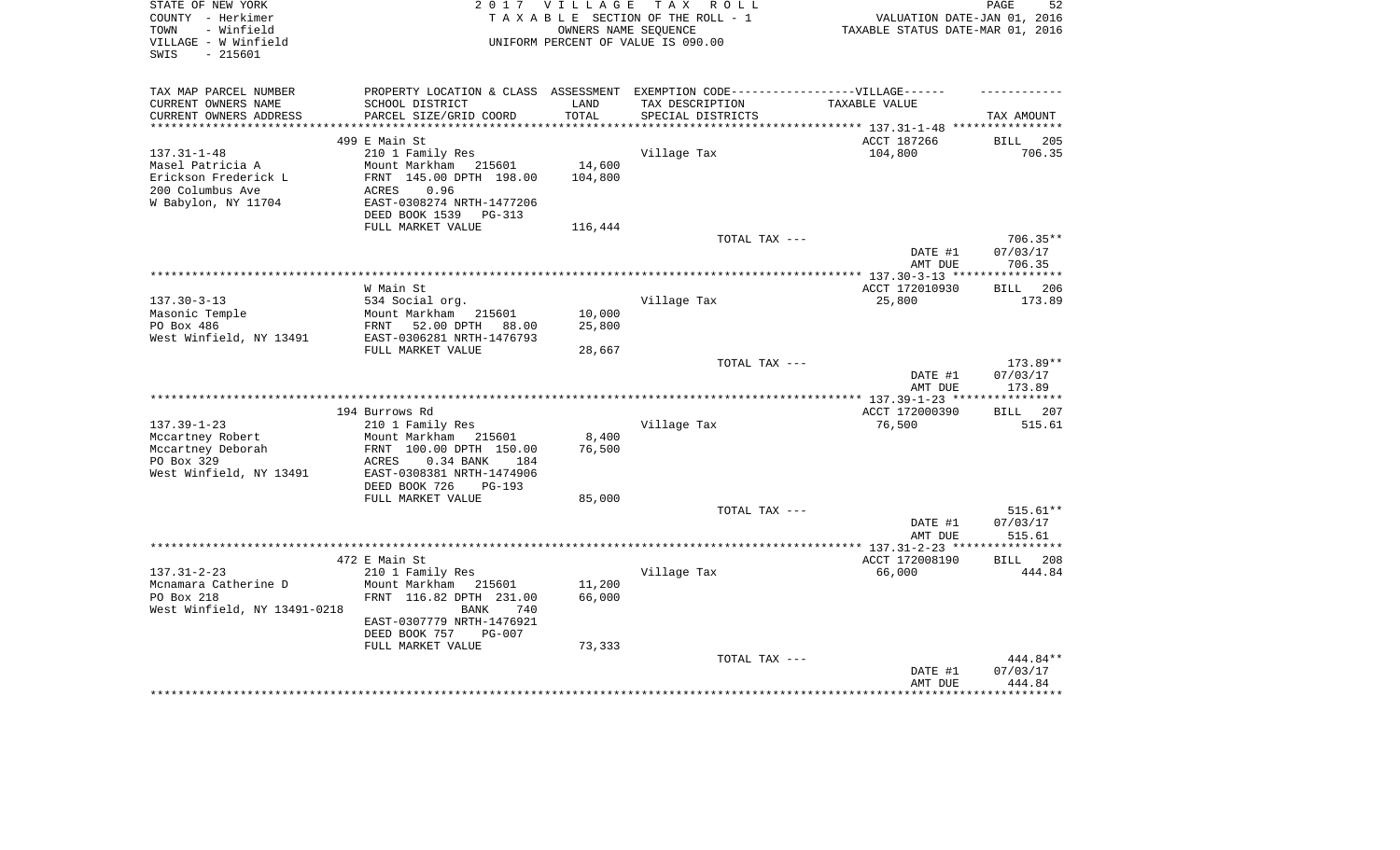| STATE OF NEW YORK<br>COUNTY - Herkimer<br>TOWN<br>- Winfield<br>VILLAGE - W Winfield<br>$-215601$<br>SWIS |                                                                                  | 2017 VILLAGE<br>TAX ROLL<br>TAXABLE SECTION OF THE ROLL - 1<br>OWNERS NAME SEQUENCE<br>UNIFORM PERCENT OF VALUE IS 090.00 |                    |                       | PAGE<br>53<br>VALUATION DATE-JAN 01, 2016<br>TAXABLE STATUS DATE-MAR 01, 2016 |
|-----------------------------------------------------------------------------------------------------------|----------------------------------------------------------------------------------|---------------------------------------------------------------------------------------------------------------------------|--------------------|-----------------------|-------------------------------------------------------------------------------|
| TAX MAP PARCEL NUMBER                                                                                     | PROPERTY LOCATION & CLASS ASSESSMENT EXEMPTION CODE----------------VILLAGE------ |                                                                                                                           |                    |                       |                                                                               |
| CURRENT OWNERS NAME                                                                                       | SCHOOL DISTRICT                                                                  | LAND                                                                                                                      | TAX DESCRIPTION    | TAXABLE VALUE         |                                                                               |
| CURRENT OWNERS ADDRESS                                                                                    | PARCEL SIZE/GRID COORD                                                           | TOTAL                                                                                                                     | SPECIAL DISTRICTS  |                       | TAX AMOUNT                                                                    |
| **********************                                                                                    | ****************************                                                     |                                                                                                                           |                    |                       |                                                                               |
| $137.30 - 3 - 1$                                                                                          | 362 W Main St<br>210 1 Family Res                                                |                                                                                                                           | Village Tax        | ACCT 149118<br>45,400 | BILL 209<br>306.00                                                            |
| Merrick Deborah A                                                                                         | Mount Markham 215601                                                             | 13,400                                                                                                                    |                    |                       |                                                                               |
| Wheelock Steven J                                                                                         | FRNT 144.54 DPTH 252.70                                                          | 45,400                                                                                                                    |                    |                       |                                                                               |
| Carol & Gordon Wheelock                                                                                   | EAST-0305651 NRTH-1476647                                                        |                                                                                                                           |                    |                       |                                                                               |
| 362 West Main St                                                                                          | DEED BOOK 1300<br>PG-190                                                         |                                                                                                                           |                    |                       |                                                                               |
| PO Box 352                                                                                                | FULL MARKET VALUE                                                                | 50,444                                                                                                                    |                    |                       |                                                                               |
| W Winfield, NY 13491                                                                                      |                                                                                  |                                                                                                                           |                    |                       |                                                                               |
|                                                                                                           |                                                                                  |                                                                                                                           | TOTAL TAX ---      |                       | $306.00**$                                                                    |
|                                                                                                           |                                                                                  |                                                                                                                           |                    | DATE #1               | 07/03/17                                                                      |
|                                                                                                           |                                                                                  |                                                                                                                           |                    | AMT DUE               | 306.00                                                                        |
|                                                                                                           | 314 W Main St                                                                    |                                                                                                                           |                    | ACCT 156918           | 210<br>BILL                                                                   |
| $137.30 - 1 - 52$                                                                                         | 210 1 Family Res                                                                 |                                                                                                                           | Village Tax        | 91,800                | 618.73                                                                        |
| Merrick Joan                                                                                              | Mount Markham 215601                                                             | 8,800                                                                                                                     |                    |                       |                                                                               |
| Sheehy Kim                                                                                                | FRNT<br>71.28 DPTH 232.40                                                        | 91,800                                                                                                                    |                    |                       |                                                                               |
| PO Box 384                                                                                                | 0.38<br>ACRES                                                                    |                                                                                                                           |                    |                       |                                                                               |
| West Winfield, NY 13491                                                                                   | EAST-0305284 NRTH-1476635                                                        |                                                                                                                           |                    |                       |                                                                               |
|                                                                                                           | DEED BOOK 1346<br>PG-845                                                         |                                                                                                                           |                    |                       |                                                                               |
|                                                                                                           | FULL MARKET VALUE                                                                | 102,000                                                                                                                   | TOTAL TAX ---      |                       | $618.73**$                                                                    |
|                                                                                                           |                                                                                  |                                                                                                                           |                    | DATE #1               | 07/03/17                                                                      |
|                                                                                                           |                                                                                  |                                                                                                                           |                    | AMT DUE               | 618.73                                                                        |
|                                                                                                           |                                                                                  |                                                                                                                           |                    |                       | ***********                                                                   |
|                                                                                                           | 175 Taylor Ave                                                                   |                                                                                                                           |                    | ACCT 172006480        | <b>BILL</b> 211                                                               |
| $137.38 - 1 - 12$                                                                                         | 210 1 Family Res                                                                 |                                                                                                                           | Village Tax        | 65,000                | 438.10                                                                        |
| Merrick Terry D<br>Merrick Deborah A                                                                      | Mount Markham 215601<br>FRNT<br>65.00 DPTH 294.00                                | 9,400<br>65,000                                                                                                           | XC991 Water relevy | 559.72 MT M           | 559.72                                                                        |
| 175 Taylor Ave                                                                                            | ACRES<br>$0.44$ BANK<br>190                                                      |                                                                                                                           |                    |                       |                                                                               |
| West Winfield, NY 13491                                                                                   | EAST-0304870 NRTH-1476447                                                        |                                                                                                                           |                    |                       |                                                                               |
|                                                                                                           | DEED BOOK 846<br>PG-174                                                          |                                                                                                                           |                    |                       |                                                                               |
|                                                                                                           | FULL MARKET VALUE                                                                | 72,222                                                                                                                    |                    |                       |                                                                               |
|                                                                                                           |                                                                                  |                                                                                                                           | TOTAL TAX ---      |                       | 997.82**                                                                      |
|                                                                                                           |                                                                                  |                                                                                                                           |                    | DATE #1               | 07/03/17                                                                      |
|                                                                                                           |                                                                                  |                                                                                                                           |                    | AMT DUE               | 997.82                                                                        |
|                                                                                                           | Fairview Dr                                                                      |                                                                                                                           |                    | ACCT 172007500        | <b>BILL</b> 212                                                               |
| $137.31 - 1 - 26$                                                                                         | 311 Res vac land                                                                 |                                                                                                                           | Village Tax        | 8,200                 | 55.27                                                                         |
| Mezik Steven T                                                                                            | Mount Markham<br>215601                                                          | 8,200                                                                                                                     |                    |                       |                                                                               |
| 478 Fairview Dr                                                                                           | 90.00 DPTH 150.00<br>FRNT                                                        | 8,200                                                                                                                     |                    |                       |                                                                               |
| West Winfield, NY 13491-9379                                                                              | ACRES<br>0.31                                                                    |                                                                                                                           |                    |                       |                                                                               |
|                                                                                                           | EAST-0308024 NRTH-1478458                                                        |                                                                                                                           |                    |                       |                                                                               |
|                                                                                                           | DEED BOOK 917<br>PG-309                                                          |                                                                                                                           |                    |                       |                                                                               |
|                                                                                                           | FULL MARKET VALUE                                                                | 9,111                                                                                                                     | TOTAL TAX ---      |                       | $55.27**$                                                                     |
|                                                                                                           |                                                                                  |                                                                                                                           |                    | DATE #1               | 07/03/17                                                                      |
|                                                                                                           |                                                                                  |                                                                                                                           |                    | AMT DUE               | 55.27                                                                         |
|                                                                                                           |                                                                                  |                                                                                                                           |                    |                       | *******                                                                       |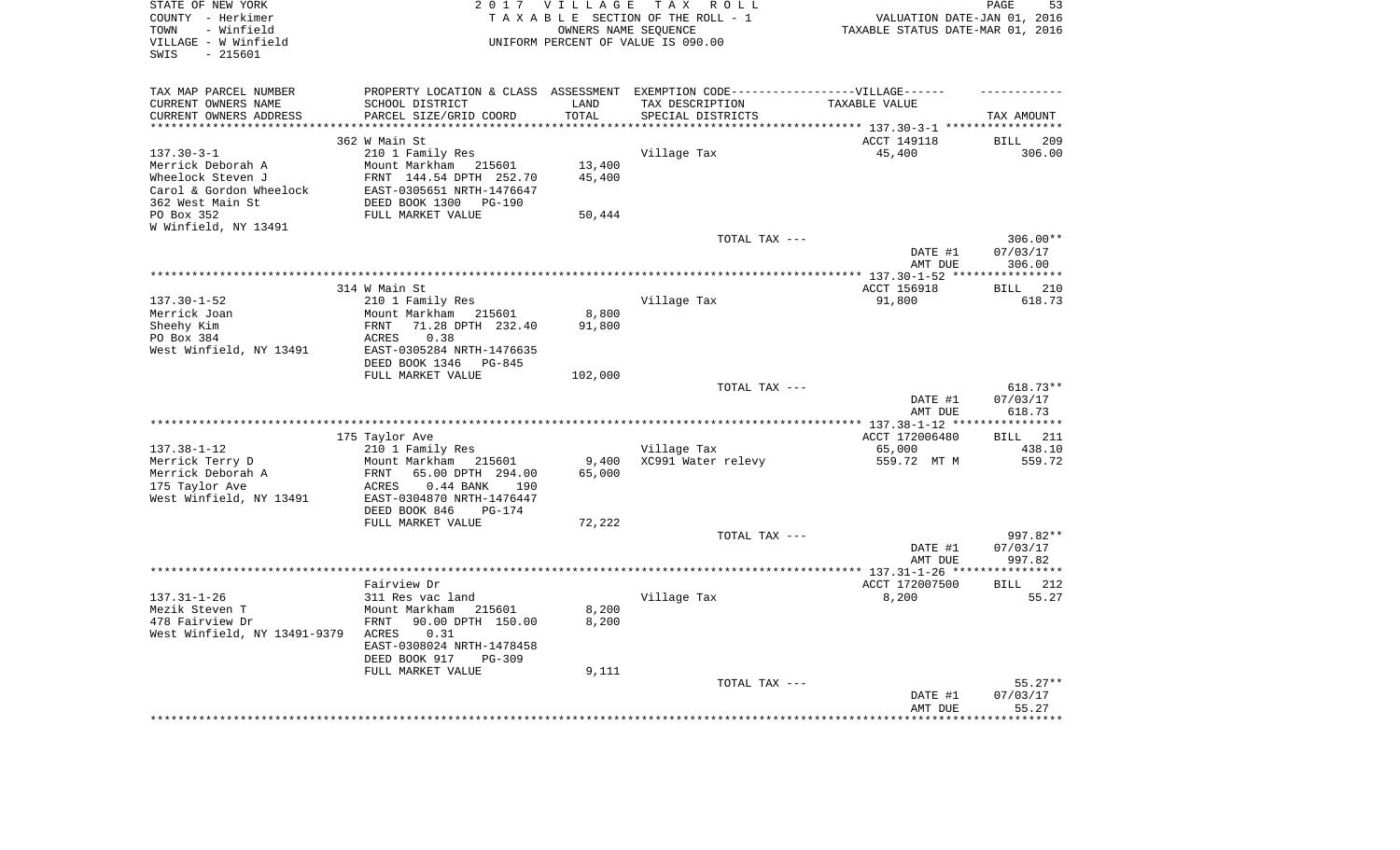| STATE OF NEW YORK<br>COUNTY - Herkimer<br>TOWN<br>- Winfield<br>VILLAGE - W Winfield<br>SWIS<br>$-215601$ | 2 0 1 7                                                 | <b>VILLAGE</b><br>OWNERS NAME SEQUENCE | T A X<br>R O L L<br>TAXABLE SECTION OF THE ROLL - 1<br>UNIFORM PERCENT OF VALUE IS 090.00 | VALUATION DATE-JAN 01, 2016<br>TAXABLE STATUS DATE-MAR 01, 2016 | PAGE<br>54           |
|-----------------------------------------------------------------------------------------------------------|---------------------------------------------------------|----------------------------------------|-------------------------------------------------------------------------------------------|-----------------------------------------------------------------|----------------------|
|                                                                                                           |                                                         |                                        |                                                                                           |                                                                 |                      |
| TAX MAP PARCEL NUMBER<br>CURRENT OWNERS NAME                                                              | PROPERTY LOCATION & CLASS ASSESSMENT<br>SCHOOL DISTRICT | LAND                                   | EXEMPTION CODE------------------VILLAGE------<br>TAX DESCRIPTION                          | TAXABLE VALUE                                                   |                      |
| CURRENT OWNERS ADDRESS<br>***********************                                                         | PARCEL SIZE/GRID COORD                                  | TOTAL                                  | SPECIAL DISTRICTS                                                                         |                                                                 | TAX AMOUNT           |
|                                                                                                           | 478 Fairview Dr                                         |                                        |                                                                                           | ACCT 172007501                                                  | 213<br>BILL          |
| $137.31 - 1 - 27$                                                                                         | 210 1 Family Res                                        |                                        | Village Tax                                                                               | 66,600                                                          | 448.88               |
| Mezik Steven T                                                                                            | Mount Markham<br>215601                                 | 7,500                                  |                                                                                           |                                                                 |                      |
| 478 Fairview Dr                                                                                           | 90.00 DPTH 150.00<br>FRNT                               | 66,600                                 |                                                                                           |                                                                 |                      |
| West Winfield, NY 13491-9379                                                                              | 0.25<br>ACRES                                           |                                        |                                                                                           |                                                                 |                      |
|                                                                                                           | EAST-0307953 NRTH-1478506                               |                                        |                                                                                           |                                                                 |                      |
|                                                                                                           | DEED BOOK 917<br>PG-309<br>FULL MARKET VALUE            | 74,000                                 |                                                                                           |                                                                 |                      |
|                                                                                                           |                                                         |                                        | TOTAL TAX ---                                                                             |                                                                 | 448.88**             |
|                                                                                                           |                                                         |                                        |                                                                                           | DATE #1                                                         | 07/03/17             |
|                                                                                                           |                                                         |                                        |                                                                                           | AMT DUE                                                         | 448.88               |
|                                                                                                           |                                                         |                                        |                                                                                           |                                                                 |                      |
|                                                                                                           | 372 W Main St                                           |                                        |                                                                                           | ACCT 172008880                                                  | 214<br><b>BILL</b>   |
| $137.30 - 3 - 5$<br>Mickey Llc                                                                            | 482 Det row bldg<br>Mount Markham<br>215601             | 10,000                                 | Village Tax                                                                               | 80,300                                                          | 541.22               |
| 6 Pippenwood Dr                                                                                           | 45.00 DPTH 255.00<br>FRNT                               | 80,300                                 |                                                                                           |                                                                 |                      |
| New Hartford, NY 13413                                                                                    | EAST-0305940 NRTH-1476671                               |                                        |                                                                                           |                                                                 |                      |
|                                                                                                           | DEED BOOK 902<br>$PG-339$                               |                                        |                                                                                           |                                                                 |                      |
|                                                                                                           | FULL MARKET VALUE                                       | 89,222                                 |                                                                                           |                                                                 |                      |
|                                                                                                           |                                                         |                                        | TOTAL TAX ---                                                                             |                                                                 | 541.22**             |
|                                                                                                           |                                                         |                                        |                                                                                           | DATE #1<br>AMT DUE                                              | 07/03/17<br>541.22   |
|                                                                                                           |                                                         |                                        |                                                                                           |                                                                 |                      |
|                                                                                                           | 451 E Main St                                           |                                        |                                                                                           | ACCT 172006210                                                  | 215<br><b>BILL</b>   |
| $137.31 - 1 - 60$                                                                                         | 210 1 Family Res                                        |                                        | Village Tax                                                                               | 66,600                                                          | 448.88               |
| Muller John                                                                                               | Mount Markham<br>215601                                 | 6,300                                  |                                                                                           |                                                                 |                      |
| Muller Bertha                                                                                             | FRNT<br>47.80 DPTH 116.59                               | 66,600                                 |                                                                                           |                                                                 |                      |
| PO Box 268<br>West Winfield, NY 13491-0268                                                                | EAST-0307256 NRTH-1477062<br>DEED BOOK 00605 PG-00679   |                                        |                                                                                           |                                                                 |                      |
|                                                                                                           | FULL MARKET VALUE                                       | 74,000                                 |                                                                                           |                                                                 |                      |
|                                                                                                           |                                                         |                                        | TOTAL TAX ---                                                                             |                                                                 | 448.88**             |
|                                                                                                           |                                                         |                                        |                                                                                           | DATE #1                                                         | 07/03/17             |
|                                                                                                           |                                                         |                                        |                                                                                           | AMT DUE                                                         | 448.88               |
|                                                                                                           |                                                         |                                        |                                                                                           |                                                                 | **************       |
| $137.31 - 1 - 68.1$                                                                                       | 228 Academy St                                          |                                        | Village Tax                                                                               | ACCT 172006030<br>70,000                                        | 216<br>BILL          |
| Mulligan Diana L                                                                                          | 210 1 Family Res<br>Mount Markham<br>215601             | 10,000                                 | XC991 Water relevy                                                                        | 112.71 MT M                                                     | 471.80<br>112.71     |
| PO Box 236                                                                                                | FRNT 100.00 DPTH 130.00                                 | 70,000                                 |                                                                                           |                                                                 |                      |
| WEST WINFIELD, NY 13491                                                                                   | EAST-0306977 NRTH-1477393                               |                                        |                                                                                           |                                                                 |                      |
|                                                                                                           | DEED BOOK 932<br>$PG-56$                                |                                        |                                                                                           |                                                                 |                      |
|                                                                                                           | FULL MARKET VALUE                                       | 77,778                                 |                                                                                           |                                                                 |                      |
|                                                                                                           |                                                         |                                        | TOTAL TAX ---                                                                             |                                                                 | 584.51**<br>07/03/17 |
|                                                                                                           |                                                         |                                        |                                                                                           | DATE #1<br>AMT DUE                                              | 584.51               |
|                                                                                                           |                                                         |                                        |                                                                                           |                                                                 | *********            |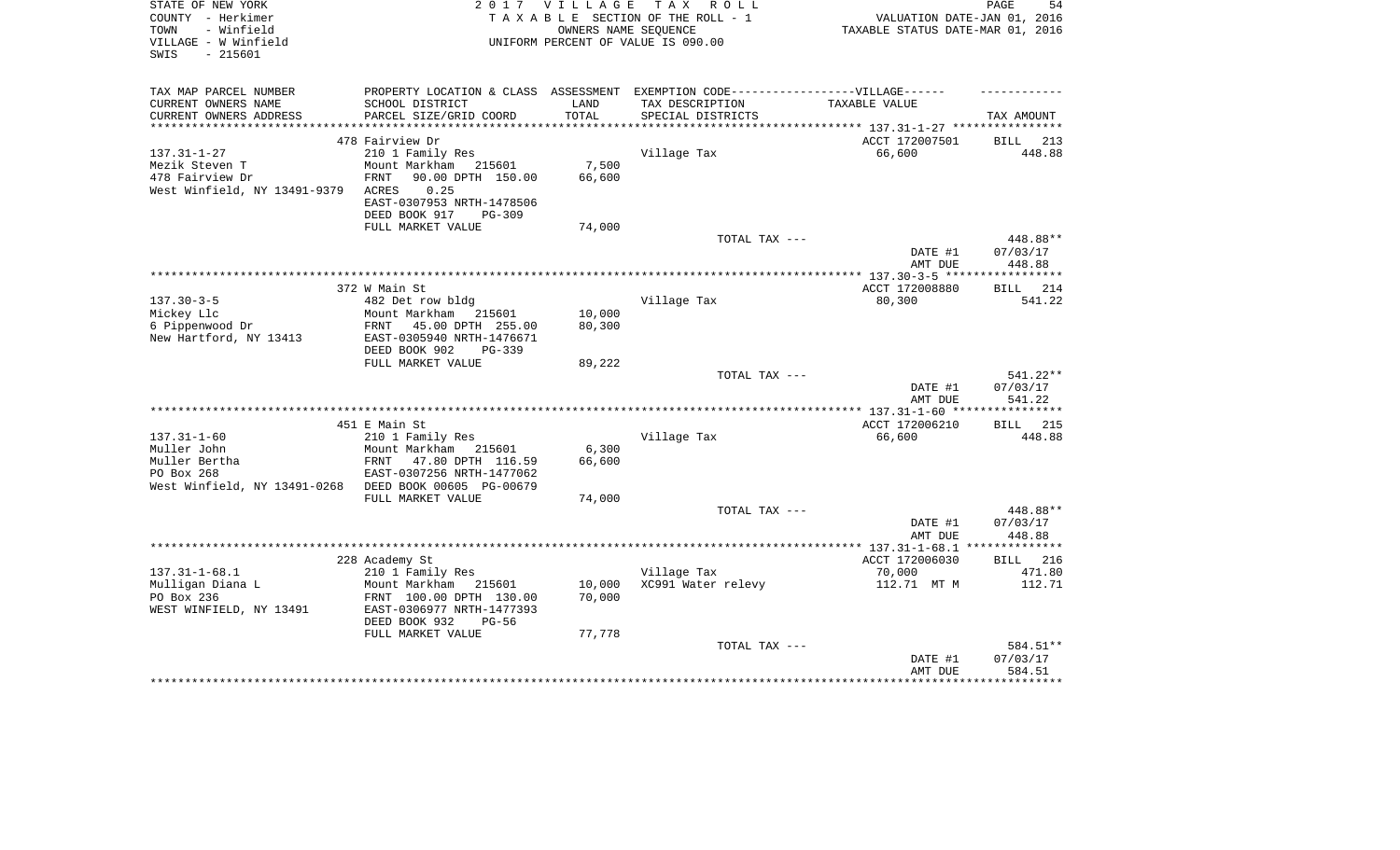| STATE OF NEW YORK<br>COUNTY - Herkimer<br>- Winfield<br>TOWN<br>VILLAGE - W Winfield<br>SWIS<br>$-215601$ | 2 0 1 7                                                                           | VILLAGE<br>OWNERS NAME SEOUENCE | T A X<br>R O L L<br>TAXABLE SECTION OF THE ROLL - 1<br>UNIFORM PERCENT OF VALUE IS 090.00 | VALUATION DATE-JAN 01, 2016<br>TAXABLE STATUS DATE-MAR 01, 2016 | PAGE<br>55          |
|-----------------------------------------------------------------------------------------------------------|-----------------------------------------------------------------------------------|---------------------------------|-------------------------------------------------------------------------------------------|-----------------------------------------------------------------|---------------------|
| TAX MAP PARCEL NUMBER                                                                                     | PROPERTY LOCATION & CLASS ASSESSMENT EXEMPTION CODE-----------------VILLAGE------ |                                 |                                                                                           |                                                                 |                     |
| CURRENT OWNERS NAME                                                                                       | SCHOOL DISTRICT                                                                   | LAND                            | TAX DESCRIPTION                                                                           | TAXABLE VALUE                                                   |                     |
| CURRENT OWNERS ADDRESS<br>***********************                                                         | PARCEL SIZE/GRID COORD                                                            | TOTAL                           | SPECIAL DISTRICTS<br>********************************* 137.39-1-24 ****************       |                                                                 | TAX AMOUNT          |
|                                                                                                           | 198 Burrows Rd                                                                    |                                 |                                                                                           | ACCT 172003270                                                  | 217<br>BILL         |
| $137.39 - 1 - 24$                                                                                         | 210 1 Family Res                                                                  |                                 | Village Tax                                                                               | 75,400                                                          | 508.20              |
| Munford Peter R                                                                                           | Mount Markham<br>215601                                                           | 8,400                           |                                                                                           |                                                                 |                     |
| Munford Monica K                                                                                          | FRNT 100.00 DPTH 150.00                                                           | 75,400                          |                                                                                           |                                                                 |                     |
| PO Box 194                                                                                                | EAST-0308478 NRTH-1474884                                                         |                                 |                                                                                           |                                                                 |                     |
| West Winfield, NY 13491-0194                                                                              | DEED BOOK 673<br>$PG-924$                                                         |                                 |                                                                                           |                                                                 |                     |
|                                                                                                           | FULL MARKET VALUE                                                                 | 83,778                          | TOTAL TAX ---                                                                             |                                                                 | 508.20**            |
|                                                                                                           |                                                                                   |                                 |                                                                                           | DATE #1                                                         | 07/03/17            |
|                                                                                                           |                                                                                   |                                 |                                                                                           | AMT DUE                                                         | 508.20              |
|                                                                                                           |                                                                                   |                                 |                                                                                           |                                                                 | ********            |
|                                                                                                           | 423 Pleasant St                                                                   |                                 |                                                                                           | ACCT 172006300                                                  | 218<br><b>BILL</b>  |
| $137.30 - 2 - 9$                                                                                          | 210 1 Family Res                                                                  |                                 | Village Tax                                                                               | 81,000                                                          | 545.94              |
| Munio Colleen                                                                                             | Mount Markham<br>215601                                                           | 8,700                           |                                                                                           |                                                                 |                     |
| PO Box 441<br>West Winfield, NY 13491                                                                     | <b>FRNT</b><br>80.00 DPTH 204.00<br>0.37<br>ACRES                                 | 81,000                          |                                                                                           |                                                                 |                     |
|                                                                                                           | EAST-0306629 NRTH-1477870                                                         |                                 |                                                                                           |                                                                 |                     |
|                                                                                                           | DEED BOOK 1285<br>PG-567                                                          |                                 |                                                                                           |                                                                 |                     |
|                                                                                                           | FULL MARKET VALUE                                                                 | 90,000                          |                                                                                           |                                                                 |                     |
|                                                                                                           |                                                                                   |                                 | TOTAL TAX ---                                                                             |                                                                 | 545.94**            |
|                                                                                                           |                                                                                   |                                 |                                                                                           | DATE #1                                                         | 07/03/17            |
|                                                                                                           |                                                                                   |                                 |                                                                                           | AMT DUE                                                         | 545.94<br>********* |
|                                                                                                           | 65 South St                                                                       |                                 |                                                                                           | ACCT 190003                                                     | 219<br>BILL         |
| $137.38 - 1 - 42$                                                                                         | 210 1 Family Res                                                                  |                                 | Village Tax                                                                               | 75,600                                                          | 509.54              |
| Munio Sara                                                                                                | Mount Markham<br>215601                                                           | 10,500                          |                                                                                           |                                                                 |                     |
| 65 South St                                                                                               | <b>FRNT</b><br>69.96 DPTH 340.00                                                  | 75,600                          |                                                                                           |                                                                 |                     |
| West Winfield, NY 13491-9102                                                                              | EAST-0306309 NRTH-1474595                                                         |                                 |                                                                                           |                                                                 |                     |
|                                                                                                           | DEED BOOK 1555<br>PG-932                                                          |                                 |                                                                                           |                                                                 |                     |
|                                                                                                           | FULL MARKET VALUE                                                                 | 84,000                          | TOTAL TAX ---                                                                             |                                                                 | 509.54**            |
|                                                                                                           |                                                                                   |                                 |                                                                                           | DATE #1                                                         | 07/03/17            |
|                                                                                                           |                                                                                   |                                 |                                                                                           | AMT DUE                                                         | 509.54              |
|                                                                                                           |                                                                                   |                                 |                                                                                           |                                                                 | *********           |
|                                                                                                           | 251 Academy St                                                                    |                                 |                                                                                           | ACCT 172007590                                                  | <b>BILL</b><br>220  |
| $137.30 - 2 - 27$                                                                                         | 210 1 Family Res                                                                  |                                 | Village Tax                                                                               | 77,800                                                          | 524.37              |
| Murphy James                                                                                              | Mount Markham<br>215601                                                           | 9,600                           |                                                                                           |                                                                 |                     |
| Murphy Cheryl<br>PO Box 195                                                                               | FRNT 115.50 DPTH 171.50<br>BANK<br>135                                            | 77,800                          |                                                                                           |                                                                 |                     |
| West Winfield, NY 13491-0195                                                                              | EAST-0306807 NRTH-1477432                                                         |                                 |                                                                                           |                                                                 |                     |
|                                                                                                           | DEED BOOK 00659 PG-00443                                                          |                                 |                                                                                           |                                                                 |                     |
|                                                                                                           | FULL MARKET VALUE                                                                 | 86,444                          |                                                                                           |                                                                 |                     |
|                                                                                                           |                                                                                   |                                 | TOTAL TAX ---                                                                             |                                                                 | $524.37**$          |
|                                                                                                           |                                                                                   |                                 |                                                                                           | DATE #1                                                         | 07/03/17            |
|                                                                                                           |                                                                                   |                                 |                                                                                           | AMT DUE                                                         | 524.37              |
|                                                                                                           |                                                                                   |                                 |                                                                                           |                                                                 |                     |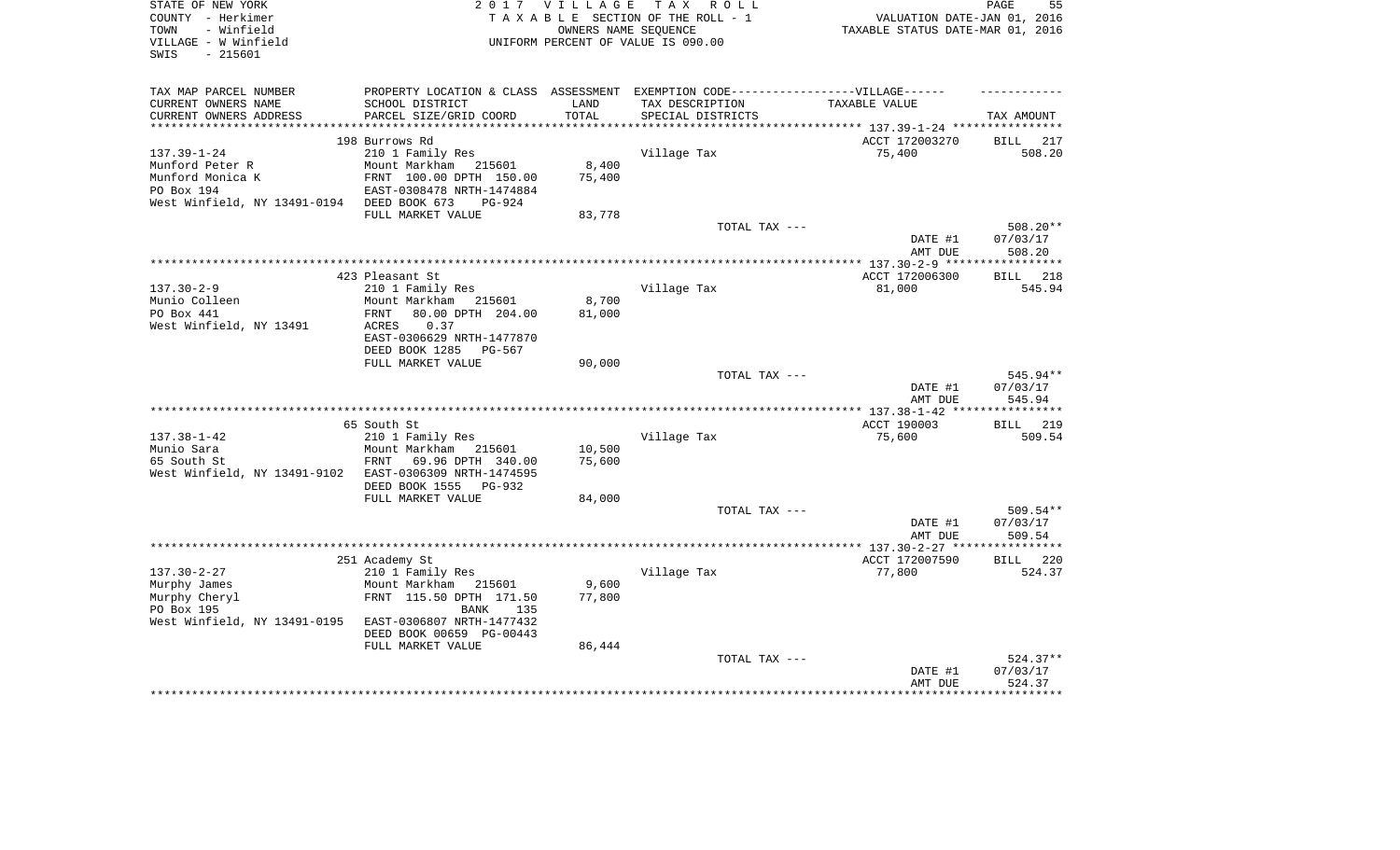| STATE OF NEW YORK<br>COUNTY - Herkimer<br>- Winfield<br>TOWN<br>VILLAGE - W Winfield<br>$-215601$<br>SWIS |                                                                                   | 2017 VILLAGE<br>OWNERS NAME SEOUENCE | TAX ROLL<br>TAXABLE SECTION OF THE ROLL - 1<br>UNIFORM PERCENT OF VALUE IS 090.00 | VALUATION DATE-JAN 01, 2016<br>TAXABLE STATUS DATE-MAR 01, 2016 | PAGE<br>56            |
|-----------------------------------------------------------------------------------------------------------|-----------------------------------------------------------------------------------|--------------------------------------|-----------------------------------------------------------------------------------|-----------------------------------------------------------------|-----------------------|
|                                                                                                           |                                                                                   |                                      |                                                                                   |                                                                 |                       |
| TAX MAP PARCEL NUMBER                                                                                     | PROPERTY LOCATION & CLASS ASSESSMENT EXEMPTION CODE-----------------VILLAGE------ |                                      |                                                                                   |                                                                 |                       |
| CURRENT OWNERS NAME<br>CURRENT OWNERS ADDRESS                                                             | SCHOOL DISTRICT<br>PARCEL SIZE/GRID COORD                                         | LAND<br>TOTAL                        | TAX DESCRIPTION<br>SPECIAL DISTRICTS                                              | TAXABLE VALUE                                                   | TAX AMOUNT            |
| ***********************                                                                                   |                                                                                   |                                      |                                                                                   |                                                                 |                       |
|                                                                                                           | 243 Water St                                                                      |                                      |                                                                                   | ACCT 172004680                                                  | <b>BILL</b><br>221    |
| $137.31 - 1 - 69$<br>Murphy Sean J                                                                        | 210 1 Family Res<br>Mount Markham<br>215601                                       | 10,700                               | Village Tax                                                                       | 148,000                                                         | 997.52                |
| Rowe Jennifer L                                                                                           | FRNT 130.00 DPTH 190.00                                                           | 148,000                              |                                                                                   |                                                                 |                       |
| PO Box 41                                                                                                 | BANK<br>135                                                                       |                                      |                                                                                   |                                                                 |                       |
| West Winfield, NY 13491                                                                                   | EAST-0307190 NRTH-1477368                                                         |                                      |                                                                                   |                                                                 |                       |
|                                                                                                           | DEED BOOK 1257 PG-249                                                             |                                      |                                                                                   |                                                                 |                       |
|                                                                                                           | FULL MARKET VALUE                                                                 | 164,444                              |                                                                                   |                                                                 |                       |
|                                                                                                           |                                                                                   |                                      | TOTAL TAX ---                                                                     |                                                                 | 997.52**              |
|                                                                                                           |                                                                                   |                                      |                                                                                   | DATE #1                                                         | 07/03/17              |
|                                                                                                           |                                                                                   |                                      |                                                                                   | AMT DUE                                                         | 997.52<br>*********   |
|                                                                                                           | 390 Fairview Cir                                                                  |                                      |                                                                                   | ************** 137.31-1-38 ***<br>ACCT 172010210                | 222<br><b>BILL</b>    |
| $137.31 - 1 - 38$                                                                                         | 210 1 Family Res                                                                  |                                      | Village Tax                                                                       | 118,800                                                         | 800.71                |
| Newton Richard F Jr                                                                                       | Mount Markham<br>215601                                                           | 9,100                                |                                                                                   |                                                                 |                       |
| Newton Phyllis                                                                                            | FRNT 150.00 DPTH 120.00                                                           | 118,800                              |                                                                                   |                                                                 |                       |
| PO Box 148                                                                                                | EAST-0308254 NRTH-1477914                                                         |                                      |                                                                                   |                                                                 |                       |
| West Winfield, NY 13491                                                                                   | DEED BOOK 1374<br>$PG-135$                                                        |                                      |                                                                                   |                                                                 |                       |
|                                                                                                           | FULL MARKET VALUE                                                                 | 132,000                              |                                                                                   |                                                                 |                       |
|                                                                                                           |                                                                                   |                                      | TOTAL TAX ---                                                                     |                                                                 | 800.71**              |
|                                                                                                           |                                                                                   |                                      |                                                                                   | DATE #1                                                         | 07/03/17              |
|                                                                                                           |                                                                                   |                                      |                                                                                   | AMT DUE                                                         | 800.71<br>*********** |
|                                                                                                           |                                                                                   |                                      |                                                                                   |                                                                 |                       |
| $137.39 - 1 - 28$                                                                                         | 228 Burrows Rd<br>210 1 Family Res                                                |                                      | Village Tax                                                                       | ACCT 172006000<br>63,300                                        | 223<br>BILL<br>426.64 |
| Niederlander Ralph & Cora                                                                                 | Mount Markham<br>215601                                                           | 8,400                                |                                                                                   |                                                                 |                       |
| Niederlander Ralph E Jr.                                                                                  | FRNT 100.00 DPTH 150.00                                                           | 63,300                               |                                                                                   |                                                                 |                       |
| PO Box 303                                                                                                | EAST-0309063 NRTH-1474752                                                         |                                      |                                                                                   |                                                                 |                       |
| West Winfield, NY 13491                                                                                   | DEED BOOK 1241<br>$PG-888$                                                        |                                      |                                                                                   |                                                                 |                       |
|                                                                                                           | FULL MARKET VALUE                                                                 | 70,333                               |                                                                                   |                                                                 |                       |
|                                                                                                           |                                                                                   |                                      | TOTAL TAX ---                                                                     |                                                                 | 426.64**              |
|                                                                                                           |                                                                                   |                                      |                                                                                   | DATE #1                                                         | 07/03/17              |
|                                                                                                           |                                                                                   |                                      |                                                                                   | AMT DUE                                                         | 426.64                |
|                                                                                                           | 276 North St                                                                      |                                      |                                                                                   | ACCT 194501                                                     | 224<br>BILL           |
| $137.30 - 2 - 6$                                                                                          | 210 1 Family Res                                                                  |                                      | Village Tax                                                                       | 80,000                                                          | 539.20                |
| Niederlander Todd K                                                                                       | Mount Markham<br>215601                                                           | 8,400                                |                                                                                   |                                                                 |                       |
| Niederlander Suzanne M                                                                                    | FRNT 121.89 DPTH 174.24                                                           | 80,000                               |                                                                                   |                                                                 |                       |
| 276 North St                                                                                              | 0.48<br>ACRES                                                                     |                                      |                                                                                   |                                                                 |                       |
| West Winfield, NY 13491                                                                                   | EAST-0306342 NRTH-1477814                                                         |                                      |                                                                                   |                                                                 |                       |
|                                                                                                           | DEED BOOK 1583<br><b>PG-561</b>                                                   |                                      |                                                                                   |                                                                 |                       |
|                                                                                                           | FULL MARKET VALUE                                                                 | 88,889                               |                                                                                   |                                                                 |                       |
|                                                                                                           |                                                                                   |                                      | TOTAL TAX ---                                                                     |                                                                 | 539.20**              |
|                                                                                                           |                                                                                   |                                      |                                                                                   | DATE #1                                                         | 07/03/17              |
|                                                                                                           |                                                                                   |                                      |                                                                                   | AMT DUE                                                         | 539.20                |
|                                                                                                           |                                                                                   |                                      |                                                                                   |                                                                 |                       |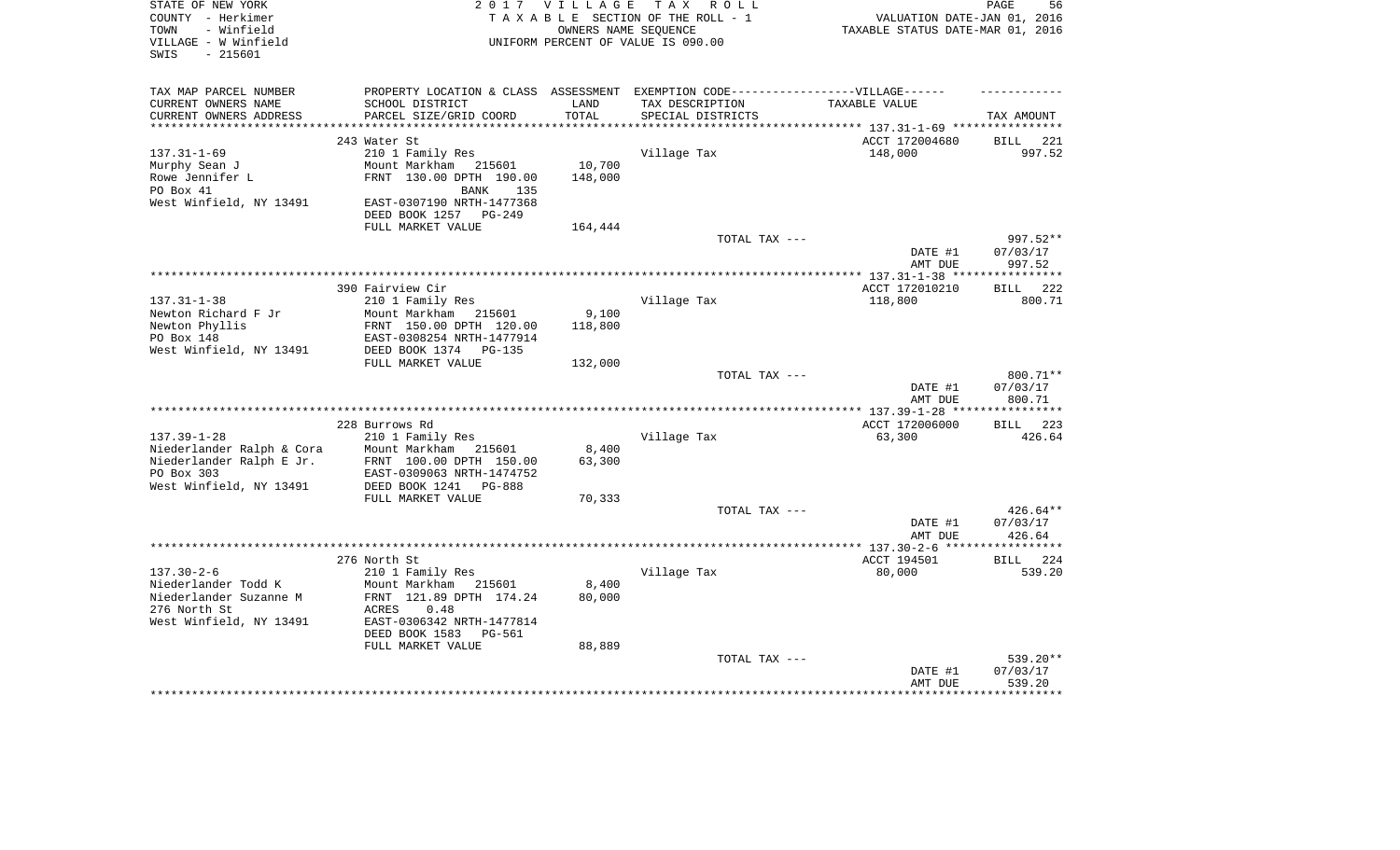| PROPERTY LOCATION & CLASS ASSESSMENT EXEMPTION CODE-----------------VILLAGE------<br>TAX MAP PARCEL NUMBER<br>CURRENT OWNERS NAME<br>SCHOOL DISTRICT<br>LAND<br>TAX DESCRIPTION<br>TAXABLE VALUE<br>CURRENT OWNERS ADDRESS<br>PARCEL SIZE/GRID COORD<br>TOTAL<br>SPECIAL DISTRICTS<br>TAX AMOUNT<br>************************<br>ACCT 172008904<br>311A North St<br><b>BILL</b><br>$137.22 - 1 - 4.2$<br>210 1 Family Res<br>Village Tax<br>44,300<br>298.58<br>Mount Markham 215601<br>8,500<br>Niskanen Pamela C<br>44,300<br>311A North St<br>FRNT 210.00 DPTH 180.00<br>West Winfield, NY 13491<br>0.50<br>ACRES<br>EAST-0306006 NRTH-1478632<br>DEED BOOK 1199 PG-914<br>PRIOR OWNER ON 3/01/2016<br>Niskanen Pamela C<br>FULL MARKET VALUE<br>49,222<br>298.58**<br>TOTAL TAX ---<br>DATE #1<br>07/03/17<br>AMT DUE<br>298.58<br>*************************<br>**********<br>297 North St<br>ACCT 172002160<br><b>BILL</b><br>226<br>$137.22 - 1 - 6$<br>311 Res vac land<br>Village Tax<br>16,200<br>109.19 | 57<br>VALUATION DATE-JAN 01, 2016<br>TAXABLE STATUS DATE-MAR 01, 2016 |
|------------------------------------------------------------------------------------------------------------------------------------------------------------------------------------------------------------------------------------------------------------------------------------------------------------------------------------------------------------------------------------------------------------------------------------------------------------------------------------------------------------------------------------------------------------------------------------------------------------------------------------------------------------------------------------------------------------------------------------------------------------------------------------------------------------------------------------------------------------------------------------------------------------------------------------------------------------------------------------------------------------------|-----------------------------------------------------------------------|
|                                                                                                                                                                                                                                                                                                                                                                                                                                                                                                                                                                                                                                                                                                                                                                                                                                                                                                                                                                                                                  |                                                                       |
|                                                                                                                                                                                                                                                                                                                                                                                                                                                                                                                                                                                                                                                                                                                                                                                                                                                                                                                                                                                                                  |                                                                       |
|                                                                                                                                                                                                                                                                                                                                                                                                                                                                                                                                                                                                                                                                                                                                                                                                                                                                                                                                                                                                                  |                                                                       |
|                                                                                                                                                                                                                                                                                                                                                                                                                                                                                                                                                                                                                                                                                                                                                                                                                                                                                                                                                                                                                  | 225                                                                   |
|                                                                                                                                                                                                                                                                                                                                                                                                                                                                                                                                                                                                                                                                                                                                                                                                                                                                                                                                                                                                                  |                                                                       |
|                                                                                                                                                                                                                                                                                                                                                                                                                                                                                                                                                                                                                                                                                                                                                                                                                                                                                                                                                                                                                  |                                                                       |
|                                                                                                                                                                                                                                                                                                                                                                                                                                                                                                                                                                                                                                                                                                                                                                                                                                                                                                                                                                                                                  |                                                                       |
|                                                                                                                                                                                                                                                                                                                                                                                                                                                                                                                                                                                                                                                                                                                                                                                                                                                                                                                                                                                                                  |                                                                       |
|                                                                                                                                                                                                                                                                                                                                                                                                                                                                                                                                                                                                                                                                                                                                                                                                                                                                                                                                                                                                                  |                                                                       |
|                                                                                                                                                                                                                                                                                                                                                                                                                                                                                                                                                                                                                                                                                                                                                                                                                                                                                                                                                                                                                  |                                                                       |
|                                                                                                                                                                                                                                                                                                                                                                                                                                                                                                                                                                                                                                                                                                                                                                                                                                                                                                                                                                                                                  |                                                                       |
|                                                                                                                                                                                                                                                                                                                                                                                                                                                                                                                                                                                                                                                                                                                                                                                                                                                                                                                                                                                                                  |                                                                       |
|                                                                                                                                                                                                                                                                                                                                                                                                                                                                                                                                                                                                                                                                                                                                                                                                                                                                                                                                                                                                                  |                                                                       |
|                                                                                                                                                                                                                                                                                                                                                                                                                                                                                                                                                                                                                                                                                                                                                                                                                                                                                                                                                                                                                  |                                                                       |
| Niskanen Pamela C<br>Mount Markham<br>16,200<br>215601                                                                                                                                                                                                                                                                                                                                                                                                                                                                                                                                                                                                                                                                                                                                                                                                                                                                                                                                                           |                                                                       |
| 16,200<br>311A North St<br>ACRES<br>1.60                                                                                                                                                                                                                                                                                                                                                                                                                                                                                                                                                                                                                                                                                                                                                                                                                                                                                                                                                                         |                                                                       |
| West Winfield, NY 13491<br>EAST-0305996 NRTH-1478357                                                                                                                                                                                                                                                                                                                                                                                                                                                                                                                                                                                                                                                                                                                                                                                                                                                                                                                                                             |                                                                       |
| DEED BOOK 1369<br>$PG-123$                                                                                                                                                                                                                                                                                                                                                                                                                                                                                                                                                                                                                                                                                                                                                                                                                                                                                                                                                                                       |                                                                       |
| FULL MARKET VALUE<br>18,000                                                                                                                                                                                                                                                                                                                                                                                                                                                                                                                                                                                                                                                                                                                                                                                                                                                                                                                                                                                      |                                                                       |
| TOTAL TAX ---<br>109.19**                                                                                                                                                                                                                                                                                                                                                                                                                                                                                                                                                                                                                                                                                                                                                                                                                                                                                                                                                                                        |                                                                       |
| DATE #1<br>07/03/17                                                                                                                                                                                                                                                                                                                                                                                                                                                                                                                                                                                                                                                                                                                                                                                                                                                                                                                                                                                              |                                                                       |
| AMT DUE<br>109.19                                                                                                                                                                                                                                                                                                                                                                                                                                                                                                                                                                                                                                                                                                                                                                                                                                                                                                                                                                                                |                                                                       |
| 402 Curtis Ave<br>ACCT 172004320<br>BILL 227                                                                                                                                                                                                                                                                                                                                                                                                                                                                                                                                                                                                                                                                                                                                                                                                                                                                                                                                                                     |                                                                       |
| $137.38 - 2 - 31$<br>210 1 Family Res<br>Village Tax<br>31,500<br>212.31                                                                                                                                                                                                                                                                                                                                                                                                                                                                                                                                                                                                                                                                                                                                                                                                                                                                                                                                         |                                                                       |
| Nolan Deborah B<br>Mount Markham<br>6,500<br>215601                                                                                                                                                                                                                                                                                                                                                                                                                                                                                                                                                                                                                                                                                                                                                                                                                                                                                                                                                              |                                                                       |
| 402 Curtis Ave<br>FRNT 120.00 DPTH<br>80.00<br>31,500                                                                                                                                                                                                                                                                                                                                                                                                                                                                                                                                                                                                                                                                                                                                                                                                                                                                                                                                                            |                                                                       |
| West Winfield, NY 13491<br>EAST-0306633 NRTH-1476028                                                                                                                                                                                                                                                                                                                                                                                                                                                                                                                                                                                                                                                                                                                                                                                                                                                                                                                                                             |                                                                       |
| DEED BOOK 939<br>$PG-28$                                                                                                                                                                                                                                                                                                                                                                                                                                                                                                                                                                                                                                                                                                                                                                                                                                                                                                                                                                                         |                                                                       |
| FULL MARKET VALUE<br>35,000                                                                                                                                                                                                                                                                                                                                                                                                                                                                                                                                                                                                                                                                                                                                                                                                                                                                                                                                                                                      |                                                                       |
| TOTAL TAX ---<br>$212.31**$                                                                                                                                                                                                                                                                                                                                                                                                                                                                                                                                                                                                                                                                                                                                                                                                                                                                                                                                                                                      |                                                                       |
| 07/03/17<br>DATE #1<br>AMT DUE<br>212.31                                                                                                                                                                                                                                                                                                                                                                                                                                                                                                                                                                                                                                                                                                                                                                                                                                                                                                                                                                         |                                                                       |
|                                                                                                                                                                                                                                                                                                                                                                                                                                                                                                                                                                                                                                                                                                                                                                                                                                                                                                                                                                                                                  |                                                                       |
| ACCT 172010510<br>387 Fairview Cir<br>BILL 228                                                                                                                                                                                                                                                                                                                                                                                                                                                                                                                                                                                                                                                                                                                                                                                                                                                                                                                                                                   |                                                                       |
| $137.31 - 1 - 33$<br>210 1 Family Res<br>Village Tax<br>73,900<br>498.09                                                                                                                                                                                                                                                                                                                                                                                                                                                                                                                                                                                                                                                                                                                                                                                                                                                                                                                                         |                                                                       |
| Orsino Wendy S<br>Mount Markham<br>8,300<br>215601                                                                                                                                                                                                                                                                                                                                                                                                                                                                                                                                                                                                                                                                                                                                                                                                                                                                                                                                                               |                                                                       |
| 387 Fairview Cir<br>FRNT 100.00 DPTH 145.00<br>73,900                                                                                                                                                                                                                                                                                                                                                                                                                                                                                                                                                                                                                                                                                                                                                                                                                                                                                                                                                            |                                                                       |
| West Winfield, NY 13491<br>BANK<br>135                                                                                                                                                                                                                                                                                                                                                                                                                                                                                                                                                                                                                                                                                                                                                                                                                                                                                                                                                                           |                                                                       |
| EAST-0308240 NRTH-1478130                                                                                                                                                                                                                                                                                                                                                                                                                                                                                                                                                                                                                                                                                                                                                                                                                                                                                                                                                                                        |                                                                       |
| DEED BOOK 861<br><b>PG-528</b>                                                                                                                                                                                                                                                                                                                                                                                                                                                                                                                                                                                                                                                                                                                                                                                                                                                                                                                                                                                   |                                                                       |
| FULL MARKET VALUE<br>82,111<br>498.09**<br>TOTAL TAX ---                                                                                                                                                                                                                                                                                                                                                                                                                                                                                                                                                                                                                                                                                                                                                                                                                                                                                                                                                         |                                                                       |
| DATE #1<br>07/03/17                                                                                                                                                                                                                                                                                                                                                                                                                                                                                                                                                                                                                                                                                                                                                                                                                                                                                                                                                                                              |                                                                       |
| AMT DUE<br>498.09                                                                                                                                                                                                                                                                                                                                                                                                                                                                                                                                                                                                                                                                                                                                                                                                                                                                                                                                                                                                |                                                                       |
|                                                                                                                                                                                                                                                                                                                                                                                                                                                                                                                                                                                                                                                                                                                                                                                                                                                                                                                                                                                                                  |                                                                       |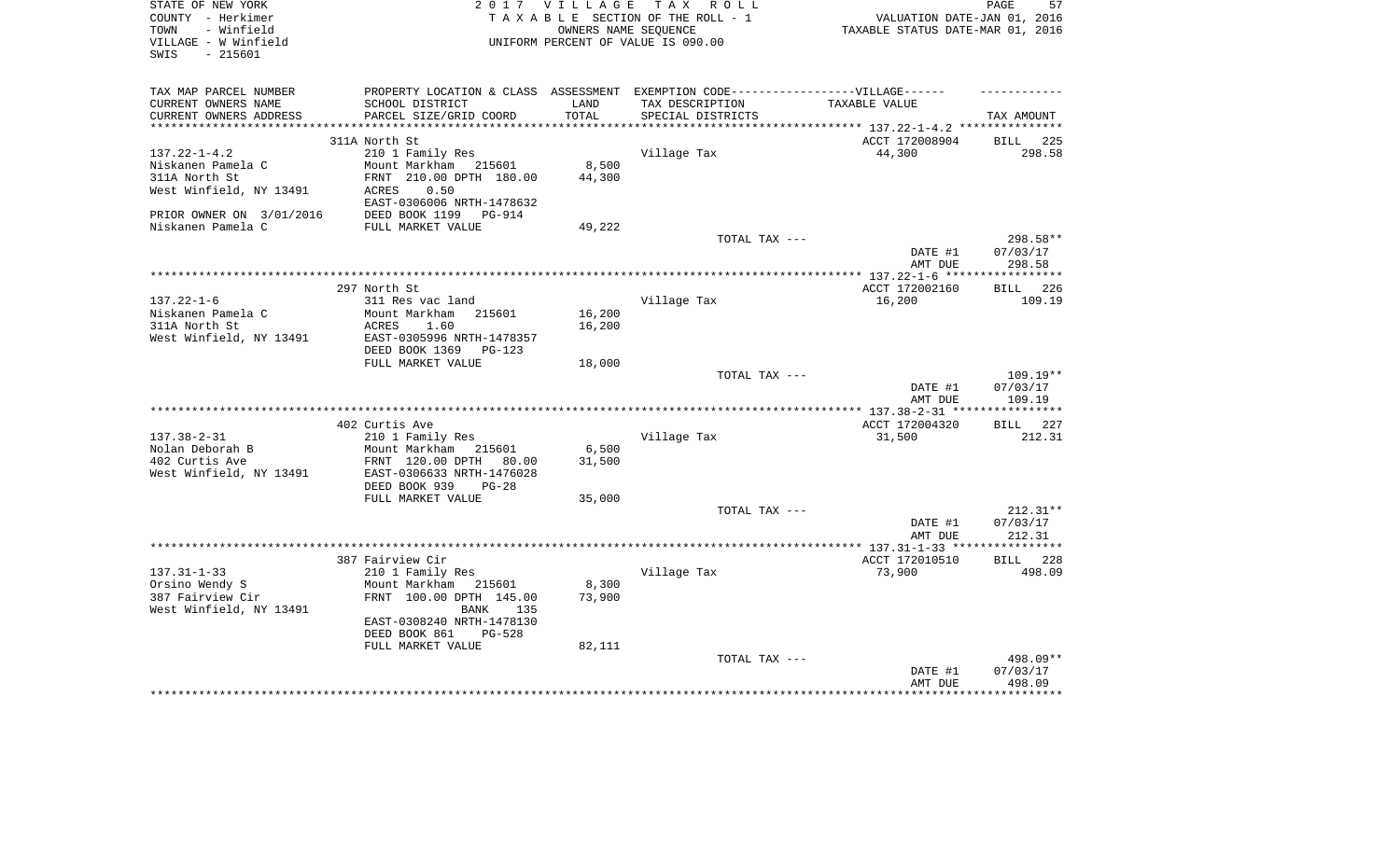| STATE OF NEW YORK<br>COUNTY - Herkimer<br>- Winfield<br>TOWN<br>VILLAGE - W Winfield<br>- 215601<br>SWIS |                                                                                   | 2017 VILLAGE<br>OWNERS NAME SEQUENCE | TAX ROLL<br>TAXABLE SECTION OF THE ROLL - 1<br>UNIFORM PERCENT OF VALUE IS 090.00 | VALUATION DATE-JAN 01, 2016<br>TAXABLE STATUS DATE-MAR 01, 2016 | 58<br>PAGE           |
|----------------------------------------------------------------------------------------------------------|-----------------------------------------------------------------------------------|--------------------------------------|-----------------------------------------------------------------------------------|-----------------------------------------------------------------|----------------------|
| TAX MAP PARCEL NUMBER                                                                                    | PROPERTY LOCATION & CLASS ASSESSMENT EXEMPTION CODE-----------------VILLAGE------ |                                      |                                                                                   |                                                                 |                      |
| CURRENT OWNERS NAME<br>CURRENT OWNERS ADDRESS                                                            | SCHOOL DISTRICT<br>PARCEL SIZE/GRID COORD                                         | LAND<br>TOTAL                        | TAX DESCRIPTION<br>SPECIAL DISTRICTS                                              | TAXABLE VALUE                                                   | TAX AMOUNT           |
| ***********************                                                                                  |                                                                                   |                                      |                                                                                   |                                                                 |                      |
|                                                                                                          | 512 E Main St                                                                     |                                      |                                                                                   | ACCT 172008270                                                  | <b>BILL</b><br>229   |
| $137.31 - 2 - 16$                                                                                        | 210 1 Family Res                                                                  |                                      | Village Tax                                                                       | 123,300                                                         | 831.04               |
| Palmer David A                                                                                           | Mount Markham 215601                                                              | 19,000                               |                                                                                   |                                                                 |                      |
| Palmer Marjorie W                                                                                        | ACRES<br>3.00                                                                     | 123,300                              |                                                                                   |                                                                 |                      |
| PO Box 306<br>West Winfield, NY 13491                                                                    | EAST-0308592 NRTH-1476809<br>DEED BOOK 867<br>$PG-579$                            |                                      |                                                                                   |                                                                 |                      |
|                                                                                                          | FULL MARKET VALUE                                                                 | 137,000                              |                                                                                   |                                                                 |                      |
|                                                                                                          |                                                                                   |                                      | TOTAL TAX ---                                                                     |                                                                 | 831.04**             |
|                                                                                                          |                                                                                   |                                      |                                                                                   | DATE #1<br>AMT DUE                                              | 07/03/17<br>831.04   |
|                                                                                                          |                                                                                   |                                      |                                                                                   |                                                                 |                      |
|                                                                                                          | 386 Fairview Cir                                                                  |                                      |                                                                                   | ACCT 172011206                                                  | BILL 230             |
| $137.31 - 1 - 40$                                                                                        | 210 1 Family Res                                                                  |                                      | Village Tax                                                                       | 108,000                                                         | 727.92               |
| Parks Ronald                                                                                             | Mount Markham<br>215601                                                           | 7,500                                |                                                                                   |                                                                 |                      |
| Parks Marietha<br>386 Fairview Cir                                                                       | 90.00 DPTH 120.00<br>FRNT<br>EAST-0307993 NRTH-1478069                            | 108,000                              |                                                                                   |                                                                 |                      |
| West Winfield, NY 13491-9382 DEED BOOK 00638 PG-00859                                                    |                                                                                   |                                      |                                                                                   |                                                                 |                      |
|                                                                                                          | FULL MARKET VALUE                                                                 | 120,000                              |                                                                                   |                                                                 |                      |
|                                                                                                          |                                                                                   |                                      | TOTAL TAX ---                                                                     |                                                                 | 727.92**             |
|                                                                                                          |                                                                                   |                                      |                                                                                   | DATE #1                                                         | 07/03/17             |
|                                                                                                          |                                                                                   |                                      |                                                                                   | AMT DUE                                                         | 727.92<br>********** |
|                                                                                                          | 266 North St                                                                      |                                      |                                                                                   | *************** 137.30-2-19 ****<br>ACCT 172004530              | <b>BILL</b><br>231   |
| $137.30 - 2 - 19$                                                                                        | 220 2 Family Res                                                                  |                                      | Village Tax                                                                       | 65,000                                                          | 438.10               |
| Patrick Richard S                                                                                        | Mount Markham 215601                                                              | 7,000                                |                                                                                   |                                                                 |                      |
| Patrick Caroline M                                                                                       | FRNT 107.58 DPTH 204.29                                                           | 65,000                               |                                                                                   |                                                                 |                      |
| 266 North St                                                                                             | ACRES<br>0.50 BANK<br>281                                                         |                                      |                                                                                   |                                                                 |                      |
| West Winfield, NY 13491-0097                                                                             | EAST-0306378 NRTH-1477548                                                         |                                      |                                                                                   |                                                                 |                      |
|                                                                                                          | DEED BOOK 769<br><b>PG-380</b><br>FULL MARKET VALUE                               | 72,222                               |                                                                                   |                                                                 |                      |
|                                                                                                          |                                                                                   |                                      | TOTAL TAX ---                                                                     |                                                                 | 438.10**             |
|                                                                                                          |                                                                                   |                                      |                                                                                   | DATE #1                                                         | 07/03/17             |
|                                                                                                          |                                                                                   |                                      |                                                                                   | AMT DUE                                                         | 438.10               |
|                                                                                                          |                                                                                   |                                      |                                                                                   |                                                                 | ***********          |
|                                                                                                          | North St                                                                          |                                      |                                                                                   | ACCT 172008704                                                  | <b>BILL</b><br>232   |
| $137.30 - 2 - 4.2$<br>Pavlik Fay                                                                         | 311 Res vac land<br>Mount Markham<br>215601                                       | 9,300                                | Village Tax                                                                       | 9,300                                                           | 62.68                |
| Evans Helen                                                                                              | ACRES<br>2.80                                                                     | 9,300                                |                                                                                   |                                                                 |                      |
| 443 North St                                                                                             | EAST-0306794 NRTH-1478111                                                         |                                      |                                                                                   |                                                                 |                      |
| West Winfield, NY 13491                                                                                  | DEED BOOK 1572<br>$PG-439$                                                        |                                      |                                                                                   |                                                                 |                      |
|                                                                                                          | FULL MARKET VALUE                                                                 | 10,333                               |                                                                                   |                                                                 |                      |
|                                                                                                          |                                                                                   |                                      | TOTAL TAX ---                                                                     |                                                                 | $62.68**$            |
|                                                                                                          |                                                                                   |                                      |                                                                                   | DATE #1<br>AMT DUE                                              | 07/03/17<br>62.68    |
|                                                                                                          |                                                                                   |                                      |                                                                                   |                                                                 |                      |
|                                                                                                          |                                                                                   |                                      |                                                                                   |                                                                 |                      |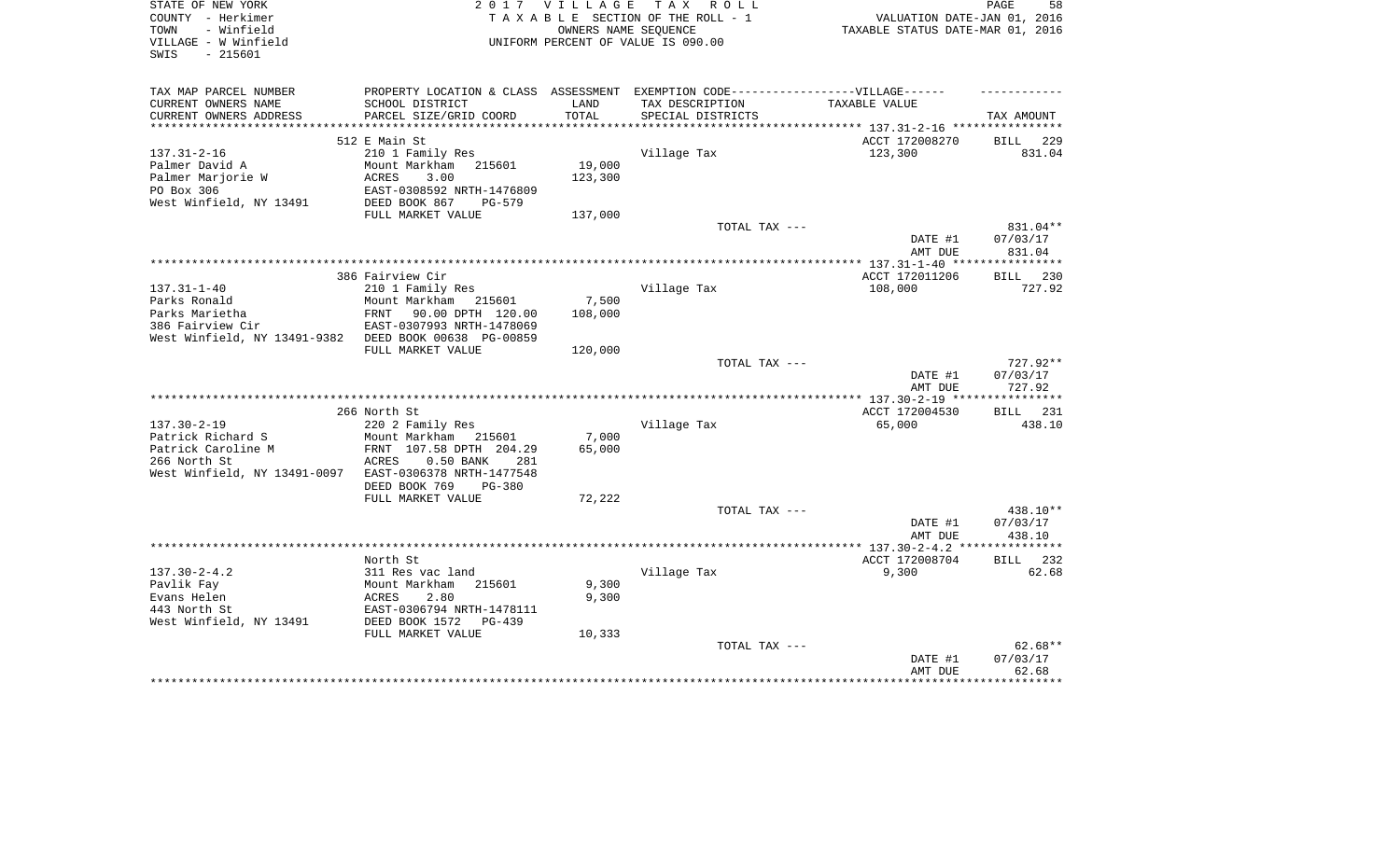| STATE OF NEW YORK<br>COUNTY - Herkimer<br>- Winfield<br>TOWN<br>VILLAGE - W Winfield<br>SWIS<br>$-215601$ |                                                                                                     | 2017 VILLAGE<br>OWNERS NAME SEQUENCE | T A X<br>R O L L<br>TAXABLE SECTION OF THE ROLL - 1<br>UNIFORM PERCENT OF VALUE IS 090.00 | VALUATION DATE-JAN 01, 2016<br>TAXABLE STATUS DATE-MAR 01, 2016 | PAGE<br>59                     |
|-----------------------------------------------------------------------------------------------------------|-----------------------------------------------------------------------------------------------------|--------------------------------------|-------------------------------------------------------------------------------------------|-----------------------------------------------------------------|--------------------------------|
| TAX MAP PARCEL NUMBER<br>CURRENT OWNERS NAME                                                              | PROPERTY LOCATION & CLASS ASSESSMENT EXEMPTION CODE----------------VILLAGE------<br>SCHOOL DISTRICT | LAND                                 | TAX DESCRIPTION                                                                           | TAXABLE VALUE                                                   |                                |
| CURRENT OWNERS ADDRESS<br>***********************                                                         | PARCEL SIZE/GRID COORD                                                                              | TOTAL                                | SPECIAL DISTRICTS                                                                         |                                                                 | TAX AMOUNT                     |
|                                                                                                           |                                                                                                     |                                      |                                                                                           |                                                                 |                                |
| $137.30 - 3 - 17$                                                                                         | 187 South St<br>230 3 Family Res                                                                    |                                      | Village Tax                                                                               | ACCT 172003360<br>59,400                                        | 233<br>BILL<br>400.36          |
| Pavlik Steven                                                                                             | Mount Markham 215601                                                                                | 7,700                                |                                                                                           |                                                                 |                                |
| Pavlik Fay L                                                                                              | 58.90 DPTH 199.98<br>FRNT                                                                           | 59,400                               |                                                                                           |                                                                 |                                |
| 70 South St                                                                                               | 0.27<br>ACRES                                                                                       |                                      |                                                                                           |                                                                 |                                |
| West Winfield, NY 13491                                                                                   | EAST-0306229 NRTH-1476561                                                                           |                                      |                                                                                           |                                                                 |                                |
|                                                                                                           | DEED BOOK 1329<br>PG-232                                                                            |                                      |                                                                                           |                                                                 |                                |
|                                                                                                           | FULL MARKET VALUE                                                                                   | 66,000                               |                                                                                           |                                                                 |                                |
|                                                                                                           |                                                                                                     |                                      | TOTAL TAX ---                                                                             |                                                                 | 400.36**                       |
|                                                                                                           |                                                                                                     |                                      |                                                                                           | DATE #1                                                         | 07/03/17                       |
|                                                                                                           |                                                                                                     |                                      |                                                                                           | AMT DUE                                                         | 400.36                         |
|                                                                                                           | 70 South St                                                                                         |                                      |                                                                                           | ACCT 172008611                                                  | 234<br>BILL                    |
| $137.38 - 2 - 38.2$                                                                                       | 210 1 Family Res                                                                                    |                                      | Village Tax                                                                               | 72,400                                                          | 487.98                         |
| Pavlik Steven                                                                                             | Mount Markham<br>215601                                                                             | 9,400                                |                                                                                           |                                                                 |                                |
| Pavlik Fay                                                                                                | 70.00 DPTH 280.00<br>FRNT                                                                           | 72,400                               |                                                                                           |                                                                 |                                |
| 70 South St                                                                                               | 0.44<br>ACRES                                                                                       |                                      |                                                                                           |                                                                 |                                |
| West Winfield, NY 13491-0706                                                                              | EAST-0306694 NRTH-1474816                                                                           |                                      |                                                                                           |                                                                 |                                |
|                                                                                                           | DEED BOOK 778<br>PG-207                                                                             |                                      |                                                                                           |                                                                 |                                |
|                                                                                                           | FULL MARKET VALUE                                                                                   | 80,444                               |                                                                                           |                                                                 |                                |
|                                                                                                           |                                                                                                     |                                      | TOTAL TAX ---                                                                             | DATE #1<br>AMT DUE                                              | 487.98**<br>07/03/17<br>487.98 |
|                                                                                                           |                                                                                                     |                                      |                                                                                           |                                                                 |                                |
| $137.31 - 1 - 14$                                                                                         | 515 Fairground Rd<br>210 1 Family Res                                                               |                                      | Village Tax                                                                               | ACCT 172005340<br>78,300                                        | BILL 235<br>527.74             |
| Peck Cathie E                                                                                             | Mount Markham 215601                                                                                | 7,800                                | XC991 Water relevy                                                                        | 90.74 MT M                                                      | 90.74                          |
| 515 Fairground Rd<br>West Winfield, NY 13491-9377                                                         | State Of Ny Mortgage Agen<br>260 Madison Ave<br>NY10016                                             | 78,300                               |                                                                                           |                                                                 |                                |
|                                                                                                           | <b>FRNT</b><br>90.00 DPTH 135.00<br>BANK<br>620                                                     |                                      |                                                                                           |                                                                 |                                |
|                                                                                                           | EAST-0308916 NRTH-1478061<br>DEED BOOK 780<br>PG-737                                                |                                      |                                                                                           |                                                                 |                                |
|                                                                                                           | FULL MARKET VALUE                                                                                   | 87,000                               |                                                                                           |                                                                 |                                |
|                                                                                                           |                                                                                                     |                                      | TOTAL TAX ---                                                                             | DATE #1                                                         | 618.48**<br>07/03/17           |
|                                                                                                           |                                                                                                     |                                      |                                                                                           | AMT DUE                                                         | 618.48                         |
|                                                                                                           |                                                                                                     |                                      |                                                                                           |                                                                 | BILL 236                       |
| $137.31 - 1 - 2$                                                                                          | Fairview Dr<br>311 Res vac land                                                                     |                                      | Village Tax                                                                               | ACCT 172007020<br>3,100                                         | 20.89                          |
| Peo Francis                                                                                               | Mount Markham<br>215601                                                                             | 3,100                                |                                                                                           |                                                                 |                                |
| Peo Rosemarie                                                                                             | 90.00 DPTH 132.00<br>FRNT                                                                           | 3,100                                |                                                                                           |                                                                 |                                |
| 479 Fairview Dr                                                                                           | EAST-0308003 NRTH-1478699                                                                           |                                      |                                                                                           |                                                                 |                                |
| West Winfield, NY 13491-9379                                                                              | DEED BOOK 00584 PG-00321                                                                            |                                      |                                                                                           |                                                                 |                                |
|                                                                                                           | FULL MARKET VALUE                                                                                   | 3,444                                |                                                                                           |                                                                 |                                |
|                                                                                                           |                                                                                                     |                                      | TOTAL TAX ---                                                                             |                                                                 | $20.89**$                      |
|                                                                                                           |                                                                                                     |                                      |                                                                                           | DATE #1                                                         | 07/03/17                       |
|                                                                                                           |                                                                                                     |                                      |                                                                                           | AMT DUE                                                         | 20.89<br>************          |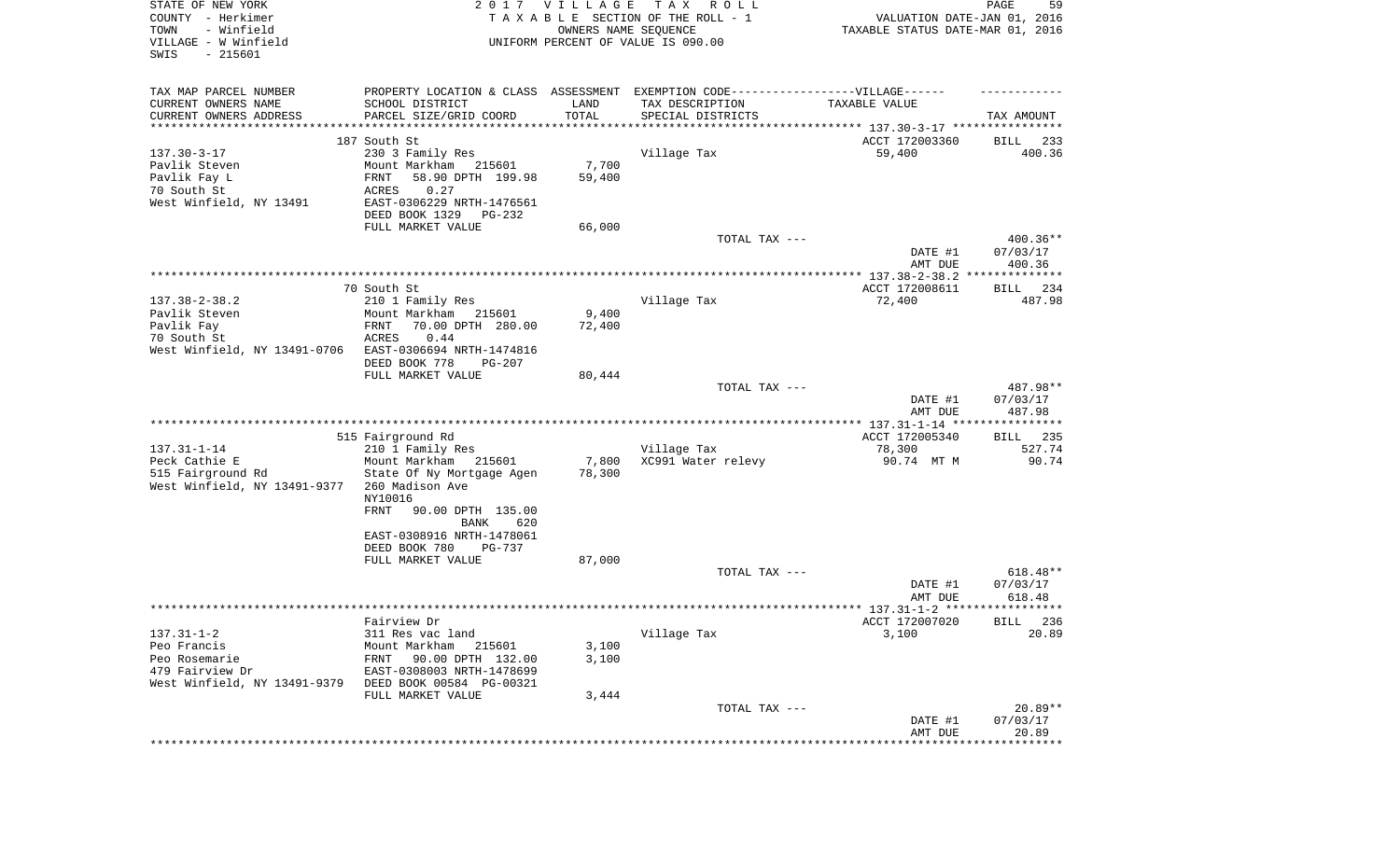| STATE OF NEW YORK<br>COUNTY - Herkimer<br>- Winfield<br>TOWN<br>VILLAGE - W Winfield<br>SWIS<br>$-215601$ |                                                                                  | 2017 VILLAGE<br>OWNERS NAME SEQUENCE | TAX ROLL<br>TAXABLE SECTION OF THE ROLL - 1<br>UNIFORM PERCENT OF VALUE IS 090.00 | VALUATION DATE-JAN 01, 2016<br>TAXABLE STATUS DATE-MAR 01, 2016 | PAGE<br>60         |
|-----------------------------------------------------------------------------------------------------------|----------------------------------------------------------------------------------|--------------------------------------|-----------------------------------------------------------------------------------|-----------------------------------------------------------------|--------------------|
| TAX MAP PARCEL NUMBER                                                                                     | PROPERTY LOCATION & CLASS ASSESSMENT EXEMPTION CODE----------------VILLAGE------ |                                      |                                                                                   |                                                                 |                    |
| CURRENT OWNERS NAME                                                                                       | SCHOOL DISTRICT                                                                  | LAND                                 | TAX DESCRIPTION                                                                   | TAXABLE VALUE                                                   |                    |
| CURRENT OWNERS ADDRESS<br>***********************                                                         | PARCEL SIZE/GRID COORD                                                           | TOTAL                                | SPECIAL DISTRICTS                                                                 |                                                                 | TAX AMOUNT         |
|                                                                                                           | 479 Fairview Dr                                                                  |                                      |                                                                                   | ACCT 172006600                                                  | BILL<br>237        |
| $137.31 - 1 - 3$                                                                                          | 210 1 Family Res                                                                 |                                      | VETFUND T 41107                                                                   | 550                                                             |                    |
| Peo Francis                                                                                               | Mount Markham 215601                                                             | 5,800                                | Village Tax                                                                       | 90,850                                                          | 612.33             |
| Peo Rosemarie                                                                                             | 90.00 DPTH 138.00<br><b>FRNT</b>                                                 | 91,400                               |                                                                                   |                                                                 |                    |
| 479 Fairview Dr                                                                                           | 0.28<br>ACRES                                                                    |                                      |                                                                                   |                                                                 |                    |
| West Winfield, NY 13491-2010                                                                              | EAST-0308079 NRTH-1478651                                                        |                                      |                                                                                   |                                                                 |                    |
|                                                                                                           | DEED BOOK 00534 PG-00341                                                         |                                      |                                                                                   |                                                                 |                    |
|                                                                                                           | FULL MARKET VALUE                                                                | 101,556                              |                                                                                   |                                                                 |                    |
|                                                                                                           |                                                                                  |                                      | TOTAL TAX ---                                                                     |                                                                 | $612.33**$         |
|                                                                                                           |                                                                                  |                                      |                                                                                   | DATE #1<br>AMT DUE                                              | 07/03/17<br>612.33 |
|                                                                                                           |                                                                                  |                                      |                                                                                   |                                                                 |                    |
|                                                                                                           | E Main St.                                                                       |                                      |                                                                                   | ACCT 138397                                                     | BILL<br>238        |
| $137.31 - 2 - 7$                                                                                          | 311 Res vac land                                                                 |                                      | Village Tax                                                                       | 2,500                                                           | 16.85              |
| Peo Michael P                                                                                             | Mount Markham<br>215601                                                          | 2,500                                |                                                                                   |                                                                 |                    |
| 119 Doyle Road                                                                                            | 12.00 DPTH 169.00<br>FRNT                                                        | 2,500                                |                                                                                   |                                                                 |                    |
| West Winfield, NY 13491                                                                                   | 0.05<br>ACRES                                                                    |                                      |                                                                                   |                                                                 |                    |
|                                                                                                           | EAST-0309630 NRTH-1477326                                                        |                                      |                                                                                   |                                                                 |                    |
|                                                                                                           | DEED BOOK 1546<br>PG-350<br>FULL MARKET VALUE                                    | 2,778                                |                                                                                   |                                                                 |                    |
|                                                                                                           |                                                                                  |                                      | TOTAL TAX ---                                                                     |                                                                 | $16.85**$          |
|                                                                                                           |                                                                                  |                                      |                                                                                   | DATE #1                                                         | 07/03/17           |
|                                                                                                           |                                                                                  |                                      |                                                                                   | AMT DUE                                                         | 16.85              |
|                                                                                                           |                                                                                  |                                      |                                                                                   |                                                                 |                    |
|                                                                                                           | 48 South St                                                                      |                                      |                                                                                   | ACCT 172005940                                                  | BILL 239           |
| $137.46 - 1 - 8$                                                                                          | 210 1 Family Res                                                                 |                                      | Village Tax                                                                       | 88,000                                                          | 593.12             |
| Peplinski Christine C<br>48 South St                                                                      | Mount Markham<br>215601<br>FRNT<br>60.00 DPTH 445.00                             | 11,100<br>88,000                     | XC991 Water relevy                                                                | 349.53 MT M                                                     | 349.53             |
| West Winfield, NY 13491                                                                                   | ACRES<br>0.61                                                                    |                                      |                                                                                   |                                                                 |                    |
|                                                                                                           | EAST-0306688 NRTH-1473964                                                        |                                      |                                                                                   |                                                                 |                    |
|                                                                                                           | DEED BOOK 1185<br>PG-861                                                         |                                      |                                                                                   |                                                                 |                    |
|                                                                                                           | FULL MARKET VALUE                                                                | 97,778                               |                                                                                   |                                                                 |                    |
|                                                                                                           |                                                                                  |                                      | TOTAL TAX ---                                                                     |                                                                 | $942.65**$         |
|                                                                                                           |                                                                                  |                                      |                                                                                   | DATE #1                                                         | 07/03/17           |
|                                                                                                           |                                                                                  |                                      |                                                                                   | AMT DUE                                                         | 942.65             |
|                                                                                                           | 422 E Main St                                                                    |                                      |                                                                                   | ACCT 172001290                                                  | BILL<br>240        |
| $137.30 - 3 - 29$                                                                                         | 283 Res w/Comuse                                                                 |                                      | Village Tax                                                                       | 54,000                                                          | 363.96             |
| Perkins E. Elmer                                                                                          | Mount Markham 215601                                                             | 10,100                               | XC991 Water relevy                                                                | 69.64 MT M                                                      | 69.64              |
| Perkins Gloria                                                                                            | FRNT 71.00 DPTH 204.00                                                           | 54,000                               |                                                                                   |                                                                 |                    |
| 422 E Main St                                                                                             | EAST-0306598 NRTH-1476785                                                        |                                      |                                                                                   |                                                                 |                    |
| West Winfield, NY 13491-0147                                                                              | DEED BOOK 00654 PG-00930                                                         |                                      |                                                                                   |                                                                 |                    |
| PRIOR OWNER ON 3/01/2016                                                                                  | FULL MARKET VALUE                                                                | 60,000                               |                                                                                   |                                                                 |                    |
| Perkins E. Elmer                                                                                          |                                                                                  |                                      |                                                                                   |                                                                 |                    |
|                                                                                                           |                                                                                  |                                      | TOTAL TAX ---                                                                     |                                                                 | 433.60**           |
|                                                                                                           |                                                                                  |                                      |                                                                                   | DATE #1                                                         | 07/03/17           |
|                                                                                                           |                                                                                  |                                      |                                                                                   | AMT DUE                                                         | 433.60             |
|                                                                                                           |                                                                                  |                                      |                                                                                   |                                                                 | **************     |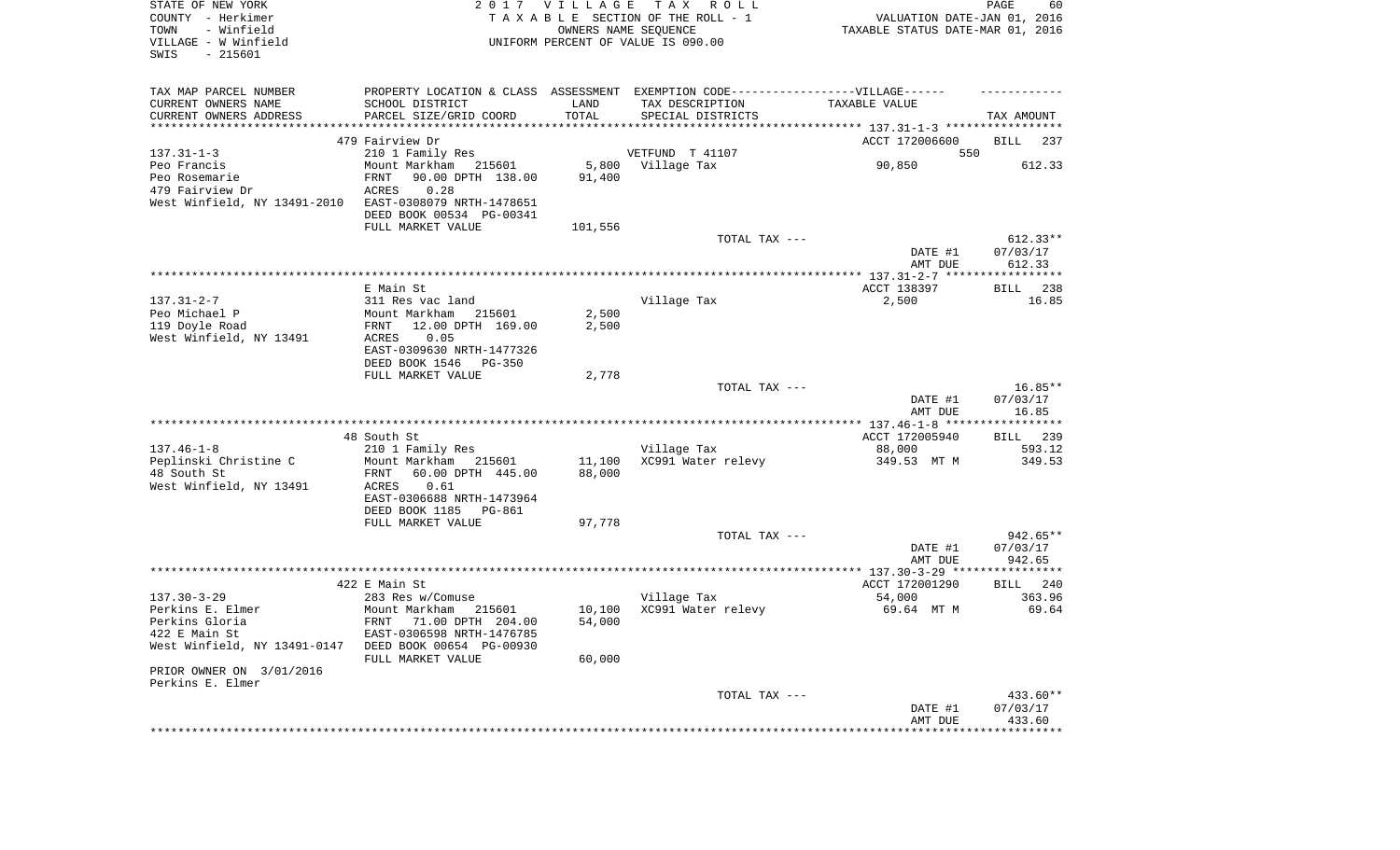| STATE OF NEW YORK<br>COUNTY - Herkimer<br>- Winfield<br>TOWN<br>VILLAGE - W Winfield | 2 0 1 7                                                | <b>VILLAGE</b><br>OWNERS NAME SEOUENCE | TAX ROLL<br>TAXABLE SECTION OF THE ROLL - 1<br>UNIFORM PERCENT OF VALUE IS 090.00 | VALUATION DATE-JAN 01, 2016<br>TAXABLE STATUS DATE-MAR 01, 2016 | PAGE<br>61                 |
|--------------------------------------------------------------------------------------|--------------------------------------------------------|----------------------------------------|-----------------------------------------------------------------------------------|-----------------------------------------------------------------|----------------------------|
| SWIS<br>$-215601$                                                                    |                                                        |                                        |                                                                                   |                                                                 |                            |
|                                                                                      |                                                        |                                        |                                                                                   |                                                                 |                            |
| TAX MAP PARCEL NUMBER                                                                |                                                        |                                        | PROPERTY LOCATION & CLASS ASSESSMENT EXEMPTION CODE-----------------VILLAGE------ |                                                                 |                            |
| CURRENT OWNERS NAME                                                                  | SCHOOL DISTRICT                                        | LAND                                   | TAX DESCRIPTION                                                                   | TAXABLE VALUE                                                   |                            |
| CURRENT OWNERS ADDRESS<br>************************                                   | PARCEL SIZE/GRID COORD                                 | TOTAL                                  | SPECIAL DISTRICTS                                                                 |                                                                 | TAX AMOUNT                 |
|                                                                                      | 484 Fairview Dr                                        |                                        |                                                                                   | ACCT 172003240                                                  | 241<br>BILL                |
| $137.31 - 1 - 24$                                                                    | 210 1 Family Res                                       |                                        | Village Tax                                                                       | 79,700                                                          | 537.18                     |
| Peterson David                                                                       | Mount Markham<br>215601                                | 8,100                                  |                                                                                   |                                                                 |                            |
| Petereson Alice                                                                      | <b>FRNT</b><br>90.00 DPTH 150.00                       | 79,700                                 |                                                                                   |                                                                 |                            |
| 484 Fairview Dr                                                                      | 0.31<br>ACRES                                          |                                        |                                                                                   |                                                                 |                            |
| West Winfield, NY 13491-9379                                                         | EAST-0308172 NRTH-1478354                              |                                        |                                                                                   |                                                                 |                            |
|                                                                                      | DEED BOOK 00616 PG-00342<br>FULL MARKET VALUE          | 88,556                                 |                                                                                   |                                                                 |                            |
|                                                                                      |                                                        |                                        | TOTAL TAX ---                                                                     |                                                                 | 537.18**                   |
|                                                                                      |                                                        |                                        |                                                                                   | DATE #1                                                         | 07/03/17                   |
|                                                                                      |                                                        |                                        |                                                                                   | AMT DUE                                                         | 537.18                     |
|                                                                                      |                                                        |                                        |                                                                                   | ************** 137.38-1-13 ***                                  | * * * * * * * * * * *      |
|                                                                                      | 176 Taylor Ave                                         |                                        |                                                                                   | ACCT 172001710                                                  | 242<br><b>BILL</b>         |
| $137.38 - 1 - 13$                                                                    | 210 1 Family Res                                       |                                        | Village Tax                                                                       | 73,400                                                          | 494.72                     |
| Piscione Josephine P                                                                 | Mount Markham<br>215601                                | 7,000                                  | XC991 Water relevy                                                                | 127.53 MT M                                                     | 127.53                     |
| 176 Taylor Ave<br>West Winfield, NY 13491                                            | 60.00 DPTH 145.00<br>FRNT<br>EAST-0305119 NRTH-1476413 | 73,400                                 |                                                                                   |                                                                 |                            |
|                                                                                      | DEED BOOK 1132<br><b>PG-391</b>                        |                                        |                                                                                   |                                                                 |                            |
|                                                                                      | FULL MARKET VALUE                                      | 81,556                                 |                                                                                   |                                                                 |                            |
|                                                                                      |                                                        |                                        | TOTAL TAX ---                                                                     |                                                                 | 622.25**                   |
|                                                                                      |                                                        |                                        |                                                                                   | DATE #1                                                         | 07/03/17                   |
|                                                                                      |                                                        |                                        |                                                                                   | AMT DUE                                                         | 622.25                     |
|                                                                                      |                                                        |                                        |                                                                                   | **************** 137.31-1-55 **                                 | * * * * * * * * * *<br>243 |
| $137.31 - 1 - 55$                                                                    | 455 US Highway 20<br>210 1 Family Res                  |                                        | Village Tax                                                                       | ACCT 184773<br>82,000                                           | BILL<br>552.68             |
| Pope Barry K                                                                         | Mount Markham<br>215601                                | 7,400                                  |                                                                                   |                                                                 |                            |
| Pope Candace A                                                                       | 66.00 DPTH 158.60<br>FRNT                              | 82,000                                 |                                                                                   |                                                                 |                            |
| 455 US Highway 20                                                                    | ACRES<br>0.23                                          |                                        |                                                                                   |                                                                 |                            |
| West Winfield, NY 13491                                                              | EAST-0307354 NRTH-1477080                              |                                        |                                                                                   |                                                                 |                            |
|                                                                                      | DEED BOOK 1525<br><b>PG-106</b>                        |                                        |                                                                                   |                                                                 |                            |
|                                                                                      | FULL MARKET VALUE                                      | 91,111                                 |                                                                                   |                                                                 |                            |
|                                                                                      |                                                        |                                        | TOTAL TAX ---                                                                     | DATE #1                                                         | 552.68**<br>07/03/17       |
|                                                                                      |                                                        |                                        |                                                                                   | AMT DUE                                                         | 552.68                     |
|                                                                                      |                                                        |                                        |                                                                                   |                                                                 | ********                   |
|                                                                                      | 371 Mill St                                            |                                        |                                                                                   | ACCT 172006960                                                  | 244<br><b>BILL</b>         |
| $137.38 - 1 - 49$                                                                    | 210 1 Family Res                                       |                                        | Village Tax                                                                       | 67,000                                                          | 451.58                     |
| Pope Donald                                                                          | Mount Markham<br>215601                                | 12,200                                 |                                                                                   |                                                                 |                            |
| Pope Constance                                                                       | FRNT 195.00 DPTH 160.00                                | 67,000                                 |                                                                                   |                                                                 |                            |
| 371 Mill St<br>PO Box 67                                                             | EAST-0305811 NRTH-1474277                              |                                        |                                                                                   |                                                                 |                            |
| West Winfield, NY 13491-0067                                                         | DEED BOOK 00566 PG-00131<br>FULL MARKET VALUE          | 74,444                                 |                                                                                   |                                                                 |                            |
|                                                                                      |                                                        |                                        | TOTAL TAX ---                                                                     |                                                                 | 451.58**                   |
|                                                                                      |                                                        |                                        |                                                                                   | DATE #1                                                         | 07/03/17                   |
|                                                                                      |                                                        |                                        |                                                                                   | AMT DUE                                                         | 451.58                     |
|                                                                                      |                                                        |                                        |                                                                                   |                                                                 |                            |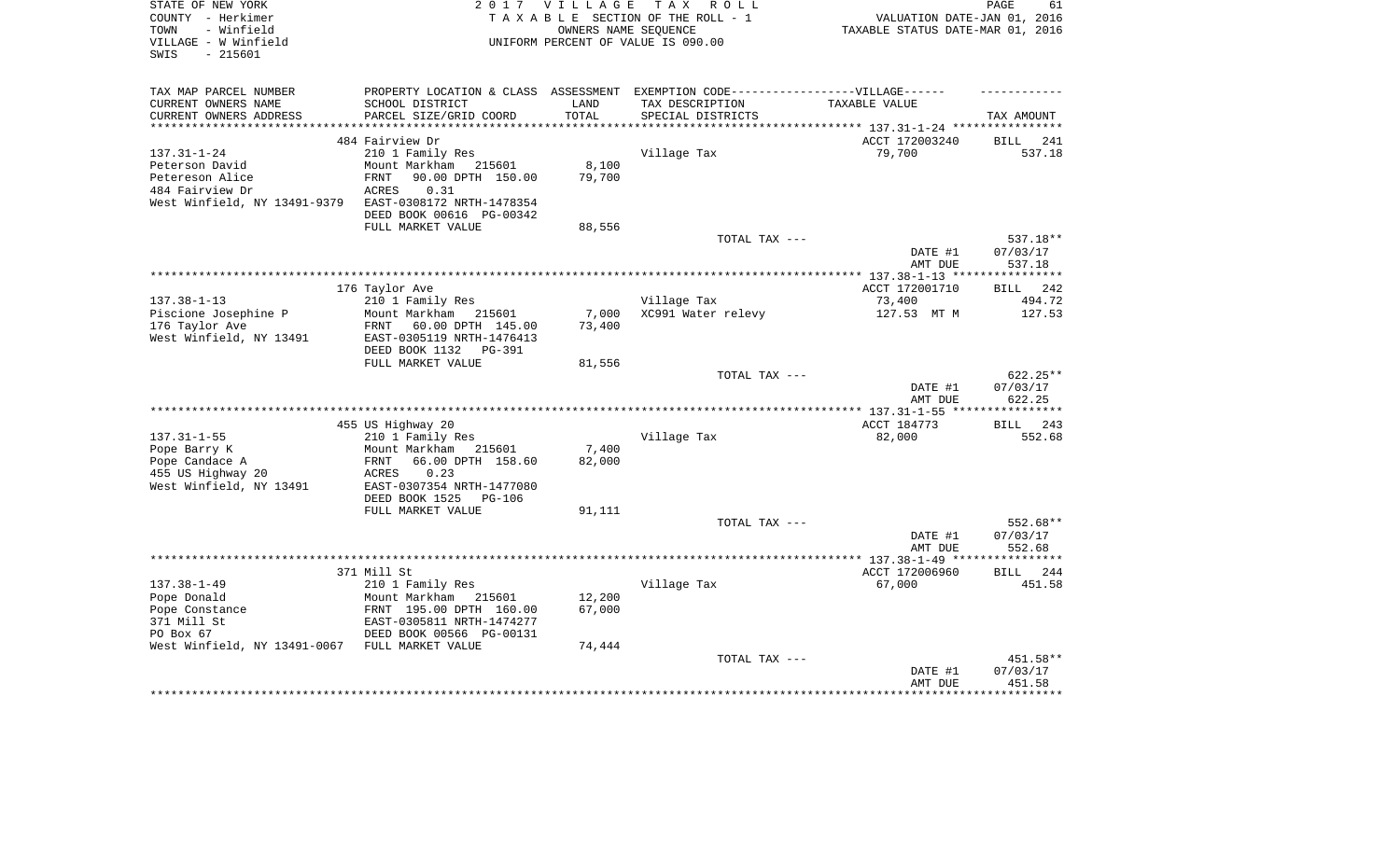| STATE OF NEW YORK<br>COUNTY - Herkimer<br>- Winfield<br>TOWN<br>VILLAGE - W Winfield<br>SWIS<br>$-215601$ |                                                                                                                        | 2017 VILLAGE      | TAX ROLL<br>TAXABLE SECTION OF THE ROLL - 1<br>OWNERS NAME SEQUENCE<br>UNIFORM PERCENT OF VALUE IS 090.00 | VALUATION DATE-JAN 01, 2016<br>TAXABLE STATUS DATE-MAR 01, 2016 | PAGE<br>62                         |
|-----------------------------------------------------------------------------------------------------------|------------------------------------------------------------------------------------------------------------------------|-------------------|-----------------------------------------------------------------------------------------------------------|-----------------------------------------------------------------|------------------------------------|
| TAX MAP PARCEL NUMBER<br>CURRENT OWNERS NAME                                                              | SCHOOL DISTRICT                                                                                                        | LAND              | PROPERTY LOCATION & CLASS ASSESSMENT EXEMPTION CODE-----------------VILLAGE------<br>TAX DESCRIPTION      | TAXABLE VALUE                                                   |                                    |
| CURRENT OWNERS ADDRESS                                                                                    | PARCEL SIZE/GRID COORD                                                                                                 | TOTAL             | SPECIAL DISTRICTS                                                                                         |                                                                 | TAX AMOUNT                         |
| **********************                                                                                    |                                                                                                                        |                   |                                                                                                           |                                                                 |                                    |
| $137.31 - 1 - 53$<br>Price Thomas<br>Price Carol<br>PO Box 367                                            | 467 E Main St<br>210 1 Family Res<br>Mount Markham<br>215601<br>ACRES<br>1.50 BANK<br>770<br>EAST-0307615 NRTH-1477203 | 16,000<br>86,400  | Village Tax                                                                                               | ACCT 172000750<br>86,400                                        | <b>BILL</b><br>245<br>582.34       |
| West Winfield, NY 13491-0367                                                                              | DEED BOOK 728<br>$PG-33$<br>FULL MARKET VALUE                                                                          | 96,000            |                                                                                                           |                                                                 |                                    |
|                                                                                                           |                                                                                                                        |                   | TOTAL TAX ---                                                                                             | DATE #1<br>AMT DUE                                              | 582.34**<br>07/03/17<br>582.34     |
|                                                                                                           | 204 Burrows Rd                                                                                                         |                   |                                                                                                           | ***************** 137.39-1-25 ****<br>ACCT 172006570            | ************<br><b>BILL</b><br>246 |
| $137.39 - 1 - 25$<br>Pritchard Arlene<br>Pritchard John<br>204 Burrows Rd                                 | 210 1 Family Res<br>Mount Markham 215601<br>FRNT 100.00 DPTH 150.00<br>ACRES<br>0.34                                   | 8,400<br>102,600  | Village Tax                                                                                               | 102,600                                                         | 691.52                             |
| West Winfield, NY 13491-9397                                                                              | EAST-0308577 NRTH-1474866<br>DEED BOOK 00562 PG-00358<br>FULL MARKET VALUE                                             | 114,000           |                                                                                                           |                                                                 |                                    |
|                                                                                                           |                                                                                                                        |                   | TOTAL TAX ---                                                                                             | DATE #1<br>AMT DUE                                              | 691.52**<br>07/03/17<br>691.52     |
|                                                                                                           |                                                                                                                        |                   |                                                                                                           |                                                                 |                                    |
| $137.30 - 1 - 34$                                                                                         | 311 W Main St<br>210 1 Family Res                                                                                      |                   | AGRIC 10 Y 42100                                                                                          | ACCT 172009430<br>3,700                                         | 247<br><b>BILL</b>                 |
| Pustay John A<br>Pustay Sheri L<br>PO Box 368                                                             | Mount Markham<br>215601<br>Court Order 9/18/2006<br>ACRES 14.50                                                        | 31,200<br>467,000 | Village Tax                                                                                               | 463,300                                                         | 3,122.64                           |
| West Winfield, NY 13491                                                                                   | EAST-0305178 NRTH-1477653<br>DEED BOOK 866<br>$PG-116$                                                                 |                   |                                                                                                           |                                                                 |                                    |
|                                                                                                           | FULL MARKET VALUE                                                                                                      | 518,889           | TOTAL TAX ---                                                                                             |                                                                 | $3,122.64**$                       |
|                                                                                                           |                                                                                                                        |                   |                                                                                                           | DATE #1<br>AMT DUE                                              | 07/03/17<br>3,122.64               |
|                                                                                                           |                                                                                                                        |                   |                                                                                                           | *** $137.30 - 1 - 35$ ***                                       | **********                         |
| $137.30 - 1 - 35$<br>Pustay John A                                                                        | 307 W Main St<br>210 1 Family Res<br>Mount Markham 215601                                                              | 6,500             | Village Tax                                                                                               | ACCT 201436<br>66,200                                           | BILL 248<br>446.19                 |
| Pustay Sheri L<br>311 W Main St<br>West Winfield, NY 13491                                                | 51.00 DPTH 215.00<br>FRNT<br>EAST-0304992 NRTH-1476887<br>DEED BOOK 1628<br>$PG-1$<br>FULL MARKET VALUE                | 66,200<br>73,556  |                                                                                                           |                                                                 |                                    |
| PRIOR OWNER ON 3/01/2016<br>Doyle, Maurice J Irr Liv Trust                                                |                                                                                                                        |                   |                                                                                                           |                                                                 |                                    |
|                                                                                                           |                                                                                                                        |                   | TOTAL TAX ---                                                                                             | DATE #1<br>AMT DUE                                              | 446.19**<br>07/03/17<br>446.19     |
|                                                                                                           |                                                                                                                        |                   |                                                                                                           |                                                                 |                                    |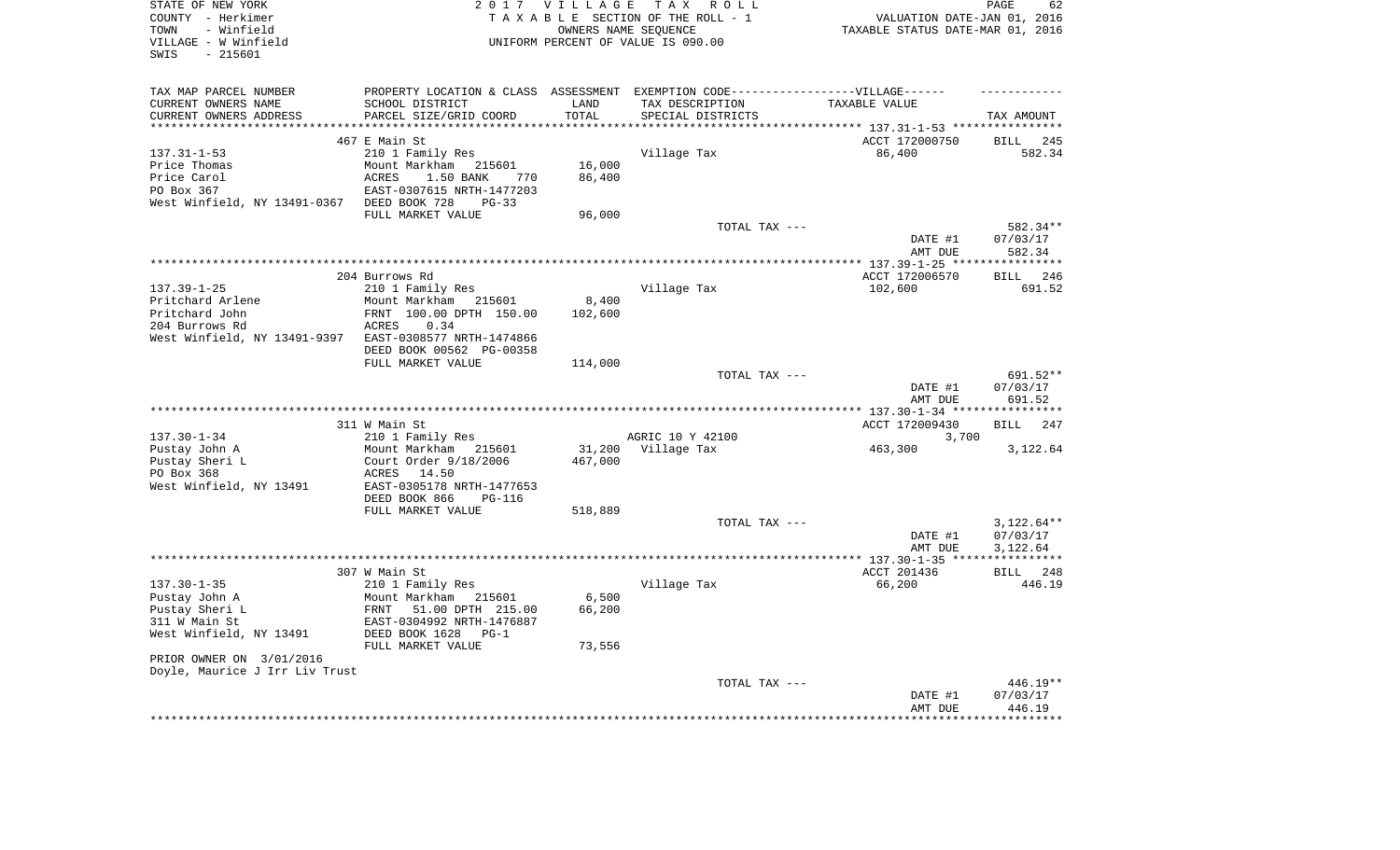| STATE OF NEW YORK<br>COUNTY - Herkimer<br>TOWN<br>- Winfield<br>VILLAGE - W Winfield<br>SWIS<br>$-215601$ | 2017                                                  | VILLAGE<br>OWNERS NAME SEQUENCE | T A X<br>R O L L<br>TAXABLE SECTION OF THE ROLL - 1<br>UNIFORM PERCENT OF VALUE IS 090.00 | VALUATION DATE-JAN 01, 2016<br>TAXABLE STATUS DATE-MAR 01, 2016 | PAGE<br>63              |
|-----------------------------------------------------------------------------------------------------------|-------------------------------------------------------|---------------------------------|-------------------------------------------------------------------------------------------|-----------------------------------------------------------------|-------------------------|
| TAX MAP PARCEL NUMBER                                                                                     | PROPERTY LOCATION & CLASS ASSESSMENT                  |                                 | EXEMPTION CODE------------------VILLAGE------                                             |                                                                 |                         |
| CURRENT OWNERS NAME                                                                                       | SCHOOL DISTRICT                                       | LAND                            | TAX DESCRIPTION                                                                           | TAXABLE VALUE                                                   |                         |
| CURRENT OWNERS ADDRESS<br>**********************                                                          | PARCEL SIZE/GRID COORD                                | TOTAL                           | SPECIAL DISTRICTS                                                                         |                                                                 | TAX AMOUNT              |
|                                                                                                           | W Main St                                             |                                 |                                                                                           |                                                                 | BILL<br>249             |
| $137.30 - 1 - 42.2$                                                                                       | 311 Res vac land                                      |                                 | Village Tax                                                                               | 5,200                                                           | 35.05                   |
| Pustay John A                                                                                             | Mount Markham<br>215601                               | 5,200                           |                                                                                           |                                                                 |                         |
| Pustay Laslo & Steve                                                                                      | 86.70 DPTH<br>FRNT<br>99.00                           | 5,200                           |                                                                                           |                                                                 |                         |
| 311 West Main St                                                                                          | ACRES<br>0.14                                         |                                 |                                                                                           |                                                                 |                         |
| W Winfield, NY 13491                                                                                      | EAST-0304742 NRTH-1476788                             |                                 |                                                                                           |                                                                 |                         |
|                                                                                                           | DEED BOOK 909<br>PG-199<br>FULL MARKET VALUE          | 5,778                           |                                                                                           |                                                                 |                         |
|                                                                                                           |                                                       |                                 | TOTAL TAX ---                                                                             |                                                                 | $35.05**$               |
|                                                                                                           |                                                       |                                 |                                                                                           | DATE #1                                                         | 07/03/17                |
|                                                                                                           |                                                       |                                 |                                                                                           | AMT DUE                                                         | 35.05                   |
|                                                                                                           |                                                       |                                 |                                                                                           |                                                                 |                         |
| $137.38 - 1 - 35.1$                                                                                       | South St                                              |                                 |                                                                                           | ACCT 172009190                                                  | 250<br>BILL             |
| Pustay John A                                                                                             | 311 Res vac land<br>Mount Markham<br>215601           | 11,300                          | Village Tax                                                                               | 11,300                                                          | 76.16                   |
| Pustay Steven C                                                                                           | FRNT 120.70 DPTH 158.20                               | 11,300                          |                                                                                           |                                                                 |                         |
| PO Box 250                                                                                                | 0.43<br><b>ACRES</b>                                  |                                 |                                                                                           |                                                                 |                         |
| West Winfield, NY 13491                                                                                   | EAST-0306284 NRTH-1475178<br>DEED BOOK 852<br>PG-615  |                                 |                                                                                           |                                                                 |                         |
|                                                                                                           | FULL MARKET VALUE                                     | 12,556                          |                                                                                           |                                                                 |                         |
|                                                                                                           |                                                       |                                 | TOTAL TAX ---                                                                             |                                                                 | $76.16**$               |
|                                                                                                           |                                                       |                                 |                                                                                           | DATE #1                                                         | 07/03/17                |
|                                                                                                           |                                                       |                                 |                                                                                           | AMT DUE                                                         | 76.16                   |
|                                                                                                           | North St                                              |                                 |                                                                                           | ACCT 172006900                                                  | 251<br>BILL             |
| $137.30 - 1 - 4$                                                                                          | 210 1 Family Res                                      |                                 | Village Tax                                                                               | 83,600                                                          | 563.46                  |
| Pustay Laslo                                                                                              | Mount Markham<br>215601                               | 7,400                           |                                                                                           |                                                                 |                         |
| Pustay Ilona                                                                                              | FRNT<br>82.00 DPTH 363.00                             | 83,600                          |                                                                                           |                                                                 |                         |
| PO Box 339<br>West Winfield, NY 13491-0151                                                                | EAST-0306059 NRTH-1477796<br>DEED BOOK 00547 PG-00670 |                                 |                                                                                           |                                                                 |                         |
|                                                                                                           | FULL MARKET VALUE                                     | 92,889                          |                                                                                           |                                                                 |                         |
|                                                                                                           |                                                       |                                 | TOTAL TAX ---                                                                             |                                                                 | 563.46**                |
|                                                                                                           |                                                       |                                 |                                                                                           | DATE #1                                                         | 07/03/17                |
|                                                                                                           |                                                       |                                 |                                                                                           | AMT DUE                                                         | 563.46                  |
|                                                                                                           |                                                       |                                 |                                                                                           |                                                                 |                         |
| $137.38 - 1 - 36$                                                                                         | 1 Helmer Ave<br>710 Manufacture                       |                                 | Village Tax                                                                               | ACCT 172004260<br>170,000                                       | BILL<br>252<br>1,145.80 |
| Pustay Laslo                                                                                              | 215601<br>Mount Markham                               | 22,000                          |                                                                                           |                                                                 |                         |
| Pusztai Sandor                                                                                            | Precisionmatics                                       | 170,000                         |                                                                                           |                                                                 |                         |
| PO Box 339                                                                                                | includes>137.38-1-35.2                                |                                 |                                                                                           |                                                                 |                         |
| West Winfield, NY 13491-0339                                                                              | Court Order 9/18/2006                                 |                                 |                                                                                           |                                                                 |                         |
|                                                                                                           | ACRES<br>3.50                                         |                                 |                                                                                           |                                                                 |                         |
|                                                                                                           | EAST-0306050 NRTH-1475070<br>DEED BOOK 681<br>PG-483  |                                 |                                                                                           |                                                                 |                         |
|                                                                                                           | FULL MARKET VALUE                                     | 188,889                         |                                                                                           |                                                                 |                         |
|                                                                                                           |                                                       |                                 | TOTAL TAX ---                                                                             |                                                                 | 1,145.80**              |
|                                                                                                           |                                                       |                                 |                                                                                           | DATE #1                                                         | 07/03/17                |
|                                                                                                           |                                                       |                                 |                                                                                           | AMT DUE                                                         | 1,145.80                |
|                                                                                                           |                                                       |                                 |                                                                                           | **************************                                      |                         |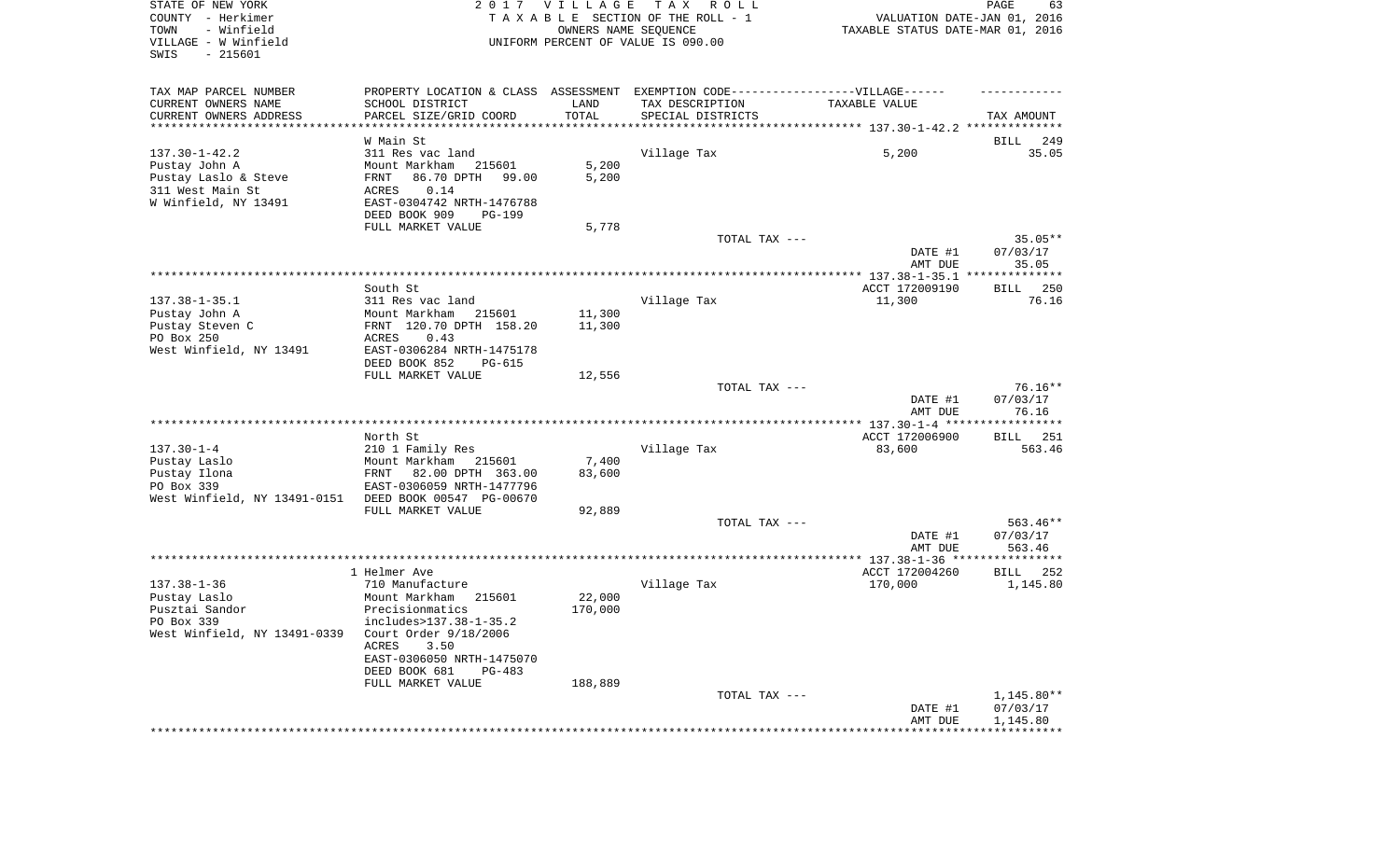| STATE OF NEW YORK<br>COUNTY - Herkimer<br>- Winfield<br>TOWN<br>VILLAGE - W Winfield<br>SWIS<br>- 215601 | 2 0 1 7                                                                           | <b>VILLAGE</b>  | TAX ROLL<br>TAXABLE SECTION OF THE ROLL - 1<br>OWNERS NAME SEOUENCE<br>UNIFORM PERCENT OF VALUE IS 090.00 | VALUATION DATE-JAN 01, 2016<br>TAXABLE STATUS DATE-MAR 01, 2016 | PAGE<br>64            |
|----------------------------------------------------------------------------------------------------------|-----------------------------------------------------------------------------------|-----------------|-----------------------------------------------------------------------------------------------------------|-----------------------------------------------------------------|-----------------------|
|                                                                                                          |                                                                                   |                 |                                                                                                           |                                                                 |                       |
| TAX MAP PARCEL NUMBER                                                                                    | PROPERTY LOCATION & CLASS ASSESSMENT EXEMPTION CODE-----------------VILLAGE------ |                 |                                                                                                           |                                                                 |                       |
| CURRENT OWNERS NAME                                                                                      | SCHOOL DISTRICT                                                                   | LAND            | TAX DESCRIPTION                                                                                           | TAXABLE VALUE                                                   |                       |
| CURRENT OWNERS ADDRESS<br>*************************                                                      | PARCEL SIZE/GRID COORD                                                            | TOTAL           | SPECIAL DISTRICTS                                                                                         | ********************************* 137.38-2-22 ****************  | TAX AMOUNT            |
|                                                                                                          | 114 South St                                                                      |                 |                                                                                                           | ACCT 187027                                                     | 253<br>BILL           |
| $137.38 - 2 - 22$                                                                                        | 210 1 Family Res                                                                  |                 | Village Tax                                                                                               | 44,300                                                          | 298.58                |
| Pustay Steven                                                                                            | Mount Markham<br>215601                                                           | 7,100           | XC991 Water relevy                                                                                        | 252.12 MT M                                                     | 252.12                |
| 979 East Street                                                                                          | 57.00 DPTH 167.00<br>FRNT                                                         | 44,300          |                                                                                                           |                                                                 |                       |
| West Winfield, NY 13491                                                                                  | ACRES<br>0.21                                                                     |                 |                                                                                                           |                                                                 |                       |
|                                                                                                          | EAST-0306472 NRTH-1476425                                                         |                 |                                                                                                           |                                                                 |                       |
|                                                                                                          | DEED BOOK 1537 PG-985<br>FULL MARKET VALUE                                        | 49,222          |                                                                                                           |                                                                 |                       |
|                                                                                                          |                                                                                   |                 | TOTAL TAX ---                                                                                             |                                                                 | 550.70**              |
|                                                                                                          |                                                                                   |                 |                                                                                                           | DATE #1                                                         | 07/03/17              |
|                                                                                                          |                                                                                   |                 |                                                                                                           | AMT DUE                                                         | 550.70                |
|                                                                                                          |                                                                                   |                 |                                                                                                           |                                                                 | * * * * * * * * * * * |
|                                                                                                          | 420 Pleasant St                                                                   |                 |                                                                                                           | ACCT 168928                                                     | 254<br><b>BILL</b>    |
| $137.30 - 2 - 16$                                                                                        | 210 1 Family Res<br>215601                                                        |                 | Village Tax                                                                                               | 72,500                                                          | 488.65                |
| Pustay Steven C<br>Pustay Mary Lou                                                                       | Mount Markham<br>90.75 DPTH<br>98.00<br>FRNT                                      | 7,000<br>72,500 |                                                                                                           |                                                                 |                       |
| PO Box 397                                                                                               | EAST-0306525 NRTH-1477659                                                         |                 |                                                                                                           |                                                                 |                       |
| West Winfield, NY 13491                                                                                  | DEED BOOK 1422<br>PG-979                                                          |                 |                                                                                                           |                                                                 |                       |
|                                                                                                          | FULL MARKET VALUE                                                                 | 80,556          |                                                                                                           |                                                                 |                       |
|                                                                                                          |                                                                                   |                 | TOTAL TAX ---                                                                                             |                                                                 | 488.65**              |
|                                                                                                          |                                                                                   |                 |                                                                                                           | DATE #1                                                         | 07/03/17              |
|                                                                                                          |                                                                                   |                 |                                                                                                           | AMT DUE<br>**** 137.30-2-20 **                                  | 488.65<br>**********  |
|                                                                                                          | Pleasant St                                                                       |                 |                                                                                                           | ACCT 172011210                                                  | 255<br><b>BILL</b>    |
| $137.30 - 2 - 20$                                                                                        | 312 Vac w/imprv                                                                   |                 | Village Tax                                                                                               | 13,800                                                          | 93.01                 |
| Pustay Steven C                                                                                          | Mount Markham<br>215601                                                           | 6,800           |                                                                                                           |                                                                 |                       |
| Pustay Mary Lou                                                                                          | FRNT 107.00 DPTH<br>93.84                                                         | 13,800          |                                                                                                           |                                                                 |                       |
| PO Box 397                                                                                               | EAST-0306520 NRTH-1477556                                                         |                 |                                                                                                           |                                                                 |                       |
| West Winfield, NY 13491                                                                                  | DEED BOOK 1422<br>$PG-979$<br>FULL MARKET VALUE                                   | 15,333          |                                                                                                           |                                                                 |                       |
|                                                                                                          |                                                                                   |                 | TOTAL TAX ---                                                                                             |                                                                 | 93.01**               |
|                                                                                                          |                                                                                   |                 |                                                                                                           | DATE #1                                                         | 07/03/17              |
|                                                                                                          |                                                                                   |                 |                                                                                                           | AMT DUE                                                         | 93.01                 |
|                                                                                                          |                                                                                   |                 |                                                                                                           |                                                                 | ********              |
|                                                                                                          | 183 Burrows Rd                                                                    |                 |                                                                                                           | ACCT 172000900                                                  | 256<br><b>BILL</b>    |
| $137.39 - 1 - 10$                                                                                        | 210 1 Family Res                                                                  |                 | Village Tax                                                                                               | 51,000                                                          | 343.74                |
| Ouinn Elizabeth M<br>183 Burrows Rd                                                                      | Mount Markham<br>215601<br>FRNT 105.00 DPTH 200.00                                | 9,800<br>51,000 |                                                                                                           |                                                                 |                       |
| West Winfield, NY 13491-9397                                                                             | 0.48<br>ACRES                                                                     |                 |                                                                                                           |                                                                 |                       |
|                                                                                                          | EAST-0308180 NRTH-1475176                                                         |                 |                                                                                                           |                                                                 |                       |
|                                                                                                          | DEED BOOK 851<br><b>PG-441</b>                                                    |                 |                                                                                                           |                                                                 |                       |
|                                                                                                          | FULL MARKET VALUE                                                                 | 56,667          |                                                                                                           |                                                                 |                       |
|                                                                                                          |                                                                                   |                 | TOTAL TAX ---                                                                                             |                                                                 | 343.74**              |
|                                                                                                          |                                                                                   |                 |                                                                                                           | DATE #1<br>AMT DUE                                              | 07/03/17<br>343.74    |
|                                                                                                          |                                                                                   |                 |                                                                                                           |                                                                 |                       |
|                                                                                                          |                                                                                   |                 |                                                                                                           |                                                                 |                       |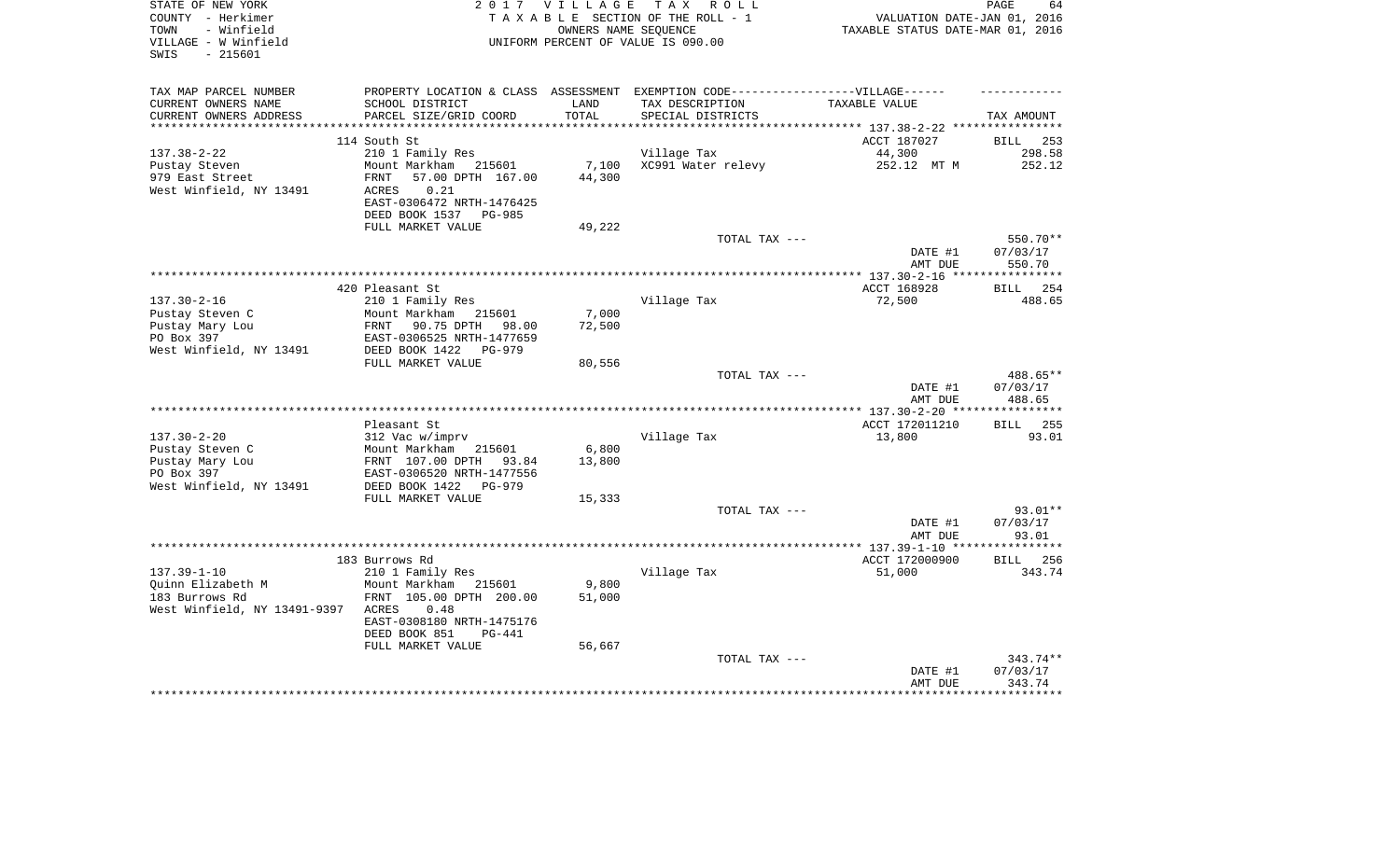| STATE OF NEW YORK<br>COUNTY - Herkimer<br>- Winfield<br>TOWN<br>VILLAGE - W Winfield<br>SWIS<br>$-215601$ |                                                 | 2017 VILLAGE  | TAX ROLL<br>TAXABLE SECTION OF THE ROLL - 1<br>OWNERS NAME SEQUENCE<br>UNIFORM PERCENT OF VALUE IS 090.00 | VALUATION DATE-JAN 01, 2016<br>TAXABLE STATUS DATE-MAR 01, 2016 | PAGE<br>65         |
|-----------------------------------------------------------------------------------------------------------|-------------------------------------------------|---------------|-----------------------------------------------------------------------------------------------------------|-----------------------------------------------------------------|--------------------|
| TAX MAP PARCEL NUMBER                                                                                     |                                                 |               | PROPERTY LOCATION & CLASS ASSESSMENT EXEMPTION CODE-----------------VILLAGE------                         |                                                                 |                    |
| CURRENT OWNERS NAME<br>CURRENT OWNERS ADDRESS                                                             | SCHOOL DISTRICT<br>PARCEL SIZE/GRID COORD       | LAND<br>TOTAL | TAX DESCRIPTION<br>SPECIAL DISTRICTS                                                                      | TAXABLE VALUE                                                   | TAX AMOUNT         |
| ***********************                                                                                   |                                                 |               |                                                                                                           |                                                                 |                    |
|                                                                                                           | 348 North St                                    |               |                                                                                                           | ACCT 172006180                                                  | <b>BILL</b><br>257 |
| $137.22 - 1 - 10$                                                                                         | 210 1 Family Res                                |               | Village Tax                                                                                               | 82,600                                                          | 556.72             |
| Rankins George E                                                                                          | Mount Markham 215601                            | 15,000        |                                                                                                           |                                                                 |                    |
| Rankins Shirley F                                                                                         | ACRES<br>1.00 BANK<br>330                       | 82,600        |                                                                                                           |                                                                 |                    |
| 348 North St                                                                                              | EAST-0306872 NRTH-1478845                       |               |                                                                                                           |                                                                 |                    |
| West Winfield, NY 13491                                                                                   | DEED BOOK 907<br>PG-126                         |               |                                                                                                           |                                                                 |                    |
|                                                                                                           | FULL MARKET VALUE                               | 91,778        | TOTAL TAX ---                                                                                             |                                                                 | 556.72**           |
|                                                                                                           |                                                 |               |                                                                                                           | DATE #1                                                         | 07/03/17           |
|                                                                                                           |                                                 |               |                                                                                                           | AMT DUE                                                         | 556.72             |
|                                                                                                           |                                                 |               |                                                                                                           |                                                                 |                    |
|                                                                                                           | 367 W Main St                                   |               |                                                                                                           | ACCT 163195                                                     | <b>BILL</b><br>258 |
| $137.30 - 1 - 23$<br>Ratcliffe Anthony W                                                                  | 210 1 Family Res<br>Mount Markham 215601        | 9,100         | Village Tax<br>XC991 Water relevy                                                                         | 93,400<br>113.95 MT M                                           | 629.52<br>113.95   |
| King Megan M                                                                                              | 80.00 DPTH 223.00<br>FRNT                       | 93,400        |                                                                                                           |                                                                 |                    |
| 367 West Main St                                                                                          | ACRES<br>0.41                                   |               |                                                                                                           |                                                                 |                    |
| West Winfield, NY 13491                                                                                   | EAST-0305764 NRTH-1476942                       |               |                                                                                                           |                                                                 |                    |
|                                                                                                           | DEED BOOK 1386<br>PG-376                        |               |                                                                                                           |                                                                 |                    |
|                                                                                                           | FULL MARKET VALUE                               | 103,778       |                                                                                                           |                                                                 |                    |
|                                                                                                           |                                                 |               | TOTAL TAX ---                                                                                             |                                                                 | 743.47**           |
|                                                                                                           |                                                 |               |                                                                                                           | DATE #1<br>AMT DUE                                              | 07/03/17<br>743.47 |
|                                                                                                           |                                                 |               |                                                                                                           |                                                                 |                    |
|                                                                                                           | 63 South St                                     |               |                                                                                                           | ACCT 200564                                                     | 259<br>BILL        |
| $137.38 - 1 - 43.1$                                                                                       | 210 1 Family Res                                |               | Village Tax                                                                                               | 75,600                                                          | 509.54             |
| Ratcliffe Anthony W                                                                                       | Mount Markham 215601                            | 10,200        | XC991 Water relevy                                                                                        | 113.95 MT M                                                     | 113.95             |
| King-Ratcliffe Megan M                                                                                    | 70.00 DPTH 175.00<br>FRNT                       | 75,600        |                                                                                                           |                                                                 |                    |
| 367 W Main St<br>West Winfield, NY 13491                                                                  | 0.52<br>ACRES<br>EAST-0306298 NRTH-1474530      |               |                                                                                                           |                                                                 |                    |
|                                                                                                           | DEED BOOK 1622<br>PG-213                        |               |                                                                                                           |                                                                 |                    |
| PRIOR OWNER ON 3/01/2016                                                                                  | FULL MARKET VALUE                               | 84,000        |                                                                                                           |                                                                 |                    |
| Edick Margaret                                                                                            |                                                 |               |                                                                                                           |                                                                 |                    |
|                                                                                                           |                                                 |               | TOTAL TAX ---                                                                                             |                                                                 | 623.49**           |
|                                                                                                           |                                                 |               |                                                                                                           | DATE #1                                                         | 07/03/17           |
|                                                                                                           |                                                 |               |                                                                                                           | AMT DUE                                                         | 623.49             |
|                                                                                                           | 147 Burrows Rd                                  |               |                                                                                                           | ACCT 199836                                                     | 260<br><b>BILL</b> |
| $137.39 - 1 - 13$                                                                                         | 436 Self carwash                                |               | Village Tax                                                                                               | 53,000                                                          | 357.22             |
| Ratcliffe Bradley P                                                                                       | Mount Markham<br>215601                         | 10,300        |                                                                                                           |                                                                 |                    |
| 678 Talbot Rd                                                                                             | FRNT 155.00 DPTH 229.63                         | 53,000        |                                                                                                           |                                                                 |                    |
| West Winfield, NY 13491                                                                                   | ACRES<br>0.71                                   |               |                                                                                                           |                                                                 |                    |
|                                                                                                           | EAST-0307510 NRTH-1475313                       |               |                                                                                                           |                                                                 |                    |
| PRIOR OWNER ON 3/01/2016<br>Ferguson Fuels & Service                                                      | DEED BOOK 1617<br>$PG-225$<br>FULL MARKET VALUE | 58,889        |                                                                                                           |                                                                 |                    |
|                                                                                                           |                                                 |               | TOTAL TAX ---                                                                                             |                                                                 | 357.22**           |
|                                                                                                           |                                                 |               |                                                                                                           | DATE #1                                                         | 07/03/17           |
|                                                                                                           |                                                 |               |                                                                                                           | AMT DUE                                                         | 357.22             |
|                                                                                                           |                                                 |               |                                                                                                           |                                                                 |                    |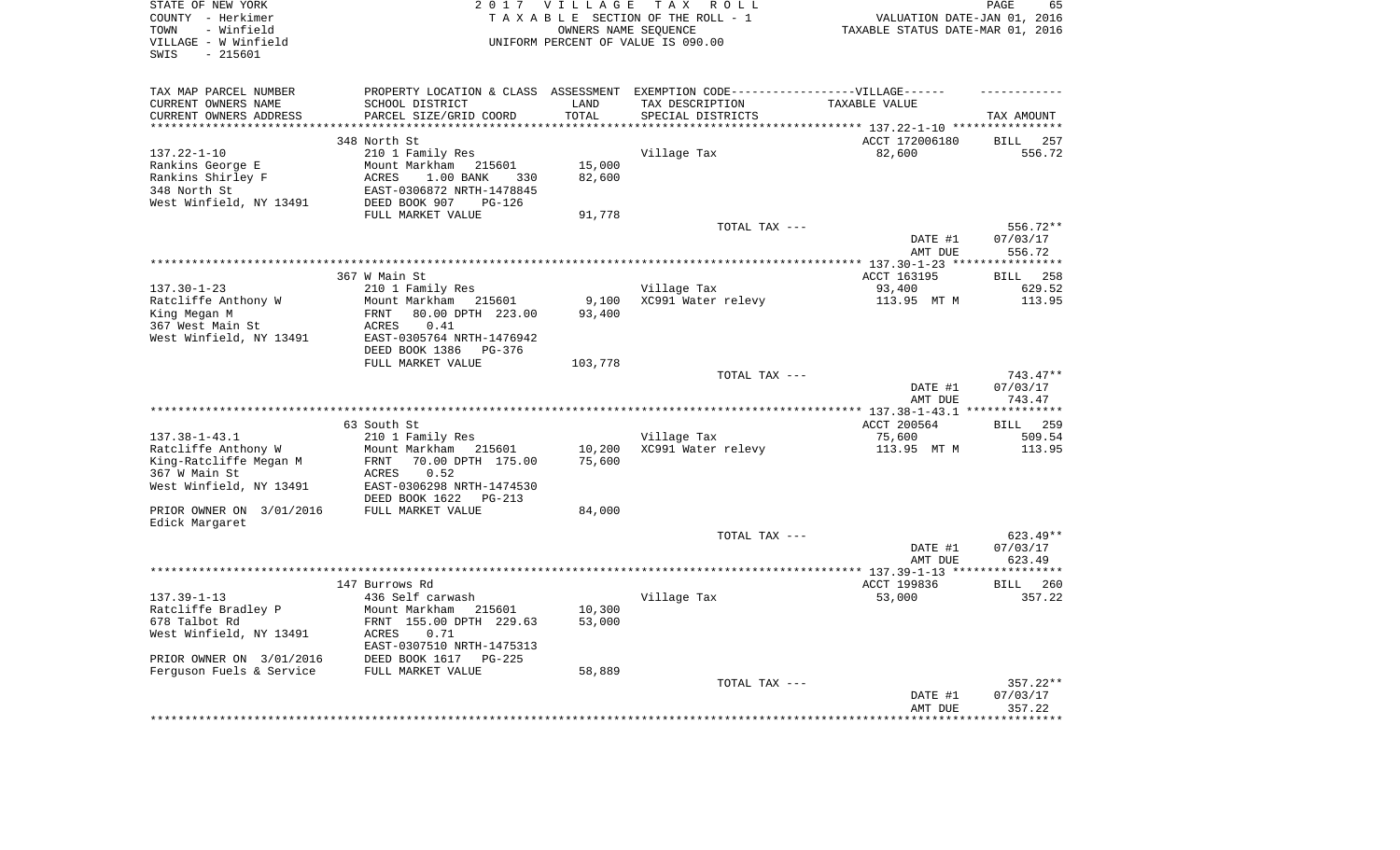| STATE OF NEW YORK<br>COUNTY - Herkimer |                                    | 2017 VILLAGE         | TAX ROLL<br>TAXABLE SECTION OF THE ROLL - 1                                       | VALUATION DATE-JAN 01, 2016              | PAGE<br>66            |
|----------------------------------------|------------------------------------|----------------------|-----------------------------------------------------------------------------------|------------------------------------------|-----------------------|
| - Winfield<br>TOWN                     |                                    | OWNERS NAME SEOUENCE |                                                                                   | TAXABLE STATUS DATE-MAR 01, 2016         |                       |
| VILLAGE - W Winfield                   |                                    |                      | UNIFORM PERCENT OF VALUE IS 090.00                                                |                                          |                       |
| $-215601$<br>SWIS                      |                                    |                      |                                                                                   |                                          |                       |
|                                        |                                    |                      |                                                                                   |                                          |                       |
|                                        |                                    |                      |                                                                                   |                                          |                       |
| TAX MAP PARCEL NUMBER                  |                                    |                      | PROPERTY LOCATION & CLASS ASSESSMENT EXEMPTION CODE-----------------VILLAGE------ |                                          |                       |
| CURRENT OWNERS NAME                    | SCHOOL DISTRICT                    | LAND                 | TAX DESCRIPTION                                                                   | TAXABLE VALUE                            |                       |
| CURRENT OWNERS ADDRESS                 | PARCEL SIZE/GRID COORD             | TOTAL<br>********    | SPECIAL DISTRICTS                                                                 |                                          | TAX AMOUNT            |
|                                        |                                    |                      |                                                                                   | ********** 137.31-1-65 ****              |                       |
| $137.31 - 1 - 65$                      | 234 Academy St<br>210 1 Family Res |                      |                                                                                   | ACCT 193920                              | 261<br>BILL<br>392.94 |
| Ratcliffe Daniel                       | Mount Markham 215601               | 6,000                | Village Tax                                                                       | 58,300                                   |                       |
| 234 Academy St                         | 56.10 DPTH 75.20<br>FRNT           | 58,300               |                                                                                   |                                          |                       |
| West Winfield, NY 13491                | EAST-0306970 NRTH-1477148          |                      |                                                                                   |                                          |                       |
|                                        | DEED BOOK 1579<br>PG-749           |                      |                                                                                   |                                          |                       |
|                                        | FULL MARKET VALUE                  | 64,778               |                                                                                   |                                          |                       |
|                                        |                                    |                      | TOTAL TAX ---                                                                     |                                          | 392.94**              |
|                                        |                                    |                      |                                                                                   | DATE #1                                  | 07/03/17              |
|                                        |                                    |                      |                                                                                   | AMT DUE                                  | 392.94                |
|                                        |                                    |                      |                                                                                   |                                          | ************          |
|                                        | 418 Pleasant St                    |                      |                                                                                   | ACCT 172008070                           | 262<br><b>BILL</b>    |
| $137.30 - 2 - 17$                      | 210 1 Family Res                   |                      | Village Tax                                                                       | 55,300                                   | 372.72                |
| Ratcliffe David P                      | Mount Markham 215601               | 6,800                |                                                                                   |                                          |                       |
| Ratcliffe Sharon L                     | FRNT 75.20 DPTH 103.20             | 55,300               |                                                                                   |                                          |                       |
| PO Box 482                             | BANK<br>184                        |                      |                                                                                   |                                          |                       |
| West Winfield, NY 13491                | EAST-0306447 NRTH-1477655          |                      |                                                                                   |                                          |                       |
|                                        | DEED BOOK 838<br>PG-676            |                      |                                                                                   |                                          |                       |
|                                        | FULL MARKET VALUE                  | 61,444               |                                                                                   |                                          | 372.72**              |
|                                        |                                    |                      | TOTAL TAX ---                                                                     | DATE #1                                  | 07/03/17              |
|                                        |                                    |                      |                                                                                   | AMT DUE                                  | 372.72                |
|                                        |                                    |                      |                                                                                   |                                          |                       |
|                                        | 253 North St                       |                      |                                                                                   | ACCT 172000300                           | BILL 263              |
| $137.30 - 1 - 10$                      | 210 1 Family Res                   |                      | Village Tax                                                                       | 89,600                                   | 603.90                |
| Ratcliffe Edwin A Jr                   | Mount Markham 215601               | 8,200                | XC991 Water relevy                                                                | 203.68 MT M                              | 203.68                |
| Ratcliffe Mary S                       | 70.00 DPTH 200.75<br>FRNT          | 89,600               |                                                                                   |                                          |                       |
| PO Box 293                             | 0.32<br>ACRES                      |                      |                                                                                   |                                          |                       |
| West Winfield, NY 13491                | EAST-0306158 NRTH-1477262          |                      |                                                                                   |                                          |                       |
|                                        | DEED BOOK 844<br>PG-490            |                      |                                                                                   |                                          |                       |
|                                        | FULL MARKET VALUE                  | 99,556               |                                                                                   |                                          |                       |
|                                        |                                    |                      | TOTAL TAX ---                                                                     |                                          | 807.58**              |
|                                        |                                    |                      |                                                                                   | DATE #1                                  | 07/03/17              |
|                                        |                                    |                      |                                                                                   | AMT DUE                                  | 807.58<br>*********** |
|                                        |                                    |                      |                                                                                   | ******* 137.38-1-11 **<br>ACCT 172000060 | 264<br><b>BILL</b>    |
| $137.38 - 1 - 11$                      | 177 Taylor Ave<br>210 1 Family Res |                      | Village Tax                                                                       | 58,300                                   | 392.94                |
| Ratcliffe Steven                       | Mount Markham<br>215601            | 7,000                | XC991 Water relevy                                                                | 234.83 MT M                              | 234.83                |
| Ratcliffe Susan                        | FRNT<br>60.00 DPTH 144.00          | 58,300               |                                                                                   |                                          |                       |
| 177 Taylor Ave                         | BANK<br>230                        |                      |                                                                                   |                                          |                       |
| West Winfield, NY 13491                | EAST-0304932 NRTH-1476392          |                      |                                                                                   |                                          |                       |
|                                        | DEED BOOK 867<br><b>PG-701</b>     |                      |                                                                                   |                                          |                       |
|                                        | FULL MARKET VALUE                  | 64,778               |                                                                                   |                                          |                       |
|                                        |                                    |                      | TOTAL TAX ---                                                                     |                                          | 627.77**              |
|                                        |                                    |                      |                                                                                   | DATE #1                                  | 07/03/17              |
|                                        |                                    |                      |                                                                                   | AMT DUE                                  | 627.77                |
|                                        |                                    |                      |                                                                                   |                                          |                       |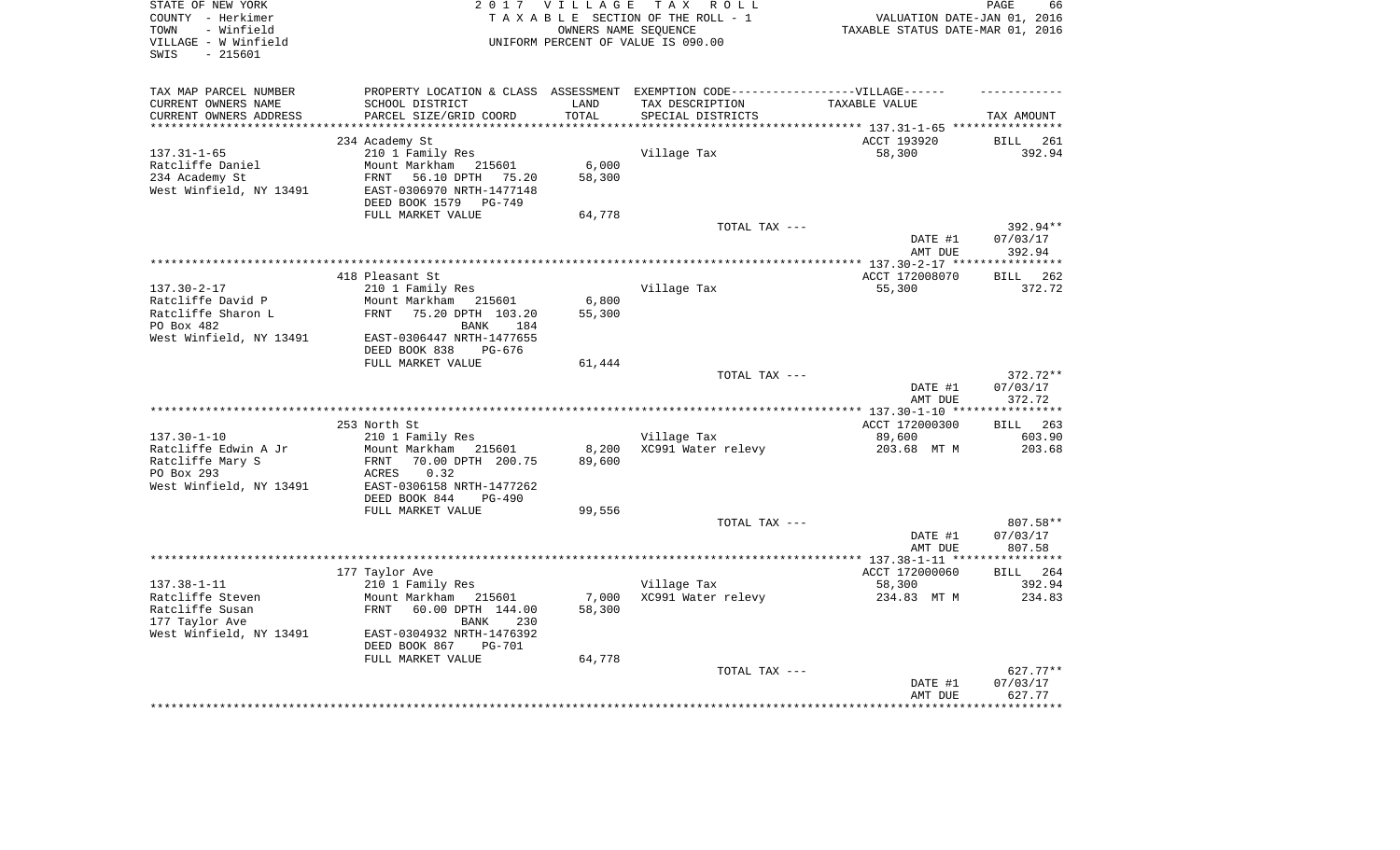| STATE OF NEW YORK<br>COUNTY - Herkimer                          |                                             | 2017 VILLAGE       | TAX ROLL<br>TAXABLE SECTION OF THE ROLL - 1                                       | VALUATION DATE-JAN 01, 2016                                 | 67<br>PAGE         |
|-----------------------------------------------------------------|---------------------------------------------|--------------------|-----------------------------------------------------------------------------------|-------------------------------------------------------------|--------------------|
| - Winfield<br>TOWN<br>VILLAGE - W Winfield<br>$-215601$<br>SWIS |                                             |                    | OWNERS NAME SEOUENCE<br>UNIFORM PERCENT OF VALUE IS 090.00                        | TAXABLE STATUS DATE-MAR 01, 2016                            |                    |
|                                                                 |                                             |                    |                                                                                   |                                                             |                    |
| TAX MAP PARCEL NUMBER                                           |                                             |                    | PROPERTY LOCATION & CLASS ASSESSMENT EXEMPTION CODE-----------------VILLAGE------ |                                                             |                    |
| CURRENT OWNERS NAME                                             | SCHOOL DISTRICT                             | LAND               | TAX DESCRIPTION                                                                   | TAXABLE VALUE                                               |                    |
| CURRENT OWNERS ADDRESS                                          | PARCEL SIZE/GRID COORD                      | TOTAL<br>********* | SPECIAL DISTRICTS                                                                 |                                                             | TAX AMOUNT         |
|                                                                 | 1149 W Main St                              |                    |                                                                                   | *********** 137.30-1-18 *****************<br>ACCT 172007800 | 265<br>BILL        |
| $137.30 - 1 - 18$                                               | 449 Other Storag                            |                    | Village Tax                                                                       | 91,900                                                      | 619.41             |
| Ray Robert D                                                    | Mount Markham 215601                        | 10,000             |                                                                                   |                                                             |                    |
| 1149 US Highway 20                                              | 81.84 DPTH 199.98<br>FRNT                   | 91,900             |                                                                                   |                                                             |                    |
| West Winfield, NY 13491                                         | ACRES<br>0.37                               |                    |                                                                                   |                                                             |                    |
|                                                                 | EAST-0306056 NRTH-1476975                   |                    |                                                                                   |                                                             |                    |
|                                                                 | DEED BOOK 845<br>$PG-400$                   |                    |                                                                                   |                                                             |                    |
|                                                                 | FULL MARKET VALUE                           | 102,111            | TOTAL TAX ---                                                                     |                                                             | $619.41**$         |
|                                                                 |                                             |                    |                                                                                   | DATE #1                                                     | 07/03/17           |
|                                                                 |                                             |                    |                                                                                   | AMT DUE                                                     | 619.41             |
|                                                                 |                                             |                    |                                                                                   |                                                             |                    |
| $137.30 - 1 - 53$                                               | off W Main St<br>330 Vacant comm            |                    |                                                                                   | ACCT 172007740<br>3,100                                     | BILL 266<br>20.89  |
| Ray Robert D                                                    | Mount Markham<br>215601                     | 3,100              | Village Tax                                                                       |                                                             |                    |
| 1149 US Highway 20                                              | 76.50 DPTH 110.00<br>FRNT                   | 3,100              |                                                                                   |                                                             |                    |
| West Winfield, NY 13491                                         | ACRES<br>0.19                               |                    |                                                                                   |                                                             |                    |
|                                                                 | EAST-0305986 NRTH-1477126                   |                    |                                                                                   |                                                             |                    |
|                                                                 | DEED BOOK 845<br>PG-402                     |                    |                                                                                   |                                                             |                    |
|                                                                 | FULL MARKET VALUE                           | 3,444              | TOTAL TAX ---                                                                     |                                                             | $20.89**$          |
|                                                                 |                                             |                    |                                                                                   | DATE #1                                                     | 07/03/17           |
|                                                                 |                                             |                    |                                                                                   | AMT DUE                                                     | 20.89              |
|                                                                 |                                             |                    |                                                                                   |                                                             |                    |
| $137.38 - 2 - 8$                                                | 421 Church St                               |                    |                                                                                   | ACCT 172001350<br>77,800                                    | BILL 267<br>524.37 |
| Reed Glenn                                                      | 210 1 Family Res<br>Mount Markham<br>215601 | 6,800              | Village Tax<br>XC991 Water relevy                                                 | 305.60 MT M                                                 | 305.60             |
| Reed Erin C                                                     | 44.00 DPTH 180.00<br>FRNT                   | 77,800             |                                                                                   |                                                             |                    |
| 421 Church St                                                   | $0.18$ BANK<br>ACRES<br>135                 |                    |                                                                                   |                                                             |                    |
| West Winfield, NY 13491                                         | EAST-0306936 NRTH-1476601                   |                    |                                                                                   |                                                             |                    |
|                                                                 | DEED BOOK 946<br><b>PG-529</b>              |                    |                                                                                   |                                                             |                    |
|                                                                 | FULL MARKET VALUE                           | 86,444             | TOTAL TAX ---                                                                     |                                                             | 829.97**           |
|                                                                 |                                             |                    |                                                                                   | DATE #1                                                     | 07/03/17           |
|                                                                 |                                             |                    |                                                                                   | AMT DUE                                                     | 829.97             |
|                                                                 |                                             |                    |                                                                                   |                                                             |                    |
|                                                                 | W Main St                                   |                    |                                                                                   | ACCT 159771                                                 | BILL 268           |
| $137.30 - 3 - 10$<br>RichSpa LLC                                | 485 >luse sm bld<br>Mount Markham 215601    | 10,000             | Village Tax<br>XC991 Water relevy                                                 | 61,800<br>111.90 MT M                                       | 416.53<br>111.90   |
| PO Box 850                                                      | FRNT<br>29.90 DPTH 87.50                    | 61,800             |                                                                                   |                                                             |                    |
| Richfield Springs, NY 13439                                     | EAST-0306175 NRTH-1476780                   |                    |                                                                                   |                                                             |                    |
|                                                                 | DEED BOOK 1363<br>PG-490                    |                    |                                                                                   |                                                             |                    |
|                                                                 | FULL MARKET VALUE                           | 68,667             |                                                                                   |                                                             |                    |
|                                                                 |                                             |                    | TOTAL TAX ---                                                                     |                                                             | 528.43**           |
|                                                                 |                                             |                    |                                                                                   | DATE #1<br>AMT DUE                                          | 07/03/17<br>528.43 |
|                                                                 |                                             |                    |                                                                                   |                                                             |                    |
|                                                                 |                                             |                    |                                                                                   |                                                             |                    |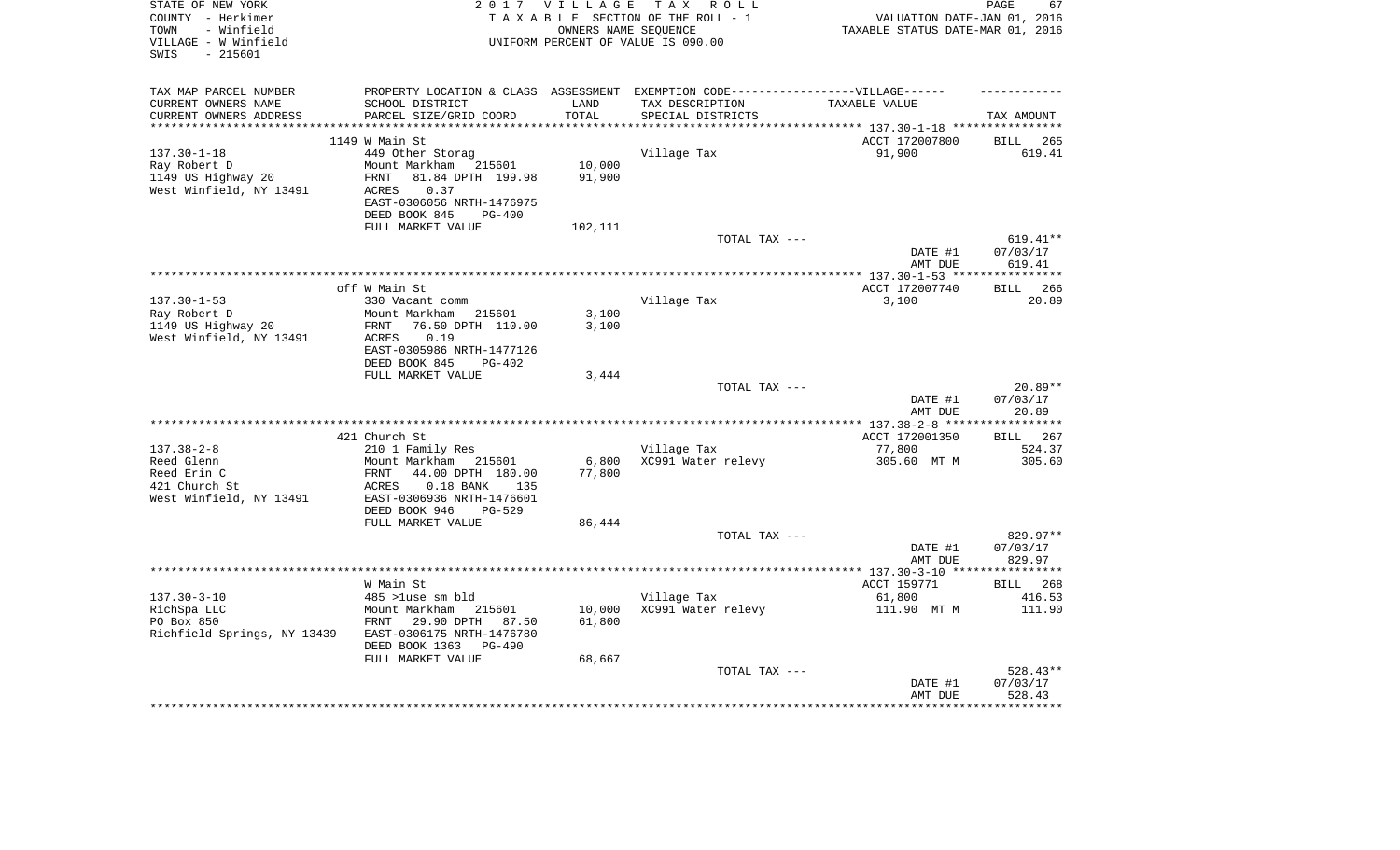| STATE OF NEW YORK<br>COUNTY - Herkimer<br>- Winfield<br>TOWN<br>VILLAGE - W Winfield<br>$-215601$<br>SWIS |                                                                                                                                                             | 2017 VILLAGE                | TAX ROLL<br>TAXABLE SECTION OF THE ROLL - 1<br>OWNERS NAME SEOUENCE<br>UNIFORM PERCENT OF VALUE IS 090.00                 | VALUATION DATE-JAN 01, 2016<br>TAXABLE STATUS DATE-MAR 01, 2016 | PAGE<br>68                            |
|-----------------------------------------------------------------------------------------------------------|-------------------------------------------------------------------------------------------------------------------------------------------------------------|-----------------------------|---------------------------------------------------------------------------------------------------------------------------|-----------------------------------------------------------------|---------------------------------------|
| TAX MAP PARCEL NUMBER<br>CURRENT OWNERS NAME<br>CURRENT OWNERS ADDRESS                                    | SCHOOL DISTRICT<br>PARCEL SIZE/GRID COORD                                                                                                                   | LAND<br>TOTAL<br>********** | PROPERTY LOCATION & CLASS ASSESSMENT EXEMPTION CODE-----------------VILLAGE------<br>TAX DESCRIPTION<br>SPECIAL DISTRICTS | TAXABLE VALUE<br>******************** 137.31-2-8 *****          | TAX AMOUNT<br>* * * * * * * * * * * * |
|                                                                                                           | 570 E Main St                                                                                                                                               |                             |                                                                                                                           | ACCT 176428                                                     | <b>BILL</b><br>269                    |
| $137.31 - 2 - 8$<br>Ricigiliano Maura B<br>Iorio Peter<br>570 East Main St<br>West Winfield, NY 13491     | 210 1 Family Res<br>Mount Markham 215601<br>82.00 DPTH 148.00<br>FRNT<br>ACRES<br>0.24<br>EAST-0309607 NRTH-1477076<br>DEED BOOK 1471 PG-640                | 7,800<br>76,100             | Village Tax<br>XC991 Water relevy                                                                                         | 76,100<br>124.55 MT M                                           | 512.91<br>124.55                      |
|                                                                                                           | FULL MARKET VALUE                                                                                                                                           | 84,556                      | TOTAL TAX ---                                                                                                             |                                                                 | 637.46**                              |
|                                                                                                           |                                                                                                                                                             |                             |                                                                                                                           | DATE #1<br>AMT DUE                                              | 07/03/17<br>637.46                    |
|                                                                                                           | 61 South St                                                                                                                                                 |                             |                                                                                                                           | ACCT 195569                                                     | * * * * * * * * * * * *<br>BILL 270   |
| $137.38 - 1 - 44$<br>Rittenburg Nathan J<br>Rittenburg Rebekah E<br>PO Box 248<br>West Winfield, NY 13491 | 220 2 Family Res<br>Mount Markham 215601<br>FRNT 69.96 DPTH 182.24<br>EAST-0306380 NRTH-1474453<br>DEED BOOK 1590 PG-194                                    | 7,900<br>71,300<br>79,222   | Village Tax                                                                                                               | 71,300                                                          | 480.56                                |
|                                                                                                           | FULL MARKET VALUE                                                                                                                                           |                             | TOTAL TAX ---                                                                                                             | DATE #1<br>AMT DUE                                              | 480.56**<br>07/03/17<br>480.56        |
|                                                                                                           |                                                                                                                                                             |                             |                                                                                                                           |                                                                 |                                       |
| $137.31 - 1 - 10$                                                                                         | 493 Fairview Dr<br>210 1 Family Res                                                                                                                         |                             | VETFUND CT 41101                                                                                                          | ACCT 172007320<br>2,200                                         | <b>BILL</b> 271                       |
| Robbins Alma<br>493 Fairview Dr<br>West Winfield, NY 13491-9383                                           | Mount Markham 215601<br>FRNT<br>90.00 DPTH 181.00<br>0.37 BANK<br>ACRES<br>740<br>EAST-0308681 NRTH-1478265<br>DEED BOOK 728<br>PG-159                      | 82,100                      | 8,700 Village Tax                                                                                                         | 79,900                                                          | 538.53                                |
|                                                                                                           | FULL MARKET VALUE                                                                                                                                           | 91,222                      |                                                                                                                           |                                                                 |                                       |
|                                                                                                           |                                                                                                                                                             |                             | TOTAL TAX ---                                                                                                             | DATE #1<br>AMT DUE                                              | 538.53**<br>07/03/17<br>538.53        |
|                                                                                                           |                                                                                                                                                             |                             |                                                                                                                           |                                                                 | ***********                           |
| $137.46 - 1 - 6$<br>Robinson William<br>Robinson Cynthia<br>51 South St<br>West Winfield, NY 13491        | 51 South St<br>210 1 Family Res<br>Mount Markham 215601<br>FRNT 130.00 DPTH 190.00<br>ACRES<br>0.53<br>EAST-0306363 NRTH-1474071<br>DEED BOOK 935<br>PG-360 | 10,300<br>129,600           | Village Tax                                                                                                               | ACCT 172008550<br>129,600                                       | 272<br><b>BILL</b><br>873.50          |
|                                                                                                           | FULL MARKET VALUE                                                                                                                                           | 144,000                     | TOTAL TAX ---                                                                                                             |                                                                 | 873.50**                              |
|                                                                                                           |                                                                                                                                                             |                             |                                                                                                                           | DATE #1<br>AMT DUE                                              | 07/03/17<br>873.50                    |
|                                                                                                           |                                                                                                                                                             |                             |                                                                                                                           |                                                                 |                                       |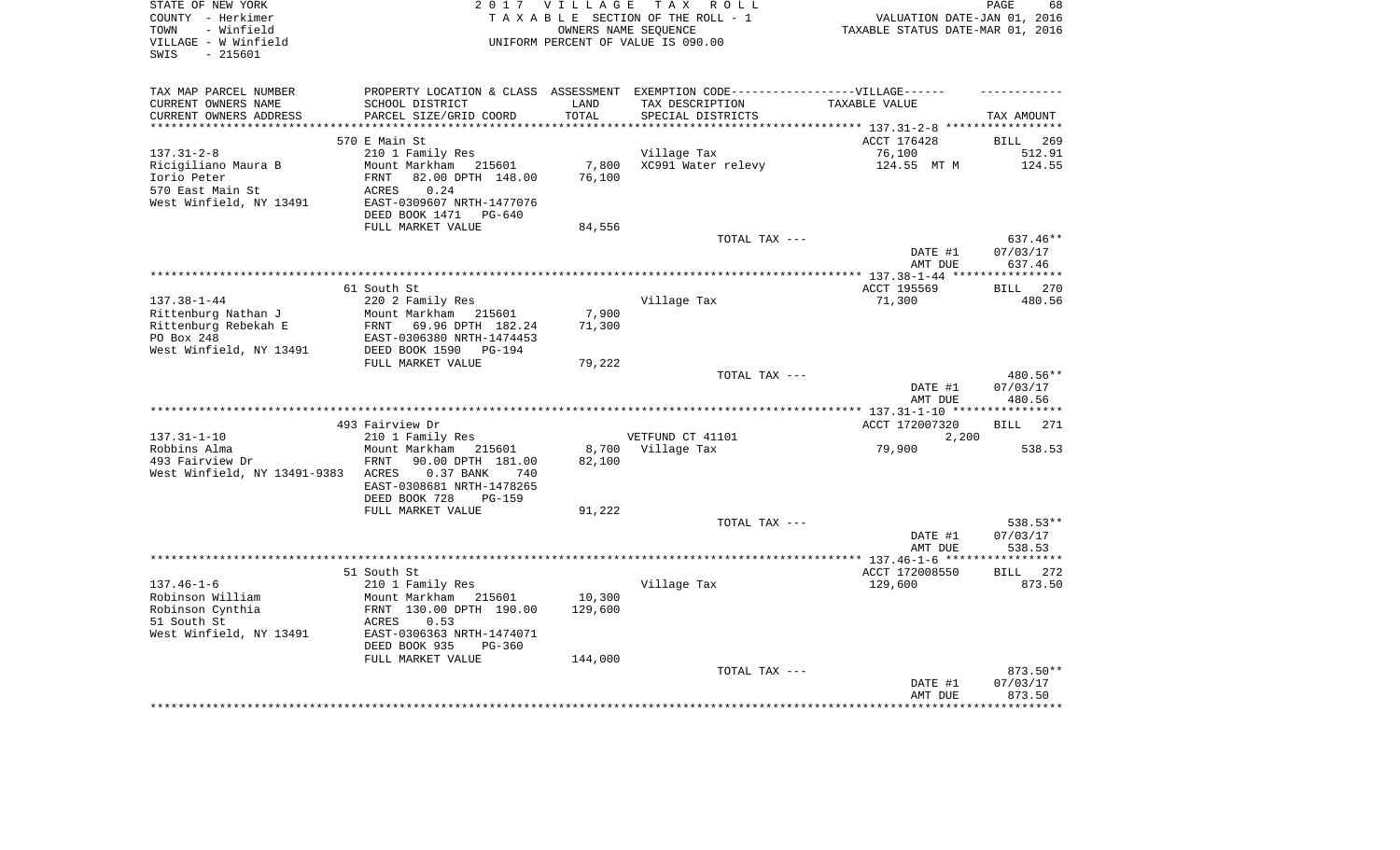| STATE OF NEW YORK<br>COUNTY - Herkimer<br>- Winfield<br>TOWN<br>VILLAGE - W Winfield<br>$-215601$<br>SWIS | 2017 VILLAGE<br>TAX ROLL<br>T A X A B L E SECTION OF THE ROLL - 1<br>OWNERS NAME SEOUENCE<br>UNIFORM PERCENT OF VALUE IS 090.00 |                 |                                      | PAGE<br>69<br>VALUATION DATE-JAN 01, 2016<br>TAXABLE STATUS DATE-MAR 01, 2016 |                      |  |
|-----------------------------------------------------------------------------------------------------------|---------------------------------------------------------------------------------------------------------------------------------|-----------------|--------------------------------------|-------------------------------------------------------------------------------|----------------------|--|
| TAX MAP PARCEL NUMBER<br>CURRENT OWNERS NAME<br>CURRENT OWNERS ADDRESS                                    | PROPERTY LOCATION & CLASS ASSESSMENT EXEMPTION CODE-----------------VILLAGE------<br>SCHOOL DISTRICT<br>PARCEL SIZE/GRID COORD  | LAND<br>TOTAL   | TAX DESCRIPTION<br>SPECIAL DISTRICTS | TAXABLE VALUE                                                                 | TAX AMOUNT           |  |
| ***********************                                                                                   |                                                                                                                                 |                 |                                      |                                                                               |                      |  |
|                                                                                                           | 406 Curtis Ave                                                                                                                  |                 |                                      | ACCT 195527                                                                   | <b>BILL</b><br>273   |  |
| $137.38 - 2 - 13$                                                                                         | 210 1 Family Res                                                                                                                |                 | Village Tax                          | 66,000                                                                        | 444.84               |  |
| Rogers Gregory B Jr<br>406 Curtis Ave                                                                     | Mount Markham<br>215601<br>71.20 DPTH 114.10<br>FRNT                                                                            | 6,900<br>66,000 | XC991 Water relevy                   | 47.69 MT M                                                                    | 47.69                |  |
| West Winfield, NY 13491                                                                                   | 0.19<br>ACRES<br>EAST-0306787 NRTH-1476145<br>DEED BOOK 1589<br>PG-952                                                          |                 |                                      |                                                                               |                      |  |
|                                                                                                           | FULL MARKET VALUE                                                                                                               | 73,333          |                                      |                                                                               |                      |  |
|                                                                                                           |                                                                                                                                 |                 | TOTAL TAX ---                        | DATE #1                                                                       | 492.53**<br>07/03/17 |  |
|                                                                                                           |                                                                                                                                 |                 |                                      | AMT DUE                                                                       | 492.53<br>********** |  |
|                                                                                                           | Curtis Ave                                                                                                                      |                 |                                      | ************ 137.30-3-31.1<br>ACCT 172009301                                  | <b>BILL</b><br>274   |  |
| $137.30 - 3 - 31.1$                                                                                       | 311 Res vac land                                                                                                                |                 | Village Tax                          | 1,000                                                                         | 6.74                 |  |
| Rose Raymond W                                                                                            | Mount Markham<br>215601                                                                                                         | 1,000           |                                      |                                                                               |                      |  |
| Rose Juanita A                                                                                            | FRNT 136.00 DPTH 105.00                                                                                                         | 1,000           |                                      |                                                                               |                      |  |
| PO Box 459                                                                                                | EAST-0306760 NRTH-1476635                                                                                                       |                 |                                      |                                                                               |                      |  |
| West Winfield, NY 13491-0459                                                                              | DEED BOOK 806<br>$PG-567$                                                                                                       |                 |                                      |                                                                               |                      |  |
|                                                                                                           | FULL MARKET VALUE                                                                                                               | 1,111           |                                      |                                                                               |                      |  |
|                                                                                                           |                                                                                                                                 |                 | TOTAL TAX ---                        |                                                                               | $6.74**$             |  |
|                                                                                                           |                                                                                                                                 |                 |                                      | DATE #1<br>AMT DUE                                                            | 07/03/17<br>6.74     |  |
|                                                                                                           |                                                                                                                                 |                 |                                      |                                                                               | **********           |  |
|                                                                                                           | 417 Curtis Ave                                                                                                                  |                 |                                      | ACCT 172001050                                                                | 275<br><b>BILL</b>   |  |
| $137.38 - 2 - 18$                                                                                         | 210 1 Family Res                                                                                                                |                 | Village Tax                          | 44,200                                                                        | 297.91               |  |
| Rose Raymond W                                                                                            | Mount Markham<br>215601                                                                                                         | 7,100           | XC991 Water relevy                   | 213.76 MT M                                                                   | 213.76               |  |
| Rose Juanita A                                                                                            | FRNT 120.00 DPTH<br>75.00                                                                                                       | 44,200          |                                      |                                                                               |                      |  |
| PO Box 459                                                                                                | EAST-0306762 NRTH-1476559                                                                                                       |                 |                                      |                                                                               |                      |  |
| West Winfield, NY 13491                                                                                   | DEED BOOK 783<br>$PG-135$                                                                                                       |                 |                                      |                                                                               |                      |  |
|                                                                                                           | FULL MARKET VALUE                                                                                                               | 49,111          |                                      |                                                                               |                      |  |
|                                                                                                           |                                                                                                                                 |                 | TOTAL TAX ---                        |                                                                               | $511.67**$           |  |
|                                                                                                           |                                                                                                                                 |                 |                                      | DATE #1<br>AMT DUE                                                            | 07/03/17<br>511.67   |  |
|                                                                                                           |                                                                                                                                 |                 |                                      |                                                                               |                      |  |
|                                                                                                           | 419 Church St                                                                                                                   |                 |                                      | ACCT 172002430                                                                | 276<br><b>BILL</b>   |  |
| $137.38 - 2 - 7$                                                                                          | 210 1 Family Res                                                                                                                |                 | Village Tax                          | 70,200                                                                        | 473.15               |  |
| Rowe David M                                                                                              | Mount Markham<br>215601                                                                                                         | 6,900           |                                      |                                                                               |                      |  |
| Rowe Ruth A                                                                                               | FRNT<br>45.00 DPTH 180.00                                                                                                       | 70,200          |                                      |                                                                               |                      |  |
| 419 Church St                                                                                             | 0.19 BANK<br>ACRES<br>135                                                                                                       |                 |                                      |                                                                               |                      |  |
| West Winfield, NY 13491                                                                                   | EAST-0306932 NRTH-1476555                                                                                                       |                 |                                      |                                                                               |                      |  |
|                                                                                                           | DEED BOOK 758<br>$PG-46$                                                                                                        |                 |                                      |                                                                               |                      |  |
|                                                                                                           | FULL MARKET VALUE                                                                                                               | 78,000          |                                      |                                                                               |                      |  |
|                                                                                                           |                                                                                                                                 |                 | TOTAL TAX ---                        | DATE #1                                                                       | 473.15**<br>07/03/17 |  |
|                                                                                                           |                                                                                                                                 |                 |                                      | AMT DUE                                                                       | 473.15               |  |
|                                                                                                           |                                                                                                                                 |                 |                                      |                                                                               |                      |  |
|                                                                                                           |                                                                                                                                 |                 |                                      |                                                                               |                      |  |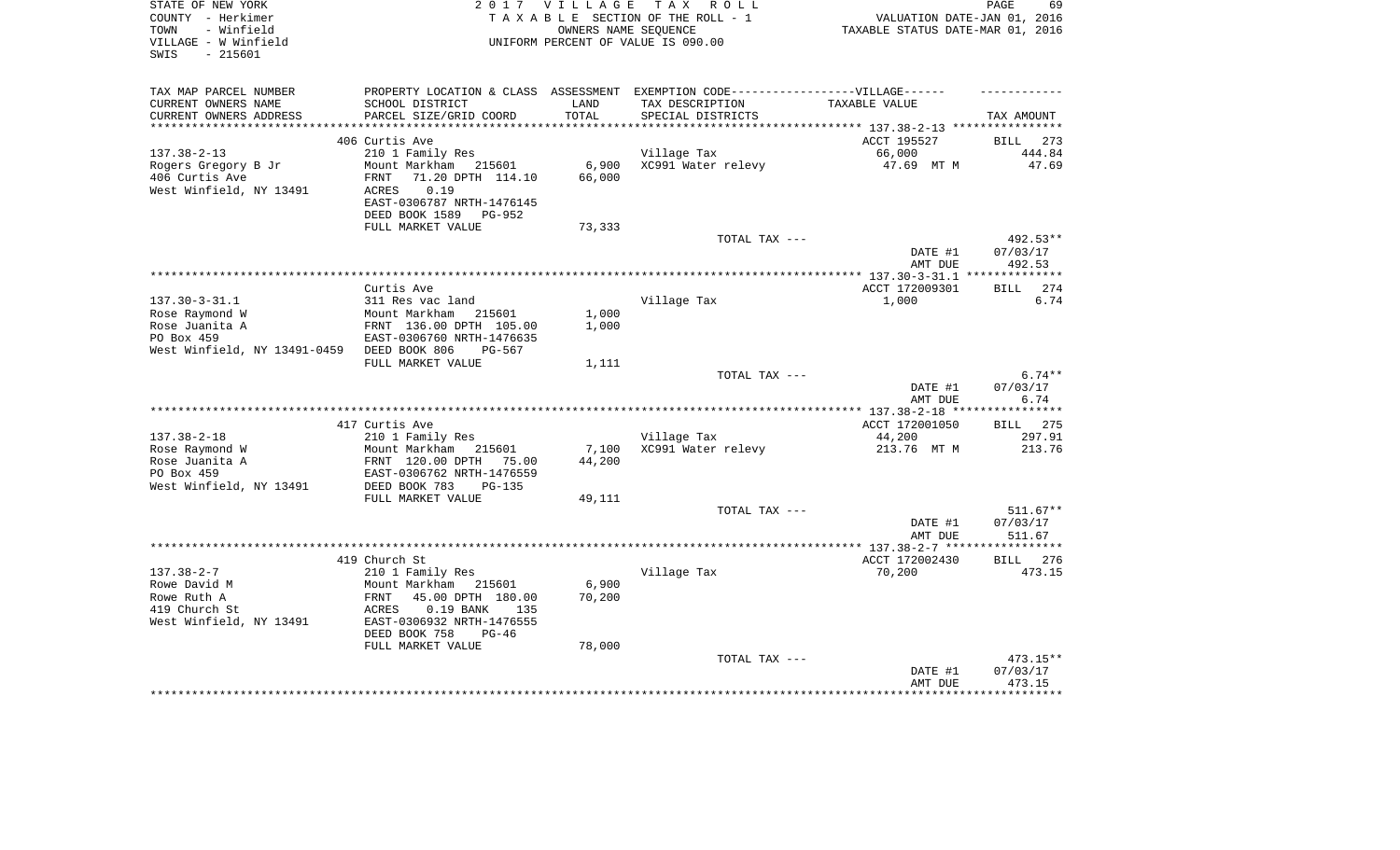| STATE OF NEW YORK<br>COUNTY - Herkimer<br>- Winfield<br>TOWN<br>VILLAGE - W Winfield<br>SWIS<br>- 215601 |                                  | 2017 VILLAGE<br>OWNERS NAME SEQUENCE | TAX ROLL<br>TAXABLE SECTION OF THE ROLL - 1<br>UNIFORM PERCENT OF VALUE IS 090.00 | VALUATION DATE-JAN 01, 2016<br>TAXABLE STATUS DATE-MAR 01, 2016 | PAGE<br>70           |
|----------------------------------------------------------------------------------------------------------|----------------------------------|--------------------------------------|-----------------------------------------------------------------------------------|-----------------------------------------------------------------|----------------------|
|                                                                                                          |                                  |                                      |                                                                                   |                                                                 |                      |
| TAX MAP PARCEL NUMBER                                                                                    |                                  |                                      | PROPERTY LOCATION & CLASS ASSESSMENT EXEMPTION CODE-----------------VILLAGE------ |                                                                 |                      |
| CURRENT OWNERS NAME                                                                                      | SCHOOL DISTRICT                  | LAND                                 | TAX DESCRIPTION                                                                   | TAXABLE VALUE                                                   |                      |
| CURRENT OWNERS ADDRESS                                                                                   | PARCEL SIZE/GRID COORD           | TOTAL                                | SPECIAL DISTRICTS                                                                 |                                                                 | TAX AMOUNT           |
|                                                                                                          |                                  |                                      |                                                                                   |                                                                 |                      |
| $137.38 - 1 - 46$                                                                                        | 57 South St<br>210 1 Family Res  |                                      | VETFUND T 41107                                                                   | ACCT 167855<br>1,250                                            | BILL<br>277          |
| Rowlands Family Irrev Trust                                                                              | Mount Markham 215601             | 10,500                               | Village Tax                                                                       | 82,550                                                          | 556.39               |
| Rowlands David W                                                                                         | FRNT 140.00 DPTH 172.00          | 83,800                               |                                                                                   |                                                                 |                      |
| 57 South St                                                                                              | EAST-0306359 NRTH-1474277        |                                      |                                                                                   |                                                                 |                      |
| West Winfield, NY 13491-2822                                                                             | DEED BOOK 1415<br>PG-730         |                                      |                                                                                   |                                                                 |                      |
|                                                                                                          | FULL MARKET VALUE                | 93,111                               |                                                                                   |                                                                 |                      |
|                                                                                                          |                                  |                                      | TOTAL TAX ---                                                                     |                                                                 | 556.39**             |
|                                                                                                          |                                  |                                      |                                                                                   | DATE #1                                                         | 07/03/17             |
|                                                                                                          |                                  |                                      |                                                                                   | AMT DUE                                                         | 556.39               |
|                                                                                                          | 441 Pleasant St                  |                                      |                                                                                   | ACCT 172010360                                                  | BILL 278             |
| $137.31 - 1 - 75$                                                                                        | 210 1 Family Res                 |                                      | Village Tax                                                                       | 113,400                                                         | 764.32               |
| Royce Robert E                                                                                           | Mount Markham<br>215601          | 9,200                                |                                                                                   |                                                                 |                      |
| Royce Gail E                                                                                             | <b>FRNT</b><br>84.00 DPTH 172.00 | 113,400                              |                                                                                   |                                                                 |                      |
| PO Box 176                                                                                               | EAST-0307139 NRTH-1477546        |                                      |                                                                                   |                                                                 |                      |
| West Winfield, NY 13491-0176                                                                             | DEED BOOK 771<br>$PG-562$        |                                      |                                                                                   |                                                                 |                      |
|                                                                                                          | FULL MARKET VALUE                | 126,000                              |                                                                                   |                                                                 |                      |
|                                                                                                          |                                  |                                      | TOTAL TAX ---                                                                     |                                                                 | 764.32**             |
|                                                                                                          |                                  |                                      |                                                                                   | DATE #1                                                         | 07/03/17<br>764.32   |
|                                                                                                          |                                  |                                      |                                                                                   | AMT DUE                                                         |                      |
|                                                                                                          | 449 E Main St                    |                                      |                                                                                   | ACCT 172009010                                                  | 279<br>BILL          |
| $137.31 - 1 - 61$                                                                                        | 210 1 Family Res                 |                                      | Village Tax                                                                       | 58,300                                                          | 392.94               |
| Salamone Linda E                                                                                         | Mount Markham<br>215601          | 6,400                                |                                                                                   |                                                                 |                      |
| 603 Third Avenue Ext                                                                                     | 69.50 DPTH 215.00<br>FRNT        | 58,300                               |                                                                                   |                                                                 |                      |
| Frankfort, NY 13340                                                                                      | EAST-0307203 NRTH-1477119        |                                      |                                                                                   |                                                                 |                      |
|                                                                                                          | DEED BOOK 805<br><b>PG-195</b>   |                                      |                                                                                   |                                                                 |                      |
|                                                                                                          | FULL MARKET VALUE                | 64,778                               |                                                                                   |                                                                 |                      |
|                                                                                                          |                                  |                                      | TOTAL TAX ---                                                                     | DATE #1                                                         | 392.94**<br>07/03/17 |
|                                                                                                          |                                  |                                      |                                                                                   | AMT DUE                                                         | 392.94               |
|                                                                                                          |                                  |                                      |                                                                                   |                                                                 | ************         |
|                                                                                                          | 368 W Main St                    |                                      |                                                                                   | ACCT 199812                                                     | <b>BILL</b><br>280   |
| $137.30 - 3 - 3$                                                                                         | 210 1 Family Res                 |                                      | Village Tax                                                                       | 64,200                                                          | 432.71               |
| Sanzo Karie A                                                                                            | Mount Markham<br>215601          | 10,700                               |                                                                                   |                                                                 |                      |
| Clark Family Trust                                                                                       | FRNT<br>99.54 DPTH 248.16        | 64,200                               |                                                                                   |                                                                 |                      |
| 481 Fairview Dr                                                                                          | EAST-0305800 NRTH-1476673        |                                      |                                                                                   |                                                                 |                      |
| West Winfield, NY 13491                                                                                  | DEED BOOK 1617<br>PG-106         |                                      |                                                                                   |                                                                 |                      |
| PRIOR OWNER ON 3/01/2016                                                                                 | FULL MARKET VALUE                | 71,333                               |                                                                                   |                                                                 |                      |
| Clark Edward W                                                                                           |                                  |                                      |                                                                                   |                                                                 |                      |
|                                                                                                          |                                  |                                      | TOTAL TAX ---                                                                     |                                                                 | 432.71**             |
|                                                                                                          |                                  |                                      |                                                                                   | DATE #1                                                         | 07/03/17             |
|                                                                                                          |                                  |                                      |                                                                                   | AMT DUE                                                         | 432.71               |
|                                                                                                          |                                  |                                      |                                                                                   |                                                                 | *********            |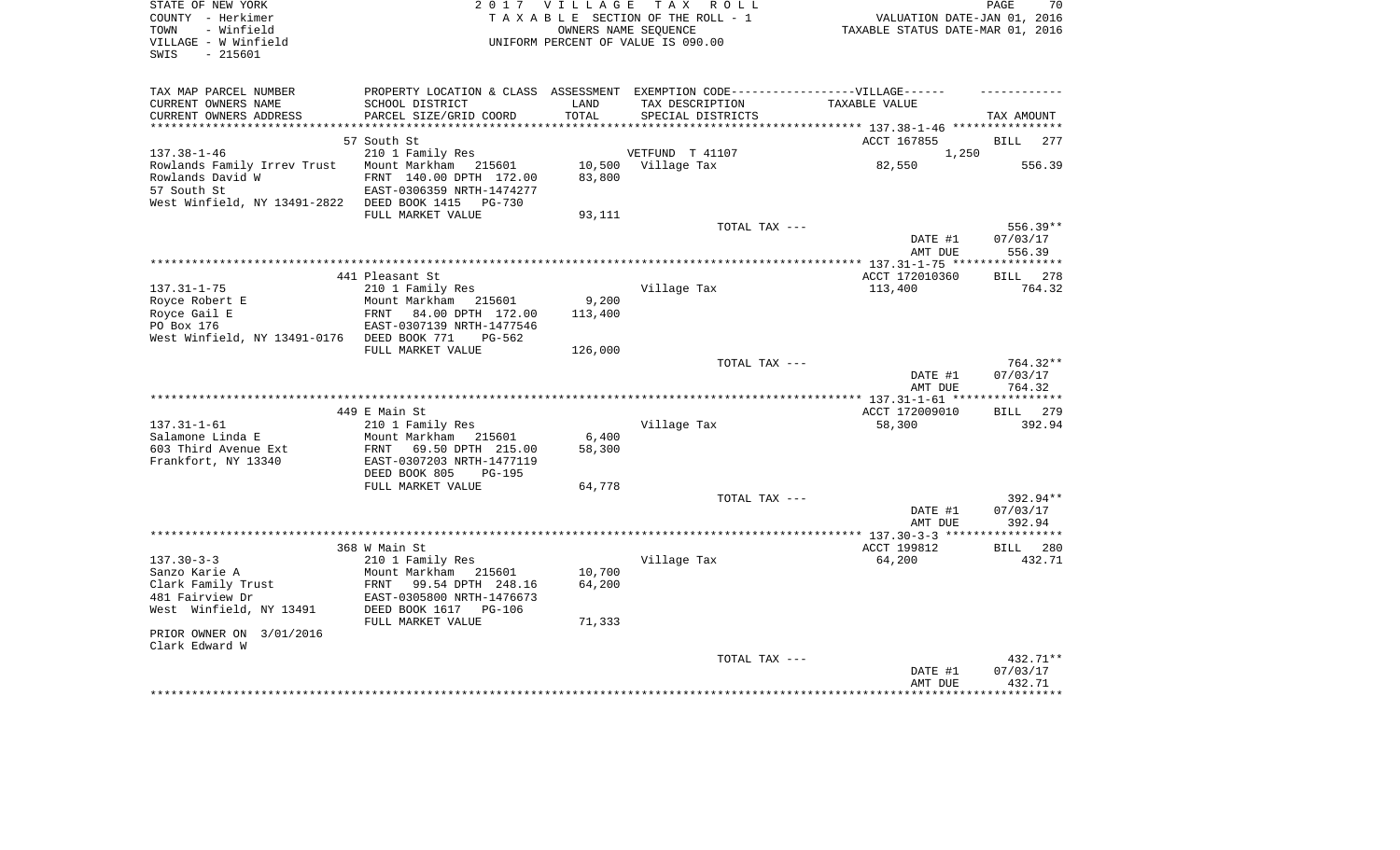| STATE OF NEW YORK<br>COUNTY - Herkimer<br>- Winfield<br>TOWN<br>VILLAGE - W Winfield<br>$-215601$<br>SWIS | 2 0 1 7                                         | VILLAGE<br>OWNERS NAME SEQUENCE | T A X<br>R O L L<br>TAXABLE SECTION OF THE ROLL - 1<br>UNIFORM PERCENT OF VALUE IS 090.00           | VALUATION DATE-JAN 01, 2016<br>TAXABLE STATUS DATE-MAR 01, 2016 | PAGE<br>71                 |
|-----------------------------------------------------------------------------------------------------------|-------------------------------------------------|---------------------------------|-----------------------------------------------------------------------------------------------------|-----------------------------------------------------------------|----------------------------|
| TAX MAP PARCEL NUMBER<br>CURRENT OWNERS NAME                                                              | SCHOOL DISTRICT                                 | LAND                            | PROPERTY LOCATION & CLASS ASSESSMENT EXEMPTION CODE----------------VILLAGE------<br>TAX DESCRIPTION | TAXABLE VALUE                                                   |                            |
| CURRENT OWNERS ADDRESS                                                                                    | PARCEL SIZE/GRID COORD                          | TOTAL                           | SPECIAL DISTRICTS                                                                                   |                                                                 | TAX AMOUNT                 |
|                                                                                                           |                                                 |                                 |                                                                                                     |                                                                 |                            |
| $137.39 - 1 - 31$                                                                                         | Burrows Rd<br>311 Res vac land                  |                                 | Village Tax                                                                                         | ACCT 172001140<br>1,000                                         | <b>BILL</b><br>281<br>6.74 |
| Sanzo Karie A                                                                                             | Mount Markham<br>215601                         | 1,000                           |                                                                                                     |                                                                 |                            |
| 250 Burrows Rd                                                                                            | 30.00 DPTH 153.00<br>FRNT                       | 1,000                           |                                                                                                     |                                                                 |                            |
| West Winfield, NY 13491-9397                                                                              | 0.11<br>ACRES                                   |                                 |                                                                                                     |                                                                 |                            |
|                                                                                                           | EAST-0309429 NRTH-1474682                       |                                 |                                                                                                     |                                                                 |                            |
|                                                                                                           | DEED BOOK 881<br>$PG-175$<br>FULL MARKET VALUE  | 1,111                           |                                                                                                     |                                                                 |                            |
|                                                                                                           |                                                 |                                 | TOTAL TAX ---                                                                                       |                                                                 | $6.74**$                   |
|                                                                                                           |                                                 |                                 |                                                                                                     | DATE #1                                                         | 07/03/17                   |
|                                                                                                           |                                                 |                                 |                                                                                                     | AMT DUE                                                         | 6.74                       |
|                                                                                                           | 107 South St                                    |                                 |                                                                                                     | ACCT 172009640                                                  | **********<br>282<br>BILL  |
| $137.38 - 2 - 36$                                                                                         | 465 Prof. bldg.                                 |                                 | Village Tax                                                                                         | 298,700                                                         | 2,013.24                   |
| Saunders Wendell E                                                                                        | Mount Markham<br>215601                         | 10,000                          |                                                                                                     |                                                                 |                            |
| PO Box 10                                                                                                 | 485b 1992 +12000 2001                           | 298,700                         |                                                                                                     |                                                                 |                            |
| West Winfield, NY 13491-0010                                                                              | FRNT 120.00 DPTH 199.00<br><b>ACRES</b><br>0.45 |                                 |                                                                                                     |                                                                 |                            |
|                                                                                                           | EAST-0306664 NRTH-1475264                       |                                 |                                                                                                     |                                                                 |                            |
|                                                                                                           | DEED BOOK 764<br>$PG-265$                       |                                 |                                                                                                     |                                                                 |                            |
|                                                                                                           | FULL MARKET VALUE                               | 331,889                         |                                                                                                     |                                                                 |                            |
|                                                                                                           |                                                 |                                 | TOTAL TAX ---                                                                                       | DATE #1                                                         | $2,013.24**$<br>07/03/17   |
|                                                                                                           |                                                 |                                 |                                                                                                     | AMT DUE                                                         | 2,013.24                   |
|                                                                                                           |                                                 |                                 |                                                                                                     |                                                                 |                            |
|                                                                                                           | 383 Mill St                                     |                                 |                                                                                                     | ACCT 172004380                                                  | BILL 283                   |
| $137.38 - 1 - 48$<br>Saxton Bruce E                                                                       | 210 1 Family Res                                |                                 | Village Tax                                                                                         | 75,600                                                          | 509.54                     |
| Saxton Kathleen M                                                                                         | Mount Markham<br>215601<br>ACRES<br>1.70        | 16,400<br>75,600                |                                                                                                     |                                                                 |                            |
| PO Box 152                                                                                                | EAST-0305981 NRTH-1474374                       |                                 |                                                                                                     |                                                                 |                            |
| West Winfield, NY 13491-0152                                                                              | DEED BOOK 688<br>$PG-277$                       |                                 |                                                                                                     |                                                                 |                            |
|                                                                                                           | FULL MARKET VALUE                               | 84,000                          |                                                                                                     |                                                                 |                            |
|                                                                                                           |                                                 |                                 | TOTAL TAX ---                                                                                       | DATE #1                                                         | 509.54**<br>07/03/17       |
|                                                                                                           |                                                 |                                 |                                                                                                     | AMT DUE                                                         | 509.54                     |
|                                                                                                           |                                                 |                                 |                                                                                                     |                                                                 |                            |
|                                                                                                           | 511 Fairground Rd                               |                                 |                                                                                                     | ACCT 188551                                                     | 284<br>BILL                |
| $137.31 - 1 - 17$<br>Schoonmaker Irrevocable Trust Mount Markham                                          | 210 1 Family Res<br>215601                      | 12,200                          | Village Tax<br>XC991 Water relevy                                                                   | 94,000<br>89.78 MT M                                            | 633.56<br>89.78            |
| Schoonmaker John                                                                                          | FRNT 110.00 DPTH 287.00                         | 94,000                          |                                                                                                     |                                                                 |                            |
| 511 Fairground Rd                                                                                         | ACRES<br>0.72                                   |                                 |                                                                                                     |                                                                 |                            |
| West Winfield, NY 13491                                                                                   | EAST-0308680 NRTH-1477873                       |                                 |                                                                                                     |                                                                 |                            |
|                                                                                                           | DEED BOOK 1547<br>$PG-263$<br>FULL MARKET VALUE | 104,444                         |                                                                                                     |                                                                 |                            |
|                                                                                                           |                                                 |                                 | TOTAL TAX ---                                                                                       |                                                                 | $723.34**$                 |
|                                                                                                           |                                                 |                                 |                                                                                                     | DATE #1                                                         | 07/03/17                   |
|                                                                                                           |                                                 |                                 |                                                                                                     | AMT DUE                                                         | 723.34<br>***********      |
|                                                                                                           |                                                 |                                 |                                                                                                     |                                                                 |                            |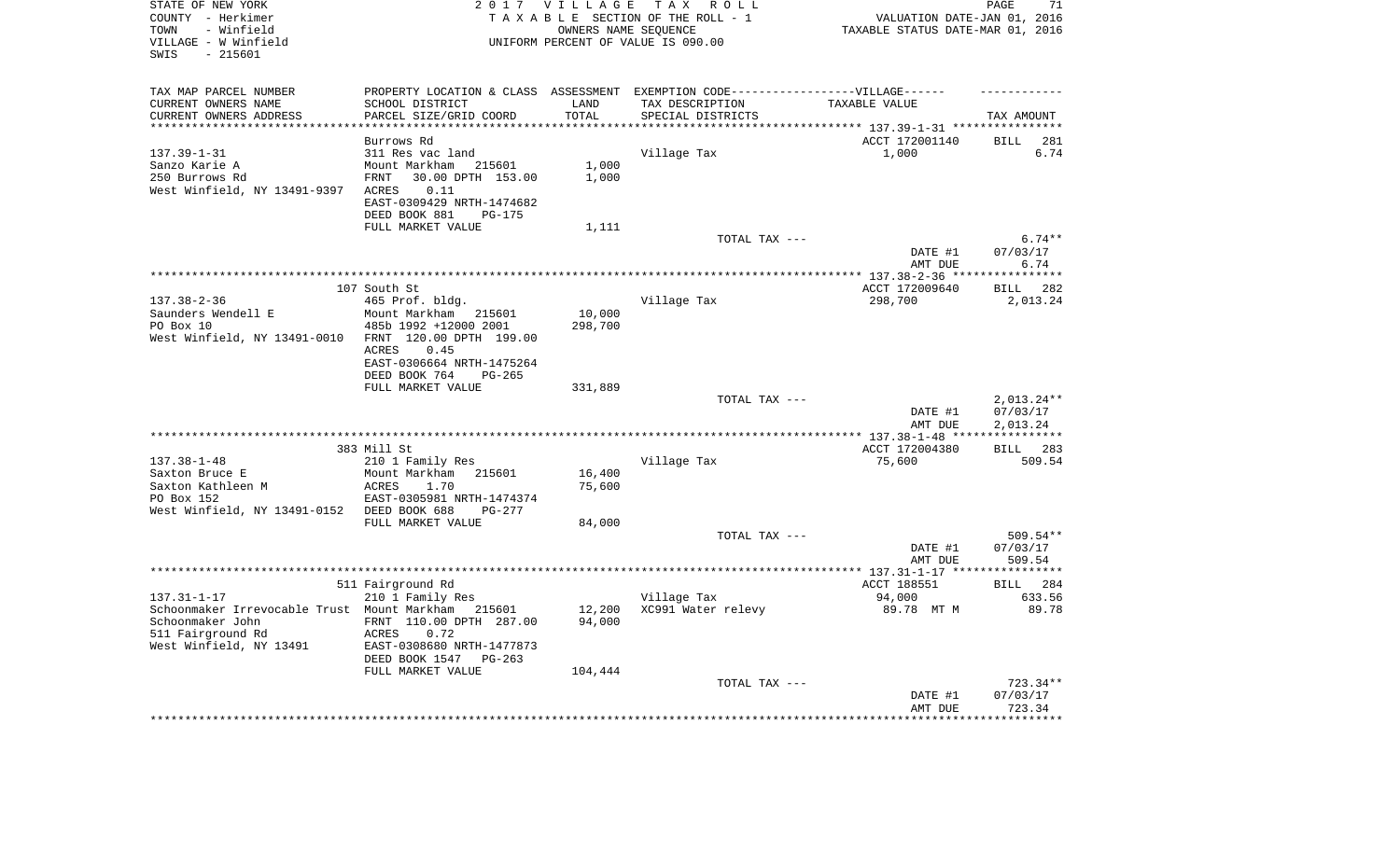| STATE OF NEW YORK<br>COUNTY - Herkimer<br>- Winfield<br>TOWN<br>VILLAGE - W Winfield<br>SWIS<br>- 215601 | 2 0 1 7                                                                           | <b>VILLAGE</b>  | TAX ROLL<br>TAXABLE SECTION OF THE ROLL - 1<br>OWNERS NAME SEOUENCE<br>UNIFORM PERCENT OF VALUE IS 090.00 | VALUATION DATE-JAN 01, 2016<br>TAXABLE STATUS DATE-MAR 01, 2016 | PAGE<br>72           |
|----------------------------------------------------------------------------------------------------------|-----------------------------------------------------------------------------------|-----------------|-----------------------------------------------------------------------------------------------------------|-----------------------------------------------------------------|----------------------|
| TAX MAP PARCEL NUMBER                                                                                    | PROPERTY LOCATION & CLASS ASSESSMENT EXEMPTION CODE-----------------VILLAGE------ |                 |                                                                                                           |                                                                 |                      |
| CURRENT OWNERS NAME                                                                                      | SCHOOL DISTRICT                                                                   | LAND            | TAX DESCRIPTION                                                                                           | TAXABLE VALUE                                                   |                      |
| CURRENT OWNERS ADDRESS<br>*************************                                                      | PARCEL SIZE/GRID COORD                                                            | TOTAL           | SPECIAL DISTRICTS                                                                                         |                                                                 | TAX AMOUNT           |
|                                                                                                          | 428 Pleasant St                                                                   |                 |                                                                                                           | ACCT 172009610                                                  | 285<br>BILL          |
| $137.30 - 2 - 14$                                                                                        | 210 1 Family Res                                                                  |                 | Village Tax                                                                                               | 116,600                                                         | 785.88               |
| Schoonover Corey J                                                                                       | Mount Markham<br>215601                                                           | 9,000           |                                                                                                           |                                                                 |                      |
| Schoonover Rayanne L                                                                                     | <b>FRNT</b><br>95.60 DPTH 183.00                                                  | 116,600         |                                                                                                           |                                                                 |                      |
| PO Box 114                                                                                               | ACRES<br>0.40                                                                     |                 |                                                                                                           |                                                                 |                      |
| West Winfield, NY 13491                                                                                  | EAST-0306695 NRTH-1477583                                                         |                 |                                                                                                           |                                                                 |                      |
|                                                                                                          | DEED BOOK 1090<br>PG-539                                                          |                 |                                                                                                           |                                                                 |                      |
|                                                                                                          | FULL MARKET VALUE                                                                 | 129,556         | TOTAL TAX ---                                                                                             |                                                                 | 785.88**             |
|                                                                                                          |                                                                                   |                 |                                                                                                           | DATE #1                                                         | 07/03/17             |
|                                                                                                          |                                                                                   |                 |                                                                                                           | AMT DUE                                                         | 785.88               |
|                                                                                                          |                                                                                   |                 |                                                                                                           |                                                                 | ***********          |
|                                                                                                          | 178 Taylor Ave                                                                    |                 |                                                                                                           | ACCT 172005910                                                  | 286<br><b>BILL</b>   |
| $137.38 - 1 - 14$                                                                                        | 210 1 Family Res                                                                  |                 | Village Tax                                                                                               | 55,100                                                          | 371.37               |
| Searles Scott E<br>Card Kim                                                                              | Mount Markham<br>215601<br>FRNT<br>90.00 DPTH 145.00                              | 7,000<br>55,100 |                                                                                                           |                                                                 |                      |
| 178 Taylor Ave Ave                                                                                       | EAST-0305122 NRTH-1476484                                                         |                 |                                                                                                           |                                                                 |                      |
| W. Winfield, NY 13491                                                                                    | DEED BOOK 899<br>$PG-168$                                                         |                 |                                                                                                           |                                                                 |                      |
|                                                                                                          | FULL MARKET VALUE                                                                 | 61,222          |                                                                                                           |                                                                 |                      |
|                                                                                                          |                                                                                   |                 | TOTAL TAX ---                                                                                             |                                                                 | 371.37**             |
|                                                                                                          |                                                                                   |                 |                                                                                                           | DATE #1                                                         | 07/03/17             |
|                                                                                                          |                                                                                   |                 |                                                                                                           | AMT DUE<br>**** 137.31-2-26 **                                  | 371.37<br>********** |
|                                                                                                          | 448 E Main St                                                                     |                 |                                                                                                           | ACCT 172008490                                                  | 287<br>BILL          |
| $137.31 - 2 - 26$                                                                                        | 210 1 Family Res                                                                  |                 | Village Tax                                                                                               | 95,000                                                          | 640.30               |
| Seifried Joseph                                                                                          | Mount Markham<br>215601                                                           | 10,700          |                                                                                                           |                                                                 |                      |
| Seifried Marjorie                                                                                        | <b>FRNT</b><br>96.00 DPTH 260.00                                                  | 95,000          |                                                                                                           |                                                                 |                      |
| Lynn Kent                                                                                                | <b>ACRES</b><br>0.55                                                              |                 |                                                                                                           |                                                                 |                      |
| 55 South Street                                                                                          | EAST-0307173 NRTH-1476792                                                         |                 |                                                                                                           |                                                                 |                      |
| Edmeston, NY 13335                                                                                       | DEED BOOK 00599 PG-00248<br>FULL MARKET VALUE                                     | 105,556         |                                                                                                           |                                                                 |                      |
|                                                                                                          |                                                                                   |                 | TOTAL TAX ---                                                                                             |                                                                 | 640.30**             |
|                                                                                                          |                                                                                   |                 |                                                                                                           | DATE #1                                                         | 07/03/17             |
|                                                                                                          |                                                                                   |                 |                                                                                                           | AMT DUE                                                         | 640.30               |
|                                                                                                          |                                                                                   |                 |                                                                                                           |                                                                 |                      |
|                                                                                                          | 308 W Main St                                                                     |                 |                                                                                                           | ACCT 172001590                                                  | 288<br>BILL          |
| $137.30 - 1 - 49.1$                                                                                      | 210 1 Family Res                                                                  |                 | Village Tax                                                                                               | 88,600                                                          | 597.16               |
| Seifried Lewis O<br>Seifried Deborah J                                                                   | Mount Markham<br>215601<br>88.00 DPTH 197.00<br>FRNT                              | 9,000<br>88,600 |                                                                                                           |                                                                 |                      |
| 308 W Main St                                                                                            | EAST-0305110 NRTH-1476622                                                         |                 |                                                                                                           |                                                                 |                      |
| West Winfield, NY 13491-0223                                                                             | DEED BOOK 689<br>$PG-103$                                                         |                 |                                                                                                           |                                                                 |                      |
|                                                                                                          | FULL MARKET VALUE                                                                 | 98,444          |                                                                                                           |                                                                 |                      |
|                                                                                                          |                                                                                   |                 | TOTAL TAX ---                                                                                             |                                                                 | 597.16**             |
|                                                                                                          |                                                                                   |                 |                                                                                                           | DATE #1                                                         | 07/03/17             |
|                                                                                                          |                                                                                   |                 |                                                                                                           | AMT DUE                                                         | 597.16               |
|                                                                                                          |                                                                                   |                 |                                                                                                           |                                                                 |                      |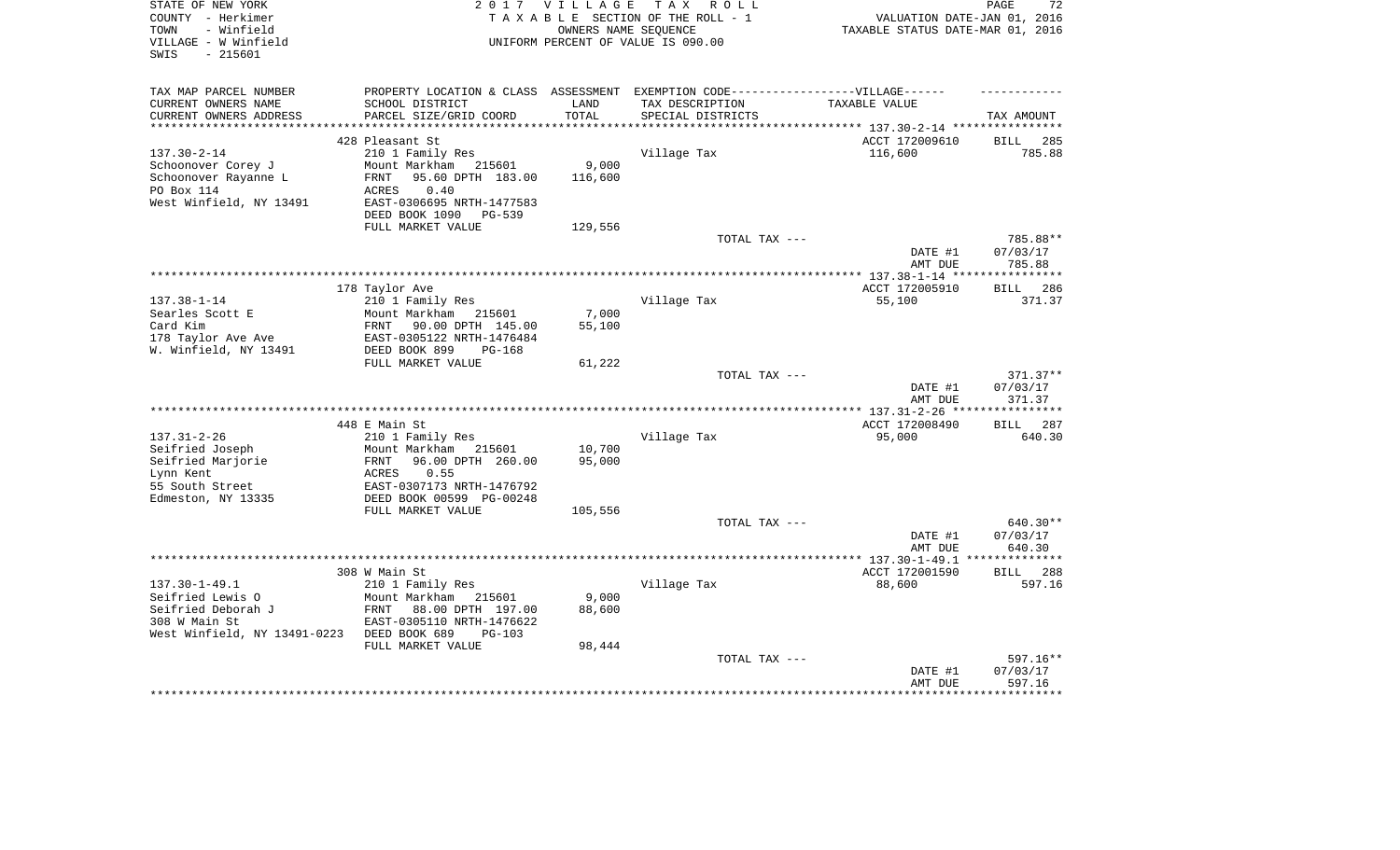| STATE OF NEW YORK<br>COUNTY - Herkimer<br>TOWN<br>- Winfield<br>VILLAGE - W Winfield | 2 0 1 7                                                                           | <b>VILLAGE</b> | TAX ROLL<br>TAXABLE SECTION OF THE ROLL - 1<br>OWNERS NAME SEOUENCE<br>UNIFORM PERCENT OF VALUE IS 090.00 | VALUATION DATE-JAN 01, 2016<br>TAXABLE STATUS DATE-MAR 01, 2016 | PAGE<br>73                  |
|--------------------------------------------------------------------------------------|-----------------------------------------------------------------------------------|----------------|-----------------------------------------------------------------------------------------------------------|-----------------------------------------------------------------|-----------------------------|
| $-215601$<br>SWIS                                                                    |                                                                                   |                |                                                                                                           |                                                                 |                             |
| TAX MAP PARCEL NUMBER                                                                | PROPERTY LOCATION & CLASS ASSESSMENT EXEMPTION CODE-----------------VILLAGE------ |                |                                                                                                           |                                                                 |                             |
| CURRENT OWNERS NAME                                                                  | SCHOOL DISTRICT                                                                   | LAND           | TAX DESCRIPTION                                                                                           | TAXABLE VALUE                                                   |                             |
| CURRENT OWNERS ADDRESS                                                               | PARCEL SIZE/GRID COORD                                                            | TOTAL          | SPECIAL DISTRICTS                                                                                         |                                                                 | TAX AMOUNT                  |
| ***********************                                                              | ****************************                                                      | ***********    |                                                                                                           | ********************************* 137.30-2-31 ****************  |                             |
|                                                                                      | 314 Carrier St                                                                    |                |                                                                                                           | ACCT 172007410                                                  | 289<br><b>BILL</b>          |
| $137.30 - 2 - 31$<br>Shaw Brian S                                                    | 210 1 Family Res<br>Mount Markham<br>215601                                       | 12,500         | Village Tax                                                                                               | 45,400                                                          | 306.00                      |
| Shaw Sherylynn J                                                                     | FRNT 205.00 DPTH 160.00                                                           | 45,400         |                                                                                                           |                                                                 |                             |
| 314 Carrier St                                                                       | EAST-0306584 NRTH-1477234                                                         |                |                                                                                                           |                                                                 |                             |
| PO Box 214                                                                           | DEED BOOK 934<br>$PG-379$                                                         |                |                                                                                                           |                                                                 |                             |
| West Winfield, NY 13491                                                              | FULL MARKET VALUE                                                                 | 50,444         |                                                                                                           |                                                                 |                             |
|                                                                                      |                                                                                   |                | TOTAL TAX ---                                                                                             |                                                                 | 306.00**                    |
|                                                                                      |                                                                                   |                |                                                                                                           | DATE #1                                                         | 07/03/17                    |
|                                                                                      |                                                                                   |                |                                                                                                           | AMT DUE                                                         | 306.00<br>* * * * * * * * * |
|                                                                                      | 317 W Main St                                                                     |                |                                                                                                           | ACCT 172006240                                                  | 290<br><b>BILL</b>          |
| $137.30 - 1 - 32$                                                                    | 210 1 Family Res                                                                  |                | Village Tax                                                                                               | 63,800                                                          | 430.01                      |
| Shumway Daniel                                                                       | Mount Markham<br>215601                                                           | 7,100          |                                                                                                           |                                                                 |                             |
| Shumway Barbara                                                                      | FRNT 110.34 DPTH 222.49                                                           | 63,800         |                                                                                                           |                                                                 |                             |
| 317 West Main St                                                                     | <b>BANK</b><br>409                                                                |                |                                                                                                           |                                                                 |                             |
| West Winfield, NY 13491                                                              | EAST-0305168 NRTH-1476902                                                         |                |                                                                                                           |                                                                 |                             |
|                                                                                      | DEED BOOK 00659 PG-00018                                                          |                |                                                                                                           |                                                                 |                             |
|                                                                                      | FULL MARKET VALUE                                                                 | 70,889         | TOTAL TAX ---                                                                                             |                                                                 | 430.01**                    |
|                                                                                      |                                                                                   |                |                                                                                                           | DATE #1                                                         | 07/03/17                    |
|                                                                                      |                                                                                   |                |                                                                                                           | AMT DUE                                                         | 430.01                      |
|                                                                                      |                                                                                   |                |                                                                                                           |                                                                 | ************                |
|                                                                                      | 513 Fairground Rd                                                                 |                |                                                                                                           | ACCT 172005670                                                  | <b>BILL</b><br>291          |
| $137.31 - 1 - 16$                                                                    | 210 1 Family Res                                                                  |                | Village Tax                                                                                               | 87,500                                                          | 589.75                      |
| Sickler George                                                                       | Mount Markham<br>215601                                                           | 7,600          |                                                                                                           |                                                                 |                             |
| 513 Fairground Rd<br>West Winfield, NY 13491                                         | <b>FRNT</b><br>90.00 DPTH 125.00<br>BANK<br>740                                   | 87,500         |                                                                                                           |                                                                 |                             |
|                                                                                      | EAST-0308790 NRTH-1477939                                                         |                |                                                                                                           |                                                                 |                             |
|                                                                                      | DEED BOOK 867<br>$PG-306$                                                         |                |                                                                                                           |                                                                 |                             |
|                                                                                      | FULL MARKET VALUE                                                                 | 97,222         |                                                                                                           |                                                                 |                             |
|                                                                                      |                                                                                   |                | TOTAL TAX ---                                                                                             |                                                                 | 589.75**                    |
|                                                                                      |                                                                                   |                |                                                                                                           | DATE #1                                                         | 07/03/17                    |
|                                                                                      |                                                                                   |                |                                                                                                           | AMT DUE                                                         | 589.75<br>*****             |
|                                                                                      | 237 Academy St                                                                    |                |                                                                                                           | ACCT 149084                                                     | 292<br><b>BILL</b>          |
| $137.30 - 2 - 47$                                                                    | 210 1 Family Res                                                                  |                | Village Tax                                                                                               | 59,400                                                          | 400.36                      |
| Siega Kathleen M                                                                     | Mount Markham<br>215601                                                           | 6,400          |                                                                                                           |                                                                 |                             |
| PO Box 451                                                                           | 66.00 DPTH<br>FRNT<br>92.00                                                       | 59,400         |                                                                                                           |                                                                 |                             |
| West Winfield, NY 13491                                                              | EAST-0306851 NRTH-1477134                                                         |                |                                                                                                           |                                                                 |                             |
|                                                                                      | DEED BOOK 1300<br>$PG-57$                                                         |                |                                                                                                           |                                                                 |                             |
|                                                                                      | FULL MARKET VALUE                                                                 | 66,000         |                                                                                                           |                                                                 |                             |
|                                                                                      |                                                                                   |                | TOTAL TAX ---                                                                                             |                                                                 | 400.36**                    |
|                                                                                      |                                                                                   |                |                                                                                                           | DATE #1<br>AMT DUE                                              | 07/03/17<br>400.36          |
|                                                                                      |                                                                                   |                |                                                                                                           |                                                                 |                             |
|                                                                                      |                                                                                   |                |                                                                                                           |                                                                 |                             |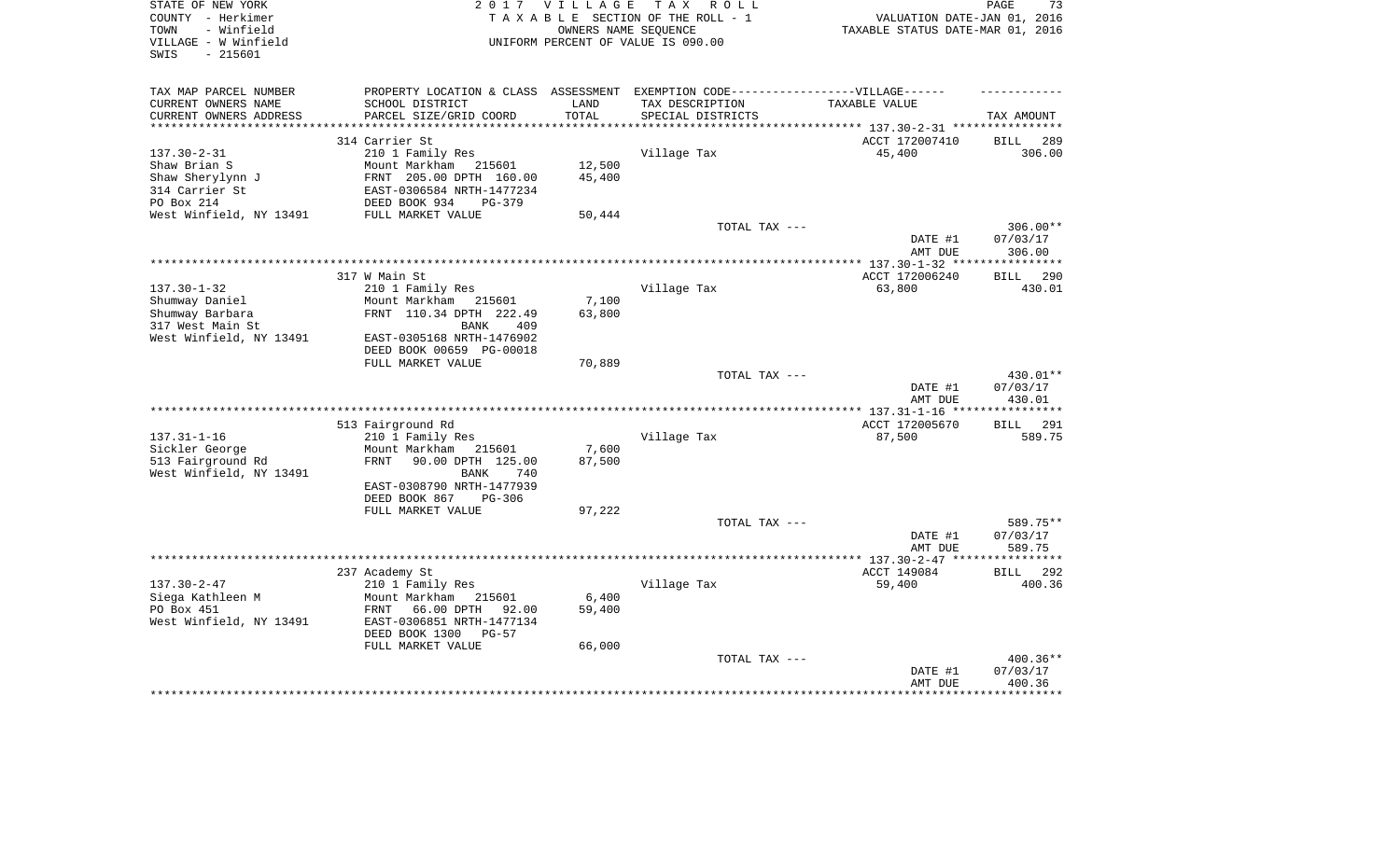| STATE OF NEW YORK                             |                           | 2017 VILLAGE        | TAX ROLL                                                                          |                                  | PAGE<br>74             |
|-----------------------------------------------|---------------------------|---------------------|-----------------------------------------------------------------------------------|----------------------------------|------------------------|
| COUNTY - Herkimer                             |                           |                     | TAXABLE SECTION OF THE ROLL - 1                                                   | VALUATION DATE-JAN 01, 2016      |                        |
| - Winfield<br>TOWN                            |                           |                     | OWNERS NAME SEOUENCE                                                              | TAXABLE STATUS DATE-MAR 01, 2016 |                        |
| VILLAGE - W Winfield                          |                           |                     | UNIFORM PERCENT OF VALUE IS 090.00                                                |                                  |                        |
| $-215601$<br>SWIS                             |                           |                     |                                                                                   |                                  |                        |
|                                               |                           |                     |                                                                                   |                                  |                        |
| TAX MAP PARCEL NUMBER                         |                           |                     | PROPERTY LOCATION & CLASS ASSESSMENT EXEMPTION CODE-----------------VILLAGE------ |                                  |                        |
| CURRENT OWNERS NAME                           | SCHOOL DISTRICT           | LAND                | TAX DESCRIPTION                                                                   | TAXABLE VALUE                    |                        |
| CURRENT OWNERS ADDRESS<br>******************* | PARCEL SIZE/GRID COORD    | TOTAL<br>********** | SPECIAL DISTRICTS                                                                 |                                  | TAX AMOUNT             |
|                                               |                           |                     | ************************************* 137.38-2-27 ****************                |                                  |                        |
|                                               | 403 Curtis Ave            |                     |                                                                                   | ACCT 172010000                   | BILL 293               |
| $137.38 - 2 - 27$                             | 210 1 Family Res          |                     | Village Tax                                                                       | 50,800                           | 342.39                 |
| Siega Michael                                 | Mount Markham 215601      | 6,100               | XC991 Water relevy                                                                | 92.75 MT M                       | 92.75                  |
| Siega Kathleen                                | 50.10 DPTH 96.40<br>FRNT  | 50,800              |                                                                                   |                                  |                        |
| 403 Curtis Avenue                             | 0.11<br>ACRES             |                     |                                                                                   |                                  |                        |
| West Winfield, NY 13491                       | EAST-0306631 NRTH-1476132 |                     |                                                                                   |                                  |                        |
|                                               | DEED BOOK 1127 PG-744     |                     |                                                                                   |                                  |                        |
|                                               | FULL MARKET VALUE         | 56,444              |                                                                                   |                                  |                        |
|                                               |                           |                     | TOTAL TAX ---                                                                     |                                  | 435.14**               |
|                                               |                           |                     |                                                                                   | DATE #1                          | 07/03/17               |
|                                               |                           |                     |                                                                                   | AMT DUE                          | 435.14<br>************ |
|                                               | 530 E Main St             |                     |                                                                                   | ACCT 172005460                   | BILL 294               |
| $137.31 - 2 - 15$                             | 210 1 Family Res          |                     | Village Tax                                                                       | 127,400                          | 858.68                 |
| Smith Anderson W                              | Mount Markham 215601      | 16,100              |                                                                                   |                                  |                        |
| Maryanne Smith                                | FRNT 145.00 DPTH 470.00   | 127,400             |                                                                                   |                                  |                        |
| PO Box 494                                    | <b>ACRES</b><br>1.50      |                     |                                                                                   |                                  |                        |
| West Winfield, NY 13491-0494                  | EAST-0308797 NRTH-1476870 |                     |                                                                                   |                                  |                        |
|                                               | DEED BOOK 699<br>PG-222   |                     |                                                                                   |                                  |                        |
|                                               | FULL MARKET VALUE         | 141,556             |                                                                                   |                                  |                        |
|                                               |                           |                     | TOTAL TAX ---                                                                     |                                  | 858.68**               |
|                                               |                           |                     |                                                                                   | DATE #1                          | 07/03/17               |
|                                               |                           |                     |                                                                                   | AMT DUE                          | 858.68                 |
|                                               |                           |                     |                                                                                   | ****** 137.31-1-72 **            | ***********            |
|                                               | 248 Water St              |                     |                                                                                   | ACCT 172004470                   | 295<br><b>BILL</b>     |
| $137.31 - 1 - 72$                             | 210 1 Family Res          |                     | Village Tax                                                                       | 62,600                           | 421.92                 |
| Smith Gail E                                  | Mount Markham<br>215601   | 8,500               | XC991 Water relevy                                                                | 67.84 MT M                       | 67.84                  |
| PO Box 161                                    | FRNT<br>85.00 DPTH 177.00 | 62,600              |                                                                                   |                                  |                        |
| West Winfield, NY 13491-0161                  | BANK<br>740               |                     |                                                                                   |                                  |                        |
|                                               | EAST-0307390 NRTH-1477470 |                     |                                                                                   |                                  |                        |
|                                               | DEED BOOK 707<br>PG-890   |                     |                                                                                   |                                  |                        |
|                                               | FULL MARKET VALUE         | 69,556              |                                                                                   |                                  |                        |
|                                               |                           |                     | TOTAL TAX ---                                                                     |                                  | 489.76**               |
|                                               |                           |                     |                                                                                   | DATE #1                          | 07/03/17               |
|                                               |                           |                     |                                                                                   | AMT DUE                          | 489.76                 |
|                                               |                           |                     |                                                                                   |                                  | ***********            |
|                                               | 246 Academy St            |                     |                                                                                   | ACCT 172000180                   | BILL 296               |
| $137.31 - 1 - 67$                             | 210 1 Family Res          |                     | Village Tax                                                                       | 69,000                           | 465.06                 |
| Smith Sandra                                  | Mount Markham 215601      | 9,100               |                                                                                   |                                  |                        |
| Smith Peter                                   | FRNT<br>99.60 DPTH 173.00 | 69,000              |                                                                                   |                                  |                        |
| PO Box 418                                    | EAST-0306999 NRTH-1477297 |                     |                                                                                   |                                  |                        |
| West Winfield, NY 13491-0009                  | DEED BOOK 00628 PG-00276  |                     |                                                                                   |                                  |                        |
|                                               | FULL MARKET VALUE         | 76,667              |                                                                                   |                                  |                        |
|                                               |                           |                     | TOTAL TAX ---                                                                     |                                  | 465.06**               |
|                                               |                           |                     |                                                                                   | DATE #1                          | 07/03/17               |
|                                               |                           |                     |                                                                                   | AMT DUE                          | 465.06                 |
|                                               |                           |                     |                                                                                   |                                  |                        |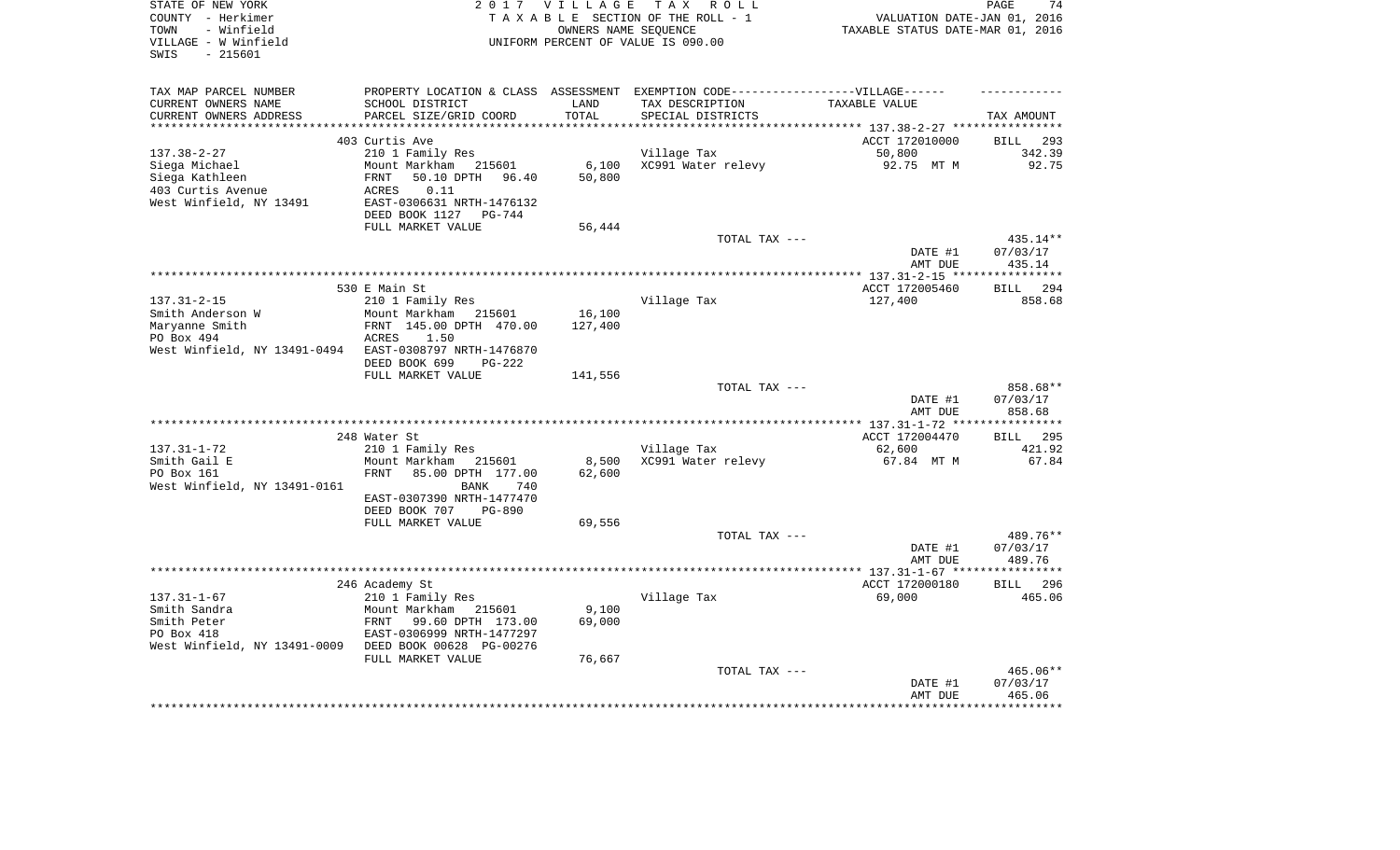| STATE OF NEW YORK<br>COUNTY - Herkimer<br>- Winfield<br>TOWN<br>VILLAGE - W Winfield<br>$-215601$<br>SWIS |                                                                                   | 2017 VILLAGE<br>OWNERS NAME SEOUENCE | TAX ROLL<br>TAXABLE SECTION OF THE ROLL - 1<br>UNIFORM PERCENT OF VALUE IS 090.00 | VALUATION DATE-JAN 01, 2016<br>TAXABLE STATUS DATE-MAR 01, 2016 | 75<br>PAGE             |
|-----------------------------------------------------------------------------------------------------------|-----------------------------------------------------------------------------------|--------------------------------------|-----------------------------------------------------------------------------------|-----------------------------------------------------------------|------------------------|
| TAX MAP PARCEL NUMBER                                                                                     | PROPERTY LOCATION & CLASS ASSESSMENT EXEMPTION CODE-----------------VILLAGE------ |                                      |                                                                                   |                                                                 |                        |
| CURRENT OWNERS NAME                                                                                       | SCHOOL DISTRICT                                                                   | LAND                                 | TAX DESCRIPTION                                                                   | TAXABLE VALUE                                                   |                        |
| CURRENT OWNERS ADDRESS                                                                                    | PARCEL SIZE/GRID COORD                                                            | TOTAL                                | SPECIAL DISTRICTS                                                                 |                                                                 | TAX AMOUNT             |
|                                                                                                           | South St                                                                          |                                      |                                                                                   | ************************* 137.39-1-18 ****<br>ACCT 155468       | 297<br><b>BILL</b>     |
| $137.39 - 1 - 18$                                                                                         | 105 Vac farmland                                                                  |                                      | Village Tax                                                                       | 39,100                                                          | 263.53                 |
| Sniktaw, LLC                                                                                              | Mount Markham<br>215601                                                           | 27,600                               |                                                                                   |                                                                 |                        |
| 8738 South Street                                                                                         | 28.80<br><b>ACRES</b>                                                             | 39,100                               |                                                                                   |                                                                 |                        |
| West Winfield, NY 13491                                                                                   | EAST-0307419 NRTH-1474581                                                         |                                      |                                                                                   |                                                                 |                        |
|                                                                                                           | DEED BOOK 1338<br>$PG-344$                                                        |                                      |                                                                                   |                                                                 |                        |
|                                                                                                           | FULL MARKET VALUE                                                                 | 43,444                               |                                                                                   |                                                                 |                        |
|                                                                                                           |                                                                                   |                                      | TOTAL TAX ---                                                                     | DATE #1                                                         | $263.53**$<br>07/03/17 |
|                                                                                                           |                                                                                   |                                      |                                                                                   | AMT DUE                                                         | 263.53                 |
|                                                                                                           |                                                                                   |                                      |                                                                                   |                                                                 | *******                |
|                                                                                                           | 484 E Main St                                                                     |                                      |                                                                                   | ACCT 172008460                                                  | 298<br><b>BILL</b>     |
| $137.31 - 2 - 21$                                                                                         | 210 1 Family Res                                                                  |                                      | Village Tax                                                                       | 109,600                                                         | 738.70                 |
| Snyder Donald                                                                                             | Mount Markham 215601                                                              | 11,100                               |                                                                                   |                                                                 |                        |
| Snyder Theresa<br>PO Box 596                                                                              | <b>FRNT</b><br>79.00 DPTH 325.00<br>ACRES<br>0.61                                 | 109,600                              |                                                                                   |                                                                 |                        |
| West Winfield, NY 13491-0130                                                                              | EAST-0307955 NRTH-1476894                                                         |                                      |                                                                                   |                                                                 |                        |
|                                                                                                           | DEED BOOK 00588 PG-00827                                                          |                                      |                                                                                   |                                                                 |                        |
|                                                                                                           | FULL MARKET VALUE                                                                 | 121,778                              |                                                                                   |                                                                 |                        |
|                                                                                                           |                                                                                   |                                      | TOTAL TAX ---                                                                     |                                                                 | 738.70**               |
|                                                                                                           |                                                                                   |                                      |                                                                                   | DATE #1                                                         | 07/03/17               |
|                                                                                                           |                                                                                   |                                      |                                                                                   | AMT DUE                                                         | 738.70                 |
|                                                                                                           | 379 W Main St                                                                     |                                      |                                                                                   | ACCT 172001530                                                  | <b>BILL</b><br>299     |
| $137.30 - 1 - 17$                                                                                         | 465 Prof. bldg.                                                                   |                                      | Village Tax                                                                       | 99,900                                                          | 673.33                 |
| Snyder Donald J                                                                                           | Mount Markham<br>215601                                                           | 10,000                               |                                                                                   |                                                                 |                        |
| Theresa Higgins                                                                                           | FRNT<br>43.50 DPTH 193.58                                                         | 99,900                               |                                                                                   |                                                                 |                        |
| PO Box 596<br>West Winfield, NY 13491                                                                     | 0.19<br>ACRES<br>EAST-0306119 NRTH-1476981                                        |                                      |                                                                                   |                                                                 |                        |
|                                                                                                           | DEED BOOK 696<br>$PG-309$                                                         |                                      |                                                                                   |                                                                 |                        |
|                                                                                                           | FULL MARKET VALUE                                                                 | 111,000                              |                                                                                   |                                                                 |                        |
|                                                                                                           |                                                                                   |                                      | TOTAL TAX ---                                                                     |                                                                 | 673.33**               |
|                                                                                                           |                                                                                   |                                      |                                                                                   | DATE #1                                                         | 07/03/17               |
|                                                                                                           |                                                                                   |                                      |                                                                                   | AMT DUE                                                         | 673.33                 |
|                                                                                                           | E Main St                                                                         |                                      |                                                                                   | ACCT 172002370                                                  | 300<br><b>BILL</b>     |
| $137.31 - 2 - 20.1$                                                                                       | 210 1 Family Res                                                                  |                                      | Village Tax                                                                       | 73,400                                                          | 494.72                 |
| Snyder Donald J                                                                                           | Mount Markham<br>215601                                                           | 12,600                               |                                                                                   |                                                                 |                        |
| Theresa Higgins                                                                                           | 76.60 DPTH 435.00<br>FRNT                                                         | 73,400                               |                                                                                   |                                                                 |                        |
| PO Box 596                                                                                                | 0.76<br><b>ACRES</b>                                                              |                                      |                                                                                   |                                                                 |                        |
| West Winfield, NY 13491-0130                                                                              | EAST-0308043 NRTH-1476823                                                         |                                      |                                                                                   |                                                                 |                        |
|                                                                                                           | DEED BOOK 703<br>$PG-74$<br>FULL MARKET VALUE                                     | 81,556                               |                                                                                   |                                                                 |                        |
|                                                                                                           |                                                                                   |                                      | TOTAL TAX ---                                                                     |                                                                 | 494.72**               |
|                                                                                                           |                                                                                   |                                      |                                                                                   | DATE #1                                                         | 07/03/17               |
|                                                                                                           |                                                                                   |                                      |                                                                                   | AMT DUE                                                         | 494.72                 |
|                                                                                                           |                                                                                   |                                      |                                                                                   |                                                                 |                        |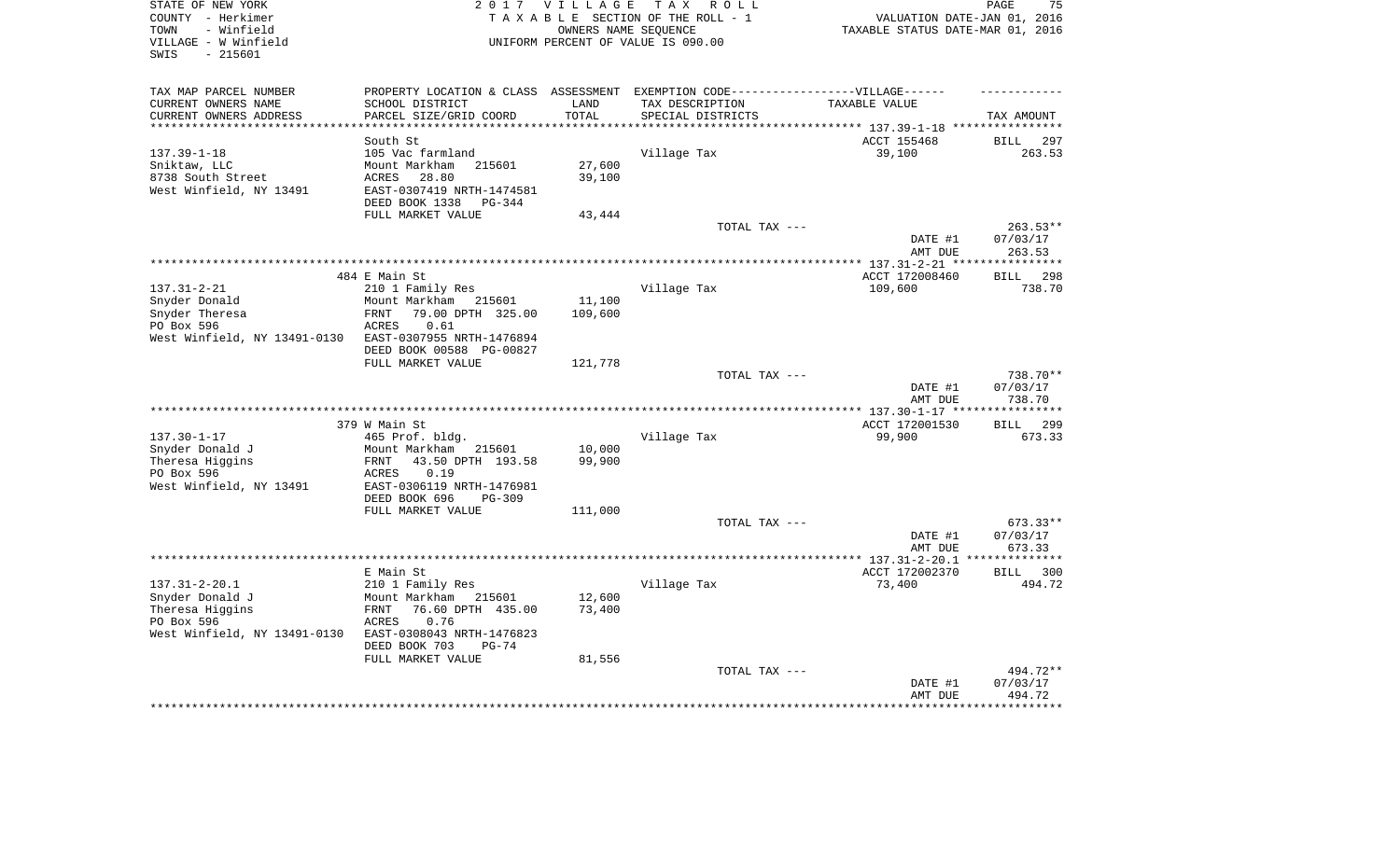| STATE OF NEW YORK<br>COUNTY - Herkimer                          | 2017                                                 | V I L L A G E   | T A X<br>R O L L<br>TAXABLE SECTION OF THE ROLL - 1                               | VALUATION DATE-JAN 01, 2016      | PAGE<br>76                     |
|-----------------------------------------------------------------|------------------------------------------------------|-----------------|-----------------------------------------------------------------------------------|----------------------------------|--------------------------------|
| - Winfield<br>TOWN<br>VILLAGE - W Winfield<br>$-215601$<br>SWIS |                                                      |                 | OWNERS NAME SEQUENCE<br>UNIFORM PERCENT OF VALUE IS 090.00                        | TAXABLE STATUS DATE-MAR 01, 2016 |                                |
| TAX MAP PARCEL NUMBER                                           |                                                      |                 | PROPERTY LOCATION & CLASS ASSESSMENT EXEMPTION CODE-----------------VILLAGE------ |                                  |                                |
| CURRENT OWNERS NAME                                             | SCHOOL DISTRICT                                      | LAND            | TAX DESCRIPTION                                                                   | TAXABLE VALUE                    |                                |
| CURRENT OWNERS ADDRESS                                          | PARCEL SIZE/GRID COORD                               | TOTAL           | SPECIAL DISTRICTS                                                                 |                                  | TAX AMOUNT                     |
| *********************                                           | **********************                               | ***********     |                                                                                   |                                  |                                |
|                                                                 | E Main St                                            |                 |                                                                                   | ACCT 172000150                   | <b>BILL</b><br>301             |
| $137.31 - 2 - 22$                                               | 312 Vac w/imprv<br>Mount Markham                     | 10,000          | Village Tax                                                                       | 11,300                           | 76.16                          |
| Snyder Donald J<br>Theresa Higgins                              | 215601<br>77.22 DPTH 250.80<br>FRNT                  | 11,300          |                                                                                   |                                  |                                |
| PO Box 596                                                      | 0.42<br><b>ACRES</b>                                 |                 |                                                                                   |                                  |                                |
| West Winfield, NY 13491-0201                                    | EAST-0307875 NRTH-1476924                            |                 |                                                                                   |                                  |                                |
|                                                                 | DEED BOOK 848<br><b>PG-586</b>                       |                 |                                                                                   |                                  |                                |
|                                                                 | FULL MARKET VALUE                                    | 12,556          |                                                                                   |                                  |                                |
|                                                                 |                                                      |                 | TOTAL TAX ---                                                                     |                                  | 76.16**                        |
|                                                                 |                                                      |                 |                                                                                   | DATE #1<br>AMT DUE               | 07/03/17<br>76.16              |
|                                                                 |                                                      |                 |                                                                                   | ** 137.38-2-10 **                | * * * * * * * *                |
|                                                                 | 503 Clapson Park                                     |                 |                                                                                   | ACCT 172001680                   | <b>BILL</b><br>302             |
| $137.38 - 2 - 10$                                               | 210 1 Family Res                                     |                 | Village Tax                                                                       | 43,200                           | 291.17                         |
| Southard Clinton<br>PO Box 314                                  | Mount Markham<br>215601<br>42.00 DPTH 127.00<br>FRNT | 6,200<br>43,200 |                                                                                   |                                  |                                |
| W Winfield, NY 13491                                            | EAST-0306888 NRTH-1476446                            |                 |                                                                                   |                                  |                                |
|                                                                 | DEED BOOK 1116<br>PG-665                             |                 |                                                                                   |                                  |                                |
|                                                                 | FULL MARKET VALUE                                    | 48,000          |                                                                                   |                                  |                                |
|                                                                 |                                                      |                 | TOTAL TAX ---                                                                     |                                  | 291.17**                       |
|                                                                 |                                                      |                 |                                                                                   | DATE #1                          | 07/03/17                       |
|                                                                 |                                                      |                 |                                                                                   | AMT DUE                          | 291.17                         |
|                                                                 |                                                      |                 |                                                                                   |                                  | **********                     |
| $137.31 - 2 - 27$                                               | 446 E Main St<br>220 2 Family Res                    |                 | Village Tax                                                                       | ACCT 172011050<br>82,100         | BILL 303<br>553.35             |
| Spicer Elizabeth A                                              | Mount Markham<br>215601                              | 8,400           |                                                                                   |                                  |                                |
| PO Box 521                                                      | 90.00 DPTH 163.20<br>FRNT                            | 82,100          |                                                                                   |                                  |                                |
| West Winfield, NY 13491                                         | EAST-0307073 NRTH-1476825                            |                 |                                                                                   |                                  |                                |
|                                                                 | DEED BOOK 1244<br>PG-557                             |                 |                                                                                   |                                  |                                |
|                                                                 | FULL MARKET VALUE                                    | 91,222          |                                                                                   |                                  |                                |
|                                                                 |                                                      |                 | TOTAL TAX ---                                                                     |                                  | 553.35**                       |
|                                                                 |                                                      |                 |                                                                                   | DATE #1                          | 07/03/17                       |
|                                                                 |                                                      |                 | *****************************                                                     | AMT DUE                          | 553.35                         |
|                                                                 |                                                      |                 |                                                                                   | $***$ 137.38-2-21<br>ACCT 180185 | ********<br><b>BILL</b><br>304 |
| $137.38 - 2 - 21$                                               | 413 Curtis Ave<br>210 1 Family Res                   |                 | Village Tax                                                                       | 91,800                           | 618.73                         |
| Staring Nathan                                                  | Mount Markham<br>215601                              | 6,500           | XC991 Water relevy                                                                | 397.49 MT M                      | 397.49                         |
| Staring Ashley                                                  | FRNT<br>40.00 DPTH 165.00                            | 91,800          |                                                                                   |                                  |                                |
| 413 Curtis Ave                                                  | ACRES<br>0.15                                        |                 |                                                                                   |                                  |                                |
| West Winfield, NY 13491-0265                                    | EAST-0306645 NRTH-1476463                            |                 |                                                                                   |                                  |                                |
|                                                                 | DEED BOOK 1496<br>PG-115                             |                 |                                                                                   |                                  |                                |
|                                                                 | FULL MARKET VALUE                                    | 102,000         |                                                                                   |                                  |                                |
|                                                                 |                                                      |                 | TOTAL TAX ---                                                                     |                                  | $1,016.22**$                   |
|                                                                 |                                                      |                 |                                                                                   | DATE #1                          | 07/03/17                       |
|                                                                 |                                                      |                 |                                                                                   | AMT DUE                          | 1,016.22                       |
|                                                                 |                                                      |                 |                                                                                   |                                  |                                |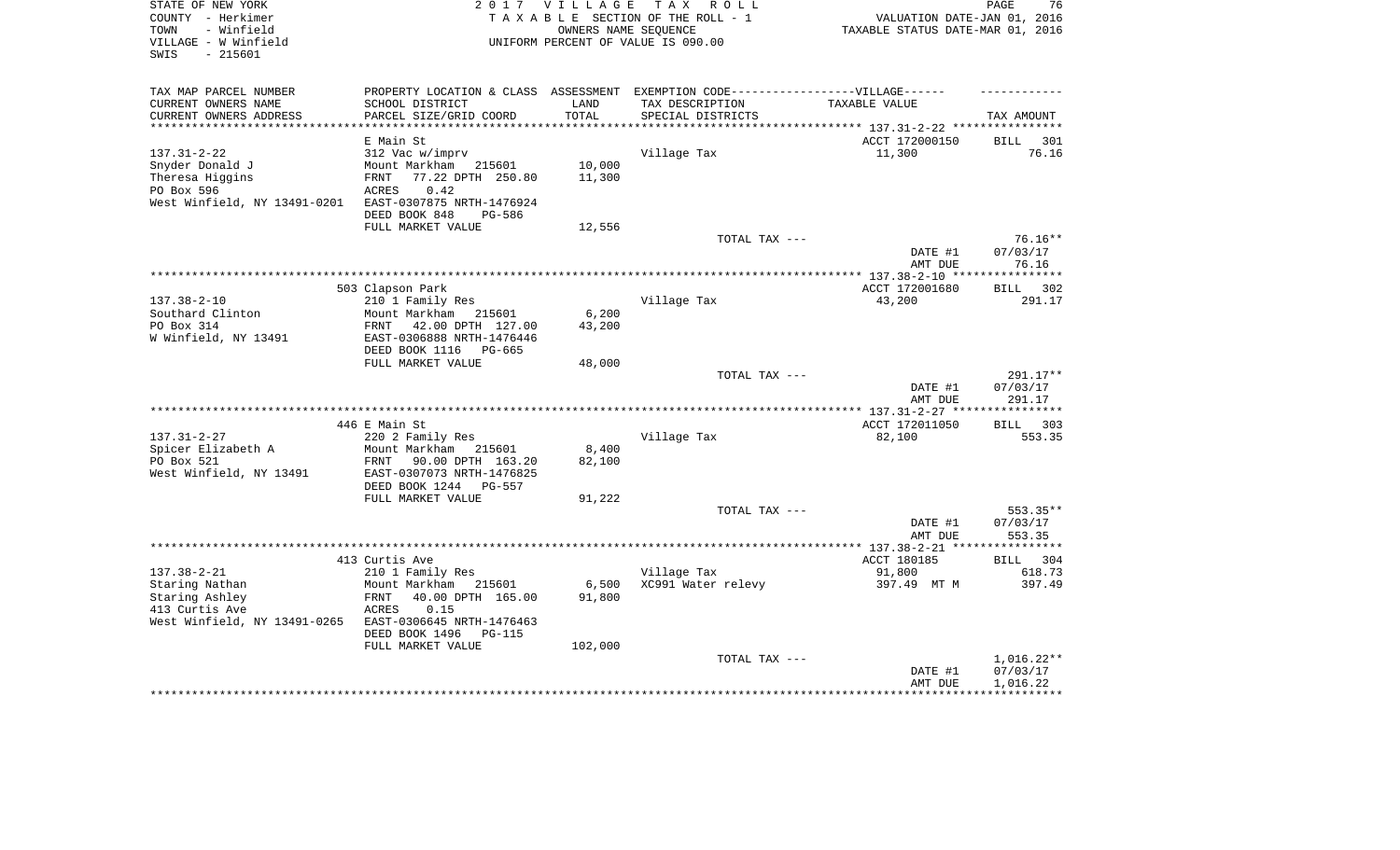| STATE OF NEW YORK<br>COUNTY - Herkimer<br>- Winfield<br>TOWN<br>VILLAGE - W Winfield<br>- 215601<br>SWIS |                                                        | 2017 VILLAGE<br>OWNERS NAME SEQUENCE | TAX ROLL<br>TAXABLE SECTION OF THE ROLL - 1<br>UNIFORM PERCENT OF VALUE IS 090.00 | VALUATION DATE-JAN 01, 2016<br>TAXABLE STATUS DATE-MAR 01, 2016 | 77<br>PAGE         |
|----------------------------------------------------------------------------------------------------------|--------------------------------------------------------|--------------------------------------|-----------------------------------------------------------------------------------|-----------------------------------------------------------------|--------------------|
| TAX MAP PARCEL NUMBER                                                                                    |                                                        |                                      | PROPERTY LOCATION & CLASS ASSESSMENT EXEMPTION CODE-----------------VILLAGE------ |                                                                 |                    |
| CURRENT OWNERS NAME<br>CURRENT OWNERS ADDRESS                                                            | SCHOOL DISTRICT<br>PARCEL SIZE/GRID COORD              | LAND<br>TOTAL                        | TAX DESCRIPTION<br>SPECIAL DISTRICTS                                              | TAXABLE VALUE                                                   | TAX AMOUNT         |
| ***********************                                                                                  |                                                        |                                      |                                                                                   |                                                                 |                    |
|                                                                                                          | 505 Fairground Rd                                      |                                      |                                                                                   | ACCT 172000840                                                  | <b>BILL</b><br>305 |
| $137.31 - 1 - 46$                                                                                        | 210 1 Family Res                                       |                                      | Village Tax                                                                       | 77,200                                                          | 520.33             |
| Sterling Donald J                                                                                        | Mount Markham 215601                                   | 10,500                               | XC991 Water relevy                                                                | 57.77 MT M                                                      | 57.77              |
| 505 Fairground Rd                                                                                        | FRNT 128.00 DPTH 186.00                                | 77,200                               |                                                                                   |                                                                 |                    |
| W Winfield, NY 13491                                                                                     | EAST-0308523 NRTH-1477606<br>DEED BOOK 1262<br>$PG-58$ |                                      |                                                                                   |                                                                 |                    |
|                                                                                                          | FULL MARKET VALUE                                      | 85,778                               |                                                                                   |                                                                 |                    |
|                                                                                                          |                                                        |                                      | TOTAL TAX ---                                                                     |                                                                 | 578.10**           |
|                                                                                                          |                                                        |                                      |                                                                                   | DATE #1                                                         | 07/03/17           |
|                                                                                                          |                                                        |                                      |                                                                                   | AMT DUE                                                         | 578.10             |
|                                                                                                          |                                                        |                                      |                                                                                   |                                                                 |                    |
| $137.30 - 1 - 24.1$                                                                                      | 365 W Main St<br>471 Funeral home                      |                                      | Village Tax                                                                       | ACCT 172004410<br>118,500                                       | BILL 306<br>798.69 |
| Stevens, Friedel & Willliams                                                                             | Mount Markham<br>215601                                | 12,600                               |                                                                                   |                                                                 |                    |
| PO Box 327                                                                                               | ACRES<br>1.30                                          | 118,500                              |                                                                                   |                                                                 |                    |
| West Winfield, NY 13491                                                                                  | EAST-0305684 NRTH-1477106                              |                                      |                                                                                   |                                                                 |                    |
|                                                                                                          | DEED BOOK 1134<br><b>PG-188</b>                        |                                      |                                                                                   |                                                                 |                    |
|                                                                                                          | FULL MARKET VALUE                                      | 131,667                              |                                                                                   |                                                                 |                    |
|                                                                                                          |                                                        |                                      | TOTAL TAX ---                                                                     |                                                                 | 798.69**           |
|                                                                                                          |                                                        |                                      |                                                                                   | DATE #1<br>AMT DUE                                              | 07/03/17<br>798.69 |
|                                                                                                          |                                                        |                                      |                                                                                   | ********** 137.39-1-20 ***                                      | **********         |
|                                                                                                          | 174 Burrows Rd                                         |                                      |                                                                                   | ACCT 172001440                                                  | <b>BILL</b><br>307 |
| $137.39 - 1 - 20$                                                                                        | 210 1 Family Res                                       |                                      | Village Tax                                                                       | 64,800                                                          | 436.75             |
| Stickles Jeffrey S                                                                                       | Mount Markham<br>215601                                | 22,600                               | XC991 Water relevy                                                                | 685.84 MT M                                                     | 685.84             |
| Moss Diane B                                                                                             | <b>ACRES</b><br>4.80                                   | 64,800                               |                                                                                   |                                                                 |                    |
| 174 Burrows Rd<br>West Winfield, NY 13491-9397                                                           | EAST-0307991 NRTH-1474753<br>DEED BOOK 897<br>PG-471   |                                      |                                                                                   |                                                                 |                    |
|                                                                                                          | FULL MARKET VALUE                                      | 72,000                               |                                                                                   |                                                                 |                    |
|                                                                                                          |                                                        |                                      | TOTAL TAX ---                                                                     |                                                                 | $1,122.59**$       |
|                                                                                                          |                                                        |                                      |                                                                                   | DATE #1                                                         | 07/03/17           |
|                                                                                                          |                                                        |                                      |                                                                                   | AMT DUE                                                         | 1,122.59           |
|                                                                                                          |                                                        |                                      |                                                                                   |                                                                 |                    |
| $137.38 - 2 - 16$                                                                                        | 416 Curtis Ave                                         |                                      | Village Tax                                                                       | ACCT 172010060<br>29,200                                        | BILL 308<br>196.81 |
| Stoddard David                                                                                           | 210 1 Family Res<br>Mount Markham<br>215601            | 6,100                                | XC991 Water relevy                                                                | 167.64 MT M                                                     | 167.64             |
| 1174 Babcock Hill Road                                                                                   | FRNT<br>40.00 DPTH 117.00                              | 29,200                               |                                                                                   |                                                                 |                    |
| West Winfield, NY 13491-0325                                                                             | ACRES<br>0.11                                          |                                      |                                                                                   |                                                                 |                    |
|                                                                                                          | EAST-0306798 NRTH-1476432                              |                                      |                                                                                   |                                                                 |                    |
|                                                                                                          | DEED BOOK 918<br>$PG-611$                              |                                      |                                                                                   |                                                                 |                    |
|                                                                                                          | FULL MARKET VALUE                                      | 32,444                               |                                                                                   |                                                                 | 364.45**           |
|                                                                                                          |                                                        |                                      | TOTAL TAX ---                                                                     | DATE #1                                                         | 07/03/17           |
|                                                                                                          |                                                        |                                      |                                                                                   | AMT DUE                                                         | 364.45             |
|                                                                                                          |                                                        |                                      |                                                                                   |                                                                 |                    |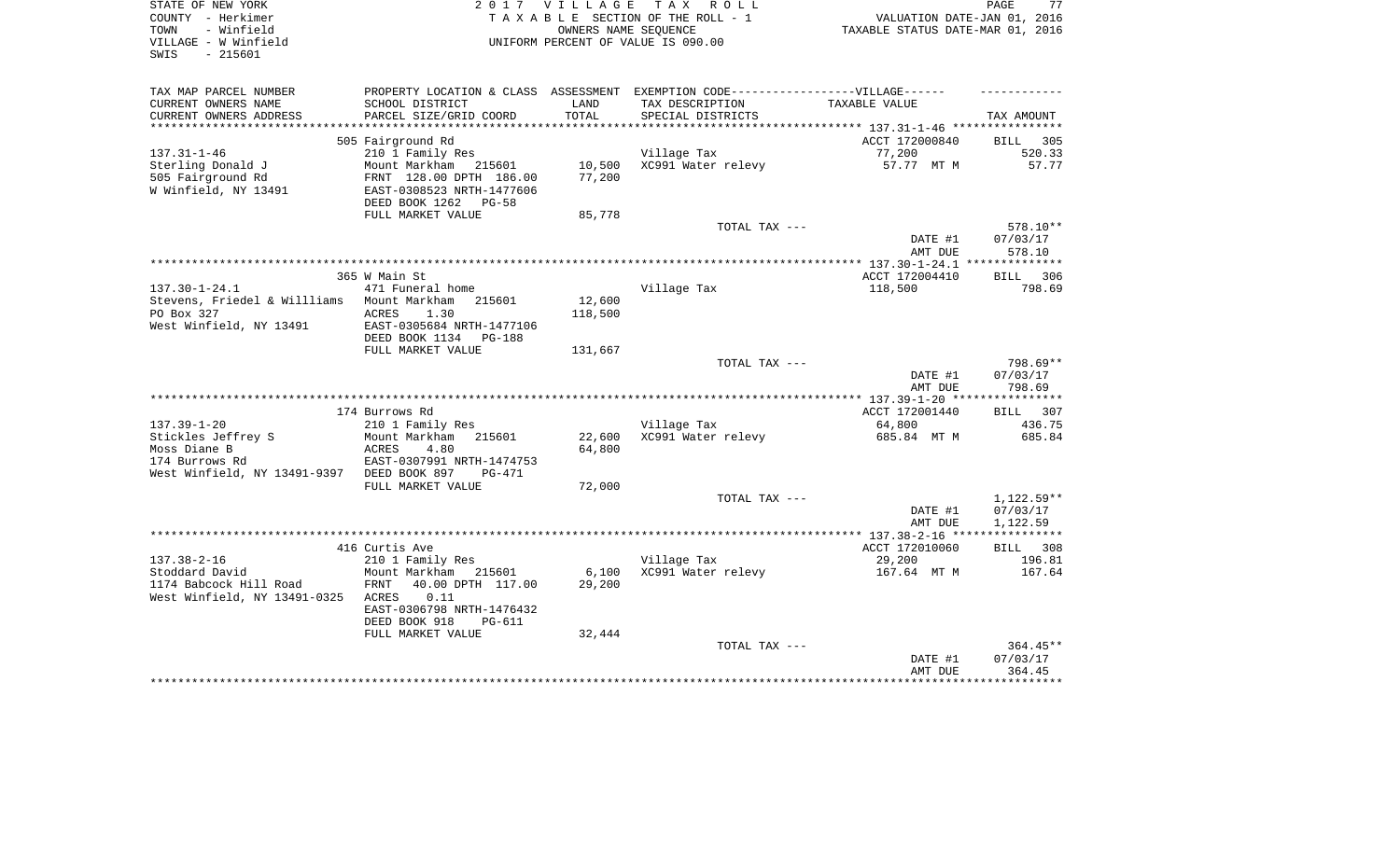| STATE OF NEW YORK<br>COUNTY - Herkimer<br>- Winfield<br>TOWN<br>VILLAGE - W Winfield<br>$-215601$<br>SWIS |                                                        | 2017 VILLAGE<br>OWNERS NAME SEQUENCE | T A X<br>R O L L<br>TAXABLE SECTION OF THE ROLL - 1<br>UNIFORM PERCENT OF VALUE IS 090.00 | VALUATION DATE-JAN 01, 2016<br>TAXABLE STATUS DATE-MAR 01, 2016 | PAGE<br>78         |
|-----------------------------------------------------------------------------------------------------------|--------------------------------------------------------|--------------------------------------|-------------------------------------------------------------------------------------------|-----------------------------------------------------------------|--------------------|
| TAX MAP PARCEL NUMBER                                                                                     |                                                        |                                      | PROPERTY LOCATION & CLASS ASSESSMENT EXEMPTION CODE----------------VILLAGE------          |                                                                 |                    |
| CURRENT OWNERS NAME                                                                                       | SCHOOL DISTRICT                                        | LAND                                 | TAX DESCRIPTION                                                                           | TAXABLE VALUE                                                   |                    |
| CURRENT OWNERS ADDRESS<br>*********************                                                           | PARCEL SIZE/GRID COORD<br>**************************** | TOTAL<br>**************              | SPECIAL DISTRICTS                                                                         |                                                                 | TAX AMOUNT         |
|                                                                                                           | 381 Fairview Cir                                       |                                      |                                                                                           | ACCT 169667                                                     | <b>BILL</b><br>309 |
| $137.31 - 1 - 30$                                                                                         | 210 1 Family Res                                       |                                      | Village Tax                                                                               | 97,600                                                          | 657.82             |
| Stolarczyk Peter G                                                                                        | Mount Markham<br>215601                                | 10,500                               |                                                                                           |                                                                 |                    |
| 381 Fairview Cir                                                                                          | FRNT 244.00 DPTH                                       | 97,600                               |                                                                                           |                                                                 |                    |
| West Winfield, NY 13491                                                                                   | 0.55<br>ACRES                                          |                                      |                                                                                           |                                                                 |                    |
|                                                                                                           | EAST-0307980 NRTH-1478328                              |                                      |                                                                                           |                                                                 |                    |
|                                                                                                           | DEED BOOK 1414<br>$PG-312$<br>FULL MARKET VALUE        | 108,444                              |                                                                                           |                                                                 |                    |
|                                                                                                           |                                                        |                                      | TOTAL TAX ---                                                                             |                                                                 | 657.82**           |
|                                                                                                           |                                                        |                                      |                                                                                           | DATE #1                                                         | 07/03/17           |
|                                                                                                           |                                                        |                                      |                                                                                           | AMT DUE                                                         | 657.82             |
|                                                                                                           |                                                        |                                      |                                                                                           |                                                                 | ************       |
|                                                                                                           | 488 Fairview Dr                                        |                                      |                                                                                           | ACCT 172002100                                                  | 310<br>BILL        |
| $137.31 - 1 - 22$                                                                                         | 210 1 Family Res<br>Mount Markham                      |                                      | Village Tax                                                                               | 68,600                                                          | 462.36             |
| Strong Dorene<br>Williams Michele                                                                         | 215601<br>90.00 DPTH 150.00<br>FRNT                    | 8,100<br>68,600                      |                                                                                           |                                                                 |                    |
| 488 Fairview Dr                                                                                           | ACRES<br>0.31                                          |                                      |                                                                                           |                                                                 |                    |
| West Winfield, NY 13491                                                                                   | EAST-0308321 NRTH-1478250                              |                                      |                                                                                           |                                                                 |                    |
|                                                                                                           | DEED BOOK 1145<br>PG-693                               |                                      |                                                                                           |                                                                 |                    |
|                                                                                                           | FULL MARKET VALUE                                      | 76,222                               |                                                                                           |                                                                 |                    |
|                                                                                                           |                                                        |                                      | TOTAL TAX ---                                                                             |                                                                 | $462.36**$         |
|                                                                                                           |                                                        |                                      |                                                                                           | DATE #1<br>AMT DUE                                              | 07/03/17<br>462.36 |
|                                                                                                           |                                                        |                                      |                                                                                           |                                                                 | ***********        |
|                                                                                                           | Burrows Rd                                             |                                      |                                                                                           | ACCT 165104                                                     | 311<br>BILL        |
| $137.39 - 1 - 7.5$                                                                                        | 314 Rural vac<10                                       |                                      | Village Tax                                                                               | 10,000                                                          | 67.40              |
| Sullivan Kylie M                                                                                          | Mount Markham<br>215601                                | 10,000                               |                                                                                           |                                                                 |                    |
| 227 Burrows Rd                                                                                            | FRNT 150.00 DPTH                                       | 10,000                               |                                                                                           |                                                                 |                    |
| West Winfield, NY 13491                                                                                   | ACRES<br>0.60<br>EAST-0309090 NRTH-1474952             |                                      |                                                                                           |                                                                 |                    |
|                                                                                                           | DEED BOOK 1398<br>PG-755                               |                                      |                                                                                           |                                                                 |                    |
|                                                                                                           | FULL MARKET VALUE                                      | 11,111                               |                                                                                           |                                                                 |                    |
|                                                                                                           |                                                        |                                      | TOTAL TAX ---                                                                             |                                                                 | $67.40**$          |
|                                                                                                           |                                                        |                                      |                                                                                           | DATE #1                                                         | 07/03/17           |
|                                                                                                           |                                                        |                                      |                                                                                           | AMT DUE                                                         | 67.40              |
|                                                                                                           |                                                        |                                      |                                                                                           |                                                                 | ***********        |
| $137.38 - 2 - 29$                                                                                         | 152 South St<br>210 1 Family Res                       |                                      | Village Tax                                                                               | ACCT 172004590<br>48,600                                        | BILL 312<br>327.56 |
| Sullivan Scott M                                                                                          | Mount Markham<br>215601                                | 8,000                                | XC991 Water relevy                                                                        | 350.43 MT M                                                     | 350.43             |
| PO Box 243                                                                                                | 62.00 DPTH 150.00<br>FRNT                              | 48,600                               |                                                                                           |                                                                 |                    |
| West Winfield, NY 13491                                                                                   | ACRES<br>0.28                                          |                                      |                                                                                           |                                                                 |                    |
|                                                                                                           | EAST-0306506 NRTH-1476145                              |                                      |                                                                                           |                                                                 |                    |
|                                                                                                           | DEED BOOK 841<br>$PG-542$                              |                                      |                                                                                           |                                                                 |                    |
|                                                                                                           | FULL MARKET VALUE                                      | 54,000                               | TOTAL TAX ---                                                                             |                                                                 | 677.99**           |
|                                                                                                           |                                                        |                                      |                                                                                           | DATE #1                                                         | 07/03/17           |
|                                                                                                           |                                                        |                                      |                                                                                           | AMT DUE                                                         | 677.99             |
|                                                                                                           |                                                        |                                      |                                                                                           | ****************                                                | ************       |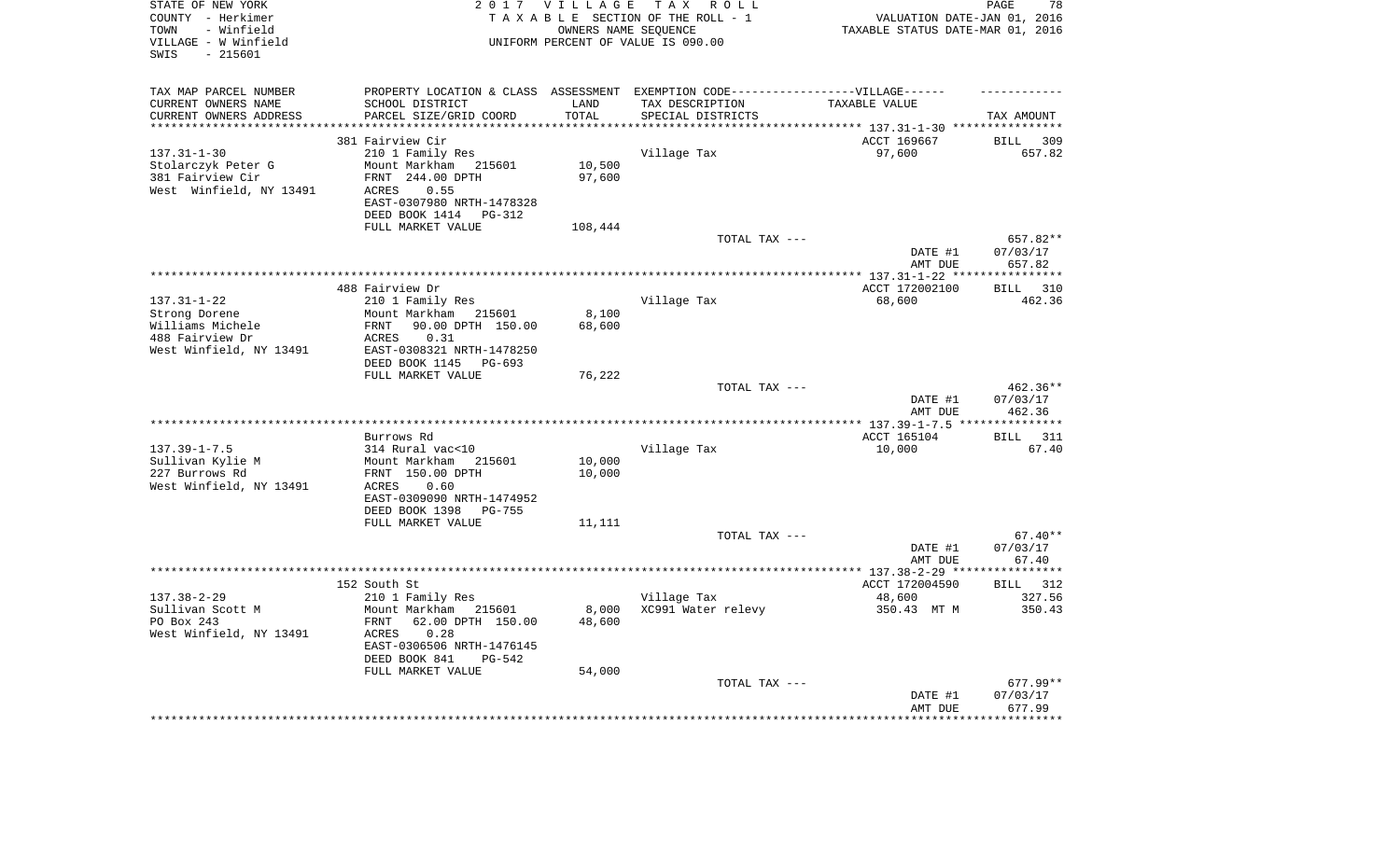| STATE OF NEW YORK<br>COUNTY - Herkimer<br>- Winfield<br>TOWN<br>VILLAGE - W Winfield<br>$-215601$<br>SWIS |                                                    | 2017 VILLAGE<br>OWNERS NAME SEQUENCE | TAX ROLL<br>TAXABLE SECTION OF THE ROLL - 1<br>UNIFORM PERCENT OF VALUE IS 090.00 | VALUATION DATE-JAN 01, 2016<br>TAXABLE STATUS DATE-MAR 01, 2016 | 79<br>PAGE               |
|-----------------------------------------------------------------------------------------------------------|----------------------------------------------------|--------------------------------------|-----------------------------------------------------------------------------------|-----------------------------------------------------------------|--------------------------|
| TAX MAP PARCEL NUMBER                                                                                     |                                                    |                                      | PROPERTY LOCATION & CLASS ASSESSMENT EXEMPTION CODE-----------------VILLAGE------ |                                                                 |                          |
| CURRENT OWNERS NAME                                                                                       | SCHOOL DISTRICT                                    | LAND                                 | TAX DESCRIPTION                                                                   | TAXABLE VALUE                                                   |                          |
| CURRENT OWNERS ADDRESS<br>***********************                                                         | PARCEL SIZE/GRID COORD                             | TOTAL                                | SPECIAL DISTRICTS                                                                 |                                                                 | TAX AMOUNT               |
|                                                                                                           | 54 South St                                        |                                      |                                                                                   | ACCT 172009201                                                  | BILL<br>313              |
| $137.46 - 1 - 7.3$                                                                                        | 411 Apartment                                      |                                      | Village Tax                                                                       | 500,000                                                         | 3,370.00                 |
| Talbot House Associates                                                                                   | Mount Markham<br>215601                            | 12,400                               |                                                                                   |                                                                 |                          |
| PO Box 71                                                                                                 | ACRES<br>1.20                                      | 500,000                              |                                                                                   |                                                                 |                          |
| Frankfort, NY 13340                                                                                       | EAST-0306779 NRTH-1474106                          |                                      |                                                                                   |                                                                 |                          |
|                                                                                                           | DEED BOOK 789<br>PG-544                            |                                      |                                                                                   |                                                                 |                          |
|                                                                                                           | FULL MARKET VALUE                                  | 555,556                              |                                                                                   |                                                                 |                          |
|                                                                                                           |                                                    |                                      | TOTAL TAX ---                                                                     |                                                                 | $3,370.00**$<br>07/03/17 |
|                                                                                                           |                                                    |                                      |                                                                                   | DATE #1<br>AMT DUE                                              | 3,370.00                 |
|                                                                                                           |                                                    |                                      |                                                                                   |                                                                 |                          |
|                                                                                                           | 160 Burrows Rd                                     |                                      |                                                                                   | ACCT 180630                                                     | BILL 314                 |
| $137.39 - 1 - 19$                                                                                         | 210 1 Family Res                                   |                                      | Village Tax                                                                       | 73,200                                                          | 493.37                   |
| Taylor Family Trust                                                                                       | Mount Markham<br>215601                            | 8,300                                |                                                                                   |                                                                 |                          |
| Taylor Kerrie & Janette                                                                                   | FRNT 100.00 DPTH 143.00                            | 73,200                               |                                                                                   |                                                                 |                          |
| 160 Burrows Rd                                                                                            | EAST-0307763 NRTH-1475045                          |                                      |                                                                                   |                                                                 |                          |
| West Winfield, NY 13491-9397                                                                              | DEED BOOK 1498<br>$PG-973$<br>FULL MARKET VALUE    | 81,333                               |                                                                                   |                                                                 |                          |
|                                                                                                           |                                                    |                                      | TOTAL TAX ---                                                                     |                                                                 | 493.37**                 |
|                                                                                                           |                                                    |                                      |                                                                                   | DATE #1                                                         | 07/03/17                 |
|                                                                                                           |                                                    |                                      |                                                                                   | AMT DUE                                                         | 493.37                   |
|                                                                                                           |                                                    |                                      | *********************                                                             | *** 137.46-1-7.1 ***                                            |                          |
|                                                                                                           | 52 South St                                        |                                      |                                                                                   | ACCT 172005130                                                  | 315<br><b>BILL</b>       |
| $137.46 - 1 - 7.1$                                                                                        | 210 1 Family Res                                   |                                      | Village Tax                                                                       | 55,100                                                          | 371.37                   |
| Terns John A<br>52 South Street                                                                           | Mount Markham<br>215601<br>FRNT 173.00 DPTH 200.00 | 13,000<br>55,100                     | XC991 Water relevy                                                                | 254.40 MT M                                                     | 254.40                   |
| West Winfield, NY 13491                                                                                   | 0.80<br>ACRES                                      |                                      |                                                                                   |                                                                 |                          |
|                                                                                                           | EAST-0306589 NRTH-1474063                          |                                      |                                                                                   |                                                                 |                          |
|                                                                                                           | DEED BOOK 1214<br>PG-396                           |                                      |                                                                                   |                                                                 |                          |
|                                                                                                           | FULL MARKET VALUE                                  | 61,222                               |                                                                                   |                                                                 |                          |
|                                                                                                           |                                                    |                                      | TOTAL TAX ---                                                                     |                                                                 | $625.77**$               |
|                                                                                                           |                                                    |                                      |                                                                                   | DATE #1                                                         | 07/03/17                 |
|                                                                                                           |                                                    |                                      |                                                                                   | AMT DUE                                                         | 625.77                   |
|                                                                                                           | 247 Academy St                                     |                                      |                                                                                   | ACCT 184010                                                     | <b>BILL</b><br>316       |
| $137.30 - 2 - 28$                                                                                         | 220 2 Family Res                                   |                                      | Village Tax                                                                       | 48,600                                                          | 327.56                   |
| Terrigno Anthony                                                                                          | Mount Markham<br>215601                            | 6,300                                |                                                                                   |                                                                 |                          |
| PO Box 95                                                                                                 | FRNT<br>49.70 DPTH 113.50                          | 48,600                               |                                                                                   |                                                                 |                          |
| West Winfield, NY 13491                                                                                   | EAST-0306825 NRTH-1477304                          |                                      |                                                                                   |                                                                 |                          |
|                                                                                                           | DEED BOOK 1520<br>$PG-447$                         |                                      |                                                                                   |                                                                 |                          |
|                                                                                                           | FULL MARKET VALUE                                  | 54,000                               |                                                                                   |                                                                 |                          |
|                                                                                                           |                                                    |                                      | TOTAL TAX ---                                                                     |                                                                 | 327.56**                 |
|                                                                                                           |                                                    |                                      |                                                                                   | DATE #1<br>AMT DUE                                              | 07/03/17<br>327.56       |
|                                                                                                           |                                                    |                                      |                                                                                   |                                                                 |                          |
|                                                                                                           |                                                    |                                      |                                                                                   |                                                                 |                          |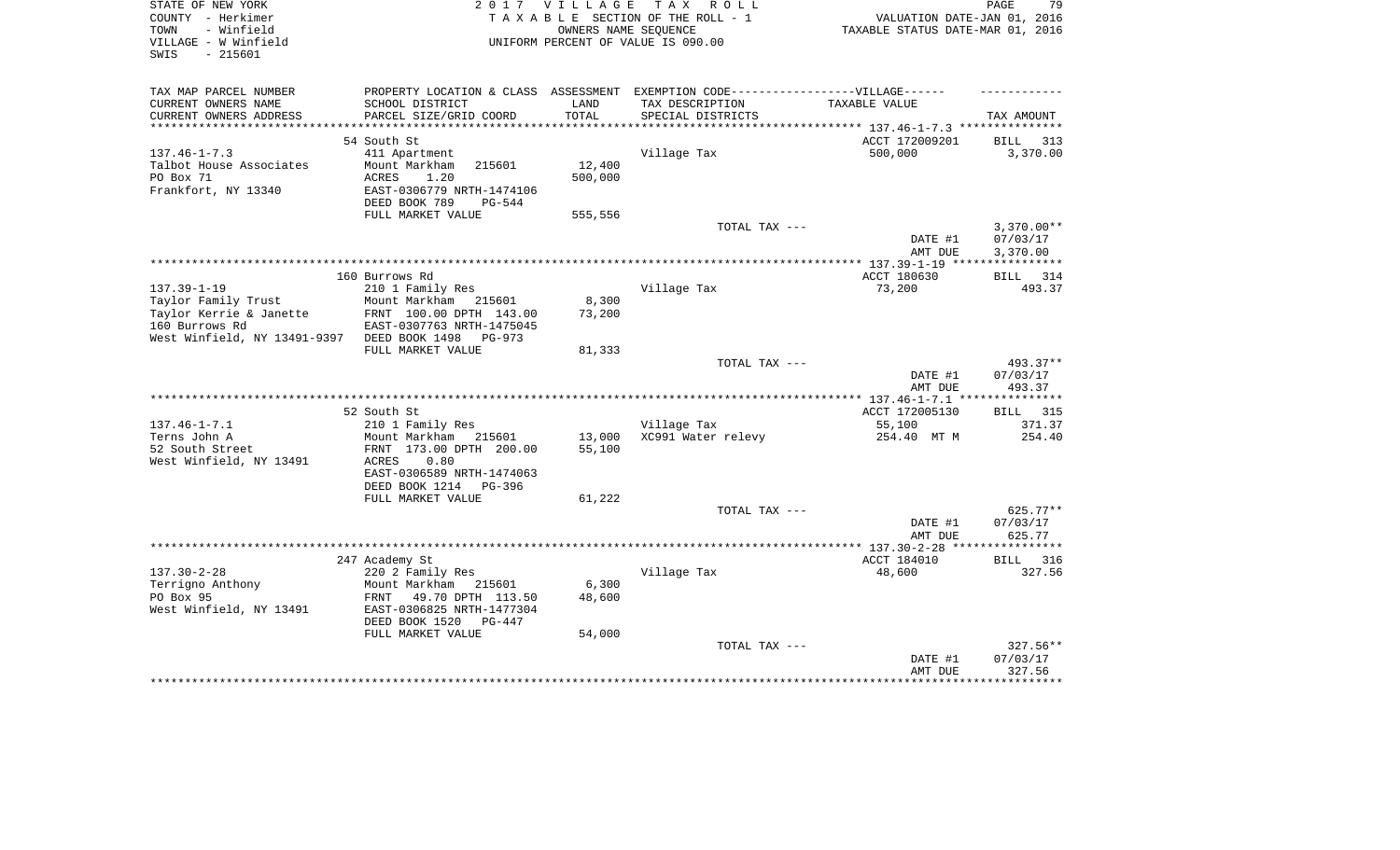| STATE OF NEW YORK                              | 2017                                                                              | V I L L A G E | T A X<br>R O L L                   |                                  | PAGE<br>80         |
|------------------------------------------------|-----------------------------------------------------------------------------------|---------------|------------------------------------|----------------------------------|--------------------|
| COUNTY - Herkimer                              |                                                                                   |               | TAXABLE SECTION OF THE ROLL - 1    | VALUATION DATE-JAN 01, 2016      |                    |
| TOWN<br>- Winfield                             |                                                                                   |               | OWNERS NAME SEQUENCE               | TAXABLE STATUS DATE-MAR 01, 2016 |                    |
| VILLAGE - W Winfield                           |                                                                                   |               | UNIFORM PERCENT OF VALUE IS 090.00 |                                  |                    |
| SWIS<br>$-215601$                              |                                                                                   |               |                                    |                                  |                    |
|                                                |                                                                                   |               |                                    |                                  |                    |
| TAX MAP PARCEL NUMBER                          | PROPERTY LOCATION & CLASS ASSESSMENT EXEMPTION CODE-----------------VILLAGE------ |               |                                    |                                  |                    |
| CURRENT OWNERS NAME                            | SCHOOL DISTRICT                                                                   | LAND          | TAX DESCRIPTION                    | TAXABLE VALUE                    |                    |
| CURRENT OWNERS ADDRESS<br>******************** | PARCEL SIZE/GRID COORD                                                            | TOTAL         | SPECIAL DISTRICTS                  |                                  | TAX AMOUNT         |
|                                                |                                                                                   |               |                                    |                                  |                    |
|                                                | 184 Burrows Rd                                                                    |               |                                    | ACCT 178650                      | BILL<br>317        |
| $137.39 - 1 - 21$                              | 210 1 Family Res                                                                  |               | Village Tax                        | 67,800                           | 456.97             |
| Thayer Earl W Jr                               | Mount Markham 215601                                                              | 8,300         |                                    |                                  |                    |
| Thayer Melissa S                               | FRNT 147.50 DPTH 158.20                                                           | 67,800        |                                    |                                  |                    |
| 184 Burrows Rd                                 | ACRES<br>0.52                                                                     |               |                                    |                                  |                    |
| West Winfield, NY 13491-9397                   | EAST-0308180 NRTH-1474947                                                         |               |                                    |                                  |                    |
|                                                | DEED BOOK 1486<br>$PG-602$                                                        |               |                                    |                                  |                    |
|                                                | FULL MARKET VALUE                                                                 | 75,333        |                                    |                                  |                    |
|                                                |                                                                                   |               | TOTAL TAX ---                      |                                  | 456.97**           |
|                                                |                                                                                   |               |                                    | DATE #1                          | 07/03/17           |
|                                                |                                                                                   |               |                                    | AMT DUE                          | 456.97             |
|                                                |                                                                                   |               |                                    |                                  |                    |
|                                                | E Main St                                                                         |               |                                    |                                  | 318<br>BILL        |
| $137.30 - 3 - 32.2$                            | 311 Res vac land                                                                  |               | Village Tax                        | 1,400                            | 9.44               |
| Thomas Jeffrey                                 | Mount Markham<br>215601                                                           | 1,400         |                                    |                                  |                    |
| Thomas Wendy                                   | FRNT<br>81.00 DPTH<br>91.00                                                       | 1,400         |                                    |                                  |                    |
| 423 Church Street                              | EAST-0306874 NRTH-1476667                                                         |               |                                    |                                  |                    |
| West Winfield, NY 13491                        | DEED BOOK 830<br>$PG-443$                                                         |               |                                    |                                  |                    |
|                                                | FULL MARKET VALUE                                                                 | 1,556         |                                    |                                  |                    |
|                                                |                                                                                   |               | TOTAL TAX ---                      |                                  | $9.44**$           |
|                                                |                                                                                   |               |                                    | DATE #1                          | 07/03/17           |
|                                                |                                                                                   |               |                                    | AMT DUE                          | 9.44               |
|                                                |                                                                                   |               |                                    |                                  | ***********        |
|                                                | Church St                                                                         |               |                                    | ACCT 172008266                   | BILL<br>319        |
| $137.30 - 3 - 33.2$                            | 311 Res vac land                                                                  |               | Village Tax                        | 8,200                            | 55.27              |
| Thomas Jeffrey                                 | Mount Markham<br>215601                                                           | 8,200         |                                    |                                  |                    |
| Thomas Wendy                                   | FRNT<br>44.00 DPTH<br>95.00                                                       | 8,200         |                                    |                                  |                    |
| 423 Church Street                              | EAST-0306961 NRTH-1476694                                                         |               |                                    |                                  |                    |
| West Winfield, NY 13491-0397                   | DEED BOOK 736<br>$PG-52$                                                          |               |                                    |                                  |                    |
|                                                | FULL MARKET VALUE                                                                 | 9,111         |                                    |                                  |                    |
|                                                |                                                                                   |               | TOTAL TAX ---                      |                                  | $55.27**$          |
|                                                |                                                                                   |               |                                    | DATE #1                          | 07/03/17           |
|                                                |                                                                                   |               |                                    | AMT DUE                          | 55.27              |
|                                                |                                                                                   |               |                                    | ******** 137.38-2-9 ***          | * * * * * * * *    |
|                                                | 423 Church St                                                                     |               |                                    | ACCT 172005820                   | <b>BILL</b><br>320 |
| $137.38 - 2 - 9$                               | 210 1 Family Res                                                                  |               | Village Tax                        | 43,700                           | 294.54             |
| Thomas Jeffrey                                 | Mount Markham<br>215601                                                           | 5,900         | XC991 Water relevy                 | 45.58 MT M                       | 45.58              |
| Thomas Wendy                                   | FRNT<br>42.00 DPTH<br>97.00                                                       | 43,700        |                                    |                                  |                    |
| 423 Church St                                  | EAST-0306963 NRTH-1476651                                                         |               |                                    |                                  |                    |
|                                                | DEED BOOK 736<br>$PG-52$                                                          |               |                                    |                                  |                    |
| West Winfield, NY 13491                        | FULL MARKET VALUE                                                                 | 48,556        |                                    |                                  |                    |
|                                                |                                                                                   |               | TOTAL TAX ---                      |                                  | 340.12**           |
|                                                |                                                                                   |               |                                    |                                  | 07/03/17           |
|                                                |                                                                                   |               |                                    | DATE #1<br>AMT DUE               | 340.12             |
|                                                |                                                                                   |               |                                    |                                  | *********          |
|                                                |                                                                                   |               |                                    |                                  |                    |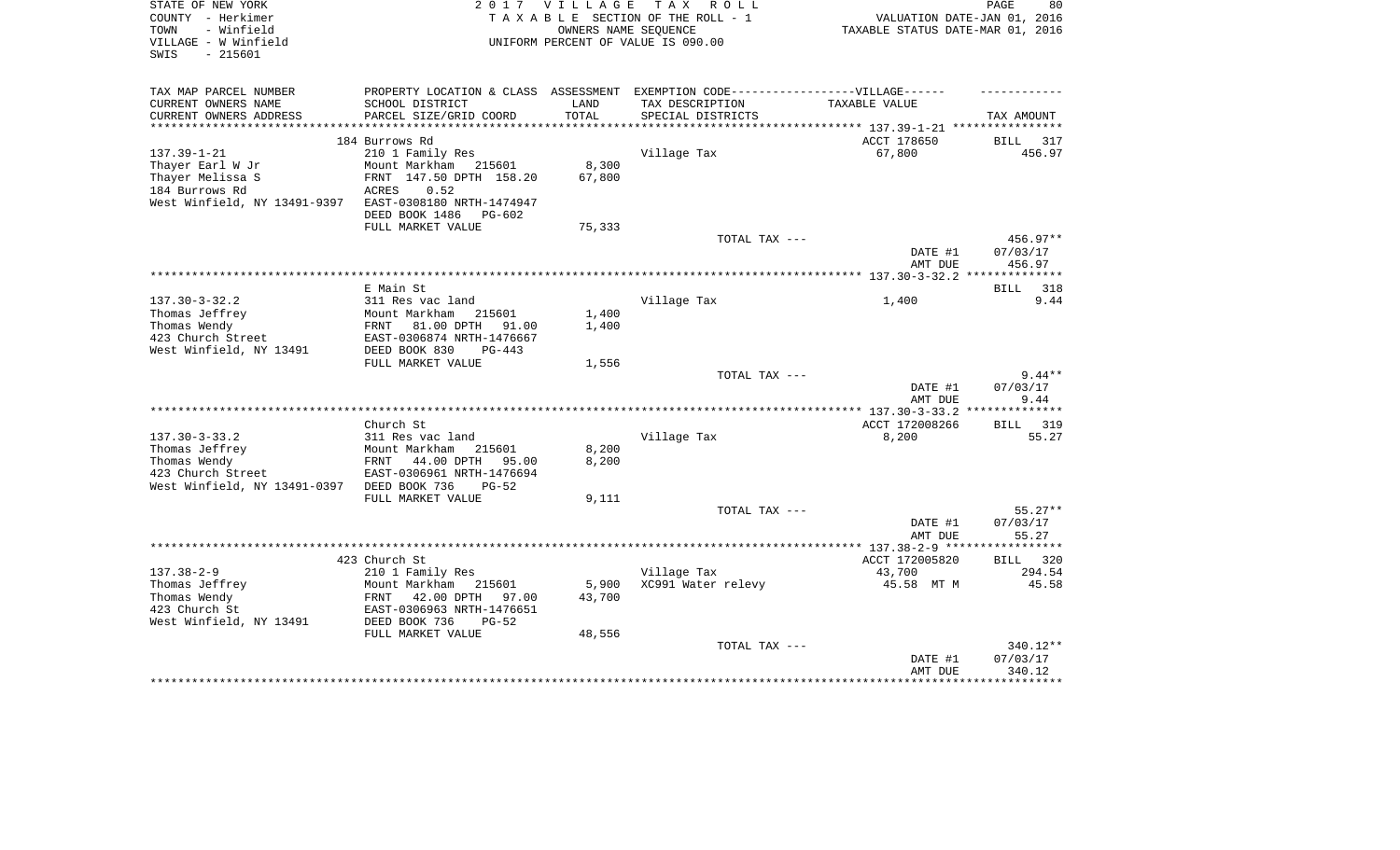| STATE OF NEW YORK<br>COUNTY - Herkimer<br>- Winfield<br>TOWN<br>VILLAGE - W Winfield<br>$-215601$<br>SWIS  |                                                                                                                                                               | 2017 VILLAGE              | TAX ROLL<br>TAXABLE SECTION OF THE ROLL - 1<br>OWNERS NAME SEQUENCE<br>UNIFORM PERCENT OF VALUE IS 090.00 | VALUATION DATE-JAN 01, 2016<br>TAXABLE STATUS DATE-MAR 01, 2016 | PAGE<br>81                     |
|------------------------------------------------------------------------------------------------------------|---------------------------------------------------------------------------------------------------------------------------------------------------------------|---------------------------|-----------------------------------------------------------------------------------------------------------|-----------------------------------------------------------------|--------------------------------|
| TAX MAP PARCEL NUMBER<br>CURRENT OWNERS NAME                                                               | SCHOOL DISTRICT                                                                                                                                               | LAND                      | PROPERTY LOCATION & CLASS ASSESSMENT EXEMPTION CODE----------------VILLAGE------<br>TAX DESCRIPTION       | TAXABLE VALUE                                                   |                                |
| CURRENT OWNERS ADDRESS                                                                                     | PARCEL SIZE/GRID COORD                                                                                                                                        | TOTAL                     | SPECIAL DISTRICTS                                                                                         |                                                                 | TAX AMOUNT                     |
| ********************                                                                                       | ************************                                                                                                                                      | **********                |                                                                                                           |                                                                 |                                |
| $137.31 - 1 - 66$<br>Thomson James S<br>Thomson Kari A<br>PO Box 205                                       | 238 Academy St<br>210 1 Family Res<br>Mount Markham<br>215601<br>75.00 DPTH 249.00<br>FRNT<br>EAST-0307068 NRTH-1477225                                       | 10,200<br>57,800          | Village Tax                                                                                               | ACCT 172010150<br>57,800                                        | <b>BILL</b><br>321<br>389.57   |
| West Winfield, NY 13491                                                                                    | DEED BOOK 927<br>PG-210<br>FULL MARKET VALUE                                                                                                                  | 64,222                    |                                                                                                           |                                                                 |                                |
|                                                                                                            |                                                                                                                                                               |                           | TOTAL TAX ---                                                                                             | DATE #1<br>AMT DUE                                              | 389.57**<br>07/03/17<br>389.57 |
|                                                                                                            |                                                                                                                                                               |                           |                                                                                                           |                                                                 | ***********                    |
| $137.31 - 1 - 8$<br>Trusz Evelyn S<br>Garlock Whitney J<br>489 Fairview Dr<br>West Winfield, NY 13491-9378 | 489 Fairview Dr<br>210 1 Family Res<br>Mount Markham 215601<br>Lots #8 #9<br>FRNT 180.00 DPTH 170.00<br>EAST-0308501 NRTH-1478385<br>DEED BOOK 1303<br>PG-455 | 12,000<br>84,100          | Village Tax                                                                                               | ACCT 149752<br>84,100                                           | <b>BILL</b><br>322<br>566.83   |
|                                                                                                            | FULL MARKET VALUE                                                                                                                                             | 93,444                    |                                                                                                           |                                                                 |                                |
|                                                                                                            |                                                                                                                                                               |                           | TOTAL TAX ---                                                                                             | DATE #1<br>AMT DUE                                              | 566.83**<br>07/03/17<br>566.83 |
|                                                                                                            | 443 E Main St                                                                                                                                                 |                           |                                                                                                           | ************** 137.31-1-63 *****************<br>ACCT 174267     | <b>BILL</b><br>323             |
| $137.31 - 1 - 63$                                                                                          | 210 1 Family Res                                                                                                                                              |                           | VETFUND CT 41101                                                                                          | 300                                                             |                                |
| Ucekay Irrev Living Trust Mary Mount Markham<br>Welch Ann L<br>PO Box 414<br>West Winfield, NY 13491       | 215601<br>75.00 DPTH 207.00<br>FRNT<br>EAST-0307059 NRTH-1477076<br>DEED BOOK 1457<br>PG-187<br>FULL MARKET VALUE                                             | 8,600<br>63,400<br>70,444 | Village Tax                                                                                               | 63,100                                                          | 425.29                         |
| PRIOR OWNER ON 3/01/2016                                                                                   |                                                                                                                                                               |                           |                                                                                                           |                                                                 |                                |
| Ucekay Irrev Living Trust John                                                                             |                                                                                                                                                               |                           | TOTAL TAX ---                                                                                             | DATE #1<br>AMT DUE                                              | 425.29**<br>07/03/17<br>425.29 |
|                                                                                                            |                                                                                                                                                               |                           |                                                                                                           | *************** 137.30-2-33 ****                                | **********                     |
| $137.30 - 2 - 33$<br>US Bank National Assoc<br>8950 Cypress Waters Blvd                                    | North St<br>312 Vac w/imprv<br>Mount Markham<br>215601<br>FRNT<br>73.50 DPTH 180.00                                                                           | 3,000<br>9,800            | Village Tax                                                                                               | ACCT 201642<br>9,800                                            | <b>BILL</b><br>324<br>66.05    |
| Coppell, TX 75019<br>PRIOR OWNER ON 3/01/2016                                                              | ACRES<br>0.30<br>EAST-0306394 NRTH-1477168<br>DEED BOOK 1629<br>PG-486                                                                                        |                           |                                                                                                           |                                                                 |                                |
| Shipp Glenn                                                                                                | FULL MARKET VALUE                                                                                                                                             | 10,889                    | TOTAL TAX ---                                                                                             | DATE #1<br>AMT DUE                                              | 66.05**<br>07/03/17<br>66.05   |
|                                                                                                            |                                                                                                                                                               |                           |                                                                                                           |                                                                 |                                |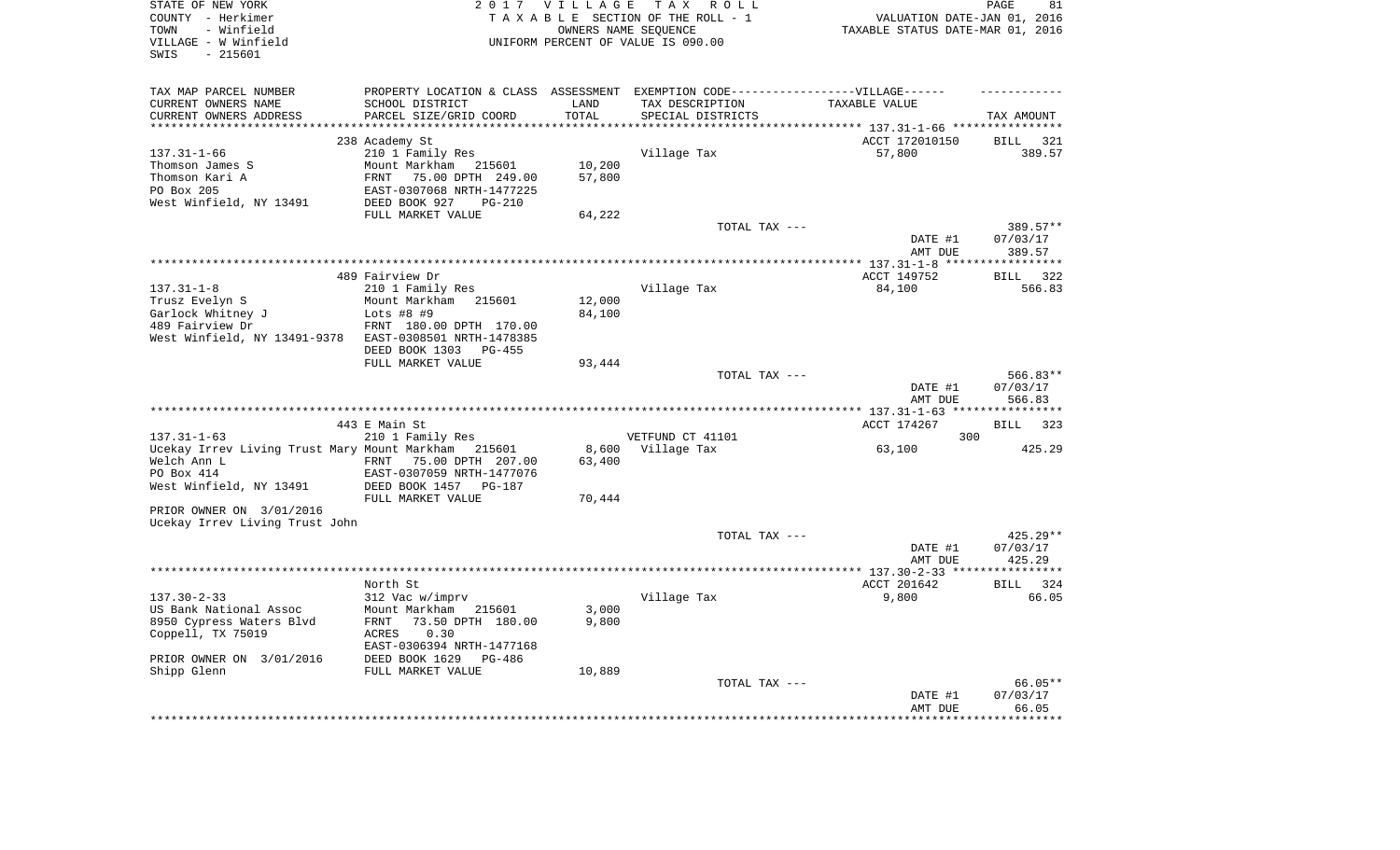| STATE OF NEW YORK<br>COUNTY - Herkimer<br>- Winfield<br>TOWN<br>VILLAGE - W Winfield<br>$-215601$<br>SWIS |                                                                                   | 2017 VILLAGE<br>OWNERS NAME SEQUENCE | TAX ROLL<br>TAXABLE SECTION OF THE ROLL - 1<br>UNIFORM PERCENT OF VALUE IS 090.00 | VALUATION DATE-JAN 01, 2016<br>TAXABLE STATUS DATE-MAR 01, 2016 | 82<br>PAGE         |
|-----------------------------------------------------------------------------------------------------------|-----------------------------------------------------------------------------------|--------------------------------------|-----------------------------------------------------------------------------------|-----------------------------------------------------------------|--------------------|
| TAX MAP PARCEL NUMBER                                                                                     | PROPERTY LOCATION & CLASS ASSESSMENT EXEMPTION CODE-----------------VILLAGE------ |                                      |                                                                                   |                                                                 |                    |
| CURRENT OWNERS NAME                                                                                       | SCHOOL DISTRICT                                                                   | LAND                                 | TAX DESCRIPTION                                                                   | TAXABLE VALUE                                                   |                    |
| CURRENT OWNERS ADDRESS<br>***********************                                                         | PARCEL SIZE/GRID COORD                                                            | TOTAL                                | SPECIAL DISTRICTS                                                                 |                                                                 | TAX AMOUNT         |
|                                                                                                           | 489 E Main St                                                                     |                                      |                                                                                   | ACCT 187087                                                     | <b>BILL</b><br>325 |
| $137.31 - 1 - 49$                                                                                         | 210 1 Family Res                                                                  |                                      | Village Tax                                                                       | 109,200                                                         | 736.01             |
| Usher Jeffrey T                                                                                           | Mount Markham 215601                                                              | 8,600                                |                                                                                   |                                                                 |                    |
| Usher Leah A                                                                                              | FRNT<br>80.00 DPTH 198.00                                                         | 109,200                              |                                                                                   |                                                                 |                    |
| 489 East Main St                                                                                          | EAST-0308140 NRTH-1477195                                                         |                                      |                                                                                   |                                                                 |                    |
| West Winfield, NY 13491                                                                                   | DEED BOOK 1538<br>$PG-479$                                                        |                                      |                                                                                   |                                                                 |                    |
|                                                                                                           | FULL MARKET VALUE                                                                 | 121,333                              |                                                                                   |                                                                 |                    |
|                                                                                                           |                                                                                   |                                      | TOTAL TAX ---                                                                     |                                                                 | $736.01**$         |
|                                                                                                           |                                                                                   |                                      |                                                                                   | DATE #1<br>AMT DUE                                              | 07/03/17<br>736.01 |
|                                                                                                           |                                                                                   |                                      |                                                                                   |                                                                 |                    |
|                                                                                                           | 1 Mile Strip Thru Vlg                                                             |                                      |                                                                                   | ACCT 151116                                                     | 326<br><b>BILL</b> |
| $137.39 - 1 - 5$                                                                                          | 322 Rural vac>10                                                                  |                                      | Village Tax                                                                       | 23,200                                                          | 156.37             |
| Utica, Chenango & Susquehana Va Mount Markham                                                             | 215601                                                                            | 22,500                               |                                                                                   |                                                                 |                    |
| 464 Dugan Road                                                                                            | ACRES<br>13.50                                                                    | 23,200                               |                                                                                   |                                                                 |                    |
| Richfield Springs, NY 13439                                                                               | EAST-0307831 NRTH-1475595<br>DEED BOOK 1311<br><b>PG-977</b>                      |                                      |                                                                                   |                                                                 |                    |
|                                                                                                           | FULL MARKET VALUE                                                                 | 25,778                               |                                                                                   |                                                                 |                    |
|                                                                                                           |                                                                                   |                                      | TOTAL TAX ---                                                                     |                                                                 | 156.37**           |
|                                                                                                           |                                                                                   |                                      |                                                                                   | DATE #1<br>AMT DUE                                              | 07/03/17<br>156.37 |
|                                                                                                           |                                                                                   |                                      |                                                                                   | ****** 137.31-1-73 ***                                          |                    |
|                                                                                                           | 247 Water St                                                                      |                                      |                                                                                   | ACCT 172010330                                                  | <b>BILL</b><br>327 |
| $137.31 - 1 - 73$                                                                                         | 210 1 Family Res                                                                  |                                      | Village Tax                                                                       | 79,400                                                          | 535.16             |
| Vanduren Judith E                                                                                         | Mount Markham<br>215601                                                           | 7,800                                |                                                                                   |                                                                 |                    |
| Vanduren William C                                                                                        | 75.00 DPTH 164.00<br>FRNT                                                         | 79,400                               |                                                                                   |                                                                 |                    |
| PO Box 309                                                                                                | EAST-0307359 NRTH-1477603                                                         |                                      |                                                                                   |                                                                 |                    |
| West Winfield, NY 13491-0309                                                                              | DEED BOOK 717<br>PG-317<br>FULL MARKET VALUE                                      | 88,222                               |                                                                                   |                                                                 |                    |
|                                                                                                           |                                                                                   |                                      | TOTAL TAX ---                                                                     |                                                                 | 535.16**           |
|                                                                                                           |                                                                                   |                                      |                                                                                   | DATE #1                                                         | 07/03/17           |
|                                                                                                           |                                                                                   |                                      |                                                                                   | AMT DUE                                                         | 535.16             |
|                                                                                                           |                                                                                   |                                      |                                                                                   |                                                                 |                    |
|                                                                                                           | 475 Fairview Dr                                                                   |                                      |                                                                                   | ACCT 172004110                                                  | 328<br><b>BILL</b> |
| $137.31 - 1 - 1$                                                                                          | 210 1 Family Res                                                                  |                                      | Village Tax                                                                       | 64,900                                                          | 437.43             |
| VanNort William E                                                                                         | Mount Markham<br>215601                                                           | 8,300                                |                                                                                   |                                                                 |                    |
| 475 Fairview Dr<br>West Winfield, NY 13491                                                                | FRNT 114.00 DPTH 126.00<br>ACRES<br>0.33                                          | 64,900                               |                                                                                   |                                                                 |                    |
|                                                                                                           | EAST-0307916 NRTH-1478759                                                         |                                      |                                                                                   |                                                                 |                    |
|                                                                                                           | DEED BOOK 1230<br>$PG-285$<br>FULL MARKET VALUE                                   | 72,111                               |                                                                                   |                                                                 |                    |
|                                                                                                           |                                                                                   |                                      | TOTAL TAX ---                                                                     |                                                                 | 437.43**           |
|                                                                                                           |                                                                                   |                                      |                                                                                   | DATE #1                                                         | 07/03/17           |
|                                                                                                           |                                                                                   |                                      |                                                                                   | AMT DUE                                                         | 437.43             |
|                                                                                                           |                                                                                   |                                      |                                                                                   |                                                                 |                    |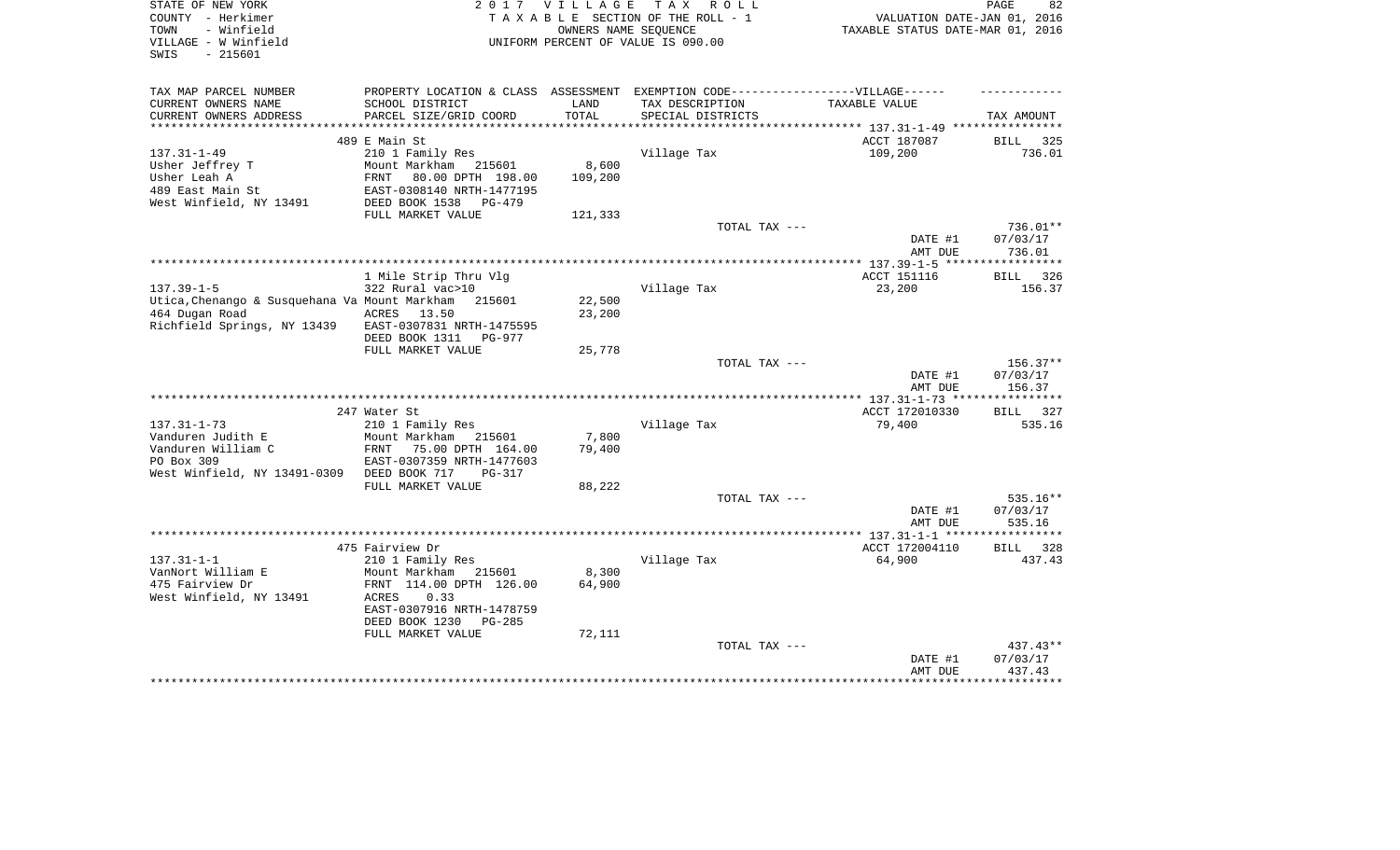| STATE OF NEW YORK<br>COUNTY - Herkimer<br>- Winfield<br>TOWN<br>VILLAGE - W Winfield<br>SWIS<br>$-215601$ |                                                                                  | OWNERS NAME SEQUENCE | 2017 VILLAGE TAX ROLL<br>TAXABLE SECTION OF THE ROLL - 1<br>UNIFORM PERCENT OF VALUE IS 090.00 | VALUATION DATE-JAN 01, 2016<br>TAXABLE STATUS DATE-MAR 01, 2016 | PAGE<br>83         |
|-----------------------------------------------------------------------------------------------------------|----------------------------------------------------------------------------------|----------------------|------------------------------------------------------------------------------------------------|-----------------------------------------------------------------|--------------------|
| TAX MAP PARCEL NUMBER                                                                                     | PROPERTY LOCATION & CLASS ASSESSMENT EXEMPTION CODE----------------VILLAGE------ |                      |                                                                                                |                                                                 |                    |
| CURRENT OWNERS NAME                                                                                       | SCHOOL DISTRICT                                                                  | LAND                 | TAX DESCRIPTION                                                                                | TAXABLE VALUE                                                   |                    |
| CURRENT OWNERS ADDRESS<br>***********************                                                         | PARCEL SIZE/GRID COORD<br>**********************                                 | TOTAL                | SPECIAL DISTRICTS                                                                              |                                                                 | TAX AMOUNT         |
|                                                                                                           | South St                                                                         |                      |                                                                                                |                                                                 | <b>BILL</b>        |
| $137.38 - 1 - 22$                                                                                         | 330 Vacant comm                                                                  |                      | WDRL/FORCL 29700                                                                               | ACCT 172002850<br>8,200                                         | 329                |
| Village of West Winfield                                                                                  | Mount Markham 215601                                                             |                      | 8,200 Village Tax                                                                              | 0.00                                                            | 0.00               |
| PO Box 308                                                                                                | 64.02 DPTH 206.00<br>FRNT                                                        | 8,200                |                                                                                                |                                                                 |                    |
| West Winfield, NY 13491                                                                                   | 0.29<br>ACRES                                                                    |                      |                                                                                                |                                                                 |                    |
|                                                                                                           | EAST-0306248 NRTH-1476388                                                        |                      |                                                                                                |                                                                 |                    |
|                                                                                                           | DEED BOOK 933<br>PG-163                                                          |                      |                                                                                                |                                                                 |                    |
|                                                                                                           | FULL MARKET VALUE                                                                | 9,111                |                                                                                                |                                                                 |                    |
|                                                                                                           |                                                                                  |                      | TOTAL TAX ---                                                                                  |                                                                 | $0.00**$           |
|                                                                                                           | South St                                                                         |                      |                                                                                                | ACCT 172002790                                                  | 330<br>BILL        |
| $137.38 - 1 - 23$                                                                                         | 330 Vacant comm                                                                  |                      | WDRL/FORCL 29700                                                                               | 8,200                                                           |                    |
| Village of West Winfield                                                                                  | Mount Markham<br>215601                                                          | 8,200                | Village Tax                                                                                    | 0.00                                                            | 0.00               |
| PO Box 308                                                                                                | FRNT 107.00 DPTH 212.00                                                          | 8,200                |                                                                                                |                                                                 |                    |
| West Winfield, NY 13491                                                                                   | 0.51<br>ACRES                                                                    |                      |                                                                                                |                                                                 |                    |
|                                                                                                           | EAST-0306256 NRTH-1476302                                                        |                      |                                                                                                |                                                                 |                    |
|                                                                                                           | DEED BOOK 933<br>$PG-163$                                                        |                      |                                                                                                |                                                                 |                    |
|                                                                                                           | FULL MARKET VALUE                                                                | 9,111                |                                                                                                |                                                                 |                    |
|                                                                                                           |                                                                                  |                      | TOTAL TAX ---                                                                                  |                                                                 | $0.00**$           |
|                                                                                                           | South St                                                                         |                      |                                                                                                | ACCT 172002670                                                  | BILL<br>331        |
| $137.38 - 1 - 24$                                                                                         | 330 Vacant comm                                                                  |                      | WDRL/FORCL 29700                                                                               | 11,300                                                          |                    |
| Village of West Winfield                                                                                  | Mount Markham<br>215601                                                          | 11,300               | Village Tax                                                                                    | 0.00                                                            | 0.00               |
| PO Box 308                                                                                                | ACRES<br>1.50                                                                    | 11,300               |                                                                                                |                                                                 |                    |
| West Winfield, NY 13491                                                                                   | EAST-0306250 NRTH-1476136                                                        |                      |                                                                                                |                                                                 |                    |
|                                                                                                           | DEED BOOK 933<br>PG-163                                                          |                      |                                                                                                |                                                                 |                    |
|                                                                                                           | FULL MARKET VALUE                                                                | 12,556               |                                                                                                |                                                                 |                    |
|                                                                                                           | ****************                                                                 |                      | TOTAL TAX ---                                                                                  |                                                                 | $0.00**$           |
|                                                                                                           | South St                                                                         |                      |                                                                                                | ********* 137.38-1-25 ****************<br>ACCT 172002700        | BILL<br>332        |
| $137.38 - 1 - 25$                                                                                         | 330 Vacant comm                                                                  |                      | WDRL/FORCL 29700                                                                               | 8,200                                                           |                    |
| Village of West Winfield                                                                                  | Mount Markham<br>215601                                                          |                      | 8,200 Village Tax                                                                              | 0.00                                                            | 0.00               |
| PO Box 308                                                                                                | ACRES<br>1.20                                                                    | 8,200                |                                                                                                |                                                                 |                    |
| West Winfield, NY 13491                                                                                   | EAST-0305910 NRTH-1476167                                                        |                      |                                                                                                |                                                                 |                    |
|                                                                                                           | DEED BOOK 933<br>PG-163                                                          |                      |                                                                                                |                                                                 |                    |
|                                                                                                           | FULL MARKET VALUE                                                                | 9,111                |                                                                                                |                                                                 |                    |
|                                                                                                           |                                                                                  |                      | TOTAL TAX ---                                                                                  |                                                                 | $0.00**$           |
|                                                                                                           |                                                                                  |                      |                                                                                                | ACCT 172006720                                                  |                    |
| $137.30 - 1 - 26$                                                                                         | 361 W Main St<br>210 1 Family Res                                                |                      | Village Tax                                                                                    | 74,000                                                          | BILL 333<br>498.76 |
| Walker Emma C                                                                                             | Mount Markham 215601                                                             | 9,900                |                                                                                                |                                                                 |                    |
| 361 W Main St                                                                                             | FRNT<br>50.00 DPTH 426.00                                                        | 74,000               |                                                                                                |                                                                 |                    |
| West Winfield, NY 13491                                                                                   | 0.49<br>ACRES                                                                    |                      |                                                                                                |                                                                 |                    |
|                                                                                                           | EAST-0305593 NRTH-1477051                                                        |                      |                                                                                                |                                                                 |                    |
| PRIOR OWNER ON 3/01/2016                                                                                  | DEED BOOK 2017 PG-2279                                                           |                      |                                                                                                |                                                                 |                    |
| Walker John G                                                                                             | FULL MARKET VALUE                                                                | 82,222               |                                                                                                |                                                                 |                    |
|                                                                                                           |                                                                                  |                      | TOTAL TAX ---                                                                                  |                                                                 | 498.76**           |
|                                                                                                           |                                                                                  |                      |                                                                                                | DATE #1<br>AMT DUE                                              | 07/03/17<br>498.76 |
|                                                                                                           |                                                                                  |                      |                                                                                                |                                                                 |                    |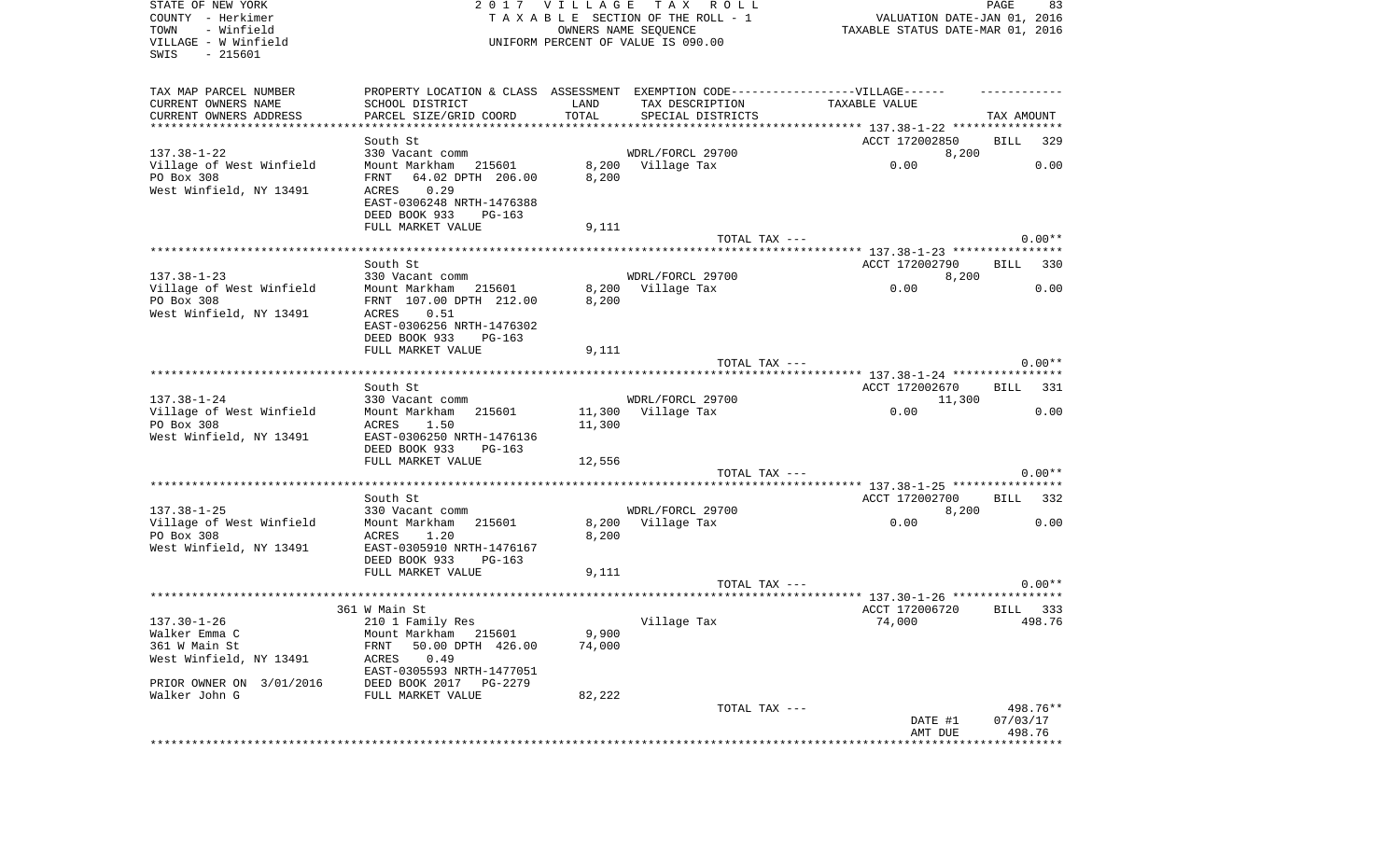| PROPERTY LOCATION & CLASS ASSESSMENT EXEMPTION CODE-----------------VILLAGE------<br>TAX MAP PARCEL NUMBER<br>CURRENT OWNERS NAME<br>SCHOOL DISTRICT<br>LAND<br>TAX DESCRIPTION<br>TAXABLE VALUE<br>CURRENT OWNERS ADDRESS<br>PARCEL SIZE/GRID COORD<br>TOTAL<br>SPECIAL DISTRICTS<br>************************ | TAX AMOUNT<br>BILL 334<br>20.89 |
|----------------------------------------------------------------------------------------------------------------------------------------------------------------------------------------------------------------------------------------------------------------------------------------------------------------|---------------------------------|
|                                                                                                                                                                                                                                                                                                                |                                 |
|                                                                                                                                                                                                                                                                                                                |                                 |
|                                                                                                                                                                                                                                                                                                                |                                 |
| ACCT 154521<br>Fairview Cir                                                                                                                                                                                                                                                                                    |                                 |
| $137.31 - 1 - 29$<br>311 Res vac land<br>Village Tax<br>3,100                                                                                                                                                                                                                                                  |                                 |
| Washburn Timothy D<br>3,100<br>Mount Markham<br>215601                                                                                                                                                                                                                                                         |                                 |
| Washburn Kathleen M<br>3,100<br>FRNT 110.00 DPTH 255.00                                                                                                                                                                                                                                                        |                                 |
| 382 Fairview Cir<br>EAST-0307725 NRTH-1478354<br>West Winfield, NY 13491<br>DEED BOOK 1332<br>PG-923                                                                                                                                                                                                           |                                 |
| FULL MARKET VALUE<br>3,444                                                                                                                                                                                                                                                                                     |                                 |
| TOTAL TAX ---                                                                                                                                                                                                                                                                                                  | $20.89**$                       |
| DATE #1                                                                                                                                                                                                                                                                                                        | 07/03/17                        |
| AMT DUE                                                                                                                                                                                                                                                                                                        | 20.89                           |
|                                                                                                                                                                                                                                                                                                                |                                 |
| 382 Fairview Cir<br>ACCT 172008310<br>$137.31 - 1 - 42$<br>Village Tax                                                                                                                                                                                                                                         | BILL 335<br>608.62              |
| 210 1 Family Res<br>90,300<br>Washburn Timothy D<br>Mount Markham<br>215601<br>13,200<br>XC991 Water relevy<br>210.68 MT M                                                                                                                                                                                     | 210.68                          |
| Washburn Kathleen M<br>FRNT 120.00 DPTH 265.00<br>90,300                                                                                                                                                                                                                                                       |                                 |
| 382 Fairview Circle<br>ACRES<br>0.86                                                                                                                                                                                                                                                                           |                                 |
| West Winfield, NY 13491<br>EAST-0307791 NRTH-1478223                                                                                                                                                                                                                                                           |                                 |
| DEED BOOK 892<br>$PG-435$                                                                                                                                                                                                                                                                                      |                                 |
| FULL MARKET VALUE<br>100,333                                                                                                                                                                                                                                                                                   |                                 |
| TOTAL TAX ---<br>DATE #1                                                                                                                                                                                                                                                                                       | 819.30**<br>07/03/17            |
| AMT DUE                                                                                                                                                                                                                                                                                                        | 819.30                          |
|                                                                                                                                                                                                                                                                                                                |                                 |
| ACCT 172009670<br>78 South St                                                                                                                                                                                                                                                                                  | BILL 336                        |
| $137.38 - 2 - 37$<br>210 1 Family Res<br>Village Tax<br>91,700                                                                                                                                                                                                                                                 | 618.06                          |
| Watkins Irrev Living Trust Dor Mount Markham<br>16,400<br>XC991 Water relevy<br>279.36 MT M<br>215601                                                                                                                                                                                                          | 279.36                          |
| Watkins Keith<br>91,700<br>ACRES<br>1.70<br>8738 Route 51 S<br>EAST-0306695 NRTH-1474991                                                                                                                                                                                                                       |                                 |
| West Winfield, NY 13491-9102 DEED BOOK 1459<br>PG-733                                                                                                                                                                                                                                                          |                                 |
| FULL MARKET VALUE<br>101,889                                                                                                                                                                                                                                                                                   |                                 |
| TOTAL TAX ---                                                                                                                                                                                                                                                                                                  | 897.42**                        |
| DATE #1                                                                                                                                                                                                                                                                                                        | 07/03/17                        |
| AMT DUE                                                                                                                                                                                                                                                                                                        | 897.42                          |
|                                                                                                                                                                                                                                                                                                                |                                 |
| ACCT 172009910<br>Burrows Rd<br>29,400<br>$137.39 - 1 - 15$<br>331 Com vac w/im<br>Village Tax                                                                                                                                                                                                                 | 337<br>BILL<br>198.16           |
| Watkins Keith<br>10,200<br>Mount Markham<br>215601                                                                                                                                                                                                                                                             |                                 |
| 78 South St<br>29,400<br>FRNT 150.00 DPTH 167.00                                                                                                                                                                                                                                                               |                                 |
| West Winfield, NY 13491-9102 ACRES<br>0.52                                                                                                                                                                                                                                                                     |                                 |
| EAST-0306875 NRTH-1475189                                                                                                                                                                                                                                                                                      |                                 |
| FULL MARKET VALUE<br>32,667                                                                                                                                                                                                                                                                                    |                                 |
| TOTAL TAX ---                                                                                                                                                                                                                                                                                                  | 198.16**                        |
| DATE #1<br>AMT DUE                                                                                                                                                                                                                                                                                             | 07/03/17<br>198.16              |
|                                                                                                                                                                                                                                                                                                                |                                 |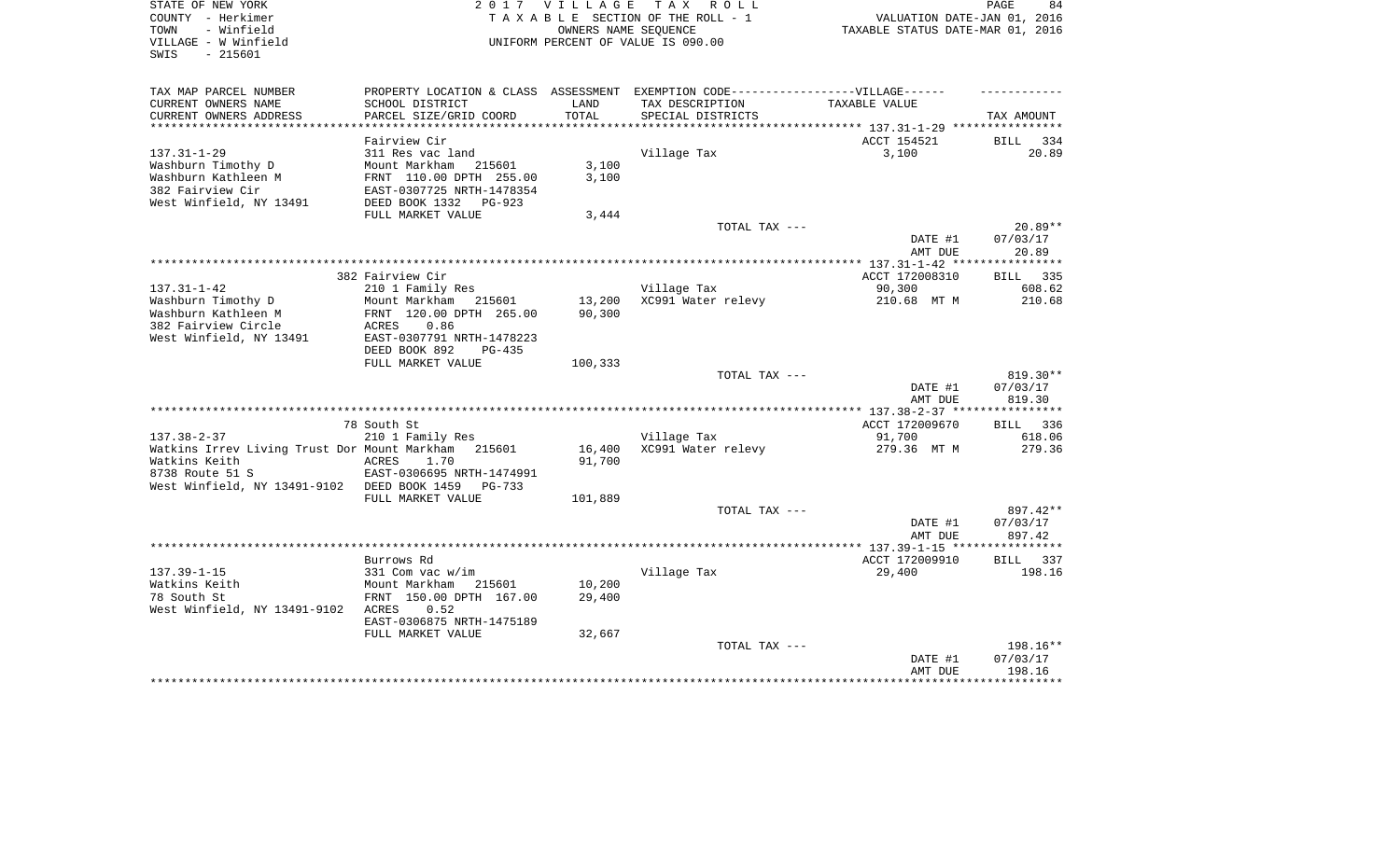| STATE OF NEW YORK<br>COUNTY - Herkimer<br>- Winfield<br>TOWN<br>VILLAGE - W Winfield<br>SWIS<br>$-215601$ | VILLAGE<br>T A X<br>2017<br>TAXABLE SECTION OF THE ROLL - 1<br>OWNERS NAME SEQUENCE<br>UNIFORM PERCENT OF VALUE IS 090.00 |                  |                                               | 85<br>R O L L<br>PAGE<br>VALUATION DATE-JAN 01, 2016<br>TAXABLE STATUS DATE-MAR 01, 2016 |                                  |  |
|-----------------------------------------------------------------------------------------------------------|---------------------------------------------------------------------------------------------------------------------------|------------------|-----------------------------------------------|------------------------------------------------------------------------------------------|----------------------------------|--|
| TAX MAP PARCEL NUMBER                                                                                     | PROPERTY LOCATION & CLASS ASSESSMENT                                                                                      |                  | EXEMPTION CODE------------------VILLAGE------ |                                                                                          |                                  |  |
| CURRENT OWNERS NAME<br>CURRENT OWNERS ADDRESS                                                             | SCHOOL DISTRICT<br>PARCEL SIZE/GRID COORD                                                                                 | LAND<br>TOTAL    | TAX DESCRIPTION<br>SPECIAL DISTRICTS          | TAXABLE VALUE                                                                            | TAX AMOUNT                       |  |
| **********************                                                                                    | *****************                                                                                                         |                  |                                               | ********************************** 137.38-2-39.2 **************                          |                                  |  |
|                                                                                                           | South St                                                                                                                  |                  |                                               | ACCT 155467                                                                              | BILL<br>338                      |  |
| $137.38 - 2 - 39.2$                                                                                       | 105 Vac farmland                                                                                                          |                  | Village Tax                                   | 1,000                                                                                    | 6.74                             |  |
| Watkins Kevin                                                                                             | Mount Markham 215601                                                                                                      | 1,000            |                                               |                                                                                          |                                  |  |
| 68 South Street                                                                                           | Access Driveway To Farm                                                                                                   | 1,000            |                                               |                                                                                          |                                  |  |
| PO Box 242<br>West Winfield, NY 13491                                                                     | Key Change 137.38-2-39<br>25.00 DPTH 280.00<br>FRNT<br>ACRES<br>0.16                                                      |                  |                                               |                                                                                          |                                  |  |
|                                                                                                           | EAST-0269770 NRTH-1050295<br>DEED BOOK 1338<br>PG-340                                                                     |                  |                                               |                                                                                          |                                  |  |
|                                                                                                           | FULL MARKET VALUE                                                                                                         | 1,111            |                                               |                                                                                          |                                  |  |
|                                                                                                           |                                                                                                                           |                  | TOTAL TAX ---                                 | DATE #1<br>AMT DUE                                                                       | $6.74**$<br>07/03/17<br>6.74     |  |
|                                                                                                           |                                                                                                                           |                  |                                               |                                                                                          |                                  |  |
|                                                                                                           | 68 South St                                                                                                               |                  |                                               | ACCT 172009550                                                                           | 339<br>BILL                      |  |
| $137.38 - 2 - 39.1$                                                                                       | 210 1 Family Res                                                                                                          |                  | Village Tax                                   | 39,600                                                                                   | 266.90                           |  |
| Watkins Kevin D<br>PO Box 242                                                                             | Mount Markham<br>215601<br>FRNT<br>80.50 DPTH 280.00                                                                      | 10,100<br>39,600 |                                               |                                                                                          |                                  |  |
| West Winfield, NY 13491-0242                                                                              | ACRES<br>0.51<br>EAST-0306682 NRTH-1474729                                                                                |                  |                                               |                                                                                          |                                  |  |
|                                                                                                           | DEED BOOK 735<br>$PG-7$<br>FULL MARKET VALUE                                                                              | 44,000           |                                               |                                                                                          |                                  |  |
|                                                                                                           |                                                                                                                           |                  | TOTAL TAX ---                                 | DATE #1<br>AMT DUE                                                                       | $266.90**$<br>07/03/17<br>266.90 |  |
|                                                                                                           |                                                                                                                           |                  |                                               |                                                                                          |                                  |  |
|                                                                                                           | 437 Pleasant St                                                                                                           |                  |                                               | ACCT 172005580                                                                           | BILL<br>340                      |  |
| $137.31 - 1 - 77$                                                                                         | 220 2 Family Res                                                                                                          |                  | Village Tax                                   | 70,200                                                                                   | 473.15                           |  |
| Weaver George F                                                                                           | Mount Markham<br>215601                                                                                                   | 15,400           |                                               |                                                                                          |                                  |  |
| Maziarz Robert C<br>437 Pleasant St                                                                       | ACRES<br>1.20 BANK<br>023<br>EAST-0307176 NRTH-1477768                                                                    | 70,200           |                                               |                                                                                          |                                  |  |
| PO Box 594                                                                                                | DEED BOOK 896<br>PG-103                                                                                                   |                  |                                               |                                                                                          |                                  |  |
| West Winfield, NY 13491                                                                                   | FULL MARKET VALUE                                                                                                         | 78,000           |                                               |                                                                                          |                                  |  |
|                                                                                                           |                                                                                                                           |                  | TOTAL TAX ---                                 |                                                                                          | $473.15**$                       |  |
|                                                                                                           |                                                                                                                           |                  |                                               | DATE #1                                                                                  | 07/03/17                         |  |
|                                                                                                           |                                                                                                                           |                  |                                               | AMT DUE                                                                                  | 473.15                           |  |
|                                                                                                           | 384 Fairview Cir                                                                                                          |                  |                                               | ACCT 172006090                                                                           | 341<br>BILL                      |  |
| $137.31 - 1 - 41$                                                                                         | 210 1 Family Res                                                                                                          |                  | Village Tax                                   | 99,400                                                                                   | 669.96                           |  |
| Wells Jeffrey B                                                                                           | Mount Markham 215601                                                                                                      | 7,800            |                                               |                                                                                          |                                  |  |
| Wells Paula A                                                                                             | FRNT 100.00 DPTH 130.00                                                                                                   | 99,400           |                                               |                                                                                          |                                  |  |
| 384 Fairview Cir                                                                                          | ACRES<br>0.28                                                                                                             |                  |                                               |                                                                                          |                                  |  |
| West Winfield, NY 13491-9382                                                                              | EAST-0307912 NRTH-1478119<br>DEED BOOK 940<br>PG-680                                                                      |                  |                                               |                                                                                          |                                  |  |
|                                                                                                           | FULL MARKET VALUE                                                                                                         | 110,444          | TOTAL TAX ---                                 |                                                                                          | 669.96**                         |  |
|                                                                                                           |                                                                                                                           |                  |                                               | DATE #1<br>AMT DUE                                                                       | 07/03/17<br>669.96               |  |
|                                                                                                           |                                                                                                                           |                  |                                               | **********************************                                                       |                                  |  |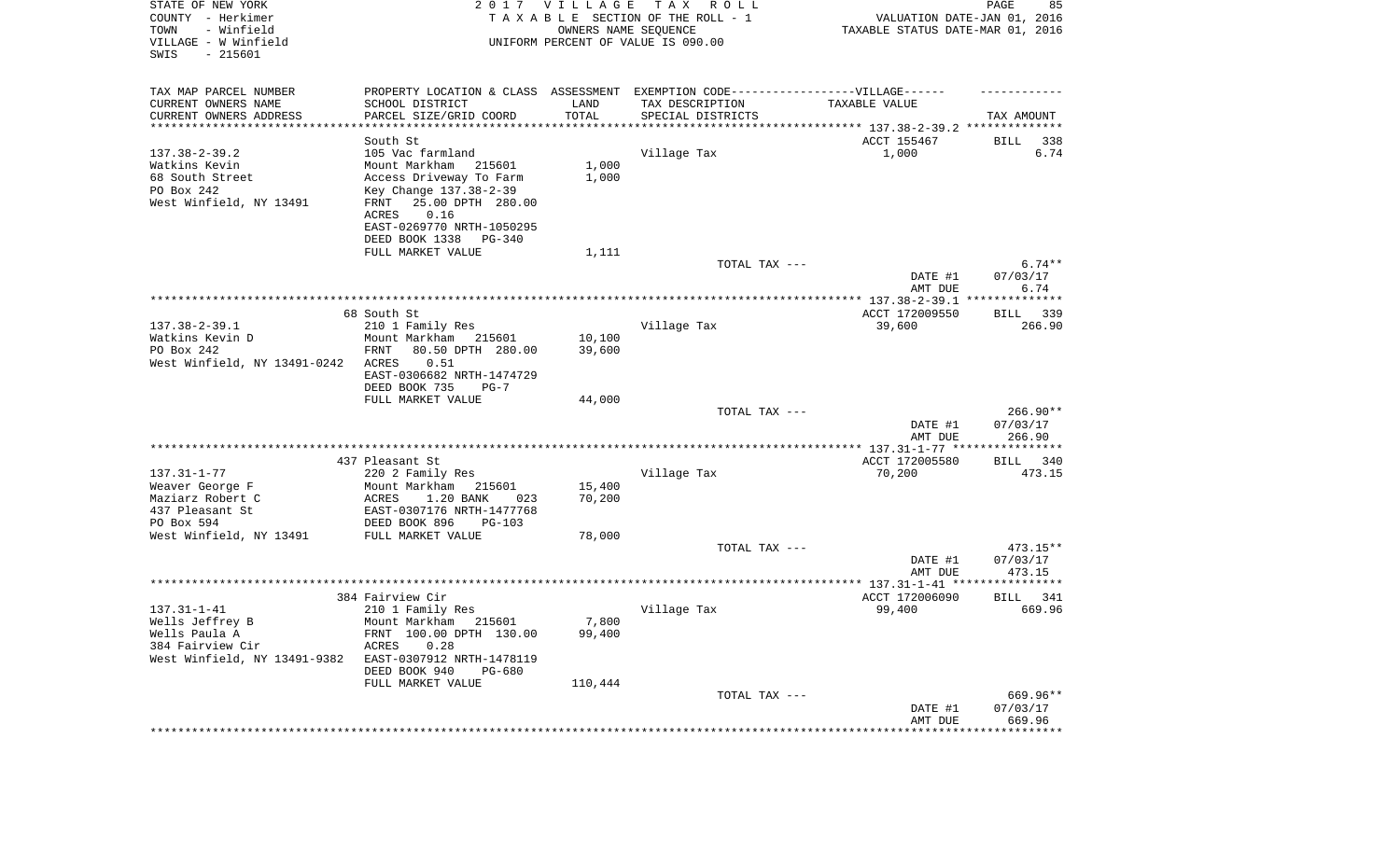| STATE OF NEW YORK<br>COUNTY - Herkimer<br>TOWN<br>- Winfield<br>VILLAGE - W Winfield<br>SWIS<br>$-215601$ |                                                                                  | 2017 VILLAGE<br>OWNERS NAME SEQUENCE | TAX ROLL<br>TAXABLE SECTION OF THE ROLL - 1<br>UNIFORM PERCENT OF VALUE IS 090.00 | VALUATION DATE-JAN 01, 2016<br>TAXABLE STATUS DATE-MAR 01, 2016 | PAGE<br>86         |
|-----------------------------------------------------------------------------------------------------------|----------------------------------------------------------------------------------|--------------------------------------|-----------------------------------------------------------------------------------|-----------------------------------------------------------------|--------------------|
| TAX MAP PARCEL NUMBER                                                                                     | PROPERTY LOCATION & CLASS ASSESSMENT EXEMPTION CODE----------------VILLAGE------ |                                      |                                                                                   |                                                                 |                    |
| CURRENT OWNERS NAME                                                                                       | SCHOOL DISTRICT                                                                  | LAND                                 | TAX DESCRIPTION                                                                   | TAXABLE VALUE                                                   |                    |
| CURRENT OWNERS ADDRESS<br>**********************                                                          | PARCEL SIZE/GRID COORD                                                           | TOTAL                                | SPECIAL DISTRICTS                                                                 |                                                                 | TAX AMOUNT         |
|                                                                                                           | 56 South St                                                                      |                                      |                                                                                   | ACCT 172008513                                                  | 342<br>BILL        |
| $137.46 - 1 - 7.2$                                                                                        | 411 Apartment                                                                    |                                      | Village Tax                                                                       | 515,000                                                         | 3,471.10           |
| West Winfield Housing                                                                                     | Mount Markham<br>215601                                                          | 30,000                               |                                                                                   |                                                                 |                    |
| PO Box 71                                                                                                 | General Winfield Scott Ho                                                        | 515,000                              |                                                                                   |                                                                 |                    |
| Frankfort, NY 13340                                                                                       | ACRES<br>2.60                                                                    |                                      |                                                                                   |                                                                 |                    |
|                                                                                                           | EAST-0306696 NRTH-1474335<br>DEED BOOK 699<br>PG-404                             |                                      |                                                                                   |                                                                 |                    |
|                                                                                                           | FULL MARKET VALUE                                                                | 572,222                              |                                                                                   |                                                                 |                    |
|                                                                                                           |                                                                                  |                                      | TOTAL TAX ---                                                                     |                                                                 | $3,471.10**$       |
|                                                                                                           |                                                                                  |                                      |                                                                                   | DATE #1                                                         | 07/03/17           |
|                                                                                                           |                                                                                  |                                      |                                                                                   | AMT DUE                                                         | 3,471.10           |
|                                                                                                           | North St                                                                         |                                      |                                                                                   | ACCT 202293                                                     | BILL<br>343        |
| $137.22 - 1 - 4.1$                                                                                        | 312 Vac w/imprv                                                                  |                                      | Village Tax                                                                       | 18,500                                                          | 124.69             |
| Wheat Carl R                                                                                              | Mount Markham<br>215601                                                          | 16,500                               |                                                                                   |                                                                 |                    |
| Wheat Catharine R                                                                                         | ACRES 17.60                                                                      | 18,500                               |                                                                                   |                                                                 |                    |
| 321 North St                                                                                              | EAST-0306272 NRTH-1479016                                                        |                                      |                                                                                   |                                                                 |                    |
| West Winfield, NY 13491                                                                                   | DEED BOOK 2016<br>PG-2293<br>FULL MARKET VALUE                                   | 20,556                               |                                                                                   |                                                                 |                    |
| PRIOR OWNER ON 3/01/2016<br>Wheat Carl R                                                                  |                                                                                  |                                      |                                                                                   |                                                                 |                    |
|                                                                                                           |                                                                                  |                                      | TOTAL TAX ---                                                                     |                                                                 | 124.69**           |
|                                                                                                           |                                                                                  |                                      |                                                                                   | DATE #1<br>AMT DUE                                              | 07/03/17<br>124.69 |
|                                                                                                           |                                                                                  |                                      |                                                                                   |                                                                 |                    |
|                                                                                                           | 321 North St                                                                     |                                      |                                                                                   |                                                                 | 344<br>BILL        |
| $137.22 - 1 - 4.3$<br>Wheat Carl R                                                                        | 210 1 Family Res<br>Mount Markham<br>215601                                      | 13,800                               | Village Tax                                                                       | 128,000                                                         | 862.72             |
| Wheat Catharine R                                                                                         | FRNT 187.00 DPTH                                                                 | 128,000                              |                                                                                   |                                                                 |                    |
| 321 North St                                                                                              | ACRES<br>1.80                                                                    |                                      |                                                                                   |                                                                 |                    |
| West Winfield, NY 13491                                                                                   | EAST-0306257 NRTH-1478747                                                        |                                      |                                                                                   |                                                                 |                    |
|                                                                                                           | DEED BOOK 931<br>PG-622                                                          |                                      |                                                                                   |                                                                 |                    |
|                                                                                                           | FULL MARKET VALUE                                                                | 142,222                              | TOTAL TAX ---                                                                     |                                                                 | 862.72**           |
|                                                                                                           |                                                                                  |                                      |                                                                                   | DATE #1                                                         | 07/03/17           |
|                                                                                                           |                                                                                  |                                      |                                                                                   | AMT DUE                                                         | 862.72             |
|                                                                                                           |                                                                                  |                                      |                                                                                   |                                                                 |                    |
|                                                                                                           | North St                                                                         |                                      |                                                                                   | ACCT 202293                                                     | 345<br>BILL        |
| $137.22 - 1 - 7.1$<br>Wheat Carl R                                                                        | 311 Res vac land<br>Mount Markham 215601                                         | 10,300                               | Village Tax                                                                       | 10,300                                                          | 69.42              |
| Wheat Catharine R                                                                                         | ACRES<br>3.60                                                                    | 10,300                               |                                                                                   |                                                                 |                    |
| 321 North St                                                                                              | EAST-0306543 NRTH-1478366                                                        |                                      |                                                                                   |                                                                 |                    |
| West Winfield, NY 13491                                                                                   | DEED BOOK 2016<br>PG-2293                                                        |                                      |                                                                                   |                                                                 |                    |
|                                                                                                           | FULL MARKET VALUE                                                                | 11,444                               |                                                                                   |                                                                 |                    |
| PRIOR OWNER ON 3/01/2016                                                                                  |                                                                                  |                                      |                                                                                   |                                                                 |                    |
| Wheat Carl R                                                                                              |                                                                                  |                                      | TOTAL TAX ---                                                                     |                                                                 | 69.42**            |
|                                                                                                           |                                                                                  |                                      |                                                                                   | DATE #1                                                         | 07/03/17           |
|                                                                                                           |                                                                                  |                                      |                                                                                   | AMT DUE                                                         | 69.42              |
|                                                                                                           |                                                                                  |                                      |                                                                                   | ****************************                                    |                    |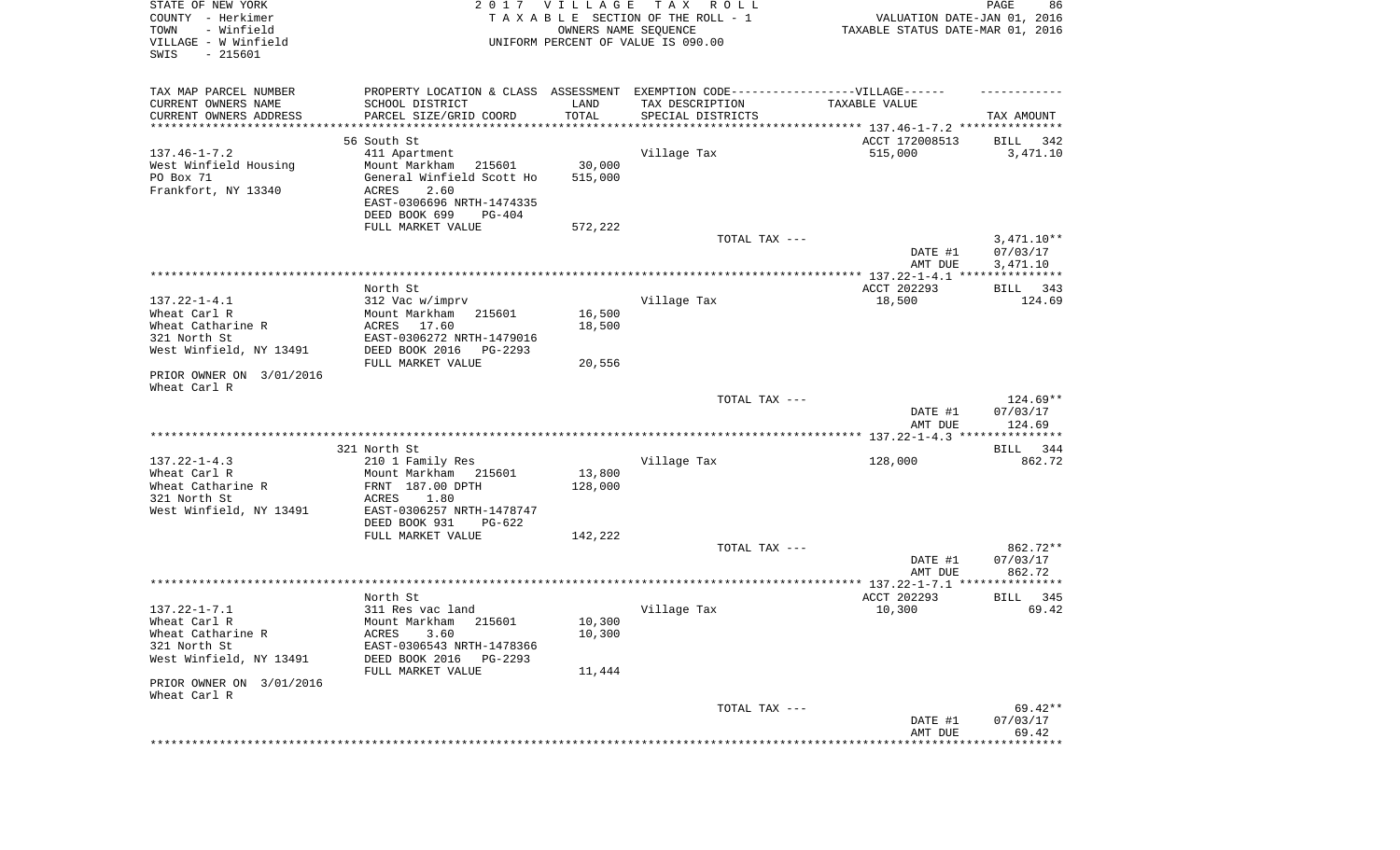| STATE OF NEW YORK            | 2 0 1 7                         | VILLAGE                          | TAX ROLL                                                                         |                                                                         | 87<br>PAGE            |
|------------------------------|---------------------------------|----------------------------------|----------------------------------------------------------------------------------|-------------------------------------------------------------------------|-----------------------|
| COUNTY - Herkimer            |                                 |                                  | TAXABLE SECTION OF THE ROLL - 1                                                  | VALUATION DATE-JAN 01, 2016                                             |                       |
| - Winfield<br>TOWN           |                                 | TAXABLE STATUS DATE-MAR 01, 2016 |                                                                                  |                                                                         |                       |
| VILLAGE - W Winfield         |                                 |                                  | UNIFORM PERCENT OF VALUE IS 090.00                                               |                                                                         |                       |
| $-215601$<br>SWIS            |                                 |                                  |                                                                                  |                                                                         |                       |
|                              |                                 |                                  |                                                                                  |                                                                         |                       |
| TAX MAP PARCEL NUMBER        |                                 |                                  | PROPERTY LOCATION & CLASS ASSESSMENT EXEMPTION CODE----------------VILLAGE------ |                                                                         |                       |
| CURRENT OWNERS NAME          | SCHOOL DISTRICT                 | LAND                             | TAX DESCRIPTION                                                                  | TAXABLE VALUE                                                           |                       |
| CURRENT OWNERS ADDRESS       | PARCEL SIZE/GRID COORD          | TOTAL<br>**********              | SPECIAL DISTRICTS                                                                |                                                                         | TAX AMOUNT            |
|                              | 122 Burrows Rd                  |                                  |                                                                                  | *************************** 137.39-1-16 ****************<br>ACCT 179877 | BILL<br>346           |
| $137.39 - 1 - 16$            | 210 1 Family Res                |                                  | Village Tax                                                                      | 54,000                                                                  | 363.96                |
| Wheelock James & Gail        | Mount Markham 215601            | 9,600                            |                                                                                  |                                                                         |                       |
| Wheelock James R Jr          | FRNT 147.22 DPTH 153.00         | 54,000                           |                                                                                  |                                                                         |                       |
| 122 Burrows Rd               | ACRES<br>0.46                   |                                  |                                                                                  |                                                                         |                       |
| West Winfield, NY 13491-0091 | EAST-0307019 NRTH-1475202       |                                  |                                                                                  |                                                                         |                       |
|                              | DEED BOOK 1494<br><b>PG-231</b> |                                  |                                                                                  |                                                                         |                       |
|                              | FULL MARKET VALUE               | 60,000                           |                                                                                  |                                                                         |                       |
|                              |                                 |                                  | TOTAL TAX ---                                                                    |                                                                         | $363.96**$            |
|                              |                                 |                                  |                                                                                  | DATE #1                                                                 | 07/03/17              |
|                              |                                 |                                  |                                                                                  | AMT DUE                                                                 | 363.96                |
|                              |                                 |                                  |                                                                                  |                                                                         |                       |
|                              | 479 E Main St                   |                                  |                                                                                  | ACCT 172003690                                                          | BILL 347              |
| $137.31 - 1 - 51$            | 210 1 Family Res                |                                  | Village Tax                                                                      | 98,400                                                                  | 663.22                |
| Whippo Richard A             | Mount Markham 215601            | 10,400                           |                                                                                  |                                                                         |                       |
| Whippo Diana                 | FRNT 118.60 DPTH 198.00         | 98,400                           |                                                                                  |                                                                         |                       |
| 479 East Main St             | EAST-0307980 NRTH-1477196       |                                  |                                                                                  |                                                                         |                       |
| PO Box 538                   | DEED BOOK 1111<br>$PG-126$      |                                  |                                                                                  |                                                                         |                       |
| West Winfield, NY 13491      | FULL MARKET VALUE               | 109,333                          |                                                                                  |                                                                         |                       |
|                              |                                 |                                  | TOTAL TAX ---                                                                    |                                                                         | 663.22**              |
|                              |                                 |                                  |                                                                                  | DATE #1                                                                 | 07/03/17              |
|                              |                                 |                                  |                                                                                  | AMT DUE                                                                 | 663.22                |
|                              |                                 |                                  |                                                                                  |                                                                         |                       |
| $137.38 - 1 - 41$            | 67 South St<br>210 1 Family Res |                                  | Village Tax                                                                      | ACCT 172002970<br>109,100                                               | BILL<br>348<br>735.33 |
| Wilcox Shawn J               | Mount Markham 215601            | 8,900                            | XC991 Water relevy                                                               |                                                                         | 891.66                |
| Wilcox Carrie L              | 99.00 DPTH 240.00<br>FRNT       | 109,100                          |                                                                                  | 891.66 MT M                                                             |                       |
| 67 South St                  | ACRES<br>0.55                   |                                  |                                                                                  |                                                                         |                       |
| West Winfield, NY 13491      | EAST-0306320 NRTH-1474676       |                                  |                                                                                  |                                                                         |                       |
|                              | DEED BOOK 942<br>PG-289         |                                  |                                                                                  |                                                                         |                       |
|                              | FULL MARKET VALUE               | 121,222                          |                                                                                  |                                                                         |                       |
|                              |                                 |                                  | TOTAL TAX ---                                                                    |                                                                         | $1,626.99**$          |
|                              |                                 |                                  |                                                                                  | DATE #1                                                                 | 07/03/17              |
|                              |                                 |                                  |                                                                                  | AMT DUE                                                                 | 1,626.99              |
|                              |                                 |                                  |                                                                                  |                                                                         |                       |
|                              | 418 E Main St                   |                                  |                                                                                  | ACCT 172008640                                                          | 349<br><b>BILL</b>    |
| $137.30 - 3 - 28$            | 484 1 use sm bld                |                                  | Village Tax                                                                      | 37,600                                                                  | 253.42                |
| Will Walter J                | Mount Markham<br>215601         | 6,300                            |                                                                                  |                                                                         |                       |
| PO Box 58                    | 39.93 DPTH 149.16<br>FRNT       | 37,600                           |                                                                                  |                                                                         |                       |
| West Winfield, NY 13491      | 0.13<br>ACRES                   |                                  |                                                                                  |                                                                         |                       |
|                              | EAST-0306540 NRTH-1476776       |                                  |                                                                                  |                                                                         |                       |
|                              | DEED BOOK 869<br>PG-615         |                                  |                                                                                  |                                                                         |                       |
|                              | FULL MARKET VALUE               | 41,778                           |                                                                                  |                                                                         |                       |
|                              |                                 |                                  | TOTAL TAX ---                                                                    |                                                                         | 253.42**              |
|                              |                                 |                                  |                                                                                  | DATE #1                                                                 | 07/03/17<br>253.42    |
|                              |                                 |                                  |                                                                                  | AMT DUE                                                                 |                       |
|                              |                                 |                                  |                                                                                  |                                                                         |                       |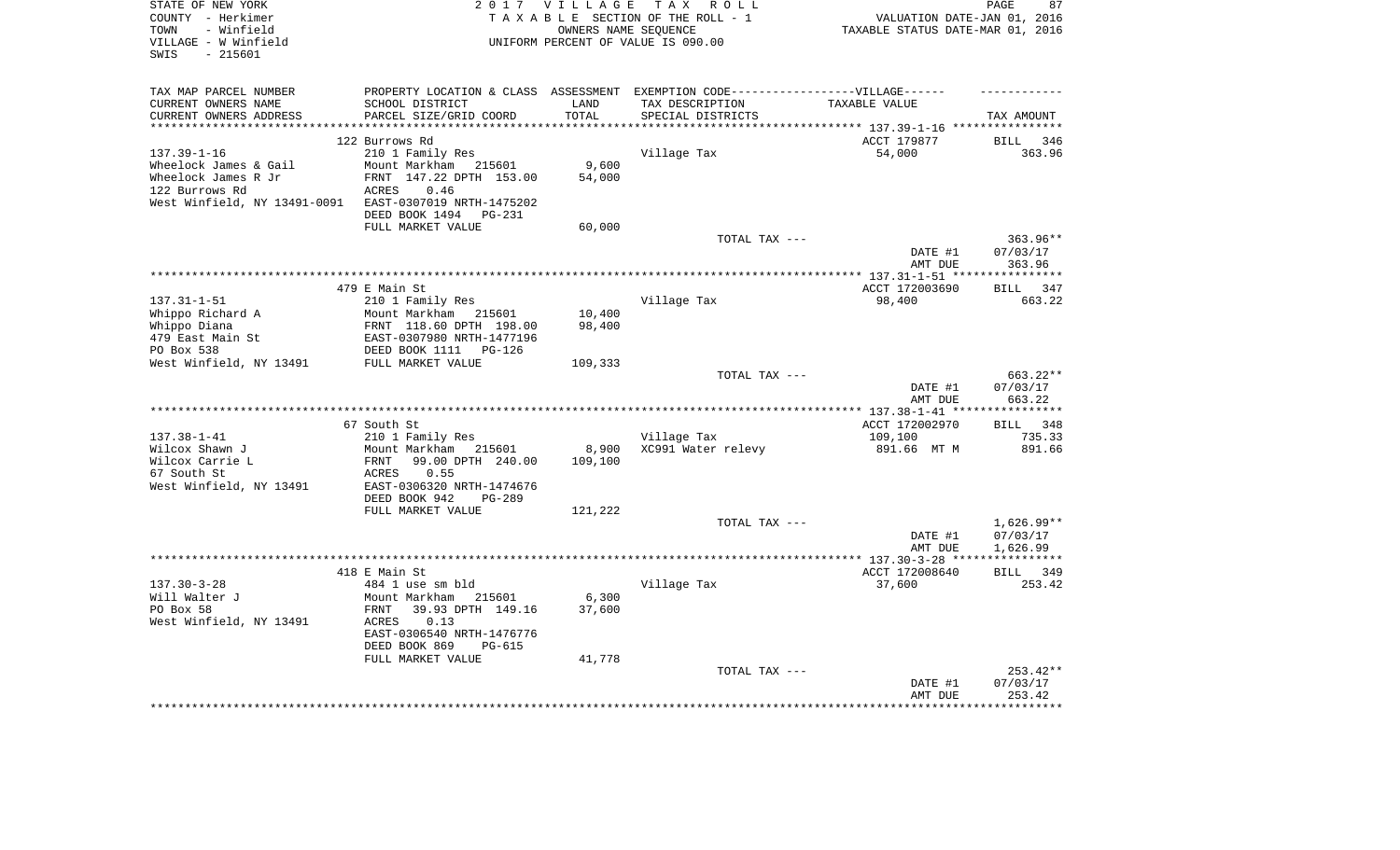| STATE OF NEW YORK<br>COUNTY - Herkimer<br>- Winfield<br>TOWN<br>VILLAGE - W Winfield<br>$-215601$<br>SWIS |                                                                                   |        | 2017 VILLAGE TAX ROLL<br>TAXABLE SECTION OF THE ROLL - 1<br>OWNERS NAME SEQUENCE<br>UNIFORM PERCENT OF VALUE IS 090.00 | VALUATION DATE-JAN 01, 2016<br>TAXABLE STATUS DATE-MAR 01, 2016 | PAGE<br>88         |
|-----------------------------------------------------------------------------------------------------------|-----------------------------------------------------------------------------------|--------|------------------------------------------------------------------------------------------------------------------------|-----------------------------------------------------------------|--------------------|
| TAX MAP PARCEL NUMBER                                                                                     | PROPERTY LOCATION & CLASS ASSESSMENT EXEMPTION CODE-----------------VILLAGE------ |        |                                                                                                                        |                                                                 |                    |
| CURRENT OWNERS NAME                                                                                       | SCHOOL DISTRICT                                                                   | LAND   | TAX DESCRIPTION                                                                                                        | TAXABLE VALUE                                                   |                    |
| CURRENT OWNERS ADDRESS                                                                                    | PARCEL SIZE/GRID COORD                                                            | TOTAL  | SPECIAL DISTRICTS                                                                                                      |                                                                 | TAX AMOUNT         |
| ***********************                                                                                   |                                                                                   |        |                                                                                                                        |                                                                 |                    |
|                                                                                                           | 125 South St                                                                      |        |                                                                                                                        | ACCT 172009220                                                  | <b>BILL</b><br>350 |
| $137.38 - 1 - 29$                                                                                         | 210 1 Family Res                                                                  |        | VETFUND T 41107                                                                                                        | 750                                                             |                    |
| Willems Maude                                                                                             | Mount Markham 215601                                                              |        | 10,100 Village Tax                                                                                                     | 51,050                                                          | 344.08             |
| PO Box 241                                                                                                | 88.00 DPTH 250.00<br>FRNT<br>0.51                                                 | 51,800 |                                                                                                                        |                                                                 |                    |
| West Winfield, NY 13491-0241                                                                              | ACRES<br>EAST-0306397 NRTH-1475729                                                |        |                                                                                                                        |                                                                 |                    |
|                                                                                                           | DEED BOOK 749<br>PG-213                                                           |        |                                                                                                                        |                                                                 |                    |
|                                                                                                           | FULL MARKET VALUE                                                                 | 57,556 |                                                                                                                        |                                                                 |                    |
|                                                                                                           |                                                                                   |        | TOTAL TAX ---                                                                                                          |                                                                 | 344.08**           |
|                                                                                                           |                                                                                   |        |                                                                                                                        | DATE #1                                                         | 07/03/17           |
|                                                                                                           |                                                                                   |        |                                                                                                                        | AMT DUE                                                         | 344.08             |
|                                                                                                           |                                                                                   |        |                                                                                                                        |                                                                 |                    |
|                                                                                                           | 345 Fenn St                                                                       |        |                                                                                                                        | ACCT 182763                                                     | BILL 351           |
| $137.31 - 1 - 74$                                                                                         | 210 1 Family Res                                                                  |        | Village Tax                                                                                                            | 73,200                                                          | 493.37             |
| Williams Darrel                                                                                           | Mount Markham 215601                                                              | 8,700  |                                                                                                                        |                                                                 |                    |
| 345 Fenn St                                                                                               | FRNT 123.00 DPTH 159.00                                                           | 73,200 |                                                                                                                        |                                                                 |                    |
| West Winfield, NY 13491                                                                                   | EAST-0307259 NRTH-1477553                                                         |        |                                                                                                                        |                                                                 |                    |
|                                                                                                           | DEED BOOK 1512 PG-495<br>FULL MARKET VALUE                                        | 81,333 |                                                                                                                        |                                                                 |                    |
|                                                                                                           |                                                                                   |        | TOTAL TAX ---                                                                                                          |                                                                 | 493.37**           |
|                                                                                                           |                                                                                   |        |                                                                                                                        | DATE #1                                                         | 07/03/17           |
|                                                                                                           |                                                                                   |        |                                                                                                                        | AMT DUE                                                         | 493.37             |
|                                                                                                           |                                                                                   |        |                                                                                                                        |                                                                 |                    |
|                                                                                                           | 396 Mill St                                                                       |        |                                                                                                                        | ACCT 181562                                                     | BILL 352           |
| $137.46 - 1 - 5$                                                                                          | 210 1 Family Res                                                                  |        | Village Tax                                                                                                            | 73,400                                                          | 494.72             |
| Williams Linda                                                                                            | Mount Markham 215601                                                              | 8,700  |                                                                                                                        |                                                                 |                    |
| 396 Mill St                                                                                               | Doublewide                                                                        | 73,400 |                                                                                                                        |                                                                 |                    |
| PO Box 265                                                                                                | FRNT 100.00 DPTH 172.00                                                           |        |                                                                                                                        |                                                                 |                    |
| West Winfield, NY 13491                                                                                   | 0.37<br>ACRES                                                                     |        |                                                                                                                        |                                                                 |                    |
|                                                                                                           | EAST-0306258 NRTH-1474075                                                         |        |                                                                                                                        |                                                                 |                    |
|                                                                                                           | DEED BOOK 1505 PG-20<br>FULL MARKET VALUE                                         | 81,556 |                                                                                                                        |                                                                 |                    |
|                                                                                                           |                                                                                   |        | TOTAL TAX ---                                                                                                          |                                                                 | 494.72**           |
|                                                                                                           |                                                                                   |        |                                                                                                                        | DATE #1                                                         | 07/03/17           |
|                                                                                                           |                                                                                   |        |                                                                                                                        | AMT DUE                                                         | 494.72             |
|                                                                                                           |                                                                                   |        |                                                                                                                        |                                                                 |                    |
|                                                                                                           | 268 North St                                                                      |        |                                                                                                                        | ACCT 172000930                                                  | BILL 353           |
| $137.30 - 2 - 18$                                                                                         | 210 1 Family Res                                                                  |        | Village Tax                                                                                                            | 77,400                                                          | 521.68             |
| Williams Mark A                                                                                           | Mount Markham 215601                                                              | 7,200  |                                                                                                                        |                                                                 |                    |
| Rebecca Williams                                                                                          | FRNT 133.80 DPTH 103.36                                                           | 77,400 |                                                                                                                        |                                                                 |                    |
| 268 North St                                                                                              | ACRES<br>$0.31$ BANK<br>184                                                       |        |                                                                                                                        |                                                                 |                    |
| West Winfield, NY 13491-0013                                                                              | EAST-0306344 NRTH-1477650                                                         |        |                                                                                                                        |                                                                 |                    |
|                                                                                                           | DEED BOOK 778<br><b>PG-419</b><br>FULL MARKET VALUE                               | 86,000 |                                                                                                                        |                                                                 |                    |
|                                                                                                           |                                                                                   |        | TOTAL TAX ---                                                                                                          |                                                                 | 521.68**           |
|                                                                                                           |                                                                                   |        |                                                                                                                        | DATE #1                                                         | 07/03/17           |
|                                                                                                           |                                                                                   |        |                                                                                                                        | AMT DUE                                                         | 521.68             |
|                                                                                                           |                                                                                   |        |                                                                                                                        |                                                                 | ******             |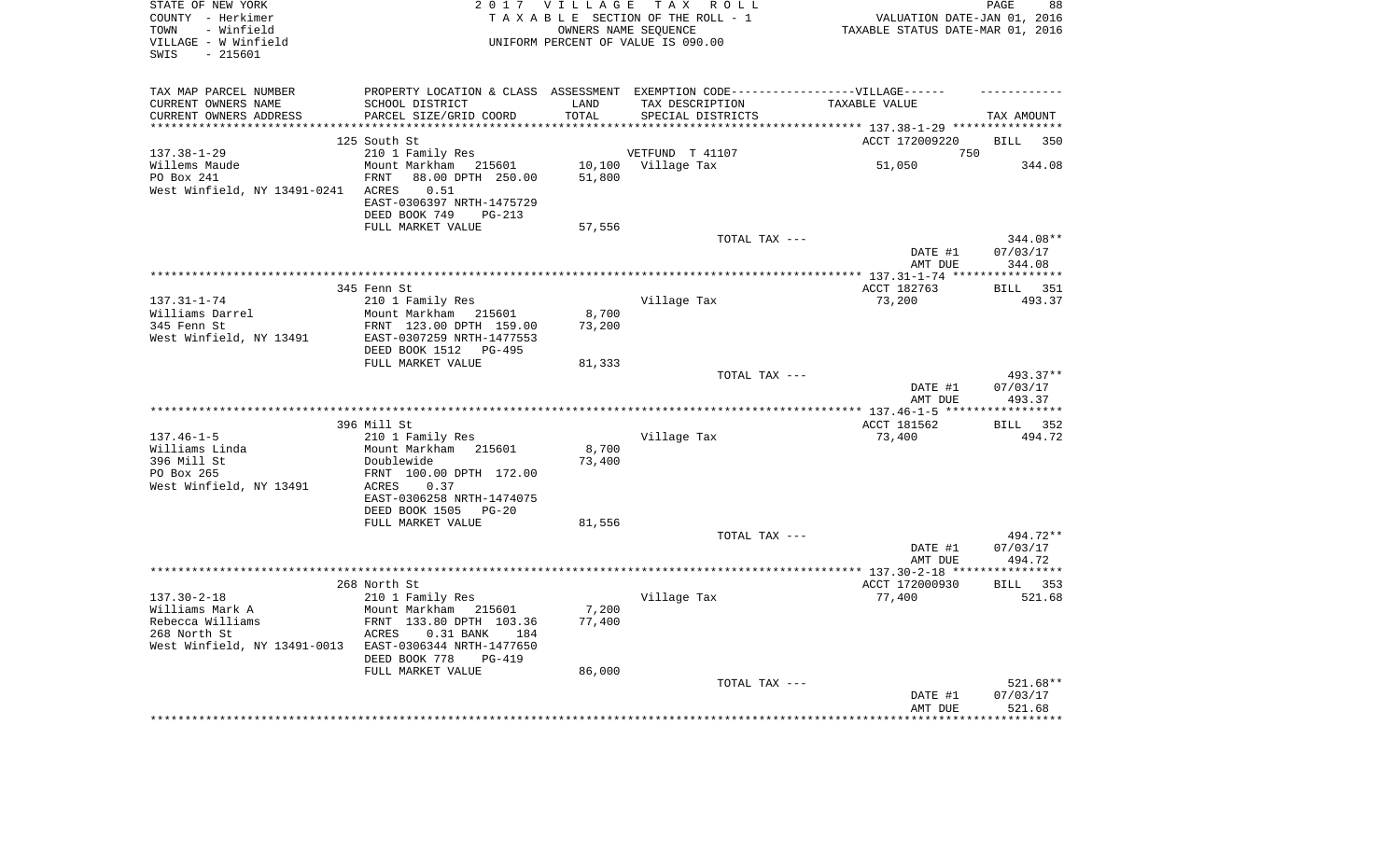| V I L L A G E<br>TAX ROLL<br>PAGE<br>89                                           |
|-----------------------------------------------------------------------------------|
| TAXABLE SECTION OF THE ROLL - 1<br>VALUATION DATE-JAN 01, 2016                    |
| OWNERS NAME SEQUENCE<br>TAXABLE STATUS DATE-MAR 01, 2016                          |
| UNIFORM PERCENT OF VALUE IS 090.00                                                |
|                                                                                   |
|                                                                                   |
| PROPERTY LOCATION & CLASS ASSESSMENT EXEMPTION CODE-----------------VILLAGE------ |
| TAX DESCRIPTION<br>TAXABLE VALUE                                                  |
| SPECIAL DISTRICTS<br>TAX AMOUNT                                                   |
|                                                                                   |
| ACCT 172003630<br><b>BILL</b><br>354                                              |
| Village Tax<br>65,900<br>444.17                                                   |
| 6,800                                                                             |
| 65,900                                                                            |
|                                                                                   |
|                                                                                   |
|                                                                                   |
| 73,222                                                                            |
| TOTAL TAX ---<br>444.17**                                                         |
| DATE #1<br>07/03/17                                                               |
| AMT DUE<br>444.17                                                                 |
|                                                                                   |
| ACCT 172003480<br><b>BILL</b><br>355                                              |
| Village Tax<br>293.86<br>43,600                                                   |
| 6,700<br>XC991 Water relevy<br>595.88 MT M<br>595.88                              |
| 43,600                                                                            |
|                                                                                   |
|                                                                                   |
|                                                                                   |
| 48,444                                                                            |
| TOTAL TAX ---<br>889.74**                                                         |
| 07/03/17<br>DATE #1                                                               |
| AMT DUE<br>889.74                                                                 |
| ACCT 186951<br>BILL 356                                                           |
| Village Tax<br>58,300<br>392.94                                                   |
| 6,400<br>XC991 Water relevy<br>113.95 MT M<br>113.95                              |
| 58,300                                                                            |
|                                                                                   |
|                                                                                   |
|                                                                                   |
| 64,778<br>TOTAL TAX ---<br>$506.89**$                                             |
| DATE #1<br>07/03/17                                                               |
| 506.89<br>AMT DUE                                                                 |
|                                                                                   |
| ACCT 172003600<br><b>BILL</b><br>357                                              |
| Village Tax<br>92,900<br>626.15                                                   |
| 6,700                                                                             |
| 92,900                                                                            |
|                                                                                   |
|                                                                                   |
| 103,222                                                                           |
| $626.15**$<br>TOTAL TAX ---                                                       |
| 07/03/17<br>DATE #1                                                               |
|                                                                                   |
| AMT DUE<br>626.15                                                                 |
|                                                                                   |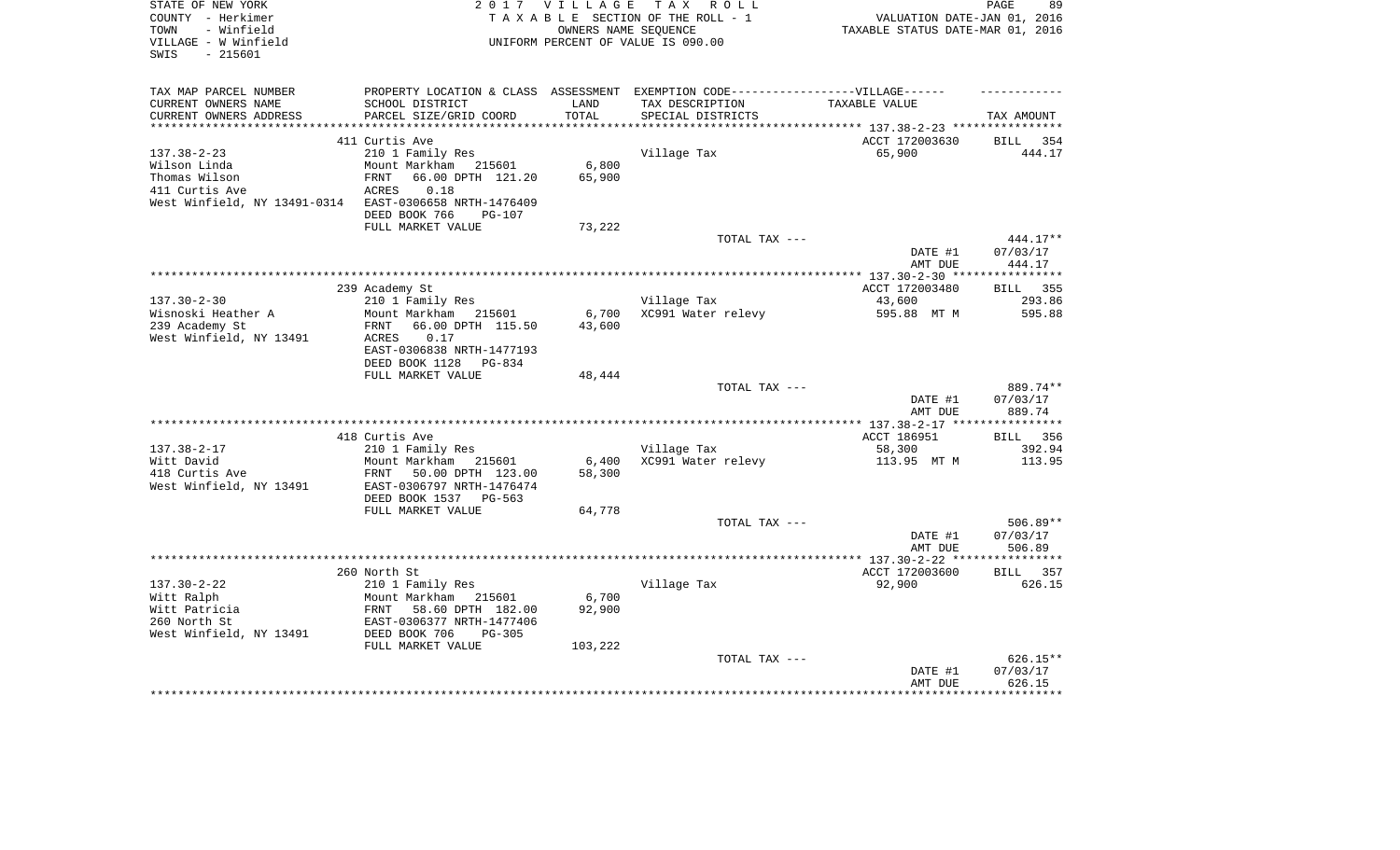| STATE OF NEW YORK                              | 2017                                                                              | V I L L A G E                    | T A X<br>R O L L                                        |                                         | PAGE<br>90         |
|------------------------------------------------|-----------------------------------------------------------------------------------|----------------------------------|---------------------------------------------------------|-----------------------------------------|--------------------|
| COUNTY - Herkimer                              |                                                                                   |                                  | TAXABLE SECTION OF THE ROLL - 1<br>OWNERS NAME SEQUENCE | VALUATION DATE-JAN 01, 2016             |                    |
| TOWN<br>- Winfield                             |                                                                                   | TAXABLE STATUS DATE-MAR 01, 2016 |                                                         |                                         |                    |
| VILLAGE - W Winfield                           |                                                                                   |                                  | UNIFORM PERCENT OF VALUE IS 090.00                      |                                         |                    |
| SWIS<br>$-215601$                              |                                                                                   |                                  |                                                         |                                         |                    |
|                                                |                                                                                   |                                  |                                                         |                                         |                    |
| TAX MAP PARCEL NUMBER                          | PROPERTY LOCATION & CLASS ASSESSMENT EXEMPTION CODE-----------------VILLAGE------ |                                  |                                                         |                                         |                    |
| CURRENT OWNERS NAME                            | SCHOOL DISTRICT                                                                   | LAND                             | TAX DESCRIPTION                                         | TAXABLE VALUE                           |                    |
| CURRENT OWNERS ADDRESS                         | PARCEL SIZE/GRID COORD                                                            | TOTAL                            | SPECIAL DISTRICTS                                       |                                         | TAX AMOUNT         |
|                                                |                                                                                   |                                  |                                                         |                                         |                    |
|                                                | North St                                                                          |                                  |                                                         | ACCT 172006060                          | 358<br>BILL        |
| $137.30 - 1 - 1$                               | 210 1 Family Res                                                                  |                                  | Village Tax                                             | 46,400                                  | 312.74             |
| Wittman Robert A                               | Mount Markham 215601                                                              | 12,400                           |                                                         |                                         |                    |
| 647 Hewey St                                   | FRNT 185.00 DPTH 190.00                                                           | 46,400                           |                                                         |                                         |                    |
| Utica, NY 13502                                | EAST-0306119 NRTH-1478176                                                         |                                  |                                                         |                                         |                    |
|                                                | DEED BOOK 839<br>PG-267                                                           |                                  |                                                         |                                         |                    |
|                                                | FULL MARKET VALUE                                                                 | 51,556                           |                                                         |                                         |                    |
|                                                |                                                                                   |                                  | TOTAL TAX ---                                           |                                         | 312.74**           |
|                                                |                                                                                   |                                  |                                                         | DATE #1                                 | 07/03/17           |
|                                                |                                                                                   |                                  |                                                         | AMT DUE                                 | 312.74             |
|                                                |                                                                                   |                                  |                                                         | ********** 137.30-1-51 **************** |                    |
|                                                | 312 W Main St                                                                     |                                  |                                                         | ACCT 172007530                          | 359<br>BILL        |
| $137.30 - 1 - 51$                              | 210 1 Family Res                                                                  |                                  | Village Tax                                             | 70,200                                  | 473.15             |
|                                                |                                                                                   |                                  | XC991 Water relevy                                      |                                         | 223.55             |
| Woodard Danny                                  | Mount Markham<br>215601                                                           | 7,900<br>70,200                  |                                                         | 223.55 MT M                             |                    |
| Woodard Deborah J                              | FRNT<br>54.10 DPTH 232.40                                                         |                                  |                                                         |                                         |                    |
| 312                                            | EAST-0305237 NRTH-1476625                                                         |                                  |                                                         |                                         |                    |
| PO Box 86                                      | DEED BOOK 697<br>$PG-904$                                                         |                                  |                                                         |                                         |                    |
| West Winfield, NY 13491-0086 FULL MARKET VALUE |                                                                                   | 78,000                           |                                                         |                                         |                    |
|                                                |                                                                                   |                                  | TOTAL TAX ---                                           |                                         | 696.70**           |
|                                                |                                                                                   |                                  |                                                         | DATE #1                                 | 07/03/17           |
|                                                |                                                                                   |                                  |                                                         | AMT DUE                                 | 696.70             |
|                                                |                                                                                   |                                  |                                                         |                                         |                    |
|                                                | 414 Curtis Ave                                                                    |                                  |                                                         | ACCT 172007230                          | <b>BILL</b><br>360 |
| $137.38 - 2 - 15$                              | 210 1 Family Res                                                                  |                                  | Village Tax                                             | 34,100                                  | 229.83             |
| Woolsey Sharon                                 | Mount Markham<br>215601                                                           | 5,900                            |                                                         |                                         |                    |
| 10899 Hoxie Rd                                 | 37.00 DPTH 111.00<br>FRNT                                                         | 34,100                           |                                                         |                                         |                    |
| West Edmeston, NY 13485                        | EAST-0306797 NRTH-1476395                                                         |                                  |                                                         |                                         |                    |
|                                                | DEED BOOK 1190<br>$PG-343$                                                        |                                  |                                                         |                                         |                    |
|                                                | FULL MARKET VALUE                                                                 | 37,889                           |                                                         |                                         |                    |
|                                                |                                                                                   |                                  | TOTAL TAX ---                                           |                                         | $229.83**$         |
|                                                |                                                                                   |                                  |                                                         | DATE #1                                 | 07/03/17           |
|                                                |                                                                                   |                                  |                                                         | AMT DUE                                 | 229.83             |
|                                                |                                                                                   |                                  |                                                         |                                         |                    |
|                                                | 306 W Main St                                                                     |                                  |                                                         | ACCT 172002010                          | <b>BILL</b><br>361 |
| $137.30 - 1 - 48$                              | 210 1 Family Res                                                                  |                                  | Village Tax                                             | 69,100                                  | 465.73             |
| Wronka Alexius                                 | Mount Markham<br>215601                                                           | 12,500                           |                                                         |                                         |                    |
| Wronka Suzan                                   | FRNT 145.00 DPTH 225.00                                                           | 69,100                           |                                                         |                                         |                    |
| PO Box 51                                      | BANK<br>740                                                                       |                                  |                                                         |                                         |                    |
| West Winfield, NY 13491                        | EAST-0304944 NRTH-1476598                                                         |                                  |                                                         |                                         |                    |
|                                                | DEED BOOK 859<br>$PG-341$                                                         |                                  |                                                         |                                         |                    |
|                                                | FULL MARKET VALUE                                                                 | 76,778                           |                                                         |                                         |                    |
|                                                |                                                                                   |                                  | TOTAL TAX ---                                           |                                         | $465.73**$         |
|                                                |                                                                                   |                                  |                                                         | DATE #1                                 | 07/03/17           |
|                                                |                                                                                   |                                  |                                                         | AMT DUE                                 | 465.73             |
|                                                |                                                                                   |                                  |                                                         |                                         |                    |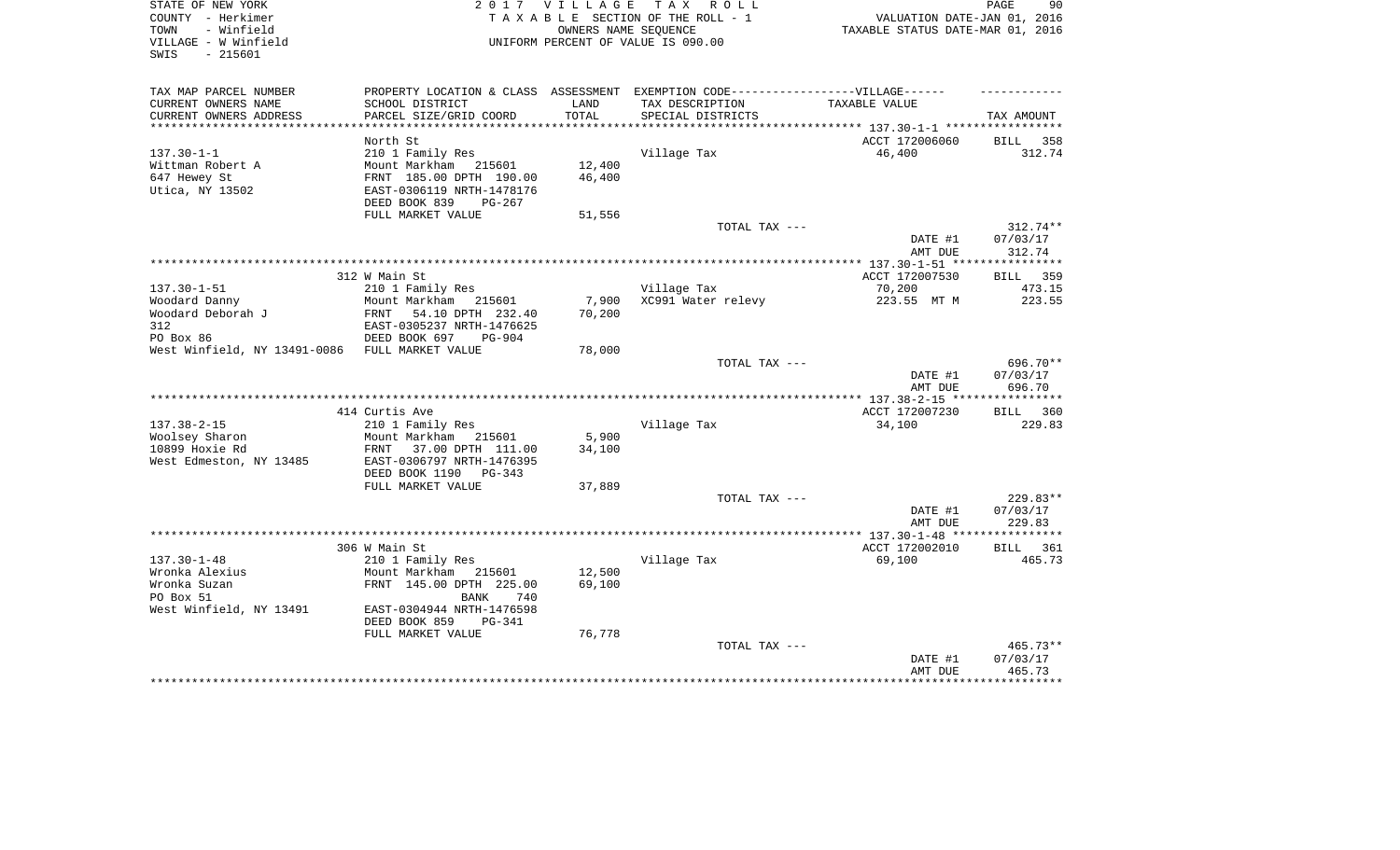| STATE OF NEW YORK<br>COUNTY - Herkimer<br>- Winfield<br>TOWN<br>VILLAGE - W Winfield<br>$-215601$<br>SWIS |                                                                                  | 2017 VILLAGE<br>OWNERS NAME SEOUENCE | TAX ROLL<br>TAXABLE SECTION OF THE ROLL - 1<br>UNIFORM PERCENT OF VALUE IS 090.00 | VALUATION DATE-JAN 01, 2016<br>TAXABLE STATUS DATE-MAR 01, 2016 | 91<br>PAGE                   |
|-----------------------------------------------------------------------------------------------------------|----------------------------------------------------------------------------------|--------------------------------------|-----------------------------------------------------------------------------------|-----------------------------------------------------------------|------------------------------|
| TAX MAP PARCEL NUMBER                                                                                     | PROPERTY LOCATION & CLASS ASSESSMENT EXEMPTION CODE----------------VILLAGE------ |                                      |                                                                                   |                                                                 |                              |
| CURRENT OWNERS NAME                                                                                       | SCHOOL DISTRICT                                                                  | LAND                                 | TAX DESCRIPTION                                                                   | TAXABLE VALUE                                                   |                              |
| CURRENT OWNERS ADDRESS                                                                                    | PARCEL SIZE/GRID COORD                                                           | TOTAL                                | SPECIAL DISTRICTS                                                                 | ********************* 137.22-1-14.1 **********                  | TAX AMOUNT                   |
|                                                                                                           | 336 North St                                                                     |                                      |                                                                                   |                                                                 | 362<br>BILL                  |
| $137.22 - 1 - 14.1$                                                                                       | 210 1 Family Res                                                                 |                                      | Village Tax                                                                       | 80,000                                                          | 539.20                       |
| Wyman Brian D                                                                                             | Mount Markham<br>215601                                                          | 17,000                               |                                                                                   |                                                                 |                              |
| Wyman Lynnette A                                                                                          | FRNT 103.00 DPTH                                                                 | 80,000                               |                                                                                   |                                                                 |                              |
| 336 North St<br>West Winfield, NY 13491                                                                   | ACRES<br>1.30<br>EAST-0306738 NRTH-1478637                                       |                                      |                                                                                   |                                                                 |                              |
|                                                                                                           | DEED BOOK 819<br>$PG-254$                                                        |                                      |                                                                                   |                                                                 |                              |
|                                                                                                           | FULL MARKET VALUE                                                                | 88,889                               |                                                                                   |                                                                 |                              |
|                                                                                                           |                                                                                  |                                      | TOTAL TAX ---                                                                     |                                                                 | 539.20**                     |
|                                                                                                           |                                                                                  |                                      |                                                                                   | DATE #1<br>AMT DUE                                              | 07/03/17<br>539.20           |
|                                                                                                           |                                                                                  |                                      |                                                                                   | ********** 137.31-1-43.1                                        | * * * * * * * * * * *        |
| $137.31 - 1 - 43.1$                                                                                       | Off North St<br>311 Res vac land                                                 |                                      | Village Tax                                                                       | ACCT 172007560<br>1,000                                         | 363<br>BILL<br>6.74          |
| Wyman Brian D                                                                                             | Mount Markham<br>215601                                                          | 1,000                                |                                                                                   |                                                                 |                              |
| Wyman Lynnette A                                                                                          | ACRES<br>0.40                                                                    | 1,000                                |                                                                                   |                                                                 |                              |
| 336 North St                                                                                              | EAST-0306740 NRTH-1478516                                                        |                                      |                                                                                   |                                                                 |                              |
| West Winfield, NY 13491                                                                                   | DEED BOOK 819<br>$PG-254$                                                        | 1,111                                |                                                                                   |                                                                 |                              |
|                                                                                                           | FULL MARKET VALUE                                                                |                                      | TOTAL TAX ---                                                                     |                                                                 | $6.74**$                     |
|                                                                                                           |                                                                                  |                                      |                                                                                   | DATE #1                                                         | 07/03/17                     |
|                                                                                                           |                                                                                  |                                      |                                                                                   | AMT DUE                                                         | 6.74                         |
|                                                                                                           |                                                                                  |                                      |                                                                                   |                                                                 | ************                 |
| $137.38 - 1 - 10$                                                                                         | 179 Taylor Ave<br>210 1 Family Res                                               |                                      | Village Tax                                                                       | ACCT 172007260<br>59,400                                        | 364<br><b>BILL</b><br>400.36 |
| Yerdon Helen                                                                                              | Mount Markham 215601                                                             | 10,500                               |                                                                                   |                                                                 |                              |
| 179 Taylor Ave                                                                                            | FRNT 120.00 DPTH 262.00                                                          | 59,400                               |                                                                                   |                                                                 |                              |
| West Winfield, NY 13491                                                                                   | 0.55 BANK<br>ACRES<br>740                                                        |                                      |                                                                                   |                                                                 |                              |
|                                                                                                           | EAST-0304914 NRTH-1476302                                                        |                                      |                                                                                   |                                                                 |                              |
|                                                                                                           | DEED BOOK 866<br>PG-235                                                          |                                      |                                                                                   |                                                                 |                              |
|                                                                                                           | FULL MARKET VALUE                                                                | 66,000                               | TOTAL TAX ---                                                                     |                                                                 | 400.36**                     |
|                                                                                                           |                                                                                  |                                      |                                                                                   | DATE #1                                                         | 07/03/17                     |
|                                                                                                           |                                                                                  |                                      |                                                                                   | AMT DUE                                                         | 400.36                       |
|                                                                                                           |                                                                                  |                                      |                                                                                   | ************** 137.31-2-14 **                                   | * * * * * * * * *            |
|                                                                                                           | 532 E Main St                                                                    |                                      |                                                                                   | ACCT 172007080                                                  | <b>BILL</b><br>365           |
| $137.31 - 2 - 14$<br>Zasa Kenneth J                                                                       | 210 1 Family Res<br>Mount Markham<br>215601                                      | 15,200                               | Village Tax                                                                       | 88,700                                                          | 597.84                       |
| Zasa Betty L                                                                                              | FRNT<br>99.00 DPTH 475.00                                                        | 88,700                               |                                                                                   |                                                                 |                              |
| PO Box 424                                                                                                | ACRES<br>$1.00$ BANK<br>740                                                      |                                      |                                                                                   |                                                                 |                              |
| West Winfield, NY 13491-0424 EAST-0308931 NRTH-1476864                                                    |                                                                                  |                                      |                                                                                   |                                                                 |                              |
|                                                                                                           | DEED BOOK 767<br>$PG-473$                                                        |                                      |                                                                                   |                                                                 |                              |
|                                                                                                           | FULL MARKET VALUE                                                                | 98,556                               | TOTAL TAX ---                                                                     |                                                                 | 597.84**                     |
|                                                                                                           |                                                                                  |                                      |                                                                                   | DATE #1                                                         | 07/03/17                     |
|                                                                                                           |                                                                                  |                                      |                                                                                   | AMT DUE                                                         | 597.84                       |
|                                                                                                           |                                                                                  |                                      |                                                                                   |                                                                 |                              |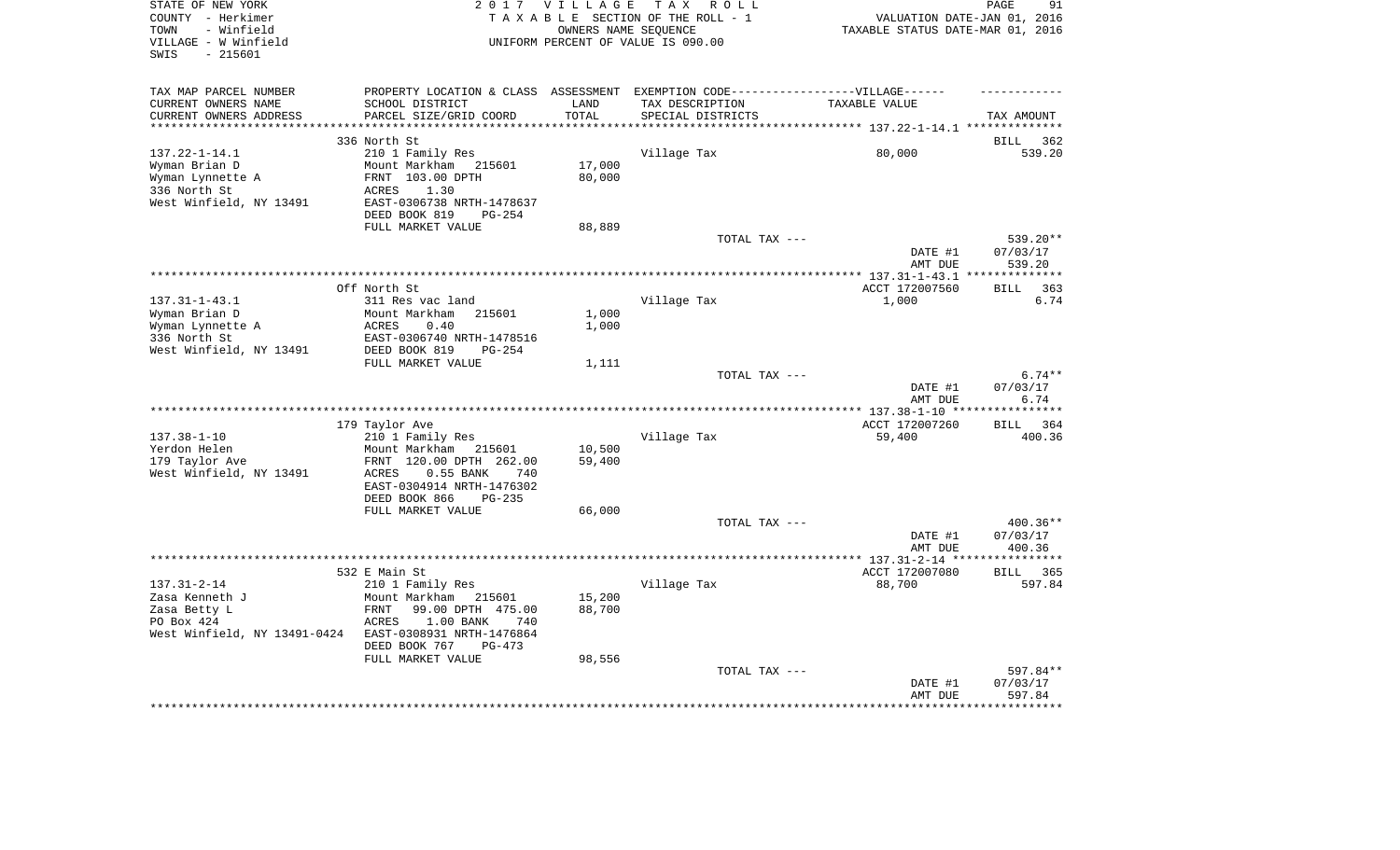| STATE OF NEW YORK<br>COUNTY - Herkimer<br>- Winfield<br>TOWN<br>VILLAGE - W Winfield<br>SWIS<br>$-215601$ |                                                       | 2017 VILLAGE<br>OWNERS NAME SEOUENCE | TAX ROLL<br>TAXABLE SECTION OF THE ROLL - 1<br>UNIFORM PERCENT OF VALUE IS 090.00 | VALUATION DATE-JAN 01, 2016<br>TAXABLE STATUS DATE-MAR 01, 2016 | PAGE<br>92         |
|-----------------------------------------------------------------------------------------------------------|-------------------------------------------------------|--------------------------------------|-----------------------------------------------------------------------------------|-----------------------------------------------------------------|--------------------|
| TAX MAP PARCEL NUMBER                                                                                     | PROPERTY LOCATION & CLASS ASSESSMENT                  |                                      | EXEMPTION CODE------------------VILLAGE------                                     |                                                                 |                    |
| CURRENT OWNERS NAME                                                                                       | SCHOOL DISTRICT                                       | LAND                                 | TAX DESCRIPTION                                                                   | TAXABLE VALUE                                                   |                    |
| CURRENT OWNERS ADDRESS<br>*******************                                                             | PARCEL SIZE/GRID COORD<br>***************             | TOTAL                                | SPECIAL DISTRICTS                                                                 |                                                                 | TAX AMOUNT         |
|                                                                                                           |                                                       |                                      |                                                                                   | **************************** 137.31-2-6 ************            |                    |
| $137.31 - 2 - 6$                                                                                          | 567 E Main St<br>210 1 Family Res                     |                                      | Village Tax                                                                       | ACCT 172010460<br>77,400                                        | BILL 366<br>521.68 |
| Zoller Kendall                                                                                            | Mount Markham 215601                                  | 13,700                               |                                                                                   |                                                                 |                    |
| Zoller Marilynn S                                                                                         | FRNT 218.00 DPTH 169.00                               | 77,400                               |                                                                                   |                                                                 |                    |
| PO Box 9                                                                                                  | 0.84<br>ACRES                                         |                                      |                                                                                   |                                                                 |                    |
| West Winfield, NY 13491-0180                                                                              | EAST-0309515 NRTH-1477277                             |                                      |                                                                                   |                                                                 |                    |
|                                                                                                           | FULL MARKET VALUE                                     | 86,000                               |                                                                                   |                                                                 |                    |
|                                                                                                           |                                                       |                                      | TOTAL TAX ---                                                                     |                                                                 | 521.68**           |
|                                                                                                           |                                                       |                                      |                                                                                   | DATE #1<br>AMT DUE                                              | 07/03/17<br>521.68 |
|                                                                                                           |                                                       |                                      |                                                                                   |                                                                 |                    |
|                                                                                                           | 431 Pleasant St                                       |                                      |                                                                                   | ACCT 172002310                                                  | BILL 367           |
| $137.31 - 1 - 79$                                                                                         | 210 1 Family Res                                      |                                      | Village Tax                                                                       | 92,900                                                          | 626.15             |
| Zoller Lisa M                                                                                             | Mount Markham<br>215601                               | 7,900                                |                                                                                   |                                                                 |                    |
| PO Box 43                                                                                                 | 95.50 DPTH 133.00<br><b>FRNT</b>                      | 92,900                               |                                                                                   |                                                                 |                    |
| West Winfield, NY 13491-0294                                                                              | ACRES<br>$0.29$ BANK<br>023                           |                                      |                                                                                   |                                                                 |                    |
|                                                                                                           | EAST-0306914 NRTH-1477832<br>DEED BOOK 819<br>$PG-53$ |                                      |                                                                                   |                                                                 |                    |
|                                                                                                           | FULL MARKET VALUE                                     | 103,222                              |                                                                                   |                                                                 |                    |
|                                                                                                           |                                                       |                                      | TOTAL TAX ---                                                                     |                                                                 | $626.15**$         |
|                                                                                                           |                                                       |                                      |                                                                                   | DATE #1                                                         | 07/03/17           |
|                                                                                                           |                                                       |                                      |                                                                                   | AMT DUE                                                         | 626.15             |
|                                                                                                           |                                                       |                                      |                                                                                   |                                                                 |                    |
|                                                                                                           | 473 E Main St                                         |                                      |                                                                                   | ACCT 172010480                                                  | BILL 368           |
| $137.31 - 1 - 44$                                                                                         | 210 1 Family Res                                      |                                      | Village Tax                                                                       | 92,900                                                          | 626.15             |
| Zumbo Joan M                                                                                              | Mount Markham<br>215601                               | 23,800                               |                                                                                   |                                                                 |                    |
| PO Box 14                                                                                                 | <b>ACRES</b><br>5.80                                  | 92,900                               |                                                                                   |                                                                 |                    |
| West Winfield, NY 13491-0014                                                                              | EAST-0307739 NRTH-1477719                             |                                      |                                                                                   |                                                                 |                    |
|                                                                                                           | DEED BOOK 774<br>$PG-247$                             |                                      |                                                                                   |                                                                 |                    |
|                                                                                                           | FULL MARKET VALUE                                     | 103,222                              |                                                                                   |                                                                 |                    |
|                                                                                                           |                                                       |                                      | TOTAL TAX ---                                                                     |                                                                 | $626.15**$         |
|                                                                                                           |                                                       |                                      |                                                                                   | DATE #1                                                         | 07/03/17           |
|                                                                                                           |                                                       |                                      |                                                                                   | AMT DUE                                                         | 626.15             |
|                                                                                                           |                                                       |                                      |                                                                                   |                                                                 |                    |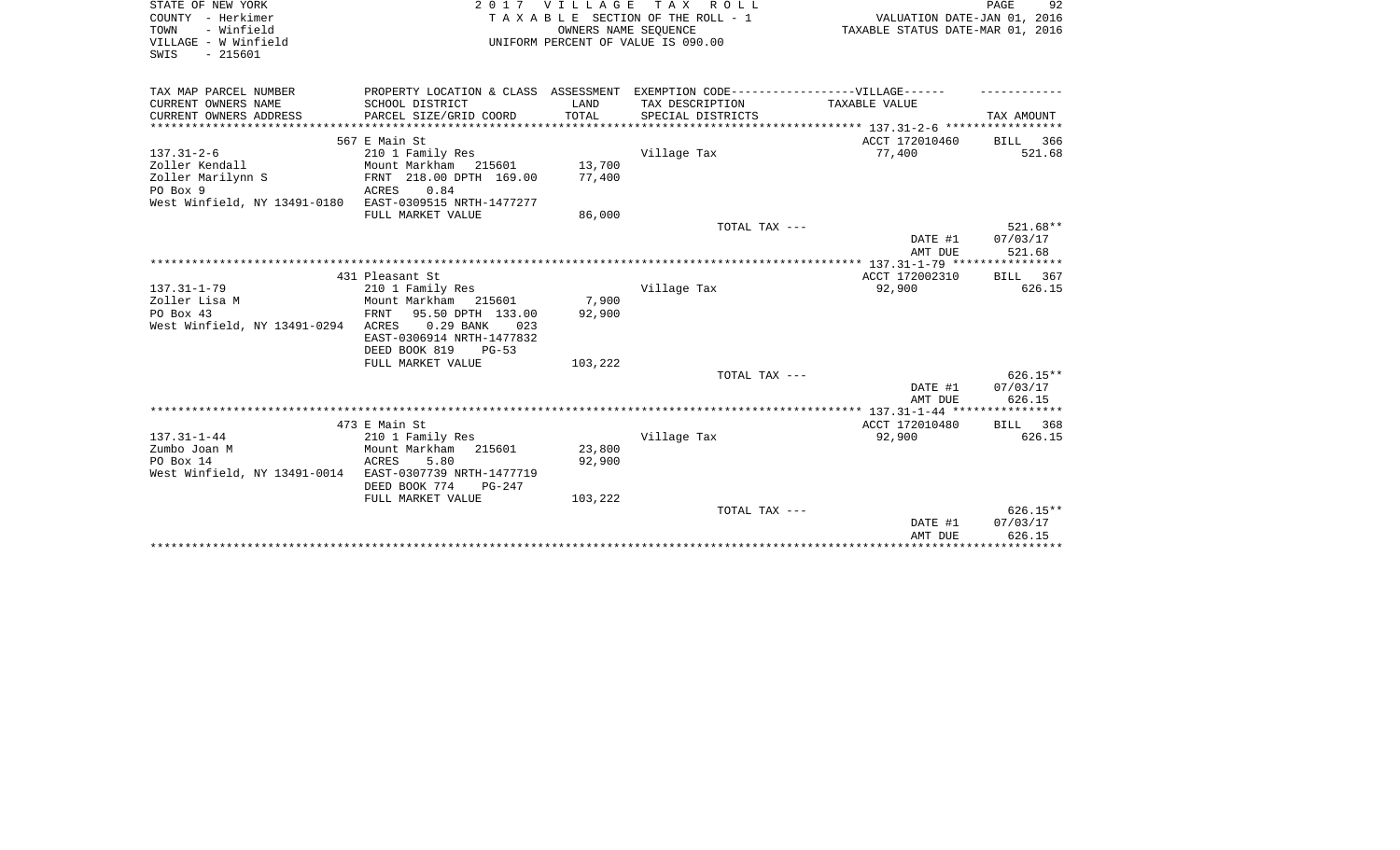| STATE OF NEW YORK    | 2017 VILLAGE TAX ROLL              | 93<br>PAGE                       |
|----------------------|------------------------------------|----------------------------------|
| COUNTY - Herkimer    | TAXABLE SECTION OF THE ROLL - 1    | VALUATION DATE-JAN 01, 2016      |
| TOWN<br>- Winfield   |                                    | TAXABLE STATUS DATE-MAR 01, 2016 |
| VILLAGE - W Winfield | UNIFORM PERCENT OF VALUE IS 090.00 | RPS155/V04/L015                  |
| SWIS<br>- 215601     |                                    | CURRENT DATE 5/22/2017           |
|                      |                                    |                                  |

## \*\*\* S P E C I A L D I S T R I C T S U M M A R Y \*\*\*

R O L L S U B S E C T I O N - - T O T A L S

| CODE | DISTRICT NAME      | TOTAL<br>PARCELS | EXTENSION<br>TYPE | <b>EXTENSION</b><br>VALUE | AD VALOREM<br>VALUE | EXEMPT<br>AMOUNT | TAXABLE<br><b>VALUE</b> | TOTAL<br><b>TAX</b> |
|------|--------------------|------------------|-------------------|---------------------------|---------------------|------------------|-------------------------|---------------------|
|      | XC991 Water relevy |                  | 59 MOVTAX         | 13,277.32                 |                     |                  | 13, 277.32              | 13,277.32           |

## \*\*\* S C H O O L D I S T R I C T S U M M A R Y \*\*\*

| CODE   | DISTRICT NAME                    | TOTAL<br>PARCELS | ASSESSED<br>LAND | ASSESSED<br>TOTAL | EXEMPT<br>AMOUNT | TOTAL<br>TAXABLE |
|--------|----------------------------------|------------------|------------------|-------------------|------------------|------------------|
|        |                                  |                  |                  |                   | STAR AMOUNT      | STAR TAXABLE     |
|        | Mount Markham                    | 368              | 3589,300         | 26236,000         | 94,471           | 26, 141, 529     |
| 215601 |                                  |                  |                  |                   | 7594,500         | 18,547,029       |
|        | SUB-TOTAL                        | 368              | 3589,300         | 26236,000         | 94,471           | 26, 141, 529     |
|        | $S \cup B - T \cup T A L (CONT)$ |                  |                  |                   | 7594,500         | 18,547,029       |
|        |                                  |                  |                  |                   |                  |                  |
|        | TOTAL                            | 368              | 3589,300         | 26236,000         | 94,471           | 26, 141, 529     |
|        | T O T A L (CONT)                 |                  |                  |                   | 7594,500         | 18,547,029       |

## \*\*\* S Y S T E M C O D E S S U M M A R Y \*\*\*

#### NO SYSTEM EXEMPTIONS AT THIS LEVEL

|       |              | TOTAL   |         |
|-------|--------------|---------|---------|
| CODE  | DESCRIPTION  | PARCELS | VILLAGE |
|       |              |         |         |
| 29700 | WDRL/FORCL   | 5       | 85,600  |
| 41101 | VETFUND CT   |         | 2,500   |
| 41107 | VETFUND<br>T | 9       | 16,054  |
| 42100 | AGRIC 10 Y   |         | 3,700   |
|       | TOTAL        | 17      | 107,854 |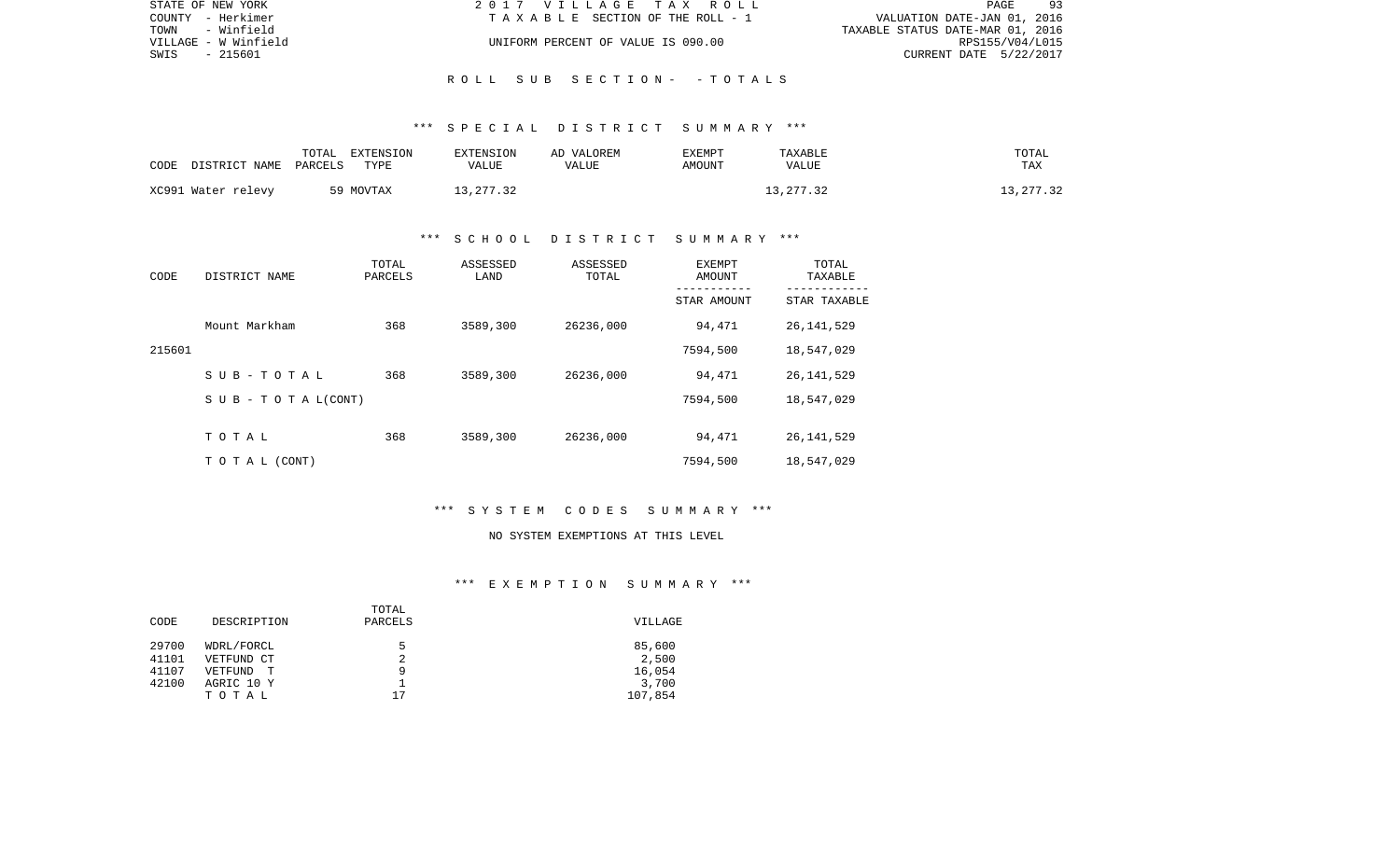| STATE OF NEW YORK    | 2017 VILLAGE TAX ROLL              | 94<br>PAGE                       |
|----------------------|------------------------------------|----------------------------------|
| COUNTY - Herkimer    | TAXABLE SECTION OF THE ROLL - 1    | VALUATION DATE-JAN 01, 2016      |
| TOWN - Winfield      |                                    | TAXABLE STATUS DATE-MAR 01, 2016 |
| VILLAGE - W Winfield | UNIFORM PERCENT OF VALUE IS 090.00 | RPS155/V04/L015                  |
| SWIS<br>- 215601     |                                    | CURRENT DATE 5/22/2017           |
|                      |                                    |                                  |

R O L L S U B S E C T I O N - - T O T A L S

| ROLL |                                           | TOTAL   | ASSESSED | ASSESSED  | EXEMPT      | TOTAL        | TOTAL                                  |
|------|-------------------------------------------|---------|----------|-----------|-------------|--------------|----------------------------------------|
| SEC  | DESCRIPTION                               | PARCELS | LAND     | TOTAL     | AMOUNT      | TAXABLE      | TAX                                    |
|      |                                           |         |          |           | STAR AMOUNT | STAR TAXABLE |                                        |
|      | Village Tax<br>SPEC DIST TAXES<br>TAXABLE | 368     | 3589,300 | 26236,000 | 107,854     | 26,128,146   | 176,103.61<br>13, 277.32<br>189,380.93 |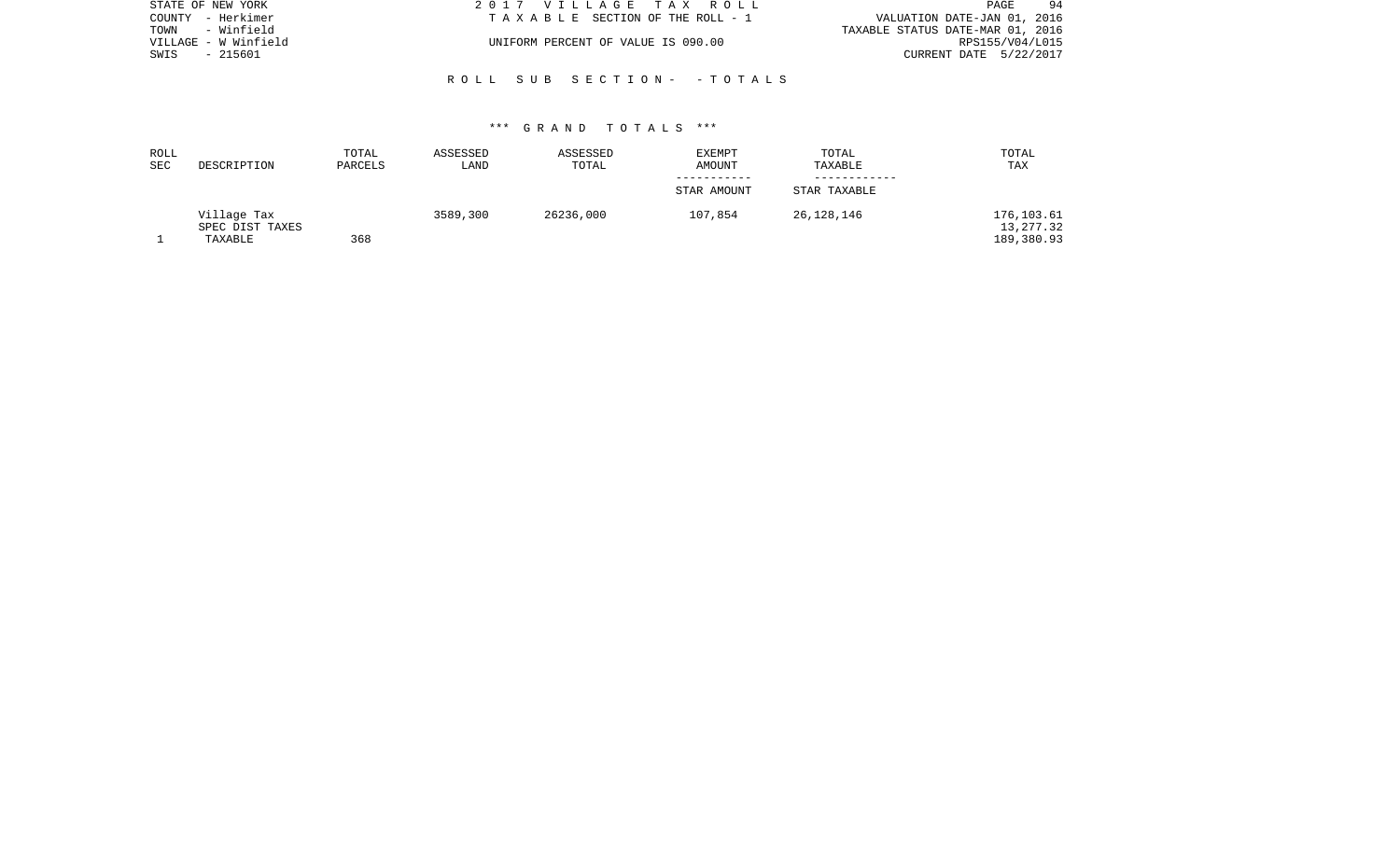| STATE OF NEW YORK    | 2017 VILLAGE TAX ROLL              | 95<br>PAGE                       |
|----------------------|------------------------------------|----------------------------------|
| COUNTY - Herkimer    | TAXABLE SECTION OF THE ROLL - 1    | VALUATION DATE-JAN 01, 2016      |
| TOWN - Winfield      |                                    | TAXABLE STATUS DATE-MAR 01, 2016 |
| VILLAGE - W Winfield | UNIFORM PERCENT OF VALUE IS 090.00 | RPS155/V04/L015                  |
| SWIS<br>- 215601     |                                    | CURRENT DATE 5/22/2017           |
|                      |                                    |                                  |

### R O L L S E C T I O N T O T A L S

### \*\*\* S P E C I A L D I S T R I C T S U M M A R Y \*\*\*

| CODE | DISTRICT NAME      | TOTAL<br>PARCELS | EXTENSION<br>TYPE | EXTENSION<br>VALUE | AD VALOREM<br>VALUE | EXEMPT<br>AMOUNT | TAXABLE<br>VALUE | TOTAL<br>TAX |
|------|--------------------|------------------|-------------------|--------------------|---------------------|------------------|------------------|--------------|
|      | XC991 Water relevy |                  | 59 MOVTAX         | 13,277.32          |                     |                  | 13, 277.32       | 13,277.32    |

## \*\*\* S C H O O L D I S T R I C T S U M M A R Y \*\*\*

| CODE   | DISTRICT NAME                    | TOTAL<br>PARCELS | ASSESSED<br>LAND | ASSESSED<br>TOTAL | EXEMPT<br>AMOUNT<br>---------- | TOTAL<br>TAXABLE |
|--------|----------------------------------|------------------|------------------|-------------------|--------------------------------|------------------|
|        |                                  |                  |                  |                   | STAR AMOUNT                    | STAR TAXABLE     |
|        | Mount Markham                    | 368              | 3589,300         | 26236,000         | 94,471                         | 26, 141, 529     |
| 215601 |                                  |                  |                  |                   | 7594,500                       | 18,547,029       |
|        | SUB-TOTAL                        | 368              | 3589,300         | 26236,000         | 94,471                         | 26, 141, 529     |
|        | $S \cup B - T \cup T A L (CONT)$ |                  |                  |                   | 7594,500                       | 18,547,029       |
|        |                                  |                  |                  |                   |                                |                  |
|        | TOTAL                            | 368              | 3589,300         | 26236,000         | 94,471                         | 26, 141, 529     |
|        | TO TAL (CONT)                    |                  |                  |                   | 7594,500                       | 18,547,029       |

## \*\*\* S Y S T E M C O D E S S U M M A R Y \*\*\*

#### NO SYSTEM EXEMPTIONS AT THIS LEVEL

|       |                     | TOTAL   |         |
|-------|---------------------|---------|---------|
| CODE  | DESCRIPTION         | PARCELS | VILLAGE |
|       |                     |         |         |
| 29700 | WDRL/FORCL          | 5       | 85,600  |
| 41101 | VETFUND CT          |         | 2,500   |
| 41107 | VETFUND<br><u>т</u> | q       | 16,054  |
| 42100 | AGRIC 10 Y          |         | 3,700   |
|       | TOTAL               | 17      | 107,854 |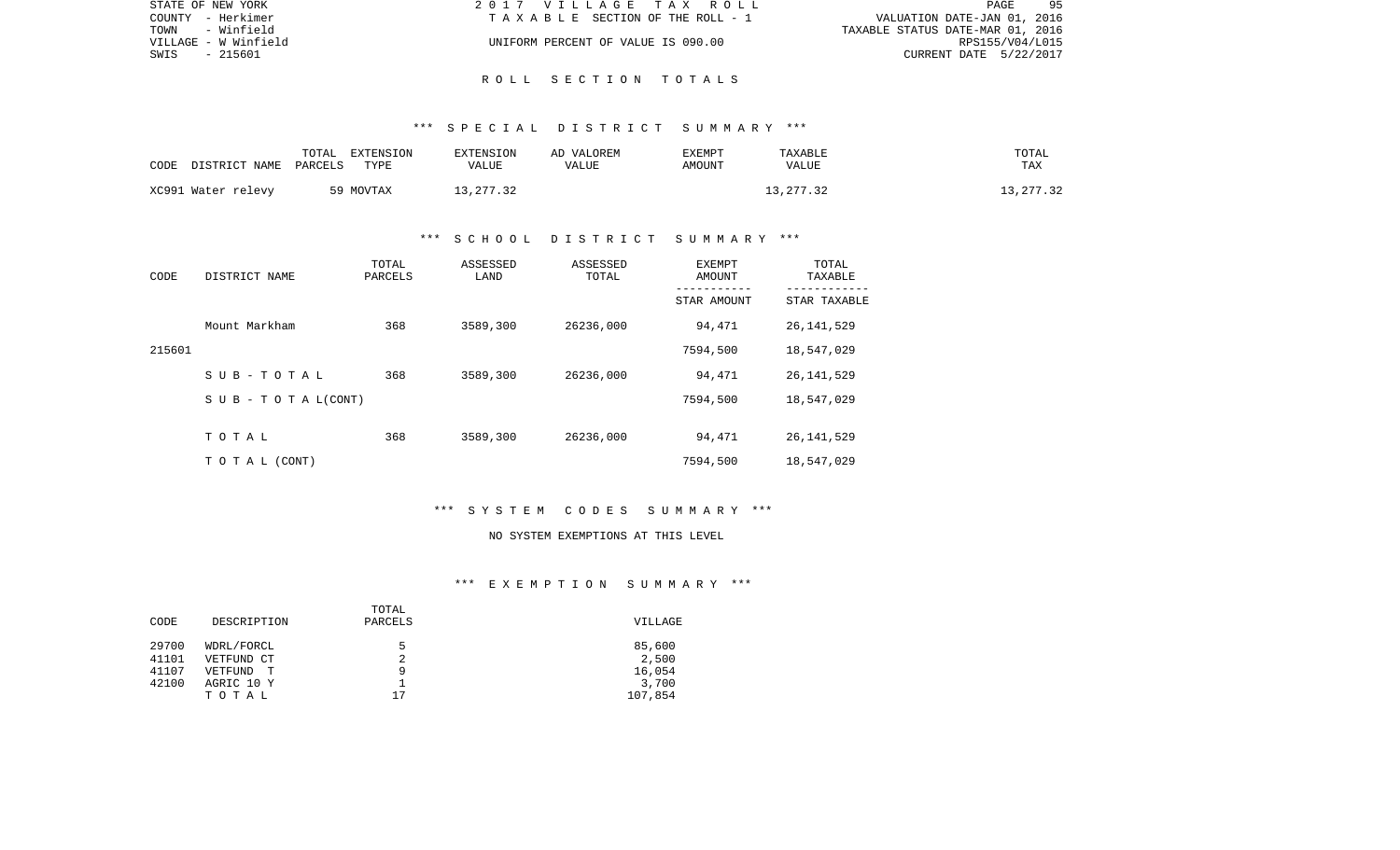| STATE OF NEW YORK    | 2017 VILLAGE TAX ROLL              | 96<br>PAGE                       |
|----------------------|------------------------------------|----------------------------------|
| COUNTY - Herkimer    | TAXABLE SECTION OF THE ROLL - 1    | VALUATION DATE-JAN 01, 2016      |
| - Winfield<br>TOWN   |                                    | TAXABLE STATUS DATE-MAR 01, 2016 |
| VILLAGE - W Winfield | UNIFORM PERCENT OF VALUE IS 090.00 | RPS155/V04/L015                  |
| SWIS<br>- 215601     |                                    | CURRENT DATE 5/22/2017           |
|                      |                                    |                                  |

R O L L S E C T I O N T O T A L S

| ROLL |                 | TOTAL   | ASSESSED | ASSESSED  | <b>EXEMPT</b> | TOTAL        | TOTAL      |
|------|-----------------|---------|----------|-----------|---------------|--------------|------------|
| SEC  | DESCRIPTION     | PARCELS | LAND     | TOTAL     | AMOUNT        | TAXABLE      | TAX        |
|      |                 |         |          |           |               |              |            |
|      |                 |         |          |           | STAR AMOUNT   | STAR TAXABLE |            |
|      | Village Tax     |         | 3589,300 | 26236,000 | 107,854       | 26,128,146   | 176,103.61 |
|      | SPEC DIST TAXES |         |          |           |               |              | 13, 277.32 |
|      | TAXABLE         | 368     |          |           |               |              | 189,380.93 |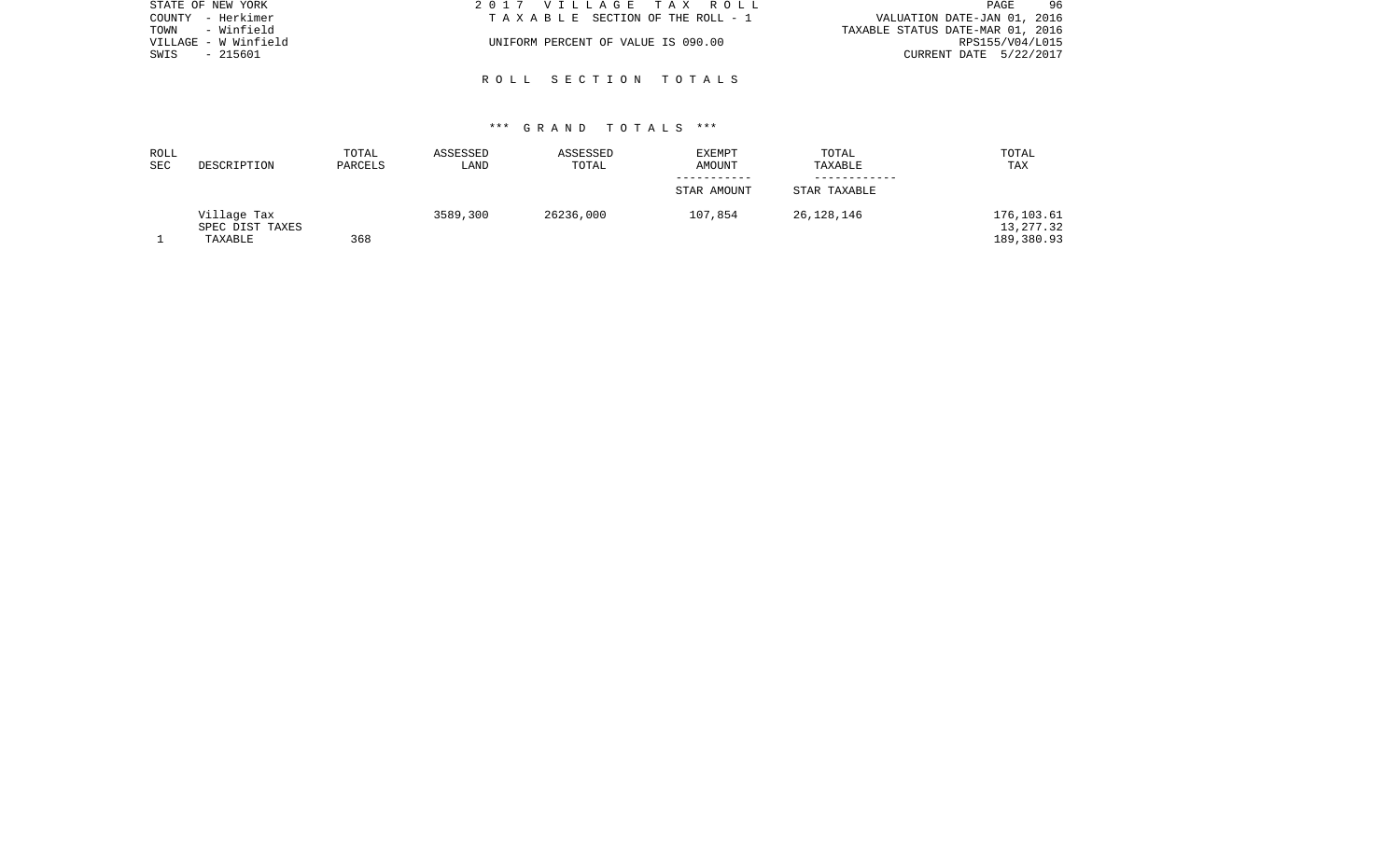| STATE OF NEW YORK<br>COUNTY - Herkimer<br>- Winfield<br>TOWN<br>VILLAGE - W Winfield<br>SWIS<br>$-215601$ | 2017 VILLAGE<br>SPECIAL FRANCHISE SECTION OF THE ROLL - 5<br>UNIFORM PERCENT OF VALUE IS 090.00 | PAGE<br>97<br>VALUATION DATE-JAN 01, 2016<br>TAXABLE STATUS DATE-MAR 01, 2016 |                                               |                           |                         |
|-----------------------------------------------------------------------------------------------------------|-------------------------------------------------------------------------------------------------|-------------------------------------------------------------------------------|-----------------------------------------------|---------------------------|-------------------------|
| TAX MAP PARCEL NUMBER                                                                                     | PROPERTY LOCATION & CLASS ASSESSMENT                                                            |                                                                               | EXEMPTION CODE------------------VILLAGE------ |                           |                         |
| CURRENT OWNERS NAME                                                                                       | SCHOOL DISTRICT                                                                                 | LAND                                                                          | TAX DESCRIPTION                               | TAXABLE VALUE             |                         |
| CURRENT OWNERS ADDRESS                                                                                    | PARCEL SIZE/GRID COORD                                                                          | TOTAL                                                                         | SPECIAL DISTRICTS                             |                           | TAX AMOUNT              |
| **************************                                                                                |                                                                                                 |                                                                               |                                               |                           |                         |
| $555. - 3 - 1$                                                                                            | Village Of West Winfield<br>861 Elec & gas                                                      |                                                                               | Village Tax                                   | ACCT 172500030<br>272,783 | 369<br>BILL<br>1,838.56 |
| <b>NYSEG</b>                                                                                              | Mount Markham<br>215601                                                                         | $\Omega$                                                                      |                                               |                           |                         |
| Avangrid Management Company                                                                               | Wires & Poles                                                                                   | 272,783                                                                       |                                               |                           |                         |
| Local Tax                                                                                                 | DEED BOOK 00000                                                                                 |                                                                               |                                               |                           |                         |
| 1 City Center 5th Floor<br>Portland, ME 04101                                                             | FULL MARKET VALUE                                                                               | 303,092                                                                       |                                               |                           |                         |
| PRIOR OWNER ON 3/01/2016<br><b>NYSEG</b>                                                                  |                                                                                                 |                                                                               |                                               |                           |                         |
|                                                                                                           |                                                                                                 |                                                                               | TOTAL TAX ---                                 |                           | 1,838.56**              |
|                                                                                                           |                                                                                                 |                                                                               |                                               | DATE #1                   | 07/03/17                |
|                                                                                                           |                                                                                                 |                                                                               |                                               | AMT DUE                   | 1,838.56                |
|                                                                                                           | Village Of West Winfield                                                                        |                                                                               |                                               | ACCT 172500091            | 370<br>BILL             |
| $555. - 6 - 1$                                                                                            | 869 Television                                                                                  |                                                                               | Village Tax                                   | 36,863                    | 248.46                  |
| Time Warner Cable                                                                                         | Mount Markham<br>215601                                                                         | $\Omega$                                                                      |                                               |                           |                         |
| Attn: Tax Department                                                                                      | Wires & Equip                                                                                   | 36,863                                                                        |                                               |                           |                         |
| PO Box 7467                                                                                               | DEED BOOK 00000                                                                                 |                                                                               |                                               |                           |                         |
| Charlotte, NC 28241                                                                                       | FULL MARKET VALUE                                                                               | 40,959                                                                        |                                               |                           | $248.46**$              |
|                                                                                                           |                                                                                                 |                                                                               | TOTAL TAX ---                                 | DATE #1<br>AMT DUE        | 07/03/17<br>248.46      |
|                                                                                                           |                                                                                                 |                                                                               |                                               |                           |                         |
|                                                                                                           | Village Of West Winfield                                                                        |                                                                               |                                               | ACCT 172500066            | BILL 371                |
| $555. - 2 - 1$                                                                                            | 866 Telephone                                                                                   |                                                                               | Village Tax                                   | 50,438                    | 339.95                  |
| Windstream New York Inc                                                                                   | Mount Markham<br>215601                                                                         | $\Omega$                                                                      |                                               |                           |                         |
| Rash#503-32-1430                                                                                          | Wires & Poles                                                                                   | 50,438                                                                        |                                               |                           |                         |
| PO Box 260888                                                                                             | DEED BOOK 00000                                                                                 |                                                                               |                                               |                           |                         |
| Plano, TX 75026                                                                                           | FULL MARKET VALUE                                                                               | 56,042                                                                        |                                               |                           |                         |
|                                                                                                           |                                                                                                 |                                                                               | TOTAL TAX ---                                 | DATE #1                   | 339.95**<br>07/03/17    |
|                                                                                                           |                                                                                                 |                                                                               |                                               | AMT DUE                   | 339.95                  |
|                                                                                                           |                                                                                                 |                                                                               |                                               |                           | ************            |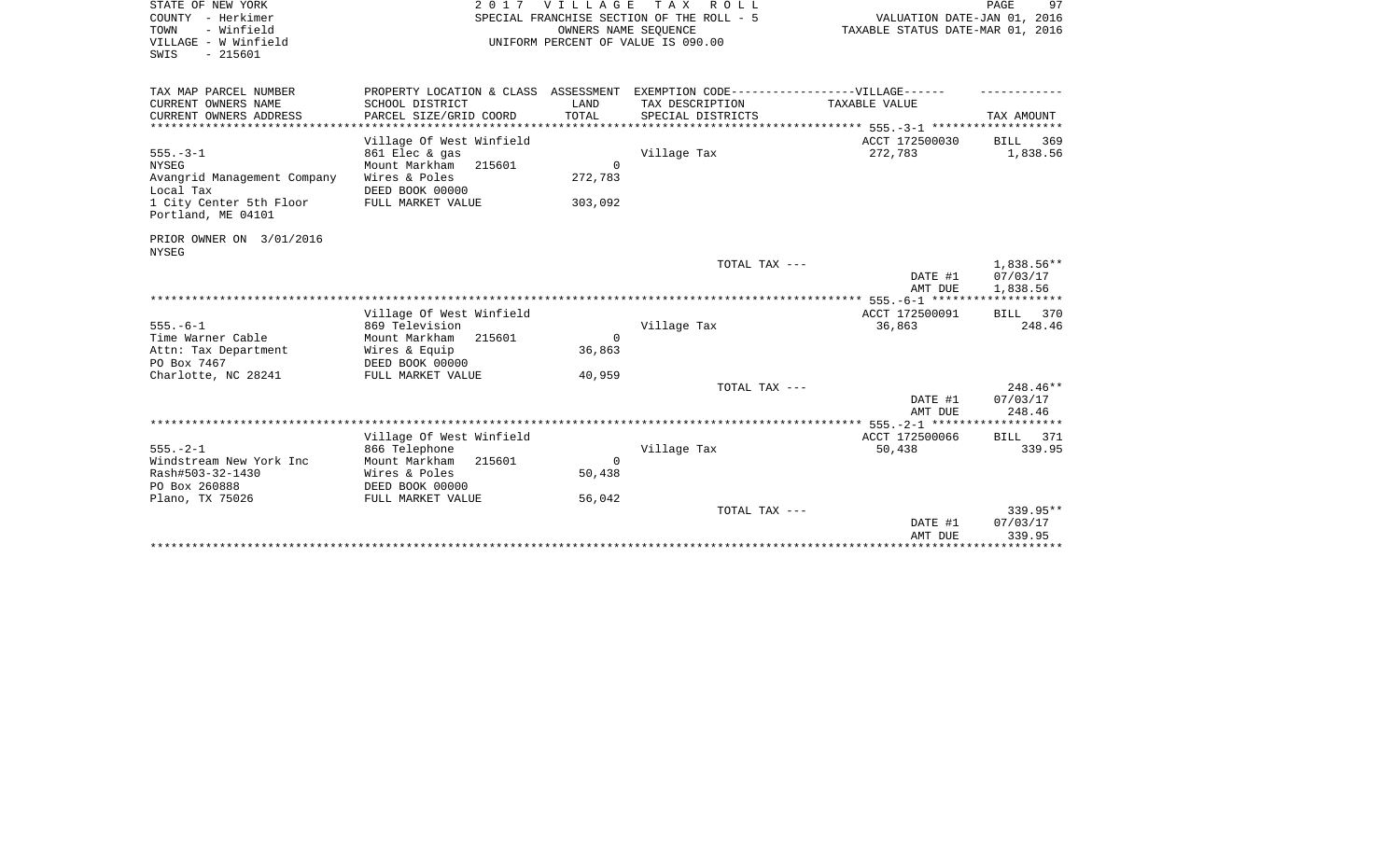| STATE OF NEW YORK    | 2017 VILLAGE TAX ROLL                     | 98<br>PAGE                       |
|----------------------|-------------------------------------------|----------------------------------|
| COUNTY - Herkimer    | SPECIAL FRANCHISE SECTION OF THE ROLL - 5 | VALUATION DATE-JAN 01, 2016      |
| TOWN - Winfield      |                                           | TAXABLE STATUS DATE-MAR 01, 2016 |
| VILLAGE - W Winfield |                                           | RPS155/V04/L015                  |
| - 215601<br>SWIS     |                                           | CURRENT DATE 5/22/2017           |
|                      |                                           |                                  |
|                      | ROLL SUB SECTION- -TOTALS                 |                                  |

### \*\*\* S P E C I A L D I S T R I C T S U M M A R Y \*\*\*

|      |                            | .∪⊥⊓⊥         | $\blacksquare$<br>11 L<br>LUIN |               |            | EXEMPT       | ABL.                  | $m \wedge m$<br>. |
|------|----------------------------|---------------|--------------------------------|---------------|------------|--------------|-----------------------|-------------------|
| CODE | <b>ABST</b><br>. .<br>NAMP | <b>DARCFT</b> | TVDT                           | $\mathcal{L}$ | ,,,<br>שחד | OUN".<br>۱M۲ | $- - - - - -$<br>ALUI | $- - -$<br>. Ал   |

## NO SPECIAL DISTRICTS AT THIS LEVEL

#### \*\*\* S C H O O L D I S T R I C T S U M M A R Y \*\*\*

| CODE   | DISTRICT NAME                    | TOTAL<br>PARCELS | ASSESSED<br>LAND | ASSESSED<br>TOTAL | EXEMPT<br>AMOUNT | TOTAL<br>TAXABLE |
|--------|----------------------------------|------------------|------------------|-------------------|------------------|------------------|
|        |                                  |                  |                  |                   | STAR AMOUNT      | STAR TAXABLE     |
|        | Mount Markham                    | 3                |                  | 360,084           |                  | 360,084          |
| 215601 |                                  |                  |                  |                   |                  | 360,084          |
|        | SUB-TOTAL                        | 3                |                  | 360,084           |                  | 360,084          |
|        | $S \cup B - T \cup T A L (CONT)$ |                  |                  |                   |                  | 360,084          |
|        |                                  |                  |                  |                   |                  |                  |
|        | TOTAL                            | 3                |                  | 360,084           |                  | 360,084          |
|        | T O T A L (CONT)                 |                  |                  |                   |                  | 360,084          |

\*\*\* S Y S T E M C O D E S S U M M A R Y \*\*\*

#### NO SYSTEM EXEMPTIONS AT THIS LEVEL

\*\*\* E X E M P T I O N S U M M A R Y \*\*\*

NO EXEMPTIONS AT THIS LEVEL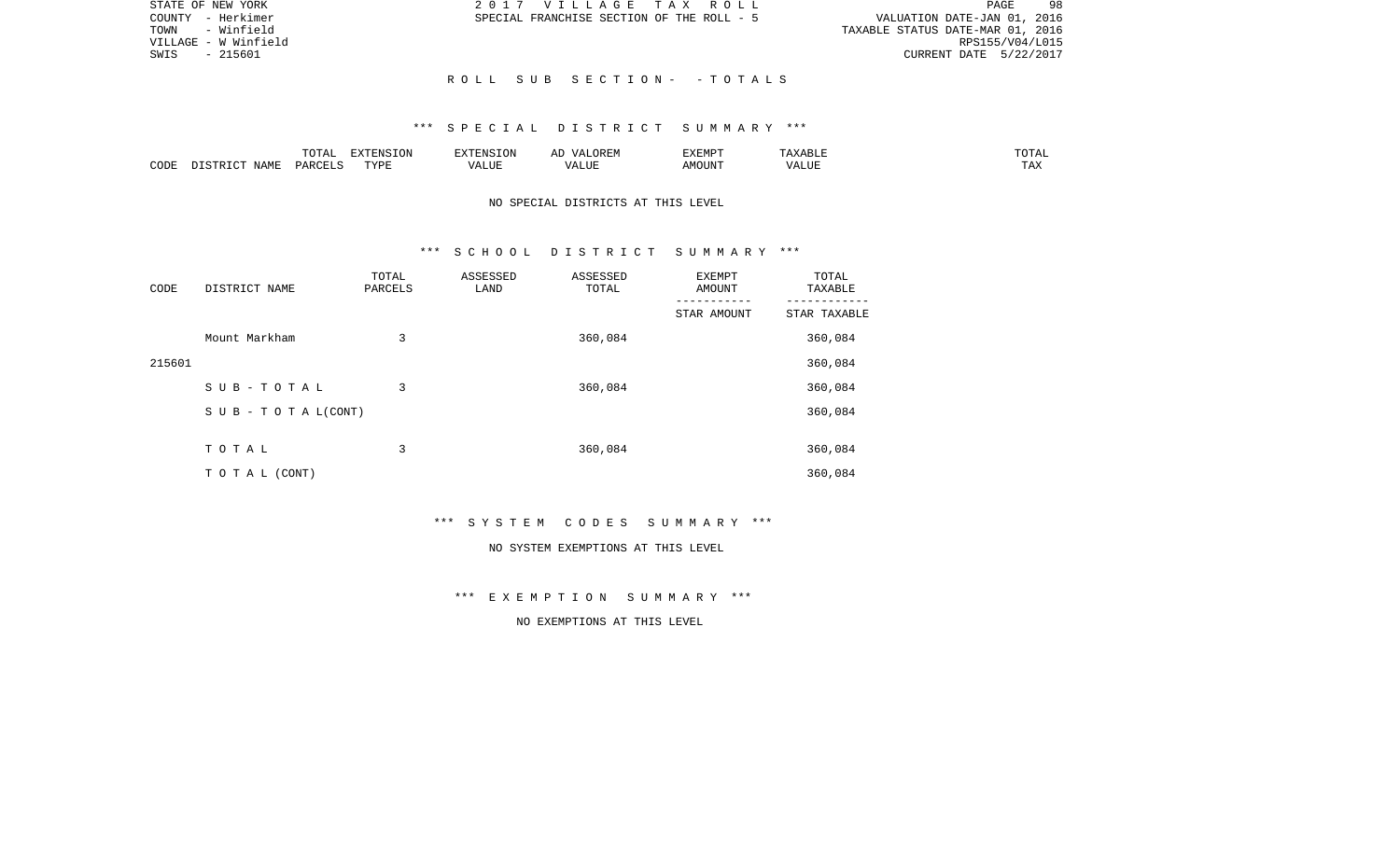| STATE OF NEW YORK    | 2017 VILLAGE TAX ROLL                     | 99<br>PAGE                       |
|----------------------|-------------------------------------------|----------------------------------|
| - Herkimer<br>COUNTY | SPECIAL FRANCHISE SECTION OF THE ROLL - 5 | VALUATION DATE-JAN 01, 2016      |
| - Winfield<br>TOWN   |                                           | TAXABLE STATUS DATE-MAR 01, 2016 |
| VILLAGE - W Winfield |                                           | RPS155/V04/L015                  |
| $-215601$<br>SWIS    |                                           | CURRENT DATE 5/22/2017           |
|                      |                                           |                                  |
|                      | ROLL SUB SECTION- -TOTALS                 |                                  |
|                      |                                           |                                  |

| ROLL<br>SEC | DESCRIPTION                          | TOTAL<br>PARCELS | ASSESSED<br>LAND | ASSESSED<br>TOTAL | <b>EXEMPT</b><br>AMOUNT | TOTAL<br>TAXABLE | TOTAL<br>TAX |
|-------------|--------------------------------------|------------------|------------------|-------------------|-------------------------|------------------|--------------|
|             |                                      |                  |                  |                   |                         |                  |              |
|             |                                      |                  |                  |                   | STAR AMOUNT             | STAR TAXABLE     |              |
|             | Village Tax                          |                  |                  | 360,084           |                         | 360,084          | 2,426.97     |
|             | SPEC DIST TAXES<br>SPECIAL FRANCHISE |                  |                  |                   |                         |                  | 2,426.97     |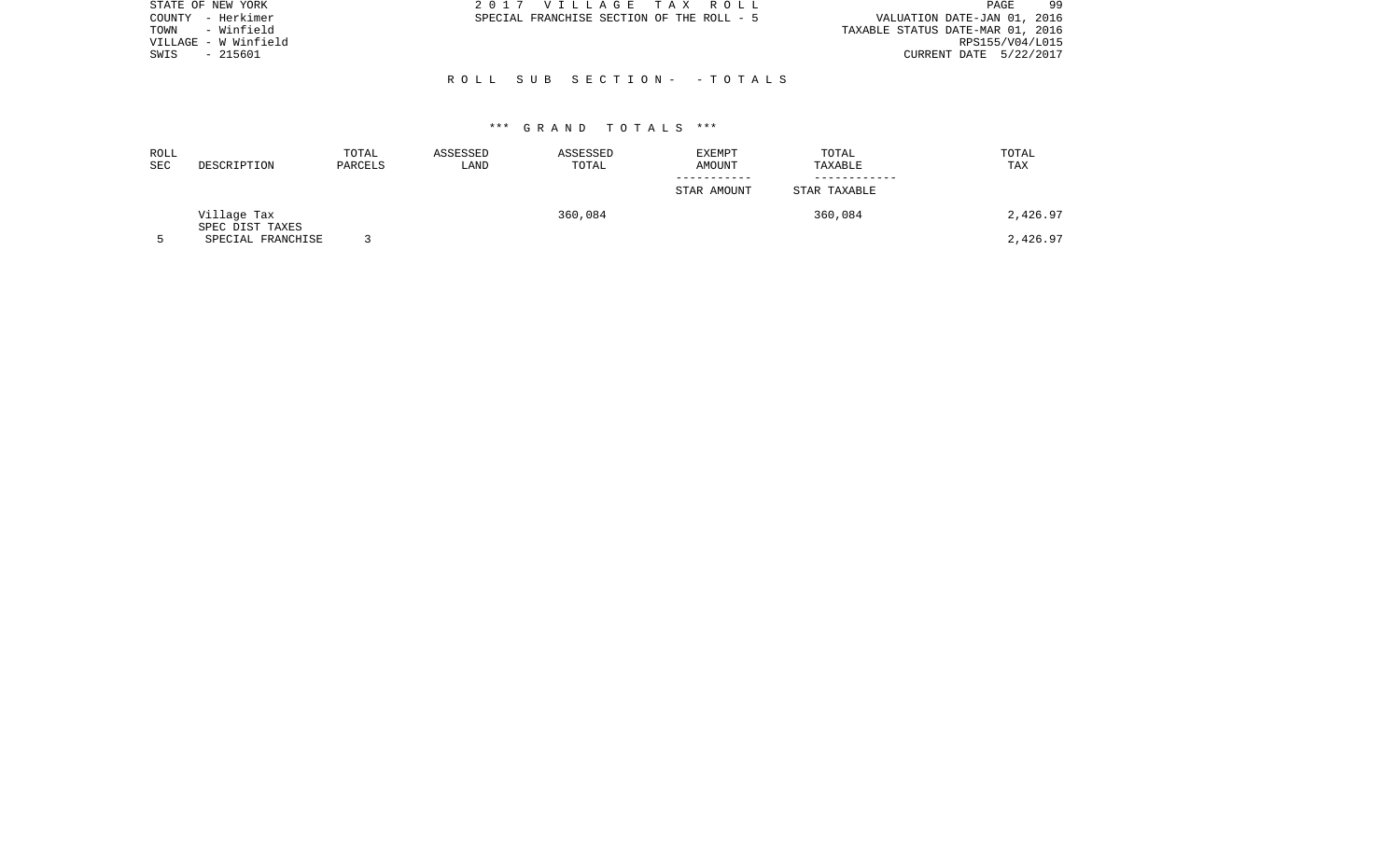| TAX ROLL        |  |                                  |                             | PAGE 100 |
|-----------------|--|----------------------------------|-----------------------------|----------|
| )F THE ROLL - 5 |  |                                  | VALUATION DATE-JAN 01, 2016 |          |
|                 |  | TAXABLE STATUS DATE-MAR 01, 2016 |                             |          |
|                 |  |                                  | RPS155/V04/L015             |          |
|                 |  |                                  | CURRENT DATE 5/22/2017      |          |

STATE OF NEW YORK  $2017 \quad VI L L A G E T$ COUNTY - Herkimer SPECIAL FRANCHISE SECTION OF THE ROLL OF THE ROLL OF THE ROLL OF THE ROLL OF THE ROLL OF THE ROLL OF THE ROLL OF THE ROLL OF THE ROLL OF THE ROLL OF THE ROLL OF THE ROLL OF THE ROLL OF THE ROLL OF THE ROL TOWN - Winfield VILLAGE - W Winfield  $SWIS$  - 215601

#### R O L L S E C T I O N T O T A L S

#### \*\*\* S P E C I A L D I S T R I C T S U M M A R Y \*\*\*

|      |       | $\sim$ $\sim$ $\sim$ $\sim$<br>$\cdot$<br>- ∪ + ד | EXTENSION  | 17370707 | OREM<br>$\sqrt{4}$                 | <b>EXEMPT</b> |                   | $T \cap T \cap T$<br>TOTAL |
|------|-------|---------------------------------------------------|------------|----------|------------------------------------|---------------|-------------------|----------------------------|
| CODE | ΝТ∆МЋ | $\cap$ T T $\vdash$<br>DAD <sub>(</sub>           | TVDF<br>ᆂᆍ | ALUF     | <b>TTT</b><br>$\sqrt{ }$<br>- בשני | MOUN'1        | $T$ $TT$<br>'ALUı | <b>TIRES</b><br>⊥ A∆       |

## NO SPECIAL DISTRICTS AT THIS LEVEL

#### \*\*\* S C H O O L D I S T R I C T S U M M A R Y \*\*\*

| CODE   | DISTRICT NAME      | TOTAL<br>PARCELS | ASSESSED<br>LAND | ASSESSED<br>TOTAL | EXEMPT<br>AMOUNT | TOTAL<br>TAXABLE |
|--------|--------------------|------------------|------------------|-------------------|------------------|------------------|
|        |                    |                  |                  |                   | STAR AMOUNT      | STAR TAXABLE     |
|        | Mount Markham      | 3                |                  | 360,084           |                  | 360,084          |
| 215601 |                    |                  |                  |                   |                  | 360,084          |
|        | SUB-TOTAL          | 3                |                  | 360,084           |                  | 360,084          |
|        | SUB - TO TAL(CONT) |                  |                  |                   |                  | 360,084          |
|        | TOTAL              | 3                |                  |                   |                  |                  |
|        |                    |                  |                  | 360,084           |                  | 360,084          |
|        | TO TAL (CONT)      |                  |                  |                   |                  | 360,084          |

\*\*\* S Y S T E M C O D E S S U M M A R Y \*\*\*

#### NO SYSTEM EXEMPTIONS AT THIS LEVEL

\*\*\* E X E M P T I O N S U M M A R Y \*\*\*

NO EXEMPTIONS AT THIS LEVEL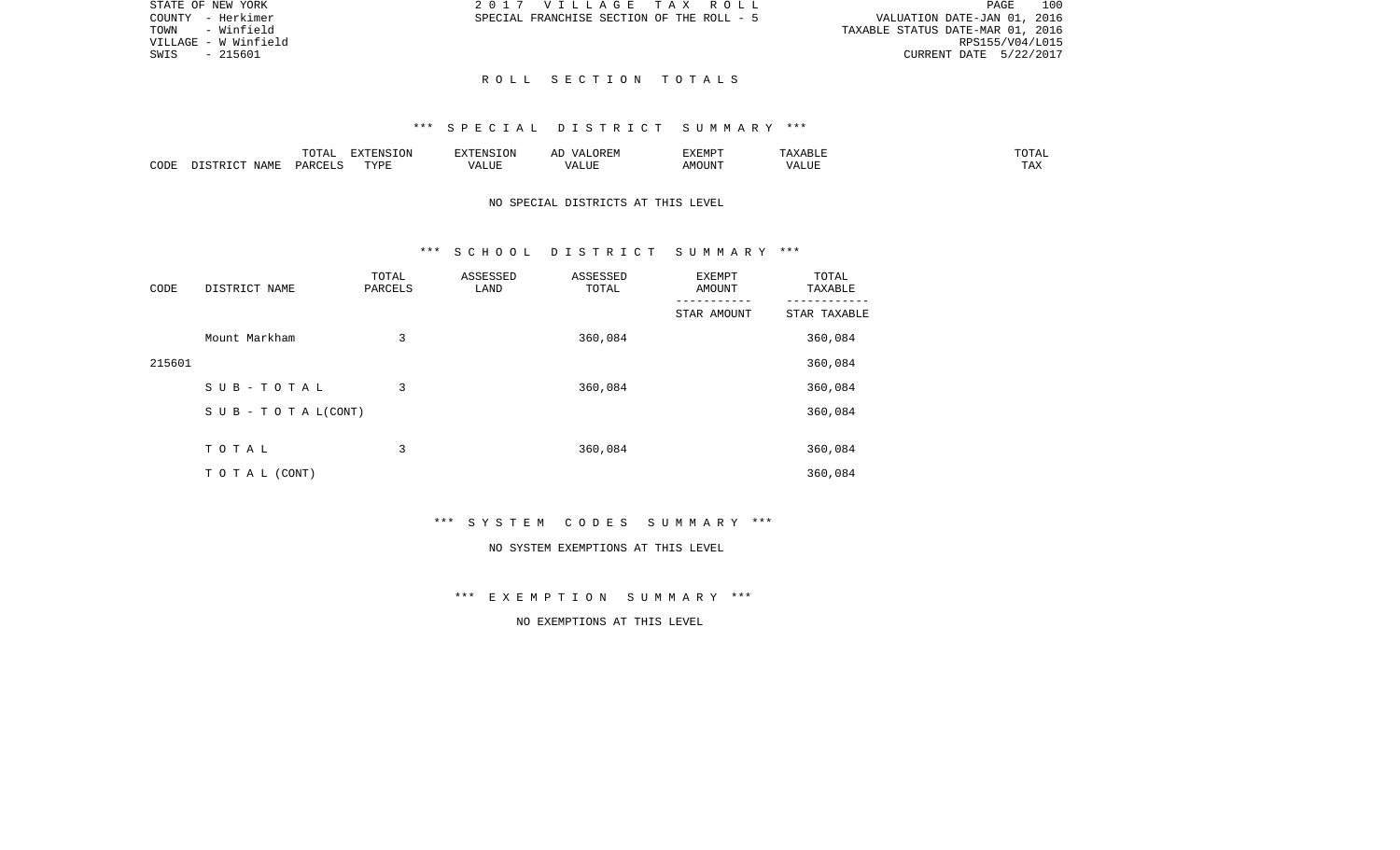| STATE OF NEW YORK    | 2017 VILLAGE TAX ROLL                     | 101<br>PAGE                      |
|----------------------|-------------------------------------------|----------------------------------|
| COUNTY - Herkimer    | SPECIAL FRANCHISE SECTION OF THE ROLL - 5 | VALUATION DATE-JAN 01, 2016      |
| - Winfield<br>TOWN   |                                           | TAXABLE STATUS DATE-MAR 01, 2016 |
| VILLAGE - W Winfield |                                           | RPS155/V04/L015                  |
| - 215601<br>SWIS     |                                           | CURRENT DATE 5/22/2017           |
|                      |                                           |                                  |
|                      | ROLL SECTION TOTALS                       |                                  |

| ROLL<br>SEC | DESCRIPTION                          | TOTAL<br>PARCELS | ASSESSED<br>LAND | ASSESSED<br>TOTAL | EXEMPT<br>AMOUNT | TOTAL<br>TAXABLE | TOTAL<br>TAX |
|-------------|--------------------------------------|------------------|------------------|-------------------|------------------|------------------|--------------|
|             |                                      |                  |                  |                   |                  |                  |              |
|             |                                      |                  |                  |                   | STAR AMOUNT      | STAR TAXABLE     |              |
|             | Village Tax                          |                  |                  | 360,084           |                  | 360,084          | 2,426.97     |
|             | SPEC DIST TAXES<br>SPECIAL FRANCHISE |                  |                  |                   |                  |                  | 2,426.97     |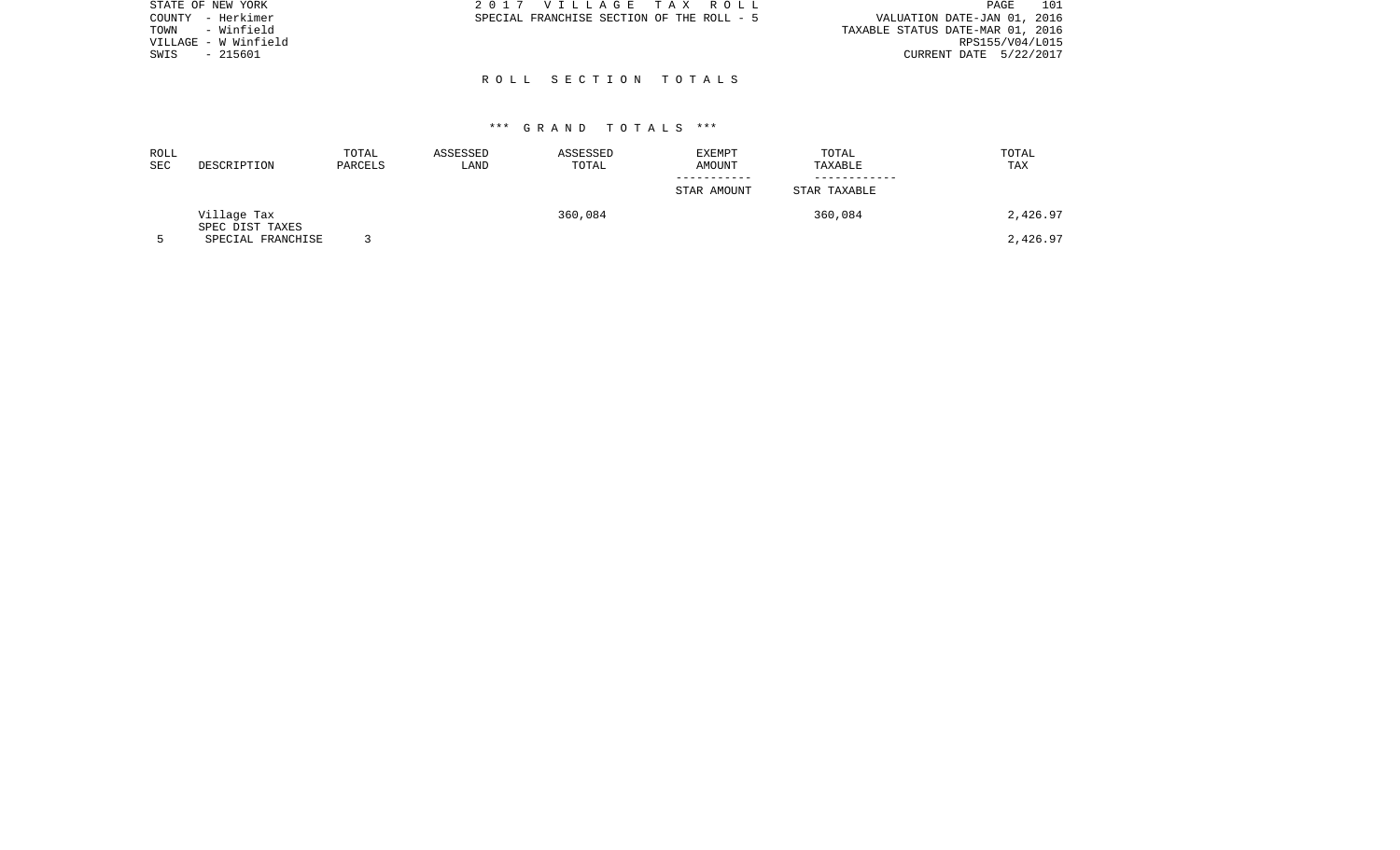| STATE OF NEW YORK                       | 2017                                                                              | V I L L A G E | T A X<br>R O L L                                               |                                                                 | 102<br>PAGE           |
|-----------------------------------------|-----------------------------------------------------------------------------------|---------------|----------------------------------------------------------------|-----------------------------------------------------------------|-----------------------|
| COUNTY - Herkimer<br>- Winfield<br>TOWN |                                                                                   |               | UTILITY & R.R. SECTION OF THE ROLL - 6<br>OWNERS NAME SEOUENCE | VALUATION DATE-JAN 01, 2016<br>TAXABLE STATUS DATE-MAR 01, 2016 |                       |
| VILLAGE - W Winfield                    |                                                                                   |               | UNIFORM PERCENT OF VALUE IS 090.00                             |                                                                 |                       |
| $-215601$<br>SWIS                       |                                                                                   |               |                                                                |                                                                 |                       |
|                                         |                                                                                   |               |                                                                |                                                                 |                       |
|                                         |                                                                                   |               |                                                                |                                                                 |                       |
| TAX MAP PARCEL NUMBER                   | PROPERTY LOCATION & CLASS ASSESSMENT EXEMPTION CODE-----------------VILLAGE------ |               |                                                                |                                                                 |                       |
| CURRENT OWNERS NAME                     | SCHOOL DISTRICT                                                                   | LAND          | TAX DESCRIPTION                                                | TAXABLE VALUE                                                   |                       |
| CURRENT OWNERS ADDRESS                  | PARCEL SIZE/GRID COORD                                                            | TOTAL         | SPECIAL DISTRICTS                                              |                                                                 | TAX AMOUNT            |
|                                         |                                                                                   |               |                                                                | ACCT 172300240                                                  |                       |
| $137.39 - 1 - 11$                       | Burrows Rd<br>872 Elec-Substation                                                 |               | Village Tax                                                    | 42,700                                                          | BILL<br>372<br>287.80 |
| <b>NYSEG</b>                            | Mount Markham<br>215601                                                           | 13,000        |                                                                |                                                                 |                       |
| Avangrid Management Company             | Burrows Road                                                                      | 42,700        |                                                                |                                                                 |                       |
| Local Tax                               | Utility Vacant Land                                                               |               |                                                                |                                                                 |                       |
| 1 City Center 5th Floor                 | ACRES<br>1.50                                                                     |               |                                                                |                                                                 |                       |
| Portland, ME 04101                      | EAST-0308047 NRTH-1475259                                                         |               |                                                                |                                                                 |                       |
|                                         | DEED BOOK 00558 PG-00774                                                          |               |                                                                |                                                                 |                       |
| PRIOR OWNER ON 3/01/2016                | FULL MARKET VALUE                                                                 | 47,444        |                                                                |                                                                 |                       |
| <b>NYSEG</b>                            |                                                                                   |               |                                                                |                                                                 |                       |
|                                         |                                                                                   |               | TOTAL TAX ---                                                  |                                                                 | 287.80**              |
|                                         |                                                                                   |               |                                                                | DATE #1                                                         | 07/03/17              |
|                                         |                                                                                   |               |                                                                | AMT DUE<br>*********** 656.001-9999-131.600-1001***             | 287.80                |
|                                         | Electric Transmission -Vi                                                         |               |                                                                | ACCT 172300120                                                  | BILL 373              |
| 656.001-9999-131.600-1001               | 882 Elec Trans Imp                                                                |               | Village Tax                                                    | 23,448                                                          | 158.04                |
| <b>NYSEG</b>                            | Mount Markham<br>215601                                                           | 1,000         |                                                                |                                                                 |                       |
| Avangrid Management Company             | Elec Trans App 1.0000                                                             | 23,448        |                                                                |                                                                 |                       |
| Local Taxes                             | Location No 000032                                                                |               |                                                                |                                                                 |                       |
| 1 City Center 5th Floor                 | Oneonta Grouped Trans Lin                                                         |               |                                                                |                                                                 |                       |
| Portland, ME 04101                      | DEED BOOK 00000                                                                   |               |                                                                |                                                                 |                       |
|                                         | FULL MARKET VALUE                                                                 | 26,053        |                                                                |                                                                 |                       |
| PRIOR OWNER ON 3/01/2016                |                                                                                   |               |                                                                |                                                                 |                       |
| <b>NYSEG</b>                            |                                                                                   |               |                                                                |                                                                 |                       |
|                                         |                                                                                   |               | TOTAL TAX ---                                                  |                                                                 | 158.04**              |
|                                         |                                                                                   |               |                                                                | DATE #1                                                         | 07/03/17              |
|                                         |                                                                                   |               |                                                                | AMT DUE<br>******* 656.001-9999-131.600-1011***                 | 158.04                |
|                                         | W Winfield Sub Station                                                            |               |                                                                | ACCT 172300180                                                  | BILL<br>374           |
| 656.001-9999-131.600-1011               | 870 Elect & Gas                                                                   |               | Village Tax                                                    | 256,786                                                         | 1,730.74              |
| <b>NYSEG</b>                            | Mount Markham<br>215601                                                           | 1,000         |                                                                |                                                                 |                       |
| Avangrid Management Company             | N Side of Burrows Road                                                            | 256,786       |                                                                |                                                                 |                       |
| Local Taxes                             | Location No 001454-App 1.                                                         |               |                                                                |                                                                 |                       |
| 1 City Center 5th Floor                 | W. Winfield Substation                                                            |               |                                                                |                                                                 |                       |
| Portland, ME 04101                      | DEED BOOK 00000                                                                   |               |                                                                |                                                                 |                       |
|                                         | FULL MARKET VALUE                                                                 | 285,318       |                                                                |                                                                 |                       |
| PRIOR OWNER ON 3/01/2016                |                                                                                   |               |                                                                |                                                                 |                       |
| <b>NYSEG</b>                            |                                                                                   |               |                                                                |                                                                 |                       |
|                                         |                                                                                   |               | TOTAL TAX ---                                                  |                                                                 | 1,730.74**            |
|                                         |                                                                                   |               |                                                                | DATE #1                                                         | 07/03/17              |
|                                         |                                                                                   |               |                                                                | AMT DUE                                                         | 1,730.74              |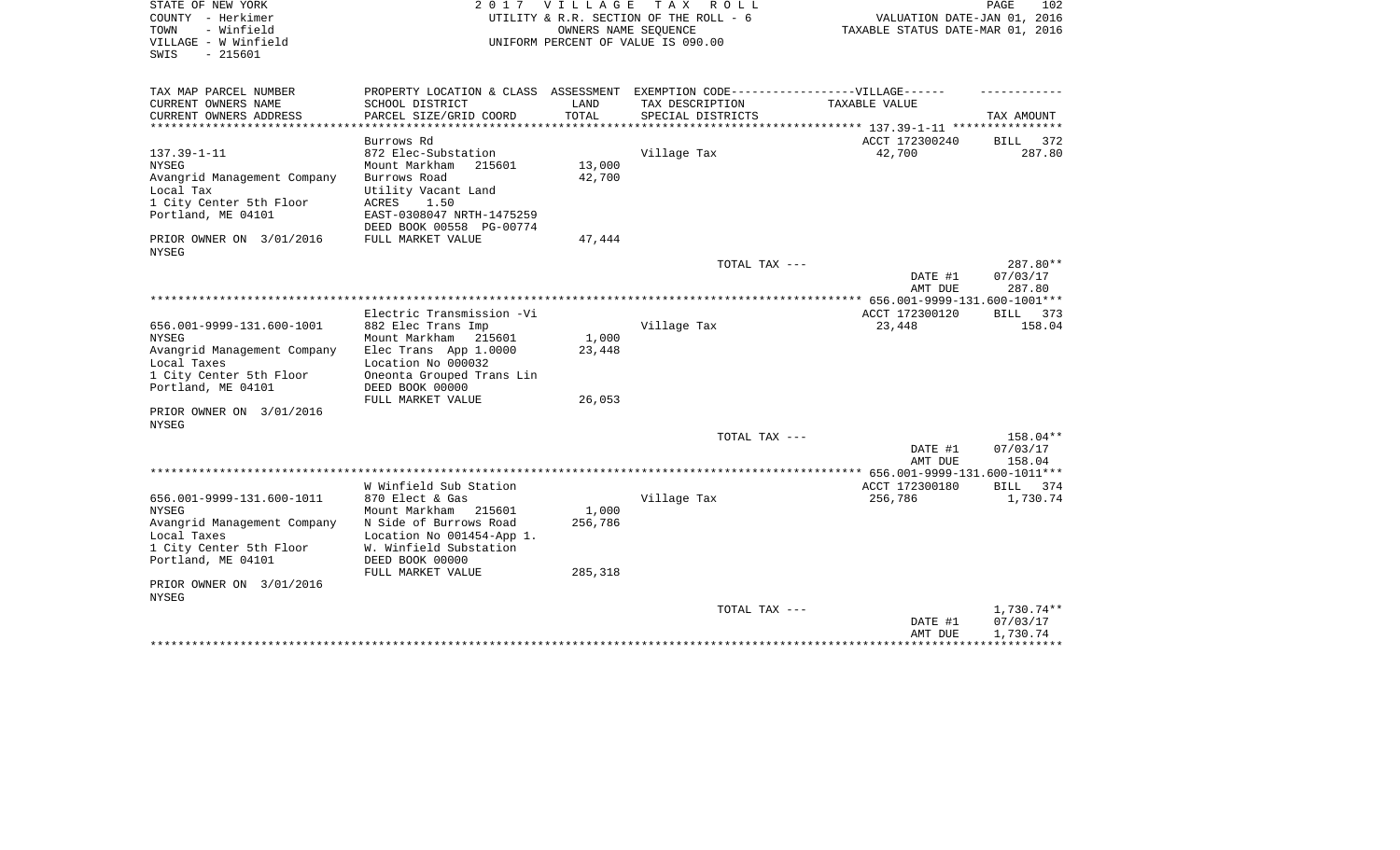| STATE OF NEW YORK<br>COUNTY - Herkimer<br>- Winfield<br>TOWN<br>VILLAGE - W Winfield<br>$-215601$<br>SWIS |                                                                                                                                  | 2017 VILLAGE     | T A X<br>R O L L<br>UTILITY & R.R. SECTION OF THE ROLL - 6<br>OWNERS NAME SEQUENCE<br>UNIFORM PERCENT OF VALUE IS 090.00 | VALUATION DATE-JAN 01, 2016<br>TAXABLE STATUS DATE-MAR 01, 2016 | PAGE<br>103                      |
|-----------------------------------------------------------------------------------------------------------|----------------------------------------------------------------------------------------------------------------------------------|------------------|--------------------------------------------------------------------------------------------------------------------------|-----------------------------------------------------------------|----------------------------------|
| TAX MAP PARCEL NUMBER<br>CURRENT OWNERS NAME                                                              | PROPERTY LOCATION & CLASS ASSESSMENT EXEMPTION CODE-----------------VILLAGE------<br>SCHOOL DISTRICT                             | LAND             | TAX DESCRIPTION                                                                                                          | TAXABLE VALUE                                                   |                                  |
| CURRENT OWNERS ADDRESS                                                                                    | PARCEL SIZE/GRID COORD                                                                                                           | TOTAL            | SPECIAL DISTRICTS                                                                                                        |                                                                 | TAX AMOUNT                       |
| *******************                                                                                       | Electric Distribution-Vil                                                                                                        |                  |                                                                                                                          | ACCT 172300150                                                  | BILL 375                         |
| 656.001-9999-131.600-1881<br><b>NYSEG</b><br>Avangrid Management Company                                  | 882 Elec Trans Imp<br>Mount Markham<br>215601<br>Outside Plant                                                                   | 1,000<br>74,370  | Village Tax                                                                                                              | 74,370                                                          | 501.25                           |
| Local Taxes<br>1 City Center 5th Floor<br>Portland, ME 04101                                              | Location No 888888<br>Poles Wires Cables App 1<br>DEED BOOK 00000<br>FULL MARKET VALUE                                           | 82,633           |                                                                                                                          |                                                                 |                                  |
| PRIOR OWNER ON 3/01/2016<br><b>NYSEG</b>                                                                  |                                                                                                                                  |                  |                                                                                                                          |                                                                 |                                  |
|                                                                                                           |                                                                                                                                  |                  | TOTAL TAX ---                                                                                                            | DATE #1<br>AMT DUE                                              | $501.25**$<br>07/03/17<br>501.25 |
|                                                                                                           |                                                                                                                                  |                  |                                                                                                                          |                                                                 |                                  |
| $137.30 - 1 - 30$<br>Windstream New York Inc<br>PO Box 260888<br>Plano, TX 75026                          | W Main St<br>831 Tele Comm<br>Mount Markham<br>215601<br>Rt 20-Telephone Bldgs<br>Location No. 215601                            | 10,100<br>76,300 | Village Tax                                                                                                              | ACCT 172300030<br>76,300                                        | <b>BILL</b><br>376<br>514.26     |
|                                                                                                           | Switching Station<br>75.00 DPTH 170.00<br>FRNT<br><b>ACRES</b><br>0.23<br>EAST-0305362 NRTH-1476898<br>DEED BOOK 439<br>$PG-553$ |                  |                                                                                                                          |                                                                 |                                  |
|                                                                                                           | FULL MARKET VALUE                                                                                                                | 84,778           | TOTAL TAX ---                                                                                                            |                                                                 | $514.26**$                       |
|                                                                                                           |                                                                                                                                  |                  |                                                                                                                          | DATE #1<br>AMT DUE                                              | 07/03/17<br>514.26               |
|                                                                                                           | Midstate Telephone Poles                                                                                                         |                  |                                                                                                                          | ACCT 172300424                                                  | BILL 377                         |
| 656.001-0000-629.000-1881                                                                                 | 836 Telecom. eq.                                                                                                                 |                  | Mass Telec 47100                                                                                                         | 8,736                                                           |                                  |
| Windstream New York Inc<br>Rash#503-32-1430<br>PO Box 260888<br>Plano, TX 75026                           | Mount Markham 215601<br>Outside Plant<br>Location No. 888888 App<br>Poles Wires Cables<br>DEED BOOK 00000                        | 1,000<br>16,448  | Village Tax                                                                                                              | 7,712                                                           | 51.98                            |
|                                                                                                           | FULL MARKET VALUE                                                                                                                | 18,276           |                                                                                                                          |                                                                 |                                  |
|                                                                                                           |                                                                                                                                  |                  | TOTAL TAX ---                                                                                                            | DATE #1<br>AMT DUE                                              | $51.98**$<br>07/03/17<br>51.98   |
|                                                                                                           |                                                                                                                                  |                  |                                                                                                                          |                                                                 | **********                       |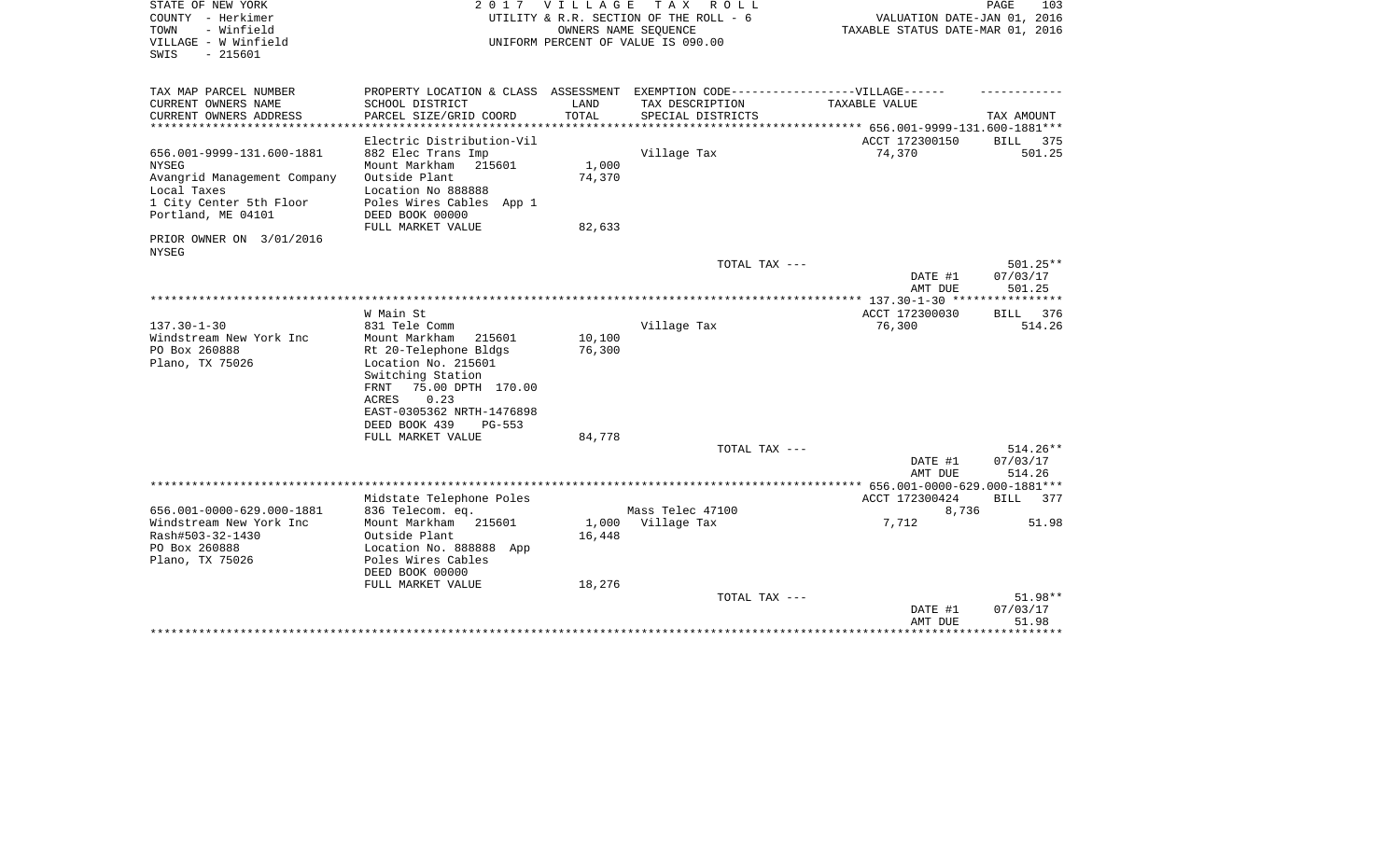| STATE OF NEW YORK    | 2017 VILLAGE TAX ROLL                  | 104<br>PAGE                      |
|----------------------|----------------------------------------|----------------------------------|
| COUNTY - Herkimer    | UTILITY & R.R. SECTION OF THE ROLL - 6 | VALUATION DATE-JAN 01, 2016      |
| TOWN - Winfield      |                                        | TAXABLE STATUS DATE-MAR 01, 2016 |
| VILLAGE - W Winfield |                                        | RPS155/V04/L015                  |
| SWIS<br>- 215601     |                                        | CURRENT DATE 5/22/2017           |
|                      |                                        |                                  |
|                      | ROLL SUB SECTION- - TOTALS             |                                  |

### \*\*\* S P E C I A L D I S T R I C T S U M M A R Y \*\*\*

|      |             |               | $\blacksquare$<br>11 L<br>. ON |     | EXEMPT        | ABL.           | $m \wedge m$<br>$  -$ |
|------|-------------|---------------|--------------------------------|-----|---------------|----------------|-----------------------|
| CODE | NAME<br>. . | <b>DARCET</b> | TVDI                           | ,,, | 'תוזר.<br>∆M∩ | . <del>.</del> | $- - -$<br>.AZ        |

## NO SPECIAL DISTRICTS AT THIS LEVEL

#### \*\*\* S C H O O L D I S T R I C T S U M M A R Y \*\*\*

| CODE   | DISTRICT NAME      | TOTAL<br>PARCELS | ASSESSED<br>LAND | ASSESSED<br>TOTAL | <b>EXEMPT</b><br>AMOUNT | TOTAL<br>TAXABLE |
|--------|--------------------|------------------|------------------|-------------------|-------------------------|------------------|
|        |                    |                  |                  |                   | STAR AMOUNT             | STAR TAXABLE     |
|        | Mount Markham      | 6                | 27,100           | 490,052           | 8,736                   | 481,316          |
| 215601 |                    |                  |                  |                   |                         | 481,316          |
|        | SUB-TOTAL          | 6                | 27,100           | 490,052           | 8,736                   | 481,316          |
|        | SUB - TO TAL(CONT) |                  |                  |                   |                         | 481,316          |
|        |                    |                  |                  |                   |                         |                  |
|        | TOTAL              | 6                | 27,100           | 490,052           | 8,736                   | 481,316          |
|        | T O T A L (CONT)   |                  |                  |                   |                         | 481,316          |

# \*\*\* S Y S T E M C O D E S S U M M A R Y \*\*\*

#### NO SYSTEM EXEMPTIONS AT THIS LEVEL

| CODE  | DESCRIPTION         | TOTAL<br>PARCELS | VILLAGE        |
|-------|---------------------|------------------|----------------|
| 47100 | Mass Telec<br>тотаь |                  | 8,736<br>8,736 |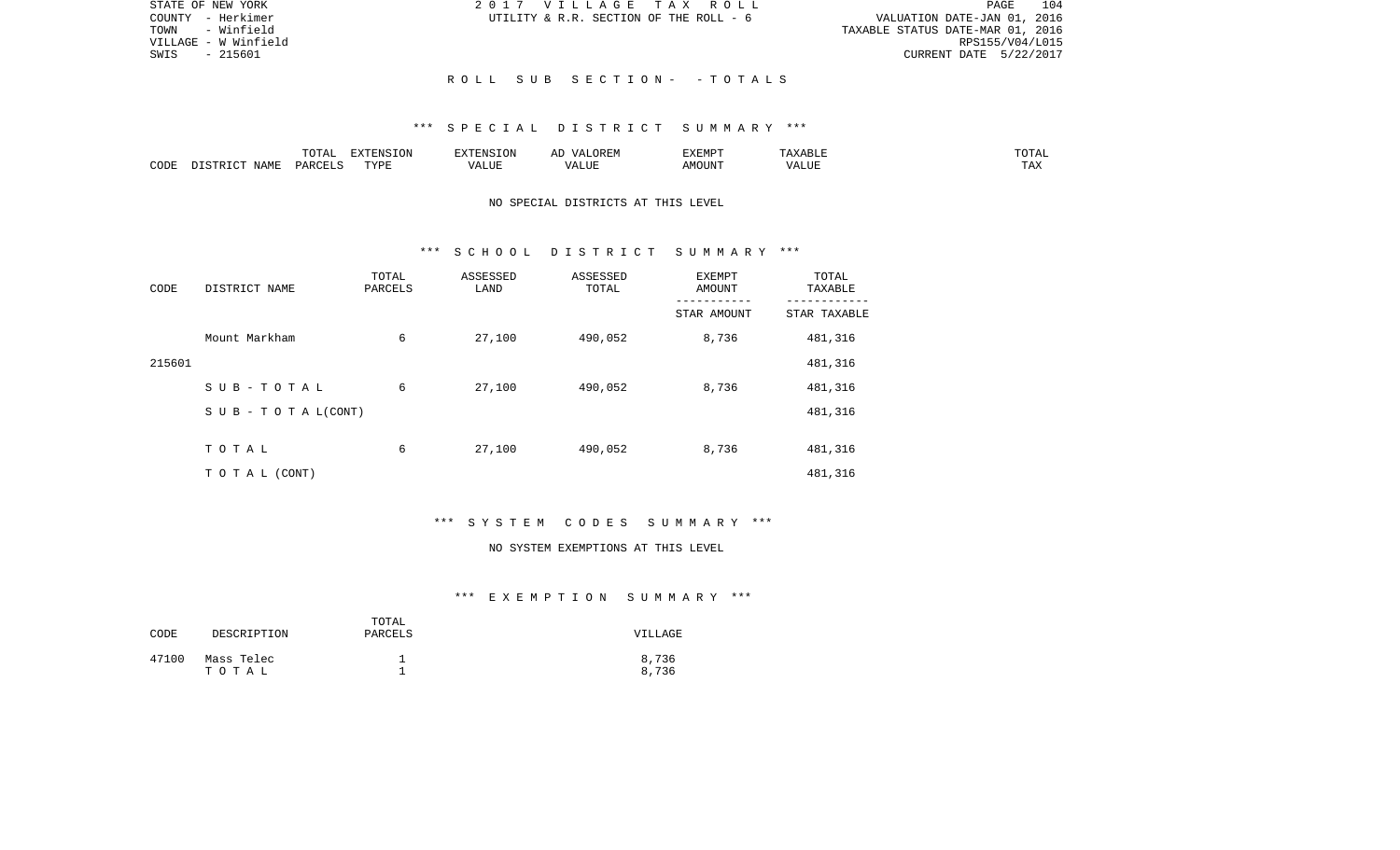| STATE OF NEW YORK    | 2017 VILLAGE TAX ROLL                  | 105<br>PAGE                      |
|----------------------|----------------------------------------|----------------------------------|
| COUNTY - Herkimer    | UTILITY & R.R. SECTION OF THE ROLL - 6 | VALUATION DATE-JAN 01, 2016      |
| - Winfield<br>TOWN   |                                        | TAXABLE STATUS DATE-MAR 01, 2016 |
| VILLAGE - W Winfield |                                        | RPS155/V04/L015                  |
| - 215601<br>SWIS     |                                        | CURRENT DATE 5/22/2017           |
|                      |                                        |                                  |
|                      | ROLL SUB SECTION- - TOTALS             |                                  |
|                      |                                        |                                  |
|                      |                                        |                                  |

| ROLL<br>SEC | DESCRIPTION                    | TOTAL<br>PARCELS | ASSESSED<br>LAND | ASSESSED<br>TOTAL | <b>EXEMPT</b><br>AMOUNT | TOTAL<br>TAXABLE | TOTAL<br>TAX |
|-------------|--------------------------------|------------------|------------------|-------------------|-------------------------|------------------|--------------|
|             |                                |                  |                  |                   | STAR AMOUNT             | STAR TAXABLE     |              |
|             | Village Tax<br>SPEC DIST TAXES |                  | 27,100           | 490,052           | 8,736                   | 481,316          | 3,244.07     |
|             | UTILITIES & N.C.               |                  |                  |                   |                         |                  | 3,244.07     |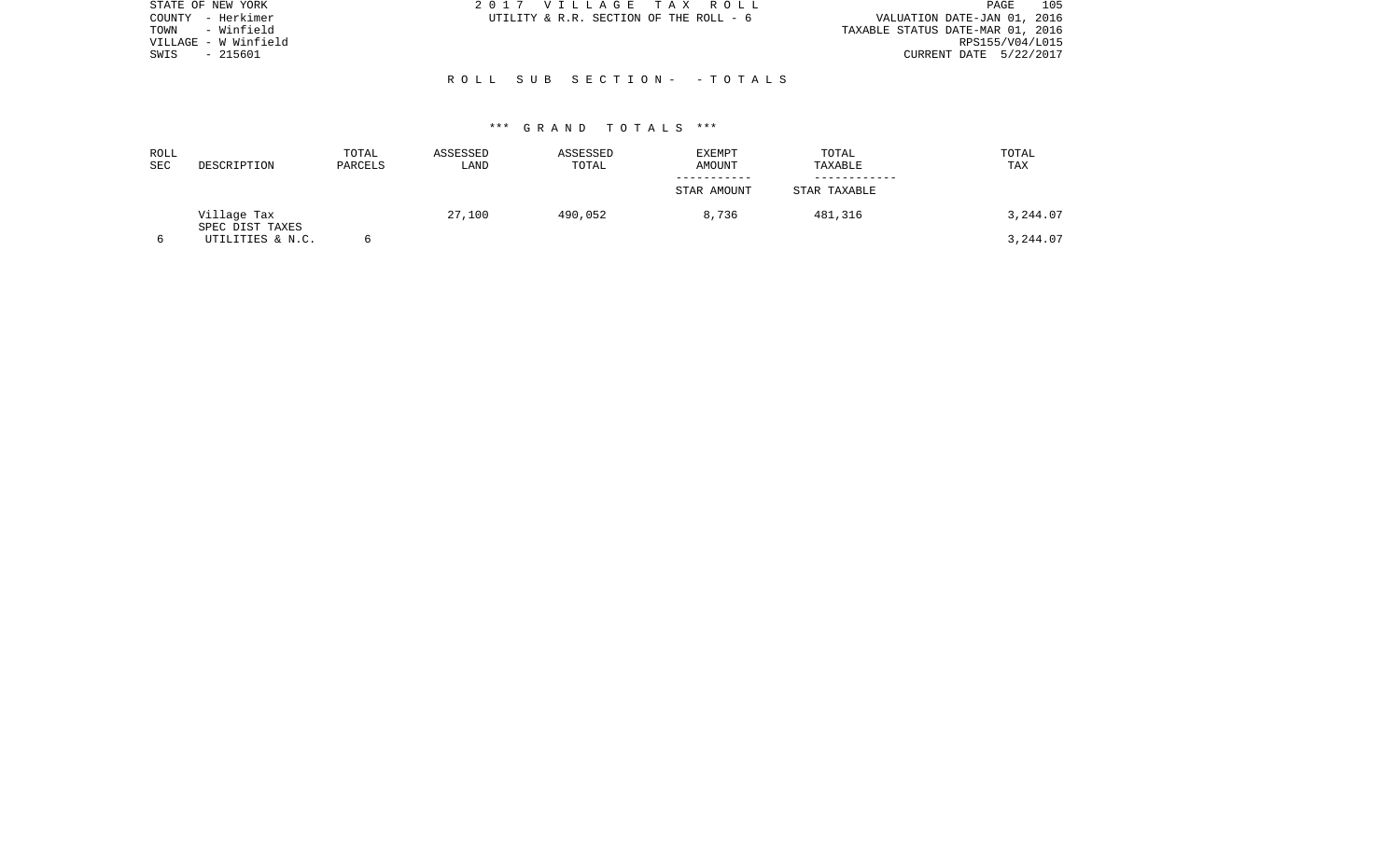| GETAX ROLL           |  |  |                                  | PAGE. | 106             |
|----------------------|--|--|----------------------------------|-------|-----------------|
| TION OF THE ROLL - 6 |  |  | VALUATION DATE-JAN 01, 2016      |       |                 |
|                      |  |  | TAXABLE STATUS DATE-MAR 01, 2016 |       |                 |
|                      |  |  |                                  |       | RPS155/V04/L015 |
|                      |  |  | CURRENT DATE 5/22/2017           |       |                 |

STATE OF NEW YORK 2017 VILLAG COUNTY - Herkimer **UTILITY & R.R. SECT** TOWN - Winfield VILLAGE - W Winfield  $SWIS$  - 215601

#### R O L L S E C T I O N T O T A L S

#### \*\*\* S P E C I A L D I S T R I C T S U M M A R Y \*\*\*

|      |       | $\sim$ $\sim$ $\sim$ $\sim$<br>$\cdot$<br>- ∪ + ד | EXTENSION  | 17370707 | OREM<br>$\sqrt{4}$                 | <b>EXEMPT</b> |                   | $T \cap T \cap T$<br>TOTAL |
|------|-------|---------------------------------------------------|------------|----------|------------------------------------|---------------|-------------------|----------------------------|
| CODE | ΝТ∆МЋ | $\cap$ T T $\vdash$<br>DAD <sub>(</sub>           | TVDF<br>ᆂᆍ | ALUF     | <b>TTT</b><br>$\sqrt{ }$<br>- בשני | MOUN'1        | $T$ $TT$<br>'ALUı | <b>TIRES</b><br>⊥ A∆       |

## NO SPECIAL DISTRICTS AT THIS LEVEL

#### \*\*\* S C H O O L D I S T R I C T S U M M A R Y \*\*\*

| CODE   | DISTRICT NAME      | TOTAL<br>PARCELS | ASSESSED<br>LAND | ASSESSED<br>TOTAL | <b>EXEMPT</b><br>AMOUNT | TOTAL<br>TAXABLE |
|--------|--------------------|------------------|------------------|-------------------|-------------------------|------------------|
|        |                    |                  |                  |                   | STAR AMOUNT             | STAR TAXABLE     |
|        | Mount Markham      | 6                | 27,100           | 490,052           | 8,736                   | 481,316          |
| 215601 |                    |                  |                  |                   |                         | 481,316          |
|        | SUB-TOTAL          | 6                | 27,100           | 490,052           | 8,736                   | 481,316          |
|        | SUB - TO TAL(CONT) |                  |                  |                   |                         | 481,316          |
|        |                    |                  |                  |                   |                         |                  |
|        | TOTAL              | 6                | 27,100           | 490,052           | 8,736                   | 481,316          |
|        | TO TAL (CONT)      |                  |                  |                   |                         | 481,316          |

# \*\*\* S Y S T E M C O D E S S U M M A R Y \*\*\*

#### NO SYSTEM EXEMPTIONS AT THIS LEVEL

| CODE  | DESCRIPTION         | TOTAL<br>PARCELS | VILLAGE        |
|-------|---------------------|------------------|----------------|
| 47100 | Mass Telec<br>тотаь |                  | 8,736<br>8,736 |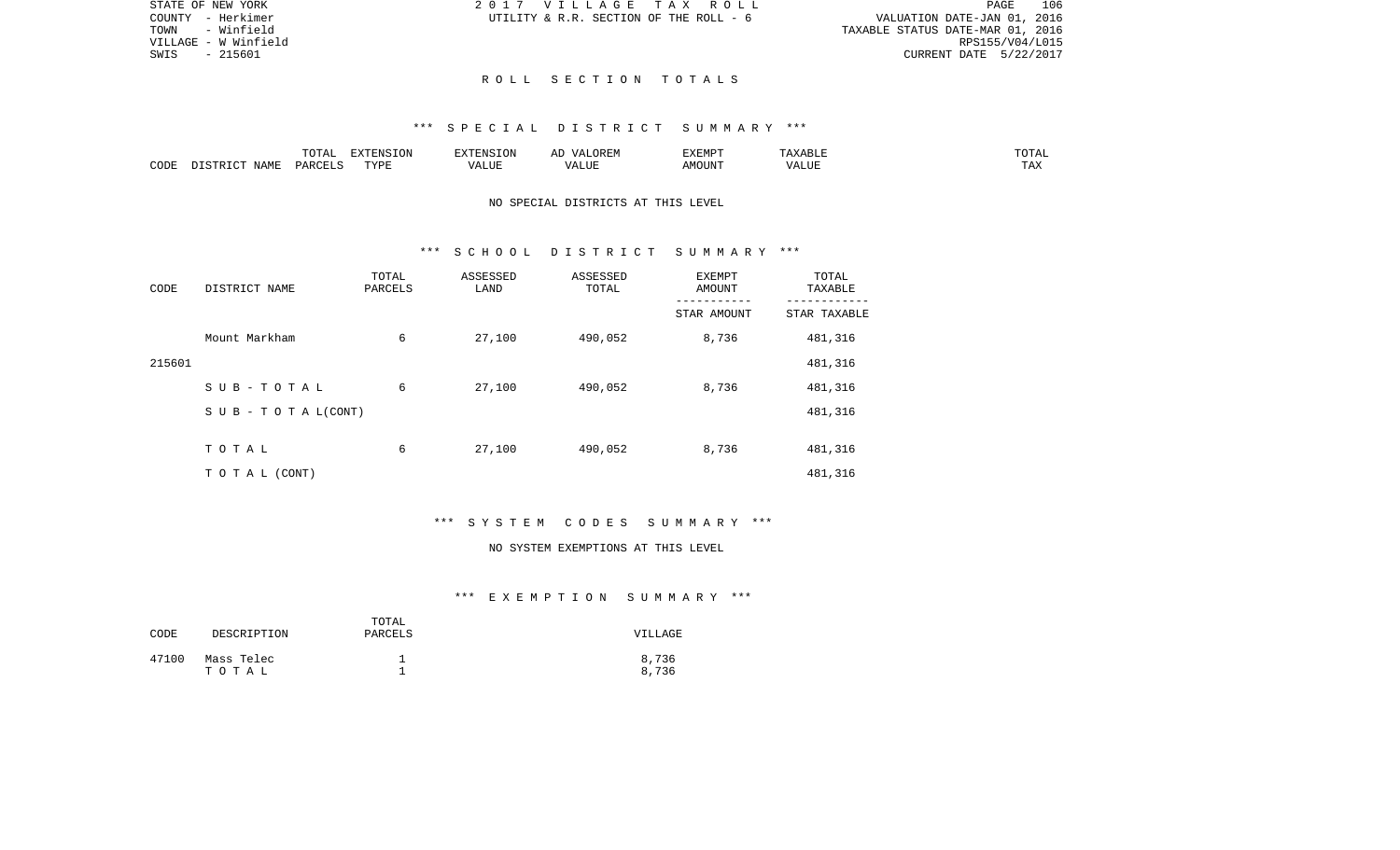| STATE OF NEW YORK    | 2017 VILLAGE TAX ROLL                  | 107<br>PAGE                      |
|----------------------|----------------------------------------|----------------------------------|
| COUNTY - Herkimer    | UTILITY & R.R. SECTION OF THE ROLL - 6 | VALUATION DATE-JAN 01, 2016      |
| - Winfield<br>TOWN   |                                        | TAXABLE STATUS DATE-MAR 01, 2016 |
| VILLAGE - W Winfield |                                        | RPS155/V04/L015                  |
| - 215601<br>SWIS     |                                        | CURRENT DATE 5/22/2017           |
|                      |                                        |                                  |
|                      | ROLL SECTION TOTALS                    |                                  |
|                      |                                        |                                  |

| ROLL<br>SEC | DESCRIPTION                    | TOTAL<br>PARCELS | ASSESSED<br>LAND | ASSESSED<br>TOTAL | <b>EXEMPT</b><br>AMOUNT | TOTAL<br>TAXABLE | TOTAL<br>TAX |
|-------------|--------------------------------|------------------|------------------|-------------------|-------------------------|------------------|--------------|
|             |                                |                  |                  |                   | STAR AMOUNT             | STAR TAXABLE     |              |
|             | Village Tax<br>SPEC DIST TAXES |                  | 27,100           | 490,052           | 8,736                   | 481,316          | 3,244.07     |
|             | UTILITIES & N.C.               |                  |                  |                   |                         |                  | 3,244.07     |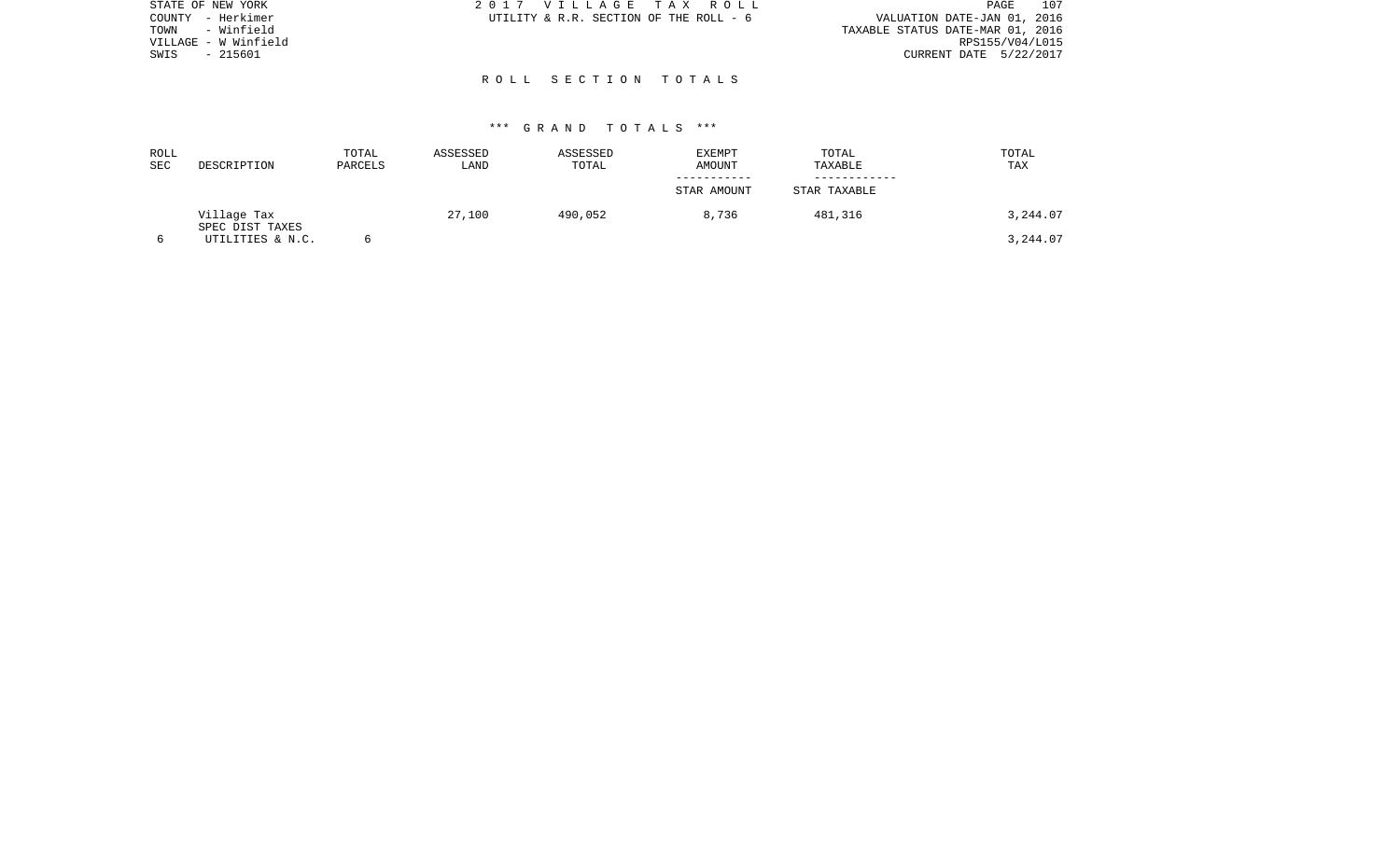| STATE OF NEW YORK                                  | 2 0 1 7                                                                           | <b>VILLAGE</b>                   | TAX ROLL                           |                | PAGE<br>108 |
|----------------------------------------------------|-----------------------------------------------------------------------------------|----------------------------------|------------------------------------|----------------|-------------|
| COUNTY - Herkimer                                  | WHOLLY EXEMPT SECTION OF THE ROLL - 8                                             | VALUATION DATE-JAN 01, 2016      |                                    |                |             |
| - Winfield<br>TOWN                                 |                                                                                   | TAXABLE STATUS DATE-MAR 01, 2016 |                                    |                |             |
| VILLAGE - W Winfield                               |                                                                                   |                                  | UNIFORM PERCENT OF VALUE IS 090.00 |                |             |
| SWIS<br>$-215601$                                  |                                                                                   |                                  |                                    |                |             |
|                                                    |                                                                                   |                                  |                                    |                |             |
| TAX MAP PARCEL NUMBER                              | PROPERTY LOCATION & CLASS ASSESSMENT EXEMPTION CODE-----------------VILLAGE------ |                                  |                                    |                |             |
| CURRENT OWNERS NAME                                | SCHOOL DISTRICT                                                                   | LAND                             | TAX DESCRIPTION                    | TAXABLE VALUE  |             |
| CURRENT OWNERS ADDRESS                             | PARCEL SIZE/GRID COORD                                                            | TOTAL                            | SPECIAL DISTRICTS                  |                | TAX AMOUNT  |
| ***********************                            | ***************************                                                       |                                  |                                    |                |             |
|                                                    | South St                                                                          |                                  |                                    | ACCT 172010690 |             |
| $137.30 - 3 - 18$                                  | 652 Govt bldgs                                                                    |                                  | NON PROF 9 25300                   | 511,900        |             |
| Bisby Hall                                         | Mount Markham 215601                                                              | 12,000                           | Village Tax                        | 0.00           | 0.00        |
| South St                                           | FRNT<br>50.00 DPTH 200.00                                                         | 511,900                          |                                    |                |             |
| West Winfield, NY 13491                            | EAST-0306230 NRTH-1476499                                                         |                                  |                                    |                |             |
|                                                    | FULL MARKET VALUE                                                                 | 568,778                          |                                    |                |             |
|                                                    |                                                                                   |                                  | TOTAL TAX ---                      |                | $0.00**$    |
|                                                    |                                                                                   |                                  |                                    |                |             |
|                                                    | Pleasant St                                                                       |                                  |                                    | ACCT 172005640 |             |
| $137.30 - 2 - 11$                                  | 210 1 Family Res                                                                  |                                  | CLERGY RES 21600                   | 89,600         |             |
| Fed Church Of West Winfie                          | Mount Markham<br>215601                                                           | 7,800                            | Village Tax                        | 0.00           | 0.00        |
| 452 E Main St                                      | FRNT 104.00 DPTH 117.05                                                           | 89,600                           |                                    |                |             |
| West Winfield, NY 13491                            | EAST-0306929 NRTH-1477652                                                         |                                  |                                    |                |             |
|                                                    | DEED BOOK 00608 PG-00514                                                          |                                  |                                    |                |             |
|                                                    | FULL MARKET VALUE                                                                 | 99,556                           |                                    |                |             |
|                                                    |                                                                                   |                                  | TOTAL TAX ---                      |                | $0.00**$    |
|                                                    | ********************************                                                  |                                  |                                    |                |             |
|                                                    | Pleasant St                                                                       |                                  |                                    | ACCT 172009280 |             |
| $137.30 - 2 - 13.1$                                | 600 Community Se                                                                  |                                  | N/P-RELIG 25110                    | 4,200          |             |
| Federated Church (The)                             | Mount Markham 215601                                                              | 4,200                            | Village Tax                        | 0.00           | 0.00        |
|                                                    |                                                                                   |                                  |                                    |                |             |
| John F. Koenig                                     | FRNT 112.50 DPTH 115.00                                                           | 4,200                            |                                    |                |             |
| 452 E Main St                                      | EAST-0306818 NRTH-1477660                                                         |                                  |                                    |                |             |
| PO Box 337                                         | DEED BOOK 1115<br>PG-298                                                          |                                  |                                    |                |             |
| West Winfield, NY 13491                            | FULL MARKET VALUE                                                                 | 4,667                            |                                    |                |             |
|                                                    |                                                                                   |                                  | TOTAL TAX ---                      |                | $0.00**$    |
|                                                    |                                                                                   |                                  |                                    |                |             |
|                                                    | E Main St                                                                         |                                  |                                    | ACCT 172011110 |             |
| $137.31 - 2 - 25$                                  | 620 Religious                                                                     |                                  | NON PROF 9 25300                   | 1297,800       |             |
| Federated Church Trustees                          | Mount Markham<br>215601                                                           | 16,000                           | Village Tax                        | 0.00           | 0.00        |
| 452 East Main St                                   | Marks Prop                                                                        | 1297,800                         |                                    |                |             |
| PO Box 337                                         | <b>ACRES</b><br>2.20                                                              |                                  |                                    |                |             |
| West Winfield, NY 13491                            | EAST-0307348 NRTH-1476749                                                         |                                  |                                    |                |             |
|                                                    | DEED BOOK 00584 PG-00415                                                          |                                  |                                    |                |             |
|                                                    | FULL MARKET VALUE                                                                 | 1442,000                         |                                    |                |             |
|                                                    |                                                                                   |                                  | TOTAL TAX ---                      |                | $0.00**$    |
|                                                    |                                                                                   |                                  |                                    |                |             |
|                                                    | 544 E Main St                                                                     |                                  |                                    | ACCT 172003760 |             |
| $137.31 - 2 - 12$                                  | 642 Health bldg                                                                   |                                  | NON PROF 9 25300                   | 206,000        |             |
| Greater Winfield Medical Bldg Mount Markham 215601 |                                                                                   | 12,000                           | Village Tax                        | 0.00           | 0.00        |
| Bassett Healthcare                                 | 99.00 DPTH 300.00<br>FRNT                                                         | 206,000                          |                                    |                |             |
| PO Box 381                                         | ACRES<br>0.66                                                                     |                                  |                                    |                |             |
| West Winfield, NY 13491                            | EAST-0309115 NRTH-1476937                                                         |                                  |                                    |                |             |
|                                                    | DEED BOOK 00564 PG-00004                                                          |                                  |                                    |                |             |
|                                                    | FULL MARKET VALUE                                                                 | 228,889                          |                                    |                |             |
|                                                    |                                                                                   |                                  | TOTAL TAX ---                      |                | $0.00**$    |
|                                                    |                                                                                   |                                  |                                    |                |             |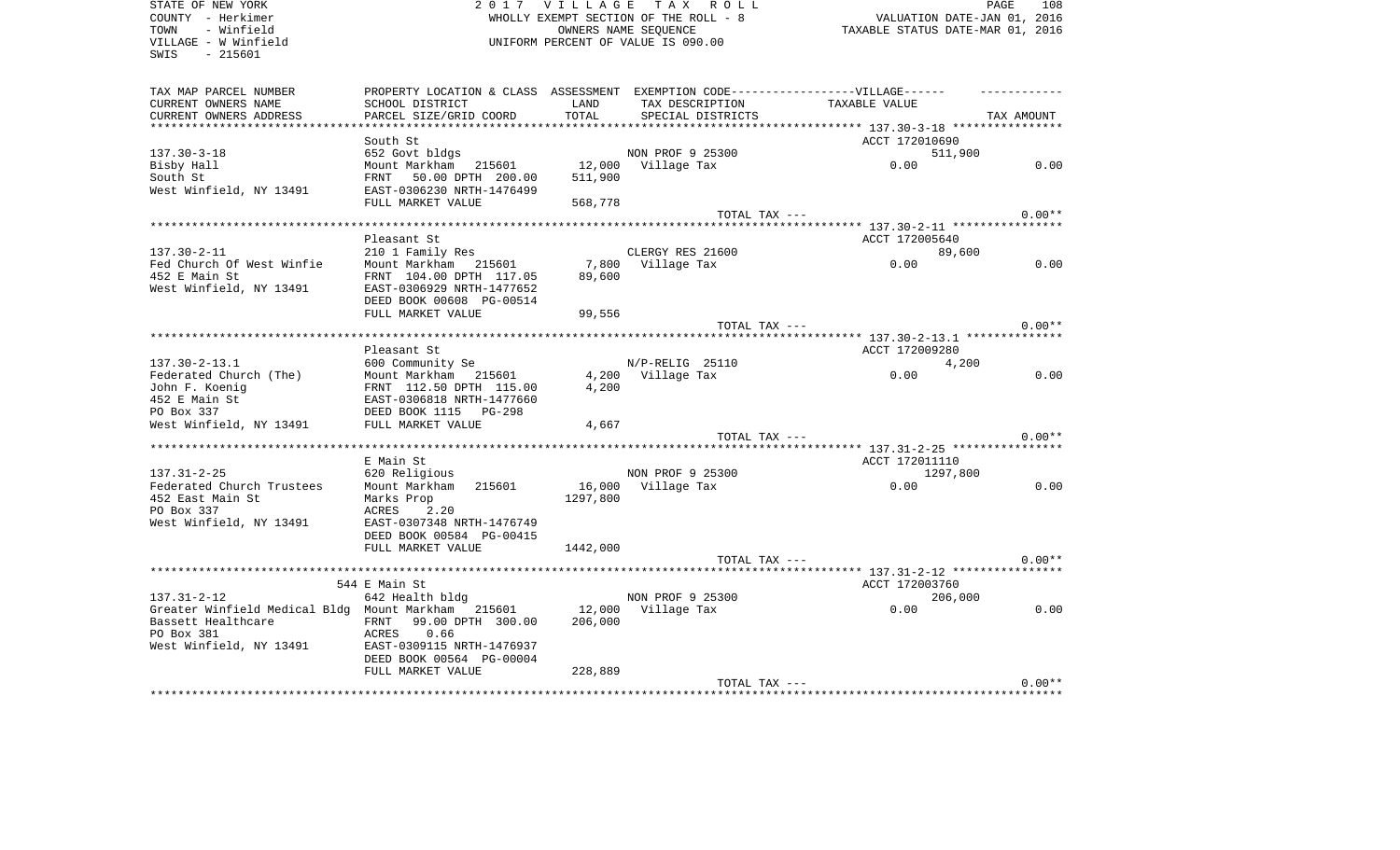| STATE OF NEW YORK            | 2 0 1 7                                                                          | <b>VILLAGE</b>                   | T A X<br>R O L L                   |                                    | PAGE<br>109 |
|------------------------------|----------------------------------------------------------------------------------|----------------------------------|------------------------------------|------------------------------------|-------------|
| COUNTY - Herkimer            | WHOLLY EXEMPT SECTION OF THE ROLL - 8                                            |                                  |                                    | VALUATION DATE-JAN 01, 2016        |             |
| TOWN<br>- Winfield           |                                                                                  | TAXABLE STATUS DATE-MAR 01, 2016 |                                    |                                    |             |
| VILLAGE - W Winfield         |                                                                                  |                                  | UNIFORM PERCENT OF VALUE IS 090.00 |                                    |             |
| SWIS<br>$-215601$            |                                                                                  |                                  |                                    |                                    |             |
|                              |                                                                                  |                                  |                                    |                                    |             |
| TAX MAP PARCEL NUMBER        | PROPERTY LOCATION & CLASS ASSESSMENT EXEMPTION CODE----------------VILLAGE------ |                                  |                                    |                                    |             |
| CURRENT OWNERS NAME          | SCHOOL DISTRICT                                                                  | LAND                             | TAX DESCRIPTION                    | TAXABLE VALUE                      |             |
| CURRENT OWNERS ADDRESS       | PARCEL SIZE/GRID COORD                                                           | TOTAL                            | SPECIAL DISTRICTS                  |                                    | TAX AMOUNT  |
|                              |                                                                                  |                                  |                                    |                                    |             |
|                              | South St                                                                         |                                  |                                    | ACCT 172007860                     |             |
| $137.38 - 1 - 38$            | 311 Res vac land                                                                 |                                  | WDRL/FORCL 29700                   | 12,400                             |             |
| Kamp William J               | Mount Markham 215601                                                             | 12,400                           | Village Tax                        | 0.00                               | 0.00        |
| 52 West North St             | CONTAMINATED-PARCEL                                                              | 12,400                           |                                    |                                    |             |
| Ilion, NY 13357              | 19.55 DPTH 430.00<br>FRNT                                                        |                                  |                                    |                                    |             |
|                              | 0.24<br>ACRES                                                                    |                                  |                                    |                                    |             |
|                              | EAST-0306214 NRTH-1474887                                                        |                                  |                                    |                                    |             |
|                              | DEED BOOK 833<br><b>PG-202</b>                                                   |                                  |                                    |                                    |             |
|                              | FULL MARKET VALUE                                                                | 13,778                           |                                    |                                    |             |
|                              |                                                                                  |                                  | TOTAL TAX ---                      |                                    | $0.00**$    |
|                              | ******************************                                                   |                                  |                                    |                                    |             |
|                              | E Main St                                                                        |                                  |                                    | ACCT 172010870                     |             |
| $137.39 - 1 - 1$             | 592 Athletic fld                                                                 |                                  | MUN OWNED 13100                    | 266,800                            |             |
| Memorial Park                | Mount Markham<br>215601                                                          | 27,000                           | Village Tax                        | 0.00                               | 0.00        |
| Stone Rd                     | ACRES 15.00                                                                      | 266,800                          |                                    |                                    |             |
| West Winfield, NY 13491      | EAST-0307742 NRTH-1476352                                                        |                                  |                                    |                                    |             |
|                              | FULL MARKET VALUE                                                                | 296,444                          |                                    |                                    |             |
|                              |                                                                                  |                                  | TOTAL TAX ---                      |                                    | $0.00**$    |
|                              | ********************                                                             |                                  |                                    | ***** 137.31-2-1 ***************** |             |
|                              | 518 Fairground Rd                                                                |                                  |                                    | ACCT 172005430                     |             |
| $137.31 - 2 - 1$             | 330 Vacant comm                                                                  |                                  | SCHOOL DST 13800                   | 7,000                              |             |
| Mt Markham Central School    | Mount Markham<br>215601                                                          | 7,000                            | Village Tax                        | 0.00                               | 0.00        |
| 500 Fairground Rd            | 50.00 DPTH 175.00<br>FRNT                                                        | 7,000                            |                                    |                                    |             |
| West Winfield, NY 13491-0269 | 0.20<br>ACRES                                                                    |                                  |                                    |                                    |             |
|                              | EAST-0309179 NRTH-1478043                                                        |                                  |                                    |                                    |             |
|                              | DEED BOOK 1219<br>PG-620                                                         |                                  |                                    |                                    |             |
|                              | FULL MARKET VALUE                                                                | 7,778                            |                                    |                                    |             |
|                              |                                                                                  |                                  | TOTAL TAX ---                      |                                    | $0.00**$    |
|                              |                                                                                  |                                  |                                    |                                    |             |
|                              | Fairground Rd                                                                    |                                  |                                    | ACCT 172010960                     |             |
| $137.31 - 2 - 2$             | 612 School                                                                       |                                  | SCHOOL DST 13800                   | 3033,400                           |             |
| Mt Markhan School Dist 1     | Mount Markham<br>215601                                                          | 23,600                           | Village Tax                        | 0.00                               | 0.00        |
| 500 Fairground Rd            | Middle School                                                                    | 3033,400                         |                                    |                                    |             |
| West Winfield, NY 13491      | ACRES<br>15.10                                                                   |                                  |                                    |                                    |             |
|                              | EAST-0309153 NRTH-1477674                                                        |                                  |                                    |                                    |             |
|                              | FULL MARKET VALUE                                                                | 3370,444                         |                                    |                                    |             |
|                              |                                                                                  |                                  | TOTAL TAX ---                      |                                    | $0.00**$    |
|                              |                                                                                  |                                  |                                    | ****** 137.30-1-38 ************    |             |
|                              | W Main St                                                                        |                                  |                                    | ACCT 172010900                     |             |
| $137.30 - 1 - 38$            | 620 Religious                                                                    |                                  | NON PROF 9 25300                   | 8,200                              |             |
| St Joseph's Cemetery         | Mount Markham<br>215601                                                          | 8,000                            | Village Tax                        | 0.00                               | 0.00        |
| PO Box 305                   | ACRES<br>3.50                                                                    | 8,200                            |                                    |                                    |             |
| West Winfield, NY 13491      | EAST-0304828 NRTH-1477451                                                        |                                  |                                    |                                    |             |
|                              | FULL MARKET VALUE                                                                | 9,111                            |                                    |                                    |             |
|                              |                                                                                  |                                  | TOTAL TAX ---                      |                                    | $0.00**$    |
|                              |                                                                                  |                                  |                                    |                                    |             |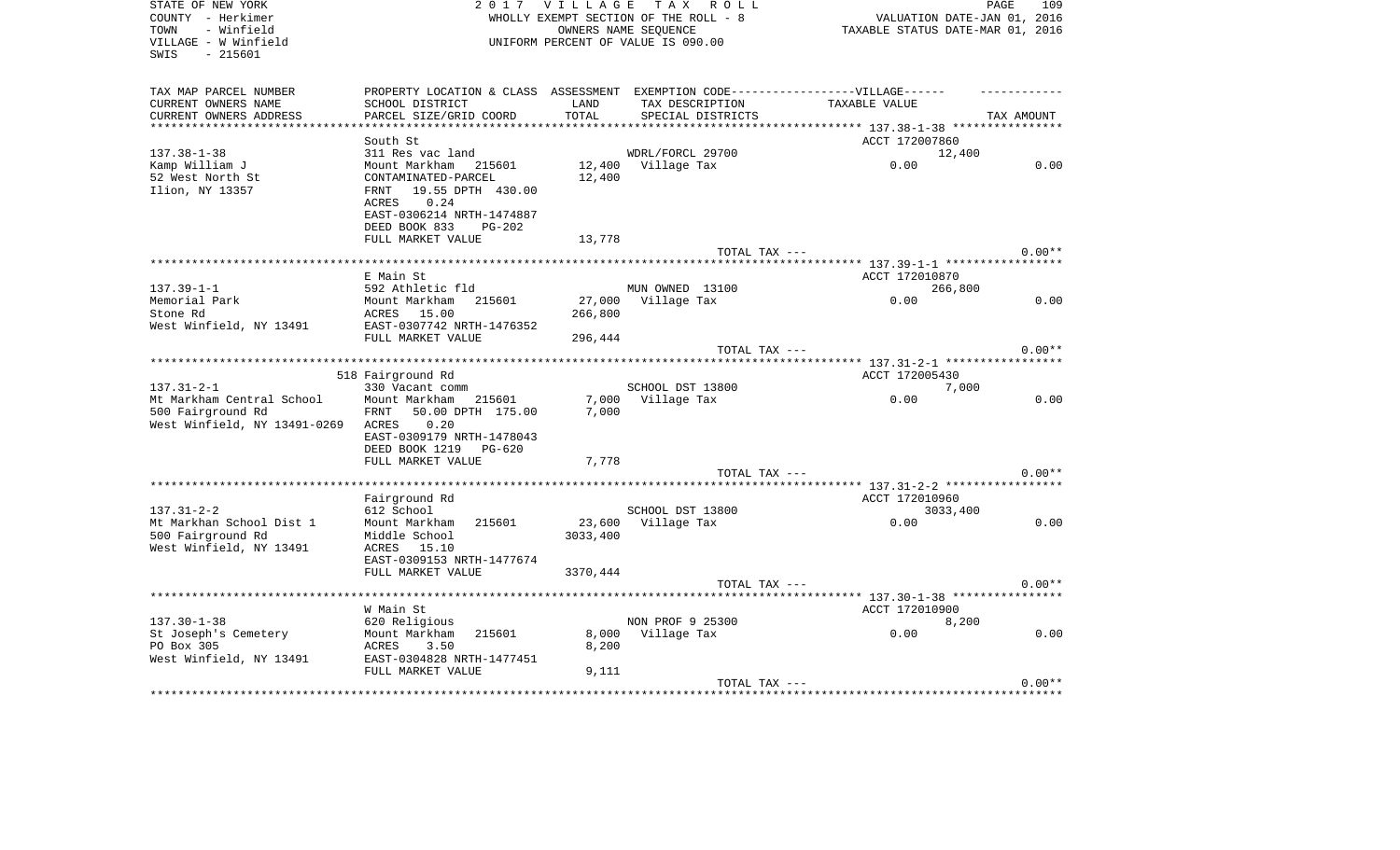| STATE OF NEW YORK<br>COUNTY - Herkimer    | 2017 VILLAGE TAX ROLL<br>WHOLLY EXEMPT SECTION OF THE ROLL - 8                   |         |                   | PAGE<br>110<br>VALUATION DATE-JAN 01, 2016 |            |  |
|-------------------------------------------|----------------------------------------------------------------------------------|---------|-------------------|--------------------------------------------|------------|--|
| TOWN<br>- Winfield                        | OWNERS NAME SEQUENCE                                                             |         |                   | TAXABLE STATUS DATE-MAR 01, 2016           |            |  |
| VILLAGE - W Winfield<br>$-215601$<br>SWIS | UNIFORM PERCENT OF VALUE IS 090.00                                               |         |                   |                                            |            |  |
| TAX MAP PARCEL NUMBER                     | PROPERTY LOCATION & CLASS ASSESSMENT EXEMPTION CODE----------------VILLAGE------ |         |                   |                                            |            |  |
| CURRENT OWNERS NAME                       | SCHOOL DISTRICT                                                                  | LAND    | TAX DESCRIPTION   | TAXABLE VALUE                              |            |  |
| CURRENT OWNERS ADDRESS                    | PARCEL SIZE/GRID COORD                                                           | TOTAL   | SPECIAL DISTRICTS |                                            | TAX AMOUNT |  |
|                                           |                                                                                  |         |                   | ****** 137.30-1-37 *****************       |            |  |
|                                           | W Main St                                                                        |         |                   | ACCT 172010600                             |            |  |
| $137.30 - 1 - 37$                         | 620 Religious                                                                    |         | NON PROF 9 25300  | 653,000                                    |            |  |
| St Joseph's Church                        | Mount Markham<br>215601                                                          | 12,000  | Village Tax       | 0.00                                       | 0.00       |  |
| PO Box 305                                | FRNT 132.00 DPTH 297.00                                                          | 653,000 |                   |                                            |            |  |
| West Winfield, NY 13491                   | 0.90<br>ACRES                                                                    |         |                   |                                            |            |  |
|                                           | EAST-0304853 NRTH-1476866                                                        |         |                   |                                            |            |  |
|                                           | FULL MARKET VALUE                                                                | 725,556 |                   |                                            |            |  |
|                                           |                                                                                  |         | TOTAL TAX ---     |                                            | $0.00**$   |  |
|                                           | 305 W Main St                                                                    |         |                   | ACCT 172010630                             |            |  |
| $137.30 - 1 - 36$                         | 210 1 Family Res                                                                 |         | NON PROF 9 25300  | 113,400                                    |            |  |
| St Joseph's Rectory                       | Mount Markham 215601                                                             | 8,000   | Village Tax       | 0.00                                       | 0.00       |  |
| PO Box 305                                | 60.00 DPTH 220.00<br>FRNT                                                        | 113,400 |                   |                                            |            |  |
| West Winfield, NY 13491                   | ACRES<br>0.30                                                                    |         |                   |                                            |            |  |
|                                           | EAST-0304946 NRTH-1476866                                                        |         |                   |                                            |            |  |
|                                           | DEED BOOK 00596 PG-00754                                                         |         |                   |                                            |            |  |
|                                           | FULL MARKET VALUE                                                                | 126,000 |                   |                                            |            |  |
|                                           |                                                                                  |         | TOTAL TAX ---     |                                            | $0.00**$   |  |
|                                           |                                                                                  |         |                   |                                            |            |  |
|                                           | W Main St                                                                        |         |                   | ACCT 172010180                             |            |  |
| $137.30 - 1 - 41$                         | 311 Res vac land                                                                 |         | N/P-RELIG 25110   | 8,200                                      |            |  |
| St Josephs Church                         | Mount Markham 215601                                                             | 8,200   | Village Tax       | 0.00                                       | 0.00       |  |
| PO Box 305                                | FRNT 14.00 DPTH 300.00                                                           | 8,200   |                   |                                            |            |  |
| West Winfield, NY 13491                   | EAST-0304729 NRTH-1476975                                                        |         |                   |                                            |            |  |
|                                           | DEED BOOK 705<br>PG-860<br>FULL MARKET VALUE                                     | 9,111   |                   |                                            |            |  |
|                                           |                                                                                  |         | TOTAL TAX ---     |                                            | $0.00**$   |  |
|                                           |                                                                                  |         |                   |                                            |            |  |
|                                           | E Main St                                                                        |         |                   | ACCT 172010780                             |            |  |
| $137.31 - 2 - 24$                         | 330 Vacant comm                                                                  |         | MUN OWNED 13100   | 9,300                                      |            |  |
| Town Of Winfield                          | Mount Markham<br>215601                                                          | 9,300   | Village Tax       | 0.00                                       | 0.00       |  |
| 306 Stone Rd                              | FRNT<br>77.00 DPTH 55.00                                                         | 9,300   |                   |                                            |            |  |
| West Winfield, NY 13491                   | 0.09<br>ACRES                                                                    |         |                   |                                            |            |  |
|                                           | EAST-0307505 NRTH-1476933                                                        |         |                   |                                            |            |  |
|                                           | DEED BOOK 677<br>PG-899                                                          |         |                   |                                            |            |  |
|                                           | FULL MARKET VALUE                                                                | 10,333  |                   |                                            |            |  |
|                                           | *********************                                                            |         | TOTAL TAX ---     |                                            | $0.00**$   |  |
|                                           |                                                                                  |         |                   |                                            |            |  |
| $137.39 - 1 - 32$                         | Clapson Park<br>330 Vacant comm                                                  |         | MUN OWNED 13100   | ACCT 172011290<br>10,300                   |            |  |
| Town Of Winfield                          | Mount Markham 215601                                                             | 10,000  | Village Tax       | 0.00                                       | 0.00       |  |
| 306 Stone Road                            | 80.00 DPTH 402.00<br>FRNT                                                        | 10,300  |                   |                                            |            |  |
| West Winfield, NY 13491                   | 0.56<br>ACRES                                                                    |         |                   |                                            |            |  |
|                                           | EAST-0270120 NRTH-1051830                                                        |         |                   |                                            |            |  |
|                                           | DEED BOOK 00000                                                                  |         |                   |                                            |            |  |
|                                           | FULL MARKET VALUE                                                                | 11,444  |                   |                                            |            |  |
|                                           |                                                                                  |         | TOTAL TAX ---     |                                            | $0.00**$   |  |
|                                           |                                                                                  |         |                   |                                            |            |  |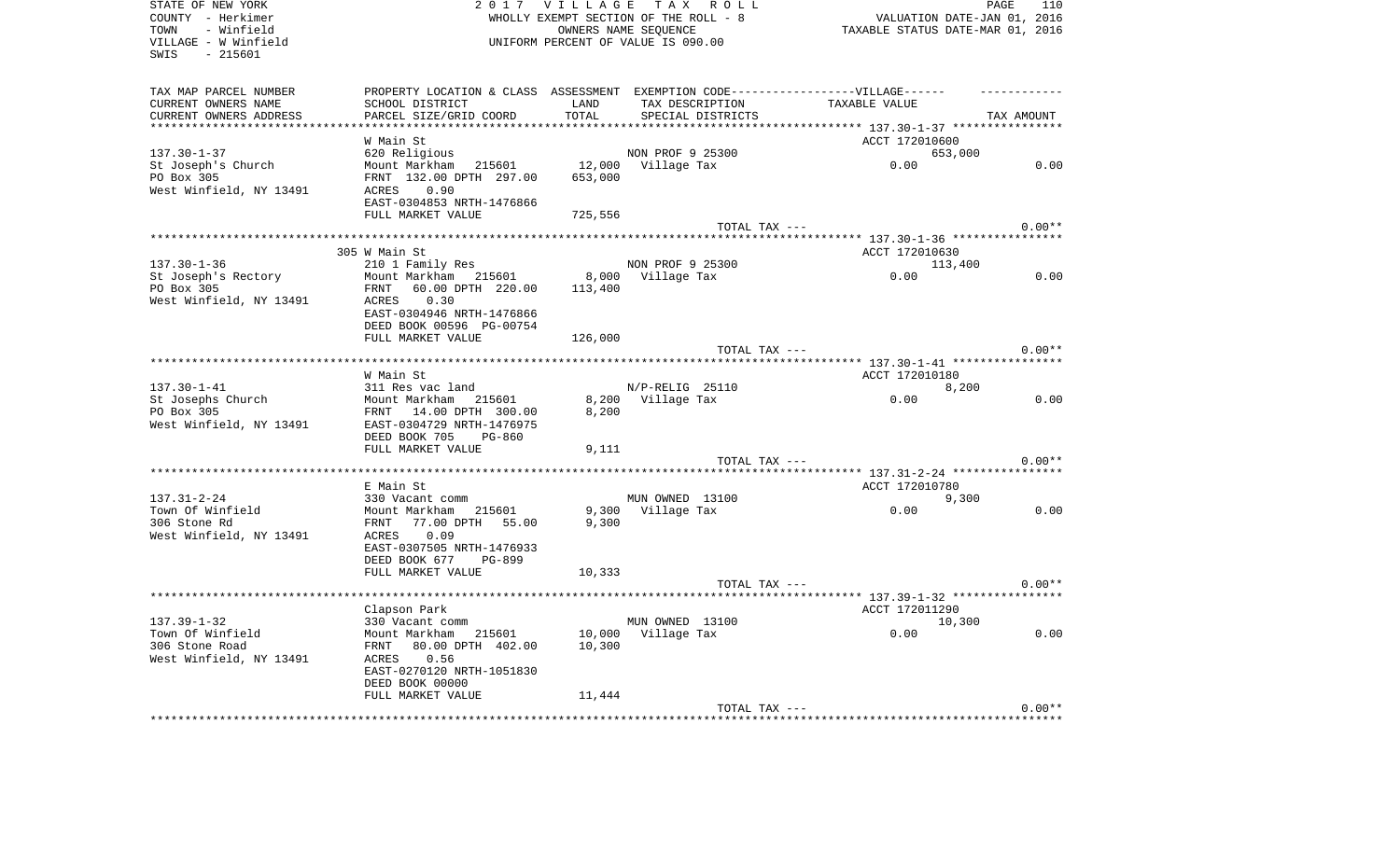| STATE OF NEW YORK<br>COUNTY - Herkimer<br>TOWN<br>- Winfield<br>VILLAGE - W Winfield<br>$-215601$<br>SWIS | 2017                                                                                                                            | V I L L A G E    | T A X<br>R O L L<br>WHOLLY EXEMPT SECTION OF THE ROLL - 8<br>OWNERS NAME SEOUENCE<br>UNIFORM PERCENT OF VALUE IS 090.00 | VALUATION DATE-JAN 01, 2016<br>TAXABLE STATUS DATE-MAR 01, 2016 | PAGE<br>111 |
|-----------------------------------------------------------------------------------------------------------|---------------------------------------------------------------------------------------------------------------------------------|------------------|-------------------------------------------------------------------------------------------------------------------------|-----------------------------------------------------------------|-------------|
| TAX MAP PARCEL NUMBER                                                                                     | PROPERTY LOCATION & CLASS ASSESSMENT EXEMPTION CODE-----------------VILLAGE------                                               |                  |                                                                                                                         |                                                                 |             |
| CURRENT OWNERS NAME                                                                                       | SCHOOL DISTRICT                                                                                                                 | LAND             | TAX DESCRIPTION                                                                                                         | TAXABLE VALUE                                                   |             |
| CURRENT OWNERS ADDRESS<br>**************************                                                      | PARCEL SIZE/GRID COORD                                                                                                          | TOTAL            | SPECIAL DISTRICTS                                                                                                       |                                                                 | TAX AMOUNT  |
|                                                                                                           | W Main St                                                                                                                       |                  |                                                                                                                         | ACCT 172010720                                                  |             |
| $137.30 - 1 - 19$                                                                                         | 662 Police/fire                                                                                                                 |                  | MUN OWNED 13100                                                                                                         | 845,600                                                         |             |
| Village Of West Winfield                                                                                  | Mount Markham 215601                                                                                                            | 12,000           | Village Tax                                                                                                             | 0.00                                                            | 0.00        |
| PO Box 308<br>West Winfield, NY 13491                                                                     | 48.00 DPTH 203.00<br>FRNT<br>0.22<br>ACRES<br>EAST-0305932 NRTH-1477011<br>DEED BOOK 00000                                      | 845,600          |                                                                                                                         |                                                                 |             |
|                                                                                                           | FULL MARKET VALUE                                                                                                               | 939,556          |                                                                                                                         |                                                                 |             |
|                                                                                                           |                                                                                                                                 |                  | TOTAL TAX ---                                                                                                           |                                                                 | $0.00**$    |
| **************************                                                                                |                                                                                                                                 |                  |                                                                                                                         |                                                                 |             |
|                                                                                                           | North St                                                                                                                        |                  |                                                                                                                         | ACCT 172002280                                                  |             |
| $137.30 - 2 - 35$                                                                                         | 330 Vacant comm                                                                                                                 |                  | MUN OWNED 13100                                                                                                         | 10,300                                                          |             |
| Village Of West Winfield                                                                                  | Mount Markham<br>215601                                                                                                         | 10,300           | Village Tax                                                                                                             | 0.00                                                            | 0.00        |
| PO Box 308<br>West Winfield, NY 13491                                                                     | FRNT<br>40.00 DPTH 145.00<br>0.13<br>ACRES<br>EAST-0306386 NRTH-1477066<br>DEED BOOK 833<br>$PG-392$                            | 10,300           |                                                                                                                         |                                                                 |             |
|                                                                                                           | FULL MARKET VALUE                                                                                                               | 11,444           | TOTAL TAX ---                                                                                                           |                                                                 | $0.00**$    |
|                                                                                                           |                                                                                                                                 |                  |                                                                                                                         |                                                                 |             |
|                                                                                                           | North St                                                                                                                        |                  |                                                                                                                         | ACCT 172003750                                                  |             |
| $137.30 - 2 - 36$                                                                                         | 331 Com vac w/im                                                                                                                |                  | MUN OWNED 13100                                                                                                         | 15,000                                                          |             |
| Village Of West Winfield                                                                                  | Mount Markham<br>215601                                                                                                         | 10,300           | Village Tax                                                                                                             | 0.00                                                            | 0.00        |
| PO Box 308<br>West Winfield, NY 13491                                                                     | 60.00 DPTH<br>FRNT<br>80.00<br>ACRES<br>0.11<br>EAST-0306366 NRTH-1477017<br>DEED BOOK 833<br>PG-392<br>FULL MARKET VALUE       | 15,000<br>16,667 |                                                                                                                         |                                                                 |             |
|                                                                                                           |                                                                                                                                 |                  | TOTAL TAX ---                                                                                                           |                                                                 | $0.00**$    |
|                                                                                                           |                                                                                                                                 |                  |                                                                                                                         |                                                                 |             |
|                                                                                                           | E Main St                                                                                                                       |                  |                                                                                                                         | ACCT 172008580                                                  |             |
| $137.30 - 2 - 37$                                                                                         | 330 Vacant comm                                                                                                                 |                  | MUN OWNED 13100                                                                                                         | 10,300                                                          |             |
| Village Of West Winfield<br>PO Box 308<br>West Winfield, NY 13491                                         | Mount Markham<br>215601<br>FRNT<br>54.00 DPTH<br>70.00<br>ACRES<br>0.08<br>EAST-0306350 NRTH-1476950<br>DEED BOOK 833<br>PG-392 | 10,300<br>10,300 | Village Tax                                                                                                             | 0.00                                                            | 0.00        |
|                                                                                                           | FULL MARKET VALUE                                                                                                               | 11,444           |                                                                                                                         |                                                                 | $0.00**$    |
|                                                                                                           |                                                                                                                                 |                  | TOTAL TAX ---                                                                                                           | **************************************                          |             |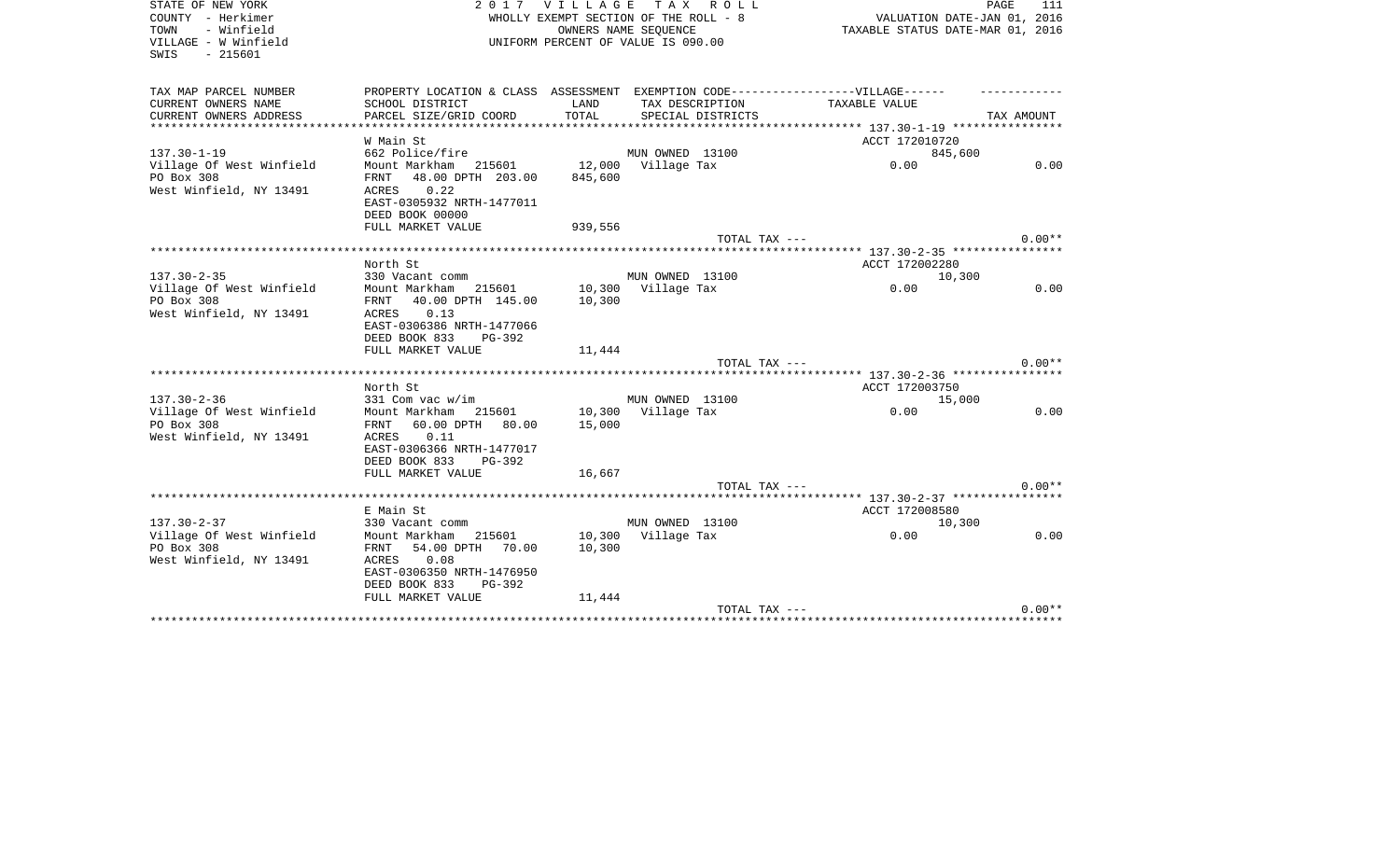| STATE OF NEW YORK<br>COUNTY - Herkimer<br>TOWN<br>- Winfield<br>VILLAGE - W Winfield<br>SWIS<br>$-215601$ |                                                                                   | 2017 VILLAGE TAX ROLL<br>WHOLLY EXEMPT SECTION OF THE ROLL - 8<br>UNIFORM PERCENT OF VALUE IS 090.00 | OWNERS NAME SEQUENCE |                   | TAXABLE STATUS DATE-MAR 01, 2016                           | 112<br>PAGE<br>VALUATION DATE-JAN 01, 2016 |
|-----------------------------------------------------------------------------------------------------------|-----------------------------------------------------------------------------------|------------------------------------------------------------------------------------------------------|----------------------|-------------------|------------------------------------------------------------|--------------------------------------------|
| TAX MAP PARCEL NUMBER                                                                                     | PROPERTY LOCATION & CLASS ASSESSMENT EXEMPTION CODE-----------------VILLAGE------ |                                                                                                      |                      |                   |                                                            |                                            |
| CURRENT OWNERS NAME                                                                                       | SCHOOL DISTRICT                                                                   | LAND                                                                                                 | TAX DESCRIPTION      |                   | TAXABLE VALUE                                              |                                            |
| CURRENT OWNERS ADDRESS<br>***********************                                                         | PARCEL SIZE/GRID COORD                                                            | TOTAL                                                                                                |                      | SPECIAL DISTRICTS |                                                            | TAX AMOUNT                                 |
|                                                                                                           | E Main St                                                                         |                                                                                                      |                      |                   | ACCT 172005700                                             |                                            |
| $137.30 - 2 - 38$                                                                                         | 330 Vacant comm                                                                   |                                                                                                      | VLG/OTHER 13650      |                   | 23,700                                                     |                                            |
| Village Of West Winfield                                                                                  | Mount Markham<br>215601                                                           |                                                                                                      | 23,700 Village Tax   |                   | 0.00                                                       | 0.00                                       |
| PO Box 308                                                                                                | 26.00 DPTH 70.00<br>FRNT                                                          | 23,700                                                                                               |                      |                   |                                                            |                                            |
| West Winfield, NY 13491                                                                                   | 0.04<br>ACRES                                                                     |                                                                                                      |                      |                   |                                                            |                                            |
|                                                                                                           | EAST-0306386 NRTH-1476955                                                         |                                                                                                      |                      |                   |                                                            |                                            |
|                                                                                                           | DEED BOOK 835<br><b>PG-131</b>                                                    |                                                                                                      |                      |                   |                                                            |                                            |
|                                                                                                           | FULL MARKET VALUE                                                                 | 26,333                                                                                               |                      | TOTAL TAX ---     |                                                            | $0.00**$                                   |
|                                                                                                           | ******************                                                                | ***********                                                                                          |                      |                   | ****************************** 137.30-2-39 *************** |                                            |
|                                                                                                           | E Main St                                                                         |                                                                                                      |                      |                   | ACCT 172006330                                             |                                            |
| $137.30 - 2 - 39$                                                                                         | 311 Res vac land                                                                  |                                                                                                      | MUN OWNED 13100      |                   | 10,000                                                     |                                            |
| Village of West Winfield                                                                                  | Mount Markham 215601                                                              | 10,000                                                                                               | Village Tax          |                   | 0.00                                                       | 0.00                                       |
| PO Box 308                                                                                                | FRNT<br>40.00 DPTH 130.00                                                         | 10,000                                                                                               |                      |                   |                                                            |                                            |
| West Winfield, NY 13491                                                                                   | 0.04<br>ACRES                                                                     |                                                                                                      |                      |                   |                                                            |                                            |
|                                                                                                           | EAST-0306423 NRTH-1476994                                                         |                                                                                                      |                      |                   |                                                            |                                            |
|                                                                                                           | DEED BOOK 1185 PG-807<br>FULL MARKET VALUE                                        | 11,111                                                                                               |                      |                   |                                                            |                                            |
|                                                                                                           |                                                                                   |                                                                                                      |                      | TOTAL TAX ---     |                                                            | $0.00**$                                   |
|                                                                                                           |                                                                                   |                                                                                                      |                      |                   |                                                            |                                            |
|                                                                                                           | W Main St                                                                         |                                                                                                      |                      |                   | ACCT 172011200                                             |                                            |
| $137.30 - 3 - 8$                                                                                          | 653 Govt pk lot                                                                   |                                                                                                      | MUN OWNED 13100      |                   | 15,500                                                     |                                            |
| Village Of West Winfield                                                                                  | Mount Markham 215601                                                              | 9,000                                                                                                | Village Tax          |                   | 0.00                                                       | 0.00                                       |
| PO Box 308                                                                                                | 40.00 DPTH 264.00<br>FRNT                                                         | 15,500                                                                                               |                      |                   |                                                            |                                            |
| West Winfield, NY 13491                                                                                   | EAST-0306104 NRTH-1476608<br>DEED BOOK 00581 PG-00254                             |                                                                                                      |                      |                   |                                                            |                                            |
|                                                                                                           | FULL MARKET VALUE                                                                 | 17,222                                                                                               |                      |                   |                                                            |                                            |
|                                                                                                           |                                                                                   |                                                                                                      |                      | TOTAL TAX ---     |                                                            | $0.00**$                                   |
|                                                                                                           |                                                                                   |                                                                                                      |                      |                   | ********** 137.30-3-34 ***************                     |                                            |
|                                                                                                           | Off South St                                                                      |                                                                                                      |                      |                   | ACCT 172008259                                             |                                            |
| $137.30 - 3 - 34$                                                                                         | 653 Govt pk lot                                                                   |                                                                                                      | MUN OWNED 13100      |                   | 10,300                                                     |                                            |
| Village Of West Winfield                                                                                  | Mount Markham 215601                                                              | 9,000                                                                                                | Village Tax          |                   | 0.00                                                       | 0.00                                       |
| PO Box 308                                                                                                | Drive Way                                                                         | 10,300                                                                                               |                      |                   |                                                            |                                            |
| West Winfield, NY 13491                                                                                   | 15.00 DPTH 120.00<br>FRNT<br>ACRES<br>0.03                                        |                                                                                                      |                      |                   |                                                            |                                            |
|                                                                                                           | EAST-0306140 NRTH-1476628                                                         |                                                                                                      |                      |                   |                                                            |                                            |
|                                                                                                           | FULL MARKET VALUE                                                                 | 11,444                                                                                               |                      |                   |                                                            |                                            |
|                                                                                                           |                                                                                   |                                                                                                      |                      | TOTAL TAX ---     |                                                            | $0.00**$                                   |
|                                                                                                           |                                                                                   |                                                                                                      |                      |                   | *********** 137.31-2-19.2 *************                    |                                            |
|                                                                                                           | Village                                                                           |                                                                                                      |                      |                   |                                                            |                                            |
| $137.31 - 2 - 19.2$                                                                                       | 330 Vacant comm                                                                   |                                                                                                      | VLG/OTHER 13650      |                   | 15,000                                                     |                                            |
| Village of West Winfield<br>PO Box 308                                                                    | Mount Markham<br>215601<br>ACRES<br>1.40                                          | 15,000                                                                                               | Village Tax          |                   | 0.00                                                       | 0.00                                       |
| West Winfield, NY 13491                                                                                   | EAST-0308182 NRTH-1475405                                                         | 15,000                                                                                               |                      |                   |                                                            |                                            |
|                                                                                                           | DEED BOOK 941<br>PG-604                                                           |                                                                                                      |                      |                   |                                                            |                                            |
|                                                                                                           |                                                                                   |                                                                                                      |                      |                   |                                                            |                                            |
|                                                                                                           | FULL MARKET VALUE                                                                 | 16,667                                                                                               |                      |                   |                                                            | $0.00**$                                   |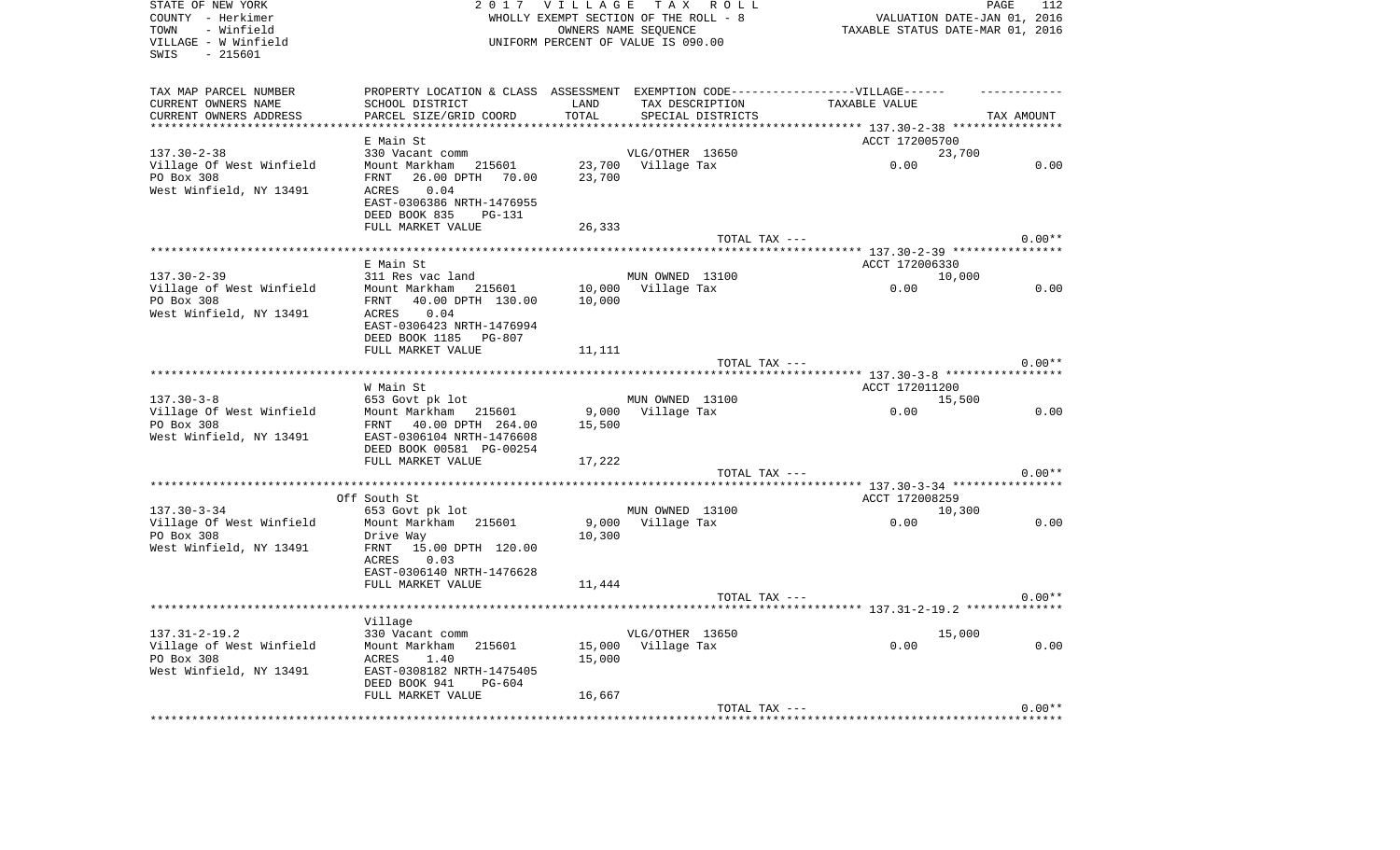| STATE OF NEW YORK<br>COUNTY - Herkimer<br>TOWN<br>- Winfield<br>VILLAGE - W Winfield<br>- 215601<br>SWIS |                                                                                                                                |               | 2017 VILLAGE TAX ROLL<br>WHOLLY EXEMPT SECTION OF THE ROLL - 8<br>OWNERS NAME SEOUENCE<br>UNIFORM PERCENT OF VALUE IS 090.00 | PAGE<br>VALUATION DATE-JAN 01, 2016<br>TAXABLE STATUS DATE-MAR 01, 2016 | 113        |
|----------------------------------------------------------------------------------------------------------|--------------------------------------------------------------------------------------------------------------------------------|---------------|------------------------------------------------------------------------------------------------------------------------------|-------------------------------------------------------------------------|------------|
| TAX MAP PARCEL NUMBER<br>CURRENT OWNERS NAME<br>CURRENT OWNERS ADDRESS                                   | PROPERTY LOCATION & CLASS ASSESSMENT EXEMPTION CODE-----------------VILLAGE------<br>SCHOOL DISTRICT<br>PARCEL SIZE/GRID COORD | LAND<br>TOTAL | TAX DESCRIPTION<br>SPECIAL DISTRICTS                                                                                         | TAXABLE VALUE                                                           | TAX AMOUNT |
|                                                                                                          | Off South St                                                                                                                   |               |                                                                                                                              | ********** 137.38-1-20 *****************<br>ACCT 172002820              |            |
| $137.38 - 1 - 20$                                                                                        | 331 Com vac w/im                                                                                                               |               | WDRL/FORCL 29700                                                                                                             | 15,500                                                                  |            |
| Village of West Winfield<br>PO Box 308<br>West Winfield, NY 13491                                        | Mount Markham 215601<br>ACRES<br>6.40<br>EAST-0305750 NRTH-1476347<br>DEED BOOK 933<br>PG-169                                  | 15,500        | 11,700 Village Tax                                                                                                           | 0.00                                                                    | 0.00       |
|                                                                                                          | FULL MARKET VALUE                                                                                                              | 17,222        | TOTAL TAX ---                                                                                                                |                                                                         | $0.00**$   |
|                                                                                                          |                                                                                                                                |               |                                                                                                                              |                                                                         |            |
|                                                                                                          | South St                                                                                                                       |               |                                                                                                                              | ACCT 172002760                                                          |            |
| $137.38 - 1 - 21$                                                                                        | 330 Vacant comm                                                                                                                |               | WDRL/FORCL 29700                                                                                                             | 8,200                                                                   |            |
| Village of West Winfield<br>PO Box 308<br>West Winfield, NY 13491                                        | Mount Markham 215601<br>FRNT 100.00 DPTH 75.00<br>ACRES<br>0.17                                                                | 8,200         | 8,200 Village Tax                                                                                                            | 0.00                                                                    | 0.00       |
|                                                                                                          | EAST-0306086 NRTH-1476498                                                                                                      |               |                                                                                                                              |                                                                         |            |
|                                                                                                          | DEED BOOK 933<br>PG-163                                                                                                        |               |                                                                                                                              |                                                                         |            |
|                                                                                                          | FULL MARKET VALUE                                                                                                              | 9,111         | TOTAL TAX ---                                                                                                                |                                                                         | $0.00**$   |
|                                                                                                          |                                                                                                                                |               |                                                                                                                              |                                                                         |            |
|                                                                                                          | South St                                                                                                                       |               |                                                                                                                              | ACCT 172002730                                                          |            |
| $137.38 - 1 - 27$                                                                                        | 330 Vacant comm                                                                                                                |               | VLG/OTHER 13650                                                                                                              | 9,300                                                                   |            |
| Village of West Winfield                                                                                 | Mount Markham 215601                                                                                                           |               | 9,300 Village Tax                                                                                                            | 0.00                                                                    | 0.00       |
| PO Box 308                                                                                               | ACRES<br>2.10                                                                                                                  | 9,300         |                                                                                                                              |                                                                         |            |
| West Winfield, NY 13491                                                                                  | EAST-0306186 NRTH-1475948<br>DEED BOOK 933<br>PG-163                                                                           |               |                                                                                                                              |                                                                         |            |
|                                                                                                          | FULL MARKET VALUE                                                                                                              | 10,333        |                                                                                                                              |                                                                         |            |
|                                                                                                          |                                                                                                                                |               | TOTAL TAX ---                                                                                                                |                                                                         | $0.00**$   |
|                                                                                                          |                                                                                                                                |               |                                                                                                                              |                                                                         |            |
|                                                                                                          | South St                                                                                                                       |               |                                                                                                                              | ACCT 172025000                                                          |            |
| $137.39 - 1 - 2$                                                                                         | 330 Vacant comm                                                                                                                |               | MUN OWNED 13100                                                                                                              | 14,400                                                                  |            |
| Village Of West Winfield<br>PO Box 308                                                                   | Mount Markham 215601<br>Pond 7 3/4                                                                                             | 14,400        | 14,400 Village Tax                                                                                                           | 0.00                                                                    | 0.00       |
| West Winfield, NY 13491                                                                                  | ACRES 10.30<br>EAST-0307007 NRTH-1475901<br>DEED BOOK 00611 PG-00249                                                           |               |                                                                                                                              |                                                                         |            |
|                                                                                                          | FULL MARKET VALUE                                                                                                              | 16,000        |                                                                                                                              |                                                                         |            |
|                                                                                                          |                                                                                                                                |               | TOTAL TAX ---                                                                                                                |                                                                         | $0.00**$   |
|                                                                                                          |                                                                                                                                |               |                                                                                                                              |                                                                         |            |
| 137.31-1-71                                                                                              | Water St<br>330 Vacant comm                                                                                                    |               | MUN OWNED 13100                                                                                                              | ACCT 172010750<br>13,400                                                |            |
| Water Works Village                                                                                      | Mount Markham 215601                                                                                                           |               | 13,400 Village Tax                                                                                                           | 0.00                                                                    | 0.00       |
| South St<br>West Winfield, NY 13491                                                                      | FRNT 226.57 DPTH 182.73<br>0.85<br>ACRES<br>EAST-0307594 NRTH-1477423<br>DEED BOOK 00523 PG-00239                              | 13,400        |                                                                                                                              |                                                                         |            |
|                                                                                                          | FULL MARKET VALUE                                                                                                              | 14,889        |                                                                                                                              |                                                                         |            |
|                                                                                                          |                                                                                                                                |               | TOTAL TAX ---                                                                                                                |                                                                         | $0.00**$   |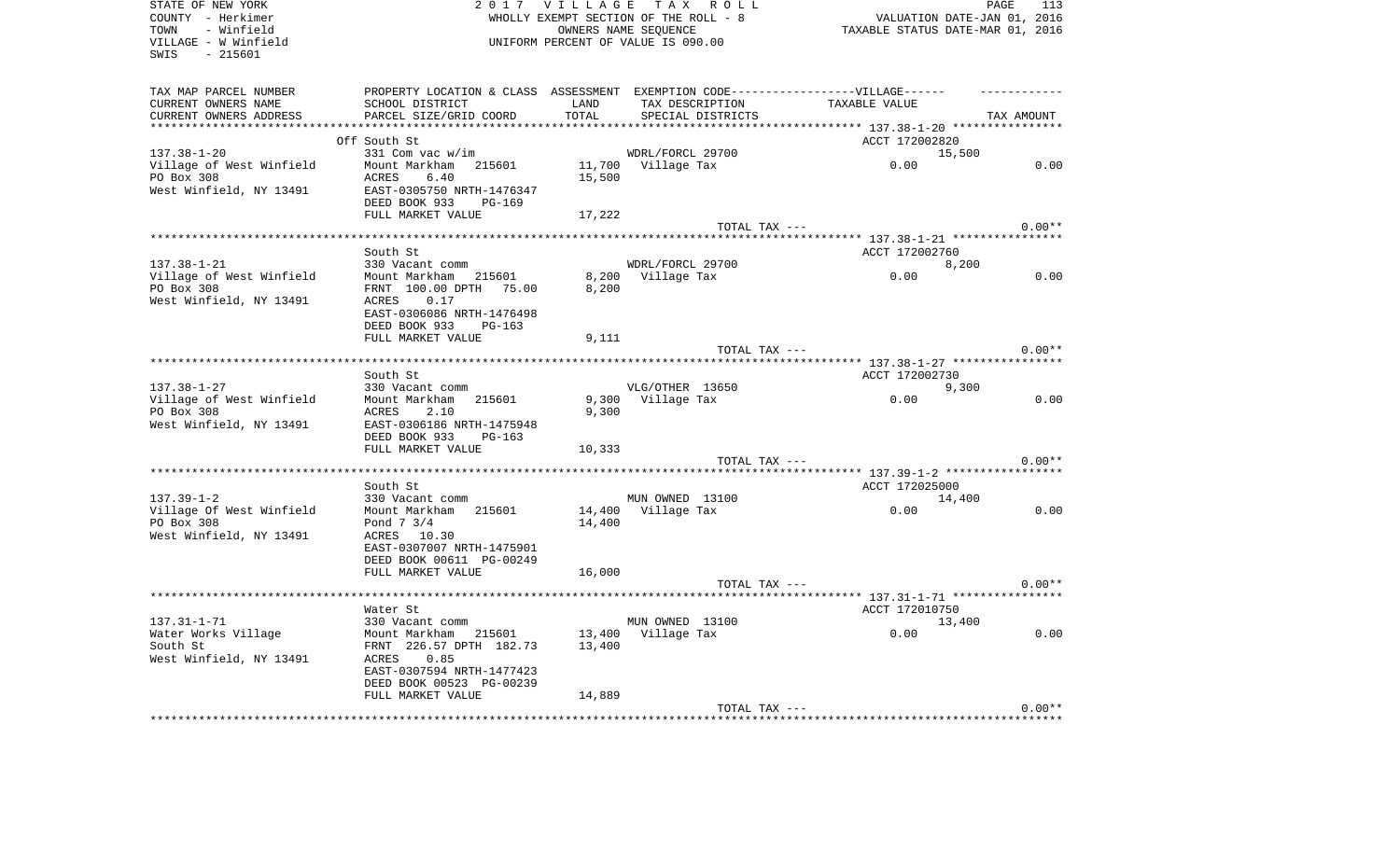| STATE OF NEW YORK<br>COUNTY - Herkimer | VILLAGE TAX<br>R O L L<br>2017                                                    |        |                                    | VALUATION DATE-JAN 01, 2016      | PAGE<br>114 |
|----------------------------------------|-----------------------------------------------------------------------------------|--------|------------------------------------|----------------------------------|-------------|
| - Winfield<br>TOWN                     | WHOLLY EXEMPT SECTION OF THE ROLL - 8<br>OWNERS NAME SEQUENCE                     |        |                                    | TAXABLE STATUS DATE-MAR 01, 2016 |             |
| VILLAGE - W Winfield                   |                                                                                   |        | UNIFORM PERCENT OF VALUE IS 090.00 |                                  |             |
| $-215601$<br>SWIS                      |                                                                                   |        |                                    |                                  |             |
|                                        |                                                                                   |        |                                    |                                  |             |
| TAX MAP PARCEL NUMBER                  | PROPERTY LOCATION & CLASS ASSESSMENT EXEMPTION CODE-----------------VILLAGE------ |        |                                    |                                  |             |
| CURRENT OWNERS NAME                    | SCHOOL DISTRICT                                                                   | LAND   | TAX DESCRIPTION                    | TAXABLE VALUE                    |             |
| CURRENT OWNERS ADDRESS                 | PARCEL SIZE/GRID COORD                                                            | TOTAL  | SPECIAL DISTRICTS                  |                                  | TAX AMOUNT  |
|                                        |                                                                                   |        |                                    |                                  |             |
|                                        | W Main St                                                                         |        |                                    | ACCT 172010660                   |             |
| $137.38 - 1 - 19$                      | 695 Cemetery                                                                      |        | NON PROF 9 25300                   | 11,300                           |             |
| West Winfield Cemetery                 | Mount Markham<br>215601                                                           |        | 11,300 Village Tax                 | 0.00                             | 0.00        |
| Attn: Steve Davis                      | 6.00<br>ACRES                                                                     | 11,300 |                                    |                                  |             |
| 654 US Highway 20                      | EAST-0305341 NRTH-1476241                                                         |        |                                    |                                  |             |
| West Winfield, NY 13491                | FULL MARKET VALUE                                                                 | 12,556 |                                    |                                  |             |
| PRIOR OWNER ON 3/01/2016               |                                                                                   |        |                                    |                                  |             |
| W Winfield Cemetery                    |                                                                                   |        |                                    |                                  |             |
|                                        |                                                                                   |        | TOTAL TAX ---                      |                                  | $0.00**$    |
|                                        | W Main St                                                                         |        |                                    | ACCT 172008806                   |             |
| $137.38 - 1 - 8.2$                     | 695 Cemetery                                                                      |        | NON PROF 9 25300                   | 12,400                           |             |
| West Winfield Cemetery Assoc           | Mount Markham<br>215601                                                           |        | 12,000 Village Tax                 | 0.00                             | 0.00        |
| Attn: Steve Davis                      | 1.00<br>ACRES                                                                     | 12,400 |                                    |                                  |             |
| 664 US Highway 20                      | EAST-0305510 NRTH-1475715                                                         |        |                                    |                                  |             |
| West Winfield, NY 13491-0156           | DEED BOOK 729<br>$PG-224$                                                         |        |                                    |                                  |             |
|                                        | FULL MARKET VALUE                                                                 | 13,778 |                                    |                                  |             |
| PRIOR OWNER ON 3/01/2016               |                                                                                   |        |                                    |                                  |             |
| W Winfield Cemetery Assoc              |                                                                                   |        |                                    |                                  |             |
|                                        |                                                                                   |        | TOTAL TAX ---                      |                                  | $0.00**$    |
|                                        |                                                                                   |        |                                    |                                  |             |
|                                        | Memorial Par                                                                      |        |                                    | ACCT 172009102                   |             |
| $137.31 - 2 - 20.2$                    | 330 Vacant comm                                                                   |        | MUN OWNED 13100                    | 11,000                           |             |
| Winfield Town Barn<br>Stone Rd         | Mount Markham<br>80.00 DPTH 491.00<br>FRNT                                        | 11,000 | 215601 11,000 Village Tax          | 0.00                             | 0.00        |
| West Winfield, NY 13491                | 0.90<br>ACRES                                                                     |        |                                    |                                  |             |
|                                        | EAST-0308077 NRTH-1476397                                                         |        |                                    |                                  |             |
|                                        | DEED BOOK 775<br>$PG-402$                                                         |        |                                    |                                  |             |
|                                        | FULL MARKET VALUE                                                                 | 12,222 |                                    |                                  |             |
|                                        |                                                                                   |        | TOTAL TAX ---                      |                                  | $0.00**$    |
|                                        |                                                                                   |        |                                    |                                  |             |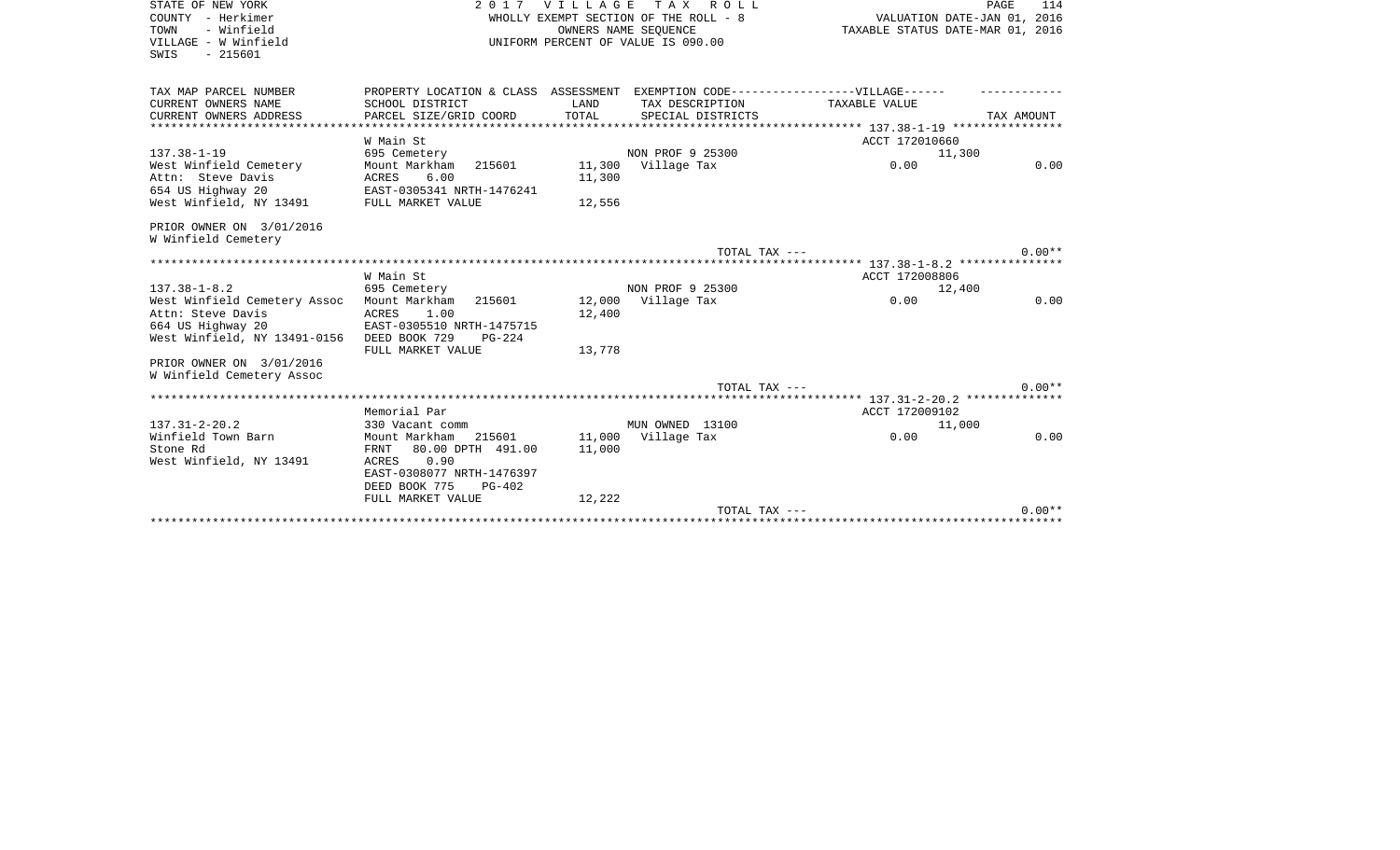| STATE OF NEW YORK    | 2017 VILLAGE TAX ROLL                 | 115<br>PAGE                      |
|----------------------|---------------------------------------|----------------------------------|
| COUNTY - Herkimer    | WHOLLY EXEMPT SECTION OF THE ROLL - 8 | VALUATION DATE-JAN 01, 2016      |
| TOWN - Winfield      |                                       | TAXABLE STATUS DATE-MAR 01, 2016 |
| VILLAGE - W Winfield | UNIFORM PERCENT OF VALUE IS 090.00    | RPS155/V04/L015                  |
| - 215601<br>SWIS     |                                       | CURRENT DATE 5/22/2017           |
|                      |                                       |                                  |
|                      | ROLL SUB SECTION- -TOTALS             |                                  |

#### \*\*\* S P E C I A L D I S T R I C T S U M M A R Y \*\*\*

|      |                            | .∪⊥⊓⊥         | $\blacksquare$<br>11 L<br>LUIN |               |            | EXEMPT       | ABL.                  | $m \wedge m$<br>. |
|------|----------------------------|---------------|--------------------------------|---------------|------------|--------------|-----------------------|-------------------|
| CODE | <b>ABST</b><br>. .<br>NAMP | <b>DARCFT</b> | TVDT                           | $\mathcal{L}$ | ,,,<br>שחד | OUN".<br>۱M۲ | $- - - - - -$<br>ALUI | $- - -$<br>. Ал   |

## NO SPECIAL DISTRICTS AT THIS LEVEL

#### \*\*\* S C H O O L D I S T R I C T S U M M A R Y \*\*\*

| CODE   | DISTRICT NAME                    | TOTAL<br>PARCELS | ASSESSED<br>LAND | ASSESSED<br>TOTAL | EXEMPT<br>AMOUNT | TOTAL<br>TAXABLE |
|--------|----------------------------------|------------------|------------------|-------------------|------------------|------------------|
|        |                                  |                  |                  |                   | STAR AMOUNT      | STAR TAXABLE     |
|        | Mount Markham                    | 32               | 378,400          | 7282,700          | 7282,700         |                  |
| 215601 |                                  |                  |                  |                   |                  |                  |
|        | SUB-TOTAL                        | 32               | 378,400          | 7282,700          | 7282,700         |                  |
|        | $S \cup B - T \cup T A L (CONT)$ |                  |                  |                   |                  |                  |
|        |                                  |                  |                  |                   |                  |                  |
|        | TOTAL                            | 32               | 378,400          | 7282,700          | 7282,700         |                  |
|        | T O T A L (CONT)                 |                  |                  |                   |                  |                  |

# \*\*\* S Y S T E M C O D E S S U M M A R Y \*\*\*

#### NO SYSTEM EXEMPTIONS AT THIS LEVEL

## \*\*\* E X E M P T I O N S U M M A R Y \*\*\*

| CODE  | DESCRIPTION  | TOTAL<br>PARCELS | <b>VILLAGE</b> |
|-------|--------------|------------------|----------------|
| 13100 | MUN OWNED    | 13               | 1242,200       |
| 13650 | VLG/OTHER    | 3                | 48,000         |
| 13800 | SCHOOL DST   | 2                | 3040,400       |
| 21600 | CLERGY RES   |                  | 89,600         |
| 25110 | $N/P-RELLIG$ |                  | 12,400         |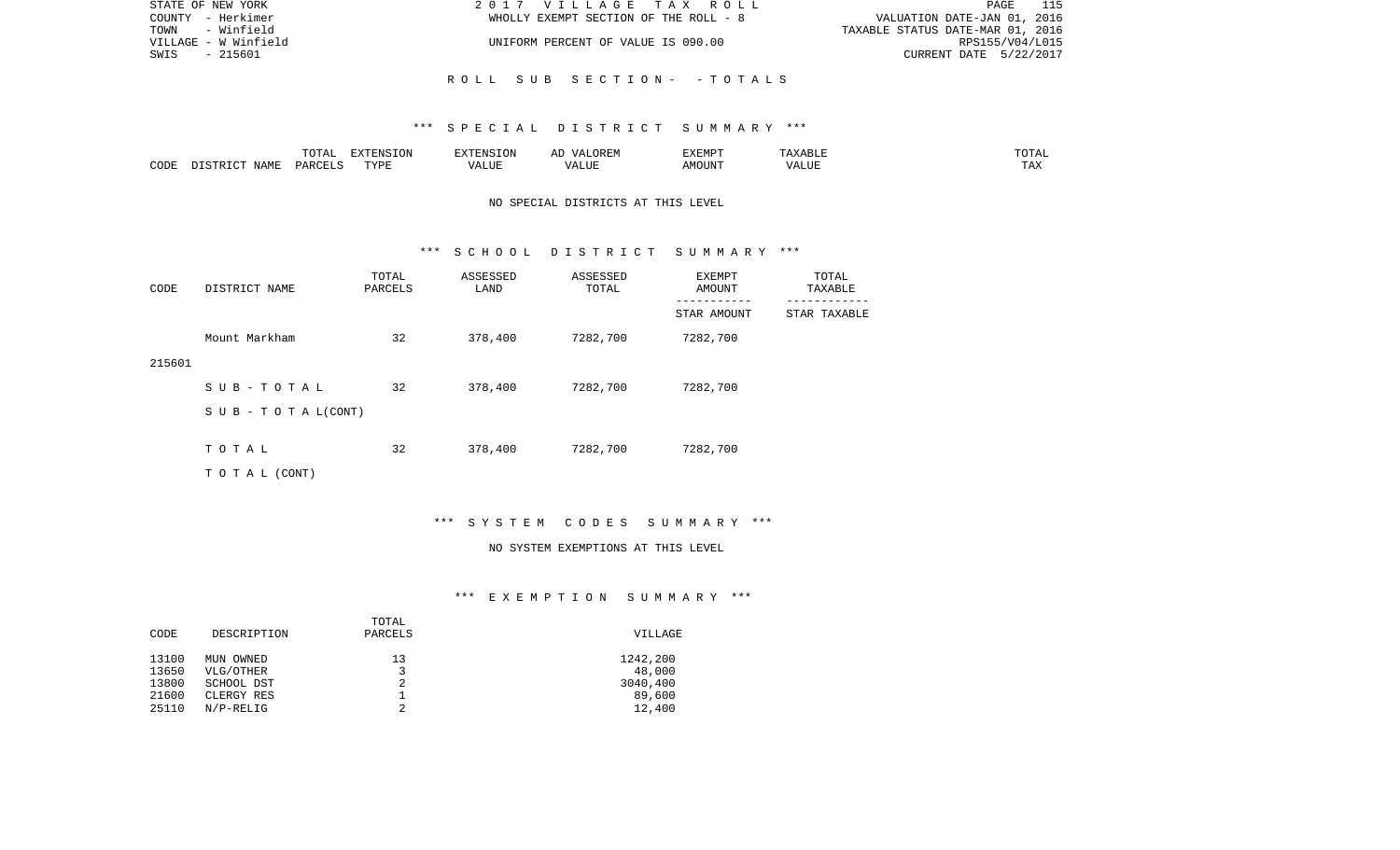| STATE OF NEW YORK    | 2017 VILLAGE TAX ROLL                 | 116<br>PAGE                      |
|----------------------|---------------------------------------|----------------------------------|
| COUNTY - Herkimer    | WHOLLY EXEMPT SECTION OF THE ROLL - 8 | VALUATION DATE-JAN 01, 2016      |
| TOWN - Winfield      |                                       | TAXABLE STATUS DATE-MAR 01, 2016 |
| VILLAGE - W Winfield | UNIFORM PERCENT OF VALUE IS 090.00    | RPS155/V04/L015                  |
| SWIS - 215601        |                                       | CURRENT DATE 5/22/2017           |
|                      |                                       |                                  |

# \*\*\* E X E M P T I O N S U M M A R Y \*\*\*

R O L L S U B S E C T I O N - - T O T A L S

| CODE           | DESCRIPTION                       | TOTAL<br>PARCELS | VILLAGE                        |
|----------------|-----------------------------------|------------------|--------------------------------|
| 25300<br>29700 | NON PROF 9<br>WDRL/FORCL<br>TOTAL | 8<br>32          | 2814,000<br>36,100<br>7282,700 |

| ROLL<br><b>SEC</b> | DESCRIPTION                                    | TOTAL<br>PARCELS | ASSESSED<br>LAND | ASSESSED<br>TOTAL | <b>EXEMPT</b><br><b>AMOUNT</b><br>-----------<br>STAR AMOUNT | TOTAL<br>TAXABLE<br>STAR TAXABLE | TOTAL<br>TAX |
|--------------------|------------------------------------------------|------------------|------------------|-------------------|--------------------------------------------------------------|----------------------------------|--------------|
| 8                  | RS 8 TOTAL<br>SPEC DIST TAXES<br>WHOLLY EXEMPT | 32               | 378,400          | 7282,700          | 7,282,700                                                    |                                  |              |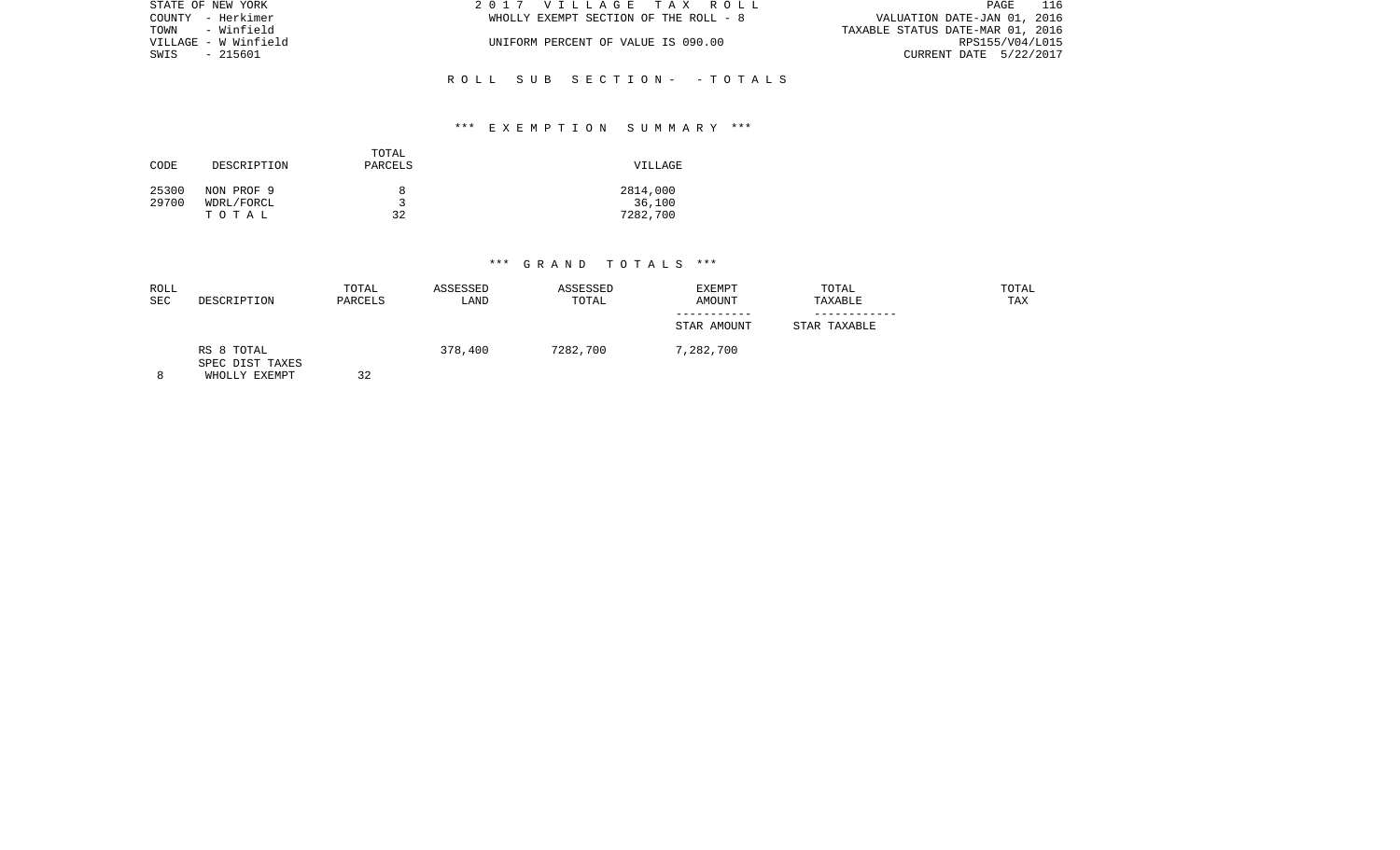| STATE OF NEW YORK    | 2017 VILLAGE TAX ROLL                 | 117<br>PAGE                      |
|----------------------|---------------------------------------|----------------------------------|
| COUNTY - Herkimer    | WHOLLY EXEMPT SECTION OF THE ROLL - 8 | VALUATION DATE-JAN 01, 2016      |
| TOWN - Winfield      |                                       | TAXABLE STATUS DATE-MAR 01, 2016 |
| VILLAGE - W Winfield | UNIFORM PERCENT OF VALUE IS 090.00    | RPS155/V04/L015                  |
| SWIS<br>- 215601     |                                       | CURRENT DATE 5/22/2017           |
|                      |                                       |                                  |

### \*\*\* S P E C I A L D I S T R I C T S U M M A R Y \*\*\*

R O L L S E C T I O N T O T A L S

|      |      | $\blacksquare$<br>TOTAL | EXTENSION | $  -$ | $H^{\prime}$ H $^{\prime}$ M $^{\prime}$<br>A | EXEMP' | ABLE                 | ---        |
|------|------|-------------------------|-----------|-------|-----------------------------------------------|--------|----------------------|------------|
| CODE | NAMF | ، جمہوری                | TVDF<br>. |       | .TTT                                          |        | <b>T TTT</b><br>ALUI | max<br>was |

## NO SPECIAL DISTRICTS AT THIS LEVEL

#### \*\*\* S C H O O L D I S T R I C T S U M M A R Y \*\*\*

| CODE   | DISTRICT NAME                    | TOTAL<br>PARCELS | ASSESSED<br>LAND | ASSESSED<br>TOTAL | EXEMPT<br>AMOUNT | TOTAL<br>TAXABLE |
|--------|----------------------------------|------------------|------------------|-------------------|------------------|------------------|
|        |                                  |                  |                  |                   | STAR AMOUNT      | STAR TAXABLE     |
|        | Mount Markham                    | 32               | 378,400          | 7282,700          | 7282,700         |                  |
| 215601 |                                  |                  |                  |                   |                  |                  |
|        | SUB-TOTAL                        | 32               | 378,400          | 7282,700          | 7282,700         |                  |
|        | $S \cup B - T \cup T A L (CONT)$ |                  |                  |                   |                  |                  |
|        |                                  |                  |                  |                   |                  |                  |
|        | TOTAL                            | 32               | 378,400          | 7282,700          | 7282,700         |                  |
|        | T O T A L (CONT)                 |                  |                  |                   |                  |                  |

# \*\*\* S Y S T E M C O D E S S U M M A R Y \*\*\*

#### NO SYSTEM EXEMPTIONS AT THIS LEVEL

# \*\*\* E X E M P T I O N S U M M A R Y \*\*\*

| VILLAGE  |
|----------|
|          |
| 1242,200 |
| 48,000   |
| 3040,400 |
| 89,600   |
| 12,400   |
|          |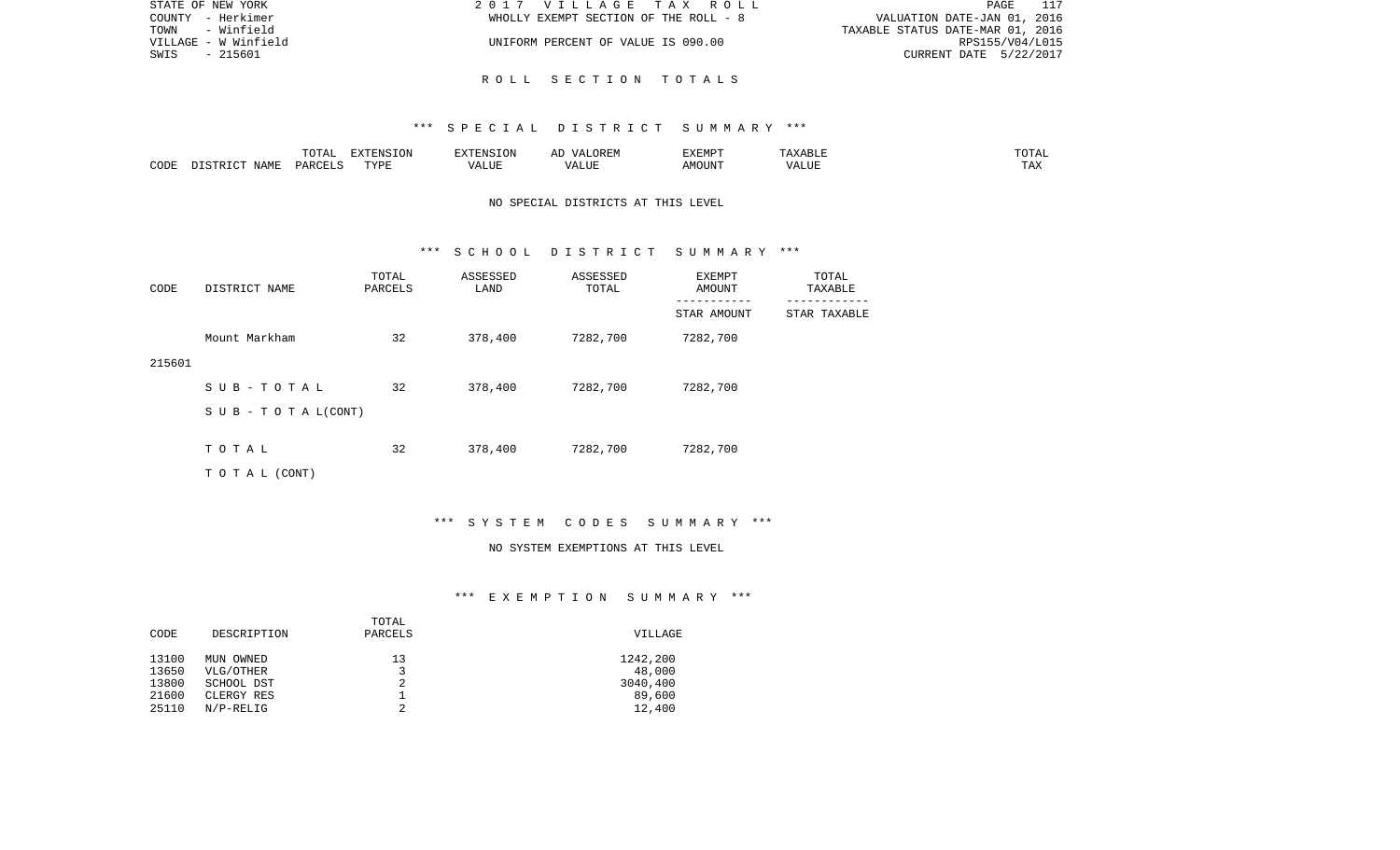| STATE OF NEW YORK    | 2017 VILLAGE TAX ROLL                 | 118<br>PAGE                      |
|----------------------|---------------------------------------|----------------------------------|
| COUNTY - Herkimer    | WHOLLY EXEMPT SECTION OF THE ROLL - 8 | VALUATION DATE-JAN 01, 2016      |
| TOWN - Winfield      |                                       | TAXABLE STATUS DATE-MAR 01, 2016 |
| VILLAGE - W Winfield | UNIFORM PERCENT OF VALUE IS 090.00    | RPS155/V04/L015                  |
| SWIS - 215601        |                                       | CURRENT DATE 5/22/2017           |
|                      |                                       |                                  |

## \*\*\* E X E M P T I O N S U M M A R Y \*\*\*

R O L L S E C T I O N T O T A L S

| CODE           | DESCRIPTION                       | TOTAL<br>PARCELS | VILLAGE                        |
|----------------|-----------------------------------|------------------|--------------------------------|
| 25300<br>29700 | NON PROF 9<br>WDRL/FORCL<br>TOTAL | 8<br>پ<br>32     | 2814,000<br>36,100<br>7282,700 |

|                                                           |         |          | STAR AMOUNT | STAR TAXABLE |  |
|-----------------------------------------------------------|---------|----------|-------------|--------------|--|
| RS 8 TOTAL<br>SPEC DIST TAXES<br>32<br>WHOLLY EXEMPT<br>8 | 378,400 | 7282,700 | 7,282,700   |              |  |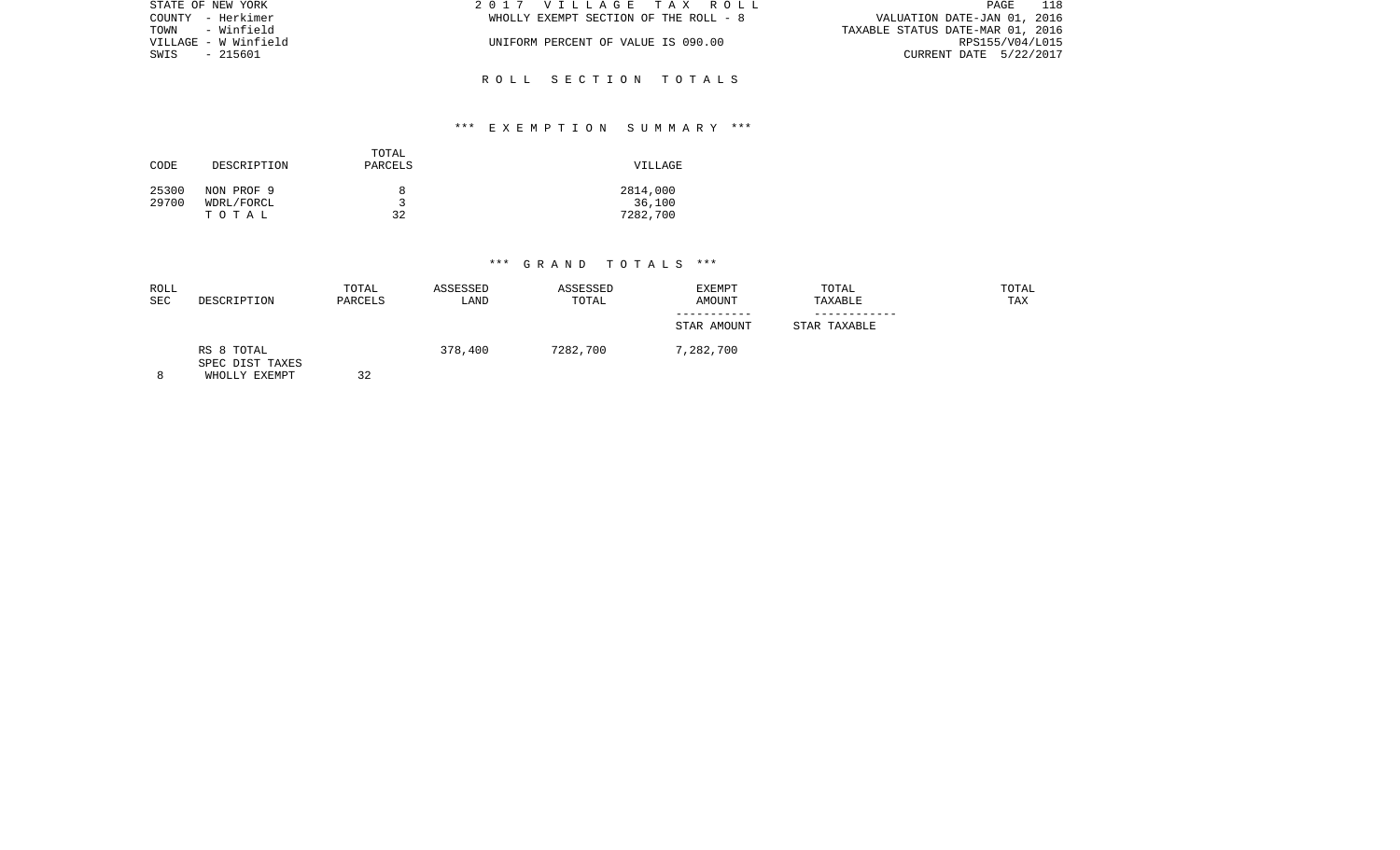| STATE OF NEW YORK    | 2017 VILLAGE TAX ROLL |  | 110.<br>PAGE                     |
|----------------------|-----------------------|--|----------------------------------|
| COUNTY - Herkimer    |                       |  | VALUATION DATE-JAN 01, 2016      |
| - Winfield<br>TOWN   | SWIS TOTALS           |  | TAXABLE STATUS DATE-MAR 01, 2016 |
| VILLAGE - W Winfield |                       |  | RPS155/V04/L015                  |
| SWIS<br>- 215601     |                       |  | CURRENT DATE 5/22/2017           |

### \*\*\* S P E C I A L D I S T R I C T S U M M A R Y \*\*\*

| CODE | DISTRICT NAME PARCELS | TOTAL | EXTENSION<br>TYPE | <b>EXTENSION</b><br>VALUE | AD VALOREM<br><b>VALUE</b> | EXEMPT<br>AMOUNT | TAXABLE<br><b>VALUE</b> | TAX<br>RATE | TOTAL<br>TAX |
|------|-----------------------|-------|-------------------|---------------------------|----------------------------|------------------|-------------------------|-------------|--------------|
|      | XC991 Water relevy    |       | 59 MOVTAX         | 13,277.32                 |                            |                  | 13, 277.32              |             | 13, 277.32   |

#### \*\*\* S C H O O L D I S T R I C T S U M M A R Y \*\*\*

| CODE   | DISTRICT NAME      | TOTAL<br>PARCELS | ASSESSED<br>LAND | ASSESSED<br>TOTAL | EXEMPT<br>AMOUNT | TOTAL<br>TAXABLE |
|--------|--------------------|------------------|------------------|-------------------|------------------|------------------|
|        |                    |                  |                  |                   | STAR AMOUNT      | STAR TAXABLE     |
|        | Mount Markham      | 409              | 3994,800         | 34368,836         | 7385,907         | 26,982,929       |
| 215601 |                    |                  |                  |                   | 7594,500         | 19,388,429       |
|        | SUB-TOTAL          | 409              | 3994,800         | 34368,836         | 7385,907         | 26,982,929       |
|        | SUB - TO TAL(CONT) |                  |                  |                   | 7594,500         | 19,388,429       |
|        |                    |                  |                  |                   |                  |                  |
|        | TOTAL              | 409              | 3994,800         | 34368,836         | 7385,907         | 26,982,929       |
|        | TO TAL (CONT)      |                  |                  |                   | 7594,500         | 19,388,429       |

### \*\*\* S Y S T E M C O D E S S U M M A R Y \*\*\*

# NO SYSTEM EXEMPTIONS AT THIS LEVEL

# \*\*\* E X E M P T I O N S U M M A R Y \*\*\*

| DESCRIPTION  | PARCELS | VILLAGE  |
|--------------|---------|----------|
| MUN OWNED    | 13      | 1242,200 |
| VLG/OTHER    | 3       | 48,000   |
| SCHOOL DST   | 2       | 3040,400 |
| CLERGY RES   |         | 89,600   |
| $N/P-RELLIG$ | 2       | 12,400   |
| NON PROF 9   | 8       | 2814,000 |
|              |         | TOTAL    |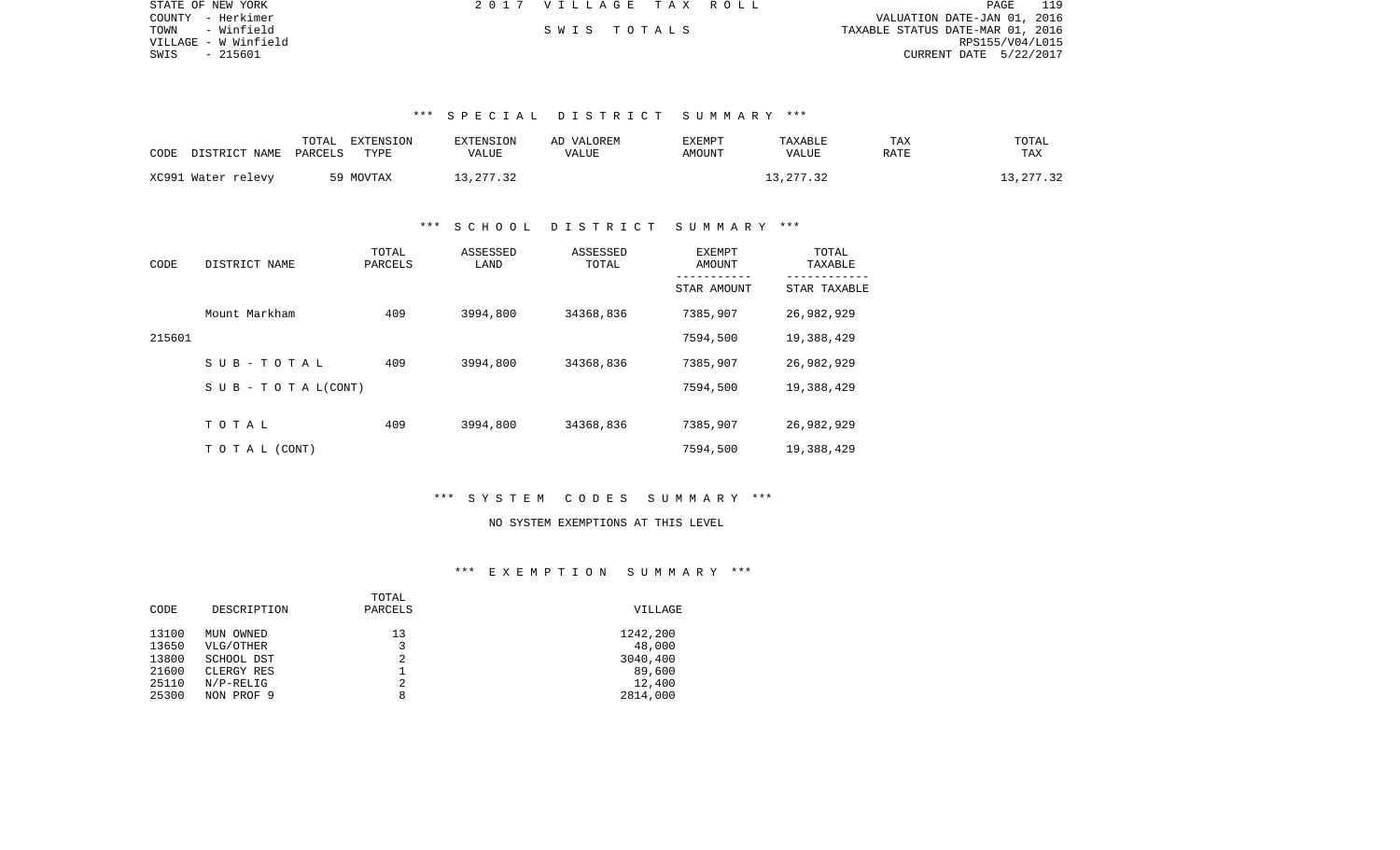| 2017 VILLAGE TAX ROLL | 120<br><b>PAGE</b>               |
|-----------------------|----------------------------------|
|                       | VALUATION DATE-JAN 01, 2016      |
| SWIS TOTALS           | TAXABLE STATUS DATE-MAR 01, 2016 |
|                       | RPS155/V04/L015                  |
|                       | CURRENT DATE 5/22/2017           |
|                       |                                  |

### \*\*\* E X E M P T I O N S U M M A R Y \*\*\*

| CODE  | DESCRIPTION | TOTAL<br>PARCELS | VILLAGE  |
|-------|-------------|------------------|----------|
| 29700 | WDRL/FORCL  | 8                | 121,700  |
| 41101 | VETFUND CT  | 2                | 2,500    |
| 41107 | VETFUND     | 9                | 16,054   |
| 42100 | AGRIC 10 Y  |                  | 3,700    |
| 47100 | Mass Telec  |                  | 8,736    |
|       | TOTAL       | 50               | 7399,290 |

| <b>ROLL</b><br>SEC | DESCRIPTION                                    | TOTAL<br>PARCELS | <b>ASSESSED</b><br>LAND | <b>ASSESSED</b><br>TOTAL | <b>EXEMPT</b><br><b>AMOUNT</b> | TOTAL<br>TAXABLE | TAX         |                                       |
|--------------------|------------------------------------------------|------------------|-------------------------|--------------------------|--------------------------------|------------------|-------------|---------------------------------------|
|                    |                                                |                  |                         |                          | STAR AMOUNT                    | STAR TAXABLE     | <b>RATE</b> |                                       |
| 1                  | Village Tax<br>SPEC DIST TAXES<br>TAXABLE      | 368              | 3589,300                | 26236,000                | 107,854                        | 26, 128, 146     | 6.740000    | 176,103.61<br>13,277.32<br>189,380.93 |
|                    | Village Tax                                    |                  |                         | 360,084                  |                                | 360,084          | 6.740000    | 2,426.97                              |
| 5                  | SPEC DIST TAXES<br>SPECIAL FRANCHISE           | 3                |                         |                          |                                |                  |             | 2,426.97                              |
|                    | Village Tax<br>SPEC DIST TAXES                 |                  | 27,100                  | 490,052                  | 8,736                          | 481,316          | 6.740000    | 3,244.07                              |
| 6                  | UTILITIES & N.C.                               | 6                |                         |                          |                                |                  |             | 3,244.07                              |
| 8                  | RS 8 TOTAL<br>SPEC DIST TAXES<br>WHOLLY EXEMPT | 32               | 378,400                 | 7282,700                 | 7,282,700                      |                  |             |                                       |
|                    | Village Tax<br>SPEC DIST TAXES                 |                  | 3994,800                | 34368,836                | 7,399,290                      | 26,969,546       | 6.740000    | 181,774.65<br>13,277.32               |
| $\star$            | <b>SUB</b><br>TOTAL                            | 409              |                         |                          |                                |                  |             | 195,051.97                            |
|                    | Village Tax                                    |                  | 3994,800                | 34368,836                | 7,399,290                      | 26,969,546       | 6.740000    | 181,774.65                            |